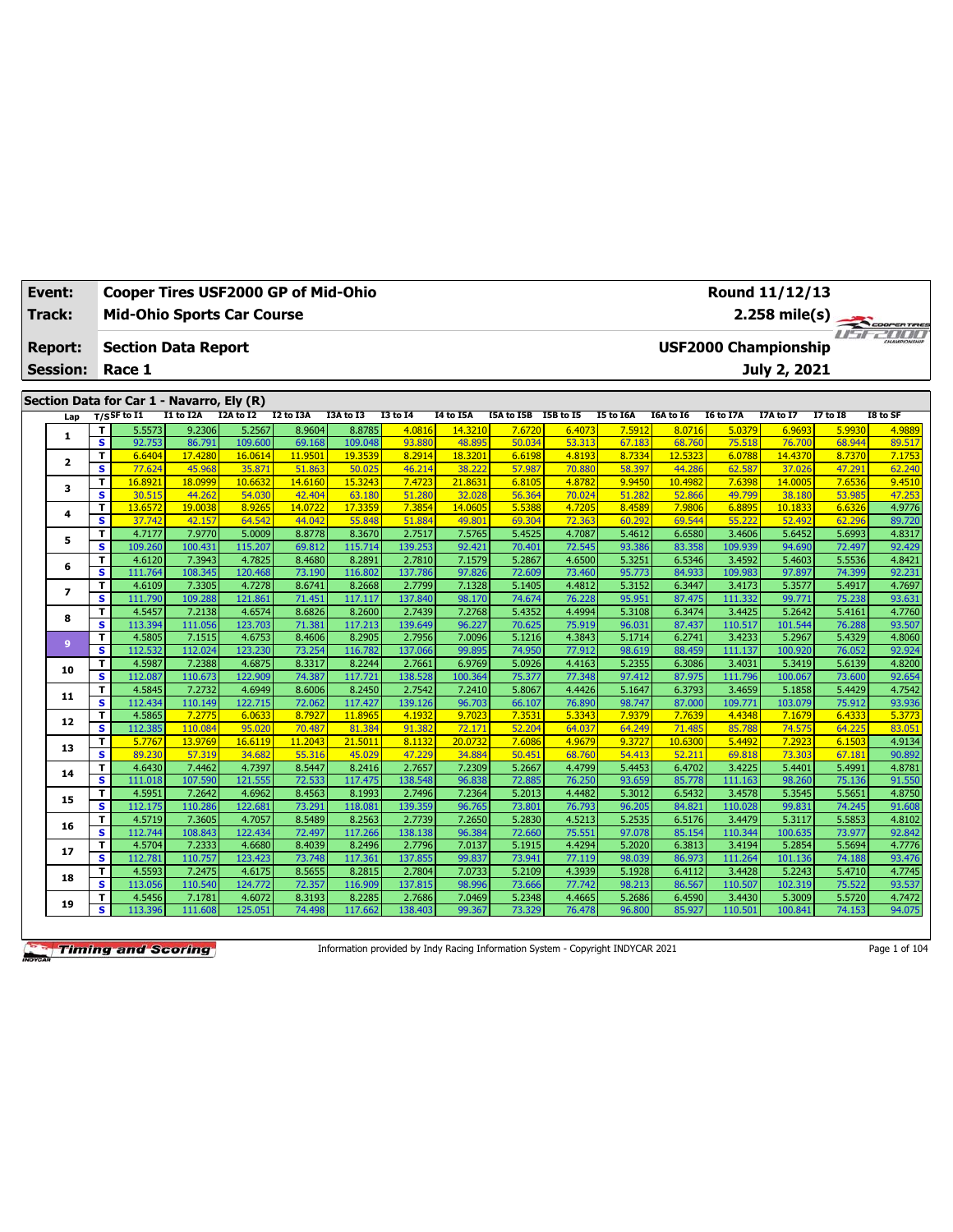| Event:                   |                                                                                                | Cooper Tires USF2000 GP of Mid-Ohio | Round 11/12/13              |                                |
|--------------------------|------------------------------------------------------------------------------------------------|-------------------------------------|-----------------------------|--------------------------------|
| Track:                   | <b>Mid-Ohio Sports Car Course</b>                                                              |                                     | $2.258 \text{ mile(s)}$     |                                |
| <b>Report:</b>           | <b>Section Data Report</b>                                                                     |                                     | <b>USF2000 Championship</b> | <b>USE2000</b><br>CHAMPSONSHIP |
|                          | <b>Session: Race 1</b>                                                                         |                                     | July 2, 2021                |                                |
|                          |                                                                                                |                                     |                             |                                |
|                          | Section Data for Car 1 - Navarro, Ely (R)                                                      |                                     |                             |                                |
| Lap                      | PO to SF<br>T/SLap                                                                             |                                     |                             |                                |
| $\mathbf{1}$             | $\overline{\mathbf{r}}$<br>109.0173<br>138.9202<br>54.807<br>$\overline{\mathbf{s}}$<br>74.564 |                                     |                             |                                |
| $\mathbf{2}$             | T<br>167.1782<br>S<br>48.624                                                                   |                                     |                             |                                |
| 3                        | $\mathbf{T}$<br>175.8077                                                                       |                                     |                             |                                |
| 4                        | $\overline{\mathbf{s}}$<br>46.237<br>T<br>149.8233                                             |                                     |                             |                                |
| 5                        | S<br>54.256<br>T<br>87.1858                                                                    |                                     |                             |                                |
|                          | 93.235<br>s                                                                                    |                                     |                             |                                |
| 6                        | 84.5964<br>T<br>S<br>96.089                                                                    |                                     |                             |                                |
|                          | 83.8408<br>T                                                                                   |                                     |                             |                                |
| $\overline{\phantom{a}}$ | $\overline{\mathbf{s}}$<br>96.955                                                              |                                     |                             |                                |
| 8                        | 83.8718<br>T<br>S<br>96.919                                                                    |                                     |                             |                                |
|                          | T<br>82.8739                                                                                   |                                     |                             |                                |
| 9 <sup>°</sup>           | $\overline{\mathbf{s}}$<br>98.086                                                              |                                     |                             |                                |
| 10                       | T<br>83.0560                                                                                   |                                     |                             |                                |
|                          | s<br>97.871                                                                                    |                                     |                             |                                |
| 11                       | 84.0355<br>T<br>$\overline{\mathbf{s}}$<br>96.731                                              |                                     |                             |                                |
|                          | T<br>104.3145                                                                                  |                                     |                             |                                |
| 12                       | 77.926<br>s                                                                                    |                                     |                             |                                |
| 13                       | $\mathbf T$<br>153.6417                                                                        |                                     |                             |                                |
|                          | $\overline{\mathbf{s}}$<br>52.908                                                              |                                     |                             |                                |
| 14                       | T<br>84.5137<br>96.183                                                                         |                                     |                             |                                |
|                          | s<br>T<br>83.9434                                                                              |                                     |                             |                                |
| 15                       | $\overline{\mathbf{s}}$<br>96.837                                                              |                                     |                             |                                |
| 16                       | T<br>84.2127                                                                                   |                                     |                             |                                |
|                          | 96.527<br>s                                                                                    |                                     |                             |                                |
| 17                       | $\mathbf{T}$<br>83.1745<br>97.732<br>$\overline{\mathbf{s}}$                                   |                                     |                             |                                |
| 18                       | T<br>83.2464<br>97.647<br>s                                                                    |                                     |                             |                                |
| 19                       | 83.1862<br>T<br>s<br>97.718                                                                    |                                     |                             |                                |
|                          |                                                                                                |                                     |                             |                                |

Information provided by Indy Racing Information System - Copyright INDYCAR 2021 Page 2 of 104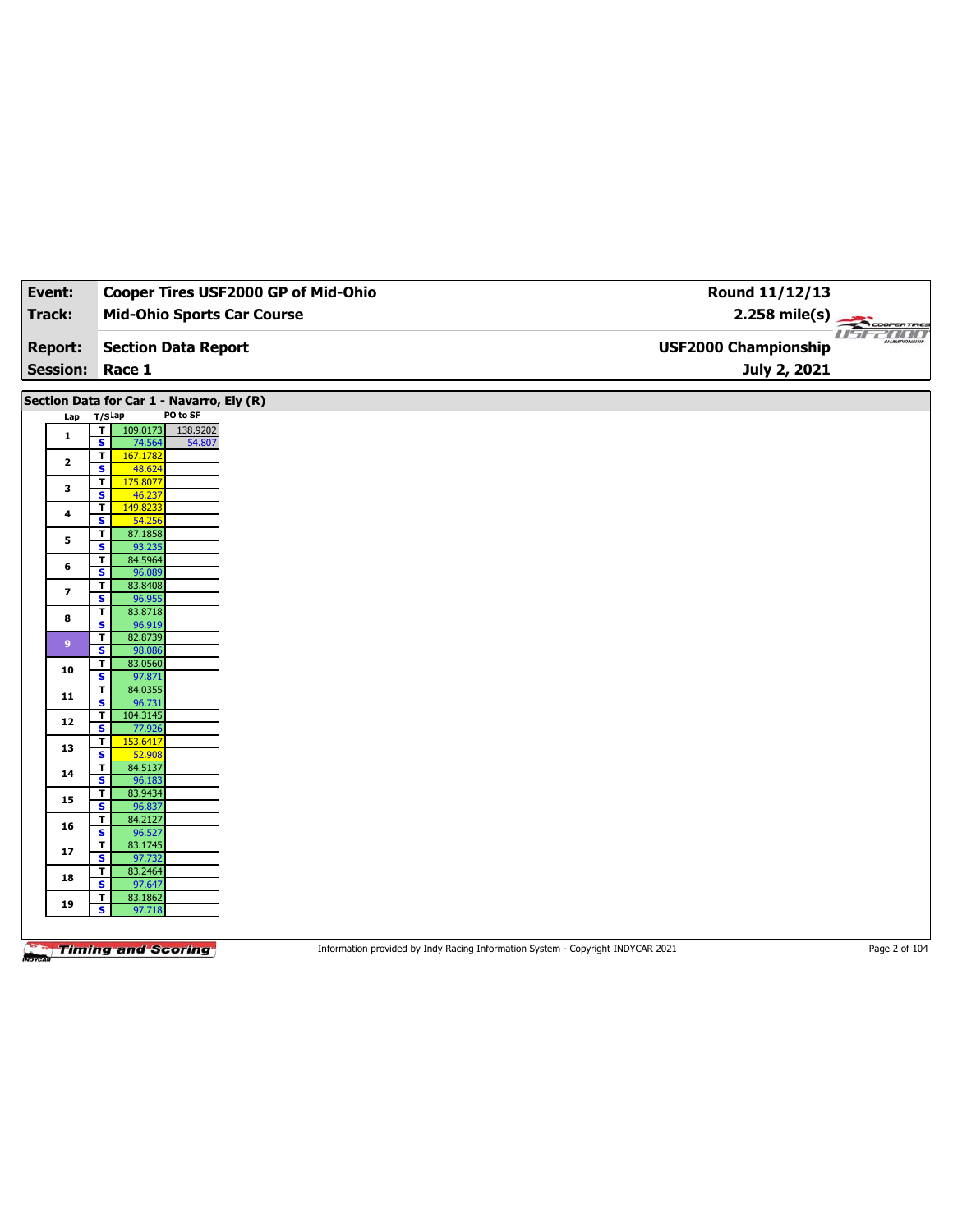| Event:                 | Cooper Tires USF2000 GP of Mid-Ohio | Round 11/12/13                                         |  |
|------------------------|-------------------------------------|--------------------------------------------------------|--|
| Track:                 | <b>Mid-Ohio Sports Car Course</b>   | $2.258 \text{ mile(s)}$                                |  |
| <b>Report:</b>         | Section Data Report                 | -777777<br>CHAMPIONSHIP<br><b>USF2000 Championship</b> |  |
| <b>Session: Race 1</b> |                                     | July 2, 2021                                           |  |

**Section Data for Car 1 - Navarro, Ely (R)**

| Lan | ד/sSF to I1 | I1 to I2A        | I2A to I2 | I2 to I3A | I3A to I3 | I3 to I4 | I4 to I5A | I5A to I5B I5B to I5 |        | I5 to I6A | I6A to I6 | I6 to I7A | I7A to I7 | I7 to I8 | I8 to SF |
|-----|-------------|------------------|-----------|-----------|-----------|----------|-----------|----------------------|--------|-----------|-----------|-----------|-----------|----------|----------|
| 20  | .53191      | 7.3143           | 4.6372    | 8.3491    | 8.2200    | 2.7729   | 7.1115    | 5.1381               | 4.4830 | 5.2790    | 6.4686    | 3.4543    | 5.3656    | 5.4757   | 4.8753   |
|     |             | 109.530 <b>I</b> | 124.242   |           | 17.784    | 138.188  | 98.464    | 74.709               | 76.197 | 96.609    | 85.799    | 110.139   | 99.625    |          | 91.603   |
| 21  | .2918       | 11.3599          |           |           |           |          |           |                      |        |           |           |           |           |          |          |
|     |             | 70.523           |           |           |           |          |           |                      |        |           |           |           |           |          |          |

**Timing and Scoring** 

Information provided by Indy Racing Information System - Copyright INDYCAR 2021 Page 3 of 104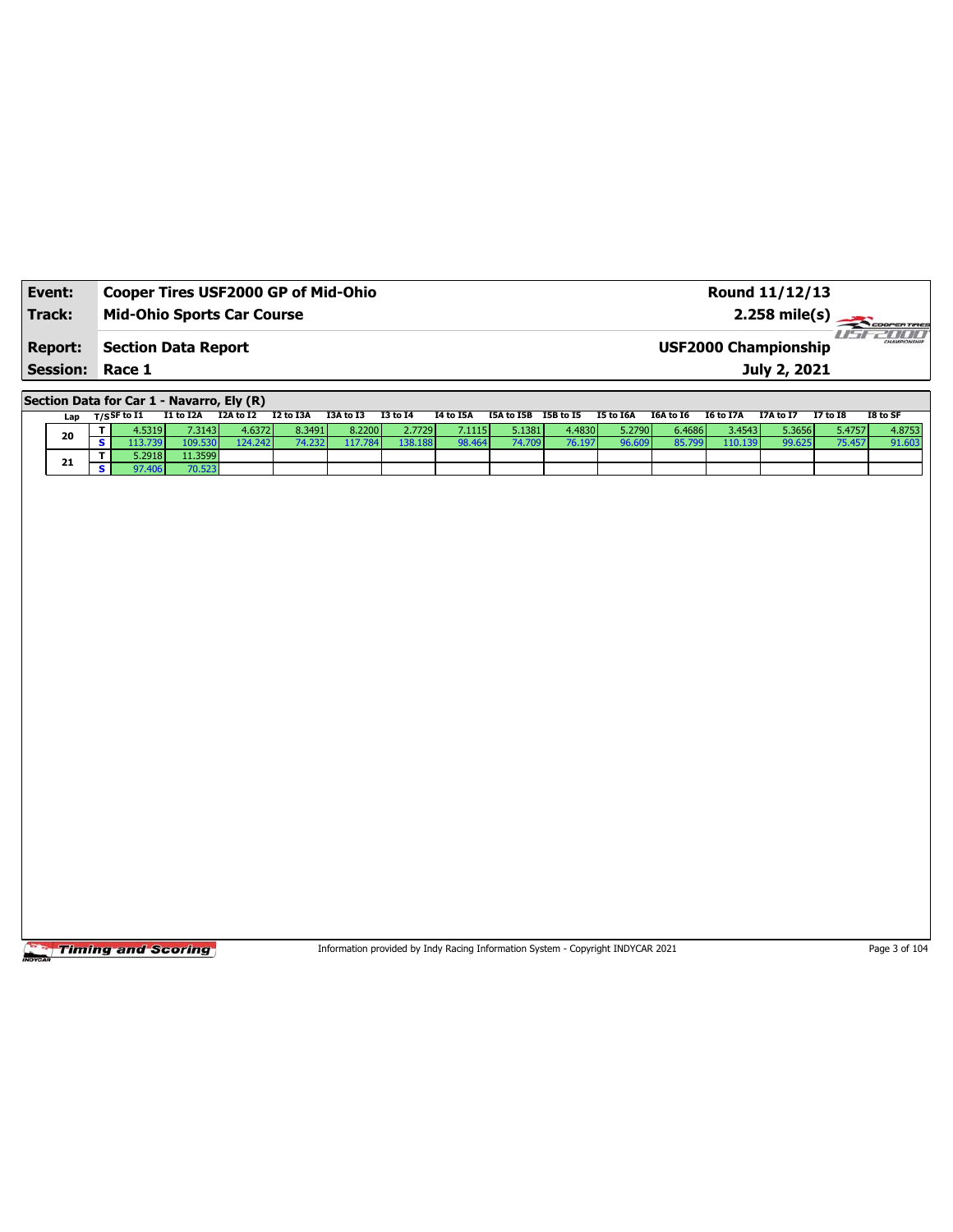| Event:                  | Cooper Tires USF2000 GP of Mid-Ohio                                                                                                                                      | Round 11/12/13              |                |
|-------------------------|--------------------------------------------------------------------------------------------------------------------------------------------------------------------------|-----------------------------|----------------|
| Track:                  | <b>Mid-Ohio Sports Car Course</b>                                                                                                                                        | $2.258$ mile(s)             | COOPERTIRES    |
| <b>Report:</b>          | <b>Section Data Report</b>                                                                                                                                               | <b>USF2000 Championship</b> | <b>USEZIOU</b> |
| <b>Session:</b>         | Race 1                                                                                                                                                                   | July 2, 2021                |                |
| Lap<br>20<br>${\bf 21}$ | Section Data for Car 1 - Navarro, Ely (R)<br>PO to SF<br>$T/S$ Lap<br>$\overline{\mathbf{r}}$<br>83.4765<br>$\overline{\mathbf{s}}$<br>97.378<br>$\overline{\mathbf{r}}$ |                             |                |
|                         | $\overline{\mathbf{s}}$                                                                                                                                                  |                             |                |
|                         |                                                                                                                                                                          |                             |                |
|                         |                                                                                                                                                                          |                             |                |
|                         |                                                                                                                                                                          |                             |                |
|                         |                                                                                                                                                                          |                             |                |
|                         |                                                                                                                                                                          |                             |                |
|                         |                                                                                                                                                                          |                             |                |
|                         |                                                                                                                                                                          |                             |                |
|                         |                                                                                                                                                                          |                             |                |

Information provided by Indy Racing Information System - Copyright INDYCAR 2021 Page 4 of 104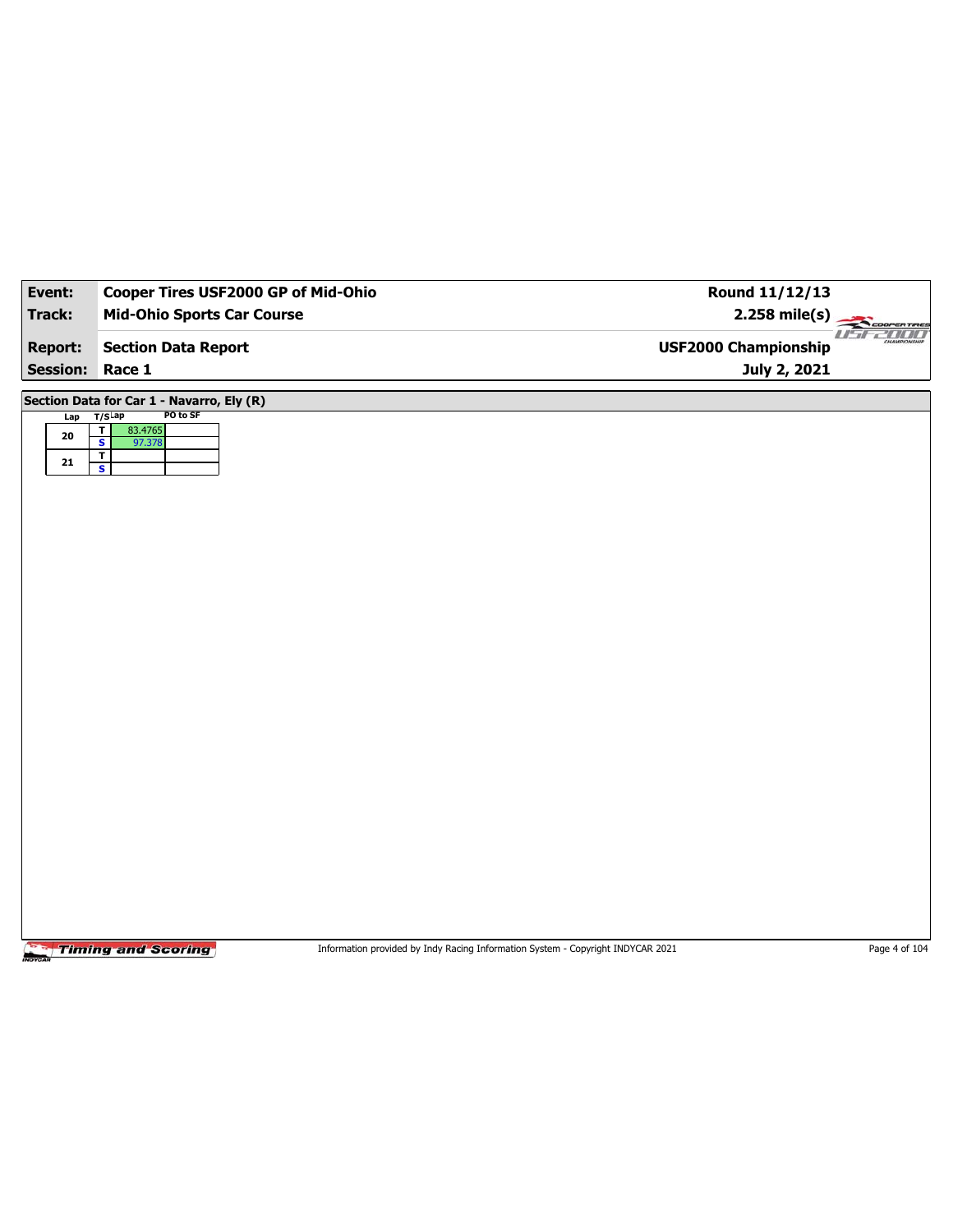| Event:          |                              | Cooper Tires USF2000 GP of Mid-Ohio                       |                   |                   |                   |                   |                   |                   |                      |                  |                  |                   |                   | Round 11/12/13    |                  |                  |
|-----------------|------------------------------|-----------------------------------------------------------|-------------------|-------------------|-------------------|-------------------|-------------------|-------------------|----------------------|------------------|------------------|-------------------|-------------------|-------------------|------------------|------------------|
| Track:          |                              | <b>Mid-Ohio Sports Car Course</b>                         |                   |                   |                   |                   |                   |                   |                      |                  |                  |                   |                   | 2.258 mile(s)     |                  | COOPERTIRES      |
| <b>Report:</b>  |                              | <b>USF2000 Championship</b><br><b>Section Data Report</b> |                   |                   |                   |                   |                   |                   |                      |                  |                  |                   |                   |                   | useau a          |                  |
| <b>Session:</b> |                              | Race 1                                                    |                   |                   |                   |                   |                   |                   |                      |                  |                  |                   |                   | July 2, 2021      |                  |                  |
|                 |                              |                                                           |                   |                   |                   |                   |                   |                   |                      |                  |                  |                   |                   |                   |                  |                  |
|                 |                              | Section Data for Car 10 - Siegel, Nolan                   |                   |                   |                   |                   |                   |                   |                      |                  |                  |                   |                   |                   |                  |                  |
| Lap             |                              | $T/S$ SF to I1                                            | I1 to I2A         | I2A to I2         | I2 to I3A         | I3A to I3         | <b>I3 to I4</b>   | I4 to I5A         | I5A to I5B I5B to I5 |                  | <b>I5 to I6A</b> | I6A to I6         | <b>I6 to I7A</b>  | <b>I7A to I7</b>  | <b>I7 to I8</b>  | I8 to SF         |
| $\mathbf{1}$    | т                            | 5.7531                                                    | 7.8586            | 4.8863            | 8.8410            | 8.3777            | 2.9182            | 9.1034            | 6.6525               | 5.2774           | 7.3188           | 7.5234            | 3.8066            | 6.1680            | 6.0348           | 4.8931           |
|                 | $\overline{\mathbf{s}}$      | 89.596                                                    | 101.944           | 117.909           | 70.102            | 115.567           | 131.308           | 76.919            | 57.702               | 64.727           | 69.684           | 73.770            | 99.946            | 86.664            | 68.467           | 91.270           |
| $\mathbf{z}$    | T                            | 6.8249                                                    | 18.5207           | 12.9045           | 12.9703           | 21.0278           | 8.9746            | 14.7513           | 7.1868               | 8.0913           | 10.0994          | 11.4295           | 7.6760            | 12,2110           | 8.6055           | 8.9487           |
|                 | $\overline{\mathbf{s}}$      | 75.526                                                    | 43.256            | 44.646            | 47.784            | 46.043            | 42.696            | 47.469            | 53.412               | 42.217           | 50.498           | 48.559            | 49.564            | 43.776            | 48.014           | 49.906           |
| з               | т                            | 12.0505                                                   | 17.7155           | 12,8822           | 12.9290           | 20.3043           | 7.9618            | 15.3286           | 7.2047               | 7.7075           | 11.5647          | 11.2483           | 7.8164            | 12.1932           | 8.9093           | 8.7681           |
|                 | s<br>T                       | 42.775<br>12.1599                                         | 45.222<br>16.6062 | 44.723<br>13.0172 | 47.937<br>12.7619 | 47.684<br>19.4332 | 48.128<br>6.7590  | 45.681<br>12.7399 | 53,280<br>6.3966     | 44.319<br>6.6109 | 44.100<br>9.1246 | 49.341<br>10.7488 | 48.674<br>8.4974  | 43.840<br>11.3751 | 46.376<br>7.8544 | 50.934<br>4.9043 |
| 4               | S                            | 42.390                                                    | 48.243            | 44.260            | 48.564            | 49.821            | 56.692            | 54.963            | 60.011               | 51.671           | 55.893           | 51.634            | 44.773            | 46.993            | 52.605           | 91.061           |
|                 | T                            | 4.6399                                                    | 7.6204            | 4.8952            | 8.6150            | 8.4451            | 2.7929            | 7.4775            | 5.3544               | 4.6322           | 5.2871           | 6.4187            | 3.4724            | 5.5387            | 5.5783           | 4.8289           |
| 5               | $\overline{\mathbf{s}}$      | 111.092                                                   | 105.130           | 117.694           | 71.941            | 114.644           | 137.199           | 93.645            | 71.691               | 73.743           | 96.461           | 86.466            | 109.565           | 96.511            | 74.069           | 92.483           |
|                 | T                            | 4.5841                                                    | 7.3988            | 4.7740            | 8.4474            | 8.3193            | 2.8238            | 7.1112            | 5.2090               | 4.4489           | 5.2658           | 6.3963            | 3.4886            | 5.3281            | 5.4445           | 4.8183           |
| 6               | s                            | 112.444                                                   | 108.279           | 120.682           | 73.368            | 116.378           | 135.697           | 98.468            | 73.692               | 76.781           | 96.851           | 86.769            | 109.057           | 100.326           | 75.890           | 92.686           |
|                 | т                            | 4.5667                                                    | 7.2422            | 4.6677            | 8.2588            | 8.3114            | 2.7979            | 6.9813            | 5.0769               | 4.4662           | 5.2737           | 6.3341            | 3.4455            | 5.3927            | 5.5577           | 4.8493           |
| $\overline{ }$  | s                            | 112.872                                                   | 110.621           | 123.430           | 75.044            | 116.488           | 136.953           | 100.300           | 75.610               | 76.484           | 96.706           | 87.621            | 110.421           | 99.124            | 74.344           | 92.094           |
| 8               | т                            | 4.5693                                                    | 7.2415            | 4.7101            | 8.4600            | 8.2752            | 2.7727            | 7.2412            | 5.1557               | 4.4260           | 5.2227           | 6.3240            | 3.4412            | 5.2496            | 5.4336           | 4.7746           |
|                 | $\overline{\mathbf{s}}$      | 112.808                                                   | 110.631           | 122.319           | 73.259            | 116.998           | 138.198           | 96.700            | 74.454               | 77.178           | 97.651           | 87.761            | 110.559           | 101.826           | 76.042           | 93.535           |
| 9               | T                            | 4.5505                                                    | 7.2240            | 4.6478            | 8.3596            | 8.3229            | 2.7993            | 6.9260            | 5.1159               | 4.4267           | 5.2128           | 6.3119            | 3.4516            | 5.2847            | 5.4392           | 4.7742           |
|                 | s                            | 113.274                                                   | 110.899           | 123.959           | 74.139            | 116.327           | 136.885           | 101.101           | 75.033               | 77.166           | 97.836           | 87.929            | 110.226           | 101.150           | 75.964           | 93.543           |
| 10              | T                            | 4.5492                                                    | 7.1348            | 4.6332            | 8.3846            | 8.2815            | 2.7746            | 7.0261            | 5.1003               | 4.3954           | 5.2033           | 6.3136            | 3.4334            | 5.2036            | 5.3982           | 4.7824           |
|                 | $\overline{\mathbf{s}}$      | 113.307                                                   | 112.286           | 124.350           | 73.918            | 116.909           | 138.103           | 99.661            | 75.263               | 77.716           | 98.015           | 87.905            | 110.810           | 102.726           | 76.541           | 93.382           |
| 11              | T<br>$\overline{\mathbf{s}}$ | 4.5406<br>113.521                                         | 7.1800            | 4.6810<br>123.080 | 8.4334            | 8.2955            | 2.7841            | 6.9668            | 5.0777<br>75.598     | 4.4217<br>77.253 | 5.1971           | 6.3408            | 3.4990            | 5.2411            | 5.4125           | 4.7568<br>93.885 |
|                 | T                            | 4.5414                                                    | 111.579<br>7.1000 | 4.8927            | 73.490<br>8.8502  | 116,712<br>9.6917 | 137.632<br>3.6560 | 100.50<br>9.4318  | 8.8173               | 5.3970           | 98.132<br>7.1215 | 87.528<br>8.5824  | 108.732<br>5.6661 | 101.991<br>6.7229 | 76.338<br>6.1721 | 5.2795           |
| 12              | $\overline{\mathbf{s}}$      | 113.501                                                   | 112.836           | 117.754           | 70.029            | 99.898            | 104.809           | 74.241            | 43.535               | 63.293           | 71.614           | 64.667            | 67.146            | 79.511            | 66.943           | 84.590           |
|                 | T                            | 5.5816                                                    | 14.3227           | 13.5099           | 14.7348           | 20.6438           | 8.5524            | 17.0595           | 9.9536               | 7.2204           | 9.9920           | 11.0597           | 7.4119            | 9.6216            | 7.1159           | 4.8029           |
| 13              | $\overline{\mathbf{s}}$      | 92.349                                                    | 55.935            | 42.645            | 42.062            | 46.899            | 44.804            | 41.046            | 38.565               | 47.309           | 51.041           | 50.182            | 51.330            | 55.557            | 58.065           | 92.984           |
|                 | т                            | 4.5854                                                    | 7.4466            | 4.7086            | 8.4793            | 8.2859            | 2.7921            | 7.2464            | 5.2456               | 4.5252           | 5.2751           | 6.3320            | 3.4539            | 5.3200            | 5.5331           | 4.7816           |
| 14              | $\overline{\mathbf{s}}$      | 112.412                                                   | 107.584           | 122.358           | 73.092            | 116.847           | 137.238           | 96.631            | 73.178               | 75.486           | 96.681           | 87.650            | 110.152           | 100.478           | 74.675           | 93.398           |
|                 | T                            | 4.5708                                                    | 7.2719            | 4.6484            | 8.3077            | 8.3134            | 2.8018            | 7.0030            | 5.1509               | 4.4831           | 5.2325           | 6.3486            | 3.4759            | 5.3491            | 5.5631           | 4.8638           |
| 15              | $\overline{\mathbf{s}}$      | 112.771                                                   | 110.169           | 123.943           | 74.602            | 116.460           | 136.763           | 99.990            | 74.524               | 76.195           | 97.468           | 87.421            | 109.455           | 99.932            | 74.272           | 91.819           |
| 16              | т                            | 4.5646                                                    | 7.2424            | 4.6168            | 8.3621            | 8.2679            | 2.7804            | 7.1348            | 5.2041               | 4.5984           | 5.2140           | 6.2601            | 3.4345            | 5.3323            | 5.4820           | 4.7666           |
|                 | s                            | 112.924                                                   | 110.618           | 124.791           | 74.117            | 117.101           | 137.815           | 98.143            | 73.762               | 74.285           | 97.814           | 88.657            | 110.774           | 100.247           | 75.371           | 93.692           |
| 17              | T                            | 4.5485                                                    | 7.2079            | 4.6479            | 8.3275            | 8.2851            | 2.7861            | 6.9500            | 5.1107               | 4.4512           | 5.2126           | 6.2815            | 3.4197            | 5.3200            | 5.4840           | 4.7617           |
|                 | s                            | 113.324                                                   | 111.147           | 123.956           | 74.425            | 116.858           | 137.533           | 100.752           | 75.110               | 76.741           | 97.840           | 88.355            | 111.254           | 100.478           | 75.343           | 93.788           |
| 18              | T                            | 4.5714                                                    | 7.2192            | 4.6392            | 8.4174            | 8.3143            | 2.7921            | 7.0502            | 5.1210               | 4.4514           | 5.2146           | 6.2511            | 3.4420            | 5.2165            | 5.3978           | 4.7763           |
|                 | s                            | 112.756                                                   | 110.973           | 124.189           | 73.630            | 116,448           | 137.238           | 99.320            | 74.959               | 76.738           | 97.802           | 88.784            | 110.533           | 102.472           | 76.546           | 93.501           |
| 19              | т<br>s                       | 4.5410                                                    | 7.1582            | 4.6084<br>125.019 | 8.3381<br>74.330  | 8.3125            | 2.8080            | 6.9771<br>100.361 | 5.1096<br>75.126     | 4.3970<br>77.687 | 5.2130           | 6.2767<br>88.422  | 3.4362            | 5.2624            | 5.4562           | 4.7609<br>93.804 |
|                 |                              | 113.511                                                   | 111.919           |                   |                   | 116.473           | 136.461           |                   |                      |                  | 97.832           |                   | 110.720           | 101.578           | 75.727           |                  |

Information provided by Indy Racing Information System - Copyright INDYCAR 2021 Page 5 of 104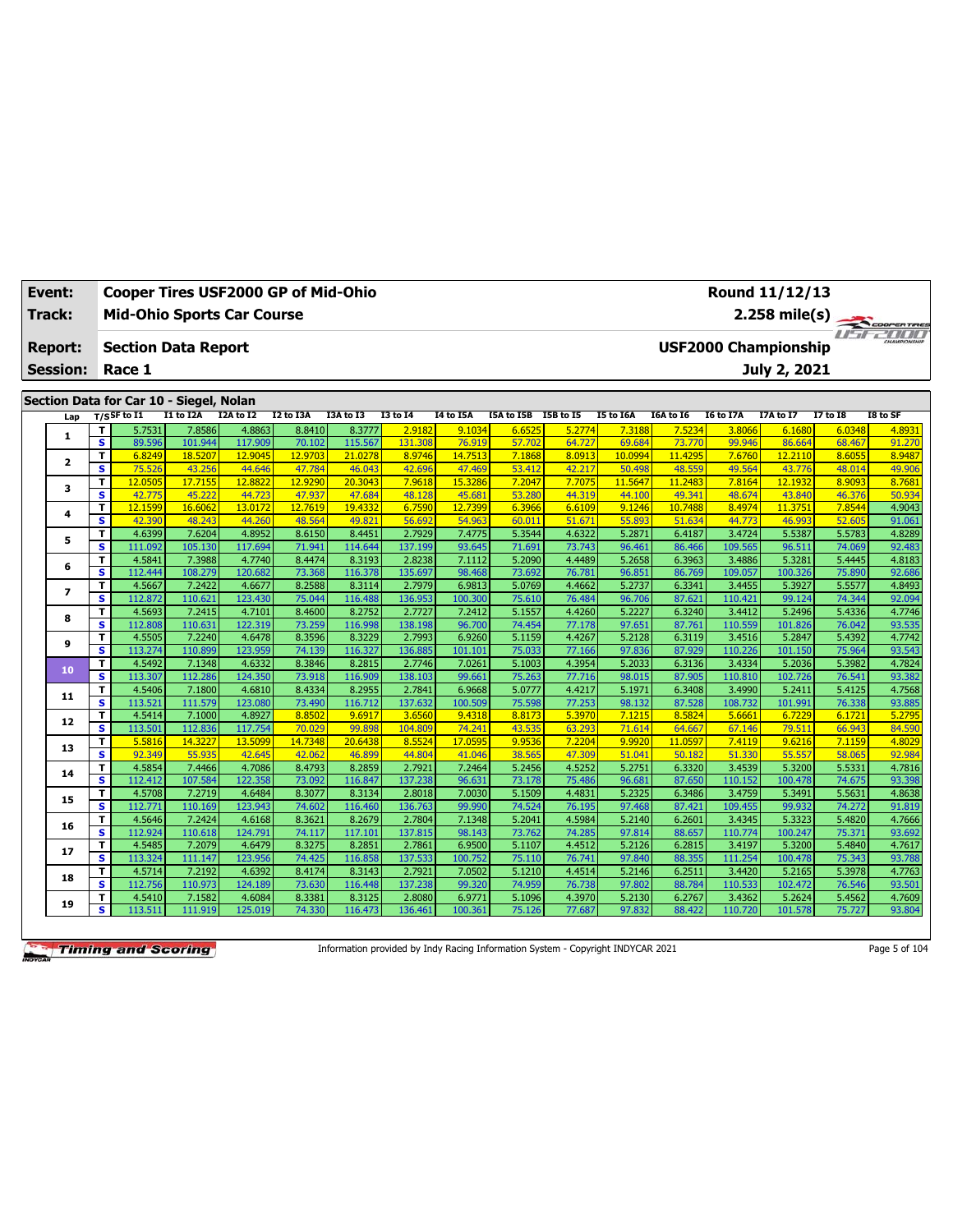| Event:        |                 | Cooper Tires USF2000 GP of Mid-Ohio                                                | Round 11/12/13              |                          |
|---------------|-----------------|------------------------------------------------------------------------------------|-----------------------------|--------------------------|
| <b>Track:</b> |                 | <b>Mid-Ohio Sports Car Course</b>                                                  | 2.258 mile(s)               |                          |
|               |                 |                                                                                    |                             | COOPER TIRES<br>usr 2000 |
|               | <b>Report:</b>  | <b>Section Data Report</b>                                                         | <b>USF2000 Championship</b> |                          |
|               | <b>Session:</b> | Race 1                                                                             | July 2, 2021                |                          |
|               |                 |                                                                                    |                             |                          |
|               | Lap             | Section Data for Car 10 - Siegel, Nolan<br>PO to SF<br>$T/S$ Lap                   |                             |                          |
|               | $\mathbf{1}$    | $\overline{\mathbf{r}}$<br>95.4129<br>168.8281                                     |                             |                          |
|               |                 | $\overline{\mathbf{s}}$<br>85.196<br>45.098<br>$\overline{\mathsf{r}}$<br>170.2223 |                             |                          |
|               | $\mathbf{2}$    | S<br>47.754                                                                        |                             |                          |
|               | 3               | $\overline{\mathbf{r}}$<br>174.5841                                                |                             |                          |
|               |                 | $\overline{\mathbf{s}}$<br>46.561<br>$\overline{\mathsf{r}}$<br>158.9894           |                             |                          |
|               | 4               | $\overline{\mathbf{s}}$<br>51.128                                                  |                             |                          |
|               | 5               | $\mathbf{T}$<br>85.5967<br>$\overline{\mathbf{s}}$<br>94.966                       |                             |                          |
|               | 6               | $\overline{\mathbf{r}}$<br>83.8581                                                 |                             |                          |
|               |                 | S<br>96.935<br>83.2221<br>$\mathbf{T}$                                             |                             |                          |
|               | 7               | $\overline{\mathbf{s}}$<br>97.676                                                  |                             |                          |
|               | 8               | $\overline{\mathsf{r}}$<br>83.2974<br>s<br>97.588                                  |                             |                          |
|               |                 | $\mathbf T$<br>82.8471                                                             |                             |                          |
|               | 9               | $\overline{\mathbf{s}}$<br>98.118                                                  |                             |                          |
|               | ${\bf 10}$      | $\overline{\mathbf{r}}$<br>82.6142<br>S<br>98.395                                  |                             |                          |
|               | 11              | T<br>82.8281                                                                       |                             |                          |
|               |                 | $\overline{\mathbf{s}}$<br>98.141<br>101.9226<br>T                                 |                             |                          |
|               | $12\,$          | S<br>79.755                                                                        |                             |                          |
|               | 13              | $\overline{\mathbf{r}}$<br>161.5827<br>$\overline{\mathbf{s}}$<br>50.307           |                             |                          |
|               |                 | T<br>84.0108                                                                       |                             |                          |
|               | $\bf{14}$       | 96.759<br>$\mathbf{s}$                                                             |                             |                          |
|               | 15              | $\overline{\mathbf{r}}$<br>83.3840<br>$\overline{\mathbf{s}}$<br>97.486            |                             |                          |
|               | 16              | $\overline{\mathsf{r}}$<br>83.2610                                                 |                             |                          |
|               |                 | $\mathbf{s}$<br>97.630<br>82.7944<br>$\overline{\mathbf{r}}$                       |                             |                          |
|               | 17              | $\overline{\mathbf{s}}$<br>98.181                                                  |                             |                          |
|               | 18              | T<br>82.8745<br>S<br>98.086                                                        |                             |                          |
|               |                 | 82.6553<br>T                                                                       |                             |                          |
|               | 19              | S<br>98.346                                                                        |                             |                          |
|               |                 |                                                                                    |                             |                          |

Information provided by Indy Racing Information System - Copyright INDYCAR 2021 Page 6 of 104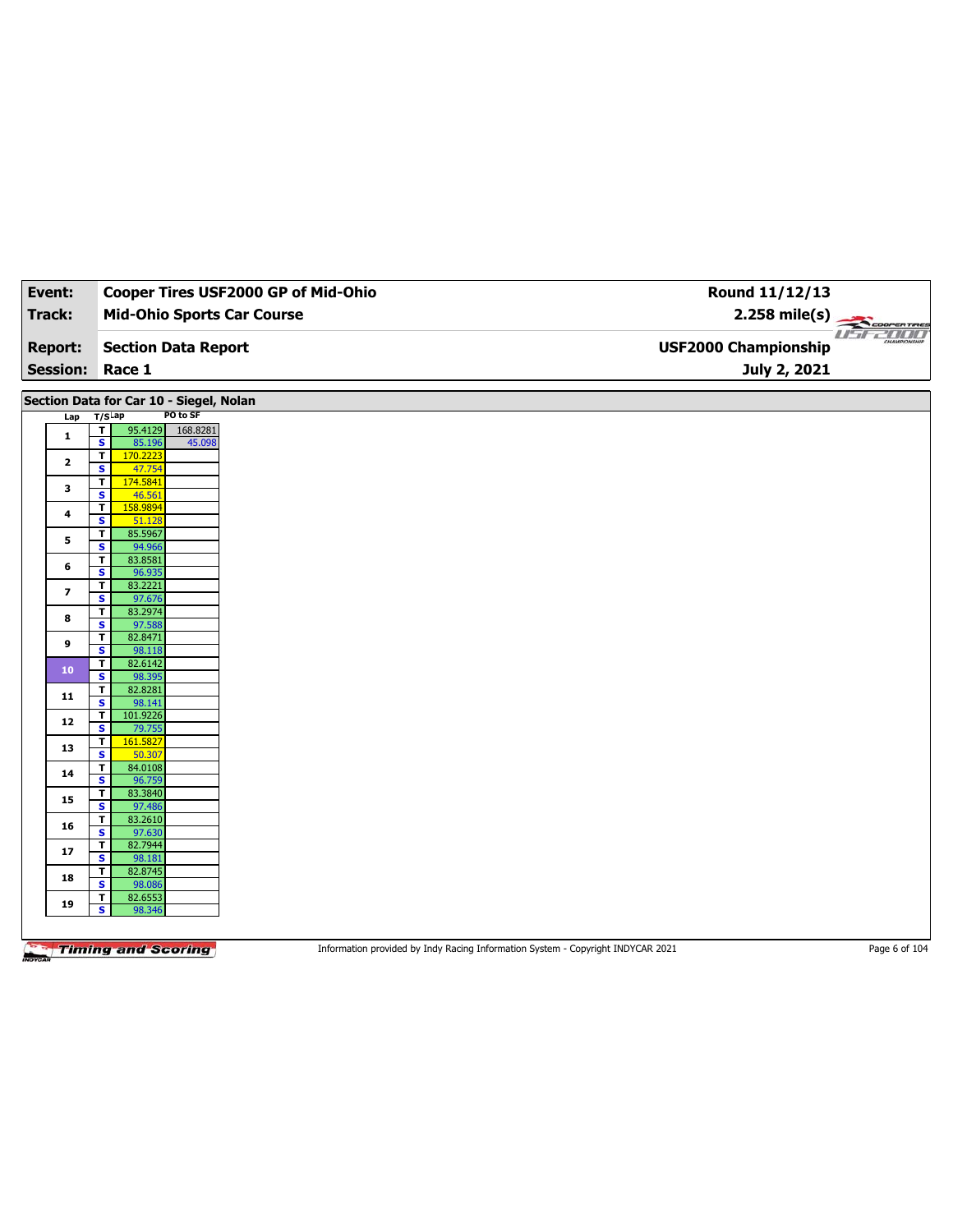| Event:                 | <b>Cooper Tires USF2000 GP of Mid-Ohio</b> | Round 11/12/13              |                         |
|------------------------|--------------------------------------------|-----------------------------|-------------------------|
| Track:                 | <b>Mid-Ohio Sports Car Course</b>          | $2.258 \text{ mile(s)}$     |                         |
| <b>Report:</b>         | Section Data Report                        | <b>USF2000 Championship</b> | -777777<br>CHAMPSONSHIP |
| <b>Session: Race 1</b> |                                            | July 2, 2021                |                         |

**Section Data for Car 10 - Siegel, Nolan**

| Lap | $_{\rm T/S}$ SF to I1 | I1 to I2A | I2A to I2 | I2 to I3A | I3A to I3 | I3 to I4 | I4 to I5A | I5A to I5B I5B to I5 |        | I5 to I6A | I6A to I6 | I6 to I7A | I7A to I7 | <b>I7 to I8</b> | I8 to SF |
|-----|-----------------------|-----------|-----------|-----------|-----------|----------|-----------|----------------------|--------|-----------|-----------|-----------|-----------|-----------------|----------|
|     | 4.5383                | 7.1382    | 4.6131    | 8.4188    | 8.3021    | 2.7941   | 6.9975    | 5.0794               | 4.4449 | 5.2142    | 6.3077    | 3.4513    | 5.3061    | 5.4579          | 4.7828   |
| 20  | $-13.579$             | 112.232   | 124.891   | 73.618    | 116.619   | 137.140  | 100.068   | 75.573               | 76.850 | 97.810    | 87.988    | 110.235   | 100.742   | 75.70.          | 93.374   |
| 21  | 5.2645                | 9.3834    | 8.0560    | 10.2871   |           |          |           |                      |        |           |           |           |           |                 |          |
|     | 97.911                | 85.378    | 71.516    | 60.248    |           |          |           |                      |        |           |           |           |           |                 |          |

Timing and Scoring

Information provided by Indy Racing Information System - Copyright INDYCAR 2021 Page 7 of 104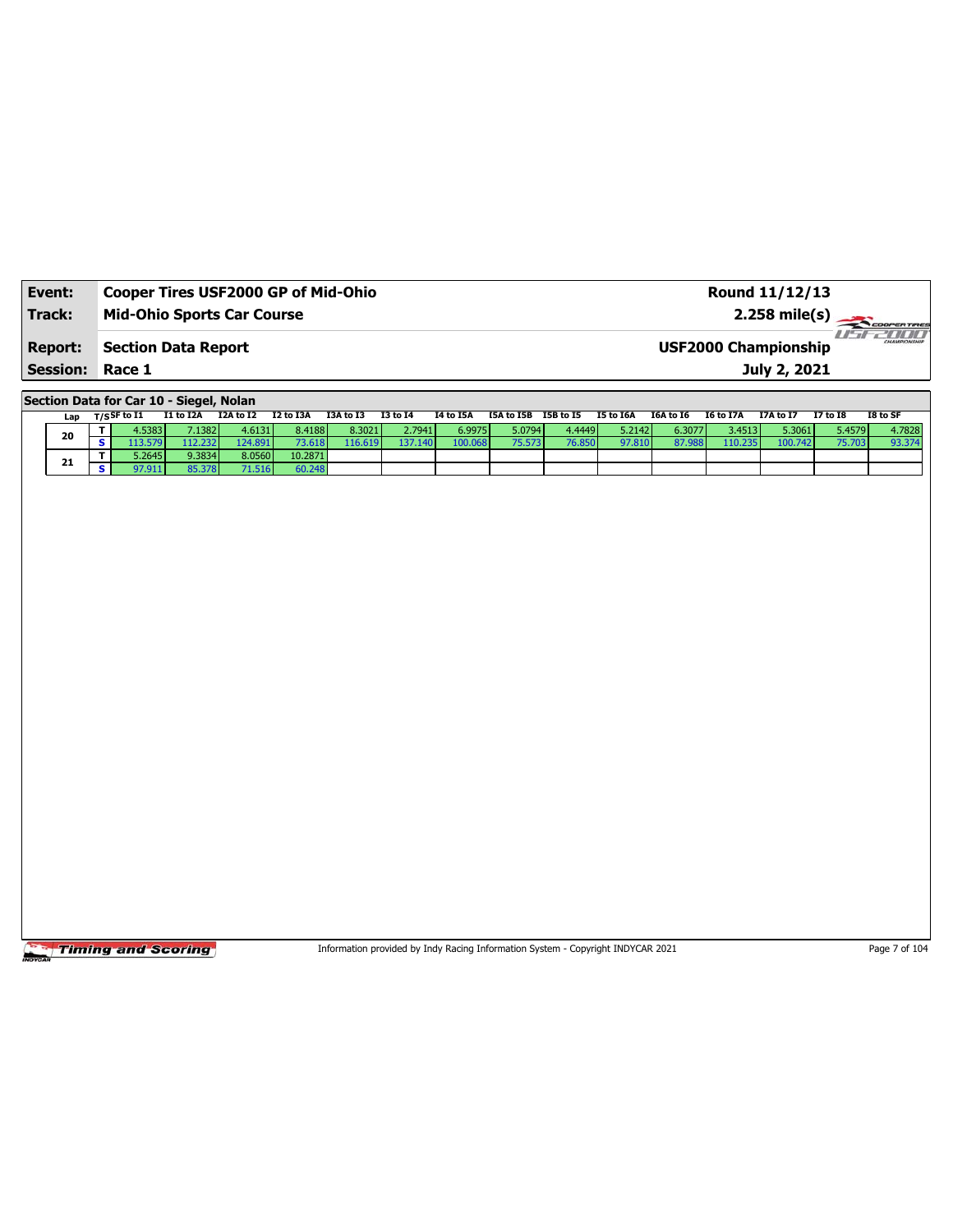| Event:          | Cooper Tires USF2000 GP of Mid-Ohio            | Round 11/12/13                                   |             |
|-----------------|------------------------------------------------|--------------------------------------------------|-------------|
| <b>Track:</b>   | <b>Mid-Ohio Sports Car Course</b>              | $2.258$ mile(s)<br>COOPERTIRES                   |             |
| <b>Report:</b>  | <b>Section Data Report</b>                     | 11 <del>-11</del><br><b>USF2000 Championship</b> | <b>2000</b> |
| <b>Session:</b> | Race 1                                         | July 2, 2021                                     |             |
|                 | Section Data for Car 10 - Siegel, Nolan        |                                                  |             |
| Lap T/SLap      | PO to SF<br>$\overline{\mathbf{r}}$<br>82.8464 |                                                  |             |
| ${\bf 20}$      | $\overline{\mathbf{s}}$<br>98.119              |                                                  |             |
| ${\bf 21}$      | T<br>$\overline{\mathbf{s}}$                   |                                                  |             |
|                 |                                                |                                                  |             |
|                 |                                                |                                                  |             |
|                 |                                                |                                                  |             |
|                 |                                                |                                                  |             |
|                 |                                                |                                                  |             |
|                 |                                                |                                                  |             |
|                 |                                                |                                                  |             |
|                 |                                                |                                                  |             |
|                 |                                                |                                                  |             |
|                 |                                                |                                                  |             |
|                 |                                                |                                                  |             |
|                 |                                                |                                                  |             |
|                 |                                                |                                                  |             |
|                 |                                                |                                                  |             |
|                 |                                                |                                                  |             |
|                 |                                                |                                                  |             |
|                 |                                                |                                                  |             |
|                 |                                                |                                                  |             |
|                 |                                                |                                                  |             |
|                 |                                                |                                                  |             |
|                 |                                                |                                                  |             |
|                 |                                                |                                                  |             |

Information provided by Indy Racing Information System - Copyright INDYCAR 2021 Page 8 of 104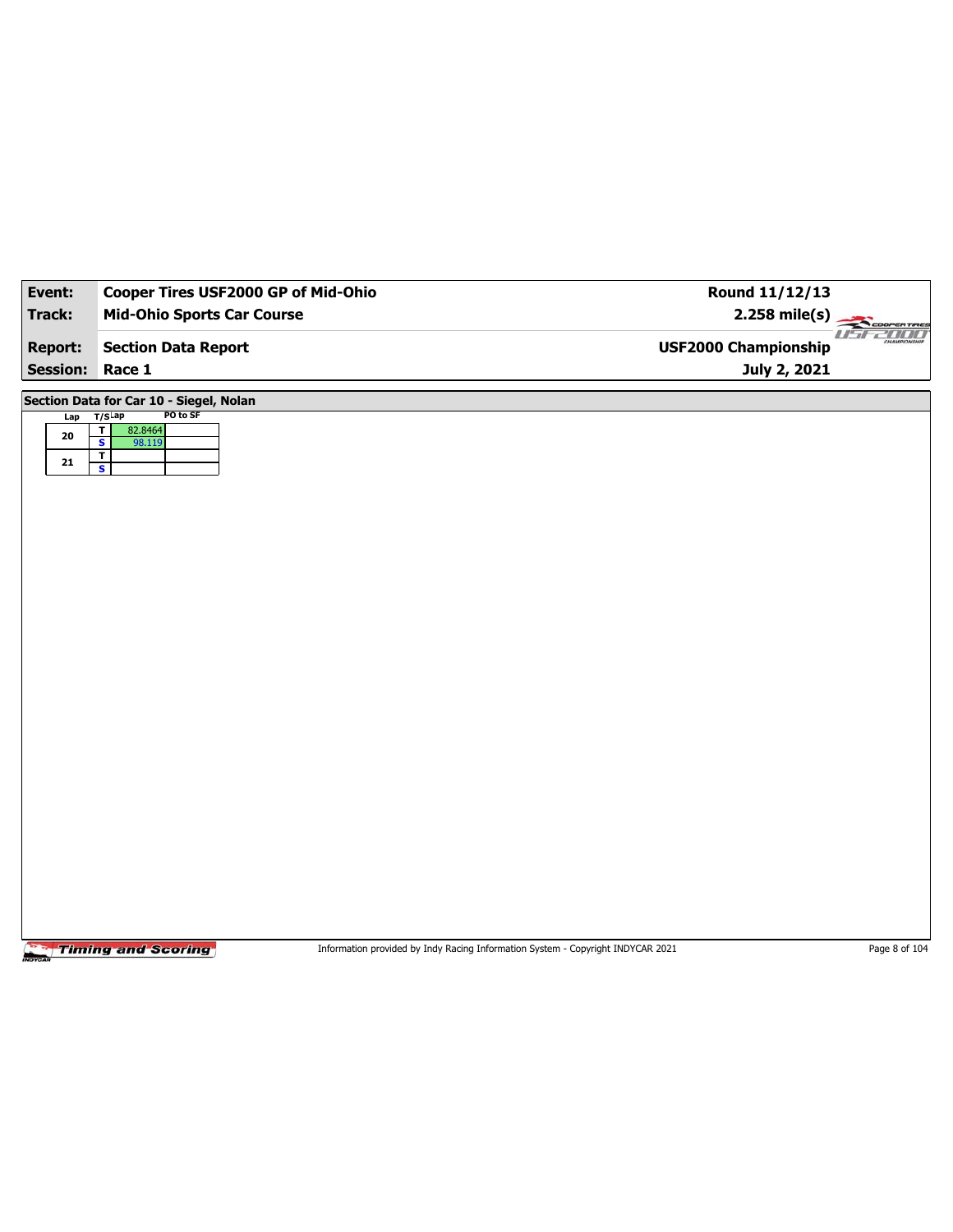| COOPERTIRES                                                       |  |  |  |  |  |  |
|-------------------------------------------------------------------|--|--|--|--|--|--|
| $II - I$<br>2000 T<br><b>USF2000 Championship</b><br>July 2, 2021 |  |  |  |  |  |  |
|                                                                   |  |  |  |  |  |  |
| I8 to SF                                                          |  |  |  |  |  |  |
| 9.3959<br>47.530                                                  |  |  |  |  |  |  |
|                                                                   |  |  |  |  |  |  |
|                                                                   |  |  |  |  |  |  |
|                                                                   |  |  |  |  |  |  |
|                                                                   |  |  |  |  |  |  |
|                                                                   |  |  |  |  |  |  |
|                                                                   |  |  |  |  |  |  |
|                                                                   |  |  |  |  |  |  |
|                                                                   |  |  |  |  |  |  |
|                                                                   |  |  |  |  |  |  |
|                                                                   |  |  |  |  |  |  |
|                                                                   |  |  |  |  |  |  |
|                                                                   |  |  |  |  |  |  |
|                                                                   |  |  |  |  |  |  |
|                                                                   |  |  |  |  |  |  |
|                                                                   |  |  |  |  |  |  |
|                                                                   |  |  |  |  |  |  |
|                                                                   |  |  |  |  |  |  |
|                                                                   |  |  |  |  |  |  |
|                                                                   |  |  |  |  |  |  |
|                                                                   |  |  |  |  |  |  |
|                                                                   |  |  |  |  |  |  |

Information provided by Indy Racing Information System - Copyright INDYCAR 2021 Page 9 of 104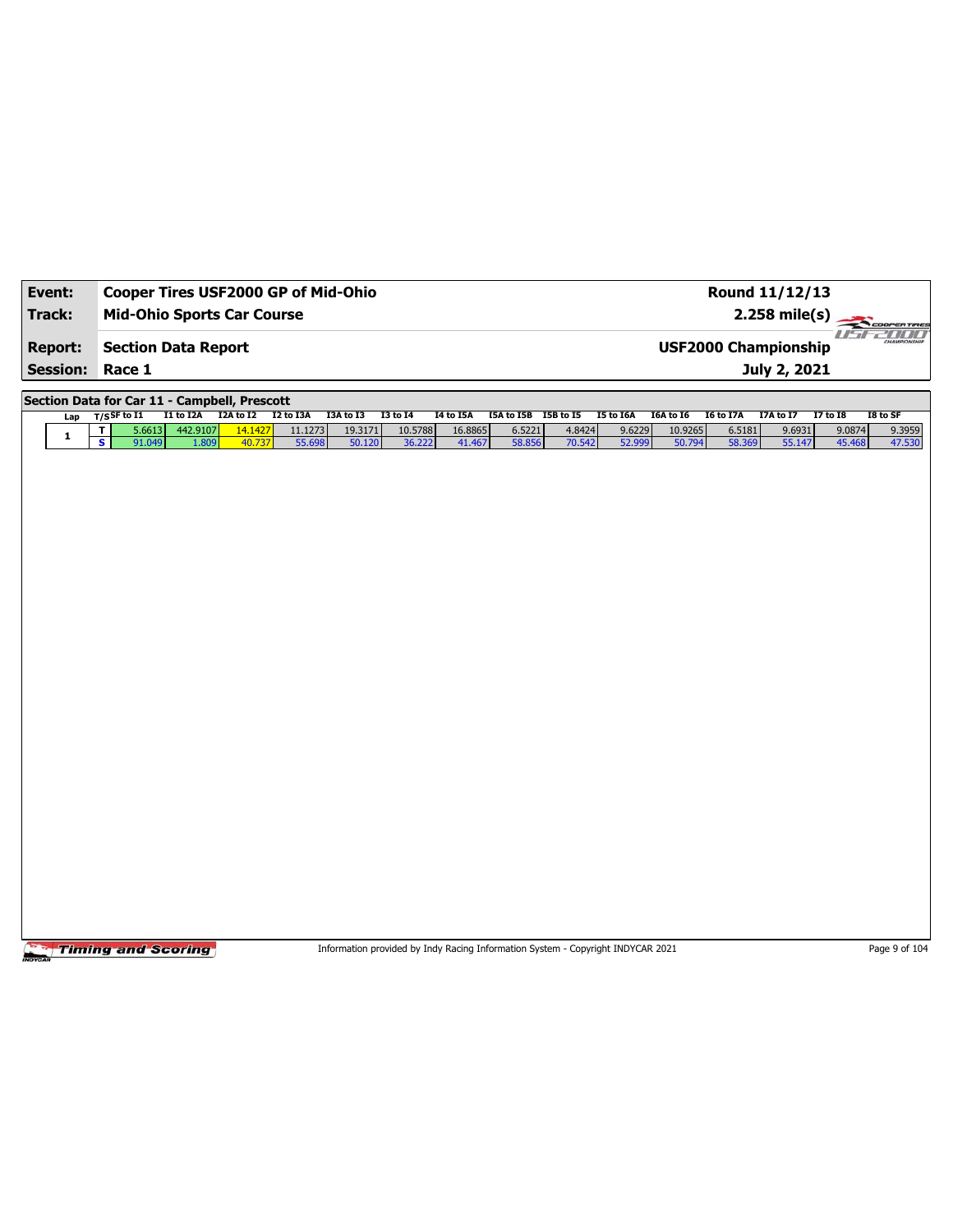| Event:          | Cooper Tires USF2000 GP of Mid-Ohio                           | Round 11/12/13                                      |
|-----------------|---------------------------------------------------------------|-----------------------------------------------------|
| Track:          | <b>Mid-Ohio Sports Car Course</b>                             | $2.258$ mile(s)                                     |
| <b>Report:</b>  | <b>Section Data Report</b>                                    | <b>TESCOPERTIRES</b><br><b>USF2000 Championship</b> |
| <b>Session:</b> | Race 1                                                        | July 2, 2021                                        |
|                 |                                                               |                                                     |
| Lap             | Section Data for Car 11 - Campbell, Prescott<br>$T/SPO$ to SF |                                                     |
| $\mathbf{1}$    | $\blacksquare$<br>154.2157<br>49.372<br><b>S</b>              |                                                     |
|                 |                                                               |                                                     |
|                 |                                                               |                                                     |
|                 |                                                               |                                                     |
|                 |                                                               |                                                     |
|                 |                                                               |                                                     |
|                 |                                                               |                                                     |
|                 |                                                               |                                                     |
|                 |                                                               |                                                     |
|                 |                                                               |                                                     |
|                 |                                                               |                                                     |
|                 |                                                               |                                                     |
|                 |                                                               |                                                     |
|                 |                                                               |                                                     |
|                 |                                                               |                                                     |
|                 |                                                               |                                                     |
|                 |                                                               |                                                     |
|                 |                                                               |                                                     |
|                 |                                                               |                                                     |
|                 |                                                               |                                                     |
|                 |                                                               |                                                     |
|                 |                                                               |                                                     |

Information provided by Indy Racing Information System - Copyright INDYCAR 2021 Page 10 of 104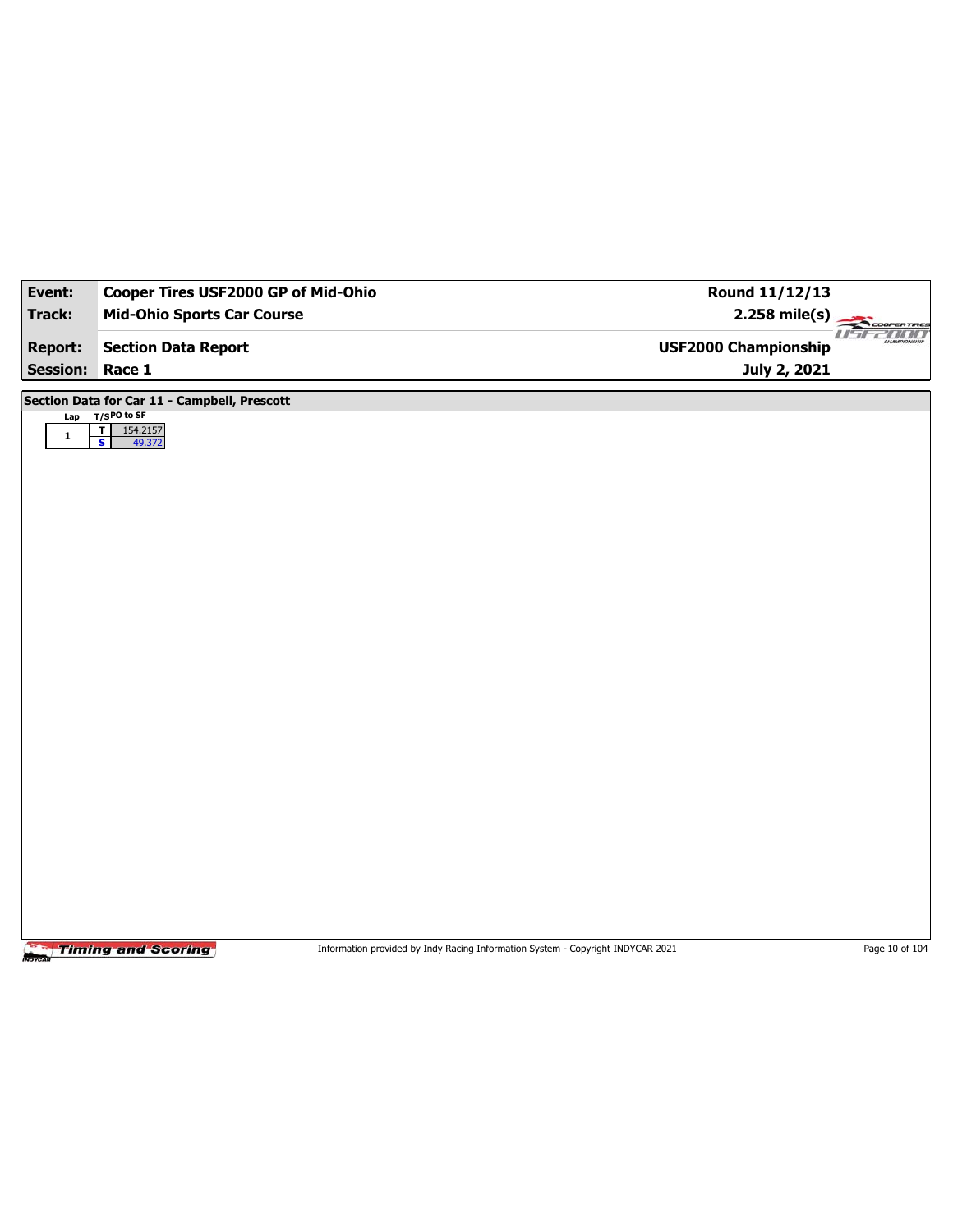| Event:          |                              |                   |                                       | Cooper Tires USF2000 GP of Mid-Ohio |                   |                    |                   |                   |                      |                  |                   |                   |                             | Round 11/12/13    |                  |                  |  |
|-----------------|------------------------------|-------------------|---------------------------------------|-------------------------------------|-------------------|--------------------|-------------------|-------------------|----------------------|------------------|-------------------|-------------------|-----------------------------|-------------------|------------------|------------------|--|
| Track:          |                              |                   |                                       | <b>Mid-Ohio Sports Car Course</b>   |                   |                    |                   |                   |                      |                  |                   |                   |                             | 2.258 mile(s)     |                  | COOPER TIRES     |  |
| <b>Report:</b>  |                              |                   | <b>Section Data Report</b>            |                                     |                   |                    |                   |                   |                      |                  |                   |                   | <b>USF2000 Championship</b> |                   |                  | <b>FF-POOL</b>   |  |
| <b>Session:</b> |                              | Race 1            |                                       |                                     |                   |                    |                   |                   |                      | July 2, 2021     |                   |                   |                             |                   |                  |                  |  |
|                 |                              |                   |                                       |                                     |                   |                    |                   |                   |                      |                  |                   |                   |                             |                   |                  |                  |  |
|                 |                              |                   | Section Data for Car 12 - Porto, Kiko |                                     |                   |                    |                   |                   |                      |                  |                   |                   |                             |                   |                  |                  |  |
| Lap             |                              | $T/S$ SF to I1    | I1 to I2A                             | I2A to I2                           | I2 to I3A         | I3A to I3          | <b>I3 to I4</b>   | I4 to I5A         | I5A to I5B I5B to I5 |                  | I5 to I6A         | I6A to I6         | <b>I6 to I7A</b>            | <b>I7A to I7</b>  | <b>I7 to I8</b>  | I8 to SF         |  |
| $\mathbf{1}$    | т                            | 5.7617            | 7.6820                                | 4.8545                              | 8.5660            | 8.4279             | 2.8730            | 8.2755            | 6.2853               | 5.2635           | 7.2622            | 6.9821            | 4.1813                      | 6.3633            | 6.0120           | 5.3566           |  |
|                 | s<br>T                       | 89.462<br>6.7548  | 104.287<br>17.1747                    | 118.681<br>13.8258                  | 72.353<br>13.0513 | 114.878<br>20.6012 | 133.373<br>8.3503 | 84.614<br>15,3760 | 61.073<br>7.4019     | 64.898<br>8.2020 | 70.227<br>10.2247 | 79.489<br>11.1503 | 90.990<br>7.9251            | 84.004<br>11.9673 | 68.726<br>8.4965 | 83.372<br>9.3407 |  |
| 2               | s                            | 76.309            | 46.646                                | 41.671                              | 47.487            | 46.996             | 45.888            | 45.540            | 51.860               | 41.647           | 49.879            | 49.774            | 48.006                      | 44.667            | 48.630           | 47.811           |  |
|                 | т                            | 11.4687           | 17.5642                               | 12,8776                             | 13.6001           | 20.1860            | 7.3493            | 15,368            | 7.9479               | 7.4842           | 11,4875           | 11.3675           | 7.9369                      | 11,8033           | 8.7256           | 9.2373           |  |
| з               | $\overline{\mathbf{s}}$      | 44.944            | 45.612                                | 44.739                              | 45.571            | 47.963             | 52.139            | 45.562            | 48.297               | 45.642           | 44.396            | 48.823            | 47.935                      | 45.288            | 47.353           | 48.346           |  |
|                 | T                            | 11.6950           | 16.665                                | 12.8400                             | 13.4282           | 19.1424            | 6.6583            | 13.150            | 6.7936               | 6.692            | 9.2484            | 11.1215           | 8.5502                      | 11.4542           | 7.8410           | 4.8613           |  |
| 4               | S                            | 44.075            | 48.072                                | 44.870                              | 46.155            | 50.578             | 57.549            | 53.247            | 56.504               | 51.042           | 55.145            | 49.903            | 44.497                      | 46.668            | 52.695           | 91.867           |  |
|                 | т                            | 4.6333            | 7.3795                                | 4.7388                              | 8.4279            | 8.4068             | 2.8562            | 7.2398            | 5.3173               | 4.6743           | 5.2816            | 6.4743            | 3.4934                      | 5.3701            | 5.6527           | 4.7699           |  |
| 5               | s                            | 111.250           | 108.562                               | 121.579                             | 73.538            | 115.167            | 134.158           | 96.719            | 72.191               | 73.079           | 96.562            | 85.724            | 108.907                     | 99.541            | 73.095           | 93.627           |  |
| 6               | т                            | 4.5766            | 7.2977                                | 4.6905                              | 8.3392            | 8.3520             | 2.8459            | 7.0982            | 5.2564               | 4.4582           | 5.2091            | 6.3903            | 3.4810                      | 5.2938            | 5.5794           | 4.7511           |  |
|                 | $\overline{\mathbf{s}}$      | 112.628           | 109.779                               | 122.830                             | 74.320            | 115.922            | 134.643           | 98.649            | 73.028               | 76.621           | 97.906            | 86.850            | 109.295                     | 100.976           | 74.055           | 93.997           |  |
| 7               | т                            | 4.5867            | 7.1956                                | 4.6819                              | 8.3325            | 8.3500             | 2.8333            | 7.1692            | 5.2372               | 4.6820           | 5.3468            | 6.6516            | 3.4847                      | 5.1965            | 5.4628           | 4.7627           |  |
|                 | $\overline{\mathbf{s}}$      | 112.380           | 111.337                               | 123.056                             | 74.380            | 115.950            | 135.242           | 97.672            | 73.296               | 72.958           | 95.384            | 83.439            | 109.179                     | 102.866           | 75.636           | 93.768           |  |
| 8               | т                            | 4.5872            | 7.1429                                | 4.6554                              | 8.3605            | 8.3627             | 2.8408            | 7.0194            | 5.1826               | 4.4005           | 5.1544            | 6.3117            | 3.4409                      | 5.1241            | 5.4726           | 4.7366           |  |
|                 | $\overline{\mathbf{s}}$      | 112.368           | 112.158                               | 123.757                             | 74.131            | 115.774            | 134.885           | 99.756            | 74.068               | 77.625           | 98.945            | 87.932            | 110.568                     | 104.320           | 75.500           | 94.285           |  |
| 9               | т<br>$\overline{\mathbf{s}}$ | 4.5543<br>113.180 | 7.0280<br>113.992                     | 4.6422<br>124.108                   | 8.2803<br>74.849  | 8.3309<br>116.216  | 2.8268<br>135.553 | 6.9284<br>101.066 | 5.1752<br>74.174     | 4.3866<br>77.871 | 5.1367<br>99.286  | 6.3431<br>87.497  | 3.4486<br>110.321           | 5.1204<br>104.395 | 5.4425<br>75.918 | 4.7424<br>94.170 |  |
|                 | T                            | 4.5576            | 7.0125                                | 4.6351                              | 8.2466            | 8.3428             | 2.8322            | 6.9544            | 5.1004               | 4.3254           | 5.1331            | 6.3058            | 3.4392                      | 5.1539            | 5.4837           | 4.8136           |  |
| 10              | $\overline{\mathbf{s}}$      | 113.098           | 114.244                               | 124.299                             | 75.155            | 116.050            | 135.295           | 100.688           | 75.261               | 78.973           | 99.355            | 88.014            | 110.623                     | 103.717           | 75.347           | 92.777           |  |
|                 | T                            | 4.5711            | 7.0599                                | 4.6497                              | 8.2494            | 8.3483             | 2.8357            | 6.9740            | 5.1223               | 4.3330           | 5.1346            | 6.2796            | 3.4446                      | 5.0958            | 5.4429           | 4.7372           |  |
| 11              | $\overline{\mathbf{s}}$      | 112.764           | 113.477                               | 123.908                             | 75.129            | 115.974            | 135.128           | 100.405           | 74.940               | 78.835           | 99.326            | 88.381            | 110.450                     | 104.899           | 75.912           | 94.273           |  |
|                 | т                            | 4.5492            | 6.9843                                | 4.6005                              | 8.2618            | 9.1562             | 3.9210            | 10.1603           | 8.9273               | 5.9177           | 7.4010            | 8.7182            | 4.5246                      | 7.2419            | 5.7271           | 5.0282           |  |
| 12              | $\overline{\mathbf{s}}$      | 113.307           | 114.705                               | 125.233                             | 75.017            | 105.741            | 97.726            | 68.918            | 42.999               | 57.724           | 68.910            | 63.660            | 84.086                      | 73.813            | 72.145           | 88.817           |  |
| 13              | T                            | 5.6349            | 15.2549                               | 13.0780                             | 15.3568           | 20.4793            | 8.2355            | 17.1843           | 10.0175              | 7.6686           | 10.1967           | 11.6969           | 7.7381                      | 9.9117            | 7.1527           | 4.7650           |  |
|                 | $\overline{\mathbf{s}}$      | 91.475            | 52.517                                | 44.054                              | 40.358            | 47.276             | 46.528            | 40.748            | 38.319               | 44.544           | 50.016            | 47,448            | 49.166                      | 53.931            | 57.766           | 93.723           |  |
| 14              | т                            | 4.5938            | 7.2781                                | 4.6758                              | 8.4113            | 8.3593             | 2.8369            | 7.1423            | 5.3444               | 4.6245           | 5.2615            | 6.4715            | 3.4468                      | 5.2626            | 5.5706           | 4.7688           |  |
|                 | $\overline{\mathbf{s}}$      | 112.207           | 110.075                               | 123.217                             | 73.683            | 115.821            | 135.071           | 98.03             | 71.825               | 73.865           | 96.931            | 85.761            | 110.379                     | 101.574           | 74.172           | 93.648           |  |
| 15              | T<br>$\overline{\mathbf{s}}$ | 4.5550            | 7.2441                                | 4.6406                              | 8.2852            | 8.2823<br>116.898  | 2.8078            | 6.9852            | 5.1861               | 4.4528           | 5.1884            | 6.3605            | 3.4286                      | 5.2970            | 5.4951           | 4.7596           |  |
|                 |                              | 113.162<br>4.5382 | 110.592                               | 124.151<br>4.6032                   | 74.805<br>8.3060  | 8.3003             | 136.470<br>2.8168 | 100.244<br>6.9845 | 74.018<br>5.1602     | 76.714<br>4.3739 | 98.296<br>5.1529  | 87.257<br>6.4360  | 110.965<br>3.4444           | 100.915<br>5.2078 | 75.191<br>5.5670 | 93.830<br>4.7772 |  |
| 16              | т<br>s                       | 113.581           | 7.0991<br>112.850                     | 125.160                             | 74.617            | 116.644            | 136.034           | 100.254           | 74.389               | 78.098           | 98.973            | 86.234            | 110.456                     | 102.643           | 74.220           | 93.484           |  |
|                 | T                            | 4.5433            | 7.1326                                | 4.6310                              | 8.2233            | 8.3073             | 2.8113            | 6.9035            | 5.2170               | 4.3852           | 5.1766            | 6.3345            | 3.4131                      | 5.1520            | 5.5002           | 4.7448           |  |
| 17              | s                            | 113.454           | 112.320                               | 124.409                             | 75.368            | 116.546            | 136.301           | 101.431           | 73.579               | 77.896           | 98.520            | 87.615            | 111.469                     | 103.755           | 75.121           | 94.122           |  |
|                 | т                            | 4.5394            | 7.0533                                | 4.6361                              | 8.3434            | 8.3618             | 2.8253            | 6.9647            | 5.2074               | 4.3544           | 5.1321            | 6.3839            | 3.4271                      | 5.1582            | 5.5340           | 4.7411           |  |
| 18              | s                            | 113.551           | 113.583                               | 124.272                             | 74.283            | 115.786            | 135.625           | 100.539           | 73.715               | 78.447           | 99.375            | 86.937            | 111.014                     | 103.630           | 74.662           | 94.196           |  |
| 19              | T                            | 4.5360            | 7.0218                                | 4.5832                              | 8.2736            | 8.3336             | 2.8441            | 6.8996            | 5.2377               | 4.3957           | 5.1637            | 6.3704            | 3.4268                      | 5.2373            | 5.5186           | 4.7358           |  |
|                 | s                            | 113.636           | 114.093                               | 125.706                             | 74.910            | 116.178            | 134.729           | 101.488           | 73.289               | 77.710           | 98.766            | 87.122            | 111.023                     | 102.065           | 74.871           | 94.301           |  |

Information provided by Indy Racing Information System - Copyright INDYCAR 2021 Page 11 of 104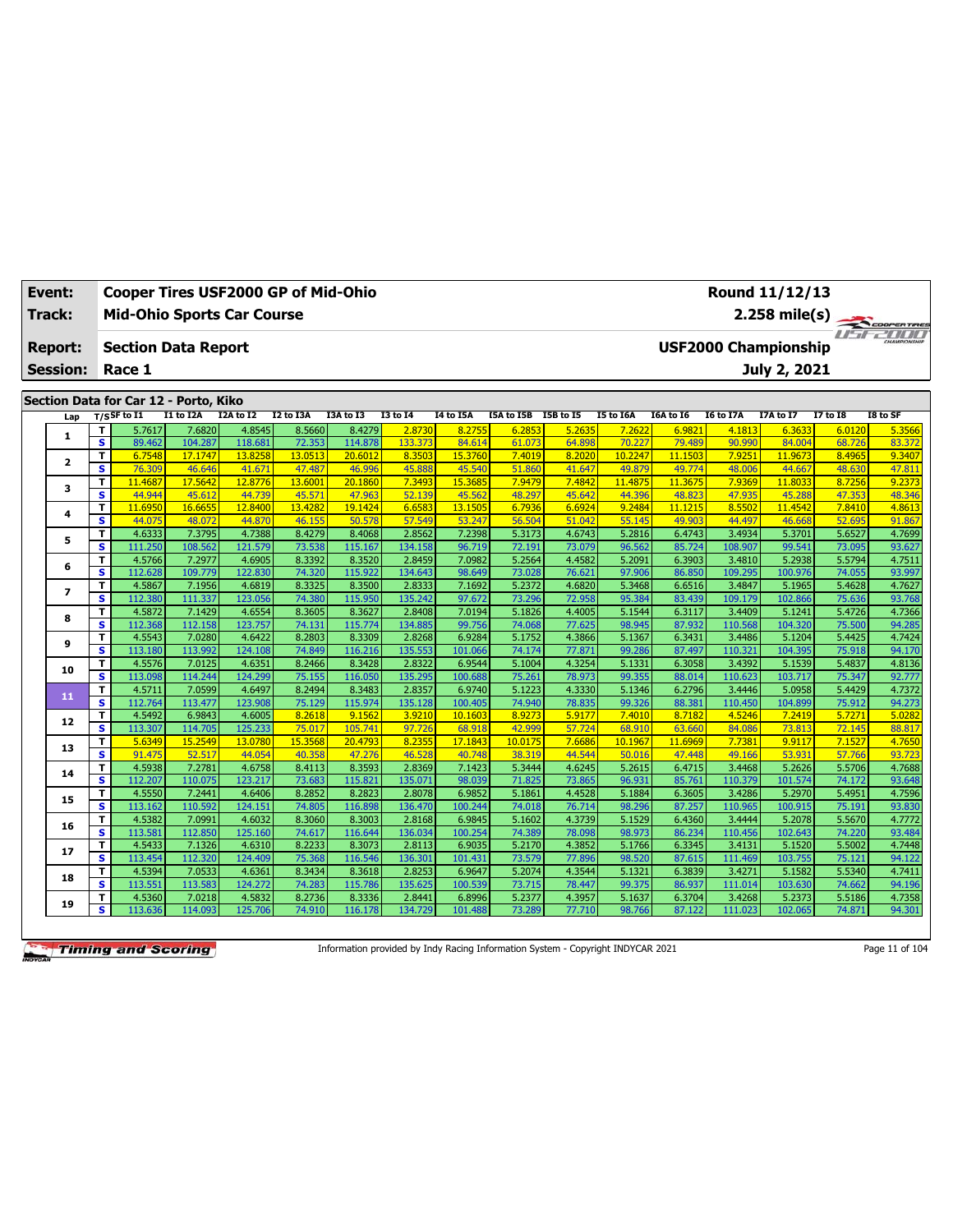| Event:                  | Cooper Tires USF2000 GP of Mid-Ohio                                     | Round 11/12/13                |
|-------------------------|-------------------------------------------------------------------------|-------------------------------|
| Track:                  | <b>Mid-Ohio Sports Car Course</b>                                       | 2.258 mile(s)                 |
|                         |                                                                         | COOPERTIRES<br><b>USE2000</b> |
| <b>Report:</b>          | <b>Section Data Report</b>                                              | <b>USF2000 Championship</b>   |
| <b>Session:</b>         | Race 1                                                                  | July 2, 2021                  |
|                         |                                                                         |                               |
|                         | Section Data for Car 12 - Porto, Kiko                                   |                               |
| Lap                     | PO to SF<br>$T/S$ Lap<br>T<br>94.1469<br>170.5079                       |                               |
| $\mathbf{1}$            | $\overline{\mathbf{s}}$<br>86.342<br>44.654                             |                               |
| $\mathbf{2}$            | T<br>169.8426                                                           |                               |
|                         | S<br>47.861<br>$\overline{\mathbf{r}}$<br>174.4046                      |                               |
| 3                       | $\overline{\mathbf{s}}$<br>46.609                                       |                               |
| 4                       | T<br>160.1425                                                           |                               |
|                         | S<br>50.760                                                             |                               |
| 5                       | T.<br>84.7159<br>$\overline{\mathbf{s}}$<br>95.954                      |                               |
| 6                       | $\overline{\mathsf{r}}$<br>83.6194                                      |                               |
|                         | S<br>97.212                                                             |                               |
| $\overline{\mathbf{z}}$ | $\overline{\mathbf{r}}$<br>83.9735<br>$\overline{\mathbf{s}}$<br>96.802 |                               |
|                         | 82.7923<br>T                                                            |                               |
| 8                       | $\overline{\mathbf{s}}$<br>98.183                                       |                               |
| 9                       | $\overline{\mathbf{r}}$<br>82.3864<br>$\overline{\mathbf{s}}$<br>98.667 |                               |
|                         | 82.3363<br>T.                                                           |                               |
| 10                      | $\overline{\mathbf{s}}$<br>98.727                                       |                               |
| 11                      | $\mathbf{T}$<br>82.2781<br>$\overline{\mathbf{s}}$<br>98.797            |                               |
|                         | 101.1193<br>$\mathbf T$                                                 |                               |
| 12                      | $\overline{\mathbf{s}}$<br>80.388                                       |                               |
| 13                      | $\overline{1}$<br>164.3709                                              |                               |
|                         | $\overline{\mathbf{s}}$<br>49.454<br>T<br>84.0482                       |                               |
| 14                      | S<br>96.716                                                             |                               |
| 15                      | T<br>82.9683                                                            |                               |
|                         | $\overline{\mathbf{s}}$<br>97.975<br>82.7675<br>T.                      |                               |
| 16                      | S<br>98.212                                                             |                               |
| 17                      | 82.4757<br>T                                                            |                               |
|                         | $\overline{\mathbf{s}}$<br>98.560<br>T<br>82.6622                       |                               |
| 18                      | $\overline{\mathbf{s}}$<br>98.338                                       |                               |
| 19                      | 82.5779<br>T                                                            |                               |
|                         | S.<br>98.438                                                            |                               |
|                         |                                                                         |                               |

Information provided by Indy Racing Information System - Copyright INDYCAR 2021 Page 12 of 104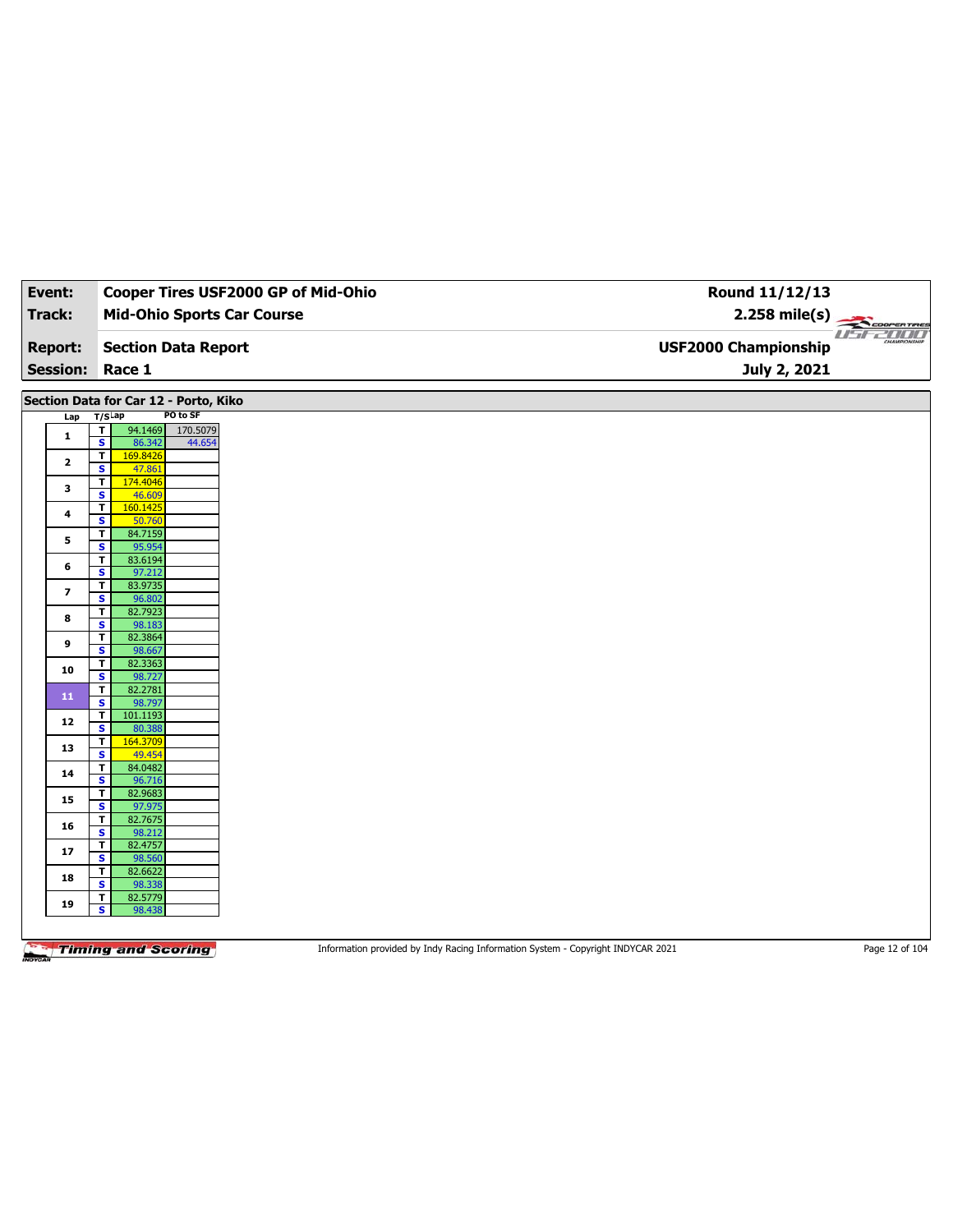| Event:          | Cooper Tires USF2000 GP of Mid-Ohio | Round 11/12/13                                         |
|-----------------|-------------------------------------|--------------------------------------------------------|
| Track:          | <b>Mid-Ohio Sports Car Course</b>   | $2.258 \text{ mile(s)}$                                |
| <b>Report:</b>  | Section Data Report                 | -777777<br>CHAMPSONSHIP<br><b>USF2000 Championship</b> |
| <b>Session:</b> | Race 1                              | July 2, 2021                                           |

**Section Data for Car 12 - Porto, Kiko**

| Lap | ד/sSF to I1 | I1 to I2A | I2A to I2 | I2 to I3A | I3A to I3 | I3 to I4 | I4 to I5A | I5A to I5B I5B to I5 |        | I5 to I6A | I6A to I6 | I6 to I7A | I7A to I7 | <b>I7 to I8</b> | I8 to SF |
|-----|-------------|-----------|-----------|-----------|-----------|----------|-----------|----------------------|--------|-----------|-----------|-----------|-----------|-----------------|----------|
| 20  | .5404       | 7.0877    | 4.5989    | 8.2911    | 8.3139    | 2.8249   | 7.0256    | 5.1914               | 4.3944 | 5.1928    | 6.3674    | 3.4380    | 5.3291    | 5.5600          | 4.7781   |
|     |             | 13.032    | 25.277    |           | 116.453   | 135.644  | 99.668    | 73.942               | 77.733 | 98.213    | 87.163    | 110.662   | 100.307   | 74.31           | 93.466   |
| 21  | √1427.د     | 9.1356    | 8.1573    | 10.5595   |           |          |           |                      |        |           |           |           |           |                 |          |
|     |             | 87.694    | 70.628    | 58.693    |           |          |           |                      |        |           |           |           |           |                 |          |

**Timing and Scoring** 

Information provided by Indy Racing Information System - Copyright INDYCAR 2021 Page 13 of 104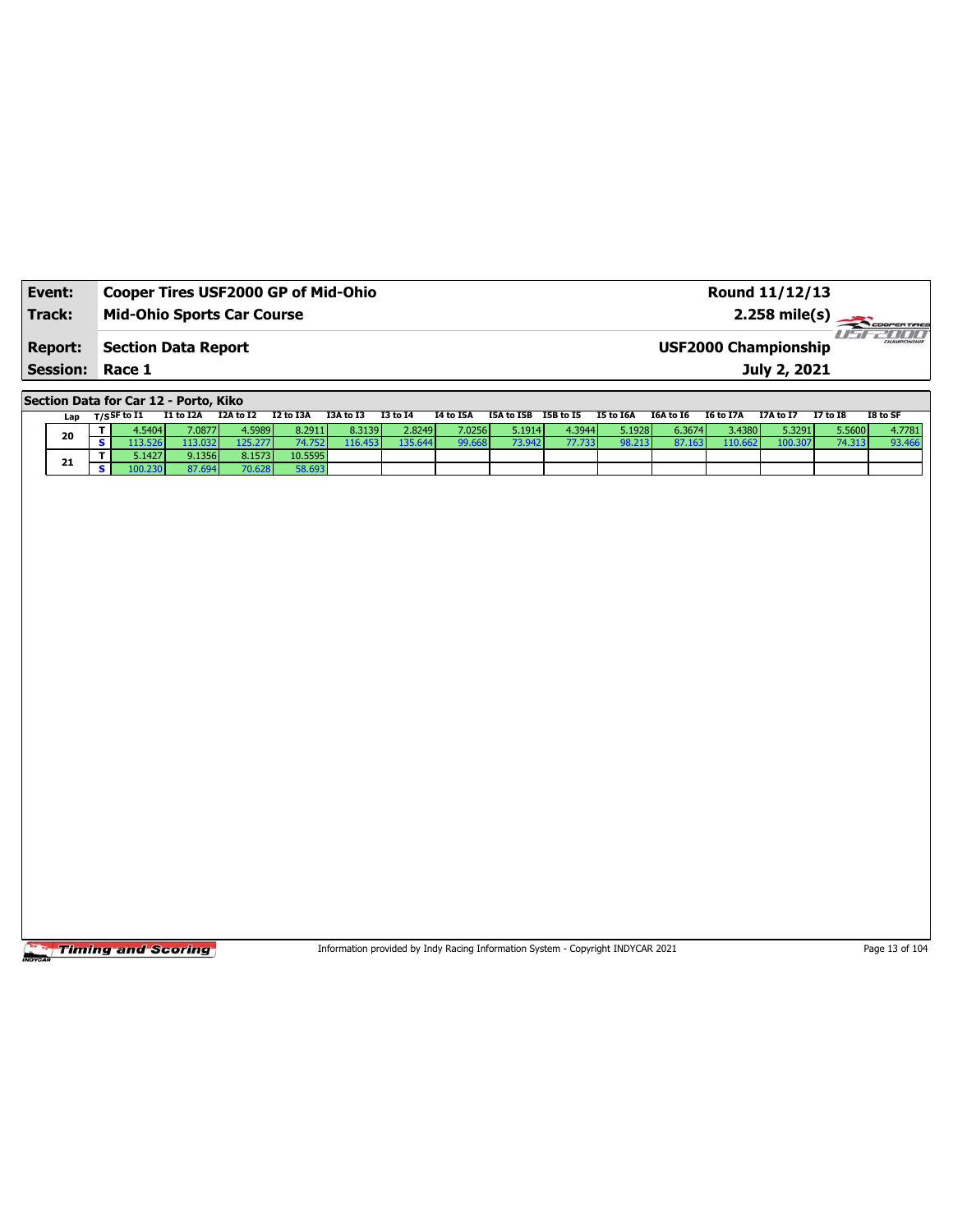Information provided by Indy Racing Information System - Copyright INDYCAR 2021 Page 14 of 104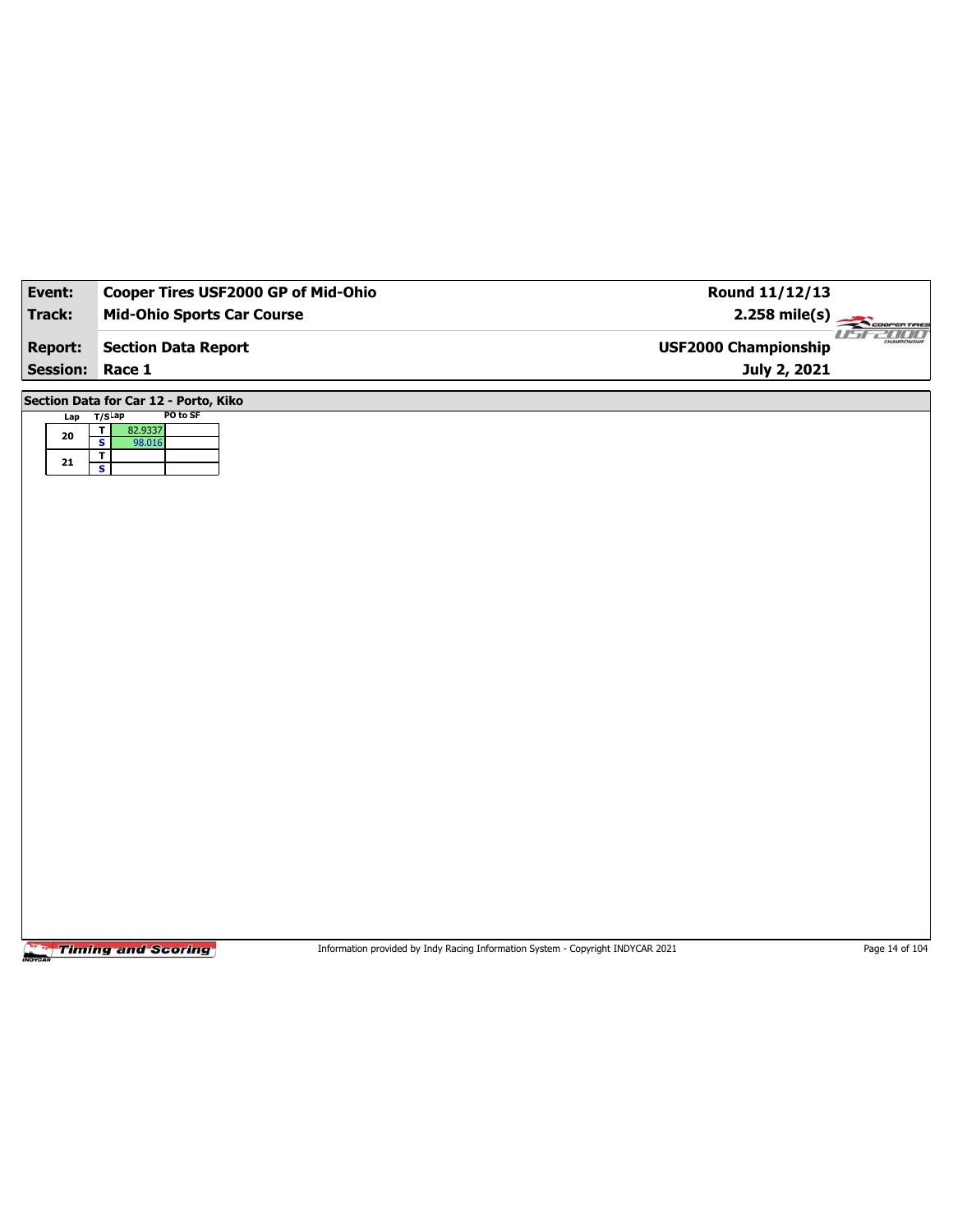| Event:          |                              |                            |                   | Cooper Tires USF2000 GP of Mid-Ohio         |                   |                   |                   |                  |                      |                  |                  |                  |                             | Round 11/12/13    |                  |                  |  |
|-----------------|------------------------------|----------------------------|-------------------|---------------------------------------------|-------------------|-------------------|-------------------|------------------|----------------------|------------------|------------------|------------------|-----------------------------|-------------------|------------------|------------------|--|
| Track:          |                              |                            |                   | <b>Mid-Ohio Sports Car Course</b>           |                   |                   |                   |                  |                      |                  |                  |                  |                             | 2.258 mile(s)     |                  | COOPER TIRES     |  |
| <b>Report:</b>  |                              | <b>Section Data Report</b> |                   |                                             |                   |                   |                   |                  |                      |                  |                  |                  | <b>USF2000 Championship</b> |                   |                  | <b>FF-POOL</b>   |  |
| <b>Session:</b> |                              | Race 1                     |                   |                                             |                   |                   |                   |                  |                      | July 2, 2021     |                  |                  |                             |                   |                  |                  |  |
|                 |                              |                            |                   |                                             |                   |                   |                   |                  |                      |                  |                  |                  |                             |                   |                  |                  |  |
|                 |                              |                            |                   | Section Data for Car 16 - Vaccaro, Kent (R) |                   |                   |                   |                  |                      |                  |                  |                  |                             |                   |                  |                  |  |
| Lap             |                              | $T/S$ SF to I1             | I1 to I2A         | I2A to I2                                   | I2 to I3A         | I3A to I3         | <b>I3 to I4</b>   | <b>I4 to I5A</b> | I5A to I5B I5B to I5 |                  | I5 to I6A        | I6A to I6        | <b>I6 to I7A</b>            | <b>I7A to I7</b>  | <b>I7 to I8</b>  | I8 to SF         |  |
| $\mathbf{1}$    | т                            | 5.6679                     | 9.7131            | 5.0802                                      | 9.2655            | 8.8679            | 3.9919            | 14.9856          | 7.5261               | 6.5429           | 7.4105           | 8.1508           | 5.1568                      | 7.0797            | 5.9365           | 4.9810           |  |
|                 | s                            | 90.943                     | 82.480            | 113.408                                     | 66.890            | 109.178           | 95.990            | 46.727           | 51.004               | 52,208           | 68.821           | 68.091           | 73.777                      | 75.504            | 69.600           | 89.659           |  |
| 2               | T                            | 6.7253                     | 17.5492           | 15,7498                                     | 11.7824           | 19,7643           | 8.9317            | 17,7043          | 6.5161               | 5.0752           | 8.4414           | 12.9109          | 5.7512                      | 14.6754           | 8.2861           | 7.7399           |  |
|                 | s                            | 76.644                     | 45.651            | 36.581                                      | 52.602            | 48.986            | 42.901            | 39.551           | 58.910               | 67.306           | 60.417           | 42.987           | 66.152                      | 36.425            | 49.864           | 57.700           |  |
| з               | T                            | 17.7163                    | 17.7985           | 9.8432                                      | 15.1215           | 15,7736           | 7.1240            | 21.512           | 6.5142               | 5.2469           | 9.5068           | 10.5568          | 7.6018                      | 14.3272           | 7.4858           | 10.0434          |  |
|                 | $\overline{\mathbf{s}}$<br>T | 29.095<br>13.4882          | 45.011<br>18.3126 | 58.531<br>9.7987                            | 40.986<br>13.3262 | 61.380<br>17.4396 | 53.787<br>7.5805  | 32.55<br>14.142  | 58.927<br>5.5222     | 65.103<br>4.9842 | 53.646<br>7.7269 | 52.573<br>7.7241 | 50.048<br>6.8529            | 37.310<br>10.1508 | 55.195<br>6.2774 | 44.466<br>5.0467 |  |
| 4               | S                            | 38.215                     | 43.748            | 58.797                                      | 46.508            | 55.516            | 50.548            | 49.511           | 69.513               | 68.535           | 66.003           | 71.853           | 55.517                      | 52.660            | 65.821           | 88.492           |  |
|                 | т                            | 4.6946                     | 7.7809            | 4.9373                                      | 8.8609            | 8.4349            | 2.8180            | 7.4297           | 5.4144               | 4.7333           | 5.4066           | 6.6200           | 3.4747                      | 5.6562            | 5.7189           | 4.9158           |  |
| 5               | $\overline{\mathbf{s}}$      | 109.797                    | 102.962           | 116.691                                     | 69.945            | 114.783           | 135.977           | 94.247           | 70.897               | 72.168           | 94.329           | 83.837           | 109.493                     | 94.506            | 72.248           | 90.848           |  |
|                 | т                            | 4.6216                     | 7.5521            | 4.8396                                      | 8.5263            | 8.3207            | 2.8128            | 7.0272           | 5.2801               | 4.6119           | 5.2652           | 6.4465           | 3.4910                      | 5.4384            | 5.5318           | 4.8968           |  |
| 6               | $\overline{\mathbf{s}}$      | 111.532                    | 106.081           | 119.046                                     | 72.690            | 116.358           | 136.228           | 99.645           | 72.700               | 74.067           | 96.862           | 86.093           | 108.982                     | 98.291            | 74.692           | 91.201           |  |
|                 | т                            | 4.6087                     | 7.3139            | 4.7572                                      | 8.5961            | 8.3211            | 2.7974            | 7.0177           | 5.1832               | 4.6417           | 5.3036           | 6.4927           | 3.4915                      | 5.3675            | 5.4256           | 4.8416           |  |
| 7               | $\overline{\mathbf{s}}$      | 111.844                    | 109.536           | 121.108                                     | 72.099            | 116.353           | 136.978           | 99.780           | 74.059               | 73.592           | 96.161           | 85.481           | 108.966                     | 99.589            | 76.154           | 92.240           |  |
|                 | т                            | 4.5887                     | 7.2422            | 4.7338                                      | 8.4857            | 8.3524            | 2.8262            | 7.0106           | 5.3004               | 4.6822           | 5.2541           | 6.4733           | 3.4719                      | 5.4896            | 5.4045           | 4.8658           |  |
| 8               | $\overline{\mathbf{s}}$      | 112.331                    | 110.621           | 121.707                                     | 73.037            | 115.917           | 135.582           | 99.881           | 72.422               | 72.955           | 97.067           | 85.737           | 109.581                     | 97.374            | 76.451           | 91.782           |  |
|                 | т                            | 4.5922                     | 7.3190            | 4.7578                                      | 8.3787            | 8.3852            | 2.8309            | 6.9192           | 5.1499               | 4.4840           | 5.2353           | 6.3576           | 3.4587                      | 5.2433            | 5.3697           | 4.9011           |  |
| 9               | $\overline{\mathbf{s}}$      | 112.246                    | 109.460           | 121.093                                     | 73.970            | 115.463           | 135.357           | 101.201          | 74.538               | 76.180           | 97.416           | 87.297           | 109.999                     | 101.948           | 76.947           | 91.121           |  |
| 10              | T                            | 4.5995                     | 7.3164            | 4.7501                                      | 8.5042            | 8.3750            | 2.8218            | 6.8334           | 5.1270               | 4.4760           | 5.2100           | 6.2634           | 3.4447                      | 5.2160            | 5.4320           | 4.8844           |  |
|                 | $\overline{\mathbf{s}}$      | 112.068                    | 109.499           | 121.289                                     | 72.878            | 115.604           | 135.793           | 102.471          | 74.871               | 76.316           | 97.889           | 88.610           | 110.446                     | 102.482           | 76.064           | 91.432           |  |
| 11              | T                            | 4.6030                     | 7.5793            | 4.8218                                      | 8.5199            | 8.4246            | 2.8479            | 6.8949           | 5.3988               | 4.5413           | 5.3161           | 6.4410           | 3.4792                      | 5.4104            | 5.5423           | 4.8440           |  |
|                 | $\overline{\mathbf{s}}$      | 111.982                    | 105.701           | 119,486                                     | 72.744            | 114.923           | 134.549           | 101.557          | 71.102               | 75.219           | 95.935           | 86.167           | 109.351                     | 98.800            | 74.551           | 92.195           |  |
| 12              | T                            | 4.7886                     | 7.9556            | 5.5400                                      | 8.8951            | 10.8533           | 3.9450            | 9.4142           | 7.5581               | 5.2602           | 8.1837           | 7.5827           | 4.5760                      | 6.6146            | 6.4202           | 5.2390           |  |
|                 | $\overline{\mathbf{s}}$      | 107.642                    | 100.701           | 103.996                                     | 69.676            | 89.206            | 97.131            | 74.380           | 50.788               | 64.939           | 62.319           | 73.193           | 83.141                      | 80.813            | 64.357           | 85.244           |  |
| 13              | T                            | 5.8437                     | 15.5561           | 15,8143                                     | 10.5675           | 22.1503           | 8.0648            | 19.4777          | 7.7985               | 4.9425           | 9.0964           | 10.5595          | 5.4103                      | 7.0661            | 5.9927           | 4.9866           |  |
|                 | $\overline{\mathbf{s}}$      | 88.207                     | 51,500            | 36.431                                      | 58.649            | 43.710            | 47.513            | 35.95            | 49.223               | 69.113           | 56.066           | 52.559           | 70.320                      | 75.649            | 68.948           | 89.558           |  |
| 14              | т                            | 4.6236                     | 7.4283            | 4.7196                                      | 8.5773            | 8.2495            | 2.7600            | 7.2625           | 5.2894               | 4.7304           | 5.3722           | 6.5050           | 3.4897                      | 5.3428            | 5.4132           | 4.8705           |  |
|                 | $\overline{\mathbf{s}}$      | 111.483                    | 107.849           | 122.073                                     | 72.257            | 117.362           | 138.834           | 96.417           | 72.572               | 72.212           | 94.933           | 85.319           | 109.022                     | 100.050           | 76.329           | 91.693           |  |
| 15              | T<br>$\overline{\mathbf{s}}$ | 4.5994                     | 7.4212            | 4.7356                                      | 8.3945            | 8.3836<br>115.485 | 2.8420            | 6.9550           | 5.2057               | 4.4177<br>77.323 | 5.2187           | 6.3883           | 3.4619                      | 5.3656<br>99.625  | 5.5271<br>74.756 | 4.8874           |  |
|                 |                              | 112.070                    | 107.952           | 121.661<br>4.7050                           | 73.831<br>8.5006  |                   | 134.828           | 100.680          | 73.739<br>5.2697     | 4.5345           | 97.725           | 86.878           | 109.898<br>3.4572           | 5.3752            | 5.4866           | 91.376           |  |
| 16              | T<br>$\overline{\mathbf{s}}$ | 4.5856<br>112.407          | 7.3074<br>109.634 | 122.452                                     | 72.909            | 8.3203<br>116.364 | 2.8119<br>136.271 | 7.0429<br>99.423 | 72.844               | 75.332           | 5.2578<br>96.999 | 6.4606<br>85.905 | 110.047                     | 99.447            | 75.307           | 4.8166<br>92.719 |  |
|                 | T                            | 4.6041                     | 7.3871            | 4.6927                                      | 8.3371            | 8.3106            | 2.8119            | 6.8642           | 5.1937               | 4.4846           | 5.2291           | 6.3460           | 3.4542                      | 5.2772            | 5.5424           | 4.7983           |  |
| 17              | s                            | 111.956                    | 108.451           | 122.773                                     | 74.339            | 116,500           | 136.271           | 102.011          | 73.909               | 76.170           | 97.531           | 87.457           | 110.143                     | 101.293           | 74.549           | 93.073           |  |
|                 | T                            | 4.5827                     | 7.3538            | 4.7259                                      | 8.5544            | 8.4576            | 2.8751            | 7.2943           | 5.3473               | 4.6224           | 5.2056           | 6.3186           | 3.4478                      | 5.2626            | 5.5113           | 4.8431           |  |
| 18              | s                            | 112.478                    | 108.942           | 121.910                                     | 72.451            | 114.475           | 133.276           | 95.997           | 71.786               | 73.899           | 97.971           | 87,836           | 110.347                     | 101.574           | 74.970           | 92.212           |  |
|                 | T                            | 4.5872                     | 7.2925            | 4.7064                                      | 8.5640            | 8.3990            | 2.8749            | 7.1391           | 5.2920               | 4.7853           | 5.2936           | 6.3609           | 3.4808                      | 5.2373            | 5.4888           | 4.8272           |  |
| 19              | s                            | 112.368                    | 109.858           | 122.416                                     | 72.370            | 115.273           | 133.285           | 98.083           | 72.537               | 71.383           | 96.343           | 87.252           | 109.301                     | 102.065           | 75.277           | 92.516           |  |

Information provided by Indy Racing Information System - Copyright INDYCAR 2021 Page 15 of 104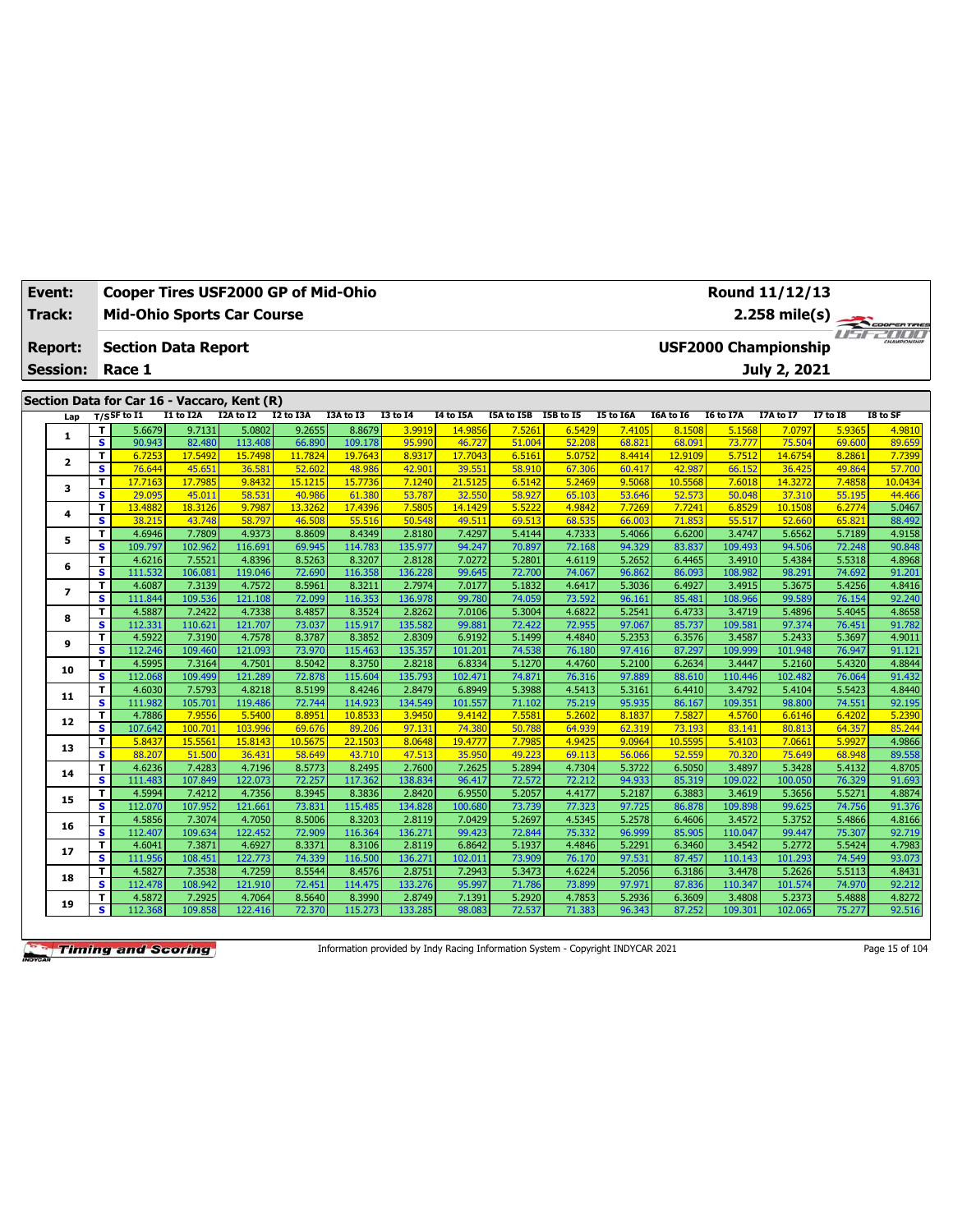| Event:                  | <b>Cooper Tires USF2000 GP of Mid-Ohio</b>                                                     | Round 11/12/13              |
|-------------------------|------------------------------------------------------------------------------------------------|-----------------------------|
| Track:                  | <b>Mid-Ohio Sports Car Course</b>                                                              | $2.258 \text{ mile(s)}$     |
|                         |                                                                                                | usrandi                     |
| <b>Report:</b>          | <b>Section Data Report</b>                                                                     | <b>USF2000 Championship</b> |
| Session: Race 1         |                                                                                                | July 2, 2021                |
|                         |                                                                                                |                             |
|                         | Section Data for Car 16 - Vaccaro, Kent (R)                                                    |                             |
|                         | PO to SF<br>Lap T/SLap                                                                         |                             |
| $\mathbf{1}$            | $\overline{\mathbf{r}}$<br>140.7747<br>110.3564<br>$\overline{\mathbf{s}}$<br>73.660<br>54.085 |                             |
|                         | $\overline{\mathbf{r}}$<br>167.6032                                                            |                             |
| $\mathbf{2}$            | S<br>48.500                                                                                    |                             |
| $\mathbf{3}$            | 176.1725<br>$\mathbf{T}$<br>$\overline{\mathbf{s}}$<br>46.141                                  |                             |
|                         | $\overline{\mathsf{r}}$<br>148.3739                                                            |                             |
| 4                       | $\mathbf{s}$<br>54.786                                                                         |                             |
| 5                       | 86.8962<br>$\mathbf{T}$                                                                        |                             |
|                         | $\overline{\mathbf{s}}$<br>93.546<br>84.6620<br>$\overline{\mathsf{r}}$                        |                             |
| 6                       | $\mathbf{s}$<br>96.015                                                                         |                             |
|                         | 84.1595<br>$\mathbf T$                                                                         |                             |
| $\overline{\mathbf{z}}$ | $\overline{\mathbf{s}}$<br>96.588                                                              |                             |
| 8                       | T<br>84.1814                                                                                   |                             |
|                         | $\mathbf{s}$<br>96.563<br>$\overline{\mathbf{r}}$<br>83.3826                                   |                             |
| 9                       | $\overline{\mathbf{s}}$<br>97.488                                                              |                             |
|                         | T<br>83.2539                                                                                   |                             |
| 10                      | $\mathbf{s}$<br>97.639                                                                         |                             |
| 11                      | $\overline{\mathbf{r}}$<br>84.6645                                                             |                             |
|                         | $\overline{\mathbf{s}}$<br>96.012<br>102.8263<br>$\overline{\mathbf{r}}$                       |                             |
| 12                      | $\mathbf{s}$<br>79.054                                                                         |                             |
|                         | 153.3270<br>$\mathbf{T}$                                                                       |                             |
| 13                      | $\overline{\mathbf{s}}$<br>53.016                                                              |                             |
| 14                      | 84.6340<br>T                                                                                   |                             |
|                         | S<br>96.047<br>83.8037<br>$\mathbf{T}$                                                         |                             |
| 15                      | $\overline{\mathbf{s}}$<br>96.998                                                              |                             |
|                         | 83.9319<br>$\overline{\mathbf{r}}$                                                             |                             |
| 16                      | $\mathbf{s}$<br>96.850                                                                         |                             |
| 17                      | 83.3332<br>$\overline{\mathbf{r}}$                                                             |                             |
|                         | $\overline{\mathbf{s}}$<br>97.546<br>84.4025<br>T                                              |                             |
| 18                      | 96.310<br>S                                                                                    |                             |
|                         | 84.3290<br>$\mathbf T$                                                                         |                             |
| 19                      | $\overline{\mathbf{s}}$<br>96.394                                                              |                             |
|                         |                                                                                                |                             |

Information provided by Indy Racing Information System - Copyright INDYCAR 2021 Page 16 of 104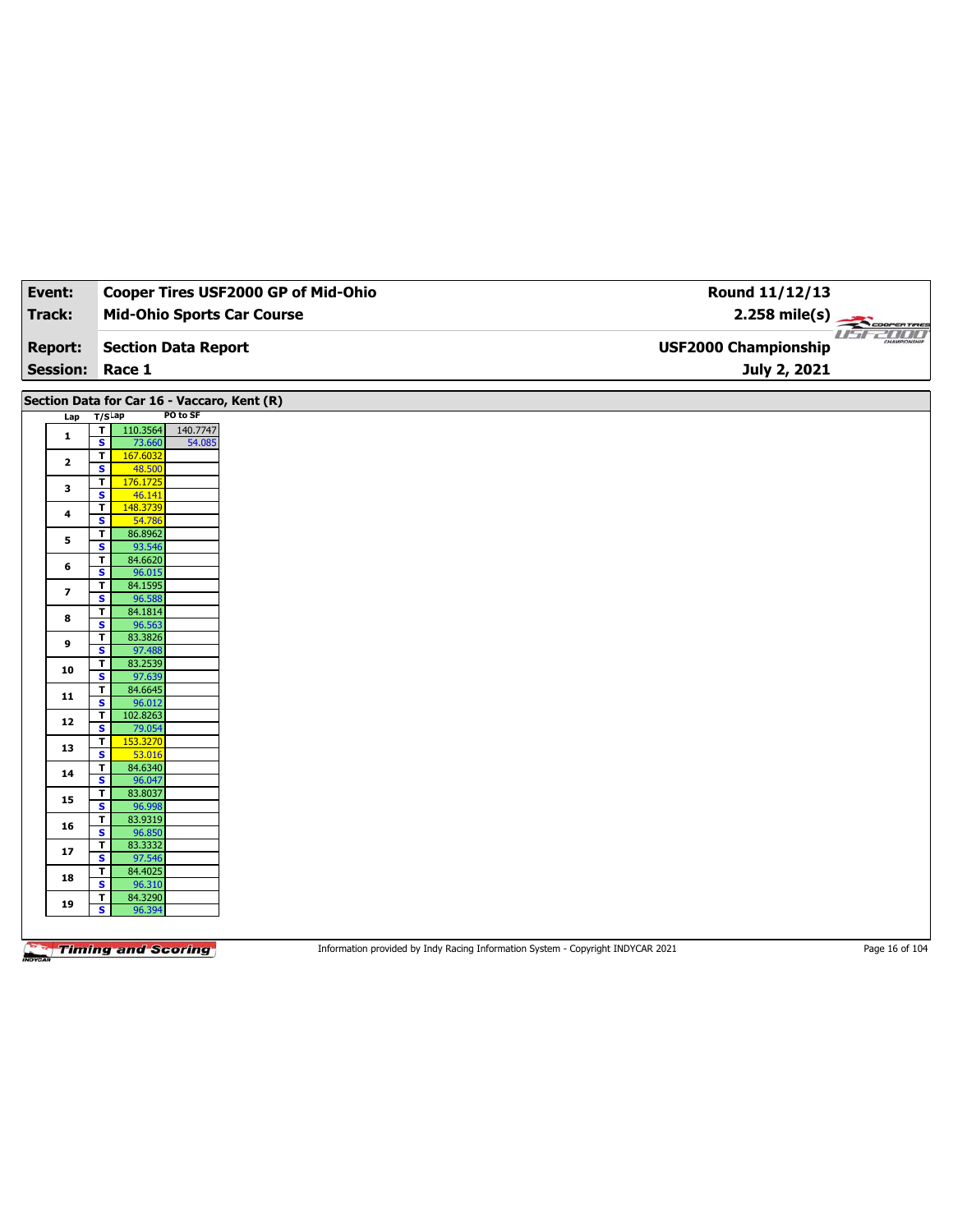| Event:                 | Cooper Tires USF2000 GP of Mid-Ohio | Round 11/12/13                                         |  |
|------------------------|-------------------------------------|--------------------------------------------------------|--|
| Track:                 | <b>Mid-Ohio Sports Car Course</b>   | $2.258 \text{ mile(s)}$                                |  |
| <b>Report:</b>         | Section Data Report                 | -777777<br>CHAMPIONSHIP<br><b>USF2000 Championship</b> |  |
| <b>Session: Race 1</b> |                                     | July 2, 2021                                           |  |

**Section Data for Car 16 - Vaccaro, Kent (R)**

| Lan | $_{\mathsf{T}}$ /sSF to I1 | I1 to I2A | I2A to I2 | I2 to I3A | I3A to I3 | 13 to 14 | I4 to I5A | [5A to I5B I5B to I5 |        | I5 to I6A | I6A to I6 | I6 to I7A | I7A to I7 | I7 to I8 | I8 to SF |
|-----|----------------------------|-----------|-----------|-----------|-----------|----------|-----------|----------------------|--------|-----------|-----------|-----------|-----------|----------|----------|
| οn  | 1.59221                    | .1670     | 4.6597 I  | 8.34441   | 8.4003    | 2.8539   | 6.9367    | 5.1574 l             | 4.4168 | 5.2430    | 6.2902    | 3,4621    | 5.1594    | 5.6615   | 4.8744   |
|     |                            | 781       | 123.642   |           | 15 256    | 134.266  | 100.945   | 74.430               | 77.339 | 97.273    | 88 232    | 109.891   | 103.606   | 72.981   | 91.620   |
| 21  | 1.8012 l                   | 10.5648   |           |           |           |          |           |                      |        |           |           |           |           |          |          |
|     | 107.3601                   | 75.831    |           |           |           |          |           |                      |        |           |           |           |           |          |          |

Timing and Scoring

Information provided by Indy Racing Information System - Copyright INDYCAR 2021 Page 17 of 104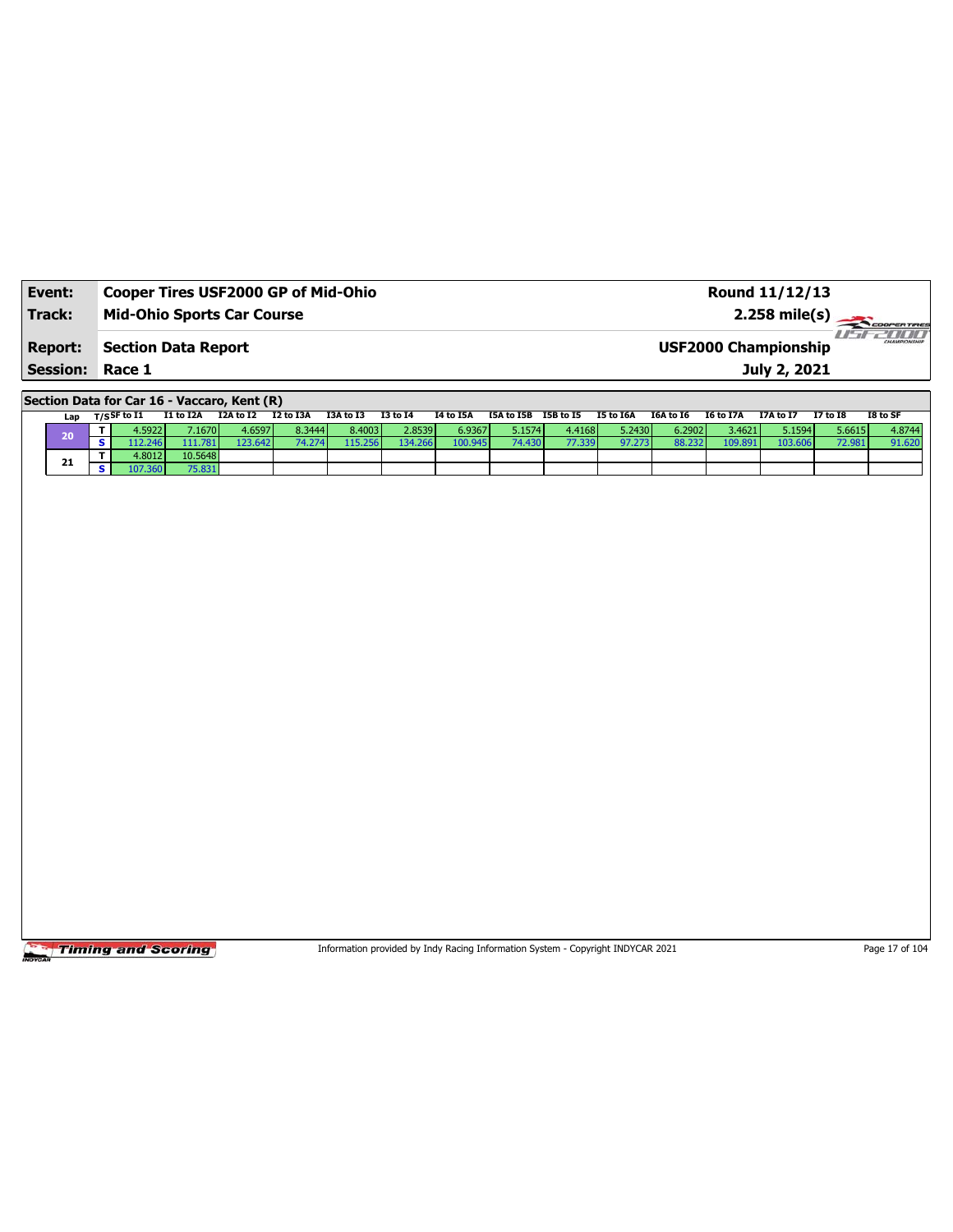| Event:          | Cooper Tires USF2000 GP of Mid-Ohio            | Round 11/12/13              |             |
|-----------------|------------------------------------------------|-----------------------------|-------------|
| <b>Track:</b>   | <b>Mid-Ohio Sports Car Course</b>              | $2.258$ mile(s)             | COOPERTIRES |
| <b>Report:</b>  | <b>Section Data Report</b>                     | <b>USF2000 Championship</b> | USE 2000    |
| <b>Session:</b> | Race 1                                         | July 2, 2021                |             |
|                 | Section Data for Car 16 - Vaccaro, Kent (R)    |                             |             |
| $Lap$ T/S $Lap$ | PO to SF<br>$\overline{\mathbf{r}}$<br>83.2190 |                             |             |
| 20 <sub>2</sub> | $\overline{\mathbf{s}}$<br>97.680              |                             |             |
| ${\bf 21}$      | T<br>$\overline{\mathbf{s}}$                   |                             |             |
|                 |                                                |                             |             |
|                 |                                                |                             |             |
|                 |                                                |                             |             |
|                 |                                                |                             |             |
|                 |                                                |                             |             |
|                 |                                                |                             |             |
|                 |                                                |                             |             |
|                 |                                                |                             |             |
|                 |                                                |                             |             |
|                 |                                                |                             |             |
|                 |                                                |                             |             |
|                 |                                                |                             |             |
|                 |                                                |                             |             |
|                 |                                                |                             |             |
|                 |                                                |                             |             |
|                 |                                                |                             |             |
|                 |                                                |                             |             |
|                 |                                                |                             |             |
|                 |                                                |                             |             |

Information provided by Indy Racing Information System - Copyright INDYCAR 2021 Page 18 of 104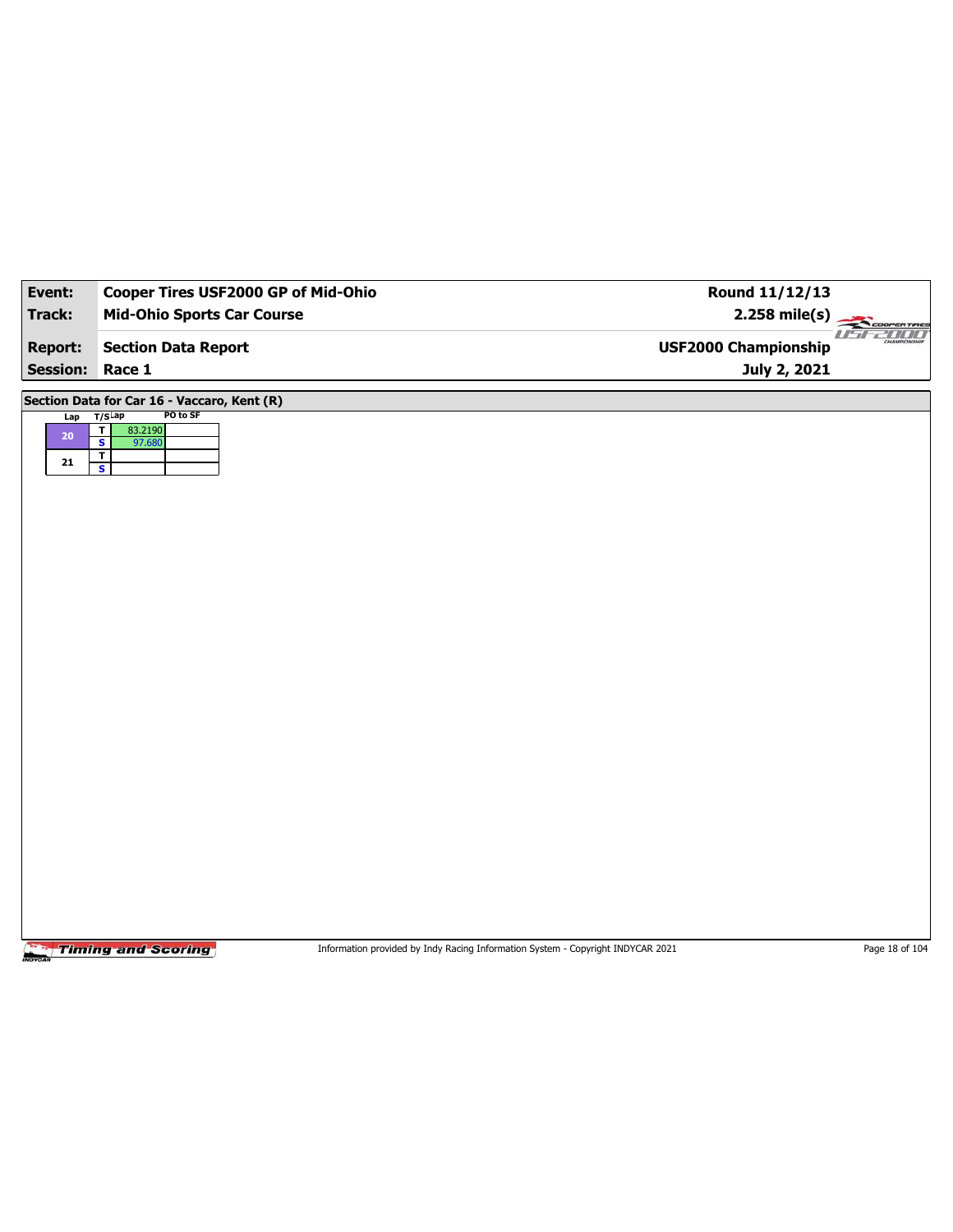| <b>Event:</b>                          |                              |                   |                            |                                   | Cooper Tires USF2000 GP of Mid-Ohio |                    |                  |                  |                      |                  |                   |                   | Round 11/12/13              |                  |                  |                  |
|----------------------------------------|------------------------------|-------------------|----------------------------|-----------------------------------|-------------------------------------|--------------------|------------------|------------------|----------------------|------------------|-------------------|-------------------|-----------------------------|------------------|------------------|------------------|
| Track:                                 |                              |                   |                            | <b>Mid-Ohio Sports Car Course</b> |                                     |                    |                  |                  |                      |                  |                   |                   |                             | $2.258$ mile(s)  |                  | COOPERTIRES      |
| <b>Report:</b>                         |                              |                   | <b>Section Data Report</b> |                                   |                                     |                    |                  |                  |                      |                  |                   |                   | <b>USF2000 Championship</b> |                  | $H = H$          | <b>PETITION</b>  |
|                                        |                              |                   |                            |                                   |                                     |                    |                  |                  |                      |                  |                   |                   |                             |                  |                  |                  |
| <b>Session:</b>                        |                              | Race 1            |                            |                                   |                                     |                    |                  |                  |                      |                  |                   |                   |                             | July 2, 2021     |                  |                  |
| Section Data for Car 19 - Sikes, Simon |                              |                   |                            |                                   |                                     |                    |                  |                  |                      |                  |                   |                   |                             |                  |                  |                  |
| Lap                                    |                              | $T/S$ SF to I1    | I1 to I2A                  | I2A to I2                         | I2 to I3A                           | I3A to I3          | <b>I3 to 14</b>  | I4 to I5A        | I5A to I5B I5B to I5 |                  | I5 to I6A         | I6A to I6         | I6 to I7A                   | I7A to I7        | <b>I7 to I8</b>  | I8 to SF         |
|                                        | т                            | 5.8054            | 7.8321                     | 4.8425                            | 8.6545                              | 8.2954             | 2.9815           | 9.0098           | 6.4492               | 5.3559           | 7.4178            | 7.4423            | 3.8645                      | 6.0583           | 5.9593           | 4.9141           |
| $\mathbf{1}$                           | s                            | 88.789            | 102.289                    | 118.975                           | 71.613                              | 116.713            | 128.520          | 77.718           | 59.521               | 63.778           | 68.754            | 74.574            | 98.449                      | 88.234           | 69.334           | 90.879           |
|                                        | T                            | 6.7797            | 18.5662                    | 12.8515                           | 12.8394                             | 21.2655            | 8.3816           | 15,291           | 7.1262               | 8.2348           | 9.9463            | 11.3311           | 7.8625                      | 12.1492          | 8.7086           | 8.8726           |
| 2                                      | $\overline{\mathbf{s}}$      | 76.029            | 43.150                     | 44.830                            | 48.271                              | 45.528             | 45.717           | 45.792           | 53.867               | 41.481           | 51.275            | 48.980            | 48.388                      | 43.998           | 47.445           | 50.334           |
| з                                      | т                            | 11.9764           | 17.7536                    | 12.9263                           | 12.8216                             | 20.2475            | 7.9699           | 15.3206          | 7.2890               | 7.7923           | 11.4211           | 11.2791           | 7.8277                      | 12.1832          | 8.8756           | 8.8702           |
|                                        | $\overline{\mathbf{s}}$      | 43.039            | 45.125                     | 44.571                            | 48.338                              | 47.817             | 48.079           | 45.705           | 52.663               | 43.837           | 44.654            | 49.206            | 48.604                      | 43.876           | 46.553           | 50.347           |
| 4                                      | T                            | 11.7953           | 16.6584                    | 13.2708                           | 12.7843                             | 19.0118            | 7.0042           | 12.8680          | 6.5994               | 6.6042           | 9.2502            | 10.8120           | 8.5116                      | 11.4291          | 7.8575           | 4.8596           |
|                                        | s                            | 43.700            | 48.092                     | 43.414                            | 48.479                              | 50.925             | 54.707           | 54,416           | 58.166               | 51.723           | 55.134            | 51.332            | 44.698                      | 46.771           | 52.584           | 91.899           |
| 5                                      | T                            | 4.6414            | 7.5829                     | 4.8073                            | 8.6000                              | 8.3352             | 2.8326           | 7.3236           | 5.2830               | 4.5254           | 5.2363            | 6.5124            | 3.4657                      | 5.3846           | 5.5438           | 4.8173           |
|                                        | s                            | 111.056           | 105.650                    | 119.846                           | 72.067                              | 116.156            | 135.276          | 95.612           | 72.660               | 75.483           | 97.397            | 85.222            | 109.777                     | 99.273           | 74.530           | 92.706           |
| 6                                      | т                            | 4.5953            | 7.4425                     | 4.7031                            | 8.4148                              | 8.2926             | 2.8144           | 7.0531           | 5.2232               | 4.4744           | 5.2207            | 6.4006            | 3.4416                      | 5.2573           | 5.5241           | 4.8124           |
|                                        | s                            | 112.170           | 107.643                    | 122.501                           | 73.653                              | 116.753            | 136.150          | 99.279           | 73.492               | 76.343           | 97.688            | 86.711            | 110.546                     | 101.677          | 74.796           | 92.800           |
| 7                                      | T                            | 4.5861            | 7.2128                     | 4.6732                            | 8.4214                              | 8.2805             | 2.7981           | 7.0521           | 5.2161               | 4.4406           | 5.3079            | 6.5987            | 3.4490                      | 5.4904           | 5.5316           | 4.8129           |
|                                        | $\overline{\mathbf{s}}$      | 112.395           | 111.071                    | 123.285                           | 73.595                              | 116.923            | 136.944          | 99.293           | 73.592               | 76.924           | 96.083            | 84.107            | 110.309                     | 97.360           | 74.695           | 92.790           |
| 8                                      | т                            | 4.5932            | 7.2848                     | 4.6632                            | 8.4274                              | 8.2683             | 2.7993           | 6.9666           | 5.1852               | 4.4140           | 5.2030            | 6.3789            | 3.4330                      | 5.2437           | 5.4036           | 4.8098           |
|                                        | $\overline{\mathbf{s}}$      | 112.221           | 109.974                    | 123.550                           | 73.543                              | 117.096            | 136.885          | 100.512          | 74.031               | 77.388           | 98.020            | 87.006            | 110.823                     | 101.941          | 76.464           | 92.850           |
| 9                                      | т                            | 4.5903            | 7.1940                     | 4.6566                            | 8.3486                              | 8.3066             | 2.8121           | 6.9629           | 5.1383               | 4.3861           | 5.1880            | 6.3529            | 3.4293                      | 5.2213           | 5.3358           | 4.7799           |
|                                        | $\overline{\mathbf{s}}$      | 112.292           | 111.362                    | 123.725                           | 74.237                              | 116.556            | 136.262          | 100.565          | 74.706               | 77,880           | 98.304            | 87.362            | 110.942                     | 102.378          | 77.436           | 93.431           |
| 10                                     | т                            | 4.5816            | 7.2533                     | 4.6719                            | 8.3381                              | 8.3147             | 2.8110           | 6.8650           | 5.1456               | 4.3792           | 5.1575            | 6.3189            | 3.4220                      | 5.2342           | 5.3613           | 4.8173           |
|                                        | s                            | 112.505           | 110.451                    | 123.319                           | 74.330                              | 116.442            | 136.315          | 102.000          | 74.600               | 78.003           | 98.885            | 87.832            | 111.179                     | 102.126          | 77.067           | 92.706           |
| 11                                     | T                            | 4.6041            | 7.2085                     | 4.6885                            | 8.3244                              | 8.3505             | 2.8279           | 6.9272           | 5.1246               | 4.3534           | 5.1356            | 6.3480            | 3.4455                      | 5.1798           | 5.3735           | 4.7581           |
|                                        | $\overline{\mathbf{s}}$      | 111.956           | 111.138                    | 122.883                           | 74.453                              | 115.943            | 135.500          | 101.084          | 74.906               | 78.465           | 99.307            | 87.429            | 110.421                     | 103.198          | 76.892           | 93.859           |
| 12                                     | т<br>$\overline{\mathbf{s}}$ | 4.5845            | 7.1025                     | 4.6887                            | 8.3136                              | 8.4510             | 3.8825           | 10.4306          | 8.9383               | 5.4090           | 7.5812            | 8.4904            | 5.3076                      | 6.9250           | 6.1165           | 5.0191           |
|                                        | T                            | 112.434<br>5.2932 | 112.796<br>15.1139         | 122.878<br>13.3912                | 74.549<br>14.7829                   | 114.564<br>20.7584 | 98.695<br>8.3318 | 67.13<br>16.7933 | 42.946<br>10.2368    | 63.152<br>7.3357 | 67.272<br>10.1338 | 65.368<br>11.3852 | 71.681<br>7.6171            | 77.191<br>9.6985 | 67.552<br>7.1274 | 88.978<br>4.7599 |
| 13                                     | s                            | 97.381            | 53.00                      | 43.024                            | 41,925                              | 46.640             | 45.990           | 41.69            | 37,498               | 46.566           | 50.327            | 48.747            | 49.947                      | 55.116           | 57.97            | 93.824           |
|                                        | т                            | 4.5840            | 7.3437                     | 4.7044                            | 8.4781                              | 8.2530             | 2.7840           | 7.0152           | 5.2244               | 4.5774           | 5.2958            | 6.4945            | 3.4313                      | 5.3606           | 5.4746           | 4.8007           |
| 14                                     | $\overline{\mathbf{s}}$      | 112.446           | 109.092                    | 122.468                           | 73.103                              | 117.313            | 137.637          | 99.816           | 73.475               | 74.626           | 96.303            | 85.457            | 110.878                     | 99.717           | 75.473           | 93.026           |
|                                        | T                            | 4.5845            | 7.2084                     | 4.6346                            | 8.4032                              | 8.2843             | 2.7991           | 7.0028           | 5.2228               | 4.4319           | 5.1957            | 6.3656            | 3.4185                      | 5.2658           | 5.4113           | 4.8283           |
| 15                                     | $\overline{\mathbf{s}}$      | 112.434           | 111.139                    | 124.312                           | 73.754                              | 116,869            | 136.89           | 99.992           | 73.498               | 77.076           | 98.158            | 87.187            | 111.293                     | 101.513          | 76.355           | 92.494           |
|                                        | T                            | 4.5731            | 7.1782                     | 4.6342                            | 8.3710                              | 8.2861             | 2.8094           | 7.0057           | 5.1602               | 4.4023           | 5.1751            | 6.3366            | 3.4181                      | 5.4901           | 5.5289           | 4.7886           |
| 16                                     | $\overline{\mathbf{s}}$      | 112.714           | 111.607                    | 124.323                           | 74.038                              | 116.844            | 136.393          | 99.951           | 74.389               | 77.594           | 98.549            | 87.586            | 111.306                     | 97.365           | 74.731           | 93.261           |
|                                        | T                            | 4.5839            | 7.1889                     | 4.6522                            | 8.3492                              | 8.3122             | 2.8163           | 6.8952           | 5.1483               | 4.3818           | 5.1686            | 6.3179            | 3.4359                      | 5.2361           | 5.4455           | 4.7580           |
| 17                                     | s                            | 112.449           | 111.441                    | 123.842                           | 74.231                              | 116.477            | 136.059          | 101.553          | 74.561               | 77.957           | 98.673            | 87.846            | 110.729                     | 102.088          | 75.876           | 93.861           |
|                                        | T                            | 4.5729            | 7.1764                     | 4.6625                            | 8.3213                              | 8.3422             | 2.8261           | 6.9148           | 5.1201               | 4.4170           | 5.1589            | 6.3099            | 3.4315                      | 5.2394           | 5.4216           | 4.8145           |
| 18                                     | s                            | 112.719           | 111.635                    | 123.568                           | 74.480                              | 116.058            | 135.587          | 101.265          | 74.972               | 77.336           | 98.858            | 87.957            | 110.871                     | 102.024          | 76.210           | 92.760           |
|                                        | т                            | 4.5890            | 7.1755                     | 4.6276                            | 8.3164                              | 8.3363             | 2.8411           | 6.9173           | 5.1986               | 4.4096           | 5.1663            | 6.4157            | 3.4596                      | 5.2338           | 5.4374           | 4.7663           |
| 19                                     | s                            | 112.324           | 111.649                    | 124.500                           | 74.524                              | 116.140            | 134.871          | 101.228          | 73.840               | 77.465           | 98.717            | 86.507            | 109.971                     | 102.133          | 75.989           | 93.698           |

Information provided by Indy Racing Information System - Copyright INDYCAR 2021 Page 19 of 104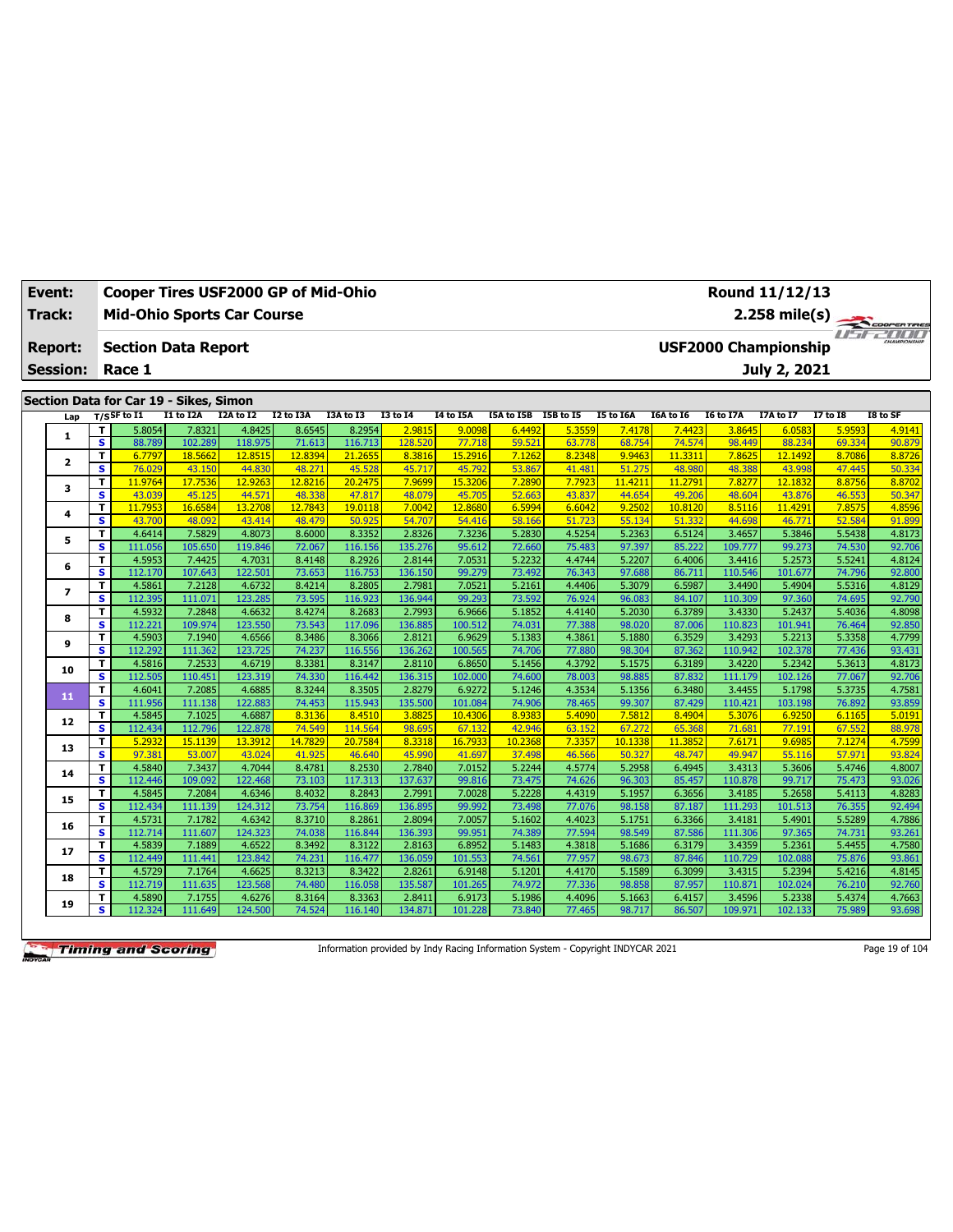| Event:                   | Cooper Tires USF2000 GP of Mid-Ohio                                      | Round 11/12/13                         |
|--------------------------|--------------------------------------------------------------------------|----------------------------------------|
| <b>Track:</b>            | <b>Mid-Ohio Sports Car Course</b>                                        | 2.258 mile(s)                          |
|                          |                                                                          | COOPER TIRES<br><b>USFZOOO</b><br>CHAM |
| <b>Report:</b>           | <b>Section Data Report</b>                                               | <b>USF2000 Championship</b>            |
| <b>Session:</b>          | Race 1                                                                   | July 2, 2021                           |
|                          | Section Data for Car 19 - Sikes, Simon                                   |                                        |
| Lap                      | PO to SF<br>T/SLap                                                       |                                        |
| $\mathbf{1}$             | T.<br>94.8826<br>167.7481<br>$\overline{\mathbf{s}}$<br>85.672<br>45.389 |                                        |
| $\mathbf{2}$             | $\overline{\mathsf{r}}$<br>170.2068                                      |                                        |
|                          | $\overline{\mathbf{s}}$<br>47.758<br>$\mathbf T$<br>174.5541             |                                        |
| 3                        | $\overline{\mathbf{s}}$<br>46.569                                        |                                        |
| 4                        | 159.3164<br>$\overline{\mathsf{r}}$<br>$\overline{\mathbf{s}}$<br>51.023 |                                        |
| 5                        | $\mathbf T$<br>84.8915                                                   |                                        |
|                          | $\overline{\mathbf{s}}$<br>95.755<br>83.6701<br>$\overline{\mathsf{r}}$  |                                        |
| 6                        | $\overline{\mathbf{s}}$<br>97.153                                        |                                        |
| $\overline{\phantom{a}}$ | $\mathbf T$<br>83.8714<br>$\overline{\mathbf{s}}$<br>96.920              |                                        |
|                          | $\overline{\mathbf{r}}$<br>83.0740                                       |                                        |
| 8                        | $\mathbf{s}$<br>97.850                                                   |                                        |
| 9                        | $\mathbf T$<br>82.7027<br>$\overline{\mathbf{s}}$<br>98.289              |                                        |
| 10                       | T<br>82.6716                                                             |                                        |
|                          | $\mathbf{s}$<br>98.326<br>$\overline{\mathbf{r}}$<br>82.6496             |                                        |
| ${\bf 11}$               | $\overline{\mathbf{s}}$<br>98.353                                        |                                        |
| ${\bf 12}$               | 101.2405<br>$\overline{\mathsf{r}}$<br>$\overline{\mathbf{s}}$<br>80.292 |                                        |
| 13                       | 162.7591<br>$\overline{1}$                                               |                                        |
|                          | $\overline{\mathbf{s}}$<br>49.944<br>$\overline{\mathbf{r}}$<br>83.8217  |                                        |
| ${\bf 14}$               | $\overline{\mathbf{s}}$<br>96.977                                        |                                        |
| 15                       | $\overline{\mathbf{r}}$<br>83.0568<br>$\overline{\mathbf{s}}$<br>97.870  |                                        |
| 16                       | 83.1576<br>T                                                             |                                        |
|                          | $\mathbf{s}$<br>97.752<br>82.6900<br>$\mathbf{T}$                        |                                        |
| 17                       | $\overline{\mathbf{s}}$<br>98.305                                        |                                        |
| 18                       | T<br>82.7291<br>$\mathbf{s}$<br>98.258                                   |                                        |
| 19                       | 82.8905<br>T                                                             |                                        |
|                          | $\overline{\mathbf{s}}$<br>98.067                                        |                                        |
|                          |                                                                          |                                        |

Information provided by Indy Racing Information System - Copyright INDYCAR 2021 Page 20 of 104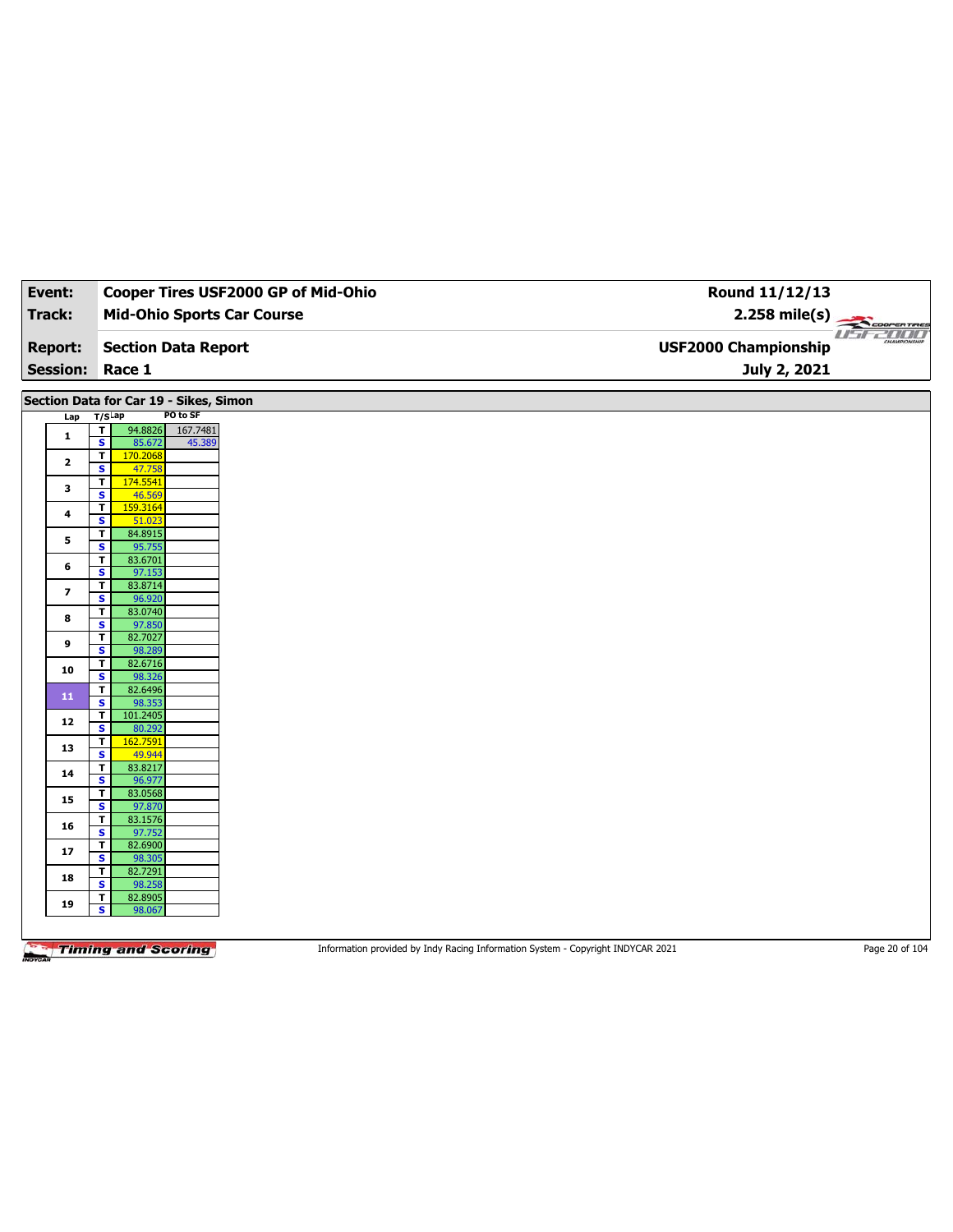| Event:<br>Track:       | Cooper Tires USF2000 GP of Mid-Ohio<br><b>Mid-Ohio Sports Car Course</b> | Round 11/12/13<br>$2.258 \text{ mile(s)}$<br>7711111 |
|------------------------|--------------------------------------------------------------------------|------------------------------------------------------|
| <b>Report:</b>         | Section Data Report                                                      | CHAMPIONSHIP<br><b>USF2000 Championship</b>          |
| <b>Session: Race 1</b> |                                                                          | July 2, 2021                                         |

**Section Data for Car 19 - Sikes, Simon**

| Lap | T/SSF to I1 | I1 to I2A | I2A to I2 | I2 to I3A | I3A to I3 | I3 to I4 | I4 to I5A | I5A to I5B | I5B to I5 | I5 to I6A | I6A to I6 | I6 to I7A | <b>I7A to I7</b> | <b>I7 to I8</b> | I8 to SF |
|-----|-------------|-----------|-----------|-----------|-----------|----------|-----------|------------|-----------|-----------|-----------|-----------|------------------|-----------------|----------|
|     | 4.5854 l    | 7.2236    | 4.6371    | 8.3215    | 8.3317    | 2.8285   | 6.9720    | 5.1795     | 4.4351    | 5.1735    | 6.3625    | 3.4459    | 5.3229           | 5.5230          | 4.8693   |
| 20  |             | 110.905   | 124.245   | 74.4781   | 16.205    | 135.472  | 100.434   | 74.112 l   | 77.020    | 98.579    | 87.230    | 110.408   | 100.424          | 74.811          | 91.716   |
|     | .7787       | 8.9604    | 7.3481    | 10.4478   |           |          |           |            |           |           |           |           |                  |                 |          |
| 21  | 107.865     | 89.409    | 78.406    | 59.321    |           |          |           |            |           |           |           |           |                  |                 |          |

Timing and Scoring

Information provided by Indy Racing Information System - Copyright INDYCAR 2021 Page 21 of 104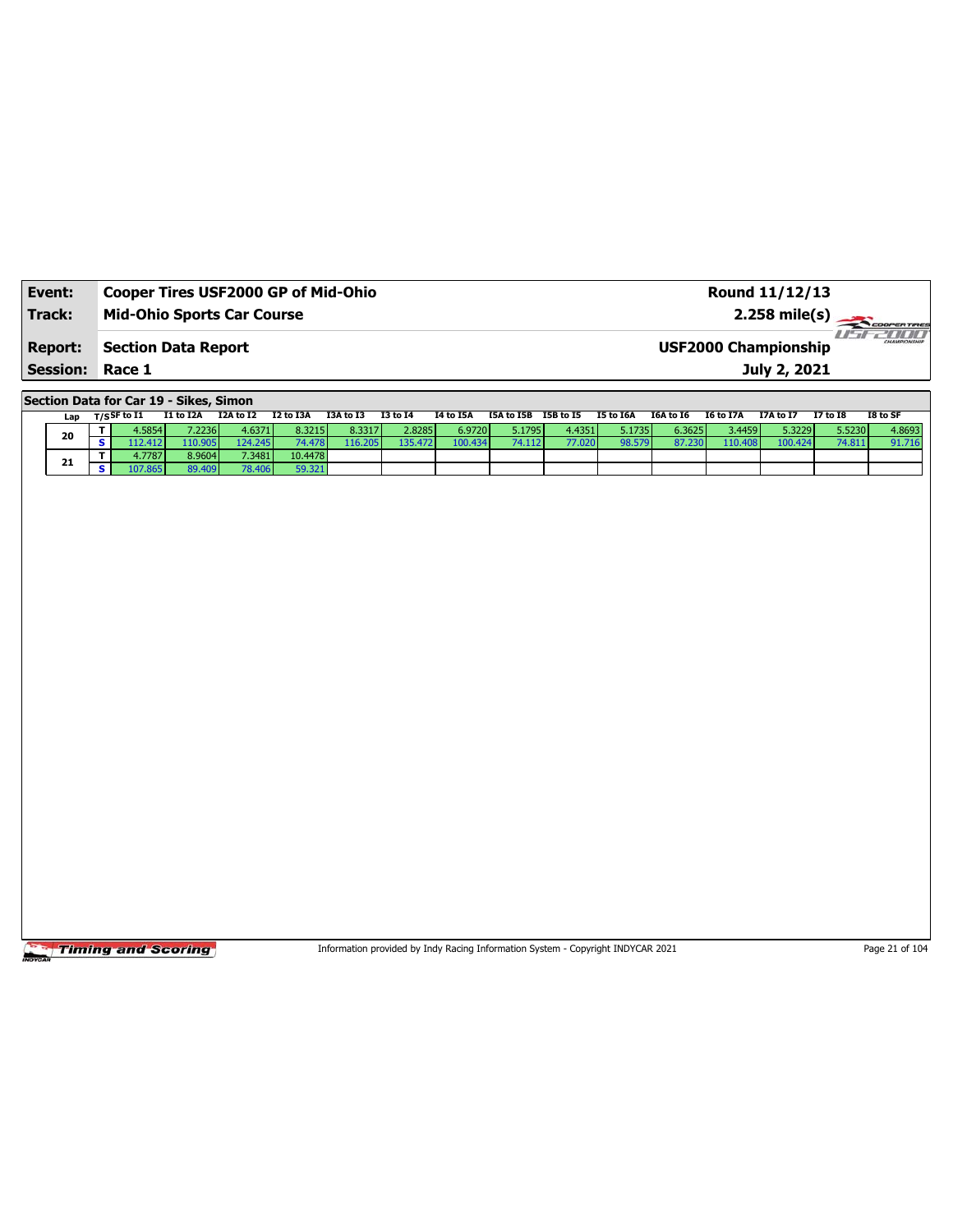| Event:          | Cooper Tires USF2000 GP of Mid-Ohio                                     | Round 11/12/13              |                       |
|-----------------|-------------------------------------------------------------------------|-----------------------------|-----------------------|
| <b>Track:</b>   | <b>Mid-Ohio Sports Car Course</b>                                       | $2.258$ mile(s)             | COOPERTIRES           |
| <b>Report:</b>  | <b>Section Data Report</b>                                              | <b>USF2000 Championship</b> | $II^T$<br><b>2000</b> |
| <b>Session:</b> | Race 1                                                                  | July 2, 2021                |                       |
|                 | Section Data for Car 19 - Sikes, Simon                                  |                             |                       |
| Lap             | PO to SF<br>$T/S$ Lap                                                   |                             |                       |
| ${\bf 20}$      | $\overline{\mathbf{r}}$<br>83.2115<br>$\overline{\mathbf{s}}$<br>97.688 |                             |                       |
| ${\bf 21}$      | $rac{1}{s}$                                                             |                             |                       |
|                 |                                                                         |                             |                       |
|                 |                                                                         |                             |                       |
|                 |                                                                         |                             |                       |
|                 |                                                                         |                             |                       |
|                 |                                                                         |                             |                       |
|                 |                                                                         |                             |                       |
|                 |                                                                         |                             |                       |
|                 |                                                                         |                             |                       |
|                 |                                                                         |                             |                       |
|                 |                                                                         |                             |                       |
|                 |                                                                         |                             |                       |
|                 |                                                                         |                             |                       |
|                 |                                                                         |                             |                       |
|                 |                                                                         |                             |                       |
|                 |                                                                         |                             |                       |
|                 |                                                                         |                             |                       |
|                 |                                                                         |                             |                       |
|                 |                                                                         |                             |                       |
|                 |                                                                         |                             |                       |
|                 |                                                                         |                             |                       |
|                 |                                                                         |                             |                       |

Information provided by Indy Racing Information System - Copyright INDYCAR 2021 Page 22 of 104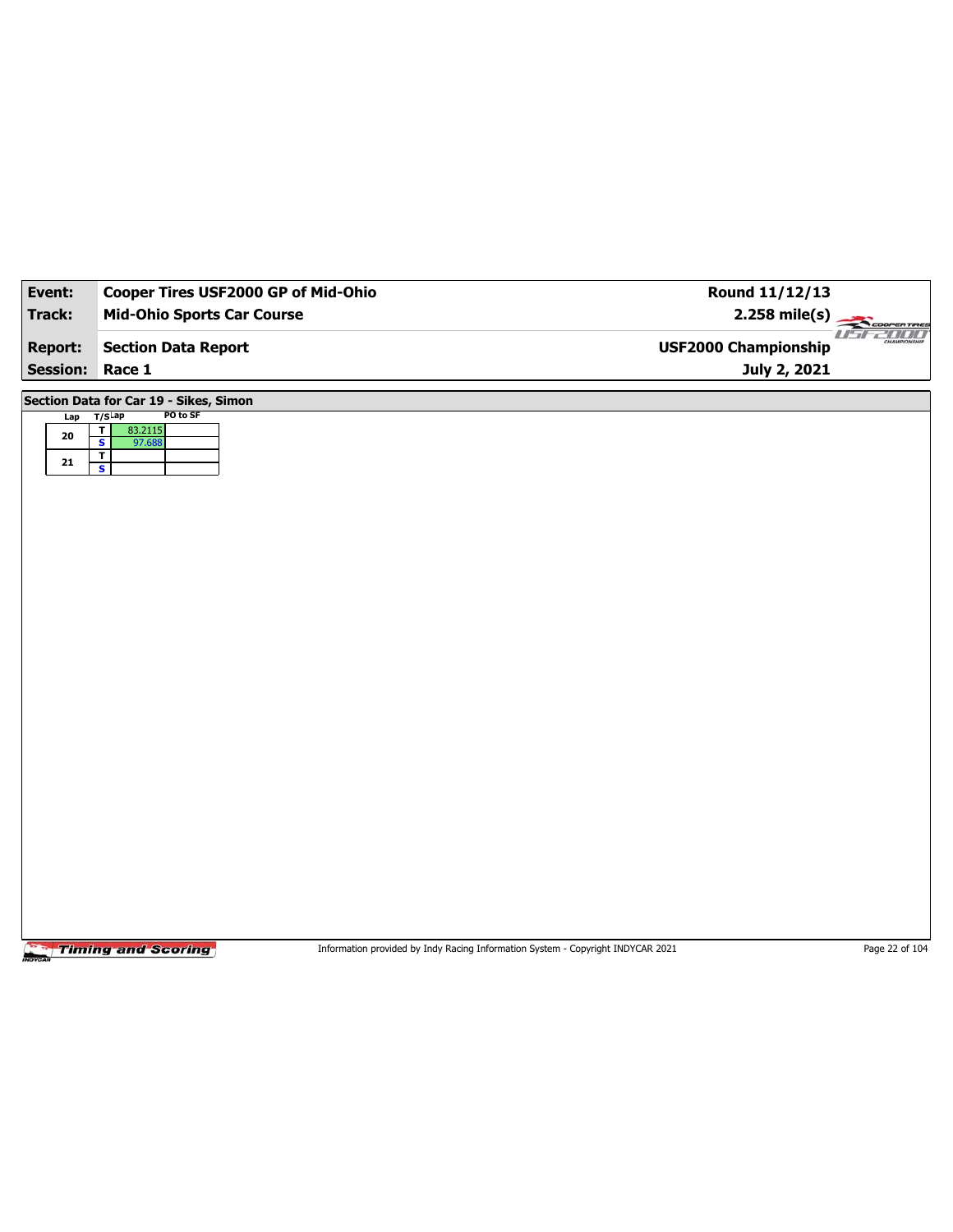| LVCIIL.                                     | Cooper Thes OSFZ000 GF OF Mid-Offic               |                   |                   |                   |                   |                   |                   |                      |                  |                  |                   | <b>NUURU 11/14/13</b>       |                   |                  |                             |  |
|---------------------------------------------|---------------------------------------------------|-------------------|-------------------|-------------------|-------------------|-------------------|-------------------|----------------------|------------------|------------------|-------------------|-----------------------------|-------------------|------------------|-----------------------------|--|
| <b>Track:</b>                               | <b>Mid-Ohio Sports Car Course</b>                 |                   |                   |                   |                   |                   |                   |                      |                  |                  |                   |                             | $2.258$ mile(s)   |                  |                             |  |
|                                             |                                                   |                   |                   |                   |                   |                   |                   |                      |                  |                  |                   |                             |                   |                  | COOPER TIRES<br>use and the |  |
| <b>Report:</b>                              | <b>Section Data Report</b>                        |                   |                   |                   |                   |                   |                   |                      |                  |                  |                   | <b>USF2000 Championship</b> |                   |                  | CHAMPSONSHI                 |  |
|                                             |                                                   |                   |                   |                   |                   |                   |                   |                      |                  |                  |                   |                             |                   |                  |                             |  |
| <b>Session:</b>                             | Race 1                                            |                   |                   |                   |                   |                   |                   |                      |                  |                  |                   |                             | July 2, 2021      |                  |                             |  |
|                                             |                                                   |                   |                   |                   |                   |                   |                   |                      |                  |                  |                   |                             |                   |                  |                             |  |
| Section Data for Car 2 - Nepveu, Thomas (R) |                                                   |                   |                   |                   |                   |                   |                   |                      |                  |                  |                   |                             |                   |                  |                             |  |
| Lap                                         | $T/S$ SF to I1                                    | I1 to I2A         | I2A to I2         | I2 to I3A         | I3A to I3         | <b>I3 to I4</b>   | I4 to I5A         | I5A to I5B I5B to I5 |                  | <b>I5 to I6A</b> | <b>I6A to 16</b>  | <b>I6 to I7A</b>            | I7A to I7         | <b>I7 to I8</b>  | I8 to SF                    |  |
| 1                                           | 5.6796<br>т<br>s<br>90.755                        | 8.2821<br>96.731  | 4.9064<br>117.425 | 8.8022<br>70.411  | 8.1628<br>118,609 | 3.2027<br>119.643 | 11,8288<br>59.197 | 7.6100<br>50.442     | 5.7480<br>59.428 | 6.9371<br>73.518 | 8.3647<br>66.350  | 4.9282<br>77.199            | 7.0350<br>75.984  | 6.0165<br>68.675 | 4.9149<br>90.865            |  |
|                                             | T<br>6.1884                                       | 18.0754           | 12.3821           | 12.8092           | 20.1696           | 9.6210            | 17.1117           | 5.7815               | 7.1964           | 9.5313           | 11.8165           | 7.1482                      | 12.7143           | 9.9253           | 7.6776                      |  |
| $\mathbf{2}$                                | s<br>83.294                                       | 44.322            | 46.530            | 48.385            | 48.002            | 39.828            | 40.921            | 66.395               | 47.467           | 53.508           | 46.968            | 53,224                      | 42.043            | 41.629           | 58.168                      |  |
|                                             | T<br>13.1183                                      | 19.7557           | 10.8200           | 13.0203           | 18,6537           | 7.6717            | 19.5401           | 5.8292               | 6.0602           | 10.9488          | 11.8266           | 6.6686                      | 13,9703           | 7.9028           | 9.4279                      |  |
| з                                           | s<br>39.293                                       | 40.552            | 53.247            | 47,600            | 51.903            | 49.947            | 35.835            | 65.852               | 56.366           | 46.580           | 46.928            | 57.052                      | 38.263            | 52.283           | 47.369                      |  |
| 4                                           | T<br>12.1866                                      | 17.0954           | 11,6039           | 13.9281           | 18.9303           | 6.8882            | 13,0678           | 5.9147               | 5.6378           | 8.8796           | 9.1935            | 7.8407                      | 10.7037           | 7.7612           | 4.8001                      |  |
|                                             | s<br>42.297                                       | 46.863            | 49.650            | 44.498            | 51.145            | 55.629            | 53.584            | 64.900               | 60.589           | 57.435           | 60.369            | 48.523                      | 49.940            | 53.237           | 93.038                      |  |
| 5                                           | T<br>4.5942                                       | 7.5685            | 4.8301            | 8.6959            | 8.2742            | 2.7594            | 7.2553            | 5.3220               | 4.8155           | 5.3624           | 7.1173            | 3.5128                      | 5.6058            | 5.7603           | 4.8690                      |  |
|                                             | $\overline{\mathbf{s}}$<br>112.197                | 105.851           | 119.280           | 71.272            | 117.012           | 138.864           | 96.513            | 72.128               | 70.936           | 95.107           | 77.979            | 108.305                     | 95.356            | 71.729           | 91.721                      |  |
| 6                                           | 4.5997<br>T                                       | 7.4880            | 4.7410            | 8.4610            | 8.2333            | 2.7729            | 7.1352            | 5.2969               | 4.6078           | 5.2246           | 6.5437            | 3.4560                      | 5.4915            | 5.6239           | 4.7965                      |  |
|                                             | s<br>112.063                                      | 106.989           | 121.522           | 73.251            | 117.593           | 138.188           | 98.137            | 72.469               | 74.133           | 97.615           | 84.814            | 110.085                     | 97.341            | 73.469           | 93.108                      |  |
| $\overline{ }$                              | T<br>4.5399<br>$\overline{\mathbf{s}}$<br>113.539 | 7.4257<br>107.887 | 4.6438<br>124.066 | 8.4100<br>73.695  | 8.1975            | 2.7527<br>139.202 | 7.1371<br>98.111  | 5.1503<br>74.532     | 4.5227<br>75.528 | 5.2159           | 6.3839<br>86.937  | 3.4089<br>111.606           | 5.3289            | 5.5384           | 4.7766<br>93.496            |  |
|                                             | 4.5644<br>T                                       | 7.3140            | 4.6666            | 8.4846            | 118.107<br>8.2438 | 2.7655            | 7.0563            | 5.0722               | 4.3918           | 97.778<br>5.1618 | 6.3549            | 3.4099                      | 100.311<br>5.3370 | 74.603<br>5.5517 | 4.7451                      |  |
| 8                                           | s<br>112.929                                      | 109.535           | 123.460           | 73.047            | 117.444           | 138.558           | 99.234            | 75.680               | 77.779           | 98.803           | 87.334            | 111.574                     | 100.158           | 74.424           | 94.116                      |  |
|                                             | 4.5416<br>T                                       | 7.3261            | 4.6565            | 8.4135            | 8.2532            | 2.7655            | 7.0650            | 5.1158               | 4.4602           | 5.1728           | 6.3735            | 3.4283                      | 5.2568            | 5.5106           | 4.7497                      |  |
| 9                                           | s<br>113.496                                      | 109.354           | 123.727           | 73.664            | 117.310           | 138.558           | 99.112            | 75.035               | 76.586           | 98.593           | 87.079            | 110.975                     | 101.686           | 74.979           | 94.025                      |  |
|                                             | 4.5446<br>T                                       | 7.2434            | 4.7157            | 8.4387            | 8.2349            | 2.7650            | 7.0557            | 5.0727               | 4.3739           | 5.1766           | 6.3518            | 3.4196                      | 5.2010            | 5.4511           | 4.7712                      |  |
| 10                                          | $\overline{\mathbf{s}}$<br>113.421                | 110.602           | 122.174           | 73.444            | 117.571           | 138.583           | 99.243            | 75.672               | 78.098           | 98.520           | 87.377            | 111.257                     | 102.777           | 75.798           | 93.601                      |  |
| 11                                          | T<br>4.5382                                       | 7.2523            | 4.6550            | 8.3238            | 8.2298            | 2.7730            | 6.9829            | 5.1472               | 4.3383           | 5.1393           | 6.3242            | 3.4260                      | 5.2656            | 5.4837           | 4.7383                      |  |
|                                             | s<br>113.581                                      | 110.467           | 123.767           | 74.458            | 117.643           | 138.183           | 100.277           | 74.577               | 78.738           | 99.235           | 87.758            | 111.049                     | 101.517           | 75.347           | 94.251                      |  |
| 12                                          | T<br>4.5268                                       | 7.2699            | 5.3837            | 9.3637            | 10.4539           | 4.4950            | 10.4543           | 6.9947               | 7.6346           | 6.8411           | 7.4888            | 4.3048                      | 7.1407            | 6.4686           | 5.8122                      |  |
|                                             | s<br>113.867                                      | 110.199           | 107.015           | 66.189            | 92.614            | 85.246            | 66.980            | 54.879               | 44.742           | 74.549           | 74.111            | 88.379                      | 74.859            | 63.875           | 76.837                      |  |
| 13                                          | T<br>5.3124<br>s<br>97.029                        | 15,5609           | 13.8575           | 12.8704<br>48.155 | 20.8565           | 8.5626            | 18,0047           | 8.7754<br>43.743     | 7.0036           | 10.5336          | 11.1356<br>49.840 | 5.7553                      | 8.0222            | 6.6456           | 4.7911<br>93.213            |  |
|                                             | T<br>4.5462                                       | 51.484<br>7.3918  | 41.576<br>4.6818  | 8.5181            | 46.421<br>8.1766  | 44.75<br>2.7347   | 38.891<br>7.1544  | 5.2947               | 48.774<br>4.5602 | 48.416<br>5.2758 | 6.8013            | 66.105<br>3.5075            | 66.633<br>5.6545  | 62.174<br>5.5535 | 4.8170                      |  |
| 14                                          | S<br>113.381                                      | 108.382           | 123.059           | 72.760            | 118.409           | 140.118           | 97.874            | 72.500               | 74.907           | 96.668           | 81.602            | 108.469                     | 94.535            | 74.400           | 92.711                      |  |
|                                             | T<br>4.5598                                       | 7.2903            | 4.6429            | 8.3407            | 8.1987            | 2.7711            | 7.0372            | 5.2624               | 4.7793           | 5.5847           | 6.7025            | 3.4556                      | 5.3955            | 5.5563           | 4.8188                      |  |
| 15                                          | s<br>113.043                                      | 109.891           | 124.090           | 74.307            | 118.090           | 138.278           | 99.504            | 72.945               | 71.473           | 91.321           | 82.805            | 110.098                     | 99.072            | 74.363           | 92.677                      |  |
|                                             | 4.5506<br>т                                       | 7.2674            | 4.6333            | 8.3843            | 8.1899            | 2.7630            | 7.0287            | 5.1508               | 4.4627           | 5.1839           | 6.4567            | 3.4408                      | 5.3289            | 5.6069           | 4.7918                      |  |
| 16                                          | $\mathbf{s}$<br>113.272                           | 110.237           | 124.347           | 73.921            | 118.217           | 138.683           | 99.624            | 74.525               | 76.544           | 98.382           | 85.957            | 110.572                     | 100.311           | 73.692           | 93.199                      |  |
| 17                                          | 4.5384<br>T                                       | 7.2401            | 4.6269            | 8.3507            | 8.1825            | 2.7579            | 7.0753            | 5.0994               | 4.4181           | 5.1854           | 6.3911            | 3.4048                      | 5.2904            | 5.5913           | 4.7504                      |  |
|                                             | s<br>113.576                                      | 110.653           | 124.519           | 74.218            | 118.323           | 138.940           | 98.968            | 75.276               | 77.316           | 98.353           | 86.840            | 111.741                     | 101.041           | 73.897           | 94.011                      |  |
| 18                                          | 4.5363<br>T                                       | 7.2909            | 4.6635            | 8.4246            | 8.2355            | 2.7803            | 7.0426            | 5.1988               | 4.5258           | 5.1812           | 6.4023            | 3.4106                      | 5.2828            | 5.4771           | 4.7527                      |  |
|                                             | s<br>113.629                                      | 109.882           | 123.542           | 73.567            | 117.562           | 137.820           | 99.427            | 73.837               | 75.476           | 98.433           | 86.688            | 111.551                     | 101.186           | 75.438           | 93.966                      |  |
| 19                                          | T<br>4.5395                                       | 7.2109            | 4.6129            | 8.3401            | 8.2752            | 2.8003            | 6.9886            | 5.1726               | 4.3785           | 5.1791           | 6.3460            | 3.4147                      | 5.3092            | 5.4670           | 4.7433                      |  |
|                                             | Ś<br>113.549                                      | 111.101           | 124.897           | 74.312            | 116.998           | 136.836           | 100.196           | 74.211               | 78.016           | 98.473           | 87.457            | 111.417                     | 100.683           | 75.577           | 94.152                      |  |

**Event: Cooper Tires USF2000 GP of Mid-Ohio**

**Timing and Scoring** 

Information provided by Indy Racing Information System - Copyright INDYCAR 2021 Page 23 of 104



## **Round 11/12/13**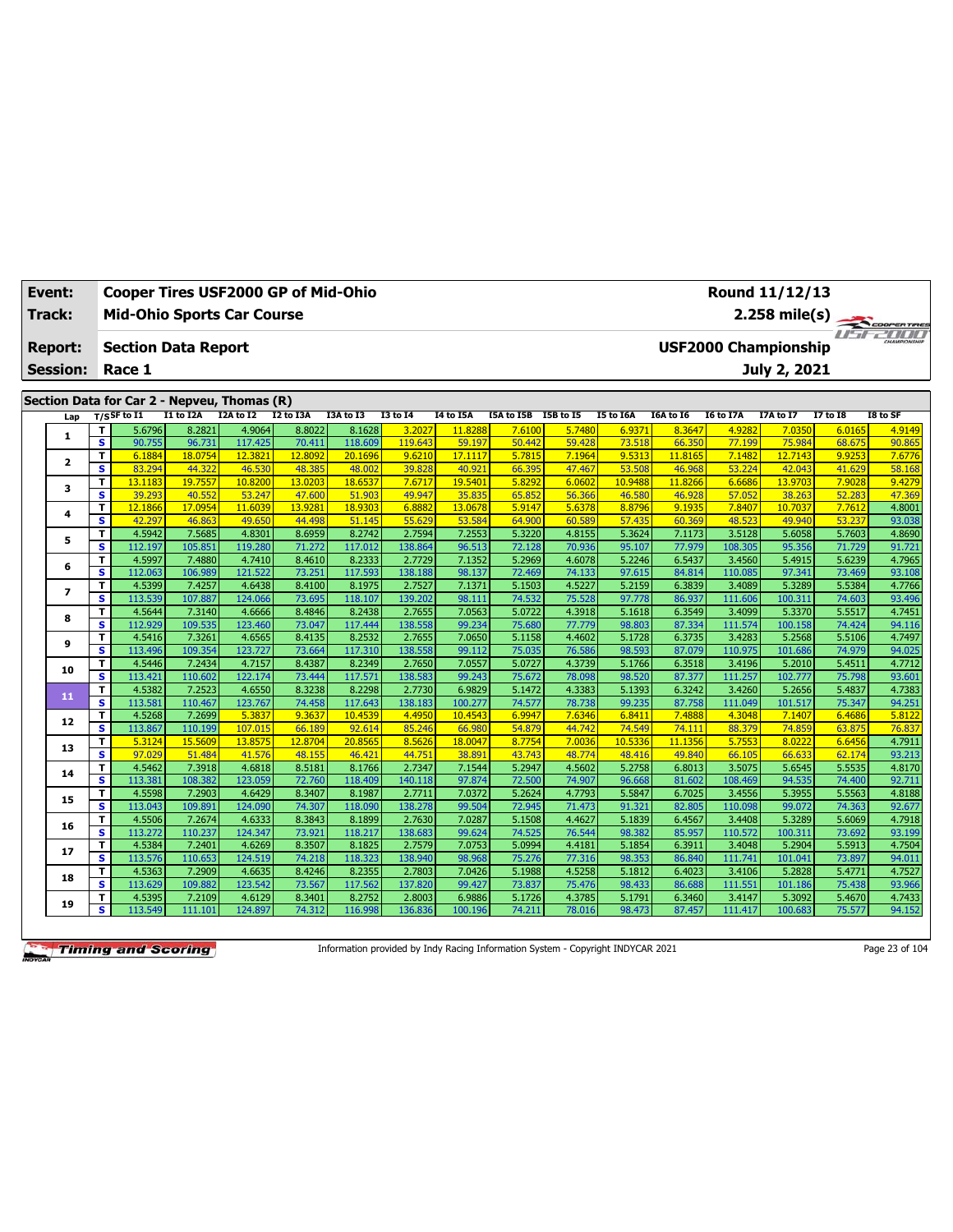| Event:                  | Cooper Tires USF2000 GP of Mid-Ohio                                                            | Round 11/12/13              |
|-------------------------|------------------------------------------------------------------------------------------------|-----------------------------|
| <b>Track:</b>           | <b>Mid-Ohio Sports Car Course</b>                                                              | $2.258$ mile(s)             |
|                         |                                                                                                | COOPERTIRES<br>use and      |
| <b>Report:</b>          | <b>Section Data Report</b>                                                                     | <b>USF2000 Championship</b> |
| <b>Session:</b>         | Race 1                                                                                         | July 2, 2021                |
|                         |                                                                                                |                             |
|                         | Section Data for Car 2 - Nepveu, Thomas (R)                                                    |                             |
| Lap                     | PO to SF<br>$T/S$ Lap                                                                          |                             |
| $\mathbf{1}$            | $\overline{\mathbf{r}}$<br>158.3236<br>102.4190<br>$\overline{\mathbf{s}}$<br>79.368<br>48.091 |                             |
|                         | $\overline{\mathsf{T}}$<br>168.1485                                                            |                             |
| $\mathbf{2}$            | S<br>48.343                                                                                    |                             |
| З                       | 175.2142<br>$\overline{\mathbf{r}}$                                                            |                             |
|                         | $\overline{\mathbf{s}}$<br>46.394<br>154.4316<br>$\overline{t}$                                |                             |
| 4                       | S<br>52.637                                                                                    |                             |
| 5                       | 86.3427<br>T                                                                                   |                             |
|                         | $\overline{\mathbf{s}}$<br>94.146<br>84.4720<br>T                                              |                             |
| 6                       | S<br>96.231                                                                                    |                             |
| $\overline{\mathbf{z}}$ | 83.4323<br>T                                                                                   |                             |
|                         | $\overline{\mathbf{s}}$<br>97.430<br>83.1196<br>T                                              |                             |
| 8                       | S<br>97.796                                                                                    |                             |
| 9                       | 83.0891<br>T                                                                                   |                             |
|                         | $\overline{\mathbf{s}}$<br>97.832<br>82.8159<br>т                                              |                             |
| 10                      | S<br>98.155                                                                                    |                             |
| 11                      | 82.6176<br>T                                                                                   |                             |
|                         | $\overline{\mathbf{s}}$<br>98.391                                                              |                             |
| 12                      | 104.6328<br>$\overline{\mathsf{r}}$<br>S<br>77.689                                             |                             |
|                         | $\mathbf{T}$<br>157.6874                                                                       |                             |
| 13                      | $\overline{\mathbf{s}}$<br>51.550                                                              |                             |
| 14                      | 84.6681<br>T<br>S<br>96.008                                                                    |                             |
|                         | 84.3958<br>T                                                                                   |                             |
| 15                      | $\overline{\mathbf{s}}$<br>96.318                                                              |                             |
| 16                      | 83.2397<br>T<br>S<br>97.655                                                                    |                             |
|                         | $\mathbf T$<br>82.9027                                                                         |                             |
| 17                      | $\overline{\mathbf{s}}$<br>98.052                                                              |                             |
| 18                      | 83.2050<br>T.                                                                                  |                             |
|                         | s<br>97.696<br>82.7779<br>T                                                                    |                             |
| 19                      | $\overline{\mathbf{s}}$<br>98.200                                                              |                             |
|                         |                                                                                                |                             |

Information provided by Indy Racing Information System - Copyright INDYCAR 2021 Page 24 of 104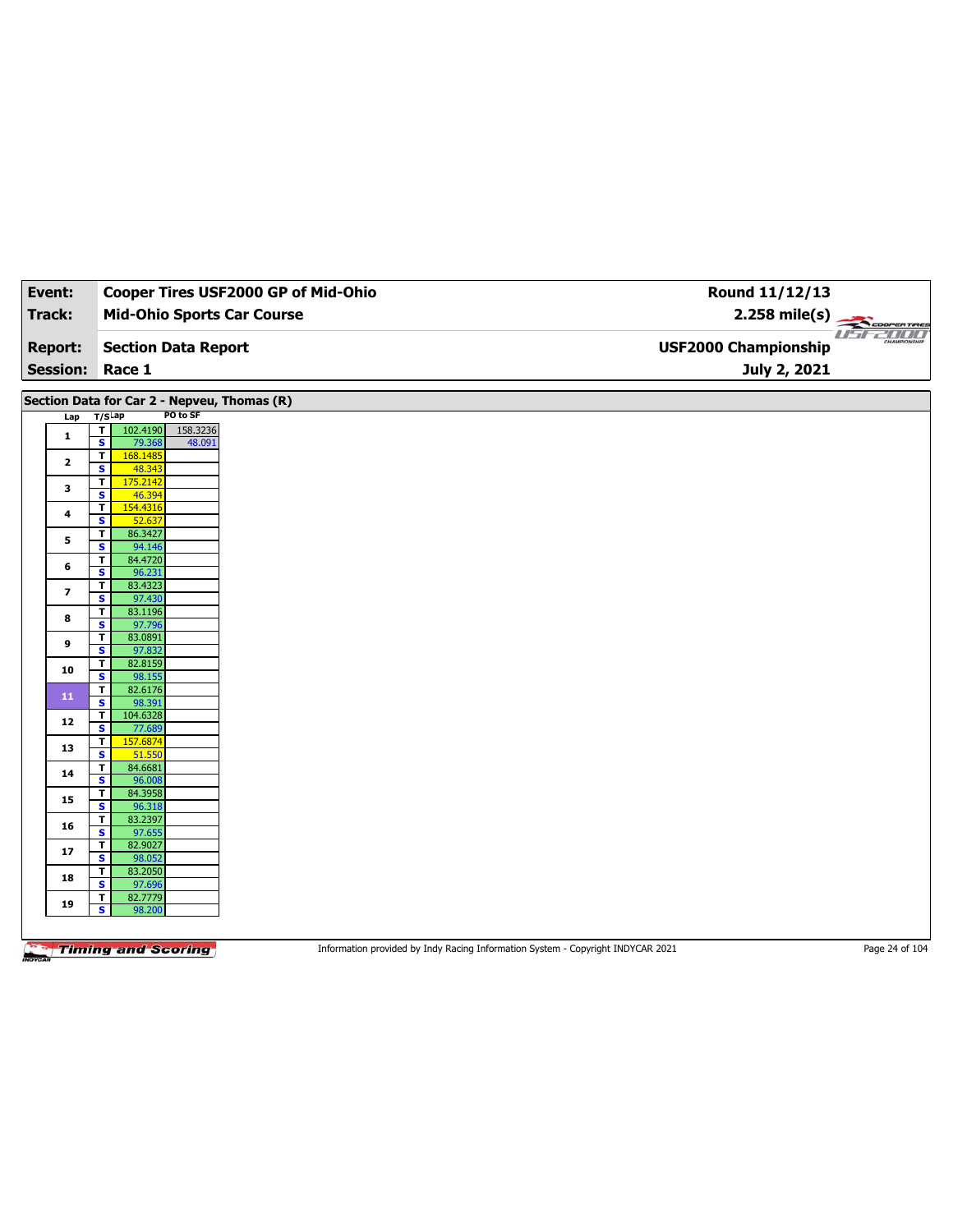| Event:                 | Cooper Tires USF2000 GP of Mid-Ohio | Round 11/12/13              |                              |
|------------------------|-------------------------------------|-----------------------------|------------------------------|
| Track:                 | <b>Mid-Ohio Sports Car Course</b>   | $2.258 \text{ mile(s)}$     |                              |
| <b>Report:</b>         | Section Data Report                 | <b>USF2000 Championship</b> | <b>HIMIN</b><br>CHAMPIONSHIP |
| <b>Session: Race 1</b> |                                     | July 2, 2021                |                              |

**Section Data for Car 2 - Nepveu, Thomas (R)**

|    | Lap     | T/SSF to I1 | I1 to I2A | I2A to I2 | I2 to I3A | I3A to I3 | <b>I3 to 14</b> | I4 to I5A | I5A to I5B | I5B to I5 | I5 to I6A | I6A to I6 | I6 to I7A | <b>I7A to I7</b> | <b>I7 to I8</b> | I8 to SF |
|----|---------|-------------|-----------|-----------|-----------|-----------|-----------------|-----------|------------|-----------|-----------|-----------|-----------|------------------|-----------------|----------|
| 20 | 1.54921 | 7.1794      | 4.5828    | 8.3419    | 8.2346    | 2.7817    | 7.0580          | 5.1553    | 4.4020     | 5.1877    | 6.3766    | 3.4187    | 5.3986    | 5.5883           | 4.7769          |          |
|    |         | .307        | 111.588   | 125.717   |           | 17.575    | 137.751         | 99.210    | 74.460     | 77.599    | 98.309    | 87.037    | 111.286   | 99.016           | 73.937          | 93.490   |
|    |         | 5.5498      | 11.52481  | 8.4332    |           |           |                 |           |            |           |           |           |           |                  |                 |          |
| 21 | 92.878  | 69.514      | 68.318    |           |           |           |                 |           |            |           |           |           |           |                  |                 |          |

Timing and Scoring

Information provided by Indy Racing Information System - Copyright INDYCAR 2021 Page 25 of 104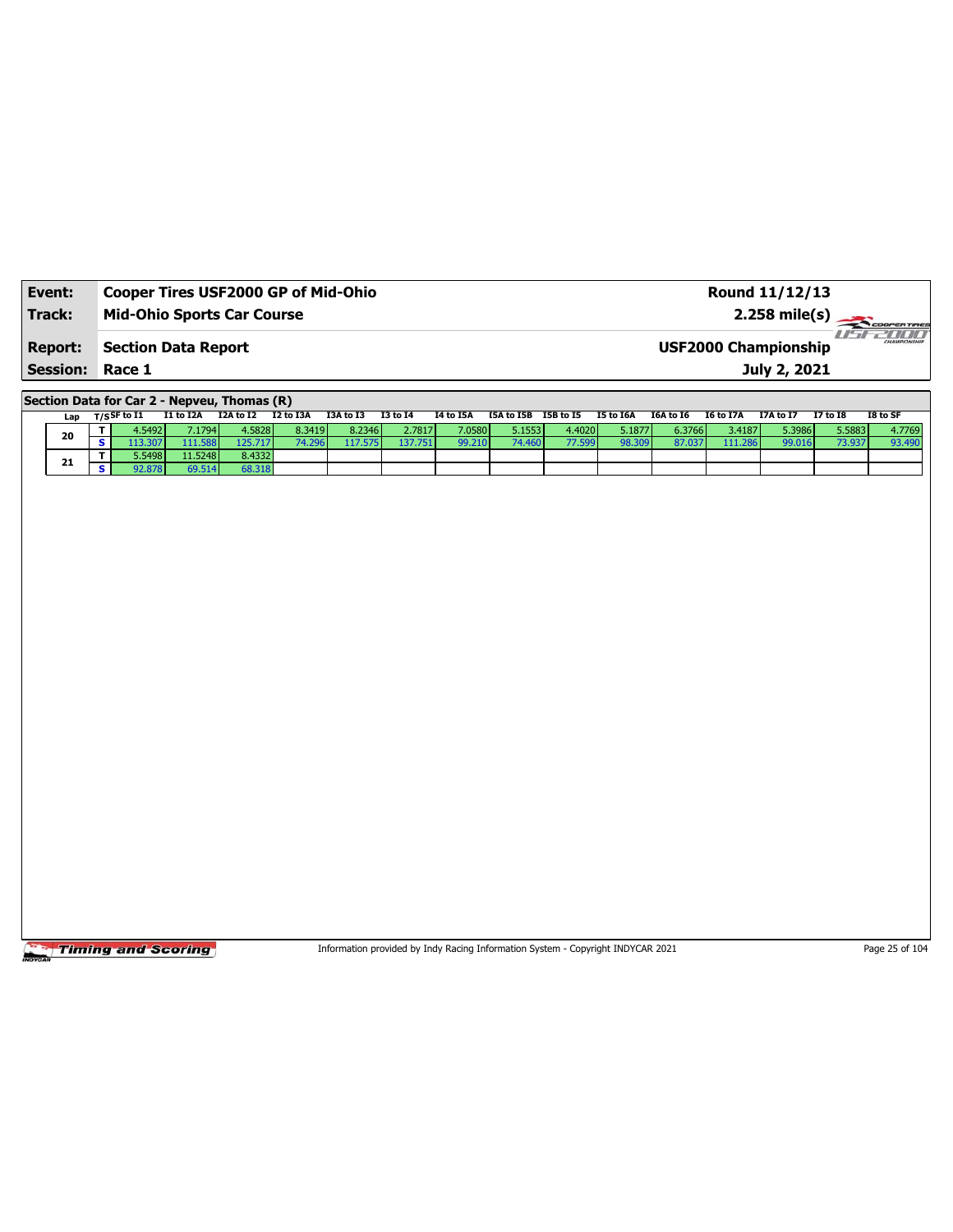| Event:          | Cooper Tires USF2000 GP of Mid-Ohio            | Round 11/12/13              |                |
|-----------------|------------------------------------------------|-----------------------------|----------------|
| <b>Track:</b>   | <b>Mid-Ohio Sports Car Course</b>              | $2.258$ mile(s)             | COOPERTIRES    |
| <b>Report:</b>  | <b>Section Data Report</b>                     | <b>USF2000 Championship</b> | <b>USEZOOO</b> |
| <b>Session:</b> | Race 1                                         | July 2, 2021                |                |
|                 | Section Data for Car 2 - Nepveu, Thomas (R)    |                             |                |
| $Lap$ T/S $Lap$ | PO to SF<br>$\overline{\mathbf{r}}$<br>83.0317 |                             |                |
| 20              | $\overline{\mathbf{s}}$<br>97.900              |                             |                |
| ${\bf 21}$      | T<br>$\overline{\mathbf{s}}$                   |                             |                |
|                 |                                                |                             |                |
|                 |                                                |                             |                |
|                 |                                                |                             |                |
|                 |                                                |                             |                |
|                 |                                                |                             |                |
|                 |                                                |                             |                |
|                 |                                                |                             |                |
|                 |                                                |                             |                |
|                 |                                                |                             |                |
|                 |                                                |                             |                |
|                 |                                                |                             |                |
|                 |                                                |                             |                |
|                 |                                                |                             |                |
|                 |                                                |                             |                |
|                 |                                                |                             |                |
|                 |                                                |                             |                |
|                 |                                                |                             |                |
|                 |                                                |                             |                |
|                 |                                                |                             |                |
|                 |                                                |                             |                |

Information provided by Indy Racing Information System - Copyright INDYCAR 2021 Page 26 of 104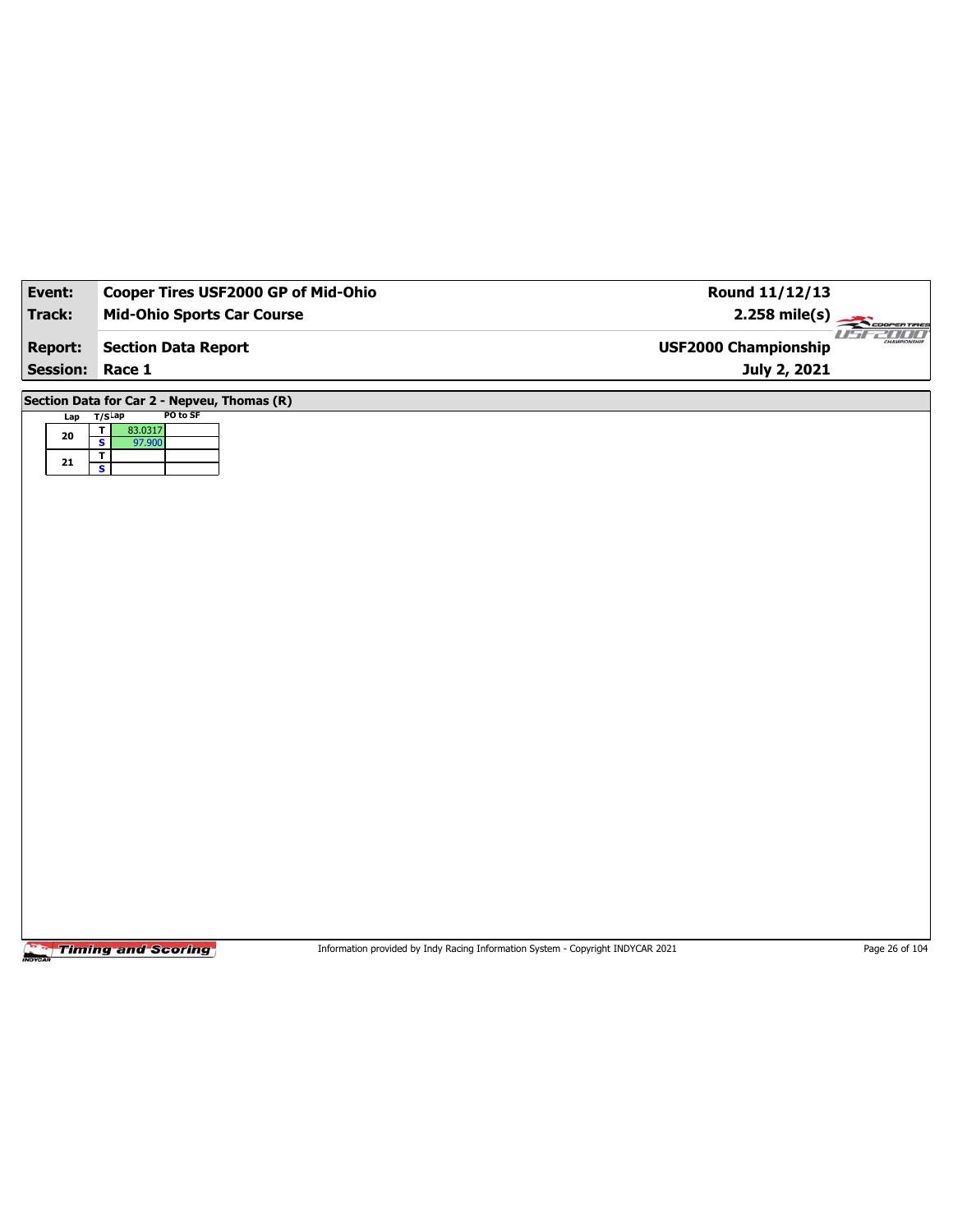| Event:          |                         | Cooper Tires USF2000 GP of Mid-Ohio        |                   |                   |                   |                   |                   |                   |                      |                  |                  |                   | Round 11/12/13    |                             |                  |                  |  |  |
|-----------------|-------------------------|--------------------------------------------|-------------------|-------------------|-------------------|-------------------|-------------------|-------------------|----------------------|------------------|------------------|-------------------|-------------------|-----------------------------|------------------|------------------|--|--|
| Track:          |                         | <b>Mid-Ohio Sports Car Course</b>          |                   |                   |                   |                   |                   |                   |                      |                  |                  |                   |                   | $2.258$ mile(s)             |                  | COOPERTIRES      |  |  |
| <b>Report:</b>  |                         | <b>Section Data Report</b>                 |                   |                   |                   |                   |                   |                   |                      |                  |                  |                   |                   | <b>USF2000 Championship</b> |                  | use and          |  |  |
| <b>Session:</b> |                         | Race 1                                     |                   |                   |                   |                   |                   |                   |                      |                  |                  |                   |                   | July 2, 2021                |                  |                  |  |  |
|                 |                         |                                            |                   |                   |                   |                   |                   |                   |                      |                  |                  |                   |                   |                             |                  |                  |  |  |
|                 |                         | Section Data for Car 20 - Byrd, Nathan (R) |                   |                   |                   |                   |                   |                   |                      |                  |                  |                   |                   |                             |                  |                  |  |  |
| Lap             |                         | $T/S$ SF to I1                             | I1 to I2A         | I2A to I2         | <b>I2 to I3A</b>  | I3A to I3         | <b>I3 to I4</b>   | I4 to I5A         | I5A to I5B I5B to I5 |                  | I5 to I6A        | I6A to I6         | <b>I6 to I7A</b>  | I7A to I7                   | <b>I7 to I8</b>  | I8 to SF         |  |  |
| 1               | т                       | 5.4992                                     | 9.5623            | 5.3460            | 9.2414            | 9.2094            | 4.0720            | 16.4176           | 7.7595               | 6.2522           | 7.6056           | 8.0265            | 5.4317            | 7.8790                      | 6.2361           | 5.1347           |  |  |
|                 | $\overline{\mathbf{s}}$ | 93.733                                     | 83.781            | 107.770           | 67.065            | 105.130           | 94.102            | 42.651            | 49.470               | 54.635           | 67.056           | 69.146            | 70.043            | 67.844                      | 66.256           | 86.975           |  |  |
| $\mathbf{2}$    | T                       | 5.4230                                     | 17.3995           | 15.6900           | 12.4344           | 19.0283           | 8.8271            | 17.8544           | 6.4333               | 5.1631           | 7.6931           | 12.9672           | 6.3161            | 14.2458                     | 8.9520           | 7.0922           |  |  |
|                 | S                       | 95.050                                     | 46.044            | 36.720            | 49.843            | 50.881            | 43.410            | 39.219            | 59.668               | 66.160           | 66.293           | 42.800            | 60.236            | 37.523                      | 46.155           | 62.969           |  |  |
| з               | T<br>$\mathbf{s}$       | 18.2254<br>28.282                          | 19.2501<br>41.617 | 9.5500<br>60.328  | 14.2339<br>43.542 | 15.2479<br>63.496 | 7.7519<br>49.431  | 20.6216<br>33.956 | 7.1968<br>53.338     | 5.2580<br>64.966 | 8.3909<br>60.780 | 10.7894<br>51.439 | 8.7986<br>43.240  | 17.3967<br>30.727           | 7.7762<br>53.134 | 6.0817<br>73.432 |  |  |
|                 | T                       | 12.3550                                    | 18.0752           | 9.9123            | 14.0121           | 16,4783           | 7.7075            | 14,4718           | 5.8588               | 4.8659           | 6.9925           | 7.8474            | 6.7765            | 10.1887                     | 6.3817           | 4.9803           |  |  |
| 4               | s                       | 41.720                                     | 44.322            | 58.12             | 44.231            | 58.755            | 49.71             | 48.386            | 65.519               | 70.20            | 72.935           | 70.724            | 56.143            | 52,465                      | 64.745           | 89.671           |  |  |
|                 | T                       | 4.7167                                     | 7.8258            | 5.0570            | 9.0604            | 8.3938            | 2.8223            | 7.6101            | 5.4317               | 4.6092           | 5.5952           | 6.7391            | 3.5339            | 5.8100                      | 5.7863           | 4.8444           |  |  |
| 5               | $\overline{\mathbf{s}}$ | 109.283                                    | 102.371           | 113.928           | 68.405            | 115.345           | 135,769           | 92.013            | 70.671               | 74.111           | 91.150           | 82.355            | 107.659           | 92.004                      | 71.407           | 92.187           |  |  |
| 6               | T                       | 4.6557                                     | 7.5086            | 4.8756            | 8.7809            | 8.3956            | 2.8386            | 7.5372            | 5.3268               | 4.5751           | 5.2704           | 6.5830            | 3.5214            | 5.6484                      | 5.7062           | 4.8565           |  |  |
|                 | $\overline{\mathbf{s}}$ | 110.715                                    | 106.696           | 118.167           | 70.582            | 115.320           | 134.990           | 92.903            | 72.063               | 74.663           | 96.767           | 84.308            | 108.041           | 94.637                      | 72.409           | 91.957           |  |  |
| $\overline{ }$  | T                       | 4.6673                                     | 7.6641            | 4.9084            | 8.7189            | 8.3982            | 2.8476            | 7.3041            | 5.3402               | 4.4827           | 5.3141           | 6.5026            | 3.4838            | 5.4705                      | 5.5894           | 4.8460           |  |  |
|                 | s                       | 110.440                                    | 104.531           | 117.378           | 71.084            | 115.284           | 134.563           | 95.868            | 71.882               | 76.202           | 95.971           | 85.350            | 109.207           | 97.714                      | 73.922           | 92.157           |  |  |
| 8               | T<br>s                  | 4.6609<br>110.591                          | 7.3947<br>108.339 | 4.7612<br>121.007 | 9.0069<br>68.811  | 8.3721<br>115.644 | 2.8272<br>135.534 | 7.1501<br>97.933  | 5.3646<br>71.555     | 4.4422<br>76.897 | 5.2613<br>96.934 | 6.5560<br>84.655  | 3.5341<br>107.652 | 5.7493<br>92.976            | 5.6415<br>73.240 | 4.8284<br>92.493 |  |  |
|                 | T                       | 4.6542                                     | 7.4511            | 4.8204            | 8.5621            | 8.4117            | 2.8496            | 7.2536            | 5.2435               | 4.5144           | 5.5703           | 6.6407            | 3.5521            | 5.9183                      | 5.6355           | 4.8420           |  |  |
| 9               | s                       | 110.750                                    | 107.519           | 119.520           | 72.386            | 115.099           | 134.469           | 96.535            | 73.208               | 75.667           | 91.557           | 83.576            | 107.107           | 90.321                      | 73.318           | 92.233           |  |  |
|                 | T                       | 4.6638                                     | 7.3463            | 4.7551            | 8.5751            | 8.3912            | 2.8501            | 7.1528            | 5.2537               | 4.4490           | 5.2014           | 6.7479            | 3.5138            | 5.5005                      | 5.6385           | 4.9198           |  |  |
| 10              | s                       | 110.522                                    | 109.053           | 121.162           | 72.276            | 115.381           | 134.445           | 97.896            | 73.065               | 76.779           | 98.051           | 82.248            | 108.274           | 97.181                      | 73.279           | 90.774           |  |  |
|                 | T                       | 4.6628                                     | 7.3376            | 4.7307            | 8.5781            | 8.3806            | 2.8519            | 7.1690            | 5.7961               | 5.1458           | 5.7096           | 6.7873            | 3.5493            | 5.4844                      | 5.5468           | 4.8452           |  |  |
| 11              | s                       | 110.546                                    | 109.182           | 121.787           | 72.251            | 115.527           | 134.360           | 97.674            | 66.228               | 66.382           | 89.323           | 81.770            | 107.191           | 97.467                      | 74.490           | 92.172           |  |  |
| 12              | T                       | 5.2130                                     | 8.4483            | 5.9034            | 9.2887            | 8.7688            | 3.2234            | 9.0891            | 6.6591               | 5.6399           | 6.4943           | 7.1559            | 3.7722            | 6.1890                      | 5.7418           | 5.2197           |  |  |
|                 | $\overline{\mathbf{s}}$ | 98.879                                     | 94.828            | 97.594            | 66.723            | 110.412           | 118.875           | 77.040            | 57.645               | 60.567           | 78.530           | 77.558            | 100.857           | 86.370                      | 71.960           | 85.559           |  |  |
| 13              | T                       | 4.9589                                     | 13.0063           | 16.8102           | 10.5246           | 21.5511           | 9.0391            | 19.3863           | 6.9276               | 4.9590           | 7.9277           | 10.3806           | 4.7789            | 6.9053                      | 5.962            | 4.9159           |  |  |
|                 | $\overline{\mathbf{s}}$ | 103.945                                    | 61.596            | 34.273            | 58.888            | 44.925            | 42.392            | 36.120            | 55.411               | 68.883           | 64.331           | 53.465            | 79.611            | 77.411                      | 69.301           | 90.846           |  |  |
| 14              | T<br>s                  | 4.6579<br>110.662                          | 7.9058<br>101.335 | 4.9202<br>117.096 | 8.6657<br>71.520  | 8.3960<br>115.315 | 2.8372<br>135.056 | 7.3736<br>94.964  | 5.3701<br>71.482     | 4.5646<br>74.835 | 5.4057<br>94.345 | 6.6122<br>83.936  | 3.5196<br>108.096 | 5.4593<br>97.915            | 5.6843<br>72.688 | 4.8745<br>91.618 |  |  |
|                 | T                       | 4.6457                                     | 7.4497            | 4.7629            | 8.5078            | 8.3929            | 2.8483            | 7.2728            | 5.3329               | 4.4290           | 5.3154           | 6.5527            | 3.5362            | 5.4599                      | 5.8659           | 4.8725           |  |  |
| 15              | s                       | 110.953                                    | 107.539           | 120.963           | 72.848            | 115.357           | 134.530           | 96.280            | 71.980               | 77.126           | 95.948           | 84.698            | 107.589           | 97.904                      | 70.438           | 91.655           |  |  |
|                 | T                       | 4.6619                                     | 7.5217            | 4.7566            | 8.5606            | 8.3870            | 2.8507            | 7.2821            | 5.3752               | 4.5078           | 5.2151           | 6.5108            | 3.5119            | 5.4199                      | 5.5715           | 4.8417           |  |  |
| 16              | $\overline{\mathbf{s}}$ | 110.567                                    | 106.510           | 121.124           | 72.398            | 115.438           | 134.417           | 96.157            | 71.414               | 75.778           | 97.793           | 85.243            | 108.333           | 98.626                      | 74.160           | 92.238           |  |  |
| 17              | T                       | 4.6527                                     | 7.4434            | 4.7599            | 8.4375            | 8.3958            | 2.8541            | 7.0558            | 5.2003               | 4.5070           | 5.2009           | 6.5389            | 3.5003            | 5.4556                      | 5.6002           | 4.8441           |  |  |
|                 | s                       | 110.786                                    | 107.630           | 121.040           | 73.455            | 115.317           | 134.257           | 99.241            | 73.816               | 75.79            | 98.060           | 84.877            | 108.692           | 97.981                      | 73.780           | 92.193           |  |  |
| 18              | т                       | 4.6398                                     | 7.3160            | 4.7200            | 8.5580            | 8.4122            | 2.8601            | 7.2350            | 5.3124               | 4.4153           | 5.2395           | 6.6189            | 3.4993            | 5.5123                      | 5.7099           | 4.9913           |  |  |
|                 | $\overline{\mathbf{s}}$ | 111.094                                    | 109.505           | 122.063           | 72.420            | 115.093           | 133.975           | 96.783            | 72.258               | 77.365           | 97.338           | 83.851            | 108.723           | 96.973                      | 72.362           | 89.474           |  |  |
| 19              | T                       | 4.7448                                     | 7.4591            | 4.7230            | 8.4854            | 8.4535            | 2.8699            | 7.1964            | 5.2535               | 4.4382           | 5.2502           | 6.7125            | 3.5620            | 5.4989                      | 5.7335           | 4.9040           |  |  |
|                 | s.                      | 108.636                                    | 107.404           | 121.985           | 73.040            | 114.530           | 133.517           | 97.302            | 73.068               | 76.966           | 97.139           | 82.682            | 106.809           | 97.210                      | 72.065           | 91.067           |  |  |

Information provided by Indy Racing Information System - Copyright INDYCAR 2021 Page 27 of 104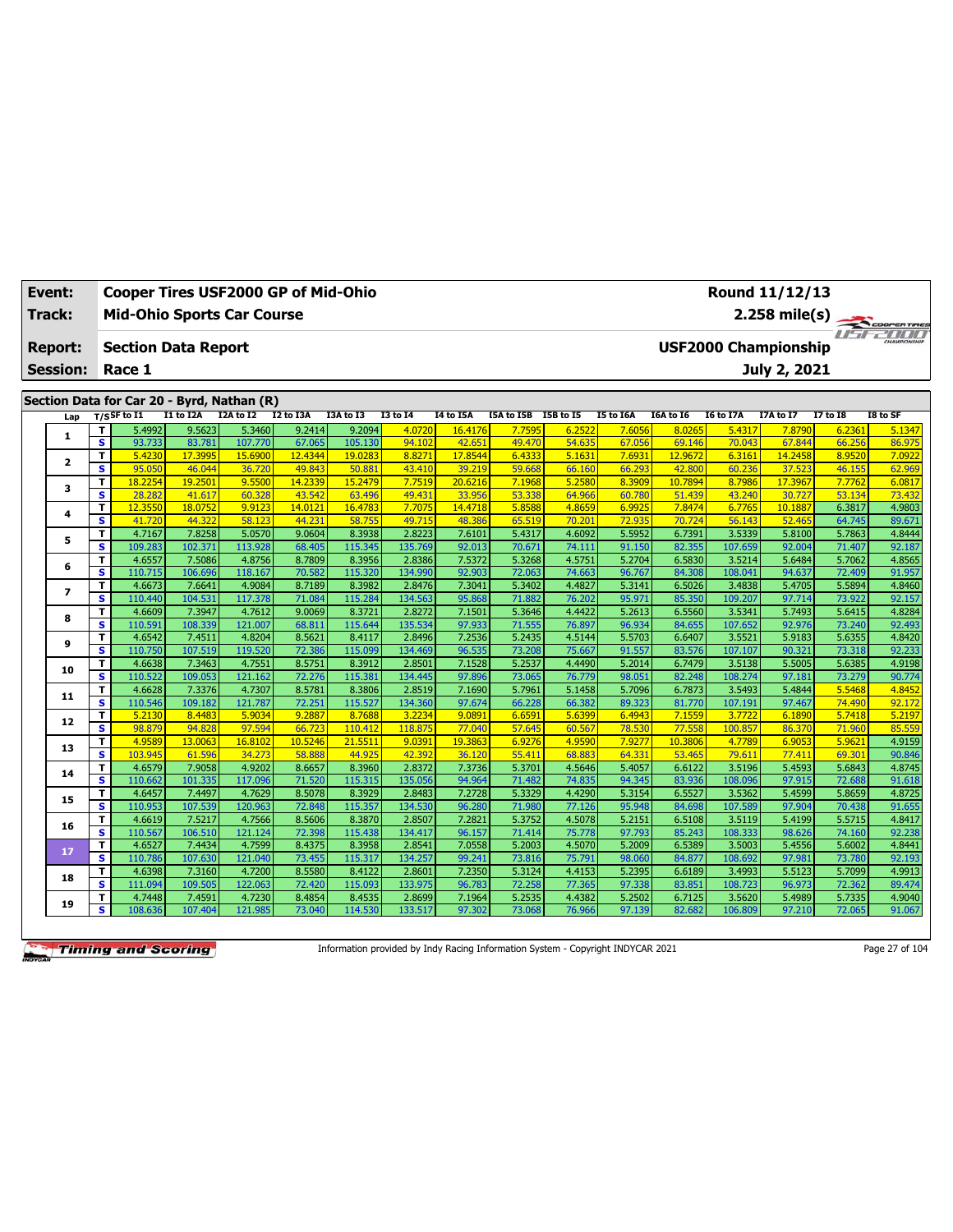| Event:                  | Cooper Tires USF2000 GP of Mid-Ohio                                                | Round 11/12/13                |
|-------------------------|------------------------------------------------------------------------------------|-------------------------------|
| <b>Track:</b>           | <b>Mid-Ohio Sports Car Course</b>                                                  | $2.258$ mile(s)               |
|                         |                                                                                    | COOPERTIRES<br><b>USE2000</b> |
| <b>Report:</b>          | <b>Section Data Report</b>                                                         | <b>USF2000 Championship</b>   |
| <b>Session:</b>         | Race 1                                                                             | July 2, 2021                  |
|                         |                                                                                    |                               |
| Lap                     | Section Data for Car 20 - Byrd, Nathan (R)<br>PO to SF<br>$T/S$ Lap                |                               |
| $\mathbf{1}$            | $\overline{\mathbf{r}}$<br>113.6732<br>134.4256                                    |                               |
|                         | $\overline{\mathbf{s}}$<br>71.510<br>56.640<br>165.5195<br>$\overline{\mathsf{r}}$ |                               |
| $\mathbf{2}$            | S<br>49.111                                                                        |                               |
| 3                       | 176.5691<br>T                                                                      |                               |
|                         | $\overline{\mathbf{s}}$<br>46.038<br>T<br>146.9040                                 |                               |
| 4                       | S<br>55.334                                                                        |                               |
| 5                       | T<br>87.8359<br>$\overline{\mathbf{s}}$<br>92.545                                  |                               |
| 6                       | 86.0800<br>$\overline{\mathsf{r}}$                                                 |                               |
|                         | s<br>94.433<br>$\mathbf{T}$<br>85.5379                                             |                               |
| $\overline{\mathbf{z}}$ | $\overline{\mathbf{s}}$<br>95.032                                                  |                               |
| 8                       | 85.5505<br>$\overline{\mathbf{r}}$                                                 |                               |
|                         | S<br>95.018<br>$\mathbf{T}$<br>85.9195                                             |                               |
| 9                       | $\overline{\mathbf{s}}$<br>94.609                                                  |                               |
| 10                      | 84.9590<br>T<br>$\mathbf{s}$<br>95.679                                             |                               |
| ${\bf 11}$              | $\mathbf T$<br>86.5752                                                             |                               |
|                         | $\overline{\mathbf{s}}$<br>93.893<br>$\overline{\mathbf{r}}$<br>96.8066            |                               |
| 12                      | $\mathbf{s}$<br>83.969                                                             |                               |
| 13                      | $\overline{1}$<br>148.0336<br>$\overline{\mathbf{s}}$                              |                               |
|                         | 54.912<br>86.2467<br>$\overline{\mathsf{r}}$                                       |                               |
| 14                      | $\mathbf{s}$<br>94.251                                                             |                               |
| 15                      | $\mathbf T$<br>85.2446<br>$\overline{\mathbf{s}}$<br>95.359                        |                               |
| 16                      | 84.9745<br>T                                                                       |                               |
|                         | $\mathbf{s}$<br>95.662<br>$\mathbf{T}$<br>84.4465                                  |                               |
| 17                      | $\overline{\mathbf{s}}$<br>96.260                                                  |                               |
| 18                      | $\overline{\mathsf{r}}$<br>85.0400<br><b>S</b><br>95.588                           |                               |
|                         | $\mathbf T$<br>85.2849                                                             |                               |
| 19                      | $\overline{\mathbf{s}}$<br>95.313                                                  |                               |
|                         |                                                                                    |                               |

Information provided by Indy Racing Information System - Copyright INDYCAR 2021 Page 28 of 104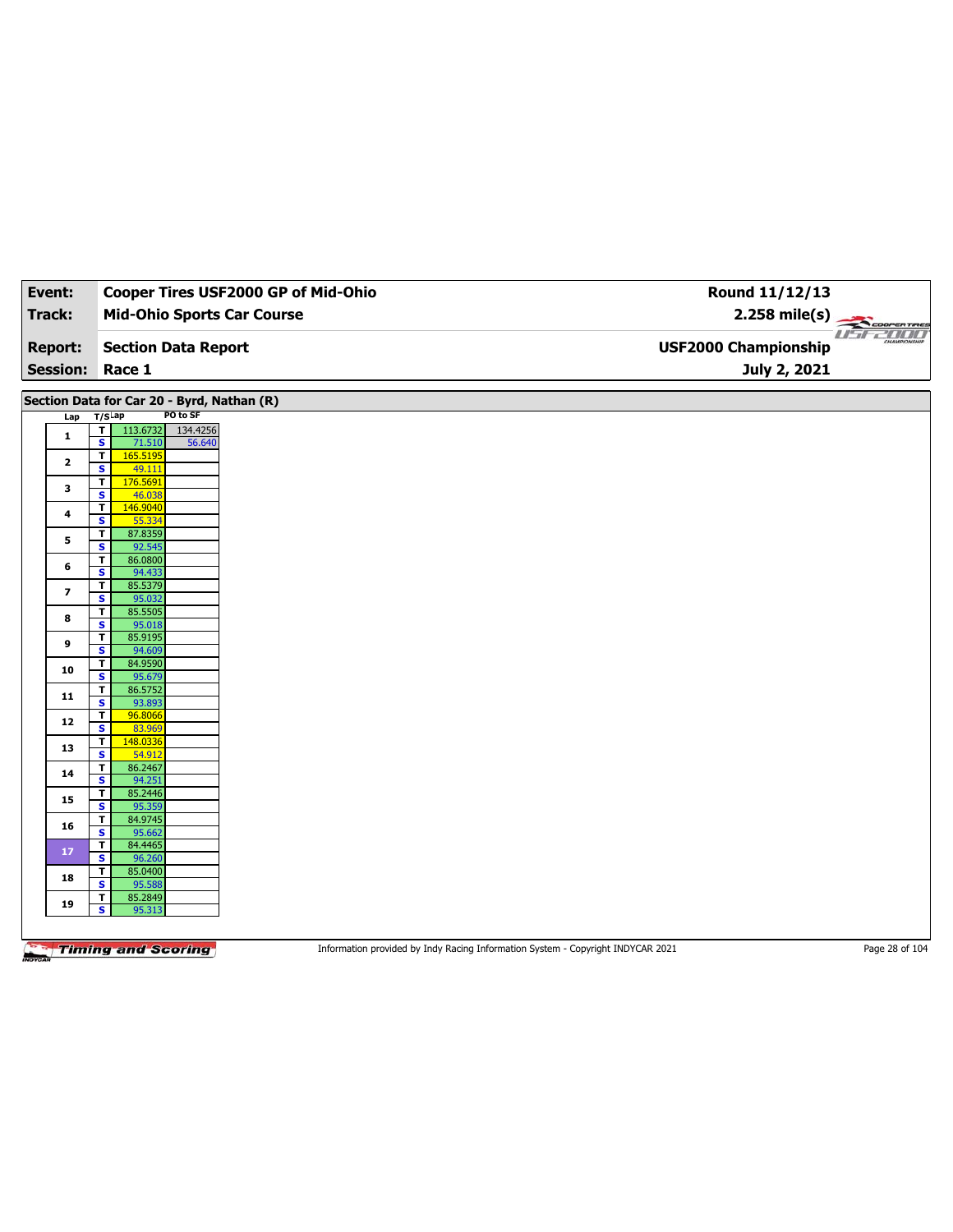| Event:                 | Cooper Tires USF2000 GP of Mid-Ohio | Round 11/12/13                                         |  |
|------------------------|-------------------------------------|--------------------------------------------------------|--|
| Track:                 | <b>Mid-Ohio Sports Car Course</b>   | $2.258 \text{ mile(s)}$                                |  |
| <b>Report:</b>         | Section Data Report                 | -777777<br>CHAMPIONSHIP<br><b>USF2000 Championship</b> |  |
| <b>Session: Race 1</b> |                                     | July 2, 2021                                           |  |

**Section Data for Car 20 - Byrd, Nathan (R)**

| Lap | $T/S$ SF to I1 | I1 to I2A | I2A to I2 | I2 to I3A | I3A to I3 | <b>I3 to I4</b> | I4 to I5A | I5A to I5B | I5B to I5 | I5 to I6A | I6A to I6 | I6 to I7A     | I7A to I7 | I7 to I8 | I8 to SF |
|-----|----------------|-----------|-----------|-----------|-----------|-----------------|-----------|------------|-----------|-----------|-----------|---------------|-----------|----------|----------|
| 20  | 1.6794         | 7.38251   | 4.7515    | 8.5282    | 8.4086    | 2.8641          | 7.1946    | 5.2474     | 4.4762    | 5.2499    | 6.7754    | 3.5482        | 5.5136    | 5.6374   | 5.1277   |
|     |                |           |           |           | 15.1421.  | 133.788         | 97.327    | 73.153     | 76.313    | 97.145    | 81.914    | .2251<br>107. | 96.950    | סכ בד    | 87.094   |
| 21  | 4.8800         |           |           |           |           |                 |           |            |           |           |           |               |           |          |          |
|     | 105.626        |           |           |           |           |                 |           |            |           |           |           |               |           |          |          |

Timing and Scoring

Information provided by Indy Racing Information System - Copyright INDYCAR 2021 Page 29 of 104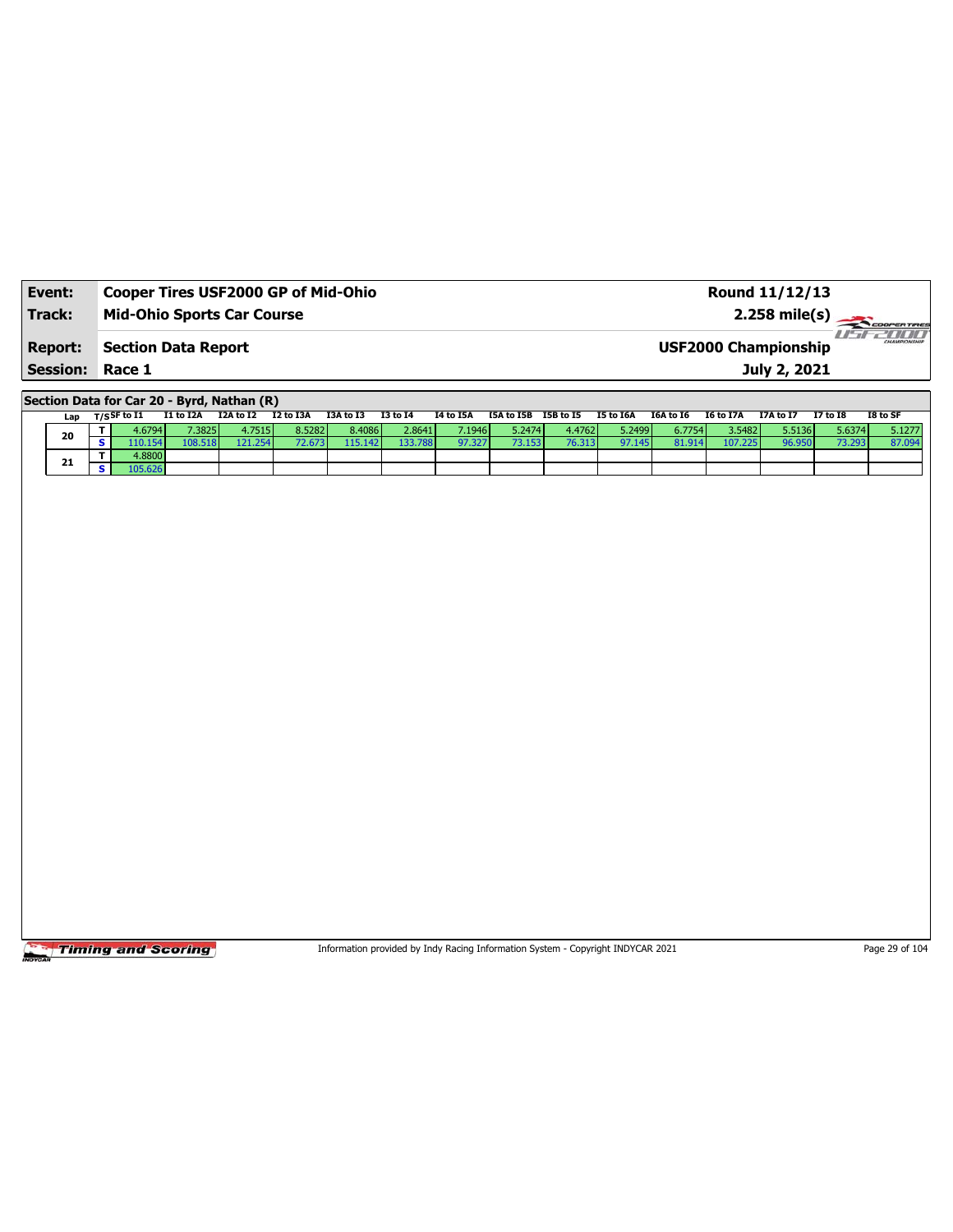| Event:          | Cooper Tires USF2000 GP of Mid-Ohio                          | Round 11/12/13              |                  |
|-----------------|--------------------------------------------------------------|-----------------------------|------------------|
| <b>Track:</b>   | <b>Mid-Ohio Sports Car Course</b>                            | $2.258$ mile(s)             | COOPERTIRES      |
| <b>Report:</b>  | <b>Section Data Report</b>                                   | <b>USF2000 Championship</b> | -777777<br>1 I T |
| <b>Session:</b> | Race 1                                                       | July 2, 2021                |                  |
|                 | Section Data for Car 20 - Byrd, Nathan (R)                   |                             |                  |
| Lap T/SLap      | PO to SF<br>T<br>85.3847                                     |                             |                  |
| ${\bf 20}$      | $\overline{\mathbf{s}}$<br>95.202<br>$\overline{\mathbf{r}}$ |                             |                  |
| 21              | $\overline{\mathbf{s}}$                                      |                             |                  |
|                 |                                                              |                             |                  |
|                 |                                                              |                             |                  |
|                 |                                                              |                             |                  |
|                 |                                                              |                             |                  |
|                 |                                                              |                             |                  |
|                 |                                                              |                             |                  |
|                 |                                                              |                             |                  |
|                 |                                                              |                             |                  |
|                 |                                                              |                             |                  |
|                 |                                                              |                             |                  |
|                 |                                                              |                             |                  |
|                 |                                                              |                             |                  |
|                 |                                                              |                             |                  |
|                 |                                                              |                             |                  |
|                 |                                                              |                             |                  |
|                 |                                                              |                             |                  |
|                 |                                                              |                             |                  |
|                 |                                                              |                             |                  |
|                 |                                                              |                             |                  |
|                 |                                                              |                             |                  |

Information provided by Indy Racing Information System - Copyright INDYCAR 2021 Page 30 of 104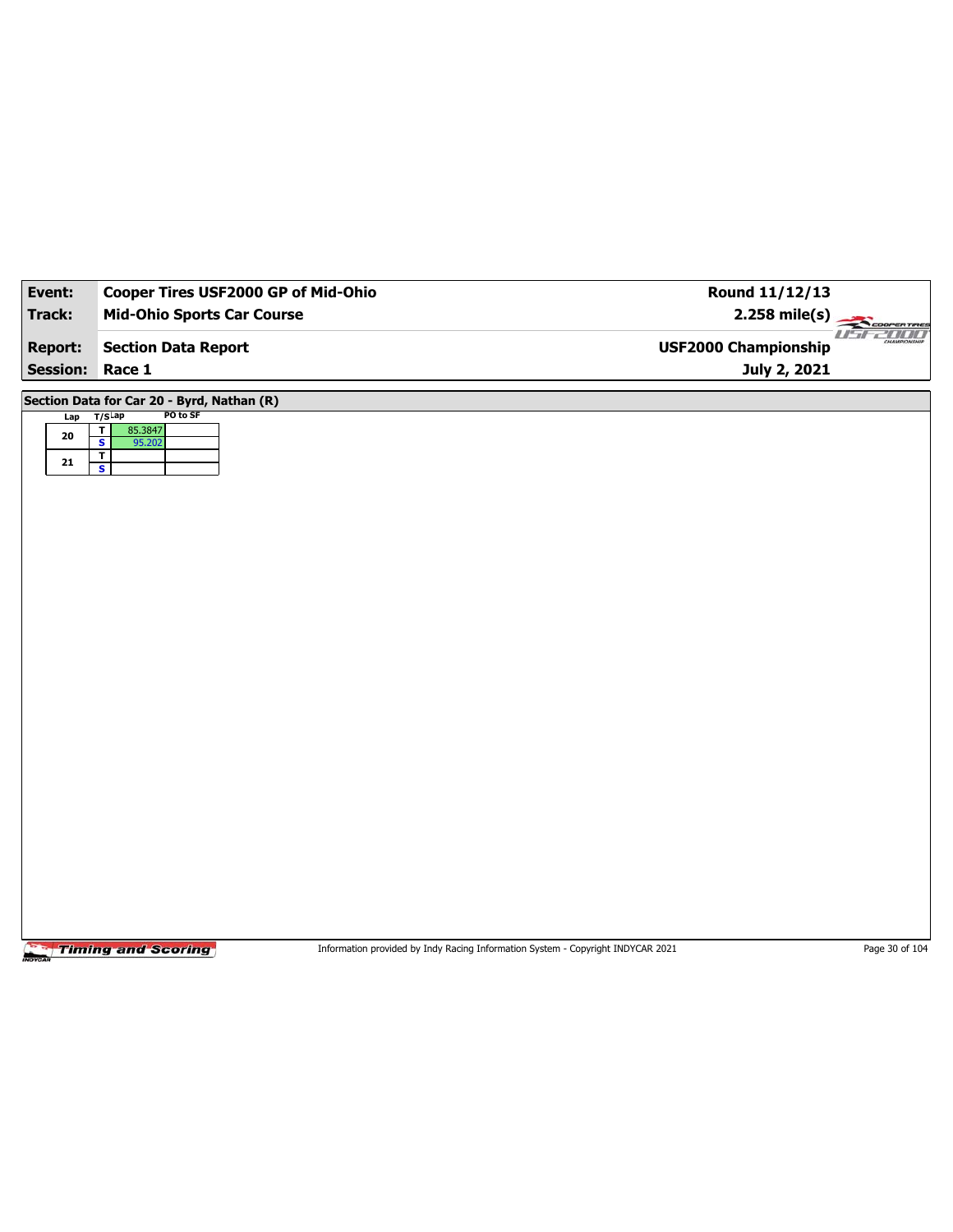|                                                 | Event:          | Cooper Tires USF2000 GP of Mid-Ohio<br>Round 11/12/13<br><b>Mid-Ohio Sports Car Course</b><br>2.258 mile(s) |                   |                   |                    |                   |                    |                   |                   |                      |                  |                  |                                               |                   |                   |                   |                  |  |  |
|-------------------------------------------------|-----------------|-------------------------------------------------------------------------------------------------------------|-------------------|-------------------|--------------------|-------------------|--------------------|-------------------|-------------------|----------------------|------------------|------------------|-----------------------------------------------|-------------------|-------------------|-------------------|------------------|--|--|
|                                                 | Track:          |                                                                                                             |                   |                   |                    |                   |                    |                   |                   |                      |                  |                  |                                               |                   | COOPER TIRES      |                   |                  |  |  |
|                                                 | <b>Report:</b>  | <b>Section Data Report</b>                                                                                  |                   |                   |                    |                   |                    |                   |                   |                      |                  |                  | <b>FF-POOL</b><br><b>USF2000 Championship</b> |                   |                   |                   |                  |  |  |
|                                                 | <b>Session:</b> | July 2, 2021<br>Race 1                                                                                      |                   |                   |                    |                   |                    |                   |                   |                      |                  |                  |                                               |                   |                   |                   |                  |  |  |
| Section Data for Car 22 - Sundaramoorthy, Yuven |                 |                                                                                                             |                   |                   |                    |                   |                    |                   |                   |                      |                  |                  |                                               |                   |                   |                   |                  |  |  |
|                                                 |                 |                                                                                                             |                   |                   |                    |                   |                    |                   |                   |                      |                  |                  |                                               |                   |                   |                   |                  |  |  |
|                                                 | Lap             |                                                                                                             | $T/S$ SF to I1    | I1 to I2A         | I2A to I2          | I2 to I3A         | I3A to I3          | <b>I3 to I4</b>   | <b>I4 to I5A</b>  | I5A to I5B I5B to I5 |                  | I5 to I6A        | I6A to I6                                     | <b>I6 to I7A</b>  | <b>I7A to I7</b>  | <b>I7 to I8</b>   | I8 to SF         |  |  |
|                                                 | $\mathbf{1}$    | т                                                                                                           | 5.6217            | 8.1524<br>98.270  | 5.0313             | 8.9419            | 8.2986             | 3.1624            | 12,4221           | 7.8979               | 5.6813           | 6.9826           | 8.3131                                        | 4.8553            | 7.0902            | 6.1251            | 4.9433           |  |  |
|                                                 |                 | s<br>T                                                                                                      | 91.690<br>6.3012  | 17.7177           | 114.510<br>12.4611 | 69.311<br>12,4244 | 116,668<br>21.1358 | 121.168<br>9.3520 | 56.369<br>16.9129 | 48.603<br>6.4205     | 60.125<br>6.8114 | 73.039<br>9.5672 | 66.762<br>11.5908                             | 78.359<br>7.3444  | 75.392<br>12.7218 | 67.457<br>10.0174 | 90.343<br>7.6236 |  |  |
|                                                 | 2               | s                                                                                                           | 81.803            | 45.217            | 46.235             | 49.884            | 45.808             | 40.973            | 41.402            | 59.787               | 50.150           | 53.307           | 47.883                                        | 51.802            | 42.018            | 41.246            | 58.580           |  |  |
|                                                 |                 | т                                                                                                           | 13.2878           | 19.3963           | 10.8896            | 12.9828           | 18.5358            | 7.8671            | 19.304            | 6.2464               | 5.6062           | 11,6902          | 11.2917                                       | 6.8700            | 13.8286           | 7.7805            | 9.5890           |  |  |
|                                                 | з               | $\overline{\mathbf{s}}$                                                                                     | 38.792            | 41.304            | 52.907             | 47.738            | 52.233             | 48.707            | 36.274            | 61.454               | 60.931           | 43.626           | 49.151                                        | 55.379            | 38.655            | 53.105            | 46.573           |  |  |
|                                                 |                 | T                                                                                                           | 12.4794           | 16.609            | 11.6415            | 13.6041           | 19.297             | 6.5874            | 13.679            | 6.2202               | 5.0243           | 8.7068           | 8.6850                                        | 8.0522            | 10.3702           | 7.606             | 4.8338           |  |  |
|                                                 | 4               | S                                                                                                           | 41.304            | 48.234            | 49.490             | 45.558            | 50.172             | 58.169            | 51.190            | 61.712               | 67.988           | 58.575           | 63.903                                        | 47.249            | 51.546            | 54.322            | 92.389           |  |  |
|                                                 |                 | т                                                                                                           | 4.5972            | 7.6157            | 4.7345             | 8.5265            | 8.3073             | 2.7838            | 7.2722            | 5.2994               | 4.7297           | 5.2305           | 6.8038                                        | 3.5531            | 5.4118            | 5.6821            | 4.7807           |  |  |
|                                                 | 5               | $\overline{\mathbf{s}}$                                                                                     | 112.124           | 105.195           | 121.689            | 72.688            | 116.546            | 137.647           | 96.288            | 72.435               | 72.223           | 97.505           | 81.572                                        | 107.077           | 98.774            | 72.716            | 93.415           |  |  |
|                                                 |                 | т                                                                                                           | 4.5690            | 7.3194            | 4.7152             | 8.4847            | 8.2208             | 2.7649            | 7.2043            | 5.1895               | 4.6589           | 5.2537           | 6.6566                                        | 3.5514            | 5.2478            | 5.4557            | 4.7661           |  |  |
|                                                 | 6               | $\overline{\mathbf{s}}$                                                                                     | 112.816           | 109.454           | 122.187            | 73.046            | 117.772            | 138.588           | 97.196            | 73.969               | 73.320           | 97.074           | 83.376                                        | 107.128           | 101.861           | 75.734            | 93.702           |  |  |
|                                                 |                 | т                                                                                                           | 4.5449            | 7.2111            | 4.6668             | 8.3420            | 8.2501             | 2.7863            | 7.0851            | 5.1752               | 4.3999           | 5.2341           | 6.3536                                        | 3.4210            | 5.3150            | 5.5829            | 4.7249           |  |  |
|                                                 | 7               | $\overline{\mathbf{s}}$                                                                                     | 113.414           | 111.098           | 123.454            | 74.295            | 117.354            | 137.524           | 98.831            | 74.174               | 77.636           | 97.438           | 87.352                                        | 111.212           | 100.573           | 74.008            | 94.519           |  |  |
|                                                 |                 | т                                                                                                           | 4.5258            | 7.1883            | 4.6680             | 8.4510            | 8.2795             | 2.7845            | 7.0659            | 5.0843               | 4.3314           | 5.1646           | 6.3661                                        | 3.4303            | 5.3047            | 5.5573            | 4.7878           |  |  |
|                                                 | 8               | $\overline{\mathbf{s}}$                                                                                     | 113.892           | 111.450           | 123.423            | 73.337            | 116.937            | 137.612           | 99.100            | 75.500               | 78.864           | 98.749           | 87.181                                        | 110.910           | 100.768           | 74.349            | 93.277           |  |  |
|                                                 |                 | т                                                                                                           | 4.5685            | 7.2417            | 4.6816             | 8.3200            | 8.2275             | 2.7813            | 7.0608            | 5.0976               | 4.5411           | 5.2315           | 6.3285                                        | 3.4325            | 5.2200            | 5.4730            | 4.7297           |  |  |
|                                                 | 9               | $\overline{\mathbf{s}}$                                                                                     | 112.828           | 110.628           | 123.064            | 74.492            | 117.676            | 137.771           | 99.171            | 75.303               | 75.222           | 97.486           | 87.699                                        | 110.839           | 102.403           | 75.495            | 94.423           |  |  |
|                                                 | 10              | T                                                                                                           | 4.5266            | 7.2107            | 4.6946             | 8.3998            | 8.2473             | 2.7668            | 7.0130            | 5.1308               | 4.3713           | 5.1922           | 6.4306                                        | 3.4313            | 5.2195            | 5.5463            | 4.7359           |  |  |
|                                                 |                 | $\overline{\mathbf{s}}$                                                                                     | 113.872           | 111.104           | 122.723            | 73.784            | 117.394            | 138.493           | 99.847            | 74.816               | 78.144           | 98.224           | 86.306                                        | 110.878           | 102.413           | 74.497            | 94.299           |  |  |
|                                                 | 11              | T                                                                                                           | 4.5230            | 7.2703            | 4.6641             | 8.3707            | 8.2623             | 2.7641            | 7.0744            | 5.1579               | 4.3519           | 5.1715           | 6.3735                                        | 3.4481            | 5.2778            | 5.5217            | 4.7748           |  |  |
|                                                 |                 | $\overline{\mathbf{s}}$                                                                                     | 113.963           | 110.193           | 123.526            | 74.041            | 117.181            | 138.628           | 98.98             | 74.422               | 78.492           | 98.617           | 87.079                                        | 110.337           | 101.282           | 74.829            | 93.531           |  |  |
|                                                 | 12              | T                                                                                                           | 4.5421            | 7.1070            | 5.1257             | 8.9526            | 10.7880            | 4.3567            | 10.0512           | 7.5855               | 7.2276           | 6.8171           | 7.4587                                        | 4.6560            | 7.1243            | 6.0268            | 4.8846           |  |  |
|                                                 |                 | $\overline{\mathbf{s}}$                                                                                     | 113.484           | 112.725           | 112,401            | 69.228            | 89.746             | 87.952            | 69.666            | 50.605               | 47.262           | 74.812           | 74.410                                        | 81.713            | 75.031            | 68.557            | 91.428           |  |  |
|                                                 | 13              | T                                                                                                           | 6.0990            | 14.2425           | 14.3513            | 14.1158           | 20.1896            | 8.8933            | 18.158            | 8.8311               | 6.9331           | 10.3134          | 10.5175                                       | 7.1608            | 8.7769            | 6.5720            | 4.7631           |  |  |
|                                                 |                 | $\overline{\mathbf{s}}$                                                                                     | 84.515            | 56.250            | 40.145             | 43.906            | 47.954             | 43.087            | 38.562            | 43.467               | 49.27            | 49.450           | 52.769                                        | 53.130            | 60.904            | 62.870            | 93.761           |  |  |
|                                                 | 14              | т                                                                                                           | 4.5504            | 7.4220            | 4.6525             | 8.5125            | 8.1993             | 2.7426            | 7.3989            | 5.2941               | 4.5716           | 5.2652           | 6.5124                                        | 3.4756            | 5.3632            | 5.5519            | 4.7792           |  |  |
|                                                 |                 | $\overline{\mathbf{s}}$                                                                                     | 113.277           | 107.941           | 123.834            | 72.807            | 118.081            | 139.715           | 94.639            | 72.508               | 74.720           | 96.862           | 85.222                                        | 109.464           | 99.669            | 74.422            | 93.445           |  |  |
|                                                 | 15              | T                                                                                                           | 4.5630            | 7.2598            | 4.6603             | 8.3892            | 8.1911             | 2.7616            | 7.1950            | 5.2534               | 4.6603           | 5.3359           | 6.8655                                        | 3.5065            | 5.2961            | 5.5788            | 4.7592           |  |  |
|                                                 |                 | $\overline{\mathbf{s}}$                                                                                     | 112.964           | 110.352           | 123.626            | 73.877            | 118.199            | 138.754           | 97.321            | 73.070               | 73.298           | 95.579           | 80.839                                        | 108.500           | 100.932           | 74.063            | 93.837           |  |  |
|                                                 | 16              | T<br>$\overline{\mathbf{s}}$                                                                                | 4.5322            | 7.2473            | 4.6585             | 8.3774            | 8.1876             | 2.7487            | 7.0553            | 5.2739               | 4.5426           | 5.2228           | 6.4245                                        | 3.4438            | 5.2512            | 5.5194            | 4.7519           |  |  |
|                                                 |                 | T                                                                                                           | 113.732<br>4.5365 | 110.543<br>7.1776 | 123.674<br>4.6267  | 73.982<br>8.2972  | 118.250<br>8.2262  | 139.405<br>2.7598 | 99.248<br>7.1051  | 72.786<br>5.2526     | 75.197<br>4.3670 | 97.649<br>5.1933 | 86.388<br>6.3276                              | 110.475<br>3.4236 | 101.795<br>5.3116 | 74.860<br>5.4550  | 93.982<br>4.7032 |  |  |
|                                                 | 17              | s                                                                                                           | 113.624           | 111.616           | 124.524            | 74.697            | 117.695            | 138.844           | 98.553            | 73.081               | 78.221           | 98.203           | 87.711                                        | 111.127           | 100.637           | 75.744            | 94.955           |  |  |
|                                                 |                 | T                                                                                                           | 4.5083            | 7.1759            | 4.6349             | 8.4232            | 8.2706             | 2.7839            | 6.9726            | 5.2176               | 4.3350           | 5.1732           | 6.4373                                        | 3.4742            | 5.2342            | 5.4343            | 4.7856           |  |  |
|                                                 | 18              | s                                                                                                           | 114.335           | 111.643           | 124.304            | 73.579            | 117.063            | 137.642           | 100.426           | 73.571               | 78.798           | 98.585           | 86.216                                        | 109.509           | 102.126           | 76.032            | 93.320           |  |  |
|                                                 |                 | T                                                                                                           | 4.5369            | 7.0586            | 4.6014             | 8.3465            | 8.2546             | 2.7988            | 7.0252            | 5.1416               | 4.3817           | 5.1804           | 6.3582                                        | 3.4356            | 5.2579            | 5.5543            | 4.7330           |  |  |
|                                                 | 19              | s                                                                                                           | 113.614           | 113.498           | 125.209            | 74.255            | 117.290            | 136.909           | 99.674            | 74.658               | 77.959           | 98.448           | 87.289                                        | 110.739           | 101.665           | 74.390            | 94.357           |  |  |

Information provided by Indy Racing Information System - Copyright INDYCAR 2021 Page 31 of 104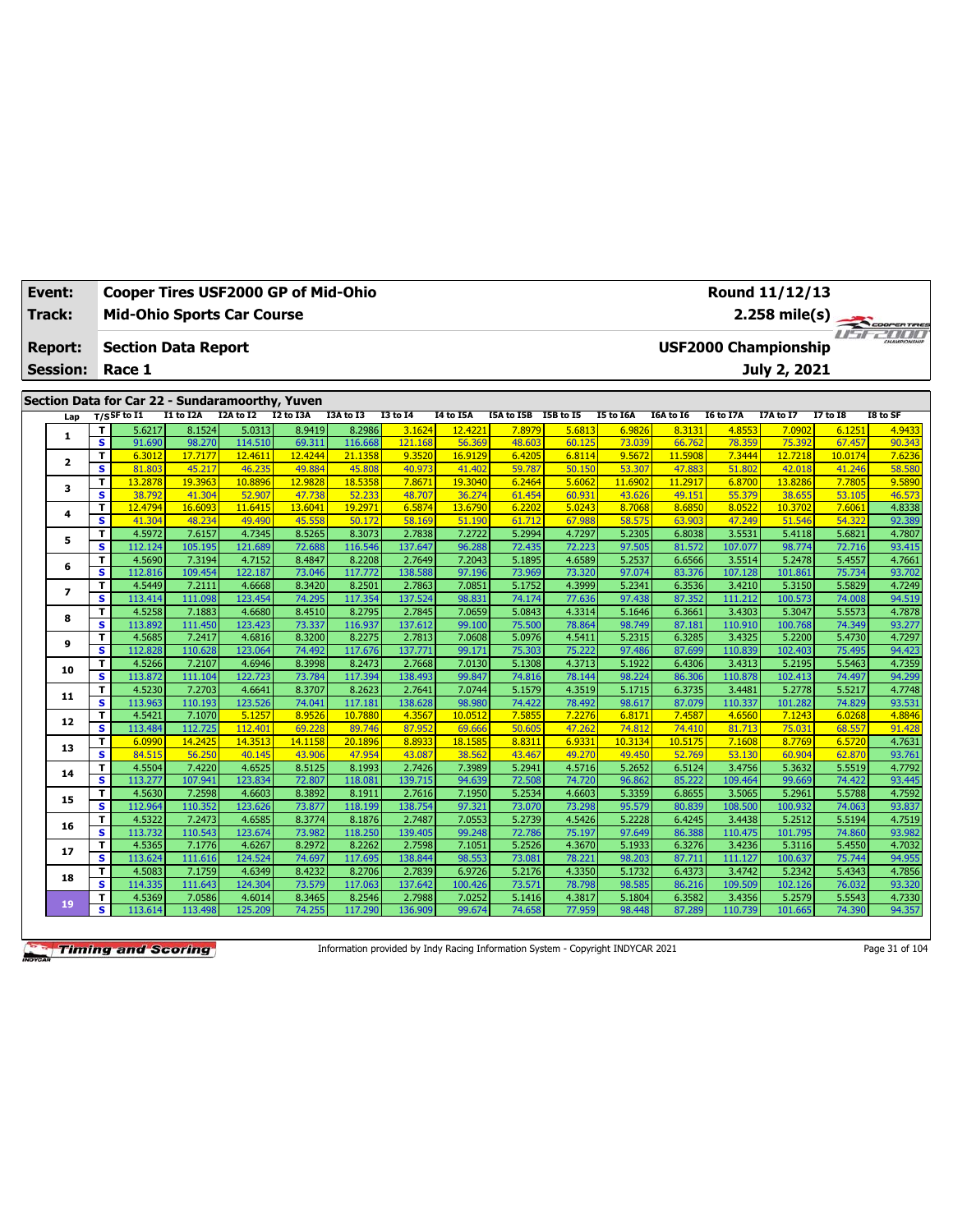| Event:                  | Cooper Tires USF2000 GP of Mid-Ohio                          | Round 11/12/13                                     |
|-------------------------|--------------------------------------------------------------|----------------------------------------------------|
| <b>Track:</b>           | <b>Mid-Ohio Sports Car Course</b>                            | $2.258 \text{ mile(s)}$                            |
| <b>Report:</b>          | <b>Section Data Report</b>                                   | u <del>sr2000</del><br><b>USF2000 Championship</b> |
| <b>Session:</b>         | Race 1                                                       | July 2, 2021                                       |
|                         |                                                              |                                                    |
|                         | Section Data for Car 22 - Sundaramoorthy, Yuven<br>PO to SF  |                                                    |
| Lap                     | $T/S$ Lap<br>155.3537<br>$\overline{\mathbf{r}}$<br>103.5192 |                                                    |
| $\mathbf{1}$            | $\overline{\mathbf{s}}$<br>78.525<br>49.010                  |                                                    |
| $\mathbf{2}$            | T.<br>168.4022<br>S<br>48.270                                |                                                    |
| З                       | 175.1660<br>$\mathbf{T}$                                     |                                                    |
|                         | $\overline{\mathbf{s}}$<br>46.406<br>153.3964<br>T           |                                                    |
| 4                       | S<br>52.992                                                  |                                                    |
| 5                       | 85.3283<br>T                                                 |                                                    |
|                         | $\overline{\mathbf{s}}$<br>95.265<br>84.0580<br>T            |                                                    |
| 6                       | 96.705<br>s                                                  |                                                    |
|                         | 83.0929<br>T                                                 |                                                    |
| $\overline{\mathbf{z}}$ | 97.828<br>s                                                  |                                                    |
| 8                       | T<br>82.9895                                                 |                                                    |
|                         | 97.950<br>s<br>82.9353<br>T                                  |                                                    |
| 9                       | 98.014<br>s                                                  |                                                    |
| 10                      | 82.9167<br>T                                                 |                                                    |
|                         | 98.036<br>s                                                  |                                                    |
| 11                      | $\mathbf{T}$<br>83.0061<br>$\overline{\mathbf{s}}$<br>97.930 |                                                    |
|                         | 102.7039<br>T                                                |                                                    |
| 12                      | s<br>79.148                                                  |                                                    |
| 13                      | 159.9179<br>$\mathbf T$                                      |                                                    |
|                         | $\overline{\mathbf{s}}$<br>50.831                            |                                                    |
| 14                      | 84.2914<br>T<br>S<br>96.437                                  |                                                    |
|                         | 84.2757<br>T                                                 |                                                    |
| 15                      | $\overline{\mathbf{s}}$<br>96.455                            |                                                    |
| 16                      | 83.2371<br>T                                                 |                                                    |
|                         | s<br>97.658<br>82.7630<br>T                                  |                                                    |
| 17                      | s<br>98.218                                                  |                                                    |
| 18                      | 82.8608<br>T                                                 |                                                    |
|                         | s<br>98.102                                                  |                                                    |
| 19                      | 82.6647<br>T<br>$\overline{\mathbf{s}}$<br>98.335            |                                                    |
|                         |                                                              |                                                    |
|                         |                                                              |                                                    |

Information provided by Indy Racing Information System - Copyright INDYCAR 2021 Page 32 of 104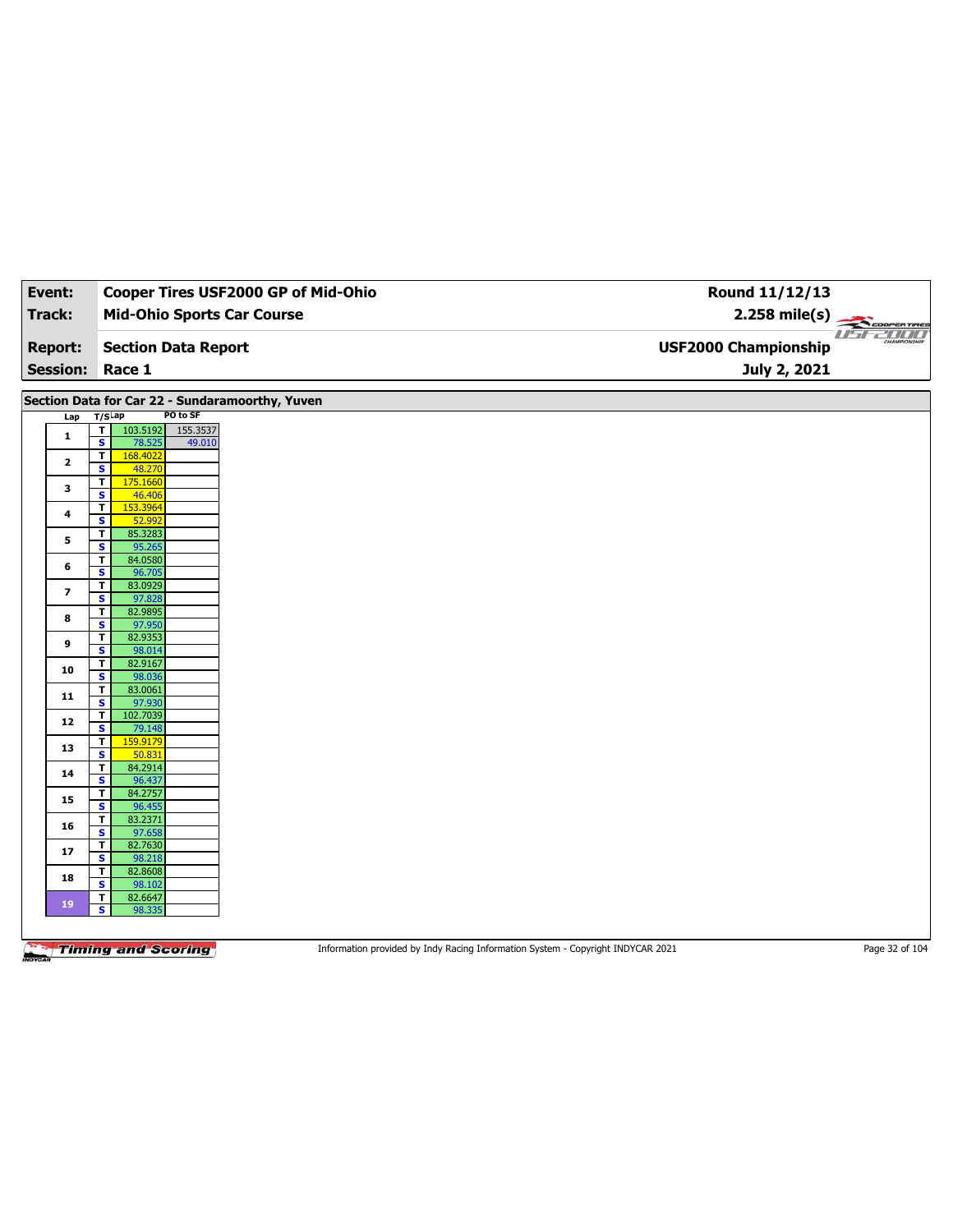| Event:          | Cooper Tires USF2000 GP of Mid-Ohio | Round 11/12/13              |                             |
|-----------------|-------------------------------------|-----------------------------|-----------------------------|
| Track:          | <b>Mid-Ohio Sports Car Course</b>   | $2.258 \text{ mile(s)}$     |                             |
| <b>Report:</b>  | <b>Section Data Report</b>          | <b>USF2000 Championship</b> | <b>HILL</b><br>CHAMPSONSHIP |
| <b>Session:</b> | Race 1                              | July 2, 2021                |                             |

**Section Data for Car 22 - Sundaramoorthy, Yuven**

|    | Lap      | $T/S$ SF to $I1$ | I1 to I2A | I2A to I2 | I2 to I3A | I3A to I3 | <b>I3 to I4</b> | I4 to I5A | I5A to I5B | I5B to I5 | I5 to I6A | I6A to I6 | I6 to I7A | <b>I7A to I7</b> | <b>I7 to I8</b> | I8 to SF |
|----|----------|------------------|-----------|-----------|-----------|-----------|-----------------|-----------|------------|-----------|-----------|-----------|-----------|------------------|-----------------|----------|
|    | 20       | 4.5269           | 7.1085    | 4.5613    | 8.2968    | 8.2078    | 2.7664          | 7.0126    | 5.1566     | 4.4836    | 5.1511    | 6.6903    | 3.4908    | 5.2408           | 5.5415          | 4.7425   |
|    |          | .865             | 112.701   | 126.310   |           | 17.959    | 138.513         | 99.853    | 74.441     | 76.187    | 99.008    | 82.956    | 108.988   | 101.997          | 74.56.          | 94.168   |
|    |          | 1.8869           | 9.0799    | 8.6158    |           |           |                 |           |            |           |           |           |           |                  |                 |          |
| 21 | 105.4771 | 88.232           | 66.870    |           |           |           |                 |           |            |           |           |           |           |                  |                 |          |

Timing and Scoring

Information provided by Indy Racing Information System - Copyright INDYCAR 2021 Page 33 of 104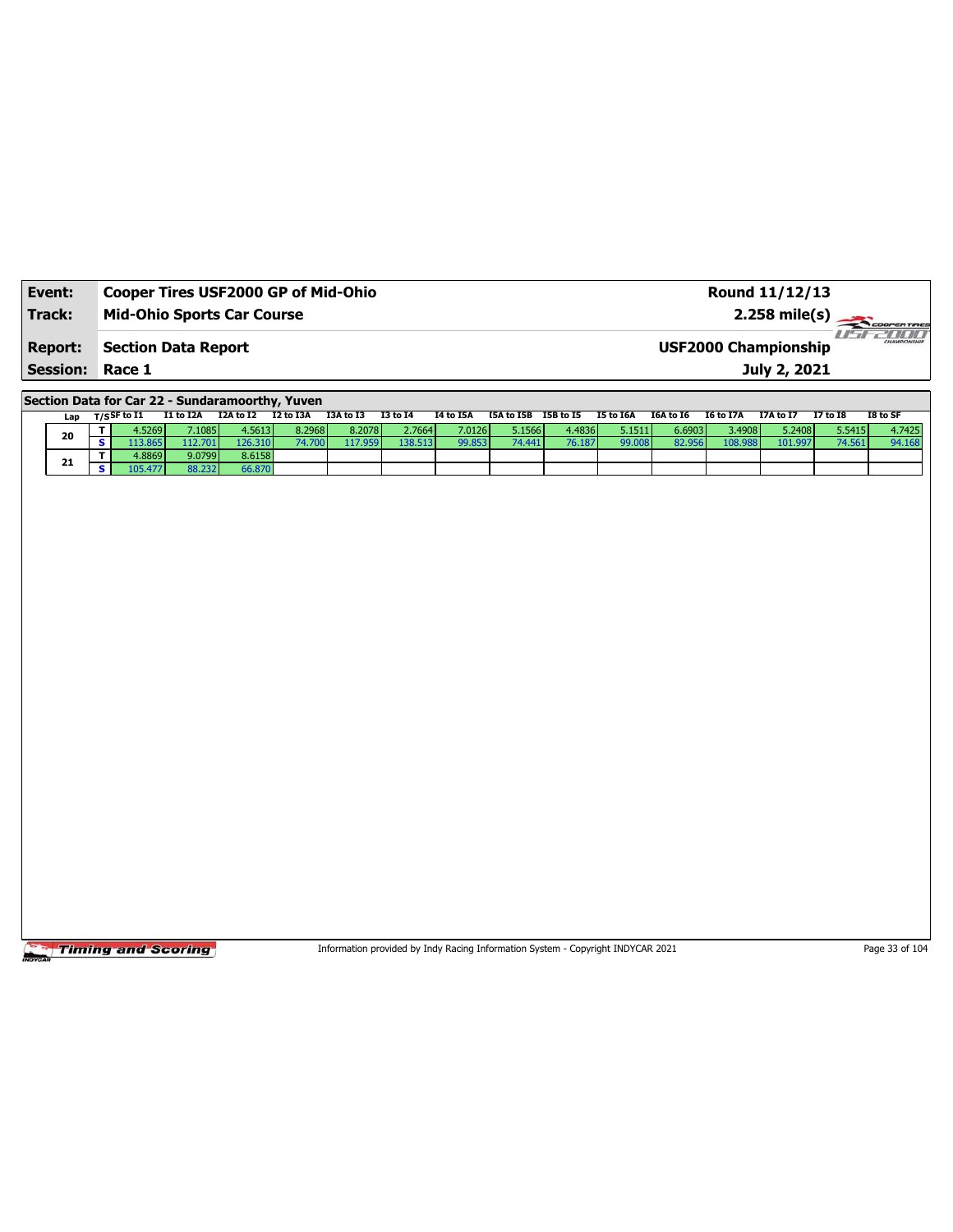| Event:                                          | Cooper Tires USF2000 GP of Mid-Ohio            | Round 11/12/13                                     |  |  |  |  |  |  |  |  |  |
|-------------------------------------------------|------------------------------------------------|----------------------------------------------------|--|--|--|--|--|--|--|--|--|
| Track:                                          | <b>Mid-Ohio Sports Car Course</b>              | $2.258$ mile(s)<br>COOPERTIRES                     |  |  |  |  |  |  |  |  |  |
| <b>Report:</b>                                  | <b>Section Data Report</b>                     | $II - I$<br>-111111<br><b>USF2000 Championship</b> |  |  |  |  |  |  |  |  |  |
| <b>Session:</b>                                 | Race 1                                         | July 2, 2021                                       |  |  |  |  |  |  |  |  |  |
| Section Data for Car 22 - Sundaramoorthy, Yuven |                                                |                                                    |  |  |  |  |  |  |  |  |  |
| Lap T/SLap                                      | PO to SF<br>$\overline{\mathbf{r}}$<br>82.9775 |                                                    |  |  |  |  |  |  |  |  |  |
| ${\bf 20}$                                      | $\overline{\mathbf{s}}$<br>97.964              |                                                    |  |  |  |  |  |  |  |  |  |
| ${\bf 21}$                                      | $\mathbf{T}$<br>ŋ                              |                                                    |  |  |  |  |  |  |  |  |  |
|                                                 |                                                |                                                    |  |  |  |  |  |  |  |  |  |
|                                                 |                                                |                                                    |  |  |  |  |  |  |  |  |  |
|                                                 |                                                |                                                    |  |  |  |  |  |  |  |  |  |
|                                                 |                                                |                                                    |  |  |  |  |  |  |  |  |  |
|                                                 |                                                |                                                    |  |  |  |  |  |  |  |  |  |
|                                                 |                                                |                                                    |  |  |  |  |  |  |  |  |  |
|                                                 |                                                |                                                    |  |  |  |  |  |  |  |  |  |
|                                                 |                                                |                                                    |  |  |  |  |  |  |  |  |  |
|                                                 |                                                |                                                    |  |  |  |  |  |  |  |  |  |
|                                                 |                                                |                                                    |  |  |  |  |  |  |  |  |  |
|                                                 |                                                |                                                    |  |  |  |  |  |  |  |  |  |
|                                                 |                                                |                                                    |  |  |  |  |  |  |  |  |  |
|                                                 |                                                |                                                    |  |  |  |  |  |  |  |  |  |
|                                                 |                                                |                                                    |  |  |  |  |  |  |  |  |  |
|                                                 |                                                |                                                    |  |  |  |  |  |  |  |  |  |
|                                                 |                                                |                                                    |  |  |  |  |  |  |  |  |  |
|                                                 |                                                |                                                    |  |  |  |  |  |  |  |  |  |
|                                                 |                                                |                                                    |  |  |  |  |  |  |  |  |  |
|                                                 |                                                |                                                    |  |  |  |  |  |  |  |  |  |
|                                                 |                                                |                                                    |  |  |  |  |  |  |  |  |  |
|                                                 |                                                |                                                    |  |  |  |  |  |  |  |  |  |
|                                                 |                                                |                                                    |  |  |  |  |  |  |  |  |  |

Information provided by Indy Racing Information System - Copyright INDYCAR 2021 Page 34 of 104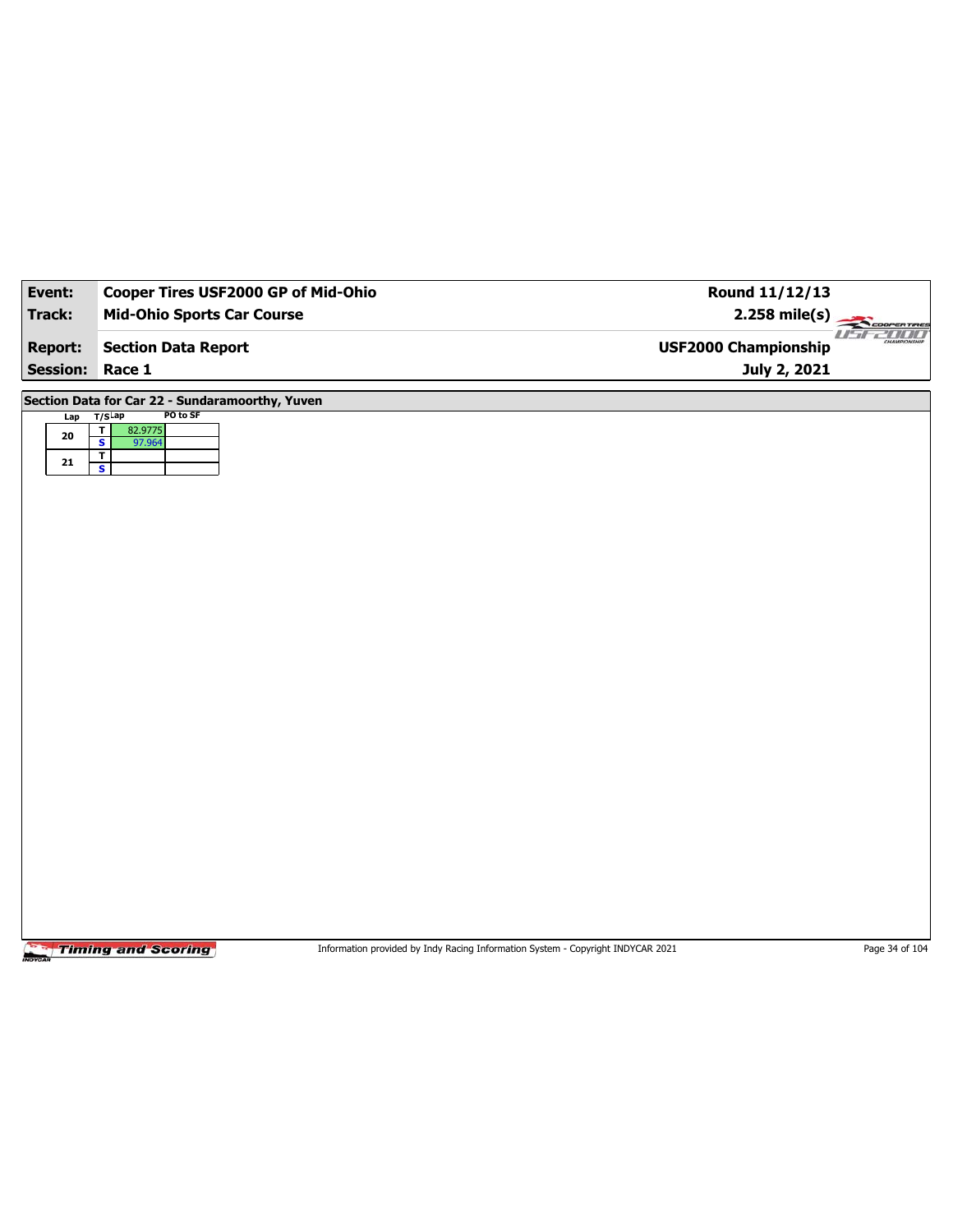| <b>Event:</b>                               | Cooper Tires USF2000 GP of Mid-Ohio<br>Round 11/12/13                                                                                                                                                 |                   |                   |                   |                   |                   |                   |                   |                  |                  |                   |                   |                   |                   |                  |                     |
|---------------------------------------------|-------------------------------------------------------------------------------------------------------------------------------------------------------------------------------------------------------|-------------------|-------------------|-------------------|-------------------|-------------------|-------------------|-------------------|------------------|------------------|-------------------|-------------------|-------------------|-------------------|------------------|---------------------|
| Track:                                      | <b>Mid-Ohio Sports Car Course</b><br>2.258 mile(s)                                                                                                                                                    |                   |                   |                   |                   |                   |                   |                   |                  |                  |                   |                   |                   | COOPERTIRES       |                  |                     |
| <b>Report:</b>                              | <b>Section Data Report</b><br><b>USF2000 Championship</b>                                                                                                                                             |                   |                   |                   |                   |                   |                   |                   |                  |                  |                   |                   |                   |                   |                  | <b>IF JE ZI III</b> |
| <b>Session:</b>                             | July 2, 2021<br>Race 1                                                                                                                                                                                |                   |                   |                   |                   |                   |                   |                   |                  |                  |                   |                   |                   |                   |                  |                     |
| Section Data for Car 23 - Denmark, Jace (R) |                                                                                                                                                                                                       |                   |                   |                   |                   |                   |                   |                   |                  |                  |                   |                   |                   |                   |                  |                     |
|                                             |                                                                                                                                                                                                       |                   |                   |                   |                   |                   |                   |                   |                  |                  |                   |                   |                   |                   |                  |                     |
| Lap                                         | $T/S$ SF to $I1$<br>I1 to I2A<br>I2A to I2<br>I2 to I3A<br>I3A to I3<br><b>I3 to 14</b><br><b>I4 to I5A</b><br>I5 to I6A<br>I6A to I6<br><b>I6 to I7A</b><br><b>I7A to I7</b><br>I5A to I5B I5B to I5 |                   |                   |                   |                   |                   |                   |                   |                  |                  |                   |                   |                   |                   | <b>I7 to I8</b>  | I8 to SF            |
| $\mathbf{1}$                                | т                                                                                                                                                                                                     | 5.7611            | 8.0806            | 4.8982            | 8.7594            | 8.3400            | 3.0842            | 10.6623           | 6.7962           | 5.4499           | 6.9590            | 8.1859            | 3.9021            | 6.1025            | 6.0945           | 5.0225              |
|                                             | $\overline{\mathbf{s}}$                                                                                                                                                                               | 89.472            | 99.143            | 117.622           | 70.755            | 116.089           | 124.240           | 65.673            | 56.482           | 62.678           | 73.286            | 67,800            | 97.500            | 87.595            | 67.796           | 88.918              |
| $\mathbf{z}$                                | T<br>$\overline{\mathbf{s}}$                                                                                                                                                                          | 7.3615            | 17.5260           | 13,6485           | 12.2803           | 20,2560           | 9.7520            | 15,385            | 6.5700           | 8.2828           | 9.7605            | 11.2811           | 7.5824            | 12.8028           | 8.9948           | 8.6220              |
|                                             | T                                                                                                                                                                                                     | 70.020<br>12.6546 | 45.711<br>17.9314 | 42.212<br>12.9447 | 50.469<br>12.3038 | 47.797            | 39.293<br>8.2974  | 45.511<br>16.5464 | 58.427<br>7.1529 | 41.241<br>7.0971 | 52.251<br>11.3611 | 49.197<br>11.1071 | 50.176<br>7.4430  | 41.752<br>14.3905 | 45.936           | 51.797              |
| з                                           | s                                                                                                                                                                                                     | 40.733            | 44.678            | 44.508            | 50.372            | 19.263:<br>50.261 | 46.181            | 42.319            | 53.665           | 48.131           | 44.890            | 49.968            | 51.116            | 37.146            | 7.3004<br>56.597 | 8.4544<br>52.823    |
|                                             | T                                                                                                                                                                                                     | 12.7281           | 16.5323           | 12.6563           | 12.7412           | 19.1792           | 6.6537            | 13.5112           | 5.7855           | 6.5371           | 8.7797            | 10.2743           | 8.1232            | 11.1640           | 7.8336           | 4.8743              |
| 4                                           | S                                                                                                                                                                                                     | 40.497            | 48.459            | 45.522            | 48.643            | 50.481            | 57.589            | 51.826            | 66.349           | 52.254           | 58.089            | 54.018            | 46.836            | 47.881            | 52.745           | 91.622              |
|                                             | T                                                                                                                                                                                                     | 4.6161            | 7.5792            | 4.7409            | 8.7623            | 8.2158            | 2.7875            | 7.3465            | 5.2866           | 4.6257           | 5.2916            | 6.5698            | 3.4525            | 5.5855            | 5.6000           | 4.8054              |
| 5                                           | s                                                                                                                                                                                                     | 111.665           | 105.702           | 121.525           | 70.732            | 117.844           | 137.464           | 95.314            | 72.611           | 73.846           | 96.379            | 84.477            | 110.197           | 95.702            | 73.782           | 92.935              |
|                                             | T                                                                                                                                                                                                     | 4.5781            | 7.2741            | 4.7193            | 8.4825            | 8.2537            | 2.7731            | 7.1748            | 5.1963           | 4.4259           | 5.2441            | 6.4937            | 3.4498            | 5.3896            | 5.5840           | 4.7801              |
| 6                                           | $\overline{\mathbf{s}}$                                                                                                                                                                               | 112.591           | 110.135           | 122.081           | 73.065            | 117.303           | 138.178           | 97.595            | 73.872           | 77.180           | 97.252            | 85.467            | 110.283           | 99.181            | 73.994           | 93.427              |
| $\overline{ }$                              | T                                                                                                                                                                                                     | 4.5280            | 7.5812            | 4.7742            | 8.3912            | 8.2720            | 2.7820            | 7.0186            | 5.1876           | 4.3739           | 5.2461            | 6.3958            | 3.4379            | 5.3049            | 5.5371           | 4.7457              |
|                                             | $\overline{\mathbf{s}}$                                                                                                                                                                               | 113.837           | 105.674           | 120.677           | 73.860            | 117.043           | 137.736           | 99.767            | 73.996           | 78.098           | 97.215            | 86.776            | 110.665           | 100.764           | 74.621           | 94.104              |
| 8                                           | т                                                                                                                                                                                                     | 4.5656            | 7.2073            | 4.6459            | 8.4490            | 8.2894            | 2.7891            | 6.9756            | 5.0978           | 4.4029           | 5.2295            | 6.4301            | 3.4479            | 5.3392            | 5.4912           | 4.7305              |
|                                             | S                                                                                                                                                                                                     | 112.900           | 111.156           | 124.010           | 73.355            | 116.798           | 137.385           | 100.382           | 75.300           | 77.583           | 97.524            | 86.313            | 110.344           | 100.117           | 75.244           | 94.407              |
| 9                                           | T                                                                                                                                                                                                     | 4.5669            | 7.1906            | 4.6362            | 8.4380            | 8.3012            | 2.7830            | 6.9265            | 5.1762           | 4.4320           | 5.2664            | 6.3895            | 3.4438            | 5.2772            | 5.4513           | 4.7547              |
|                                             | $\overline{\mathbf{s}}$                                                                                                                                                                               | 112.867           | 111.414<br>7.2564 | 124.269           | 73.450            | 116.632           | 137.687           | 101.094           | 74.159           | 77.074           | 96.840            | 86.861            | 110.475           | 101.293           | 75.795           | 93.926              |
| 10                                          | T<br>$\overline{\mathbf{s}}$                                                                                                                                                                          | 4.5620<br>112.989 | 110.404           | 4.6807<br>123.088 | 8.4070<br>73.721  | 8.2717<br>117.048 | 2.7878<br>137.450 | 6.9811<br>100.303 | 5.1312<br>74.810 | 4.3631<br>78.291 | 5.1902<br>98.262  | 6.3480<br>87.429  | 3.4337<br>110.800 | 5.2241<br>102.323 | 5.4692<br>75.547 | 4.7509<br>94.001    |
|                                             | T                                                                                                                                                                                                     | 4.5647            | 7.1939            | 4.6588            | 8.3302            | 8.2891            | 2.7898            | 6.8536            | 5.1164           | 4.3413           | 5.1849            | 6.3766            | 3.4453            | 5.2704            | 5.4545           | 4.7520              |
| 11                                          | s                                                                                                                                                                                                     | 112.922           | 111.363           | 123.666           | 74.401            | 116.802           | 137.351           | 102.169           | 75.026           | 78.684           | 98.363            | 87.037            | 110.427           | 101.424           | 75.751           | 93.980              |
|                                             | T                                                                                                                                                                                                     | 4.5666            | 7.1662            | 5.0068            | 8.8634            | 9.9069            | 3.6545            | 10.0015           | 9.2510           | 6.4688           | 5.9071            | 7.9692            | 5.5642            | 6.8177            | 6.1317           | 5.0549              |
| 12                                          | $\overline{\mathbf{s}}$                                                                                                                                                                               | 112.875           | 111.794           | 115.071           | 69.925            | 97.728            | 104.852           | 70.01             | 41.494           | 52,806           | 86.337            | 69.643            | 68.375            | 78,406            | 67.385           | 88.348              |
|                                             | T                                                                                                                                                                                                     | 6.0440            | 13.7947           | 14.2594           | 13.9567           | 20.3709           | 8.2948            | 18.1204           | 9.3149           | 7.5289           | 9.7868            | 10.7453           | 7.1369            | 9.5099            | 7.1213           | 4.7832              |
| 13                                          | $\overline{\mathbf{s}}$                                                                                                                                                                               | 85.284            | 58.076            | 40.404            | 44.407            | 47.528            | 46.195            | 38.643            | 41.210           | 45.37            | 52.11             | 51.650            | 53.308            | 56.209            | 58.02            | 93.367              |
| 14                                          | T                                                                                                                                                                                                     | 4.6107            | 7.4622            | 4.7331            | 8.5210            | 8.2751            | 2.7965            | 7.0594            | 5.2520           | 4.4856           | 5.2926            | 6.5712            | 3.4666            | 5.3705            | 5.5688           | 4.7900              |
|                                             | $\overline{\mathbf{s}}$                                                                                                                                                                               | 111.795           | 107.359           | 121.725           | 72.735            | 116.999           | 137.022           | 99.191            | 73.089           | 76.153           | 96.361            | 84.459            | 109.749           | 99.534            | 74.196           | 93.234              |
| 15                                          | T                                                                                                                                                                                                     | 4.5662            | 7.3999            | 4.6804            | 8.3949            | 8.2898            | 2.8226            | 7.2809            | 5.3434           | 4.5437           | 5.3651            | 6.3351            | 3.4390            | 5.2885            | 5.5195           | 4.7916              |
|                                             | $\overline{\mathbf{s}}$                                                                                                                                                                               | 112.885           | 108.263           | 123.096           | 73.827            | 116.792           | 135.755           | 96.173            | 71.839           | 75.179           | 95.059            | 87.607            | 110.629           | 101.077           | 74.859           | 93.203              |
| 16                                          | T                                                                                                                                                                                                     | 4.5722            | 7.1213            | 4.6380            | 8.3350            | 8.2888            | 2.8158            | 6.9083            | 5.1189           | 4.4271           | 5.2017            | 6.3035            | 3.4164            | 5.2652            | 5.5239           | 4.7577              |
|                                             | $\overline{\mathbf{s}}$<br>T                                                                                                                                                                          | 112.737<br>4.5465 | 112.499<br>7.1760 | 124.221<br>4.6189 | 74.358<br>8.3819  | 116.806<br>8.2994 | 136.083           | 101.360<br>6.8973 | 74.989<br>5.1427 | 77.159<br>4.3351 | 98.045            | 88.046<br>6.4325  | 111.361<br>3.4224 | 101.524<br>5.2308 | 74.799<br>5.5909 | 93.867<br>4.7399    |
| 17                                          | s                                                                                                                                                                                                     | 113.374           | 111.641           | 124.735           | 73.942            | 116.657           | 2.7960<br>137.046 | 101.522           | 74.642           | 78.797           | 5.2002<br>98.073  | 86.281            | 111.166           | 102.192           | 73.903           | 94.219              |
|                                             | T                                                                                                                                                                                                     | 4.5516            | 7.1809            | 4.6362            | 8.3738            | 8.2654            | 2.7958            | 6.9107            | 5.1282           | 4.3918           | 5.2366            | 6.3934            | 3.4316            | 5.3004            | 5.5960           | 4.7442              |
| 18                                          | s                                                                                                                                                                                                     | 113.247           | 111.565           | 124.269           | 74.013            | 117.137           | 137.056           | 101.325           | 74.853           | 77.779           | 97.391            | 86.808            | 110.868           | 100.85            | 73.835           | 94.134              |
|                                             | T                                                                                                                                                                                                     | 4.5525            | 7.1774            | 4.6080            | 8.3722            | 8.3107            | 2.8319            | 6.9679            | 5.1431           | 4.3312           | 5.1703            | 6.3659            | 3.4298            | 5.2674            | 5.5382           | 4.7609              |
| 19                                          | s                                                                                                                                                                                                     | 113.225           | 111.619           | 125.030           | 74.027            | 116.498           | 135.309           | 100.493           | 74.637           | 78.867           | 98.640            | 87.183            | 110.926           | 101.482           | 74.606           | 93.804              |

Information provided by Indy Racing Information System - Copyright INDYCAR 2021 Page 35 of 104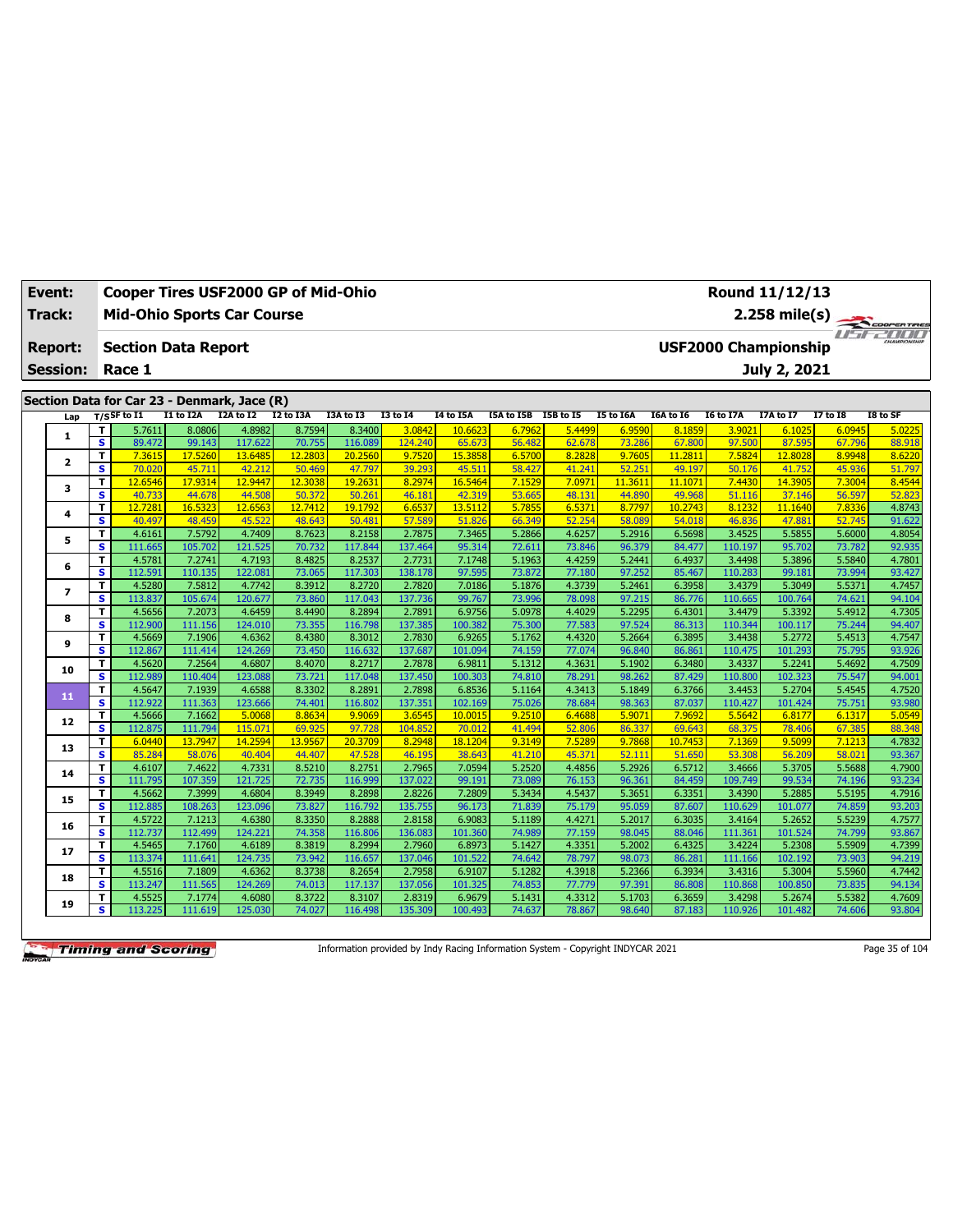| Event: |                         |                                                              | Cooper Tires USF2000 GP of Mid-Ohio | Round 11/12/13              |                                |
|--------|-------------------------|--------------------------------------------------------------|-------------------------------------|-----------------------------|--------------------------------|
|        | <b>Track:</b>           | <b>Mid-Ohio Sports Car Course</b>                            |                                     | $2.258 \text{ mile(s)}$     |                                |
|        | <b>Report:</b>          | <b>Section Data Report</b>                                   |                                     | <b>USF2000 Championship</b> | <b>USE2000</b><br>CHAMPSONSHIP |
|        | <b>Session:</b>         | Race 1                                                       |                                     | July 2, 2021                |                                |
|        |                         |                                                              |                                     |                             |                                |
|        |                         | Section Data for Car 23 - Denmark, Jace (R)                  |                                     |                             |                                |
|        | Lap                     | PO to SF<br>$T/S$ Lap                                        |                                     |                             |                                |
|        | $\mathbf{1}$            | $\overline{\mathbf{r}}$<br>163.9175<br>98.0984               |                                     |                             |                                |
|        |                         | $\overline{\mathbf{s}}$<br>82.864<br>46.449<br>170.1065<br>T |                                     |                             |                                |
|        | $\mathbf{2}$            | S<br>47.787                                                  |                                     |                             |                                |
|        | 3                       | 174.2479<br>T                                                |                                     |                             |                                |
|        |                         | $\overline{\mathbf{s}}$<br>46.651<br>T<br>157.3737           |                                     |                             |                                |
|        | 4                       | $\mathbf{s}$<br>51.653                                       |                                     |                             |                                |
|        | 5                       | T<br>85.2654                                                 |                                     |                             |                                |
|        |                         | $\overline{\mathbf{s}}$<br>95.335<br>83.8191<br>T            |                                     |                             |                                |
|        | 6                       | S<br>96.980                                                  |                                     |                             |                                |
|        | $\overline{\mathbf{z}}$ | 83.5762<br>T                                                 |                                     |                             |                                |
|        |                         | $\overline{\mathbf{s}}$<br>97.262                            |                                     |                             |                                |
|        | 8                       | 83.0910<br>T<br>S<br>97.830                                  |                                     |                             |                                |
|        |                         | T.<br>83.0335                                                |                                     |                             |                                |
|        | 9                       | $\overline{\mathbf{s}}$<br>97.898                            |                                     |                             |                                |
|        | 10                      | 82.8571<br>T<br>S<br>98.106                                  |                                     |                             |                                |
|        |                         | 82.6215<br>T                                                 |                                     |                             |                                |
|        | 11                      | $\overline{\mathbf{s}}$<br>98.386                            |                                     |                             |                                |
|        | 12                      | 102.3305<br>T<br>S<br>79.437                                 |                                     |                             |                                |
|        |                         | 160.7681<br>T                                                |                                     |                             |                                |
|        | 13                      | $\overline{\mathbf{s}}$<br>50.562                            |                                     |                             |                                |
|        | 14                      | 84.2553<br>T                                                 |                                     |                             |                                |
|        |                         | S<br>96.478<br>84.0606<br>T                                  |                                     |                             |                                |
|        | 15                      | $\overline{\mathbf{s}}$<br>96.702                            |                                     |                             |                                |
|        | 16                      | 82.6938<br>T                                                 |                                     |                             |                                |
|        |                         | S<br>98.300<br>82.8105<br>T                                  |                                     |                             |                                |
|        | 17                      | $\overline{\mathbf{s}}$<br>98.161                            |                                     |                             |                                |
|        | 18                      | 82.9366<br>T.                                                |                                     |                             |                                |
|        |                         | s<br>98.012<br>82.8274<br>T                                  |                                     |                             |                                |
|        | 19                      | s<br>98.141                                                  |                                     |                             |                                |
|        |                         |                                                              |                                     |                             |                                |

Information provided by Indy Racing Information System - Copyright INDYCAR 2021 Page 36 of 104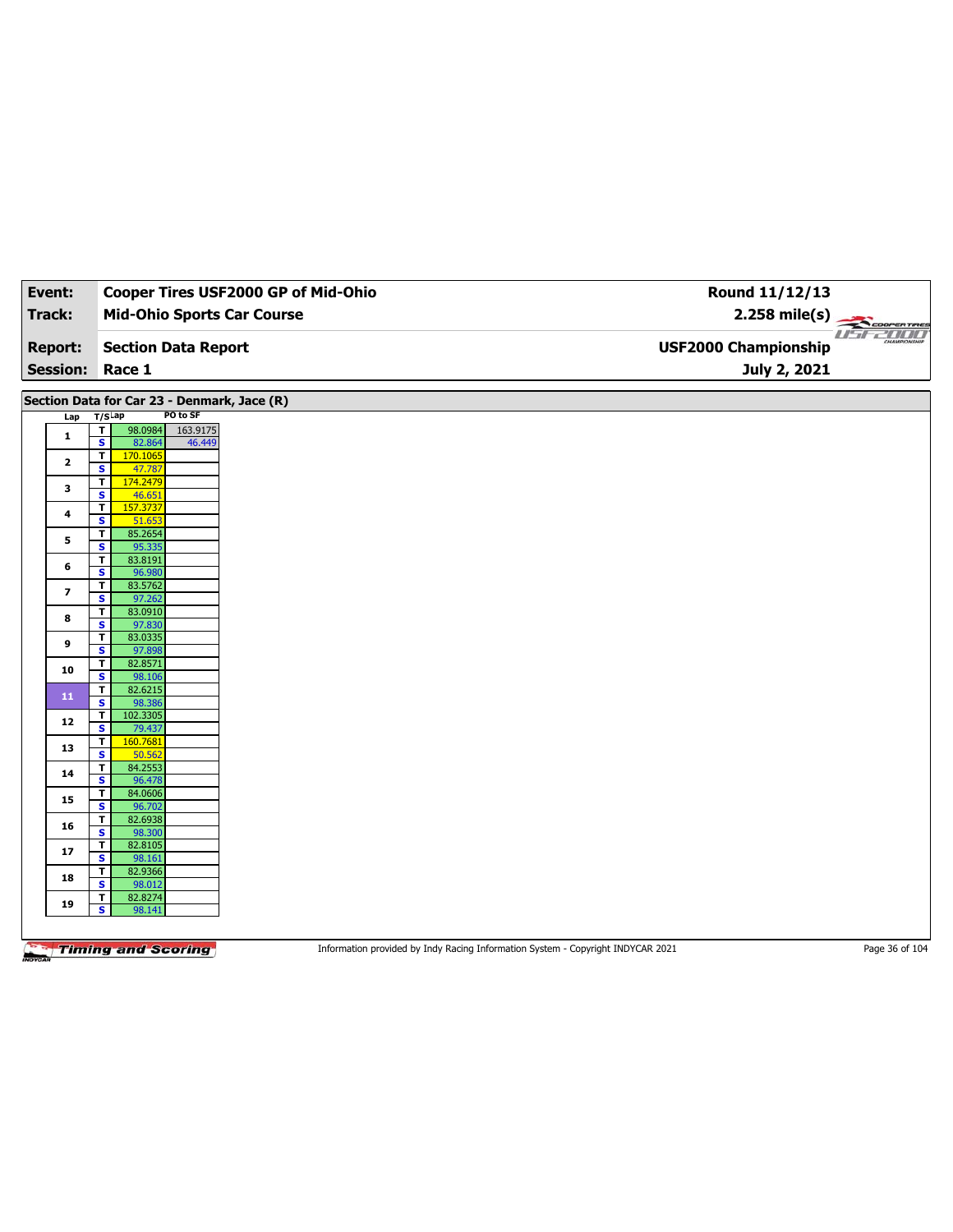| Event:                 | Cooper Tires USF2000 GP of Mid-Ohio | Round 11/12/13              |                             |
|------------------------|-------------------------------------|-----------------------------|-----------------------------|
| Track:                 | <b>Mid-Ohio Sports Car Course</b>   | $2.258 \text{ mile(s)}$     |                             |
| <b>Report:</b>         | Section Data Report                 | <b>USF2000 Championship</b> | <b>HILL</b><br>CHAMPSONSHIP |
| <b>Session: Race 1</b> |                                     | July 2, 2021                |                             |

**Section Data for Car 23 - Denmark, Jace (R)**

|    | Lap | T/SSF to I1 | I1 to I2A | I2A to I2 | I2 to I3A | I3A to I3 | I3 to I4 | I4 to I5A | I5A to I5B | I5B to I5 | I5 to I6A | I6A to I6 | I6 to I7A | <b>I7A to I7</b> | <b>I7 to I8</b> | I8 to SF |
|----|-----|-------------|-----------|-----------|-----------|-----------|----------|-----------|------------|-----------|-----------|-----------|-----------|------------------|-----------------|----------|
|    |     | 4.5874 l    | 7.1554    | 4.6152    | 8.4250    | 8.2759    | 2.8036   | 6.9079    | 5.1235     | 4.3475    | 5.1673    | 6.3724    | 3.4241    | 5.2805           | 5.5403          | 4.7594   |
| 20 |     |             | 111.962   | 124.835   |           | 16.988    | 136.675  | 101.366   | 74.9221    | 78.572    | 98.698    | 87.0941   | .41.111V  | 101.230          | 74.578          | 93.833   |
| 21 |     | 1.89621     | 8.8392    | 9.0080    |           |           |          |           |            |           |           |           |           |                  |                 |          |
|    |     | l05.276 l   | 90.634    | 63.958    |           |           |          |           |            |           |           |           |           |                  |                 |          |

Timing and Scoring

Information provided by Indy Racing Information System - Copyright INDYCAR 2021 Page 37 of 104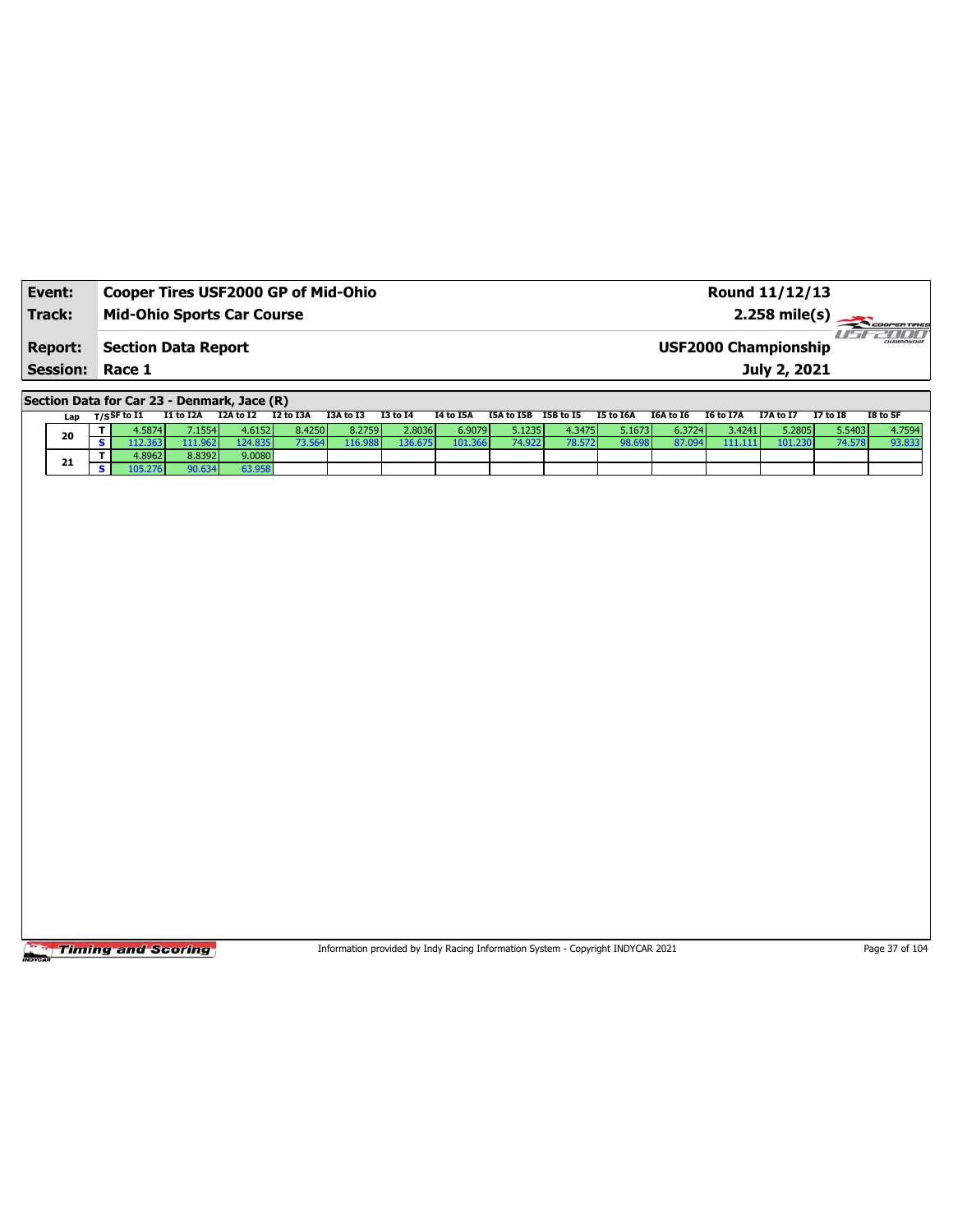| Event:          | Cooper Tires USF2000 GP of Mid-Ohio                                                         | Round 11/12/13              |                         |
|-----------------|---------------------------------------------------------------------------------------------|-----------------------------|-------------------------|
| <b>Track:</b>   | <b>Mid-Ohio Sports Car Course</b>                                                           | $2.258$ mile(s)             | COOPERTIRES             |
| <b>Report:</b>  | <b>Section Data Report</b>                                                                  | <b>USF2000 Championship</b> | <b>2000 MM</b><br>1 I T |
| <b>Session:</b> | Race 1                                                                                      | July 2, 2021                |                         |
| Lap             | Section Data for Car 23 - Denmark, Jace (R)<br>PO to SF<br>T/SLap                           |                             |                         |
| 20<br>21        | $\mathbf T$<br>82.7854<br>$\overline{\mathbf{s}}$<br>98.191<br>T<br>$\overline{\mathbf{s}}$ |                             |                         |
|                 |                                                                                             |                             |                         |
|                 |                                                                                             |                             |                         |
|                 |                                                                                             |                             |                         |
|                 |                                                                                             |                             |                         |
|                 |                                                                                             |                             |                         |
|                 |                                                                                             |                             |                         |
|                 |                                                                                             |                             |                         |

Information provided by Indy Racing Information System - Copyright INDYCAR 2021 Page 38 of 104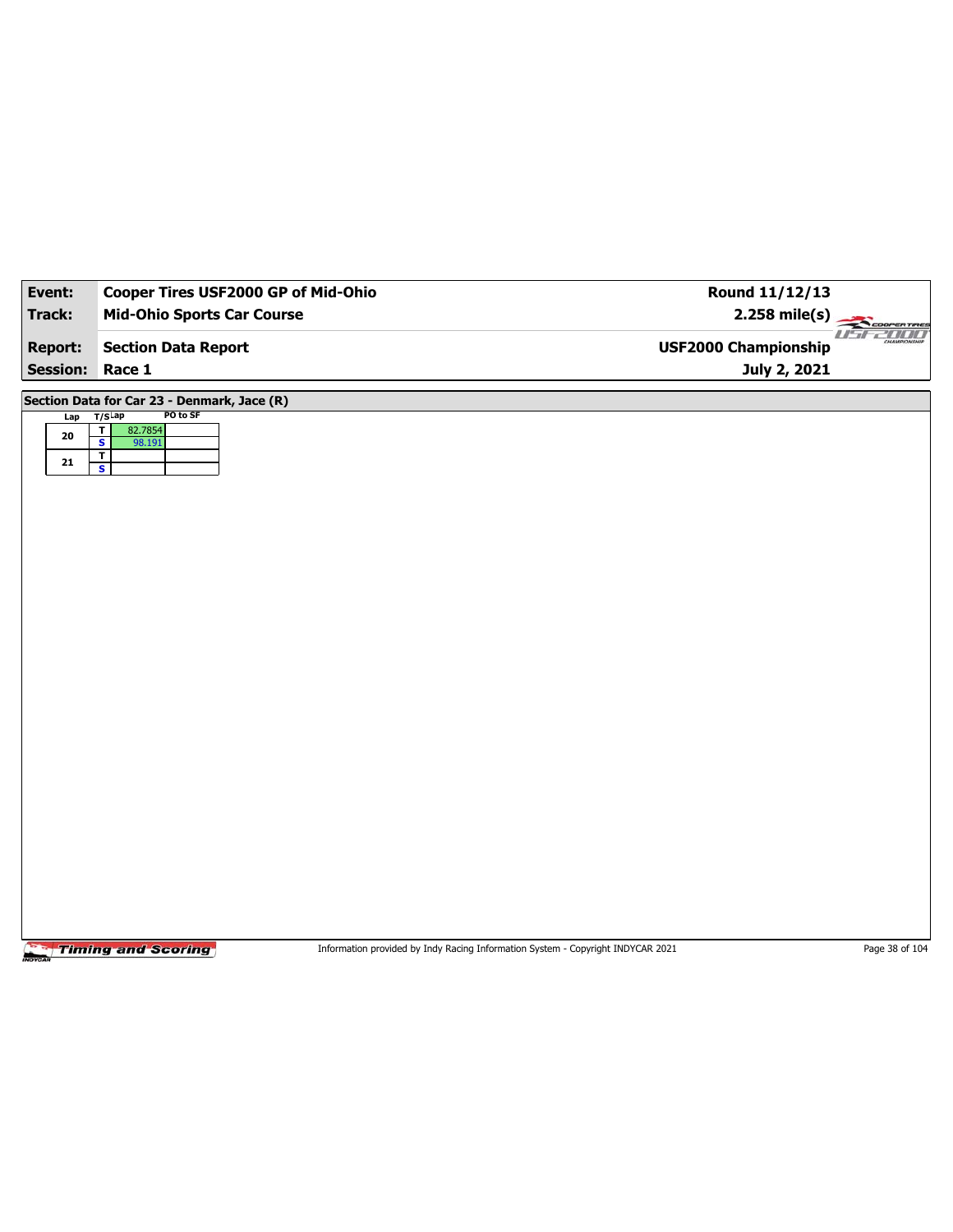| Event:          |                              | Cooper Tires USF2000 GP of Mid-Ohio     |                   |                   |                   |                   |                   |                   |                      |                  |                  |                   | Round 11/12/13              |                   |                  |                  |
|-----------------|------------------------------|-----------------------------------------|-------------------|-------------------|-------------------|-------------------|-------------------|-------------------|----------------------|------------------|------------------|-------------------|-----------------------------|-------------------|------------------|------------------|
| Track:          |                              | <b>Mid-Ohio Sports Car Course</b>       |                   |                   |                   |                   |                   |                   |                      |                  |                  |                   |                             | 2.258 mile(s)     |                  | COOPERTIRES      |
| <b>Report:</b>  |                              | <b>Section Data Report</b>              |                   |                   |                   |                   |                   |                   |                      |                  |                  |                   | <b>USF2000 Championship</b> |                   |                  | use-alle         |
| <b>Session:</b> |                              | Race 1                                  |                   |                   |                   |                   |                   |                   |                      |                  |                  |                   |                             | July 2, 2021      |                  |                  |
|                 |                              |                                         |                   |                   |                   |                   |                   |                   |                      |                  |                  |                   |                             |                   |                  |                  |
|                 |                              | Section Data for Car 24 - Pierson, Josh |                   |                   |                   |                   |                   |                   |                      |                  |                  |                   |                             |                   |                  |                  |
| Lap             |                              | $T/S$ SF to I1                          | I1 to I2A         | I2A to I2         | I2 to I3A         | I3A to I3         | <b>I3 to 14</b>   | I4 to I5A         | [5A to I5B I5B to I5 |                  | <b>I5 to I6A</b> | I6A to I6         | <b>I6 to I7A</b>            | <b>I7A to I7</b>  | <b>I7 to I8</b>  | I8 to SF         |
| $\mathbf{1}$    | т                            | 5.6873                                  | 8.0863            | 4.8122            | 8.9528            | 8.2750            | 3.0826            | 10.4565           | 6.7700               | 5.4095           | 7.0515           | 8.1579            | 3.8118                      | 6.0816            | 6.0483           | 5.0755           |
|                 | $\overline{\mathbf{s}}$      | 90.633                                  | 99.073            | 119.724           | 69.227            | 117.001           | 124.305           | 66.966            | 56.701               | 63.146           | 72.325           | 68.032            | 99.810                      | 87.896            | 68.314           | 87.990           |
| $\mathbf{z}$    | T                            | 7.2813                                  | 17.5201           | 13.3994           | 12,5460           | 20.3035           | 9.3905            | 15.7844           | 6.3985               | 8.3167           | 9.7203           | 11.3751           | 7.6274                      | 12.5742           | 8.5261           | 9.3055           |
|                 | $\overline{\mathbf{s}}$      | 70.792                                  | 45.727            | 42.997            | 49.400            | 47.685            | 40.805            | 44.362            | 59.993               | 41.073           | 52.468           | 48.791            | 49.880                      | 42.511            | 48.461           | 47.992           |
| з               | т                            | 12.5963                                 | 17.6806           | 12.7426           | 11,8334           | 20.2247           | 8.4082            | 15.569            | 7.9179               | 6.7646           | 11.3786          | 11.2594           | 7.6112                      | 13.3148           | 8.0078           | 8.6043           |
|                 | s<br>T                       | 40.921<br>13.0301                       | 45.312<br>16.4890 | 45.213<br>12.4504 | 52.375<br>12.9498 | 47.871<br>19.3290 | 45.572<br>6.5886  | 44.973<br>13.3179 | 48,480<br>5.9223     | 50.497<br>6.6144 | 44.821<br>8.8626 | 49.292<br>10.3822 | 49.986<br>8.1505            | 40.147<br>11.1438 | 51.597<br>7.7977 | 51.903<br>4.8411 |
| 4               | S                            | 39.559                                  | 48.586            | 46.275            | 47.860            | 50.090            | 58.158            | 52.578            | 64.817               | 51.644           | 57.545           | 53.457            | 46.679                      | 47.968            | 52.988           | 92.250           |
|                 | T                            | 4.5876                                  | 7.8355            | 4.7705            | 8.6375            | 8.3745            | 2.8287            | 7.4123            | 5.3554               | 4.8016           | 5.2581           | 6.5996            | 3.4875                      | 5.5769            | 5.6721           | 4.8899           |
| 5               | $\overline{\mathbf{s}}$      | 112.358                                 | 102.244           | 120.771           | 71.754            | 115.611           | 135.462           | 94.468            | 71.678               | 71.141           | 96.993           | 84.096            | 109.091                     | 95.850            | 72.845           | 91.329           |
|                 | T                            | 4.5939                                  | 7.3507            | 4.6755            | 8.4855            | 8.3215            | 2.8181            | 7.3596            | 5.3725               | 4.5564           | 5.2525           | 6.4024            | 3.4465                      | 5.3804            | 5.5323           | 4.7760           |
| 6               | s                            | 112.204                                 | 108.988           | 123.225           | 73.039            | 116.347           | 135.972           | 95.145            | 71.450               | 74.969           | 97.097           | 86.686            | 110.389                     | 99.351            | 74.685           | 93.507           |
|                 | т                            | 4.5433                                  | 7.3045            | 4.6366            | 8.4612            | 8.2244            | 2.7603            | 7.0835            | 5.2068               | 4.4711           | 5.1902           | 6.4195            | 3.4222                      | 5.3643            | 5.4833           | 4.7381           |
| $\overline{ }$  | s                            | 113.454                                 | 109.677           | 124.258           | 73.249            | 117.721           | 138.819           | 98.853            | 73.724               | 76.400           | 98.262           | 86.455            | 111.173                     | 99.649            | 75.353           | 94.255           |
|                 | т                            | 4.5350                                  | 7.2735            | 4.6573            | 8.4571            | 8.2746            | 2.7870            | 6.9901            | 5.1134               | 4.3387           | 5.1641           | 6.4427            | 3.4273                      | 5.3064            | 5.4729           | 4.7463           |
| 8               | $\overline{\mathbf{s}}$      | 113.661                                 | 110.145           | 123.706           | 73.284            | 117.006           | 137.489           | 100.174           | 75.070               | 78.731           | 98.759           | 86.144            | 111.007                     | 100.736           | 75.496           | 94.092           |
| 9               | T                            | 4.5297                                  | 7.2570            | 4.6427            | 8.3693            | 8.2318            | 2.7632            | 7.0598            | 5.0828               | 4.5333           | 5.1776           | 6.4564            | 3.4359                      | 5.2974            | 5.4604           | 4.7651           |
|                 | s                            | 113.794                                 | 110.395           | 124.095           | 74.053            | 117.615           | 138.673           | 99.185            | 75.522               | 75.351           | 98.501           | 85.961            | 110.729                     | 100.907           | 75.669           | 93.721           |
| 10              | T                            | 4.5362                                  | 7.2410            | 4.6456            | 8.4436            | 8.2543            | 2.7702            | 6.9669            | 5.1123               | 4.4061           | 5.1797           | 6.4754            | 3.4352                      | 5.2464            | 5.5194           | 4.7568           |
|                 | $\overline{\mathbf{s}}$      | 113.631                                 | 110.639           | 124.018           | 73.401            | 117.294           | 138.323           | 100.508           | 75.086               | 77.527           | 98.461           | 85.709            | 110.752                     | 101.888           | 74.860           | 93.885           |
| 11              | T                            | 4.5197                                  | 7.2426            | 4.6431            | 8.3900            | 8.2840            | 2.7798            | 6.9551            | 5.1308               | 4.3397           | 5.1573           | 6.5127            | 3.4562                      | 5.2275            | 5.4492           | 4.7655           |
|                 | $\overline{\mathbf{s}}$      | 114.046                                 | 110.614           | 124.084           | 73.870            | 116.874           | 137.845           | 100.678           | 74.816               | 78.713           | 98.889           | 85.218            | 110.079                     | 102.256           | 75.824           | 93.713           |
| 12              | T                            | 4.5369                                  | 7.2170            | 4.9153            | 9.0708            | 10.6548           | 4.3547            | 9.862             | 7.7894               | 7.2145           | 6.7367           | 7.5339            | 4.7116                      | 6.9890            | 6.2082           | 4.8698           |
|                 | $\overline{\mathbf{s}}$      | 113.614                                 | 111.007           | 117.213           | 68.326            | 90.868            | 87.993            | 71.00             | 49.280               | 47.348           | 75.705           | 73.667            | 80.748                      | 76.484            | 66.554           | 91.706           |
| 13              | T                            | 6.1088                                  | 13.8198           | 14.5842           | 14.1698           | 20.2171           | 8.8868            | 17.9978           | 8.9148               | 7.1152           | 10.2325          | 10.5960           | 7.2366                      | 8.6854            | 6.7604           | 4.7815           |
|                 | $\overline{\mathbf{s}}$      | 84.379                                  | 57.970            | 39.504            | 43.739            | 47.889            | 43.118            | 38.906            | 43.059               | 48.009           | 49.841           | 52.378            | 52.574                      | 61.545            | 61.118           | 93.400           |
| 14              | т<br>$\overline{\mathbf{s}}$ | 4.5601                                  | 7.4571            | 4.6617            | 8.4967            | 8.2227            | 2.7584            | 7.2589            | 5.2378               | 4.5388           | 5.2608           | 6.5421            | 3.4534                      | 5.3600            | 5.5908           | 4.7706<br>93.613 |
|                 |                              | 113.036                                 | 107.433<br>7.3264 | 123.589<br>4.6102 | 72.943            | 117.745           | 138.915           | 96.465<br>7.1121  | 73.287<br>5.2954     | 75.260<br>4.6566 | 96.943           | 84.835<br>6.5706  | 110.168<br>3.4833           | 99.729<br>5.2855  | 73.904<br>5.4194 | 4.8068           |
| 15              | T<br>$\overline{\mathbf{s}}$ | 4.5293<br>113.804                       | 109.349           | 124.970           | 8.4964<br>72.945  | 8.2307<br>117.631 | 2.7712<br>138.273 | 98.456            | 72.490               | 73.356           | 5.3649<br>95.062 | 84.467            | 109.222                     | 101.134           | 76.241           | 92.908           |
|                 | T.                           | 4.5385                                  | 7.2062            | 4.6181            | 8.2562            | 8.2537            | 2.7985            | 6.9189            | 5.1434               | 4.4256           | 5.1778           | 6.3512            | 3.4299                      | 5.2386            | 5.4540           | 4.7732           |
| 16              | s                            | 113.574                                 | 111.173           | 124.756           | 75.068            | 117.303           | 136.924           | 101.205           | 74.632               | 77.185           | 98.497           | 87.385            | 110.923                     | 102.040           | 75.758           | 93.562           |
|                 | T                            | 4.5285                                  | 7.2292            | 4.6177            | 8.2996            | 8.2625            | 2.7788            | 6.9772            | 5.1388               | 4.3884           | 5.1766           | 6.4241            | 3.4409                      | 5.2518            | 5.4901           | 4.7482           |
| 17              | s                            | 113.825                                 | 110.820           | 124.767           | 74.675            | 117.178           | 137.895           | 100.359           | 74.699               | 77.840           | 98.520           | 86.393            | 110.568                     | 101.783           | 75.259           | 94.055           |
|                 | T                            | 4.5220                                  | 7.2539            | 4.6150            | 8.3908            | 8.3337            | 2.8057            | 6.9653            | 5.1469               | 4.3628           | 5.1685           | 6.3610            | 3.4301                      | 5.2503            | 5.5097           | 4.7310           |
| 18              | s                            | 113.988                                 | 110.442           | 124.840           | 73.863            | 116.177           | 136.573           | 100.531           | 74.582               | 78.296           | 98.675           | 87.250            | 110.916                     | 101.812           | 74.992           | 94.397           |
|                 | т                            | 4.5128                                  | 7.3541            | 4.6203            | 8.3294            | 8.3005            | 2.8052            | 7.0283            | 5.1548               | 4.3333           | 5.1359           | 6.4196            | 3.4522                      | 5.2675            | 5.4934           | 4.7419           |
| 19              | s                            | 114.221                                 | 108.937           | 124.697           | 74.408            | 116.641           | 136.597           | 99.630            | 74.467               | 78.829           | 99.301           | 86.454            | 110.206                     | 101.480           | 75.214           | 94.180           |

Information provided by Indy Racing Information System - Copyright INDYCAR 2021 Page 39 of 104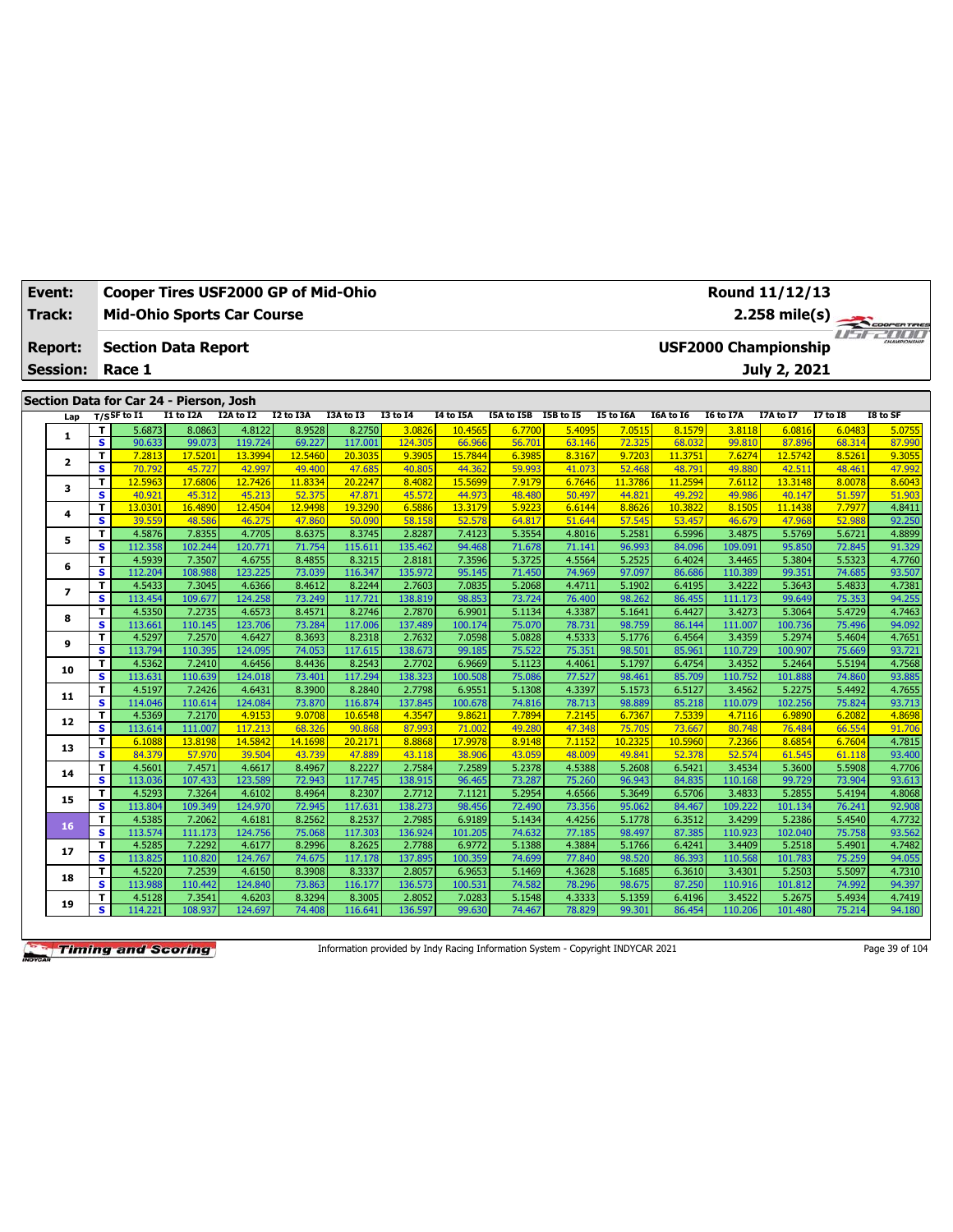| Event:                   | Cooper Tires USF2000 GP of Mid-Ohio                                                           | Round 11/12/13              |
|--------------------------|-----------------------------------------------------------------------------------------------|-----------------------------|
| Track:                   | <b>Mid-Ohio Sports Car Course</b>                                                             | $2.258$ mile(s)             |
|                          |                                                                                               | COOPERTIRES<br>usr 2000     |
| <b>Report:</b>           | <b>Section Data Report</b>                                                                    | <b>USF2000 Championship</b> |
| <b>Session:</b>          | Race 1                                                                                        | July 2, 2021                |
|                          |                                                                                               |                             |
|                          | Section Data for Car 24 - Pierson, Josh                                                       |                             |
| Lap                      | PO to SF<br>$T/S$ Lap                                                                         |                             |
| $\mathbf{1}$             | $\overline{\mathbf{r}}$<br>97.7588<br>162.6038<br>$\overline{\mathbf{s}}$<br>83.152<br>46.825 |                             |
| $\mathbf{2}$             | T<br>170.0690                                                                                 |                             |
|                          | $\overline{\mathbf{s}}$<br>47.797<br>$\mathbf T$<br>173.9143                                  |                             |
| 3                        | $\overline{\mathbf{s}}$<br>46.740                                                             |                             |
| 4                        | $\overline{\mathbf{r}}$<br>157.8694                                                           |                             |
|                          | $\overline{\mathbf{s}}$<br>51.491                                                             |                             |
| 5                        | $\overline{\mathbf{r}}$<br>86.0877<br>$\overline{\mathbf{s}}$<br>94.425                       |                             |
|                          | 84.3238<br>$\overline{\mathbf{r}}$                                                            |                             |
| 6                        | $\mathbf{s}$<br>96.400                                                                        |                             |
| $\overline{\phantom{a}}$ | $\mathbf T$<br>83.3093                                                                        |                             |
|                          | $\overline{\mathbf{s}}$<br>97.574<br>82.9864<br>$\overline{\mathsf{r}}$                       |                             |
| 8                        | $\overline{\mathbf{s}}$<br>97.953                                                             |                             |
| 9                        | $\mathbf T$<br>83.0624                                                                        |                             |
|                          | $\overline{\mathbf{s}}$<br>97.864                                                             |                             |
| 10                       | T<br>82.9891<br>$\mathbf{s}$<br>97.950                                                        |                             |
|                          | $\mathbf T$<br>82.8532                                                                        |                             |
| 11                       | $\overline{\mathbf{s}}$<br>98.111                                                             |                             |
| ${\bf 12}$               | T<br>102.6647                                                                                 |                             |
|                          | $\mathbf{s}$<br>79.178<br>$\overline{\mathbf{r}}$<br>160.1067                                 |                             |
| 13                       | $\overline{\mathbf{s}}$<br>50.771                                                             |                             |
| 14                       | $\overline{\mathbf{r}}$<br>84.1699                                                            |                             |
|                          | $\overline{\mathbf{s}}$<br>96.576                                                             |                             |
| 15                       | 83.9588<br>$\mathbf T$<br>$\overline{\mathbf{s}}$<br>96.819                                   |                             |
|                          | 82.5838<br>$\overline{\mathsf{r}}$                                                            |                             |
| 16                       | $\mathbf{s}$<br>98.431                                                                        |                             |
| ${\bf 17}$               | $\overline{\mathbf{r}}$<br>82.7524                                                            |                             |
|                          | $\overline{\mathbf{s}}$<br>98.230<br>T<br>82.8467                                             |                             |
| 18                       | $\mathbf{s}$<br>98.119                                                                        |                             |
| 19                       | 82.9492<br>$\mathbf T$                                                                        |                             |
|                          | $\overline{\mathbf{s}}$<br>97.997                                                             |                             |
|                          |                                                                                               |                             |

Information provided by Indy Racing Information System - Copyright INDYCAR 2021 Page 40 of 104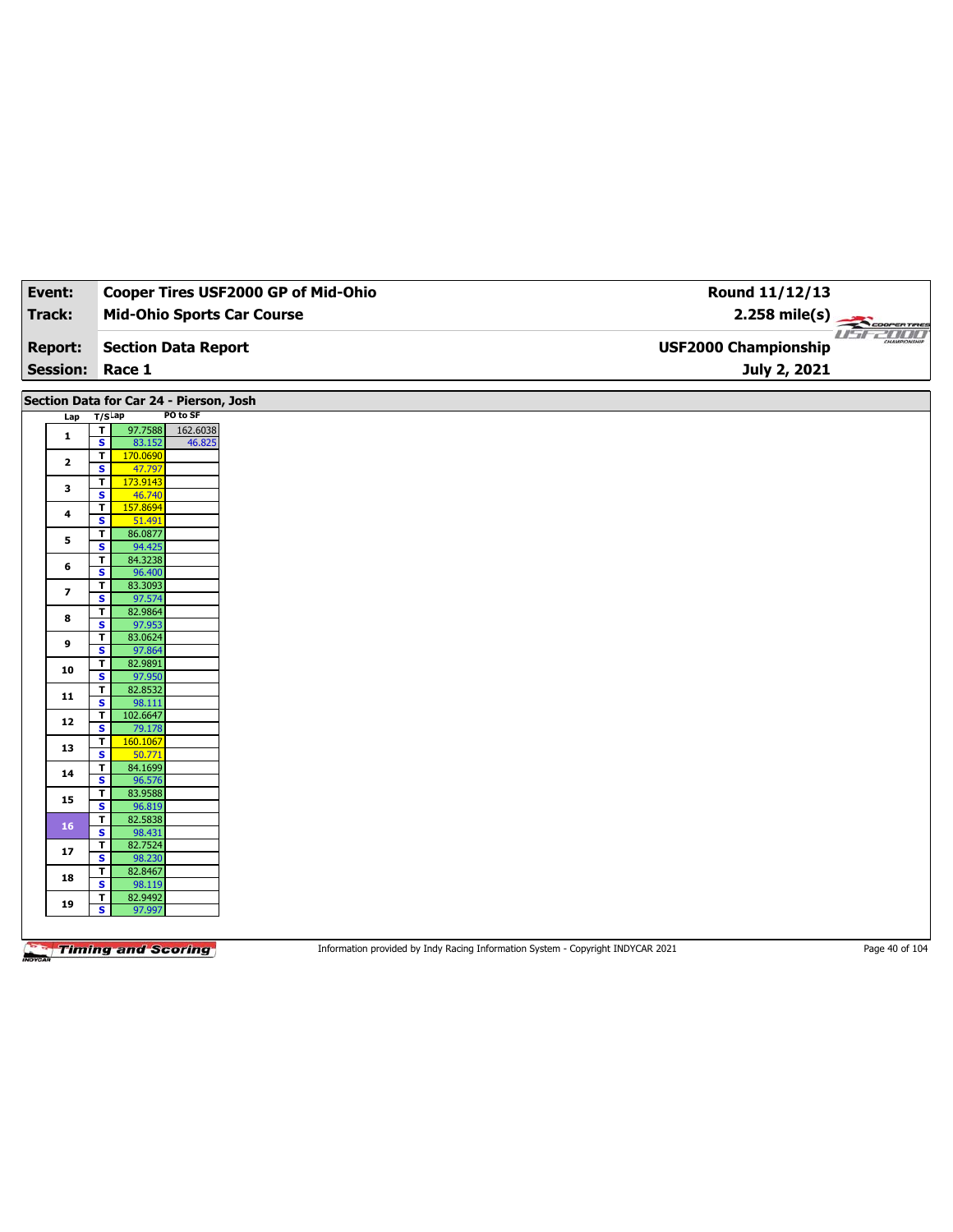| Event:                 | <b>Cooper Tires USF2000 GP of Mid-Ohio</b> | Round 11/12/13              |                         |
|------------------------|--------------------------------------------|-----------------------------|-------------------------|
| Track:                 | <b>Mid-Ohio Sports Car Course</b>          | $2.258 \text{ mile(s)}$     |                         |
| <b>Report:</b>         | Section Data Report                        | <b>USF2000 Championship</b> | -777777<br>CHAMPSONSHIP |
| <b>Session: Race 1</b> |                                            | July 2, 2021                |                         |

**Section Data for Car 24 - Pierson, Josh**

|    | Lap | T/SSF to I1 | I1 to I2A | I2A to I2 | I2 to I3A | I3A to I3 | <b>I3 to I4</b> | I4 to I5A | I5A to I5B | I5B to I5 | I5 to I6A | I6A to I6 | I6 to I7A | <b>I7A to I7</b> | <b>I7 to I8</b> | I8 to SF |
|----|-----|-------------|-----------|-----------|-----------|-----------|-----------------|-----------|------------|-----------|-----------|-----------|-----------|------------------|-----------------|----------|
|    | 20  | .5187       | 7.2470    | 4.5780 l  | 8.4054    | 8.2954    | 2.7927          | 6.9935    | 5.1404     | 4.3767    | 5.1698 L  | 6.4069    | 3.4791    | 5.2235           | 5.4673          | 4.7685   |
|    |     | ا 071.      | 110.547   | 125.849   |           | 16.713    | 137.208         | 100.125   | 74.676     | 78.048    | 98.65     | 86.625    | 109.354   | 102.335          | 75.57           | 93.654   |
| 21 |     | 1.8096      | 9.0419    | 8.4968    |           |           |                 |           |            |           |           |           |           |                  |                 |          |
|    |     | 88.603      | 67.806    |           |           |           |                 |           |            |           |           |           |           |                  |                 |          |

Timing and Scoring

Information provided by Indy Racing Information System - Copyright INDYCAR 2021 Page 41 of 104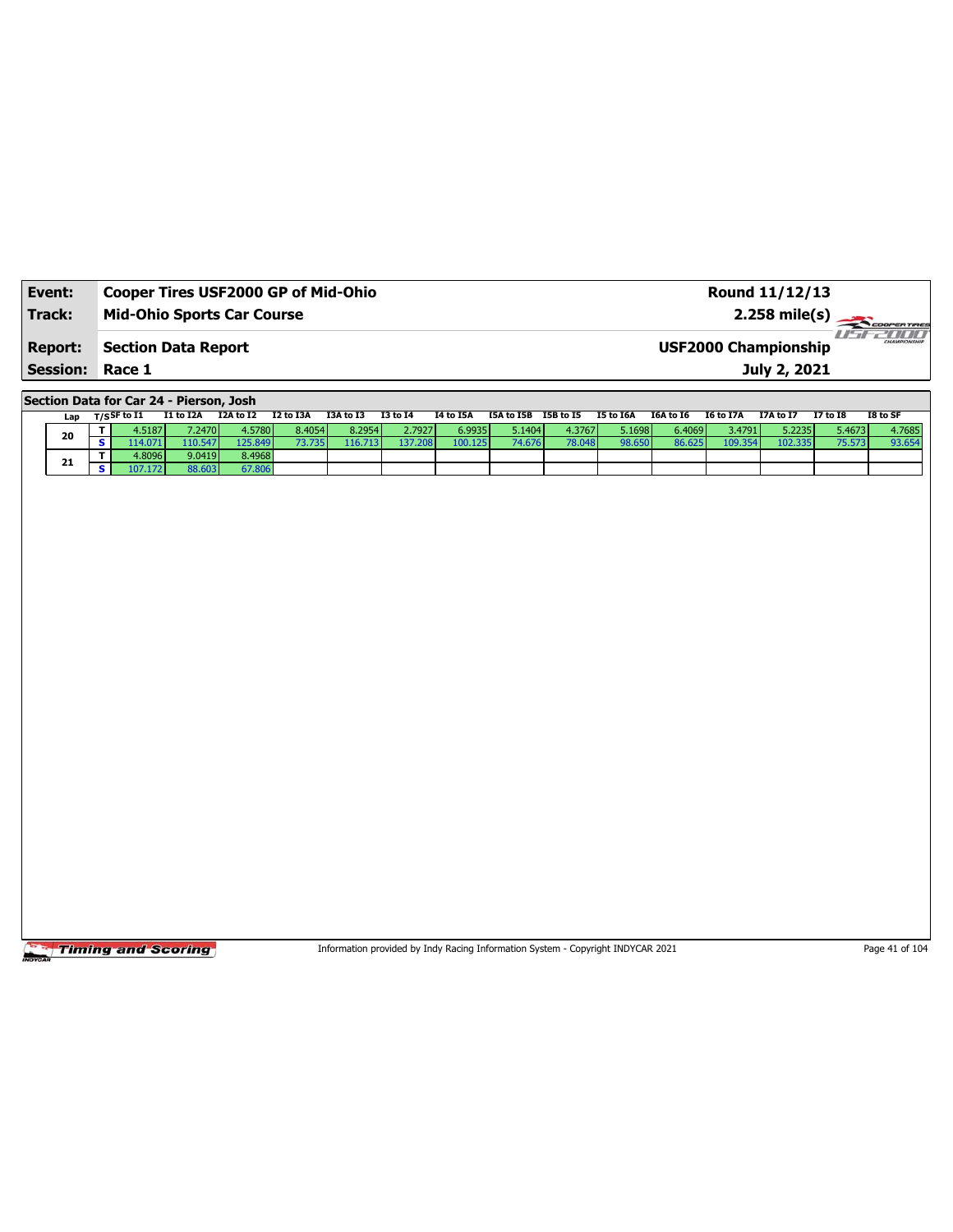| Event:          | Cooper Tires USF2000 GP of Mid-Ohio                          | Round 11/12/13                       |             |
|-----------------|--------------------------------------------------------------|--------------------------------------|-------------|
| <b>Track:</b>   | <b>Mid-Ohio Sports Car Course</b>                            | $2.258$ mile(s)<br>COOPERTIRES       |             |
| <b>Report:</b>  | <b>Section Data Report</b>                                   | 1 I T<br><b>USF2000 Championship</b> | <b>2000</b> |
| <b>Session:</b> | Race 1                                                       | July 2, 2021                         |             |
|                 | Section Data for Car 24 - Pierson, Josh                      |                                      |             |
|                 | PO to SF<br>Lap T/SLap<br>$\overline{\mathbf{r}}$<br>82.8629 |                                      |             |
| ${\bf 20}$      | $\overline{\mathbf{s}}$<br>98.099                            |                                      |             |
| ${\bf 21}$      |                                                              |                                      |             |
|                 |                                                              |                                      |             |
|                 |                                                              |                                      |             |
|                 |                                                              |                                      |             |
|                 |                                                              |                                      |             |
|                 |                                                              |                                      |             |
|                 |                                                              |                                      |             |
|                 |                                                              |                                      |             |
|                 |                                                              |                                      |             |
|                 |                                                              |                                      |             |
|                 |                                                              |                                      |             |
|                 |                                                              |                                      |             |
|                 |                                                              |                                      |             |
|                 |                                                              |                                      |             |
|                 |                                                              |                                      |             |
|                 |                                                              |                                      |             |
|                 |                                                              |                                      |             |
|                 |                                                              |                                      |             |
|                 |                                                              |                                      |             |
|                 |                                                              |                                      |             |
|                 |                                                              |                                      |             |
|                 |                                                              |                                      |             |
|                 | T<br>$\overline{\mathbf{s}}$                                 |                                      |             |

Information provided by Indy Racing Information System - Copyright INDYCAR 2021 Page 42 of 104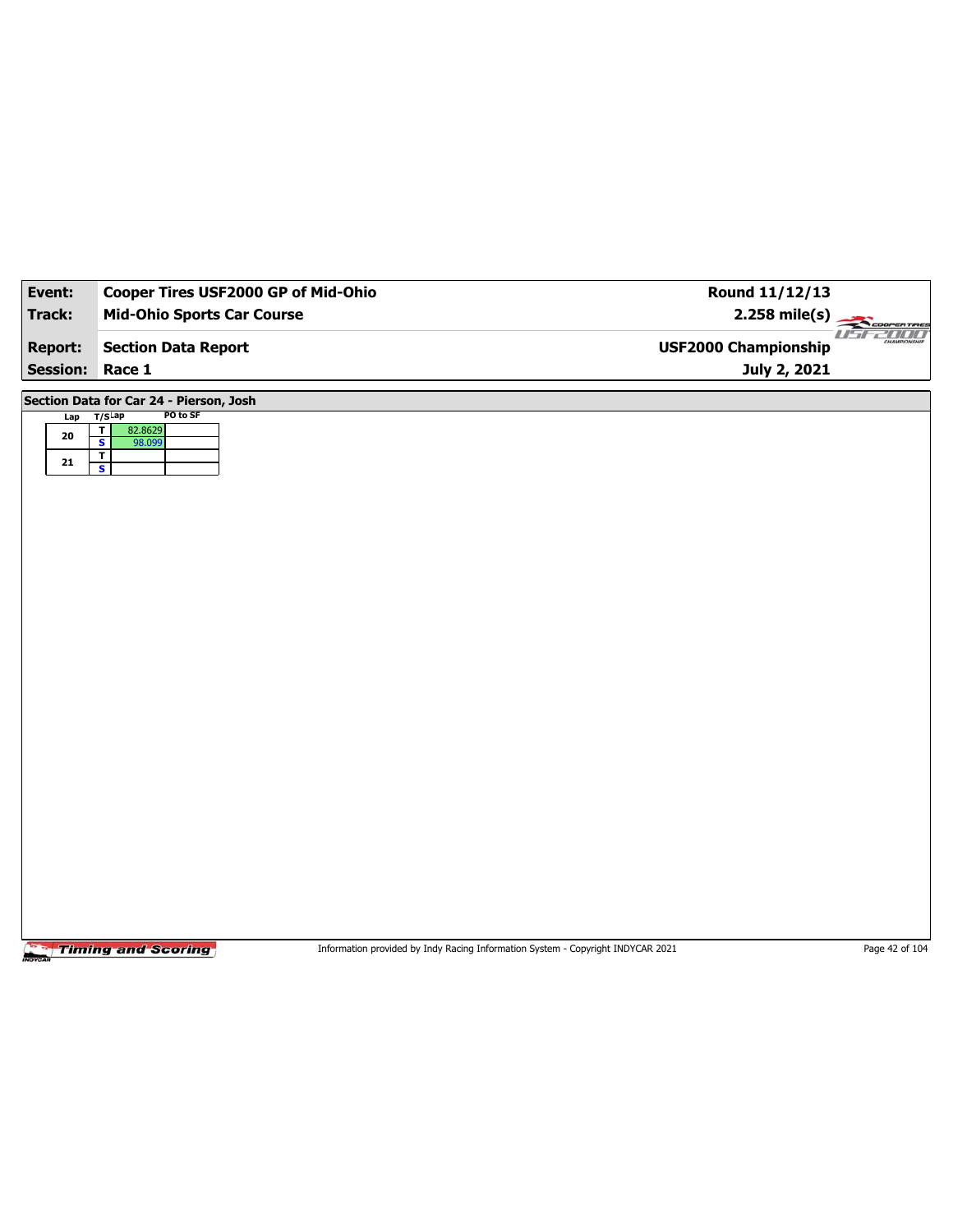| Event:          |                         | Cooper Tires USF2000 GP of Mid-Ohio       |                   |                    |                   |                    |                   |                   |                  |                  |                  |                   |                  | Round 11/12/13              |                  |                         |
|-----------------|-------------------------|-------------------------------------------|-------------------|--------------------|-------------------|--------------------|-------------------|-------------------|------------------|------------------|------------------|-------------------|------------------|-----------------------------|------------------|-------------------------|
| Track:          |                         | <b>Mid-Ohio Sports Car Course</b>         |                   |                    |                   |                    |                   |                   |                  |                  |                  |                   |                  |                             |                  | $2.258 \text{ mile(s)}$ |
| <b>Report:</b>  |                         | <b>Section Data Report</b>                |                   |                    |                   |                    |                   |                   |                  |                  |                  |                   |                  | <b>USF2000 Championship</b> |                  | CHAMPSONSHIP            |
| <b>Session:</b> |                         | Race 1                                    |                   |                    |                   |                    |                   |                   |                  |                  |                  |                   |                  | July 2, 2021                |                  |                         |
|                 |                         | Section Data for Car 29 - Evans, Erik (R) |                   |                    |                   |                    |                   |                   |                  |                  |                  |                   |                  |                             |                  |                         |
| Lap             |                         | $T/S$ SF to $\overline{11}$               | I1 to I2A         | I2A to I2          | I2 to I3A         | I3A to I3          | <b>I3 to I4</b>   | <b>I4 to I5A</b>  | I5A to I5B       | I5B to I5        | I5 to I6A        | I6A to I6         | <b>I6 to I7A</b> | <b>I7A to I7</b>            | <b>I7 to I8</b>  | I8 to SF                |
| 1               | T.                      | 5.7108                                    | 9.1537            | 4.9968             | 9.0646            | 8.6273             | 3.6608            | 13.6230           | 8.0169           | 6.4180           | 7.3891           | 7.5037            | 5.3513           | 6.5657                      | 6.2849           | 5.0998                  |
|                 | $\overline{\mathbf{s}}$ | 90.260<br>6.1742                          | 87.520<br>17.7869 | 115.301<br>15.4968 | 68.373<br>11.1025 | 112.223<br>20.1912 | 104.672<br>9.0928 | 51,400<br>18.2481 | 47.882<br>6.1982 | 53.224<br>5.1590 | 69.021<br>9.2646 | 73.964<br>12.2124 | 71.096<br>6.3433 | 81.415<br>13.9426           | 65.742<br>8.4115 | 87.570                  |
| $\mathbf{z}$    | т<br>s.                 | 83.485                                    | 45.041            | 37.178             | 55.823            | 47.951             | 42.141            | 38.373            | 61.931           | 66.213           | 55.048           | 45.446            | 59.977           | 38.339                      | 49.121           | 7.5125<br>59.446        |
|                 | T                       | 15.7053                                   | 18.8929           | 10.8673            | 13.8876           | 16.2688            | 7.8747            | 21.3735           | 6.2102           | 4.8901           | 10.4503          | 10.8517           | 7.5200           | 13,7718                     | 7.4491           | 9.9483                  |
| з               | s                       | 32,820                                    | 42.404            | 53.016             | 44.628            | 59.512             | 48.660            | 32.761            | 61.812           | 69.854           | 48.802           | 51.144            | 50.592           | 38.814                      | 55.467           | 44.891                  |
|                 | T                       | 13.1806                                   | 17,8683           | 10.4031            | 13.1576           | 18,5742            | 6.9676            | 14.0355           | 5.4063           | 4.8751           | 8.5705           | 8.1079            | 7.6254           | 10.1465                     | 7.5954           | 4.9761                  |
| 4               | s                       | 39.107                                    | 44.836            | 55.381             | 47.104            | 52.125             | 54.995            | 49.890            | 71.003           | 70.068           | 59.506           | 68.452            | 49.893           | 52.683                      | 54.399           | 89.747                  |
|                 | т                       | 4.7608                                    | 7.9337            | 4.8356             | 8.6864            | 8.2778             | 2.7816            | 7.4668            | 5.2415           | 4.7078           | 5.3377           | 6.5606            | 3.4674           | 5.4545                      | 5.6336           | 4.7625                  |
| 5               | s                       | 108.271                                   | 100.979           | 119.145            | 71.350            | 116.961            | 137.756           | 93.779            | 73.235           | 72.559           | 95.547           | 84.596            | 109.723          | 98.001                      | 73.342           | 93.772                  |
|                 | T.                      | 4.5969                                    | 7.5613            | 4.7600             | 8.5210            | 8.2275             | 2.7547            | 7.2199            | 5.2429           | 4.7526           | 5.3810           | 6.4918            | 3.4483           | 5.4090                      | 5.5566           | 4.7870                  |
| 6               | s.                      | 112.131                                   | 105.952           | 121.037            | 72.735            | 117.676            | 139.101           | 96.986            | 73.216           | 71.875           | 94.778           | 85.492            | 110.331          | 98.825                      | 74.359           | 93.292                  |
| $\overline{ }$  | T.                      | 4.5529                                    | 7.4212            | 4.7040             | 8.3742            | 8.2329             | 2.7630            | 7.2208            | 5.1566           | 4.6110           | 5.2187           | 6.4882            | 3.4783           | 5.4830                      | 5.5417           | 4.8121                  |
|                 | S.                      | 113.215                                   | 107.952           | 122.478            | 74.010            | 117.599            | 138.683           | 96.974            | 74.441           | 74.082           | 97.725           | 85.540            | 109.379          | 97.491                      | 74.559           | 92.806                  |
| 8               | T.                      | 4.5766                                    | 7.4359            | 4.6862             | 8.3460            | 8.2130             | 2.7592            | 7.1762            | 5.1152           | 4.5313           | 5.2244           | 6.3763            | 3.4396           | 5.2940                      | 5.5495           | 4.7765                  |
|                 | s                       | 112.628                                   | 107.739           | 122.943            | 74.260            | 117.884            | 138.874           | 97.576            | 75.044           | 75.385           | 97.619           | 87.041            | 110.610          | 100.972                     | 74.454           | 93.498                  |
| 9               | T.                      | 4.5547                                    | 7.3230            | 4.6887             | 8.3253            | 8.2391             | 2.7752            | 7.2249            | 5.0661           | 4.5239           | 5.2134           | 6.3241            | 3.4252           | 5.3058                      | 5.4287           | 4.7787                  |
|                 | s.                      | 113.170                                   | 109.400           | 122.878            | 74.444            | 117.511            | 138.074           | 96.919            | 75.771           | 75.508           | 97.825           | 87.760            | 111.075          | 100.747                     | 76.111           | 93.454                  |
| 10              | T.                      | 4.5591                                    | 7.3236            | 4.6820             | 8.3127            | 8.2199             | 2.7622            | 7.0895            | 5.0196           | 4.5268           | 5.2127           | 6.3242            | 3.4174           | 5.2223                      | 5.5157           | 4.9508                  |
|                 | s                       | 113.061                                   | 109.391           | 123.053            | 74.557            | 117.785            | 138.723           | 98.770            | 76.473           | 75.460           | 97.838           | 87.758            | 111.329          | 102.358                     | 74.910           | 90.206                  |
| 11              | т                       | 4.6366                                    | 7.5441            | 4.8129             | 8.4714            | 8.3490             | 2.8164            | 7.6959            |                  |                  |                  |                   |                  |                             |                  |                         |
|                 | s.                      | 111.171                                   | 106.194           | 119.707            | 73.161            | 115.964            | 136.054           | 90.987            |                  |                  |                  |                   |                  |                             |                  |                         |

Information provided by Indy Racing Information System - Copyright INDYCAR 2021 Page 43 of 104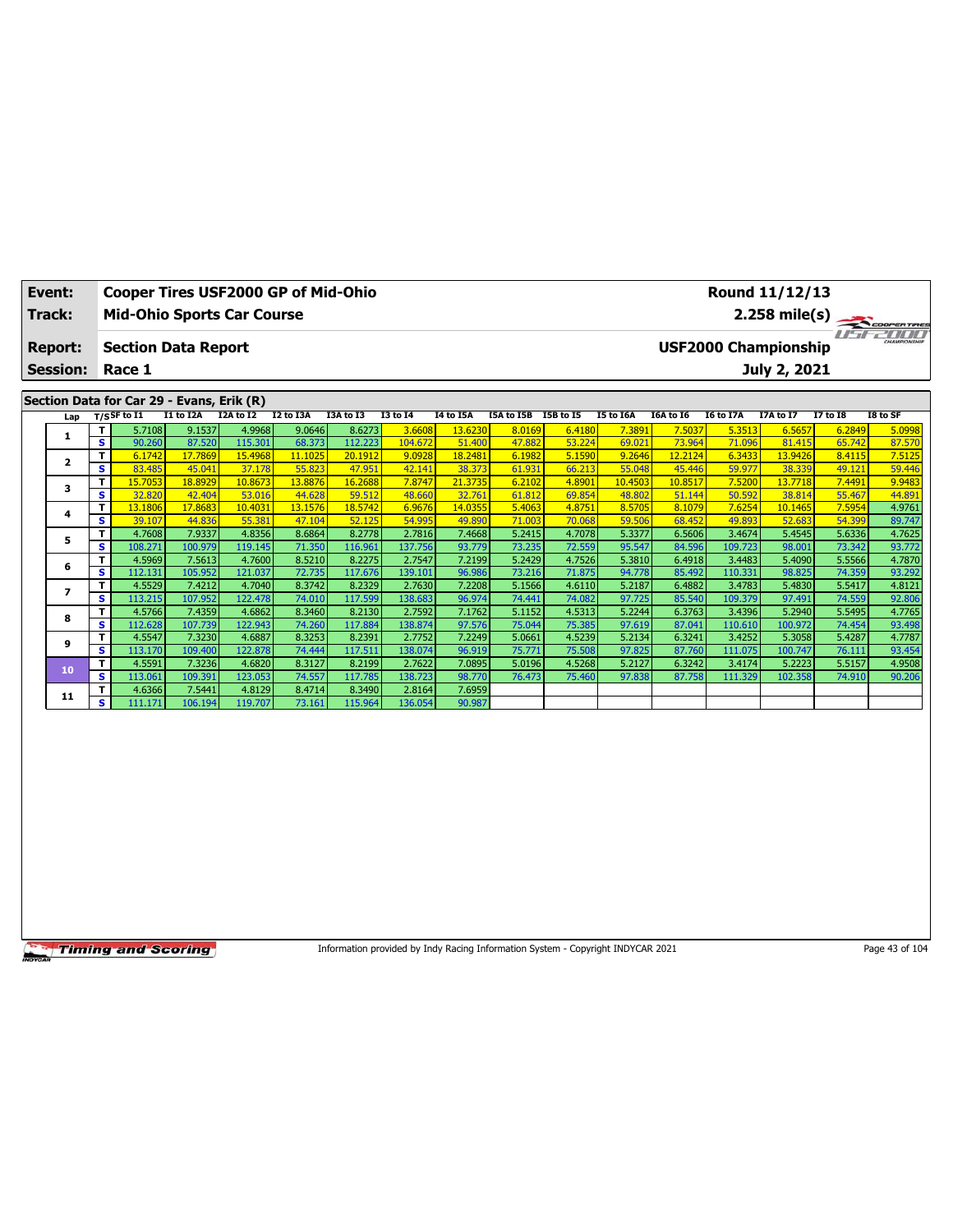| Event:                   | Cooper Tires USF2000 GP of Mid-Ohio                          | Round 11/12/13                                                                  |                |
|--------------------------|--------------------------------------------------------------|---------------------------------------------------------------------------------|----------------|
| <b>Track:</b>            | <b>Mid-Ohio Sports Car Course</b>                            |                                                                                 |                |
|                          |                                                              |                                                                                 | 2.258 mile(s)  |
| <b>Report:</b>           | <b>Section Data Report</b>                                   | <b>USF2000 Championship</b>                                                     |                |
| <b>Session:</b>          | Race 1                                                       | July 2, 2021                                                                    |                |
|                          | Section Data for Car 29 - Evans, Erik (R)                    |                                                                                 |                |
| Lap                      | PO to SF<br>$T/S$ Lap                                        |                                                                                 |                |
| $\mathbf{1}$             | 107.4664<br>147.8340<br>T                                    |                                                                                 |                |
|                          | $\overline{\mathbf{s}}$<br>75.640<br>51.503<br>T<br>167.1366 |                                                                                 |                |
| $\mathbf{2}$             | S<br>48.636                                                  |                                                                                 |                |
| 3                        | 175.9616<br>T                                                |                                                                                 |                |
|                          | $\overline{\mathbf{s}}$<br>46.196<br>151.4901<br>T           |                                                                                 |                |
| 4                        | S<br>53.659                                                  |                                                                                 |                |
| 5                        | T<br>85.9083<br>$\overline{\mathbf{s}}$<br>94.622            |                                                                                 |                |
|                          | 84.7105<br>$\overline{\mathbf{r}}$                           |                                                                                 |                |
| 6                        | S<br>95.960                                                  |                                                                                 |                |
| $\overline{\phantom{a}}$ | 84.0586<br>T<br>$\overline{\mathbf{s}}$<br>96.704            |                                                                                 |                |
| 8                        | T<br>83.4999                                                 |                                                                                 |                |
|                          | $\mathbf{s}$<br>97.351<br>$\mathbf T$<br>83.1968             |                                                                                 |                |
| 9                        | $\overline{\mathbf{s}}$<br>97.706                            |                                                                                 |                |
| ${\bf 10}$               | 83.1385<br>T<br>S<br>97.774                                  |                                                                                 |                |
| 11                       | $\mathbf{T}$                                                 |                                                                                 |                |
|                          | $\overline{\mathbf{s}}$                                      |                                                                                 |                |
|                          |                                                              |                                                                                 |                |
|                          |                                                              |                                                                                 |                |
|                          |                                                              |                                                                                 |                |
|                          |                                                              |                                                                                 |                |
|                          |                                                              |                                                                                 |                |
|                          |                                                              |                                                                                 |                |
|                          |                                                              |                                                                                 |                |
|                          |                                                              |                                                                                 |                |
|                          |                                                              |                                                                                 |                |
|                          |                                                              |                                                                                 |                |
|                          |                                                              |                                                                                 |                |
|                          |                                                              |                                                                                 |                |
|                          | <b>Timing and Scoring</b>                                    | Information provided by Indy Racing Information System - Copyright INDYCAR 2021 | Page 44 of 104 |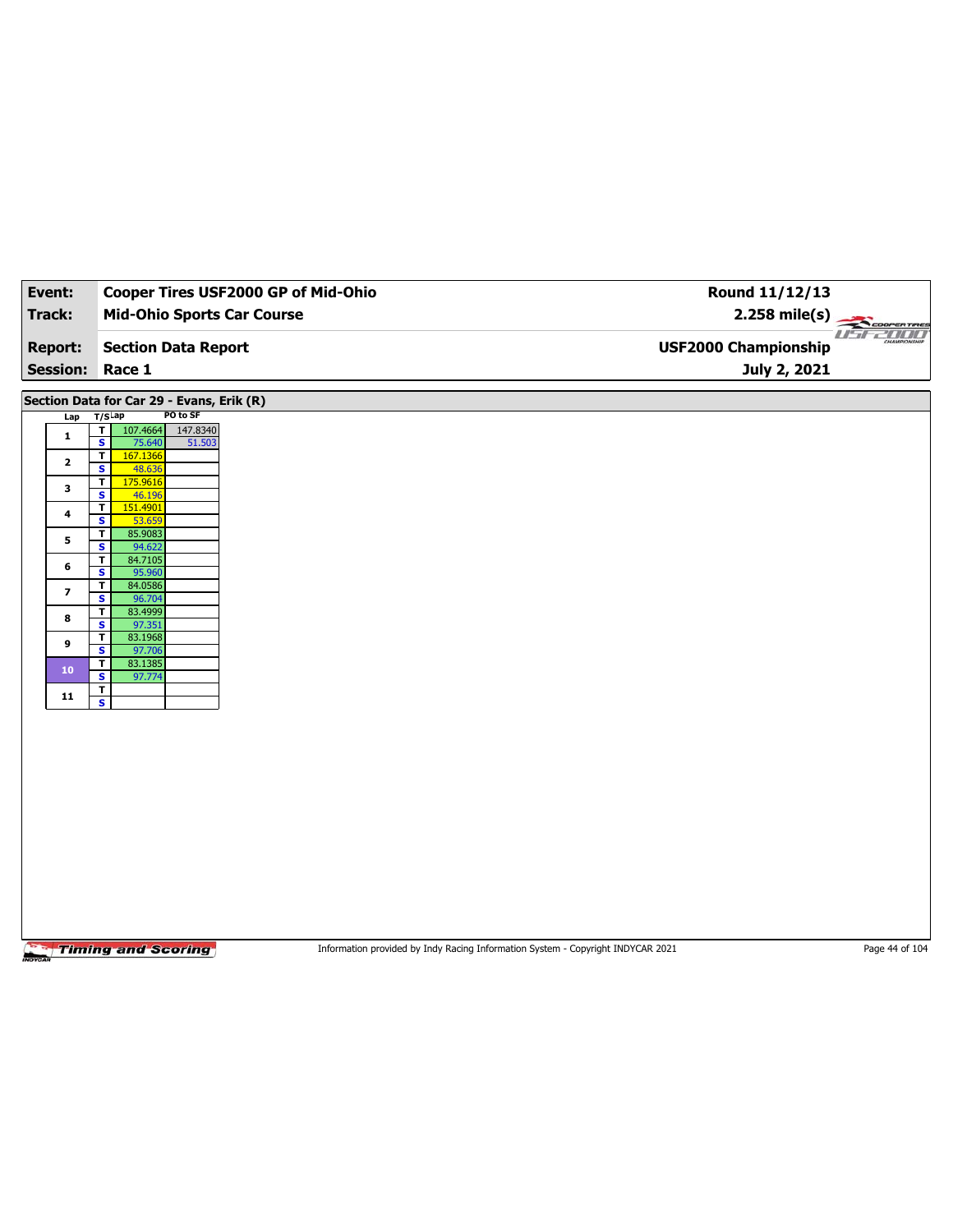| <b>Event:</b>   |                               | Cooper Tires USF2000 GP of Mid-Ohio |                                           |                    |                   |                   |                   |                   |                      |                  |                  |                   |                   | Round 11/12/13              |                  |                  |
|-----------------|-------------------------------|-------------------------------------|-------------------------------------------|--------------------|-------------------|-------------------|-------------------|-------------------|----------------------|------------------|------------------|-------------------|-------------------|-----------------------------|------------------|------------------|
| Track:          |                               |                                     | <b>Mid-Ohio Sports Car Course</b>         |                    |                   |                   |                   |                   |                      |                  |                  |                   |                   | 2.258 mile(s)               |                  | COOPER TIRES     |
| <b>Report:</b>  |                               |                                     | <b>Section Data Report</b>                |                    |                   |                   |                   |                   |                      |                  |                  |                   |                   | <b>USF2000 Championship</b> |                  | <b>FF-POOL</b>   |
| <b>Session:</b> |                               | Race 1                              |                                           |                    |                   |                   |                   |                   |                      |                  |                  |                   |                   | July 2, 2021                |                  |                  |
|                 |                               |                                     |                                           |                    |                   |                   |                   |                   |                      |                  |                  |                   |                   |                             |                  |                  |
|                 |                               |                                     | Section Data for Car 3 - Stamer, Evan (R) |                    |                   |                   |                   |                   |                      |                  |                  |                   |                   |                             |                  |                  |
| Lap             |                               | $T/S$ SF to $I1$                    | I1 to I2A                                 | I2A to I2          | <b>I2 to I3A</b>  | I3A to I3         | <b>I3 to I4</b>   | <b>I4 to I5A</b>  | I5A to I5B I5B to I5 |                  | I5 to I6A        | I6A to I6         | <b>I6 to I7A</b>  | I7A to I7                   | <b>I7 to I8</b>  | I8 to SF         |
| $\mathbf{1}$    | т                             | 5.3962                              | 8.6893                                    | 5.0134             | 8.8648            | 8.5737            | 3.6380            | 13,4730           | 8.1064               | 6.2342           | 7.1492           | 7.7731            | 5.4164            | 6.6748                      | 6.2187           | 5.0058           |
|                 | $\overline{\mathbf{s}}$<br>T. | 95.522                              | 92.198                                    | 114.919<br>15.5153 | 69.914            | 112.925           | 105.328           | 51.973            | 47.353               | 54.793           | 71.337           | 71,400            | 70.241<br>6.4746  | 80.084<br>13.3037           | 66.442           | 89.215           |
| $\mathbf{2}$    | $\overline{\mathbf{s}}$       | 6.1933<br>83.228                    | 17.6818<br>45.309                         | 37.133             | 10.9493<br>56.604 | 20.4201<br>47.413 | 9.1557<br>41.852  | 17,8884<br>39.144 | 6.5175<br>58.897     | 5.1594<br>66.207 | 9.2416<br>55.185 | 12.3343<br>44.996 | 58.761            | 40.180                      | 8.5064<br>48.573 | 7.6127<br>58.664 |
|                 | T                             | 15,4672                             | 19.5047                                   | 10.7024            | 13.6554           | 16,4442           | 7.8344            | 21,6016           | 5.9869               | 4.858            | 10.6374          | 10.8949           | 7.3723            | 14.0066                     | 7.2167           | 9.8889           |
| з               | $\overline{\mathbf{s}}$       | 33.326                              | 41.074                                    | 53.832             | 45.387            | 58.877            | 48.910            | 32.416            | 64.117               | 70.308           | 47.944           | 50.941            | 51,606            | 38.164                      | 57.254           | 45.161           |
|                 | T                             | 13.1197                             | 18.1223                                   | 10.2567            | 13.2186           | 18.5960           | 6.885             | 13.9416           | 5.5456               | 4.8974           | 8.6358           | 8.2506            | 7.6870            | 10.1129                     | 7.410            | 5.0819           |
| 4               | S                             | 39.289                              | 44.207                                    | 56.172             | 46.886            | 52.064            | 55.653            | 50.226            | 69.219               | 69.749           | 59.056           | 67.268            | 49.493            | 52.858                      | 55.760           | 87.879           |
|                 | T                             | 4.7382                              | 7.6953                                    | 4.8536             | 8.5846            | 8.3025            | 2.8143            | 7.4106            | 5.2541               | 4.5464           | 5.3579           | 6.4897            | 3.4808            | 5.6279                      | 5.6451           | 4.8426           |
| 5               | s                             | 108.787                             | 104.107                                   | 118.703            | 72.196            | 116.613           | 136.155           | 94.490            | 73.060               | 75.134           | 95.187           | 85.520            | 109.301           | 94.981                      | 73.193           | 92.221           |
| 6               | T                             | 4.6152                              | 7.5822                                    | 4.7588             | 8.5107            | 8.2834            | 2.8063            | 7.1665            | 5.2118               | 4.4707           | 5.2665           | 6.4453            | 3.4793            | 5.4364                      | 5.6173           | 4.8158           |
|                 | S                             | 111.686                             | 105.660                                   | 121.068            | 72.823            | 116.882           | 136.543           | 97.708            | 73.653               | 76.407           | 96.839           | 86.109            | 109.348           | 98.327                      | 73.555           | 92.735           |
| $\overline{ }$  | T                             | 4.6058                              | 7.4197                                    | 4.6868             | 8.4495            | 8.2862            | 2.7962            | 7.0504            | 5.1756               | 4.4438           | 5.2394           | 6.3770            | 3.4487            | 5.3948                      | 5.4921           | 4.7918           |
|                 | $\overline{\mathbf{s}}$       | 111.914                             | 107.974                                   | 122.927            | 73.350            | 116.843           | 137.037           | 99.317            | 74.168               | 76.869           | 97.339           | 87.032            | 110.318           | 99.085                      | 75.232           | 93.199           |
| 8               | т                             | 4.5677                              | 7.6873                                    | 4.7458             | 8.4405            | 8.3038            | 2.8162            | 7.0025            | 5.1590               | 4.3554           | 5.2000           | 6.3539            | 3.4663            | 5.2868                      | 5.4800           | 4.8013           |
|                 | S                             | 112.848                             | 104.216                                   | 121.399            | 73.428            | 116.595           | 136.063           | 99.997            | 74.407               | 78.429           | 98.077           | 87.348            | 109.758           | 101.109                     | 75.398           | 93.015           |
| 9               | T                             | 4.6148                              | 7.2899                                    | 4.6634             | 8.3496            | 8.3019            | 2.8153            | 6.9608            | 5.1420               | 4.3788           | 5.1991           | 6.4101            | 3.4819            | 5.3055                      | 5.4768           | 4.8084           |
|                 | s                             | 111.696                             | 109.897                                   | 123.544            | 74.228            | 116.622           | 136.107           | 100.596           | 74.653               | 78.010           | 98.094           | 86.582            | 109.266           | 100.753                     | 75.442           | 92.877           |
| 10              | T                             | 4.5963                              | 7.2725                                    | 4.6794             | 8.3017            | 8.2973            | 2.8006            | 6.9017            | 5.0909               | 4.3504           | 5.2193           | 6.3351            | 3.4510            | 5.2925                      | 5.4737           | 4.7747           |
|                 | $\overline{\mathbf{s}}$       | 112.146                             | 110.160                                   | 123.122            | 74.656            | 116.686           | 136.821           | 101.457           | 75.402               | 78.519           | 97.714           | 87.607            | 110.245           | 101.001                     | 75.485           | 93.533           |
| 11              | T<br>$\overline{\mathbf{s}}$  | 4.5988<br>112.085                   | 7.3082<br>109.622                         | 4.6822<br>123.048  | 8.4011<br>73,773  | 8.3080<br>116.536 | 2.8061<br>136.553 | 6.9048<br>101.412 | 5.1375<br>74.718     | 4.3844<br>77.911 | 5.2161<br>97.774 | 6.3859<br>86.910  | 3.4902<br>109.007 | 5.3366<br>100.166           | 5.3887<br>76.676 | 4.8072<br>92.900 |
|                 | T                             | 4.6068                              | 7.3144                                    | 5.8098             | 9.5141            | 11.2802           | 4.1107            | 10.9836           | 6.8611               | 6.3162           | 7.9121           | 8.0023            | 4.5265            | 7.3199                      | 6.2818           | 5.2673           |
| 12              | $\overline{\mathbf{s}}$       | 111.890                             | 109.529                                   | 99.166             | 65.143            | 85,830            | 93.216            | 63.752            | 55.948               | 54.082           | 64.458           | 69.355            | 84.050            | 73.026                      | 65.774           | 84.786           |
|                 | T                             | 5.6412                              | 14.4572                                   | 14.7665            | 12.6912           | 20.1912           | 8.6883            | 19.9882           | 7.4044               | 5.5292           | 10.0154          | 11.1107           | 5.4904            | 7.3775                      | 6.4882           | 4.8412           |
| 13              | $\overline{\mathbf{s}}$       | 91.373                              | 55.414                                    | 39.016             | 48.835            | 47.951            | 44.10             | 35.032            | 51.843               | 61.779           | 50.922           | 49.952            | 69.295            | 72.456                      | 63.682           | 92.248           |
|                 | T                             | 4.6335                              | 7.5052                                    | 4.7097             | 8.5219            | 8.2509            | 2.7679            | 7.1529            | 5.2910               | 4.5005           | 5.2991           | 6.4679            | 3.4330            | 5.4370                      | 5.6391           | 4.8265           |
| 14              | $\overline{\mathbf{s}}$       | 111.245                             | 106.744                                   | 122.330            | 72.727            | 117.343           | 138.438           | 97.894            | 72.550               | 75.90            | 96.243           | 85.808            | 110.823           | 98.316                      | 73.271           | 92.529           |
|                 | T                             | 4.6105                              | 7.3344                                    | 4.6858             | 8.4706            | 8.2561            | 2.7863            | 7.0607            | 5.1988               | 4.5114           | 5.3263           | 6.5495            | 3.4554            | 5.4597                      | 5.5969           | 4.8394           |
| 15              | $\overline{\mathbf{s}}$       | 111.800                             | 109.230                                   | 122.954            | 73.168            | 117.269           | 137.524           | 99.173            | 73.837               | 75.717           | 95.751           | 84.739            | 110.104           | 97.907                      | 73.823           | 92.282           |
| 16              | T                             | 4.5937                              | 7.3841                                    | 4.6944             | 8.5349            | 8.2929            | 2.7919            | 7.0220            | 5.1637               | 4.4137           | 5.2366           | 6.3838            | 3.4608            | 5.2902                      | 5.4576           | 4.7872           |
|                 | $\overline{\mathbf{s}}$       | 112.209                             | 108.495                                   | 122.728            | 72.616            | 116.748           | 137.248           | 99.719            | 74.339               | 77.393           | 97.391           | 86.939            | 109.933           | 101.044                     | 75.708           | 93.289           |
| 17              | T                             | 4.5730                              | 7.2649                                    | 4.6234             | 8.3717            | 8.2544            | 2.7822            | 6.9530            | 5.1765               | 4.4340           | 5.2582           | 6.4703            | 3.4625            | 5.3355                      | 5.5146           | 4.7842           |
|                 | s                             | 112.717                             | 110.275                                   | 124.613            | 74.032            | 117.293           | 137.726           | 100.709           | 74.155               | 77.039           | 96.991           | 85.777            | 109.879           | 100.187                     | 74.925           | 93.347           |
| 18              | T                             | 4.5780                              | 7.3020                                    | 4.6855             | 8.4288            | 8.3157            | 2.8150            | 7.0330            | 5.1131               | 4.4109           | 5.2182           | 6.3658            | 3.4442            | 5.3369                      | 5.4820           | 4.7681           |
|                 | s                             | 112.594                             | 109.715                                   | 122.962            | 73.530            | 116.428           | 136.121           | 99.563            | 75.075               | 77.442           | 97.735           | 87.185            | 110.462           | 100.160                     | 75.371           | 93.662           |
| 19              | T.                            | 4.5764                              | 7.5271                                    | 4.6752             | 8.3564            | 8.3267            | 2.8209            | 6.9804            | 5.1855               | 4.3756           | 5.1857           | 6.3496            | 3.4579            | 5.2614                      | 5.4138           | 4.7792           |
|                 | s                             | 112.633                             | 106.434                                   | 123.232            | 74.167            | 116.274           | 135.837           | 100.313           | 74.026               | 78.067           | 98.347           | 87.407            | 110.025           | 101.598                     | 76.320           | 93.445           |

Information provided by Indy Racing Information System - Copyright INDYCAR 2021 Page 45 of 104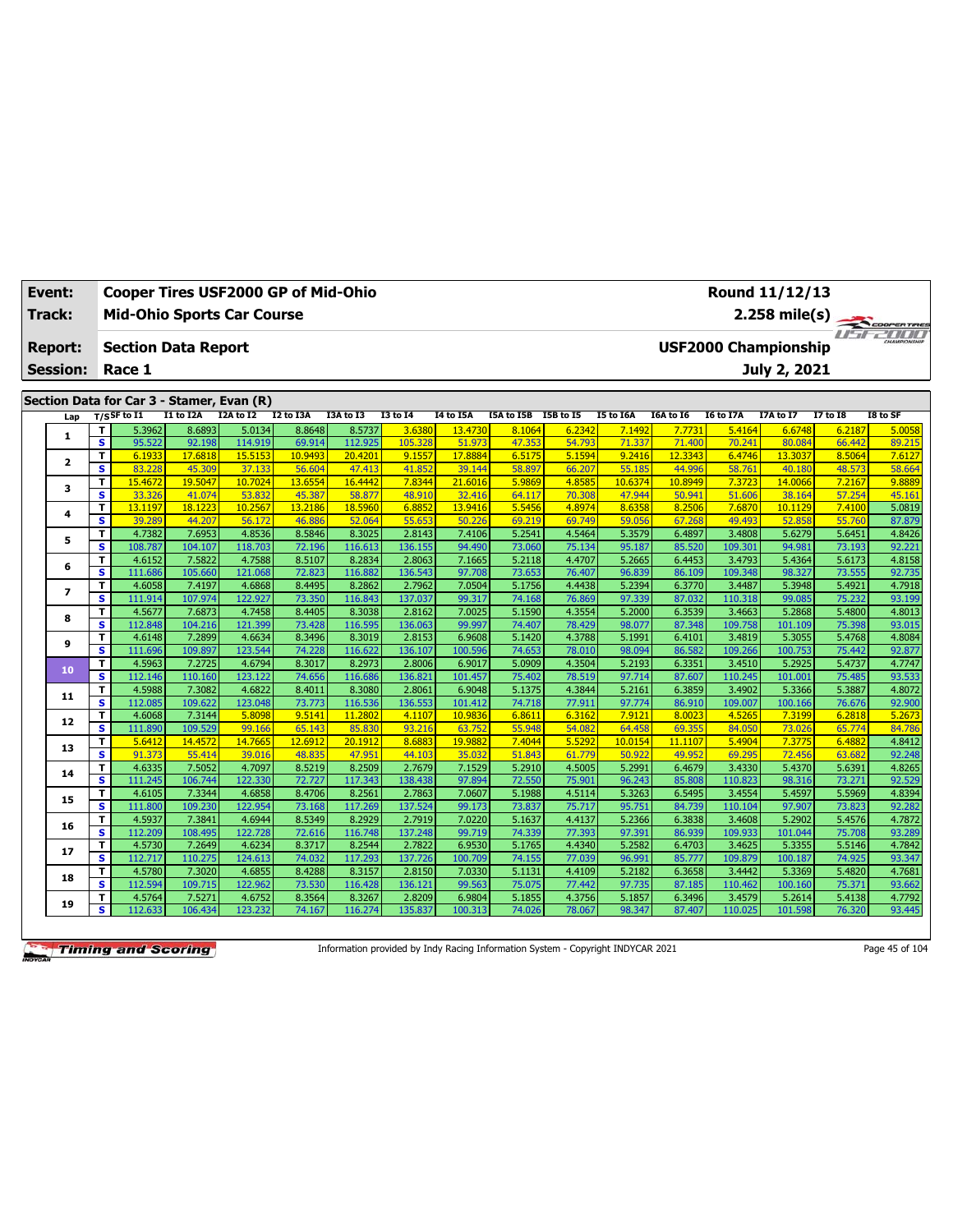| Event:                  | Cooper Tires USF2000 GP of Mid-Ohio                                      | Round 11/12/13                         |  |
|-------------------------|--------------------------------------------------------------------------|----------------------------------------|--|
| Track:                  | <b>Mid-Ohio Sports Car Course</b>                                        | $2.258$ mile(s)<br>COOPERTIRES         |  |
| <b>Report:</b>          | <b>Section Data Report</b>                                               | use and<br><b>USF2000 Championship</b> |  |
| <b>Session:</b>         | Race 1                                                                   | July 2, 2021                           |  |
|                         |                                                                          |                                        |  |
|                         | Section Data for Car 3 - Stamer, Evan (R)                                |                                        |  |
| Lap                     | PO to SF<br>$T/S$ Lap                                                    |                                        |  |
| $\mathbf{1}$            | T<br>136.6686<br>106.2270<br>$\overline{\mathbf{s}}$<br>76.523<br>55.710 |                                        |  |
| $\mathbf{2}$            | 166.9541<br>T<br>S<br>48.689                                             |                                        |  |
| 3                       | T<br>176.0721                                                            |                                        |  |
| 4                       | $\overline{\mathbf{s}}$<br>46.167<br>T<br>151.7613                       |                                        |  |
| 5                       | S<br>53.563<br>T.<br>85.6436                                             |                                        |  |
|                         | 94.914<br>s<br>84.4662<br>T                                              |                                        |  |
| 6                       | s<br>96.237                                                              |                                        |  |
| $\overline{\mathbf{z}}$ | 83.6578<br>T<br>s<br>97.167                                              |                                        |  |
| 8                       | 83.6665<br>T<br>s.<br>97.157                                             |                                        |  |
| 9                       | 83.1983<br>T                                                             |                                        |  |
| 10                      | $\overline{\mathbf{s}}$<br>97.704<br>82.8371<br>T                        |                                        |  |
|                         | $\overline{\mathbf{s}}$<br>98.130<br>83.1558<br>T                        |                                        |  |
| 11                      | $\overline{\mathbf{s}}$<br>97.754                                        |                                        |  |
| 12                      | 106.1068<br>T<br>$\overline{\mathbf{s}}$<br>76.610                       |                                        |  |
| 13                      | 154.6808<br>T.<br>$\overline{\mathbf{s}}$<br>52.552                      |                                        |  |
| 14                      | 84.4361<br>T<br>S<br>96.272                                              |                                        |  |
| 15                      | 84.1418<br>T                                                             |                                        |  |
|                         | $\overline{\mathbf{s}}$<br>96.608<br>83.5075<br>T                        |                                        |  |
| 16                      | S<br>97.342<br>83.2584                                                   |                                        |  |
| 17                      | T.<br>$\overline{\mathbf{s}}$<br>97.633                                  |                                        |  |
| 18                      | 83.2972<br>T<br>S<br>97.588                                              |                                        |  |
| 19                      | 83.2718<br>T.<br>$\overline{\mathbf{s}}$<br>97.618                       |                                        |  |
|                         |                                                                          |                                        |  |

Information provided by Indy Racing Information System - Copyright INDYCAR 2021 Page 46 of 104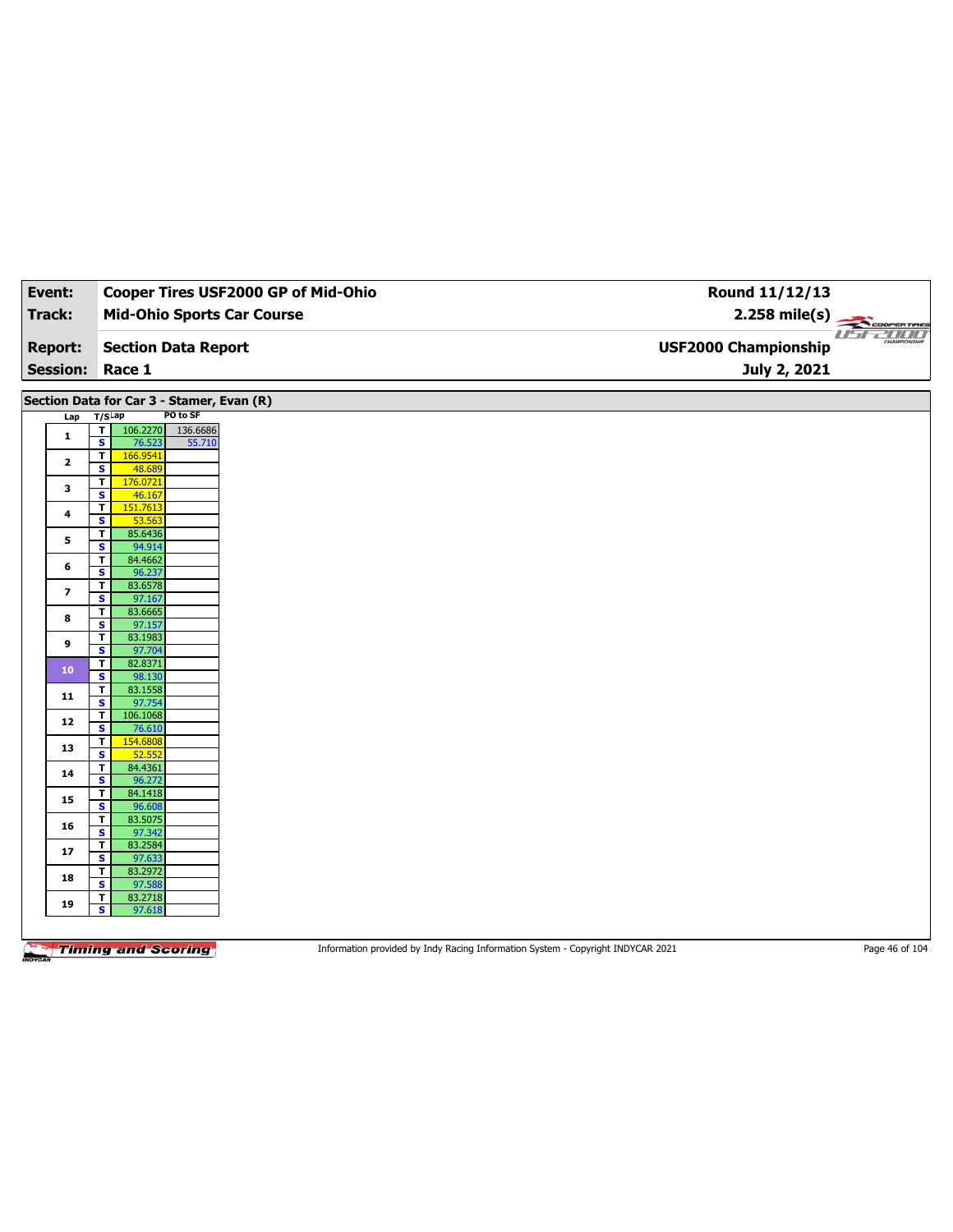| Event:          | Cooper Tires USF2000 GP of Mid-Ohio | Round 11/12/13              |                             |
|-----------------|-------------------------------------|-----------------------------|-----------------------------|
| Track:          | <b>Mid-Ohio Sports Car Course</b>   | $2.258 \text{ mile(s)}$     |                             |
| <b>Report:</b>  | Section Data Report                 | <b>USF2000 Championship</b> | <b>HIMI</b><br>CHAMPSONSHIP |
| <b>Session:</b> | Race 1                              | July 2, 2021                |                             |

**Section Data for Car 3 - Stamer, Evan (R)**

| Lap | T/SSF to I1 | I1 to I2A | I2A to I2 | I2 to I3A | I3A to I3 | <b>I3 to I4</b> | I4 to I5A | I5A to I5B | I5B to I5 | I5 to I6A | I6A to I6 | I6 to I7A | <b>I7A to I7</b> | <b>I7 to I8</b> | I8 to SF |
|-----|-------------|-----------|-----------|-----------|-----------|-----------------|-----------|------------|-----------|-----------|-----------|-----------|------------------|-----------------|----------|
|     | 1.6155 l    | 7.2946    | 4.6251    | 8.4242    | 8.3165    | 2.8208          | 7.0552    | 5.1203 l   | 4.4018    | 5.2444    | 6.3943    | 3.4611    | 5.3883           | 5.4312          | 4.7813   |
| 20  |             | 109.826   | 124.567   |           | 16.417    | 135.842         | 99.250    | 74.969 l   | 77.603    | 97.247    | 86.796    | 109.923   | 99.205           | 76.076          | 93.404   |
| 21  | 5.3113 l    | 10.9834   | 8.6518    |           |           |                 |           |            |           |           |           |           |                  |                 |          |
|     | 97.049 L    | 72.941    | 66.592    |           |           |                 |           |            |           |           |           |           |                  |                 |          |

Timing and Scoring

Information provided by Indy Racing Information System - Copyright INDYCAR 2021 Page 47 of 104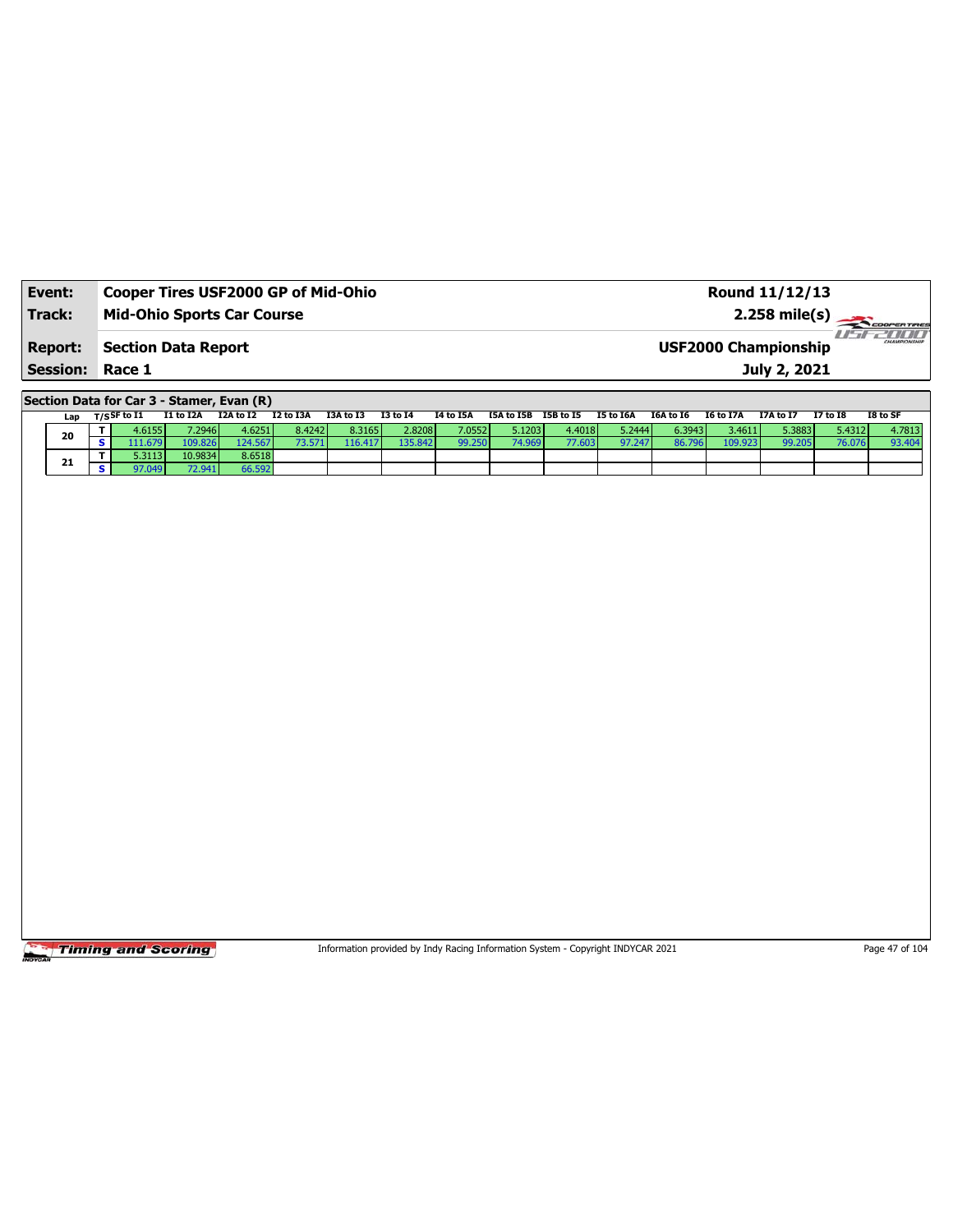| Event:          | Cooper Tires USF2000 GP of Mid-Ohio                             | Round 11/12/13              |                                                                                                                                                 |
|-----------------|-----------------------------------------------------------------|-----------------------------|-------------------------------------------------------------------------------------------------------------------------------------------------|
| <b>Track:</b>   | <b>Mid-Ohio Sports Car Course</b>                               | $2.258$ mile(s)             | COOPERTIRES                                                                                                                                     |
| <b>Report:</b>  | <b>Section Data Report</b>                                      | <b>USF2000 Championship</b> | $II - I$<br><u>2000 - 2000 - 2000 - 2000 - 2000 - 2000 - 2000 - 2000 - 2000 - 2000 - 2000 - 2000 - 2000 - 2000 - 2000 - 2000 </u><br>CHAMPSONSH |
| <b>Session:</b> | Race 1                                                          | July 2, 2021                |                                                                                                                                                 |
| Lap             | Section Data for Car 3 - Stamer, Evan (R)<br>PO to SF<br>T/SLap |                             |                                                                                                                                                 |
| 20              | $\mathbf T$<br>83.3746                                          |                             |                                                                                                                                                 |
| ${\bf 21}$      | $\overline{\mathbf{s}}$<br>97.497<br>$\overline{\mathsf{r}}$    |                             |                                                                                                                                                 |
|                 | $\overline{\mathbf{s}}$                                         |                             |                                                                                                                                                 |
|                 |                                                                 |                             |                                                                                                                                                 |
|                 |                                                                 |                             |                                                                                                                                                 |
|                 |                                                                 |                             |                                                                                                                                                 |
|                 |                                                                 |                             |                                                                                                                                                 |
|                 |                                                                 |                             |                                                                                                                                                 |
|                 |                                                                 |                             |                                                                                                                                                 |
|                 |                                                                 |                             |                                                                                                                                                 |
|                 |                                                                 |                             |                                                                                                                                                 |
|                 |                                                                 |                             |                                                                                                                                                 |
|                 |                                                                 |                             |                                                                                                                                                 |
|                 |                                                                 |                             |                                                                                                                                                 |
|                 |                                                                 |                             |                                                                                                                                                 |
|                 |                                                                 |                             |                                                                                                                                                 |
|                 |                                                                 |                             |                                                                                                                                                 |
|                 |                                                                 |                             |                                                                                                                                                 |
|                 |                                                                 |                             |                                                                                                                                                 |
|                 |                                                                 |                             |                                                                                                                                                 |
|                 |                                                                 |                             |                                                                                                                                                 |
|                 |                                                                 |                             |                                                                                                                                                 |

Information provided by Indy Racing Information System - Copyright INDYCAR 2021 Page 48 of 104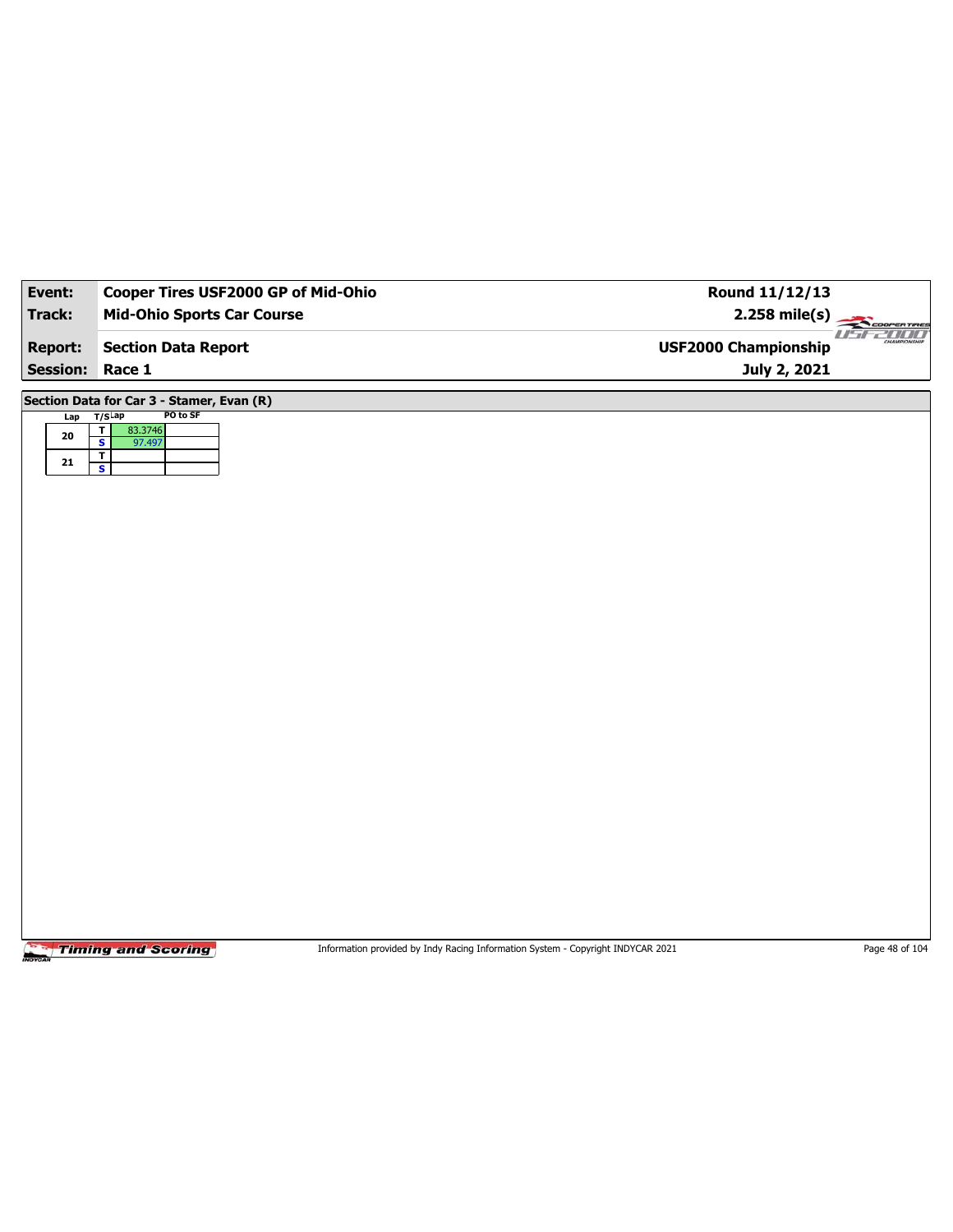| <b>Event:</b>   |                              | Cooper Tires USF2000 GP of Mid-Ohio<br>Round 11/12/13 |                   |                   |                   |                   |                   |                   |                      |                  |                   |                   |                             |                   |                  |                    |
|-----------------|------------------------------|-------------------------------------------------------|-------------------|-------------------|-------------------|-------------------|-------------------|-------------------|----------------------|------------------|-------------------|-------------------|-----------------------------|-------------------|------------------|--------------------|
| Track:          |                              | <b>Mid-Ohio Sports Car Course</b>                     |                   |                   |                   |                   |                   |                   |                      |                  |                   |                   |                             | $2.258$ mile(s)   |                  | COOPERTIRES        |
| <b>Report:</b>  |                              | <b>Section Data Report</b>                            |                   |                   |                   |                   |                   |                   |                      |                  |                   |                   | <b>USF2000 Championship</b> |                   |                  | <b>IF-F-PILITI</b> |
| <b>Session:</b> |                              | Race 1                                                |                   |                   |                   |                   |                   |                   |                      |                  |                   |                   |                             | July 2, 2021      |                  |                    |
|                 |                              |                                                       |                   |                   |                   |                   |                   |                   |                      |                  |                   |                   |                             |                   |                  |                    |
|                 |                              | Section Data for Car 32 - Weir, Christian (R)         |                   |                   |                   |                   |                   |                   |                      |                  |                   |                   |                             |                   |                  |                    |
| Lap             |                              | $T/S$ SF to $I1$                                      | <b>I1 to I2A</b>  | I2A to I2         | I2 to I3A         | I3A to I3         | <b>I3 to 14</b>   | I4 to I5A         | I5A to I5B I5B to I5 |                  | <b>I5 to I6A</b>  | I6A to I6         | <b>I6 to I7A</b>            | I7A to I7         | 17 to 18         | I8 to SF           |
| 1               | T                            | 5.4387                                                | 8.4676            | 4.9688            | 9.0954            | 8.3479            | 3.4322            | 13.5865           | 8.3373               | 6.2260           | 7.1205            | 7.8898            | 4.9964                      | 6.7117            | 6.3543           | 4.9677             |
|                 | $\overline{\mathbf{s}}$      | 94.775                                                | 94.612            | 115.951           | 68.141            | 115.979           | 111.643           | 51.538            | 46.042               | 54.865           | 71.624            | 70.344            | 76.146                      | 79.644            | 65.024           | 89.899             |
| $\mathbf{z}$    | T<br>$\overline{\mathbf{s}}$ | 6.0041<br>85,850                                      | 18.0177           | 15.3262<br>37.592 | 11.1756           | 20.2462<br>47.820 | 9.2806            | 17.5747           | 6.3042               | 5.3796           | 9.1068            | 12.7442           | 6.4950                      | 12.9298<br>41.342 | 8.7719<br>47.103 | 7.6424             |
|                 | T                            | 15,2203                                               | 44.464<br>18.4092 | 11.3205           | 55.458<br>14.2680 | 16.5056           | 41.288<br>7.9125  | 39.843<br>21,6799 | 60.890<br>6.0266     | 63.497<br>4.7840 | 56.002<br>10,4406 | 43.549<br>11.0329 | 58.577<br>7.3234            | 13,8548           | 7.4055           | 58.436<br>9.8535   |
| 3               | $\overline{\mathbf{s}}$      | 33.866                                                | 43.518            | 50.893            | 43.438            | 58.658            | 48.427            | 32.298            | 63.695               | 71.403           | 48.848            | 50.304            | 51.951                      | 38.582            | 55.794           | 45.323             |
|                 | T                            | 13.1058                                               | 18.1850           | 9.9198            | 13.5365           | 18.7301           | 6.9265            | 14.0245           | 5.5872               | 4.8858           | 8.6064            | 8.3027            | 7.7042                      | 10,2206           | 7.7138           | 5.2258             |
| 4               | $\overline{\mathbf{s}}$      | 39.330                                                | 44.055            | 58.079            | 45.785            | 51.691            | 55.321            | 49.929            | 68.704               | 69.915           | 59.258            | 66.846            | 49.383                      | 52.301            | 53.564           | 85.459             |
|                 | T                            | 4.8287                                                | 7.8049            | 4.8280            | 8.8048            | 8.3371            | 2.8011            | 7.2414            | 5.3780               | 4.6653           | 5.3186            | 6.5202            | 3.4771                      | 5.4464            | 5.7168           | 4.8395             |
| 5               | $\overline{\mathbf{s}}$      | 106.748                                               | 102.645           | 119.332           | 70.390            | 116.129           | 136.797           | 96.698            | 71.377               | 73.219           | 95.890            | 85.120            | 109.417                     | 98.147            | 72.275           | 92.280             |
| 6               | T                            | 4.6228                                                | 7.3811            | 4.7173            | 8.7151            | 8.3054            | 2.8007            | 7.1724            | 5.2329               | 4.5694           | 5.2657            | 6.5770            | 3.4790                      | 5.3295            | 5.5575           | 4.8809             |
|                 | S                            | 111.503                                               | 108.539           | 122.133           | 71.115            | 116.573           | 136.816           | 97.628            | 73.356               | 74.756           | 96.853            | 84.385            | 109.357                     | 100.299           | 74.347           | 91.498             |
| 7               | T                            | 4.6098                                                | 7.2630            | 4.6906            | 8.4644            | 8.2735            | 2.7867            | 7.0789            | 5.2222               | 4.4882           | 5.2327            | 6.8284            | 3.5395                      | 5.3692            | 5.4899           | 4.8172             |
|                 | $\overline{\mathbf{s}}$      | 111.817                                               | 110.304           | 122.828           | 73.221            | 117.022           | 137.504           | 98.918            | 73.506               | 76.109           | 97.464            | 81.278            | 107.488                     | 99.558            | 75.262           | 92.708             |
| 8               | T                            | 4.6076                                                | 7.2255            | 4.6603            | 8.4841            | 8.3035            | 2.8081            | 7.0678            | 5.1780               | 4.4338           | 5.2148            | 6.3627            | 3.4376                      | 5.2658            | 5.4141           | 4.8097             |
|                 | S                            | 111.871                                               | 110.876           | 123.626           | 73.051            | 116.599           | 136.456           | 99.073            | 74.134               | 77.042           | 97.799            | 87.227            | 110.674                     | 101.513           | 76.316           | 92.852             |
| 9               | T                            | 4.6100                                                | 7.1939            | 4.6642            | 8.4320            | 8.3221            | 2.8041            | 7.0861            | 5.1632               | 4.4935           | 5.2246            | 6.3661            | 3.4419                      | 5.2209            | 5.4688           | 4.7850             |
|                 | $\overline{\mathbf{s}}$      | 111.812                                               | 111.363           | 123.523           | 73.502            | 116.339           | 136.651           | 98.817            | 74.346               | 76.019           | 97.615            | 87.181            | 110.536                     | 102.386           | 75.553           | 93.331             |
| 10              | т<br>S                       | 4.5944<br>112.192                                     | 7.1918<br>111.396 | 4.6571<br>123.711 | 8.3384<br>74.328  | 8.3024<br>116.615 | 2.7907<br>137.307 | 6.9390<br>100.912 | 5.1337<br>74.773     | 4.3979<br>77.671 | 5.1892<br>98.281  | 6.3579<br>87.293  | 3.4320<br>110.855           | 5.1942<br>102.912 | 6.0876<br>67.873 | 4.9913<br>89.474   |
|                 | T                            | 4.6504                                                | 7.5874            | 4.7585            | 8.6491            | 8.2210            | 2.7815            | 7.2679            | 5.2083               | 4.4209           | 5.2003            | 6.3439            | 3.4621                      | 5.3262            | 5.4391           | 4.8142             |
| 11              | s                            | 110.841                                               | 105.588           | 121.075           | 71.657            | 117.769           | 137.761           | 96.345            | 73.702               | 77.267           | 98.071            | 87.486            | 109.891                     | 100.362           | 75.965           | 92.765             |
|                 | T                            | 4.6039                                                | 7.1525            | 5.0544            | 8.9242            | 11.8020           | 3.8921            | 10.3500           | 6.7724               | 6.2364           | 8.2908            | 7.8474            | 4.5262                      | 7.1644            | 6.2459           | 5.1104             |
| 12              | s                            | 111.960                                               | 112.008           | 113.987           | 69.449            | 82.035            | 98.451            | 67.655            | 56.681               | 54.774           | 61.514            | 70.724            | 84.056                      | 74.611            | 66.152           | 87.389             |
|                 | T                            | 5.8013                                                | 14.8248           | 16.0753           | 11.0387           | 21.2656           | 8.7423            | 19.9020           | 7.0872               | 5.0189           | 9.8368            | 10.9702           | 5.5154                      | 7.3301            | 6.3126           | 4.8713             |
| 13              | s                            | 88.852                                                | 54.040            | 35.840            | 56.145            | 45.528            | 43.831            | 35.184            | 54.163               | 68.06:           | 51.846            | 50.592            | 68.980                      | 72.925            | 65.454           | 91.678             |
| 14              | T                            | 4.6197                                                | 7.4317            | 4.7551            | 8.5490            | 8.2789            | 2.7755            | 7.1269            | 5.3004               | 4.5403           | 5.2963            | 6.4697            | 3.4281                      | 5.4085            | 5.6468           | 4.8329             |
|                 | S                            | 111.577                                               | 107.800           | 121.162           | 72.497            | 116.946           | 138.059           | 98.251            | 72.422               | 75.235           | 96.294            | 85.785            | 110.981                     | 98.834            | 73.171           | 92.406             |
| 15              | T                            | 4.6227                                                | 7.3384            | 4.6759            | 8.4714            | 8.3081            | 2.8030            | 7.1098            | 5.1661               | 4.4713           | 5.2494            | 6.4852            | 3.4313                      | 5.4238            | 5.7018           | 4.8815             |
|                 | s                            | 111.505                                               | 109.170           | 123.214           | 73.161            | 116.535           | 136.704           | 98.488            | 74.304               | 76.396           | 97.154            | 85.579            | 110.878                     | 98.556            | 72.465           | 91.486             |
| 16              | T                            | 4.5874                                                | 7.2993            | 4.6614            | 8.5153            | 8.2290            | 2.7574            | 7.1536            | 5.2440               | 4.4686           | 5.2234            | 6.4392            | 3.4523                      | 5.2599            | 5.4930           | 4.8315             |
|                 | $\overline{\mathbf{s}}$<br>T | 112.363<br>4.5843                                     | 109.755<br>7.2508 | 123.597<br>4.6447 | 72.783<br>8.4300  | 117.655<br>8.3139 | 138.965<br>2.8058 | 97.885<br>7.0793  | 73.201<br>5.1766     | 76.442<br>4.4809 | 97.638            | 86.191<br>6.3526  | 110.203<br>3.4096           | 101.627<br>5.2677 | 75.220<br>5.5306 | 92.433<br>4.8122   |
| 17              | s                            | 112.439                                               | 110.489           | 124.042           | 73.520            | 116.453           | 136.568           | 98.912            | 74.154               | 76.233           | 5.2011<br>98.056  | 87.366            | 111.583                     | 101.476           | 74.708           | 92.804             |
|                 | T                            | 4.5913                                                | 7.2427            | 4.6681            | 8.3425            | 8.2814            | 2.7924            | 7.0641            | 5.1976               | 4.4290           | 5.2069            | 6.4077            | 3.4238                      | 5.2964            | 5.6166           | 4.7477             |
| 18              | s                            | 112.268                                               | 110.613           | 123.420           | 74.291            | 116.910           | 137.22            | 99.125            | 73.854               | 77.126           | 97.947            | 86.615            | 111.121                     | 100.926           | 73.564           | 94.065             |
|                 | T                            | 4.5827                                                | 7.2454            | 4.6192            | 8.4878            | 8.3229            | 2.8094            | 7.0012            | 5.2039               | 4.4462           | 5.2246            | 6.4023            | 3.4352                      | 5.3215            | 5.5900           | 4.7530             |
| 19              | s.                           | 112.478                                               | 110.572           | 124.726           | 73.019            | 116.327           | 136.393           | 100.015           | 73.765               | 76.828           | 97.615            | 86.688            | 110.752                     | 100.450           | 73.914           | 93.960             |

Information provided by Indy Racing Information System - Copyright INDYCAR 2021 Page 49 of 104

**Timing and Scoring** 

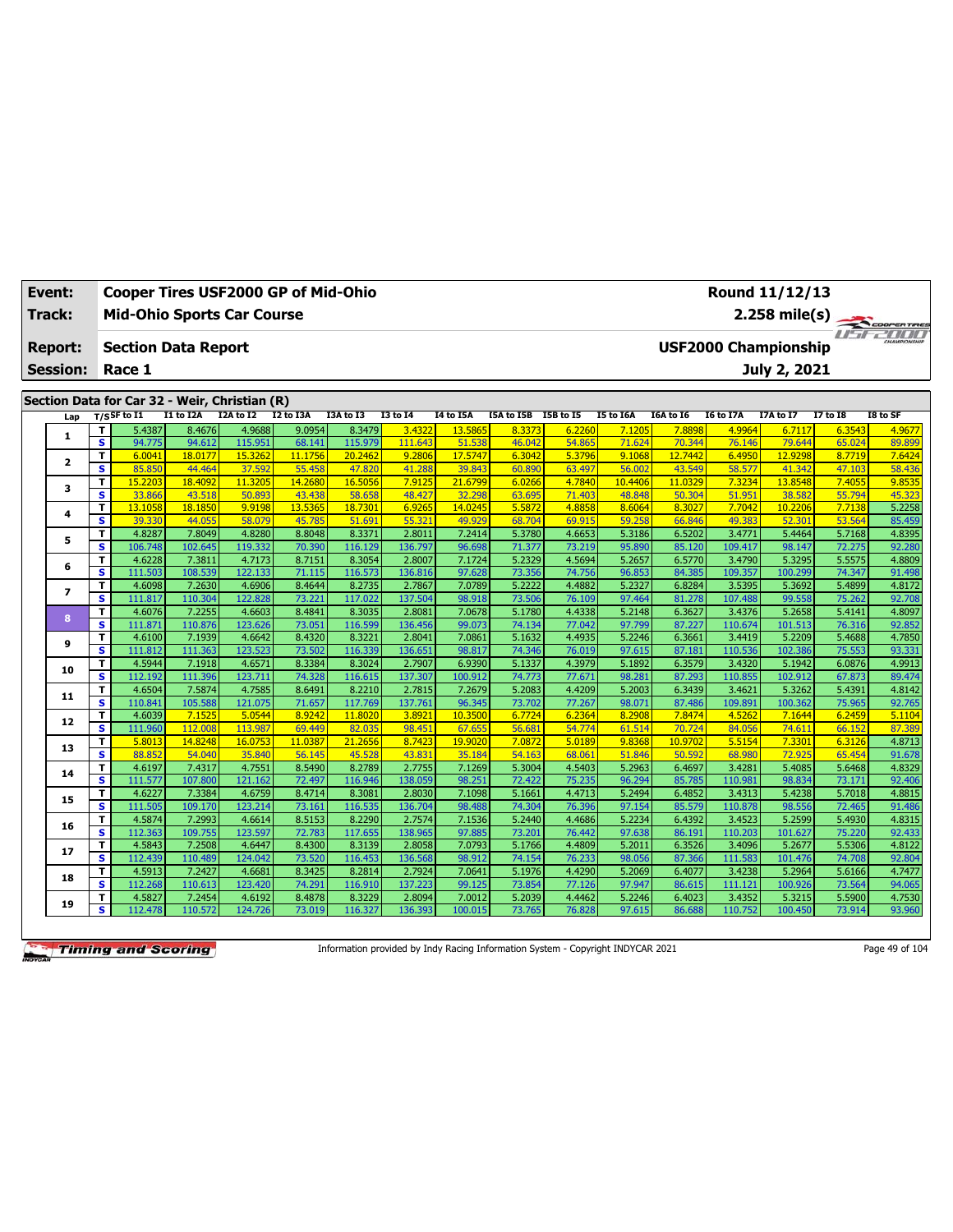| <b>Track:</b><br><b>Mid-Ohio Sports Car Course</b><br>$2.258 \text{ mile(s)}$<br><b>USE2000</b><br>CHAMPIONSHIP<br><b>Section Data Report</b><br><b>USF2000 Championship</b><br><b>Report:</b><br><b>Session:</b><br>Race 1<br>July 2, 2021<br>Section Data for Car 32 - Weir, Christian (R)<br>PO to SF<br>$T/S$ Lap<br>Lap<br>$\overline{\mathbf{r}}$<br>105.9408<br>143.6390<br>$\mathbf{1}$<br>$\overline{\mathbf{s}}$<br>53.007<br>76.730<br>166.9990<br>T<br>$\mathbf{2}$<br>S<br>48.676<br>176.0373<br>$\mathbf{T}$<br>3<br>$\overline{\mathbf{s}}$<br>46.177<br>152.6747<br>T<br>4<br>S<br>53.243<br>T.<br>86.0079<br>5<br>$\overline{\mathbf{s}}$<br>94.512<br>T<br>84.6067<br>6<br>S<br>96.077<br>84.1542<br>T<br>$\overline{\mathbf{z}}$<br>$\overline{\mathbf{s}}$<br>96.594<br>T<br>83.2734<br>8<br>S<br>97.616<br>83.2764<br>T<br>9<br>$\overline{\mathbf{s}}$<br>97.612<br>83.5976<br>T<br>10<br>$\mathbf{s}$<br>97.237<br>84.1308<br>T<br>11<br>$\overline{\mathbf{s}}$<br>96.621<br>103.9730<br>T<br>12<br>S<br>78.182<br>T<br>154.5925<br>13<br>$\overline{\mathbf{s}}$<br>52.582<br>T<br>84.4598<br>14<br>S<br>96.245<br>84.1397<br>T<br>15<br>$\overline{\mathbf{s}}$<br>96.611<br>83.6153<br>T<br>16<br>$\overline{\mathbf{s}}$<br>97.217<br>T<br>83.3401<br>17<br>$\overline{\mathbf{s}}$<br>97.538<br>T<br>83.3082<br>18<br>S<br>97.575<br>83.4453<br>T<br>19<br>$\overline{\mathbf{s}}$<br>97.415 | Event: | Cooper Tires USF2000 GP of Mid-Ohio | Round 11/12/13 |  |
|---------------------------------------------------------------------------------------------------------------------------------------------------------------------------------------------------------------------------------------------------------------------------------------------------------------------------------------------------------------------------------------------------------------------------------------------------------------------------------------------------------------------------------------------------------------------------------------------------------------------------------------------------------------------------------------------------------------------------------------------------------------------------------------------------------------------------------------------------------------------------------------------------------------------------------------------------------------------------------------------------------------------------------------------------------------------------------------------------------------------------------------------------------------------------------------------------------------------------------------------------------------------------------------------------------------------------------------------------------------------------------------------------------------------------|--------|-------------------------------------|----------------|--|
|                                                                                                                                                                                                                                                                                                                                                                                                                                                                                                                                                                                                                                                                                                                                                                                                                                                                                                                                                                                                                                                                                                                                                                                                                                                                                                                                                                                                                           |        |                                     |                |  |
|                                                                                                                                                                                                                                                                                                                                                                                                                                                                                                                                                                                                                                                                                                                                                                                                                                                                                                                                                                                                                                                                                                                                                                                                                                                                                                                                                                                                                           |        |                                     |                |  |
|                                                                                                                                                                                                                                                                                                                                                                                                                                                                                                                                                                                                                                                                                                                                                                                                                                                                                                                                                                                                                                                                                                                                                                                                                                                                                                                                                                                                                           |        |                                     |                |  |
|                                                                                                                                                                                                                                                                                                                                                                                                                                                                                                                                                                                                                                                                                                                                                                                                                                                                                                                                                                                                                                                                                                                                                                                                                                                                                                                                                                                                                           |        |                                     |                |  |
|                                                                                                                                                                                                                                                                                                                                                                                                                                                                                                                                                                                                                                                                                                                                                                                                                                                                                                                                                                                                                                                                                                                                                                                                                                                                                                                                                                                                                           |        |                                     |                |  |
|                                                                                                                                                                                                                                                                                                                                                                                                                                                                                                                                                                                                                                                                                                                                                                                                                                                                                                                                                                                                                                                                                                                                                                                                                                                                                                                                                                                                                           |        |                                     |                |  |
|                                                                                                                                                                                                                                                                                                                                                                                                                                                                                                                                                                                                                                                                                                                                                                                                                                                                                                                                                                                                                                                                                                                                                                                                                                                                                                                                                                                                                           |        |                                     |                |  |
|                                                                                                                                                                                                                                                                                                                                                                                                                                                                                                                                                                                                                                                                                                                                                                                                                                                                                                                                                                                                                                                                                                                                                                                                                                                                                                                                                                                                                           |        |                                     |                |  |
|                                                                                                                                                                                                                                                                                                                                                                                                                                                                                                                                                                                                                                                                                                                                                                                                                                                                                                                                                                                                                                                                                                                                                                                                                                                                                                                                                                                                                           |        |                                     |                |  |
|                                                                                                                                                                                                                                                                                                                                                                                                                                                                                                                                                                                                                                                                                                                                                                                                                                                                                                                                                                                                                                                                                                                                                                                                                                                                                                                                                                                                                           |        |                                     |                |  |
|                                                                                                                                                                                                                                                                                                                                                                                                                                                                                                                                                                                                                                                                                                                                                                                                                                                                                                                                                                                                                                                                                                                                                                                                                                                                                                                                                                                                                           |        |                                     |                |  |
|                                                                                                                                                                                                                                                                                                                                                                                                                                                                                                                                                                                                                                                                                                                                                                                                                                                                                                                                                                                                                                                                                                                                                                                                                                                                                                                                                                                                                           |        |                                     |                |  |
|                                                                                                                                                                                                                                                                                                                                                                                                                                                                                                                                                                                                                                                                                                                                                                                                                                                                                                                                                                                                                                                                                                                                                                                                                                                                                                                                                                                                                           |        |                                     |                |  |
|                                                                                                                                                                                                                                                                                                                                                                                                                                                                                                                                                                                                                                                                                                                                                                                                                                                                                                                                                                                                                                                                                                                                                                                                                                                                                                                                                                                                                           |        |                                     |                |  |
|                                                                                                                                                                                                                                                                                                                                                                                                                                                                                                                                                                                                                                                                                                                                                                                                                                                                                                                                                                                                                                                                                                                                                                                                                                                                                                                                                                                                                           |        |                                     |                |  |
|                                                                                                                                                                                                                                                                                                                                                                                                                                                                                                                                                                                                                                                                                                                                                                                                                                                                                                                                                                                                                                                                                                                                                                                                                                                                                                                                                                                                                           |        |                                     |                |  |
|                                                                                                                                                                                                                                                                                                                                                                                                                                                                                                                                                                                                                                                                                                                                                                                                                                                                                                                                                                                                                                                                                                                                                                                                                                                                                                                                                                                                                           |        |                                     |                |  |
|                                                                                                                                                                                                                                                                                                                                                                                                                                                                                                                                                                                                                                                                                                                                                                                                                                                                                                                                                                                                                                                                                                                                                                                                                                                                                                                                                                                                                           |        |                                     |                |  |
|                                                                                                                                                                                                                                                                                                                                                                                                                                                                                                                                                                                                                                                                                                                                                                                                                                                                                                                                                                                                                                                                                                                                                                                                                                                                                                                                                                                                                           |        |                                     |                |  |
|                                                                                                                                                                                                                                                                                                                                                                                                                                                                                                                                                                                                                                                                                                                                                                                                                                                                                                                                                                                                                                                                                                                                                                                                                                                                                                                                                                                                                           |        |                                     |                |  |
|                                                                                                                                                                                                                                                                                                                                                                                                                                                                                                                                                                                                                                                                                                                                                                                                                                                                                                                                                                                                                                                                                                                                                                                                                                                                                                                                                                                                                           |        |                                     |                |  |
|                                                                                                                                                                                                                                                                                                                                                                                                                                                                                                                                                                                                                                                                                                                                                                                                                                                                                                                                                                                                                                                                                                                                                                                                                                                                                                                                                                                                                           |        |                                     |                |  |
|                                                                                                                                                                                                                                                                                                                                                                                                                                                                                                                                                                                                                                                                                                                                                                                                                                                                                                                                                                                                                                                                                                                                                                                                                                                                                                                                                                                                                           |        |                                     |                |  |
|                                                                                                                                                                                                                                                                                                                                                                                                                                                                                                                                                                                                                                                                                                                                                                                                                                                                                                                                                                                                                                                                                                                                                                                                                                                                                                                                                                                                                           |        |                                     |                |  |
|                                                                                                                                                                                                                                                                                                                                                                                                                                                                                                                                                                                                                                                                                                                                                                                                                                                                                                                                                                                                                                                                                                                                                                                                                                                                                                                                                                                                                           |        |                                     |                |  |
|                                                                                                                                                                                                                                                                                                                                                                                                                                                                                                                                                                                                                                                                                                                                                                                                                                                                                                                                                                                                                                                                                                                                                                                                                                                                                                                                                                                                                           |        |                                     |                |  |
|                                                                                                                                                                                                                                                                                                                                                                                                                                                                                                                                                                                                                                                                                                                                                                                                                                                                                                                                                                                                                                                                                                                                                                                                                                                                                                                                                                                                                           |        |                                     |                |  |
|                                                                                                                                                                                                                                                                                                                                                                                                                                                                                                                                                                                                                                                                                                                                                                                                                                                                                                                                                                                                                                                                                                                                                                                                                                                                                                                                                                                                                           |        |                                     |                |  |
|                                                                                                                                                                                                                                                                                                                                                                                                                                                                                                                                                                                                                                                                                                                                                                                                                                                                                                                                                                                                                                                                                                                                                                                                                                                                                                                                                                                                                           |        |                                     |                |  |
|                                                                                                                                                                                                                                                                                                                                                                                                                                                                                                                                                                                                                                                                                                                                                                                                                                                                                                                                                                                                                                                                                                                                                                                                                                                                                                                                                                                                                           |        |                                     |                |  |
|                                                                                                                                                                                                                                                                                                                                                                                                                                                                                                                                                                                                                                                                                                                                                                                                                                                                                                                                                                                                                                                                                                                                                                                                                                                                                                                                                                                                                           |        |                                     |                |  |
|                                                                                                                                                                                                                                                                                                                                                                                                                                                                                                                                                                                                                                                                                                                                                                                                                                                                                                                                                                                                                                                                                                                                                                                                                                                                                                                                                                                                                           |        |                                     |                |  |
|                                                                                                                                                                                                                                                                                                                                                                                                                                                                                                                                                                                                                                                                                                                                                                                                                                                                                                                                                                                                                                                                                                                                                                                                                                                                                                                                                                                                                           |        |                                     |                |  |
|                                                                                                                                                                                                                                                                                                                                                                                                                                                                                                                                                                                                                                                                                                                                                                                                                                                                                                                                                                                                                                                                                                                                                                                                                                                                                                                                                                                                                           |        |                                     |                |  |
|                                                                                                                                                                                                                                                                                                                                                                                                                                                                                                                                                                                                                                                                                                                                                                                                                                                                                                                                                                                                                                                                                                                                                                                                                                                                                                                                                                                                                           |        |                                     |                |  |
|                                                                                                                                                                                                                                                                                                                                                                                                                                                                                                                                                                                                                                                                                                                                                                                                                                                                                                                                                                                                                                                                                                                                                                                                                                                                                                                                                                                                                           |        |                                     |                |  |

Information provided by Indy Racing Information System - Copyright INDYCAR 2021 Page 50 of 104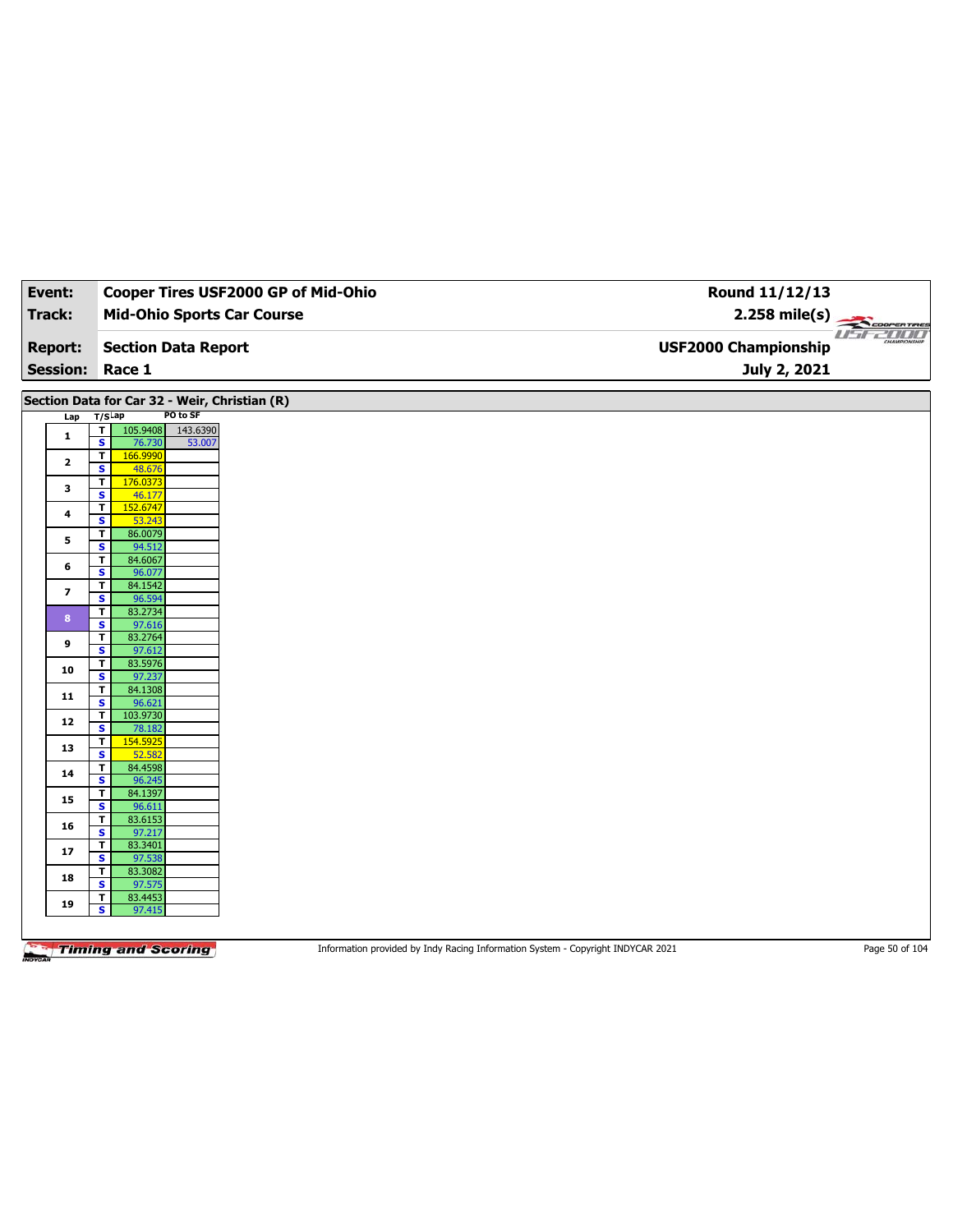| Event:                 | Cooper Tires USF2000 GP of Mid-Ohio | Round 11/12/13              |                             |
|------------------------|-------------------------------------|-----------------------------|-----------------------------|
| Track:                 | <b>Mid-Ohio Sports Car Course</b>   | $2.258 \text{ mile(s)}$     |                             |
| <b>Report:</b>         | Section Data Report                 | <b>USF2000 Championship</b> | <b>HILL</b><br>CHAMPSONSHIP |
| <b>Session: Race 1</b> |                                     | July 2, 2021                |                             |

**Section Data for Car 32 - Weir, Christian (R)**

|    | Lap | ד/sSF to I1 | I1 to I2A | I2A to I2 | I2 to I3A | I3A to I3 | <b>I3 to 14</b> | I4 to I5A | I5A to I5B | I5B to I5 | <b>I5 to I6A</b> | I6A to I6 | I6 to I7A | <b>I7A to I7</b> | 17 to 18 | I8 to SF |
|----|-----|-------------|-----------|-----------|-----------|-----------|-----------------|-----------|------------|-----------|------------------|-----------|-----------|------------------|----------|----------|
|    |     | 1.5874      | 7.1884    | 4.5966 l  | 8.3754    | 8.2871    | 2.8070          | 7.0708    | 5.2057     | 4.4506    | 5.1992           | 6.4125    | 3.4301    | 5.4057           | 5.6653   | 4.8435   |
| 20 |     |             | 111.448 I | 25.340    | 73.999    | 16.830    | 136.509         | 99.031    | 3.739      | 76.752    | 98.092           | 86.550    | 110.916   | 98.886           | 72.93.   | 92.204   |
|    | 21  | 1.9876      | 11.0824   |           |           |           |                 |           |            |           |                  |           |           |                  |          |          |
|    |     | 103.347     | 72.289    |           |           |           |                 |           |            |           |                  |           |           |                  |          |          |

Timing and Scoring

Information provided by Indy Racing Information System - Copyright INDYCAR 2021 Page 51 of 104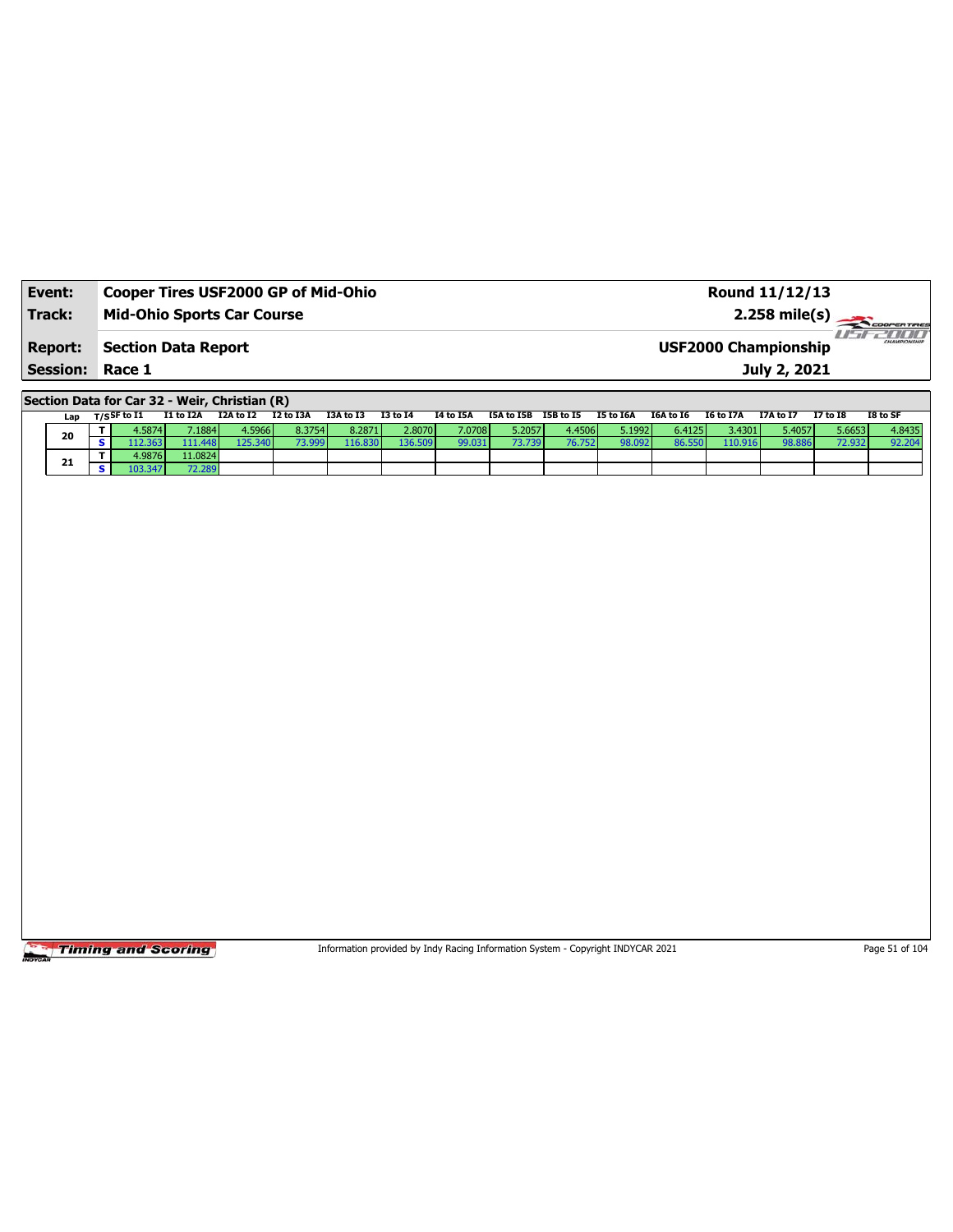| Event:          | Cooper Tires USF2000 GP of Mid-Ohio                         | Round 11/12/13              |                          |
|-----------------|-------------------------------------------------------------|-----------------------------|--------------------------|
| <b>Track:</b>   | <b>Mid-Ohio Sports Car Course</b>                           | $2.258$ mile(s)             | COOPERTIRES              |
| <b>Report:</b>  | <b>Section Data Report</b>                                  | <b>USF2000 Championship</b> | $II^-$<br><u>2000 - </u> |
| <b>Session:</b> | Race 1                                                      | July 2, 2021                |                          |
|                 | Section Data for Car 32 - Weir, Christian (R)               |                             |                          |
| Lap             | PO to SF<br>$T/S$ Lap<br>$\overline{\mathbf{r}}$<br>83.5253 |                             |                          |
| ${\bf 20}$      | $\overline{\mathbf{s}}$<br>97.321                           |                             |                          |
| ${\bf 21}$      | $\overline{\mathbf{r}}$<br>$\overline{\mathbf{s}}$          |                             |                          |
|                 |                                                             |                             |                          |
|                 |                                                             |                             |                          |
|                 |                                                             |                             |                          |
|                 |                                                             |                             |                          |
|                 |                                                             |                             |                          |
|                 |                                                             |                             |                          |
|                 |                                                             |                             |                          |
|                 |                                                             |                             |                          |
|                 |                                                             |                             |                          |
|                 |                                                             |                             |                          |
|                 |                                                             |                             |                          |
|                 |                                                             |                             |                          |
|                 |                                                             |                             |                          |
|                 |                                                             |                             |                          |
|                 |                                                             |                             |                          |
|                 |                                                             |                             |                          |
|                 |                                                             |                             |                          |
|                 |                                                             |                             |                          |
|                 |                                                             |                             |                          |
|                 |                                                             |                             |                          |

Information provided by Indy Racing Information System - Copyright INDYCAR 2021 Page 52 of 104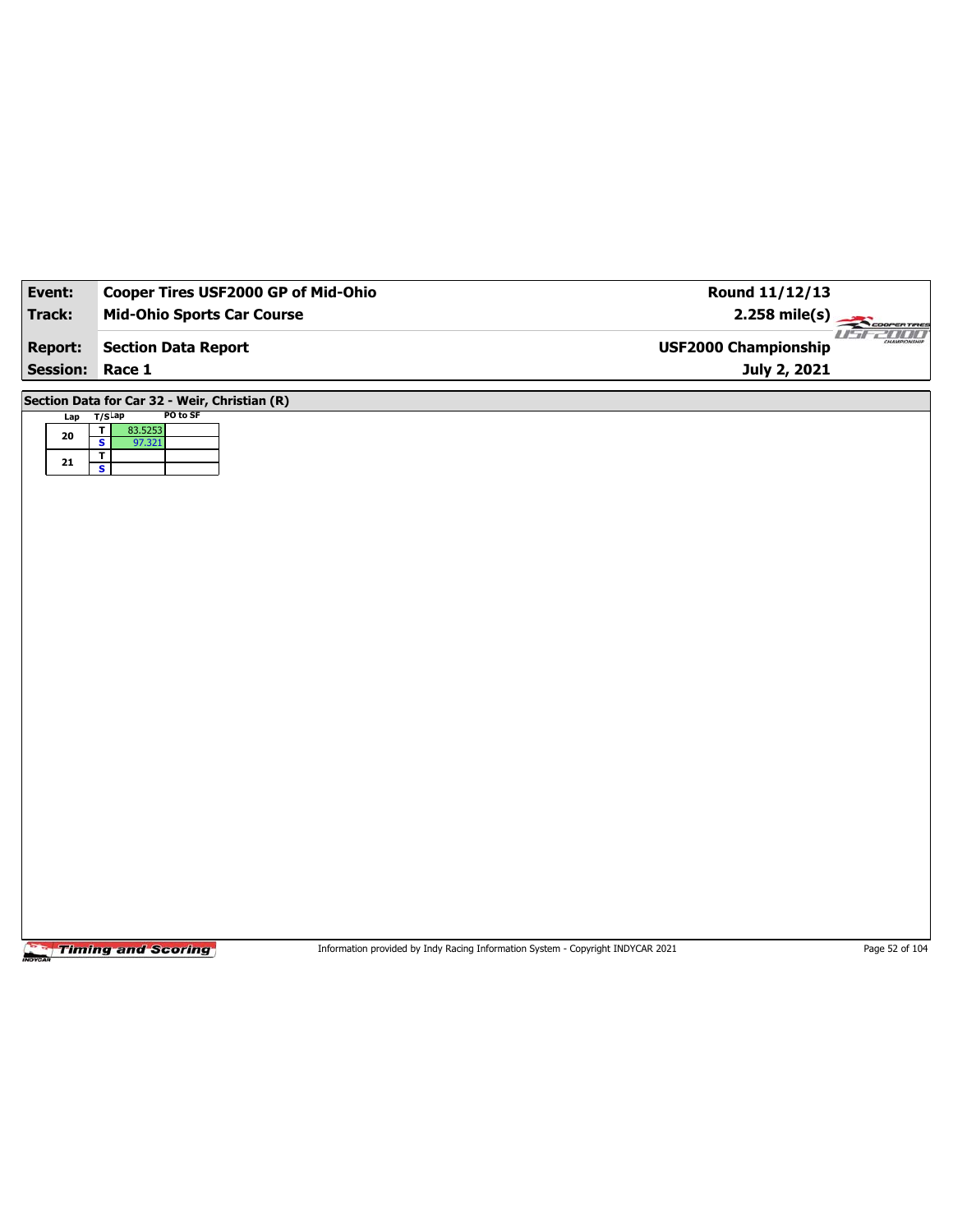| Event: |                 | Cooper Tires USF2000 GP of Mid-Ohio<br>Round 11/12/13<br><b>Mid-Ohio Sports Car Course</b> |                   |                                       |                    |                   |                    |                   |                   |                      |                  |                   |                   |                             |                   |                  |                  |
|--------|-----------------|--------------------------------------------------------------------------------------------|-------------------|---------------------------------------|--------------------|-------------------|--------------------|-------------------|-------------------|----------------------|------------------|-------------------|-------------------|-----------------------------|-------------------|------------------|------------------|
| Track: |                 |                                                                                            |                   |                                       |                    |                   |                    |                   |                   |                      |                  |                   |                   |                             | 2.258 mile(s)     |                  | COOPER TIRES     |
|        | <b>Report:</b>  |                                                                                            |                   | <b>Section Data Report</b>            |                    |                   |                    |                   |                   |                      |                  |                   |                   | <b>USF2000 Championship</b> |                   |                  | <b>FF-POOL</b>   |
|        | <b>Session:</b> |                                                                                            | Race 1            |                                       |                    |                   |                    |                   |                   |                      |                  |                   |                   |                             | July 2, 2021      |                  |                  |
|        |                 |                                                                                            |                   |                                       |                    |                   |                    |                   |                   |                      |                  |                   |                   |                             |                   |                  |                  |
|        |                 |                                                                                            |                   | Section Data for Car 33 - Green, Josh |                    |                   |                    |                   |                   |                      |                  |                   |                   |                             |                   |                  |                  |
|        | Lap             |                                                                                            | $T/S$ SF to I1    | I1 to I2A                             | I2A to I2          | I2 to I3A         | I3A to I3          | <b>I3 to I4</b>   | <b>I4 to I5A</b>  | I5A to I5B I5B to I5 |                  | I5 to I6A         | I6A to I6         | <b>I6 to I7A</b>            | <b>I7A to I7</b>  | <b>I7 to I8</b>  | I8 to SF         |
|        | $\mathbf{1}$    | т                                                                                          | 5.7076            | 8.0248                                | 4.8821             | 8.8090            | 8.3438             | 3.0791            | 11.3524           | 7.2467               | 5.693            | 6.7831            | 8.8249            | 4.5640                      | 6.0894            | 5.8293           | 4.8582           |
|        |                 | s<br>T                                                                                     | 90.310<br>5.7584  | 99.833<br>19.0926                     | 118.010<br>12,4466 | 70.357<br>12.2653 | 116.036<br>21.3058 | 124.446<br>9.7532 | 61.681<br>15,840  | 52.971<br>5.5091     | 60.001<br>8.1597 | 75.187<br>9.3214  | 62.890<br>11.7806 | 83.360<br>7.7583            | 87.783<br>12.6363 | 70.880<br>9.0932 | 91.925<br>8.0416 |
|        | 2               | s                                                                                          | 89.514            | 41.961                                | 46.289             | 50.531            | 45.442             | 39.288            | 44.206            | 69.678               | 41.863           | 54.713            | 47.111            | 49.038                      | 42.302            | 45.439           | 55.535           |
|        |                 | т                                                                                          | 12.6050           | 18.8275                               | 12.0689            | 12,4035           | 19.3728            | 8.0217            | 17,669            | 5.9097               | 7.5130           | 11.2324           | 11.2073           | 7.2401                      | 14.2581           | 7.6990           | 8.4762           |
|        | з               | $\overline{\mathbf{s}}$                                                                    | 40.893            | 42.551                                | 47.737             | 49.968            | 49.976             | 47.768            | 39.63             | 64.955               | 45.467           | 45.404            | 49.521            | 52.548                      | 37.491            | 53.667           | 52.688           |
|        |                 | T                                                                                          | 13.2557           | 15.7193                               | 12.4450            | 13.6038           | 19.1029            | 7.3147            | 13.4374           | 5.7948               | 5.4268           | 8.8790            | 9.8923            | 7.9023                      | 11.0987           | 7.7720           | 4.8249           |
|        | 4               | S                                                                                          | 38.886            | 50.965                                | 46.295             | 45.559            | 50.682             | 52.385            | 52.11             | 66.243               | 62.945           | 57.439            | 56.104            | 48.145                      | 48.163            | 53.163           | 92.560           |
|        |                 | т                                                                                          | 4.6154            | 7.6801                                | 4.8236             | 8.5580            | 8.2699             | 2.7547            | 7.3494            | 5.3631               | 4.8318           | 5.3508            | 6.6478            | 3.4706                      | 5.4940            | 5.5791           | 4.9440           |
|        | 5               | $\overline{\mathbf{s}}$                                                                    | 111.681           | 104.313                               | 119.441            | 72.420            | 117.073            | 139.101           | 95.277            | 71.575               | 70.696           | 95.313            | 83.486            | 109.622                     | 97.296            | 74.059           | 90.330           |
|        | 6               | т                                                                                          | 4.5963            | 7.4424                                | 4.7071             | 8.4255            | 8.2256             | 2.7547            | 7.1362            | 5.3170               | 4.4184           | 5.2581            | 6.4515            | 3.4684                      | 5.3331            | 5.5610           | 4.7828           |
|        |                 | $\overline{\mathbf{s}}$                                                                    | 112.146           | 107.645                               | 122.397            | 73.559            | 117.703            | 139.101           | 98.123            | 72.196               | 77.311           | 96.993            | 86.027            | 109.692                     | 100.232           | 74.300           | 93.374           |
|        | 7               | т                                                                                          | 4.5586            | 7.3529                                | 4.6893             | 8.3871            | 8.2476             | 2.7704            | 7.0358            | 5.2416               | 4.4217           | 5.2308            | 6.3916            | 3.4323                      | 5.3184            | 5.4793           | 4.7577           |
|        |                 | $\overline{\mathbf{s}}$                                                                    | 113.073           | 108.955                               | 122.862            | 73.896            | 117.390            | 138.313           | 99.523            | 73.234               | 77.253           | 97.499            | 86.833            | 110.845                     | 100.509           | 75.408           | 93.867           |
|        | 8               | т                                                                                          | 4.5416            | 7.2583                                | 4.6606             | 8.3663            | 8.2566             | 2.7738            | 6.9665            | 5.1507               | 4.4287           | 5.2148            | 6.3780            | 3.4187                      | 5.2778            | 5.5623           | 4.7827           |
|        |                 | $\overline{\mathbf{s}}$                                                                    | 113.496           | 110.375                               | 123.618            | 74.080            | 117.262            | 138.143           | 100.513           | 74.526               | 77.131           | 97.799            | 87.018            | 111.286                     | 101.282           | 74.283           | 93.376           |
|        | 9               | т                                                                                          | 4.5418            | 7.2062                                | 4.6442             | 8.3508            | 8.2308             | 2.7578            | 7.0861            | 5.1242               | 4.4374           | 5.2150            | 6.4690            | 3.4383                      | 5.2722            | 5.4172           | 4.7538           |
|        |                 | $\overline{\mathbf{s}}$                                                                    | 113.491           | 111.173                               | 124.055            | 74.217            | 117.629            | 138.945           | 98.817            | 74.912               | 76.980           | 97.795            | 85.794            | 110.652                     | 101.389           | 76.272           | 93.944           |
|        | 10              | T                                                                                          | 4.5371            | 7.1953                                | 4.6510             | 8.5594            | 8.2446             | 2.7680            | 6.9255            | 5.1456               | 4.4454           | 5.2155            | 6.4062            | 3.4388                      | 5.2511            | 5.4697           | 4.7589           |
|        |                 | $\overline{\mathbf{s}}$                                                                    | 113.609           | 111.342                               | 123.874            | 72.408            | 117.432            | 138.433           | 101.109           | 74.600               | 76.841           | 97.785            | 86.635            | 110.636                     | 101.797           | 75.540           | 93.843           |
|        | 11              | T                                                                                          | 4.5447            | 7.1754                                | 4.6533             | 8.3837            | 8.2950             | 2.7819            | 6.9099            | 5.1320               | 4.3967           | 5.2035            | 6.3846            | 3.4488                      | 5.2512            | 5.4458           | 4.7568           |
|        |                 | $\overline{\mathbf{s}}$                                                                    | 113.419           | 111.650                               | 123.812            | 73.926            | 116.719            | 137.741           | 101.337           | 74.798               | 77.693           | 98.011            | 86.928            | 110.315                     | 101.795           | 75.872           | 93.885           |
|        | 12              | T<br>$\overline{\mathbf{s}}$                                                               | 4.5424            | 7.1711                                | 4.9698             | 9.1636            | 10.6240            | 4.2847            | 9.8127            | 7.6444               | 7.4009           | 6.6891            | 7.2218            | 4.9562                      | 7.0390            | 6.0518           | 5.0164           |
|        |                 | T                                                                                          | 113.476<br>5.9518 | 111.717                               | 115.927<br>14.5455 | 67.634<br>14.1379 | 91.132<br>20,2729  | 89.430<br>8.6595  | 71.359<br>18.1664 | 50.215<br>9.0928     | 46.155<br>7.1663 | 76.243<br>10.1438 | 76.851<br>10.6857 | 76.763<br>7.3229            | 75.941<br>8.5147  | 68.274<br>6.8674 | 89.026           |
|        | 13              | $\overline{\mathbf{s}}$                                                                    | 86.605            | 13.9271<br>57.524                     | 39.609             | 43.838            | 47.757             | 44.250            | 38.545            | 42.216               | 47.666           | 50.277            | 51.939            | 51,954                      | 62.779            | 60.166           | 4.8148<br>92.754 |
|        |                 | т                                                                                          | 4.5704            | 7.4073                                | 4.6863             | 8.5611            | 8.2603             | 2.7657            | 7.1923            | 5.2276               | 4.5587           | 5.2895            | 6.5065            | 3.4515                      | 5.4034            | 5.6112           | 4.7804           |
|        | 14              | $\overline{\mathbf{s}}$                                                                    | 112.781           | 108.155                               | 122.941            | 72.394            | 117.209            | 138.548           | 97.358            | 73.430               | 74.932           | 96.417            | 85.299            | 110.229                     | 98.928            | 73.635           | 93.421           |
|        |                 | T                                                                                          | 4.5432            | 7.3238                                | 4.6504             | 8.3907            | 8.2177             | 2.7634            | 7.1977            | 5.2738               | 4.7270           | 5.5449            | 6.7648            | 3.4794                      | 5.4116            | 5.5282           | 4.7855           |
|        | 15              | $\overline{\mathbf{s}}$                                                                    | 113.456           | 109.388                               | 123.890            | 73.864            | 117.817            | 138.663           | 97.285            | 72.787               | 72.264           | 91.976            | 82.042            | 109.345                     | 98.778            | 74.741           | 93.322           |
|        |                 | т                                                                                          | 4.5382            | 7.1685                                | 4.6231             | 8.4816            | 8.2860             | 2.8042            | 7.0688            | 5.1793               | 4.4265           | 5.2189            | 6.3701            | 3.4443                      | 5.2517            | 5.5010           | 4.7481           |
|        | 16              | $\overline{\mathbf{s}}$                                                                    | 113.581           | 111.758                               | 124.621            | 73.073            | 116.846            | 136.646           | 99.059            | 74.115               | 77.170           | 97.722            | 87.126            | 110.459                     | 101.785           | 75.110           | 94.057           |
|        |                 | T                                                                                          | 4.5500            | 7.2267                                | 4.6490             | 8.3010            | 8.3086             | 2.8125            | 7.0549            | 5.1208               | 4.3674           | 5.1930            | 6.3967            | 3.4391                      | 5.2012            | 5.4948           | 4.7166           |
|        | 17              | s                                                                                          | 113.287           | 110.858                               | 123.927            | 74.662            | 116.528            | 136.242           | 99.254            | 74.962               | 78.214           | 98.209            | 86.763            | 110.626                     | 102.773           | 75.195           | 94.685           |
|        |                 | T                                                                                          | 4.5358            | 7.1845                                | 4.6682             | 8.3243            | 8.3142             | 2.8164            | 6.8981            | 5.1577               | 4.3701           | 5.1903            | 6.3832            | 3.4395                      | 5.2054            | 5.4205           | 4.7442           |
|        | 18              | s                                                                                          | 113.641           | 111.509                               | 123.417            | 74.453            | 116,449            | 136.054           | 101.510           | 74.425               | 78.165           | 98.260            | 86.947            | 110.613                     | 102.691           | 76.226           | 94.134           |
|        |                 | T                                                                                          | 4.5325            | 7.1937                                | 4.6277             | 8.3204            | 8.3050             | 2.8159            | 6.9795            | 5.1603               | 4.3681           | 5.2082            | 6.4097            | 3.4453                      | 5.2336            | 5.4459           | 4.7444           |
|        | 19              | s                                                                                          | 113.724           | 111.366                               | 124.497            | 74.488            | 116.578            | 136.078           | 100.326           | 74.388               | 78.201           | 97.923            | 86.588            | 110.427                     | 102.137           | 75.870           | 94.130           |

Information provided by Indy Racing Information System - Copyright INDYCAR 2021 Page 53 of 104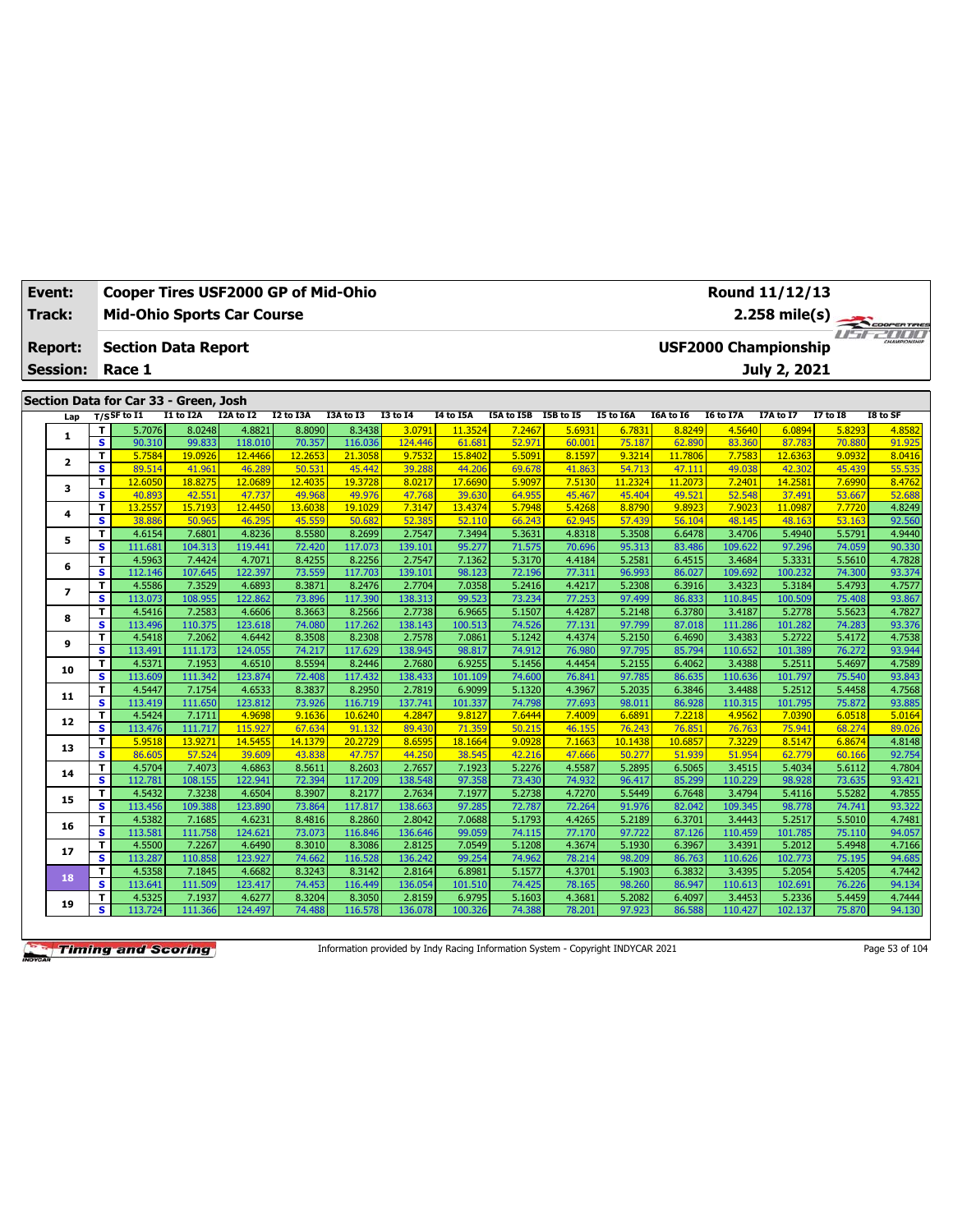| Event:                  | Cooper Tires USF2000 GP of Mid-Ohio                                      | Round 11/12/13                |
|-------------------------|--------------------------------------------------------------------------|-------------------------------|
| Track:                  | <b>Mid-Ohio Sports Car Course</b>                                        | 2.258 mile(s)                 |
|                         |                                                                          | COOPERTIRES<br><b>USE2000</b> |
| <b>Report:</b>          | <b>Section Data Report</b>                                               | <b>USF2000 Championship</b>   |
| <b>Session:</b>         | Race 1                                                                   | July 2, 2021                  |
|                         |                                                                          |                               |
|                         | Section Data for Car 33 - Green, Josh<br>PO to SF                        |                               |
| Lap                     | $T/S$ Lap<br>$\overline{\mathbf{r}}$<br>100.0875<br>159.1919             |                               |
| $\mathbf{1}$            | $\overline{\mathbf{s}}$<br>81.217<br>47.828                              |                               |
| $\mathbf{2}$            | T<br>168.7623                                                            |                               |
|                         | S<br>48.167                                                              |                               |
| 3                       | $\overline{\mathbf{r}}$<br>174.5042<br>$\overline{\mathbf{s}}$<br>46.582 |                               |
|                         | T<br>156.4696                                                            |                               |
| 4                       | S<br>51.951                                                              |                               |
| 5                       | T.<br>85.7323                                                            |                               |
|                         | $\overline{\mathbf{s}}$<br>94.816<br>$\overline{\mathsf{r}}$<br>83.8781  |                               |
| 6                       | S<br>96.912                                                              |                               |
| $\overline{\mathbf{z}}$ | $\overline{\mathbf{r}}$<br>83.3151                                       |                               |
|                         | $\overline{\mathbf{s}}$<br>97.567                                        |                               |
| 8                       | 83.0374<br>T<br>$\overline{\mathbf{s}}$<br>97.893                        |                               |
|                         | $\overline{\mathbf{r}}$<br>82.9448                                       |                               |
| 9                       | $\overline{\mathbf{s}}$<br>98.003                                        |                               |
| 10                      | 83.0121<br>T.<br>$\overline{\mathbf{s}}$<br>97.923                       |                               |
|                         | $\mathbf{T}$<br>82.7633                                                  |                               |
| 11                      | $\overline{\mathbf{s}}$<br>98.217                                        |                               |
| 12                      | 102.5879<br>T                                                            |                               |
|                         | $\overline{\mathbf{s}}$<br>79.237                                        |                               |
| 13                      | $\overline{1}$<br>160.2695<br>$\overline{\mathbf{s}}$<br>50.720          |                               |
|                         | 84.2722<br>T                                                             |                               |
| 14                      | S<br>96.459                                                              |                               |
| 15                      | T<br>84.6021<br>$\overline{\mathbf{s}}$<br>96.083                        |                               |
|                         | 83.1103<br>T.                                                            |                               |
| 16                      | S<br>97.807                                                              |                               |
| 17                      | 82.8323<br>T                                                             |                               |
|                         | $\overline{\mathbf{s}}$<br>98.136<br>$\overline{\mathsf{r}}$<br>82.6524  |                               |
| 18                      | $\mathbf{s}$<br>98.349                                                   |                               |
| 19                      | $\mathbf{T}$<br>82.7902                                                  |                               |
|                         | $\overline{\mathbf{s}}$<br>98.186                                        |                               |
|                         |                                                                          |                               |

Information provided by Indy Racing Information System - Copyright INDYCAR 2021 Page 54 of 104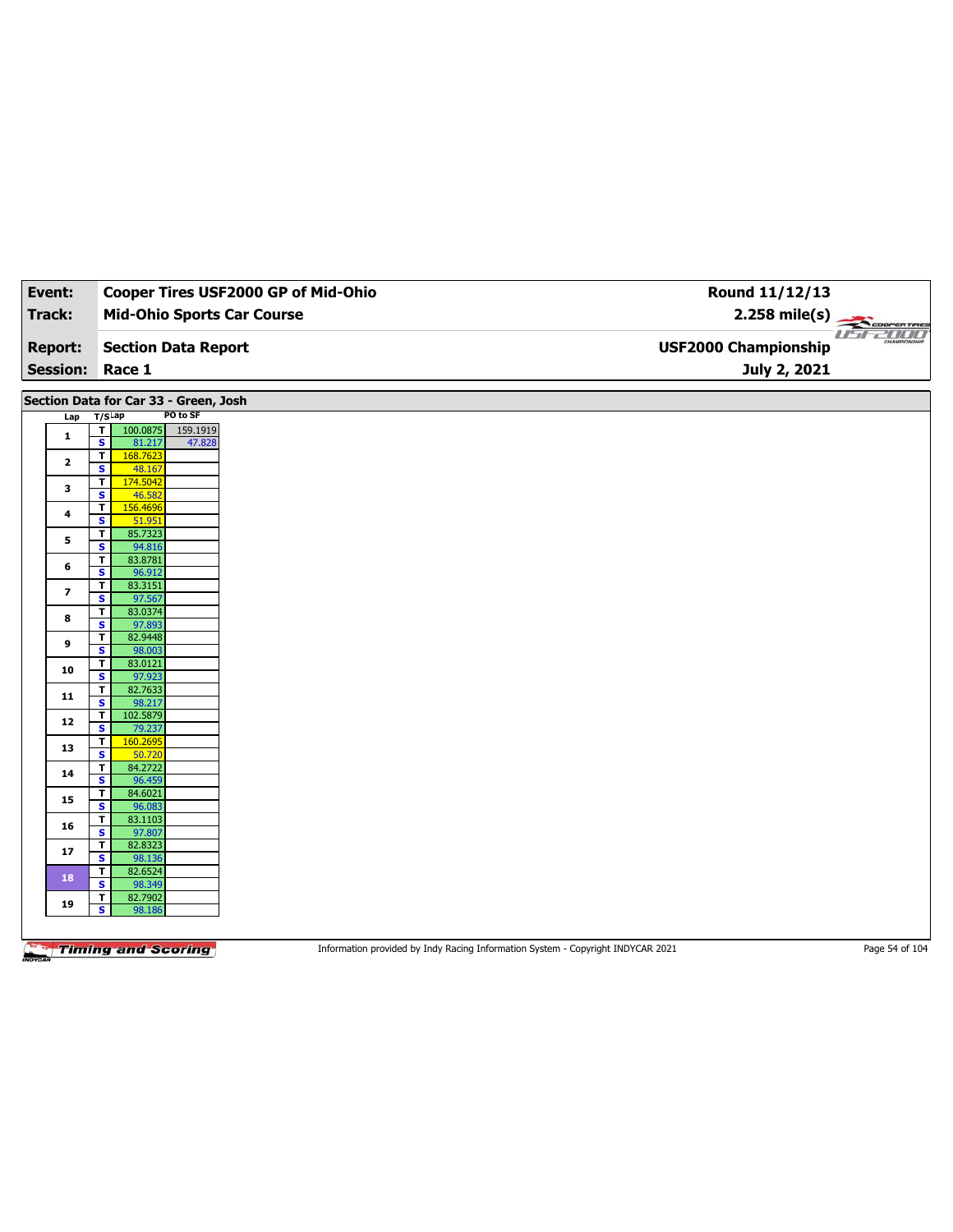| Event:                 | <b>Cooper Tires USF2000 GP of Mid-Ohio</b> | Round 11/12/13              |                         |
|------------------------|--------------------------------------------|-----------------------------|-------------------------|
| Track:                 | <b>Mid-Ohio Sports Car Course</b>          | $2.258 \text{ mile(s)}$     |                         |
| <b>Report:</b>         | Section Data Report                        | <b>USF2000 Championship</b> | -777777<br>CHAMPSONSHIP |
| <b>Session: Race 1</b> |                                            | July 2, 2021                |                         |

**Section Data for Car 33 - Green, Josh**

|    | Lap | T/SSF to I1 | I1 to I2A | I2A to I2 | I2 to I3A | I3A to I3 | <b>I3 to I4</b> | I4 to I5A | [5A to I5B I5B to I5 |        | I5 to I6A | I6A to I6 | I6 to I7A | <b>I7A to I7</b> | <b>I7 to I8</b> | I8 to SF |
|----|-----|-------------|-----------|-----------|-----------|-----------|-----------------|-----------|----------------------|--------|-----------|-----------|-----------|------------------|-----------------|----------|
|    |     | I.5400 I    | 7.1438    | 4.5927    | 8.3186    | 8.2599    | 2.7924          | 6.9803    | 5.1614               | 4.4550 | 5.2132    | 6.5108    | 3.4753    | 5.3019           | 5.5148          | 4.7600   |
| 20 |     | .536        | 112.144   | 125.446   |           | 17.215    | 137.223         | 100.315   | 74.372               | 76.676 | 97.829    | 85.243    | 109.474   | 100.821          | 74.922.         | 93.822   |
|    | 21  | 1.8774      | 9.0608    | 8.3218    |           |           |                 |           |                      |        |           |           |           |                  |                 |          |
|    |     | 105.682     | 88.418    | 69.232    |           |           |                 |           |                      |        |           |           |           |                  |                 |          |

Timing and Scoring

Information provided by Indy Racing Information System - Copyright INDYCAR 2021 Page 55 of 104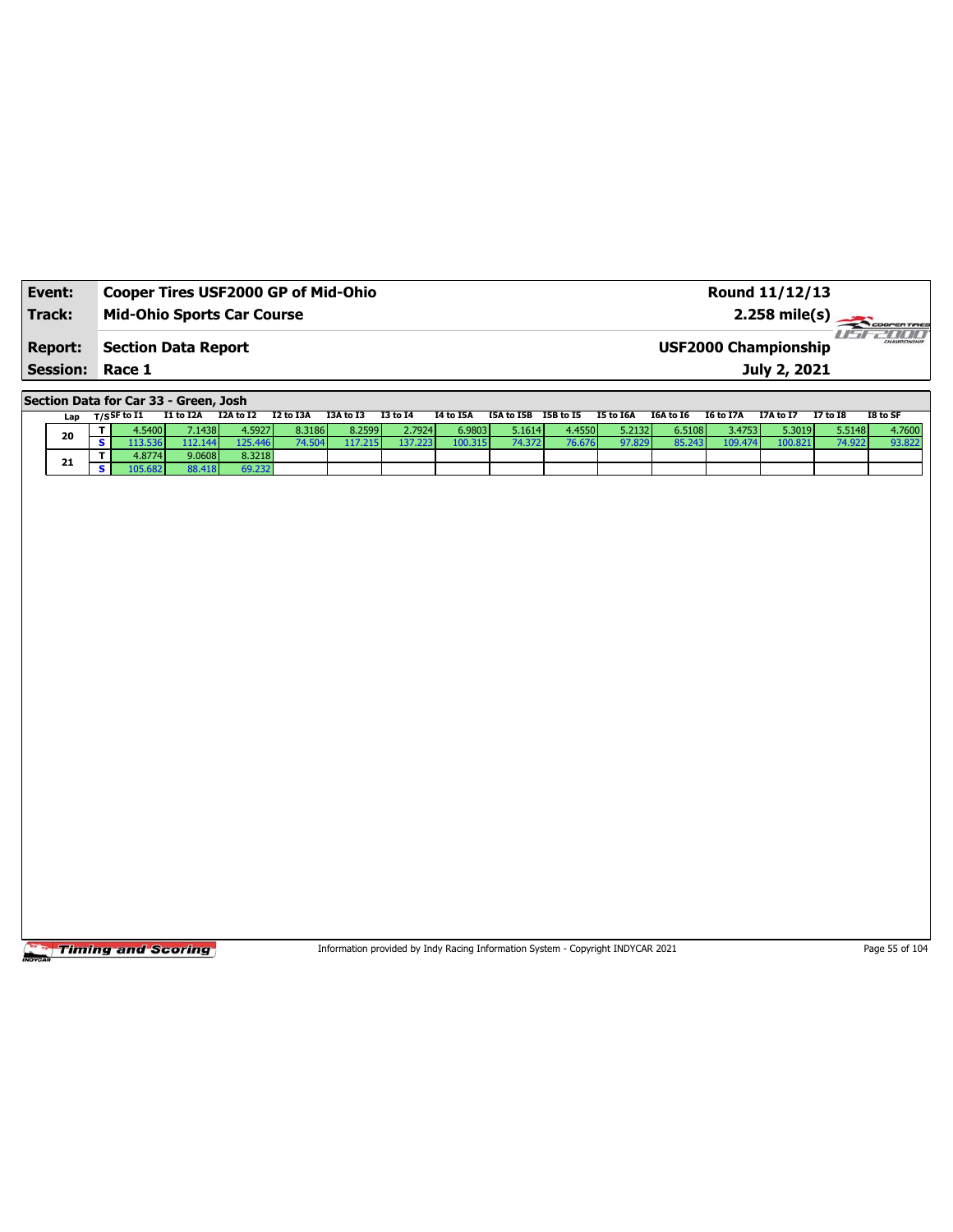| Event:          | Cooper Tires USF2000 GP of Mid-Ohio                | Round 11/12/13              |                      |
|-----------------|----------------------------------------------------|-----------------------------|----------------------|
| <b>Track:</b>   | <b>Mid-Ohio Sports Car Course</b>                  | $2.258$ mile(s)             | COOPERTIRES          |
| <b>Report:</b>  | <b>Section Data Report</b>                         | <b>USF2000 Championship</b> | <b>2000</b><br>1 I T |
| <b>Session:</b> | Race 1                                             | July 2, 2021                |                      |
|                 | Section Data for Car 33 - Green, Josh              |                             |                      |
| Lap T/SLap      | PO to SF<br>$\mathbf T$<br>83.0201                 |                             |                      |
| ${\bf 20}$      | $\overline{\mathbf{s}}$<br>97.914                  |                             |                      |
| 21              | $\overline{\mathbf{r}}$<br>$\overline{\mathbf{s}}$ |                             |                      |
|                 |                                                    |                             |                      |
|                 |                                                    |                             |                      |
|                 |                                                    |                             |                      |
|                 |                                                    |                             |                      |
|                 |                                                    |                             |                      |
|                 |                                                    |                             |                      |
|                 |                                                    |                             |                      |
|                 |                                                    |                             |                      |
|                 |                                                    |                             |                      |
|                 |                                                    |                             |                      |
|                 |                                                    |                             |                      |
|                 |                                                    |                             |                      |
|                 |                                                    |                             |                      |
|                 |                                                    |                             |                      |
|                 |                                                    |                             |                      |
|                 |                                                    |                             |                      |
|                 |                                                    |                             |                      |
|                 |                                                    |                             |                      |
|                 |                                                    |                             |                      |
|                 |                                                    |                             |                      |
|                 |                                                    |                             |                      |

Information provided by Indy Racing Information System - Copyright INDYCAR 2021 Page 56 of 104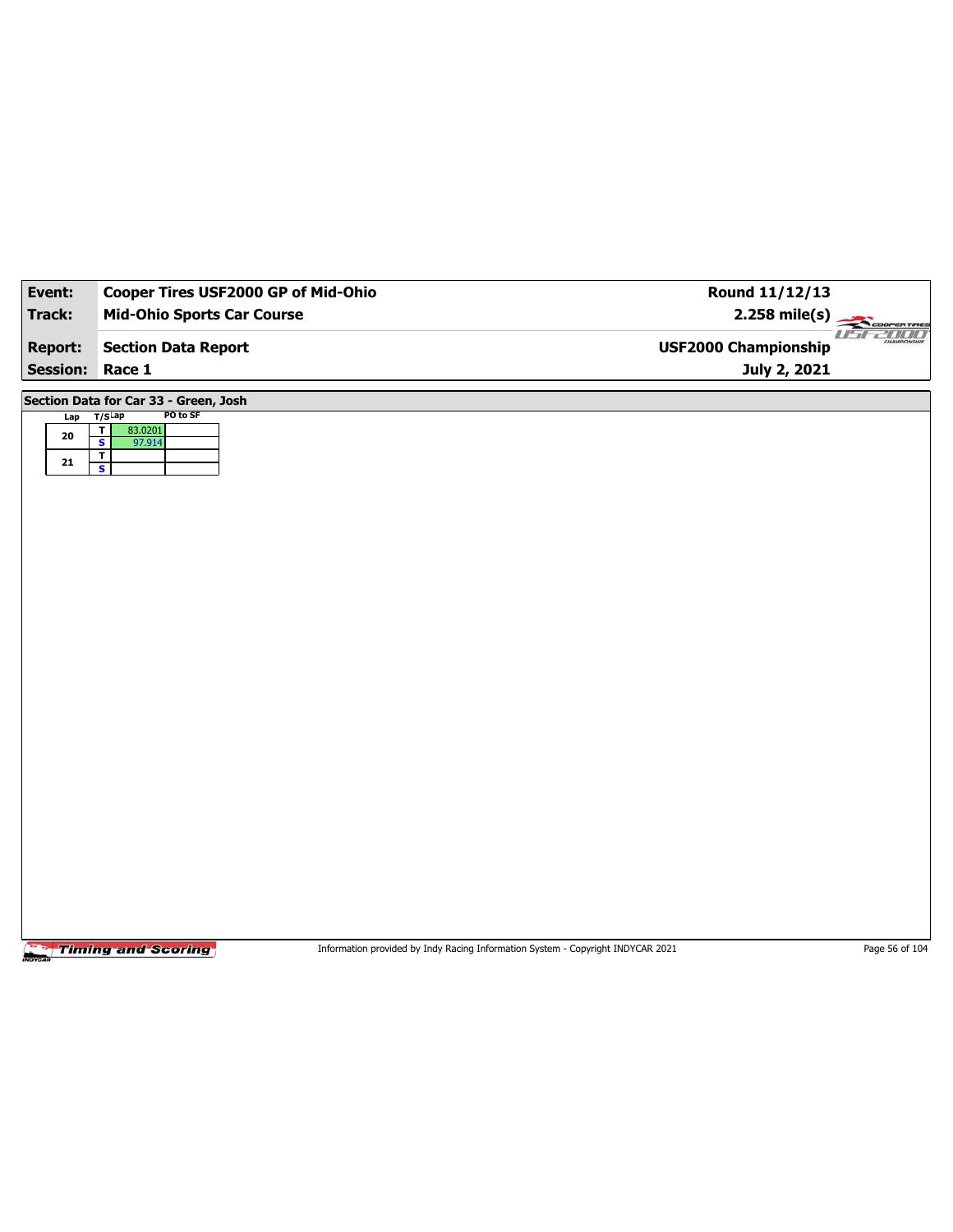| <b>Event:</b>   | Cooper Tires USF2000 GP of Mid-Ohio<br>Round 11/12/13 |                  |                                               |                   |                   |                    |                   |                  |                      |                  |                  |                   |                             |                   |                  |                  |
|-----------------|-------------------------------------------------------|------------------|-----------------------------------------------|-------------------|-------------------|--------------------|-------------------|------------------|----------------------|------------------|------------------|-------------------|-----------------------------|-------------------|------------------|------------------|
| Track:          |                                                       |                  | <b>Mid-Ohio Sports Car Course</b>             |                   |                   |                    |                   |                  |                      |                  |                  |                   |                             | $2.258$ mile(s)   |                  | COOPERTIRES      |
| <b>Report:</b>  |                                                       |                  | <b>Section Data Report</b>                    |                   |                   |                    |                   |                  |                      |                  |                  |                   | <b>USF2000 Championship</b> |                   |                  | <b>FF-POOL</b>   |
| <b>Session:</b> |                                                       | Race 1           |                                               |                   |                   |                    |                   |                  |                      |                  |                  |                   |                             | July 2, 2021      |                  |                  |
|                 |                                                       |                  |                                               |                   |                   |                    |                   |                  |                      |                  |                  |                   |                             |                   |                  |                  |
|                 |                                                       |                  | Section Data for Car 34 - Christie, Dylan (R) |                   |                   |                    |                   |                  |                      |                  |                  |                   |                             |                   |                  |                  |
| Lap             |                                                       | $T/S$ SF to $I1$ | I1 to I2A                                     | I2A to I2         | I2 to I3A         | I3A to I3          | <b>I3 to I4</b>   | <b>I4 to I5A</b> | I5A to I5B I5B to I5 |                  | I5 to I6A        | I6A to I6         | <b>I6 to I7A</b>            | I7A to I7         | <b>I7 to I8</b>  | I8 to SF         |
| $\mathbf{1}$    | т                                                     | 5.5793           | 10.4846                                       | 5.2398            | 9.3614            | 9.0522             | 4.0280            | 15,5613          | 7.8139               | 6.2564           | 7.3022           | 8.1364            | 5.1913                      | 7.2633            | 8.9123           | 8.5624           |
|                 | S                                                     | 92.387           | 76.411                                        | 109.954           | 66.205            | 106.955            | 95.130            | 44.998           | 49.126               | 54.599           | 69.842           | 68.212            | 73.287                      | 73.595            | 46.361           | 52.157           |
| $\mathbf{2}$    | T<br>S                                                |                  |                                               | 5.4470<br>105.771 | 9.1290            | 9.1851             | 3.1135            | 7.7213<br>90.688 | 5.5350               | 4.6461<br>73.522 | 5.4571           | 6.7185            | 3.5776<br>106.344           | 5.9862            | 5.9027           | 5.1400           |
|                 | T                                                     | 8.4593           | 19.3528                                       | 10.3573           | 67.891<br>12,6602 | 105.408<br>15.5004 | 123.071<br>8.4354 | 20.0314          | 69.352<br>7.4736     | 5.7269           | 93.456<br>7.4744 | 82.608<br>11.0881 | 8.0761                      | 89.296<br>17.1373 | 69.999<br>7.7668 | 86.885<br>6.6316 |
| з               | $\overline{\mathbf{s}}$                               | 60.933           | 41.396                                        | 55.626            | 48.954            | 62.462             | 45.425            | 34.956           | 51.363               | 59.647           | 68.233           | 50.054            | 47.109                      | 31.192            | 53.198           | 67.343           |
|                 | T                                                     | 12.5090          | 19.1919                                       | 10.7657           | 12.2394           | 16.8129            | 7.4434            | 14.5279          | 5.7738               | 4.958            | 6.5768           | 8.3684            | 5.9706                      | 9.6060            | 6.2897           | 4.9135           |
| 4               | S                                                     | 41.207           | 41.743                                        | 53.516            | 50.638            | 57.586             | 51.479            | 48.199           | 66.484               | 68.89            | 77.545           | 66.321            | 63.721                      | 55.647            | 65.692           | 90.891           |
|                 | T                                                     | 4.7660           | 7.7102                                        | 4.8097            | 8.6696            | 8.2666             | 2.7848            | 7.2875           | 5.3796               | 4.7495           | 5.3881           | 6.5598            | 3.4650                      | 5.7107            | 5.7331           | 4.7587           |
| 5               | s                                                     | 108.152          | 103.906                                       | 119.786           | 71.488            | 117.120            | 137.598           | 96.086           | 71.355               | 71.921           | 94.653           | 84.606            | 109.799                     | 93.604            | 72.070           | 93.847           |
|                 | T                                                     | 4.5410           | 7.6315                                        | 4.8661            | 9.4779            | 11.5336            | 3.8250            | 7.8646           | 5.3821               | 4.5802           | 5.3236           | 6.3953            | 3.4781                      | 5.2560            | 5.5762           | 4.7686           |
| 6               | S                                                     | 113.511          | 104.978                                       | 118.398           | 65.391            | 83.944             | 100.178           | 89.035           | 71.322               | 74.580           | 95.800           | 86.782            | 109.386                     | 101.702           | 74.097           | 93.652           |
| $\overline{ }$  | T                                                     | 4.6016           | 7.2681                                        | 4.7160            | 8.3603            | 8.3442             | 2.8223            | 6.8597           | 5.1638               | 4.4155           | 5.2215           | 6.3324            | 3.4615                      | 5.2000            | 5.5074           | 4.7545           |
|                 | $\overline{\mathbf{s}}$                               | 112.016          | 110.226                                       | 122.166           | 74.133            | 116.031            | 135.769           | 102.078          | 74.337               | 77.362           | 97.673           | 87.644            | 109.910                     | 102.797           | 75.023           | 93.930           |
| 8               | т                                                     | 4.6043           | 7.3157                                        | 4.6341            | 8.4216            | 8.3299             | 2.8299            | 6.9302           | 5.2160               | 4.4083           | 5.1907           | 6.2553            | 3.4489                      | 5.1915            | 5.4115           | 4.7521           |
|                 | S                                                     | 111.951          | 109.509                                       | 124.325           | 73.593            | 116.230            | 135.405           | 101.040          | 73.593               | 77.488           | 98.253           | 88.725            | 110.312                     | 102.966           | 76.353           | 93.978           |
| 9               | T                                                     | 4.5969           | 7.2880                                        | 4.7005            | 8.3282            | 8.3441             | 2.8258            | 6.9483           | 5.1576               | 4.3865           | 5.1723           | 6.2816            | 3.4460                      | 5.0836            | 5.5184           | 4.8181           |
|                 | s                                                     | 112.131          | 109.925                                       | 122.569           | 74.419            | 116.032            | 135.601           | 100.777          | 74.427               | 77.873           | 98.602           | 88.353            | 110.405                     | 105.151           | 74.873           | 92.690           |
| 10              | T                                                     | 4.6247           | 7.1668                                        | 4.6991            | 8.2822            | 8.3204             | 2.8121            | 6.8983           | 5.2281               | 4.4648           | 5.2963           | 6.2753            | 3.4422                      | 5.2036            | 5.4364           | 4.7809           |
|                 | $\overline{\mathbf{s}}$                               | 111.457          | 111.784                                       | 122.606           | 74.832            | 116.362            | 136.262           | 101.507          | 73.423               | 76.508           | 96.294           | 88.442            | 110.527                     | 102.726           | 76.003           | 93.411           |
| 11              | T                                                     | 4.6012           | 7.2424                                        | 4.6971            | 8.3795            | 8.3400             | 2.8211            | 6.9534           | 5.3144               | 4.4599           | 5.2542           | 6.3929            | 3.4743                      | 5.2692            | 5.4949           | 4.7667           |
|                 | $\overline{\mathbf{s}}$                               | 112.026          | 110.618                                       | 122.658           | 73.963            | 116.089            | 135.827           | 100.703          | 72.231               | 76.592           | 97.065           | 86.815            | 109.505                     | 101.447           | 75.194           | 93.690           |
| 12              | T<br>$\overline{\mathbf{s}}$                          | 5.1968<br>99.187 | 8.6349<br>92.779                              | 5.7354<br>100.453 | 9.3156<br>66.531  | 10.6628<br>90.800  | 4.1362<br>92.641  | 9.3740<br>74.699 | 6.9884<br>54.929     | 5.1400<br>66.457 | 7.0134<br>72.718 | 7.7336<br>71.765  | 4.9051<br>77.563            | 6.6181<br>80.770  | 6.0411<br>68.395 | 5.2932<br>84.371 |
|                 | T                                                     | 5.7501           | 15.6615                                       | 16.0390           | 10.5898           | 21.6960            | 8.6863            | 19.4159          | 7.2921               | 4.9713           | 8.6438           | 10.2315           | 5.1109                      | 7.0388            | 5.9200           | 4.8980           |
| 13              | $\overline{\mathbf{s}}$                               | 89.643           | 51.153                                        | 35.921            | 58.525            | 44.625             | 44.11             | 36.06            | 52.641               | 68.713           | 59.002           | 54.244            | 74.440                      | 75.943            | 69.794           | 91.178           |
|                 | T                                                     | 4.6896           | 7.4553                                        | 4.7457            | 8.5324            | 8.2031             | 2.7469            | 7.3604           | 5.4200               | 4.6931           | 5.5182           | 6.4613            | 3.4150                      | 5.7823            | 5.5720           | 4.8236           |
| 14              | $\overline{\mathbf{s}}$                               | 109.914          | 107.459                                       | 121.402           | 72.638            | 118.026            | 139.496           | 95.134           | 70.824               | 72.786           | 92.421           | 85.896            | 111.407                     | 92.445            | 74.153           | 92.585           |
|                 | T                                                     | 4.5997           | 7.3849                                        | 4.7156            | 8.4589            | 8.2534             | 2.7824            | 7.0155           | 5.1890               | 4.4564           | 5.2721           | 6.3473            | 3.4286                      | 5.3618            | 5.6123           | 4.8109           |
| 15              | $\overline{\mathbf{s}}$                               | 112.063          | 108.483                                       | 122.177           | 73.269            | 117.307            | 137.716           | 99.811           | 73.976               | 76.652           | 96.736           | 87.439            | 110.965                     | 99.695            | 73.621           | 92.829           |
|                 | T                                                     | 4.5831           | 7.2261                                        | 4.6642            | 8.4539            | 8.2932             | 2.7971            | 7.2323           | 5.2218               | 4.4287           | 5.2264           | 6.3766            | 3.4529                      | 5.2184            | 5.4555           | 4.8024           |
| 16              | $\overline{\mathbf{s}}$                               | 112.469          | 110.867                                       | 123.523           | 73.312            | 116.744            | 136.993           | 96.819           | 73.512               | 77.13            | 97.582           | 87.037            | 110.184                     | 102.435           | 75.737           | 92.993           |
|                 | T                                                     | 4.5792           | 7.3608                                        | 4.6910            | 8.4304            | 8.2682             | 2.7866            | 7.0602           | 5.1356               | 4.4295           | 5.2291           | 6.3159            | 3.4471                      | 5.2454            | 5.4726           | 4.7975           |
| 17              | s                                                     | 112.564          | 108.838                                       | 122.817           | 73.516            | 117.097            | 137.509           | 99.180           | 74.746               | 77.117           | 97.531           | 87.873            | 110.369                     | 101.907           | 75.500           | 93.088           |
| 18              | T                                                     | 4.5523           | 7.3376                                        | 4.6690            | 8.6025            | 8.2898             | 2.8171            | 7.2126           | 5.2097               | 4.3928           | 5.2140           | 6.2985            | 3.4453                      | 5.1895            | 5.4815           | 4.7638           |
|                 | s                                                     | 113.229          | 109.182                                       | 123.396           | 72.046            | 116.792            | 136.020           | 97.084           | 73.682               | 77.762           | 97.814           | 88.116            | 110.427                     | 103.005           | 75.378           | 93.747           |
| 19              | T.                                                    | 4.5672           | 7.3184                                        | 4.6845            | 8.3423            | 8.3610             | 2.8338            | 6.9347           | 5.1543               | 4.4285           | 5.2466           | 6.4018            | 3.4560                      | 5.2396            | 5.5634           | 4.7309           |
|                 | s                                                     | 112.860          | 109.469                                       | 122.988           | 74.293            | 115.797            | 135.218           | 100.974          | 74.474               | 77.135           | 97.206           | 86.694            | 110.085                     | 102.020           | 74.268           | 94.399           |

Information provided by Indy Racing Information System - Copyright INDYCAR 2021 Page 57 of 104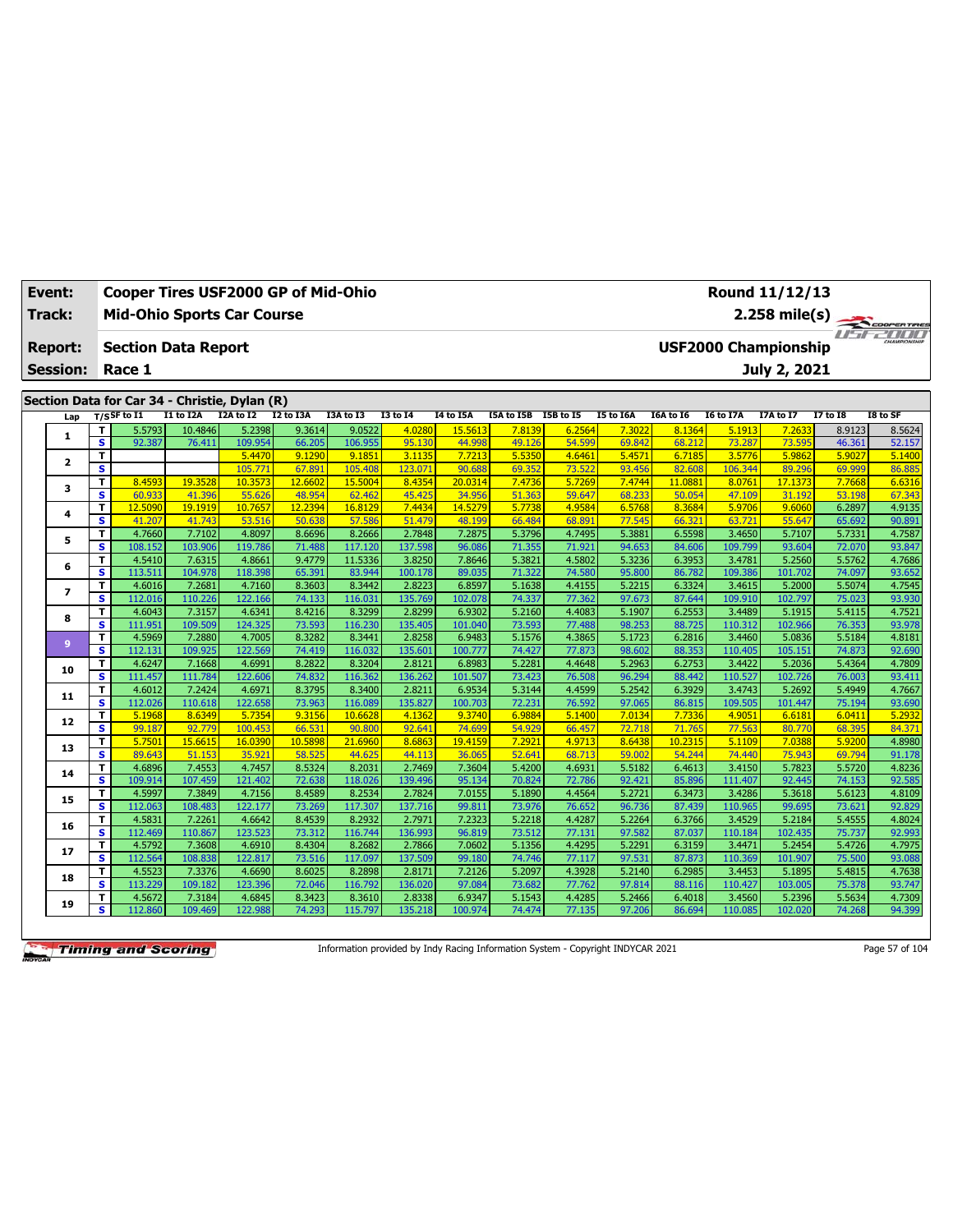| Event:                  |                                         | Cooper Tires USF2000 GP of Mid-Ohio           |                     |                      |                             | Round 11/12/13              |
|-------------------------|-----------------------------------------|-----------------------------------------------|---------------------|----------------------|-----------------------------|-----------------------------|
| Track:                  |                                         | <b>Mid-Ohio Sports Car Course</b>             |                     |                      |                             | $2.258 \text{ mile(s)}$     |
|                         |                                         |                                               |                     |                      |                             |                             |
| <b>Report:</b>          |                                         | <b>Section Data Report</b>                    |                     |                      |                             | <b>USF2000 Championship</b> |
|                         |                                         | Session: Race 1                               |                     |                      |                             | July 2, 2021                |
|                         |                                         |                                               |                     |                      |                             |                             |
|                         |                                         | Section Data for Car 34 - Christie, Dylan (R) |                     |                      |                             |                             |
| Lap                     | T/SLap<br>$\overline{\mathbf{r}}$       | 121.7141                                      | PI to PO<br>94.4920 | PO to SF<br>145.1993 | <b>SF to PI</b><br>108.2634 |                             |
| $\mathbf{1}$            | $\overline{\mathbf{s}}$                 | 66.786                                        | 9.503               | 52.437               | 70.963                      |                             |
|                         | $\mathbf T$                             | 170.5358                                      |                     | 89.4945              |                             |                             |
| $\mathbf{2}$            | $\overline{\mathbf{s}}$                 | 47.666                                        |                     | 85.076               |                             |                             |
| 3                       | T                                       | 166.1716                                      |                     |                      |                             |                             |
|                         | $\overline{\mathbf{s}}$                 | 48.918                                        |                     |                      |                             |                             |
| 4                       | $\overline{\mathsf{r}}$                 | 145.9474<br>55.697                            |                     |                      |                             |                             |
|                         | S<br>T                                  | 86.0389                                       |                     |                      |                             |                             |
| 5                       | $\overline{\mathbf{s}}$                 | 94.478                                        |                     |                      |                             |                             |
|                         | T                                       | 90.4998                                       |                     |                      |                             |                             |
| 6                       | S                                       | 89.821                                        |                     |                      |                             |                             |
| $\overline{\mathbf{z}}$ | $\mathbf T$                             | 83.0288                                       |                     |                      |                             |                             |
|                         | $\overline{\mathbf{s}}$                 | 97.903                                        |                     |                      |                             |                             |
| 8                       | T                                       | 82.9400                                       |                     |                      |                             |                             |
|                         | $\overline{\mathbf{s}}$                 | 98.008<br>82.8959                             |                     |                      |                             |                             |
| 9 <sup>°</sup>          | T<br>$\overline{\mathbf{s}}$            | 98.060                                        |                     |                      |                             |                             |
|                         | T                                       | 82.9312                                       |                     |                      |                             |                             |
| 10                      | $\overline{\mathbf{s}}$                 | 98.019                                        |                     |                      |                             |                             |
| $11$                    | T                                       | 83.4612                                       |                     |                      |                             |                             |
|                         | $\overline{\mathbf{s}}$                 | 97.396                                        |                     |                      |                             |                             |
| 12                      | T                                       | 102.7886                                      |                     |                      |                             |                             |
|                         | S                                       | 79.083<br>151.9450                            |                     |                      |                             |                             |
| 13                      | $\mathbf T$<br>$\overline{\mathbf{s}}$  | 53.498                                        |                     |                      |                             |                             |
|                         | T                                       | 85.4189                                       |                     |                      |                             |                             |
| 14                      | <b>S</b>                                | 95.164                                        |                     |                      |                             |                             |
| 15                      | T                                       | 83.6888                                       |                     |                      |                             |                             |
|                         | $\overline{\mathbf{s}}$                 | 97.131                                        |                     |                      |                             |                             |
| 16                      | $\overline{\mathbf{r}}$                 | 83.4326                                       |                     |                      |                             |                             |
|                         | $\mathbf{s}$                            | 97.430                                        |                     |                      |                             |                             |
| 17                      | $\mathbf{T}$<br>$\overline{\mathbf{s}}$ | 83.2491<br>97.644                             |                     |                      |                             |                             |
|                         | $\overline{\mathbf{r}}$                 | 83.4760                                       |                     |                      |                             |                             |
| 18                      | S                                       | 97.379                                        |                     |                      |                             |                             |
|                         | $\mathbf{T}$                            | 83.2630                                       |                     |                      |                             |                             |
| 19                      | $\overline{\mathbf{s}}$                 | 97.628                                        |                     |                      |                             |                             |

Information provided by Indy Racing Information System - Copyright INDYCAR 2021 Page 58 of 104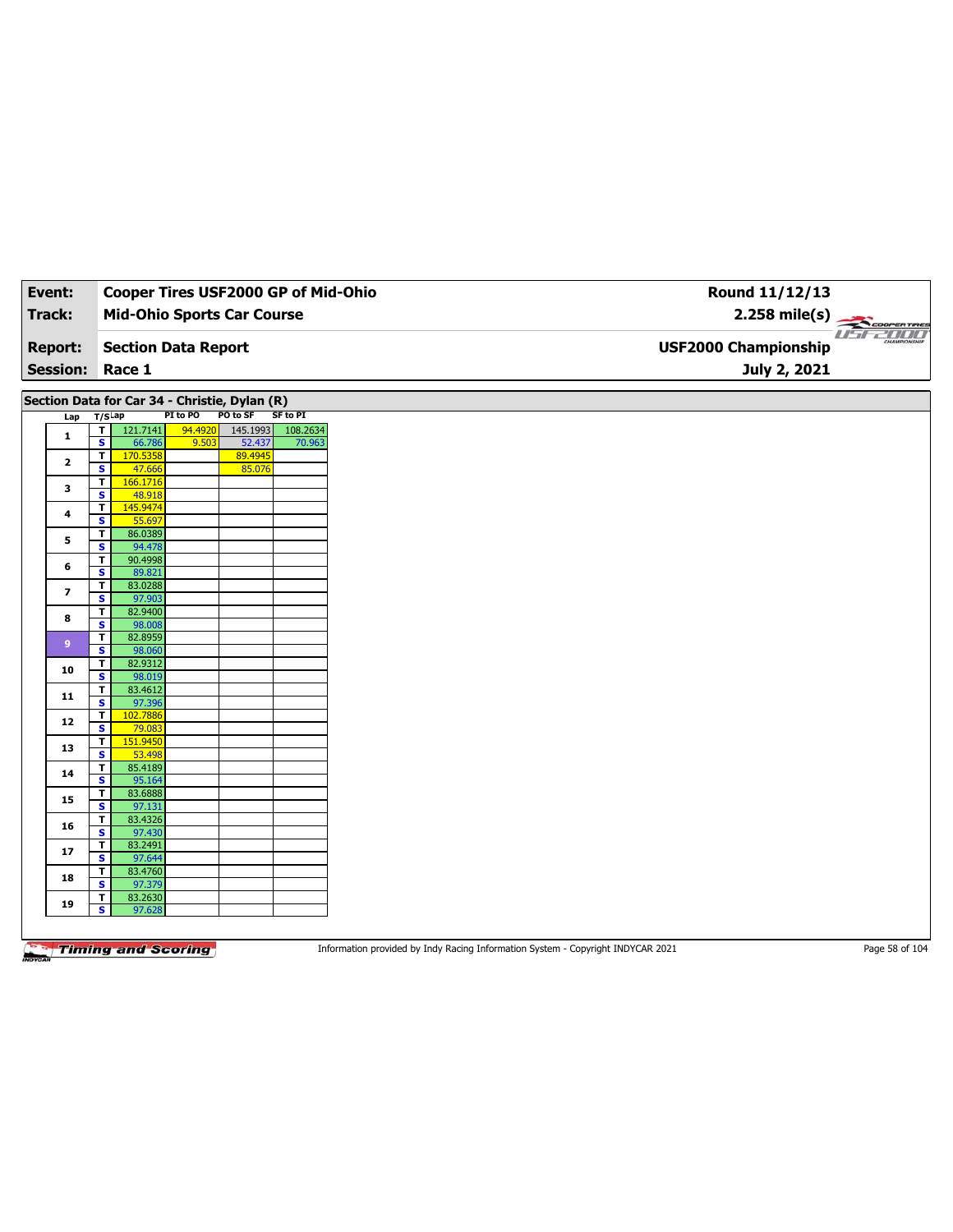| Event:                 | <b>Cooper Tires USF2000 GP of Mid-Ohio</b> | Round 11/12/13              |                             |
|------------------------|--------------------------------------------|-----------------------------|-----------------------------|
| Track:                 | <b>Mid-Ohio Sports Car Course</b>          | $2.258 \text{ mile(s)}$     |                             |
| <b>Report:</b>         | Section Data Report                        | <b>USF2000 Championship</b> | <b>HILL</b><br>CHAMPIONSHIP |
| <b>Session: Race 1</b> |                                            | July 2, 2021                |                             |

**Section Data for Car 34 - Christie, Dylan (R)**

| Lap | $T/S$ SF to I1 | I1 to I2A | I2A to I2 | I2 to I3A | I3A to I3 | <b>I3 to I4</b> | I4 to I5A | I5A to I5B | I5B to I5 | <b>I5 to I6A</b> | I6A to I6 | I6 to I7A | I7A to I7 | <b>I7 to I8</b> | I8 to SF |
|-----|----------------|-----------|-----------|-----------|-----------|-----------------|-----------|------------|-----------|------------------|-----------|-----------|-----------|-----------------|----------|
| 20  | <b>∤.5739⊮</b> | 7.1890    | 4.6132    | 8.3153    | 8.3217    | 2.8130          | 7.0149    | 5.0659     | 4.4130    | 5.2194           | 6.3529    | 3.4676    | 5.2919    | 5.4522          | 4.8434   |
|     |                | 11.439    | 124.889   | .5341     | 16.344    | 136.218         | 99.820    | 75.774     | 77.406    | 97.712           | 87.362    | 109.71.   | 101.012   |                 | 92.206   |
| 21  | 5.3634         | 11.5608   |           |           |           |                 |           |            |           |                  |           |           |           |                 |          |
|     |                | 69.298    |           |           |           |                 |           |            |           |                  |           |           |           |                 |          |

Timing and Scoring

Information provided by Indy Racing Information System - Copyright INDYCAR 2021 Page 59 of 104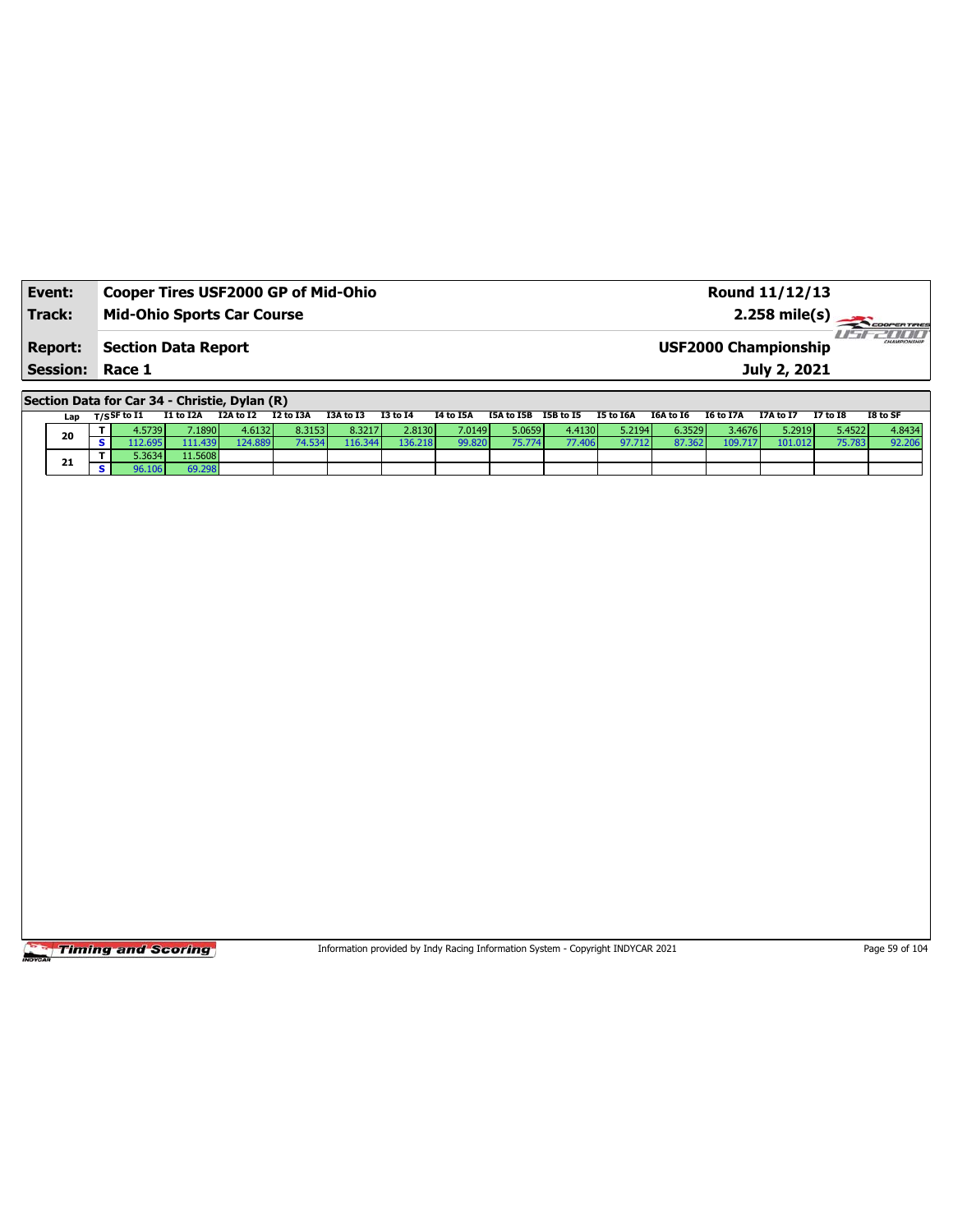| Event:          | Cooper Tires USF2000 GP of Mid-Ohio                               | Round 11/12/13                                    |
|-----------------|-------------------------------------------------------------------|---------------------------------------------------|
| Track:          | <b>Mid-Ohio Sports Car Course</b>                                 | 2.258 mile(s)<br>COOPER TIRES                     |
| <b>Report:</b>  | <b>Section Data Report</b>                                        | $H - H - \epsilon$<br><b>USF2000 Championship</b> |
| <b>Session:</b> | Race 1                                                            | July 2, 2021                                      |
|                 |                                                                   |                                                   |
|                 | Section Data for Car 34 - Christie, Dylan (R)                     |                                                   |
| Lap             | PI to PO<br>PO to SF<br><b>SF to PI</b><br>T/SLap<br>T<br>82.9473 |                                                   |
| 20              | $\overline{\mathbf{s}}$<br>98.000                                 |                                                   |
| ${\bf 21}$      | $\mathbf{I}$<br>$\overline{\mathbf{s}}$                           |                                                   |
|                 |                                                                   |                                                   |
|                 |                                                                   |                                                   |
|                 |                                                                   |                                                   |
|                 |                                                                   |                                                   |
|                 |                                                                   |                                                   |
|                 |                                                                   |                                                   |
|                 |                                                                   |                                                   |
|                 |                                                                   |                                                   |
|                 |                                                                   |                                                   |
|                 |                                                                   |                                                   |
|                 |                                                                   |                                                   |
|                 |                                                                   |                                                   |
|                 |                                                                   |                                                   |
|                 |                                                                   |                                                   |
|                 |                                                                   |                                                   |
|                 |                                                                   |                                                   |
|                 |                                                                   |                                                   |
|                 |                                                                   |                                                   |
|                 |                                                                   |                                                   |
|                 |                                                                   |                                                   |
|                 |                                                                   |                                                   |
|                 |                                                                   |                                                   |

Information provided by Indy Racing Information System - Copyright INDYCAR 2021 Page 60 of 104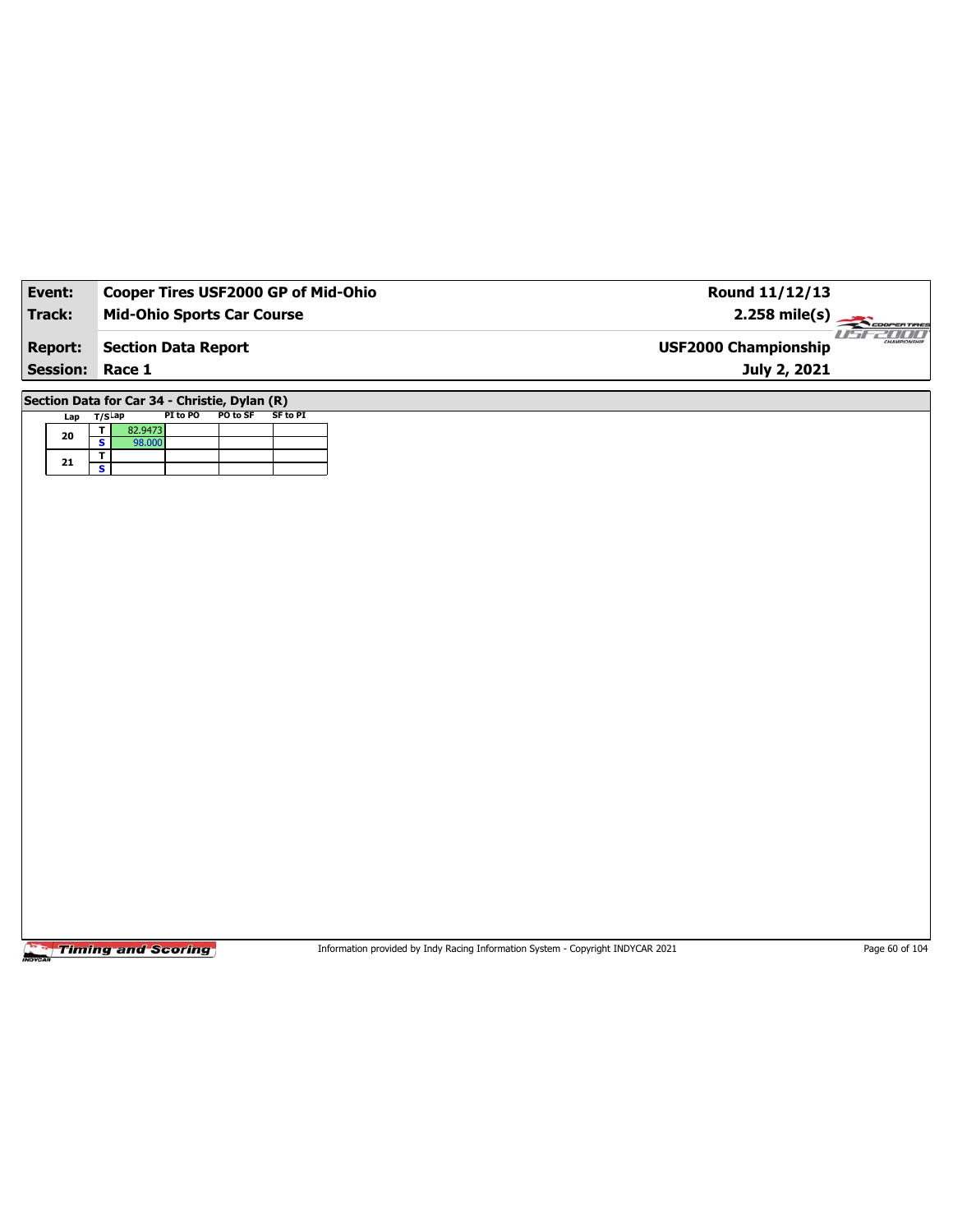| <b>Event:</b>   | Cooper Tires USF2000 GP of Mid-Ohio<br>Round 11/12/13 |                   |                            |                                             |                   |                   |                  |                   |                      |                  |                   |                   |                  |                             |                  |                  |
|-----------------|-------------------------------------------------------|-------------------|----------------------------|---------------------------------------------|-------------------|-------------------|------------------|-------------------|----------------------|------------------|-------------------|-------------------|------------------|-----------------------------|------------------|------------------|
| Track:          |                                                       |                   |                            | <b>Mid-Ohio Sports Car Course</b>           |                   |                   |                  |                   |                      |                  |                   |                   |                  | $2.258$ mile(s)             |                  | COOPER TIRES     |
| <b>Report:</b>  |                                                       |                   | <b>Section Data Report</b> |                                             |                   |                   |                  |                   |                      |                  |                   |                   |                  | <b>USF2000 Championship</b> |                  | <b>FF-POOL</b>   |
| <b>Session:</b> |                                                       | Race 1            |                            |                                             |                   |                   |                  |                   |                      |                  |                   |                   |                  | July 2, 2021                |                  |                  |
|                 |                                                       |                   |                            |                                             |                   |                   |                  |                   |                      |                  |                   |                   |                  |                             |                  |                  |
|                 |                                                       |                   |                            | Section Data for Car 4 - d'Orlando, Michael |                   |                   |                  |                   |                      |                  |                   |                   |                  |                             |                  |                  |
| Lap             |                                                       | $T/S$ SF to $I1$  | I1 to I2A                  | I2A to I2                                   | I2 to I3A         | I3A to I3         | <b>I3 to I4</b>  | <b>I4 to I5A</b>  | I5A to I5B I5B to I5 |                  | I5 to I6A         | I6A to I6         | <b>I6 to I7A</b> | I7A to I7                   | <b>I7 to I8</b>  | I8 to SF         |
| $\mathbf{1}$    | т                                                     | 5.7673            | 7.7114                     | 4.7941                                      | 8.7175            | 8.2770            | 2.8586           | 8.8548            | 6.3023               | 5.1633           | 7.3111            | 7.2143            | 3.8952           | 6.3357                      | 6.0487           | 5.1604           |
|                 | $\overline{\mathbf{s}}$                               | 89.375            | 103.890                    | 120.176                                     | 71.095            | 116.973           | 134.045          | 79.079            | 60.908               | 66.157           | 69.757            | 76.931            | 97.673           | 84.370                      | 68.309           | 86.542           |
| $\mathbf{2}$    | T.<br>$\overline{\mathbf{s}}$                         | 6.9078<br>74.619  | 17,4639<br>45.874          | 13,6938<br>42.073                           | 12.9442<br>47.880 | 20.6169<br>46.961 | 8.4927<br>45.119 | 15.3145<br>45.723 | 7.3107<br>52.507     | 8.1425<br>41.952 | 10.2327<br>49.840 | 11.2519<br>49.325 | 7.9598<br>47.797 | 12.0310<br>44.431           | 8.3872<br>49.263 | 9.4708<br>47.155 |
|                 | T                                                     | 11.7294           | 17,4940                    | 12.7434                                     | 13.5844           | 19,9370           | 7.6162           | 15,4054           | 7.6141               | 7.6901           | 11.5410           | 11.3206           | 8.0755           | 11.6755                     | 8.8234           | 9.1682           |
| з               | $\overline{\mathbf{s}}$                               | 43.946            | 45.795                     | 45.211                                      | 45.624            | 48.562            | 50.311           | 45.453            | 50.415               | 44.420           | 44.190            | 49.026            | 47.112           | 45.784                      | 46.828           | 48.711           |
|                 | T                                                     | 11.7262           | 16.8306                    | 12.7111                                     | 13.2747           | 19.2012           | 6.6543           | 12.9700           | 6.7403               | 6.7313           | 9.1760            | 10.9817           | 8.5659           | 11.4238                     | 7.8495           | 4.8161           |
| 4               | S                                                     | 43.958            | 47.600                     | 45.325                                      | 46.688            | 50.423            | 57.584           | 53.988            | 56.951               | 50.747           | 55.580            | 50.539            | 44.415           | 46.792                      | 52.638           | 92.729           |
|                 | T                                                     | 4.6021            | 7.4917                     | 4.7340                                      | 8.4372            | 8.2798            | 2.7937           | 7.2841            | 5.3204               | 4.7264           | 5.2724            | 6.5624            | 3.4592           | 5.4444                      | 5.6492           | 4.8273           |
| 5               | s                                                     | 112.004           | 106.937                    | 121.702                                     | 73.457            | 116.933           | 137.159          | 96.131            | 72.149               | 72.273           | 96.730            | 84.573            | 109.983          | 98.183                      | 73.140           | 92.514           |
|                 | T                                                     | 4.5730            | 7.3018                     | 4.6838                                      | 8.3713            | 8.2384            | 2.7917           | 7.1814            | 5.2804               | 4.495            | 5.2164            | 6.3662            | 3.4280           | 5.3306                      | 5.5601           | 4.7547           |
| 6               | S                                                     | 112.717           | 109.718                    | 123.006                                     | 74.035            | 117.521           | 137.258          | 97.506            | 72.696               | 75.992           | 97.769            | 87.179            | 110.984          | 100.279                     | 74.312           | 93.926           |
| $\overline{ }$  | T                                                     | 4.5452            | 7.2025                     | 4.6369                                      | 8.3899            | 8.2475            | 2.7714           | 7.1494            | 5.2224               | 4.6746           | 5.4320            | 6.5610            | 3.4938           | 5.4877                      | 5.4621           | 4.7892           |
|                 | $\overline{\mathbf{s}}$                               | 113.406           | 111.230                    | 124.250                                     | 73.871            | 117.391           | 138.263          | 97.942            | 73.503               | 73.074           | 93.888            | 84.591            | 108.894          | 97.408                      | 75.645           | 93.250           |
| 8               | т                                                     | 4.5748            | 7.2198                     | 4.6341                                      | 8.3272            | 8.2826            | 2.7924           | 7.0091            | 5.1936               | 4.4445           | 5.1933            | 6.3131            | 3.4121           | 5.1920                      | 5.4066           | 4.7352           |
|                 | S                                                     | 112.673           | 110.964                    | 124.325                                     | 74.428            | 116.893           | 137.223          | 99.903            | 73.911               | 76.857           | 98.203            | 87.912            | 111.502          | 102.956                     | 76.422           | 94.313           |
| 9               | T                                                     | 4.5483            | 7.0980                     | 4.6046                                      | 8.2767            | 8.2530            | 2.7757           | 6.9940            | 5.1358               | 4.4931           | 5.2356            | 6.3457            | 3.4159           | 5.1375                      | 5.4161           | 4.7751           |
|                 | s                                                     | 113.329           | 112.868                    | 125.122                                     | 74.882            | 117.313           | 138.049          | 100.118           | 74.743               | 76.026           | 97.410            | 87.461            | 111.378          | 104.048                     | 76.288           | 93.525           |
| 10              | T                                                     | 4.5547            | 7.1204                     | 4.6181                                      | 8.2955            | 8.2514            | 2.7889           | 6.9291            | 5.1256               | 4.3693           | 5.1580            | 6.2987            | 3.4194           | 5.1653                      | 5.4035           | 4.7764           |
|                 | $\overline{\mathbf{s}}$                               | 113.170           | 112.513                    | 124.756                                     | 74.712            | 117.335           | 137.395          | 101.056           | 74.891               | 78.180           | 98.876            | 88.113            | 111.264          | 103.488                     | 76.466           | 93.499           |
| 11              | T                                                     | 4.5587            | 7.1238                     | 4.6274                                      | 8.3165            | 8.2973            | 2.7995           | 6.9320            | 5.1263               | 4.3440           | 5.1416            | 6.3146            | 3.4298           | 5.1566                      | 5.4227           | 4.7589           |
|                 | $\overline{\mathbf{s}}$                               | 113.071           | 112.459                    | 124.505                                     | 74.523            | 116.686           | 136.875          | 101.014           | 74.881               | 78.635           | 99.191            | 87.892            | 110.926          | 103.662                     | 76.195           | 93.843           |
| 12              | T<br>$\overline{\mathbf{s}}$                          | 4.5389<br>113.564 | 7.0496<br>113.643          | 4.5824<br>125.728                           | 8.4072<br>73,719  | 8.9632<br>108.017 | 3.9165<br>97.838 | 10.0750<br>69.501 | 8.9491<br>42.894     | 6.1052<br>55.951 | 7.2021<br>70.813  | 8.6594<br>64.092  | 5.2930<br>71,879 | 6.7388<br>79.324            | 5.7925<br>71.330 | 4.8088<br>92.870 |
|                 | T                                                     | 5.6860            | 15.4141                    | 13.2454                                     | 15.1163           | 20.4061           | 8.3042           | 17.2476           | 9.8348               | 7.6237           | 10.2559           | 11.5225           | 7.7205           | 9.8945                      | 7.2179           | 4.7471           |
| 13              | $\overline{\mathbf{s}}$                               | 90.653            | 51.974                     | 43.497                                      | 41,000            | 47.446            | 46.143           | 40.599            | 39.031               | 44.806           | 49.727            | 48.167            | 49.278           | 54.025                      | 57.244           | 94.077           |
|                 | T                                                     | 4.5294            | 7.2780                     | 4.6294                                      | 8.4255            | 8.1984            | 2.7785           | 7.0541            | 5.2228               | 4.4735           | 5.2034            | 6.3790            | 3.4378           | 5.2777                      | 5.5398           | 4.7807           |
| 14              | $\overline{\mathbf{s}}$                               | 113.802           | 110.076                    | 124.452                                     | 73.559            | 118.094           | 137.910          | 99.265            | 73.498               | 76.359           | 98.013            | 87.004            | 110.668          | 101.284                     | 74.584           | 93.415           |
|                 | T                                                     | 4.5892            | 7.1118                     | 4.6294                                      | 8.3116            | 8.3234            | 2.8383           | 6.9707            | 5.1971               | 4.4285           | 5.1927            | 6.2919            | 3.4201           | 5.1849                      | 5.4631           | 4.7613           |
| 15              | $\overline{\mathbf{s}}$                               | 112.319           | 112.649                    | 124.452                                     | 74.567            | 116.320           | 135.004          | 100.453           | 73.861               | 77.135           | 98.215            | 88.209            | 111.241          | 103.097                     | 75.631           | 93.796           |
|                 | T                                                     | 4.5691            | 7.1139                     | 4.6117                                      | 8.2817            | 8.2970            | 2.8282           | 6.9671            | 5.1452               | 4.4109           | 5.1926            | 6.2788            | 3.4168           | 5.1639                      | 5.5315           | 4.7567           |
| 16              | $\overline{\mathbf{s}}$                               | 112.813           | 112.616                    | 124.929                                     | 74.836            | 116.691           | 135.486          | 100.505           | 74.606               | 77.442           | 98.217            | 88.393            | 111.348          | 103.516                     | 74.696           | 93.887           |
|                 | T                                                     | 4.5629            | 7.0711                     | 4.6239                                      | 8.3110            | 8.3183            | 2.8221           | 6.8472            | 5.1766               | 4.3496           | 5.1489            | 6.2859            | 3.4003           | 5.1725                      | 5.4957           | 4.7573           |
| 17              | s                                                     | 112.966           | 113.297                    | 124.600                                     | 74.573            | 116.392           | 135.779          | 102.265           | 74.154               | 78.534           | 99.050            | 88.293            | 111.889          | 103.344                     | 75.183           | 93.875           |
| 18              | T                                                     | 4.5560            | 7.0521                     | 4.6073                                      | 8.2932            | 8.3291            | 2.8291           | 6.9357            | 5.2015               | 4.3612           | 5.1440            | 6.3035            | 3.4019           | 5.1810                      | 5.4739           | 4.7543           |
|                 | s                                                     | 113.138           | 113.603                    | 125.049                                     | 74.733            | 116.241           | 135.443          | 100.960           | 73.799               | 78.325           | 99.145            | 88.046            | 111.836          | 103.174                     | 75.482           | 93.934           |
| 19              | T.                                                    | 4.5631            | 7.0965                     | 4.5887                                      | 8.3089            | 8.3337            | 2.8476           | 6.9361            | 5.1873               | 4.3735           | 5.1711            | 6.3145            | 3.4206           | 5.2303                      | 5.4454           | 4.7577           |
|                 | s                                                     | 112.961           | 112.892                    | 125.555                                     | 74.591            | 116.177           | 134.563          | 100.954           | 74.001               | 78.105           | 98.625            | 87.893            | 111.225          | 102.202                     | 75.877           | 93.867           |

Information provided by Indy Racing Information System - Copyright INDYCAR 2021 Page 61 of 104

## **Round 11/12/13**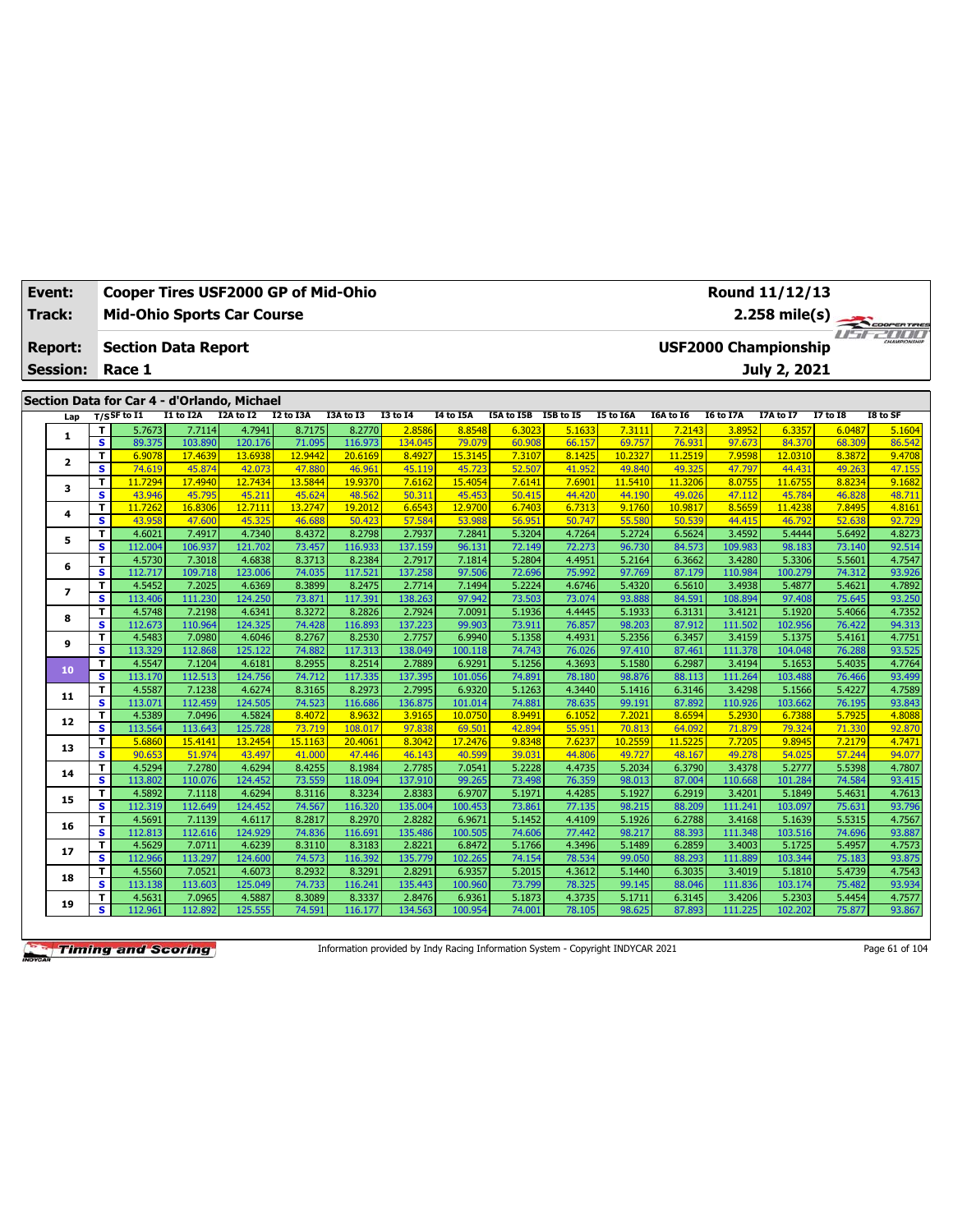| Event:                  | Cooper Tires USF2000 GP of Mid-Ohio               | Round 11/12/13              |                                |
|-------------------------|---------------------------------------------------|-----------------------------|--------------------------------|
| <b>Track:</b>           | <b>Mid-Ohio Sports Car Course</b>                 | $2.258 \text{ mile(s)}$     |                                |
| <b>Report:</b>          | <b>Section Data Report</b>                        | <b>USF2000 Championship</b> | <b>USE2000</b><br>CHAMPIONSHIP |
|                         |                                                   |                             |                                |
| <b>Session:</b>         | Race 1                                            | July 2, 2021                |                                |
|                         | Section Data for Car 4 - d'Orlando, Michael       |                             |                                |
|                         | PO to SF<br>$T/S$ Lap                             |                             |                                |
| Lap                     | $\overline{\mathbf{r}}$<br>169.5515<br>94.4117    |                             |                                |
| $\mathbf{1}$            | $\overline{\mathbf{s}}$<br>86.099<br>44.906       |                             |                                |
| $\mathbf{2}$            | 170.2204<br>T                                     |                             |                                |
|                         | S<br>47.755<br>174.4182<br>T                      |                             |                                |
| 3                       | $\overline{\mathbf{s}}$<br>46.605                 |                             |                                |
| 4                       | 159.6527<br>$\overline{\mathsf{r}}$               |                             |                                |
|                         | $\mathbf{s}$<br>50.916                            |                             |                                |
| 5                       | T<br>84.8843<br>$\overline{\mathbf{s}}$<br>95.763 |                             |                                |
|                         | 83.5729<br>T                                      |                             |                                |
| 6                       | S<br>97.266                                       |                             |                                |
| $\overline{\mathbf{z}}$ | 84.0656<br>T                                      |                             |                                |
|                         | $\overline{\mathbf{s}}$<br>96.696<br>82.7304<br>T |                             |                                |
| 8                       | S<br>98.257                                       |                             |                                |
| 9                       | T.<br>82.5051                                     |                             |                                |
|                         | $\overline{\mathbf{s}}$<br>98.525                 |                             |                                |
| 10                      | 82.2743<br>T<br>$\mathbf{s}$<br>98.801            |                             |                                |
|                         | T<br>82.3497                                      |                             |                                |
| 11                      | $\overline{\mathbf{s}}$<br>98.711                 |                             |                                |
| 12                      | 101.0817<br>T                                     |                             |                                |
|                         | S<br>80.418<br>164.2366<br>T                      |                             |                                |
| 13                      | $\overline{\mathbf{s}}$<br>49.494                 |                             |                                |
| 14                      | 83.2080<br>T                                      |                             |                                |
|                         | S<br>97.693                                       |                             |                                |
| 15                      | 82.7140<br>T<br>$\overline{\mathbf{s}}$<br>98.276 |                             |                                |
|                         | 82.5651<br>T                                      |                             |                                |
| 16                      | S<br>98.453                                       |                             |                                |
| 17                      | 82.3433<br>T<br>s<br>98.718                       |                             |                                |
|                         | 82.4238<br>T.                                     |                             |                                |
| 18                      | s<br>98.622                                       |                             |                                |
| 19                      | 82.5750<br>T                                      |                             |                                |
|                         | s<br>98.441                                       |                             |                                |
|                         |                                                   |                             |                                |

Information provided by Indy Racing Information System - Copyright INDYCAR 2021 Page 62 of 104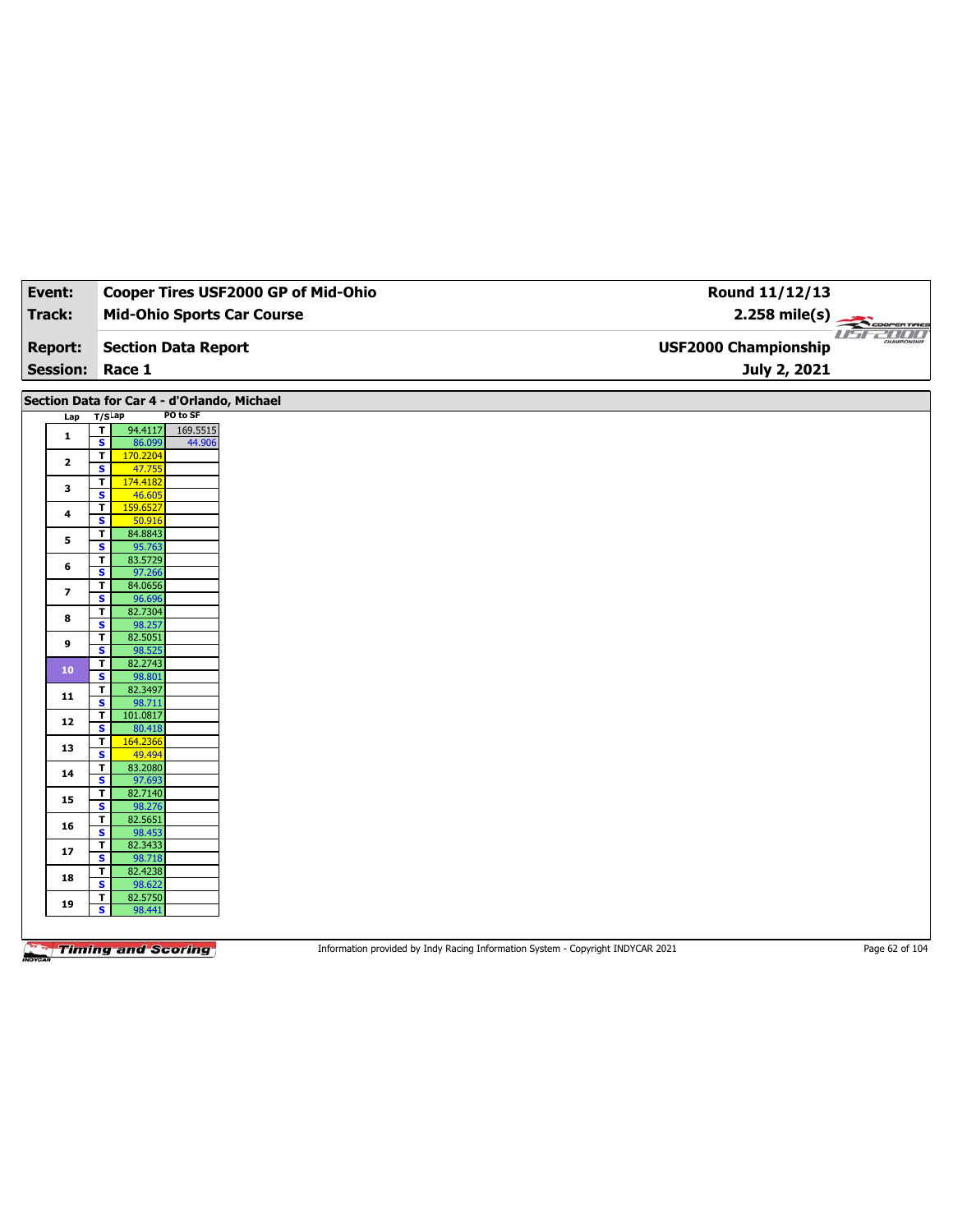| Event:                 | Cooper Tires USF2000 GP of Mid-Ohio | Round 11/12/13                                            |
|------------------------|-------------------------------------|-----------------------------------------------------------|
| Track:                 | <b>Mid-Ohio Sports Car Course</b>   | $2.258 \text{ mile(s)}$                                   |
| <b>Report:</b>         | Section Data Report                 | 77 II II I<br>CHAMPIONSHIP<br><b>USF2000 Championship</b> |
| <b>Session: Race 1</b> |                                     | July 2, 2021                                              |

**Section Data for Car 4 - d'Orlando, Michael**

| Lap | T/SSF to I1 | I1 to I2A | I2A to I2 | I2 to I3A | I3A to I3 | <b>I3 to I4</b> | I4 to I5A | I5A to I5B | I5B to I5 | I5 to I6A       | I6A to I6 | I6 to I7A | <b>I7A to I7</b> | <b>I7 to I8</b> | I8 to SF |
|-----|-------------|-----------|-----------|-----------|-----------|-----------------|-----------|------------|-----------|-----------------|-----------|-----------|------------------|-----------------|----------|
| 20  | I.5670 I    | 7.1100    | 4.6106    | 8.2747    | 8.3294    | 2.8340          | 6.9890    | 5.1891     | 4.3503    | 5.1881 <b>I</b> | 6.3199    | 3.4154    | 5.2658           | 5.4333 L        | 4.7981   |
|     | $-12.865$   | 112.677   | 24.959    |           |           | 135.209         | LOO.190   | 73.975     | 78.521    | 98.302          | 87.818    | 111.394.  | 101.513          | 76.04           | 93.077   |
| 21  | ا 4968.د    | 10.5189   | 7.2205    | 10.4189   |           |                 |           |            |           |                 |           |           |                  |                 |          |
|     | 93.774 I    | 76.162    | 79.792    | 59.485    |           |                 |           |            |           |                 |           |           |                  |                 |          |

Timing and Scoring

Information provided by Indy Racing Information System - Copyright INDYCAR 2021 Page 63 of 104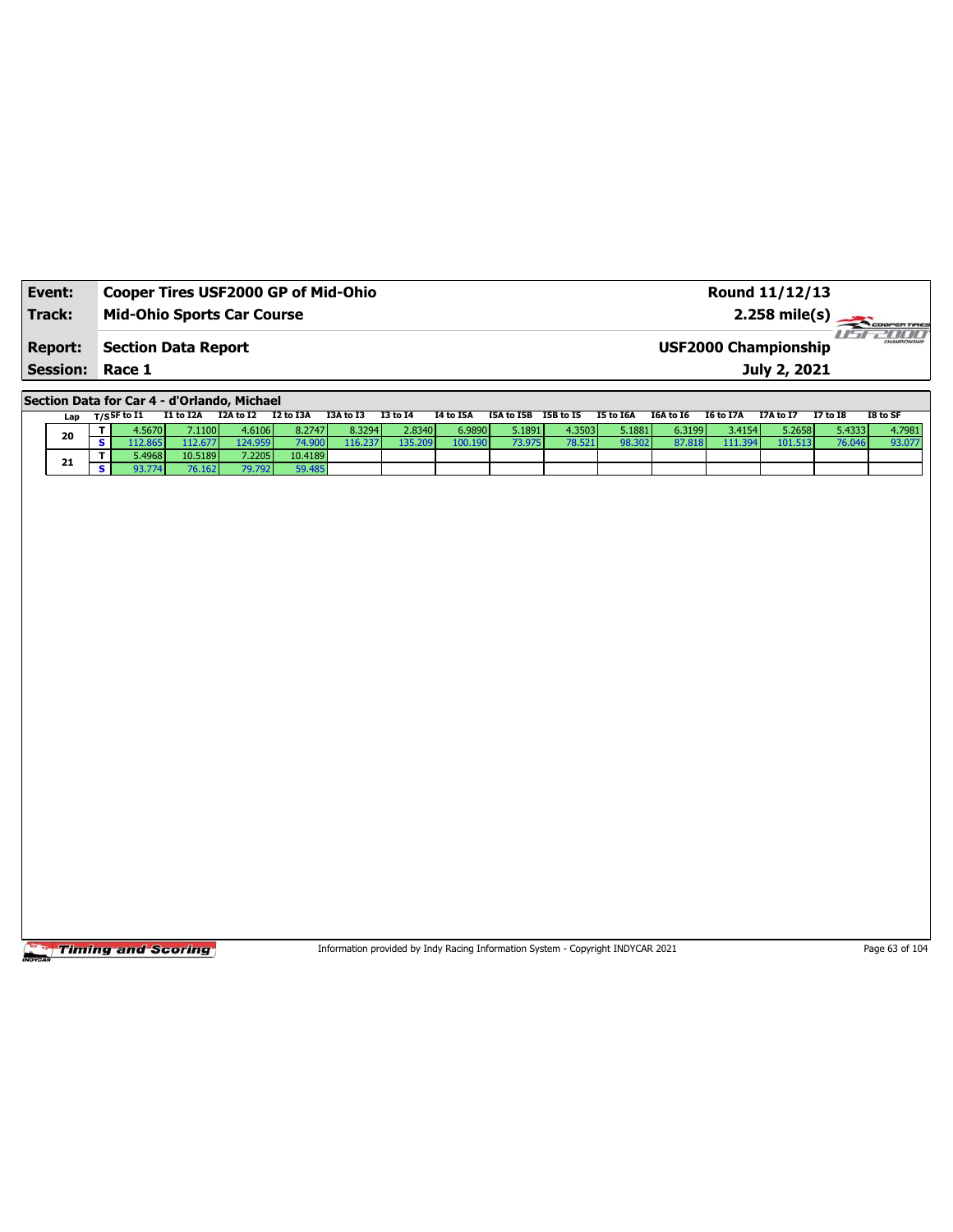| Event:          | Cooper Tires USF2000 GP of Mid-Ohio         | Round 11/12/13                      |       |
|-----------------|---------------------------------------------|-------------------------------------|-------|
| <b>Track:</b>   | <b>Mid-Ohio Sports Car Course</b>           | $2.258$ mile(s)<br>COOPERTIRES      |       |
| <b>Report:</b>  | <b>Section Data Report</b>                  | 11 T<br><b>USF2000 Championship</b> | 20000 |
| <b>Session:</b> | Race 1                                      | July 2, 2021                        |       |
|                 | Section Data for Car 4 - d'Orlando, Michael |                                     |       |
| Lap T/SLap      | PO to SF<br>T<br>82.6747                    |                                     |       |
| ${\bf 20}$      | $\overline{\mathbf{s}}$<br>98.323           |                                     |       |
| ${\bf 21}$      | Τ<br>$\overline{\mathbf{s}}$                |                                     |       |
|                 |                                             |                                     |       |
|                 |                                             |                                     |       |
|                 |                                             |                                     |       |
|                 |                                             |                                     |       |
|                 |                                             |                                     |       |
|                 |                                             |                                     |       |
|                 |                                             |                                     |       |
|                 |                                             |                                     |       |
|                 |                                             |                                     |       |
|                 |                                             |                                     |       |
|                 |                                             |                                     |       |
|                 |                                             |                                     |       |
|                 |                                             |                                     |       |
|                 |                                             |                                     |       |
|                 |                                             |                                     |       |
|                 |                                             |                                     |       |
|                 |                                             |                                     |       |
|                 |                                             |                                     |       |
|                 |                                             |                                     |       |
|                 |                                             |                                     |       |
|                 |                                             |                                     |       |
|                 |                                             |                                     |       |

Information provided by Indy Racing Information System - Copyright INDYCAR 2021 Page 64 of 104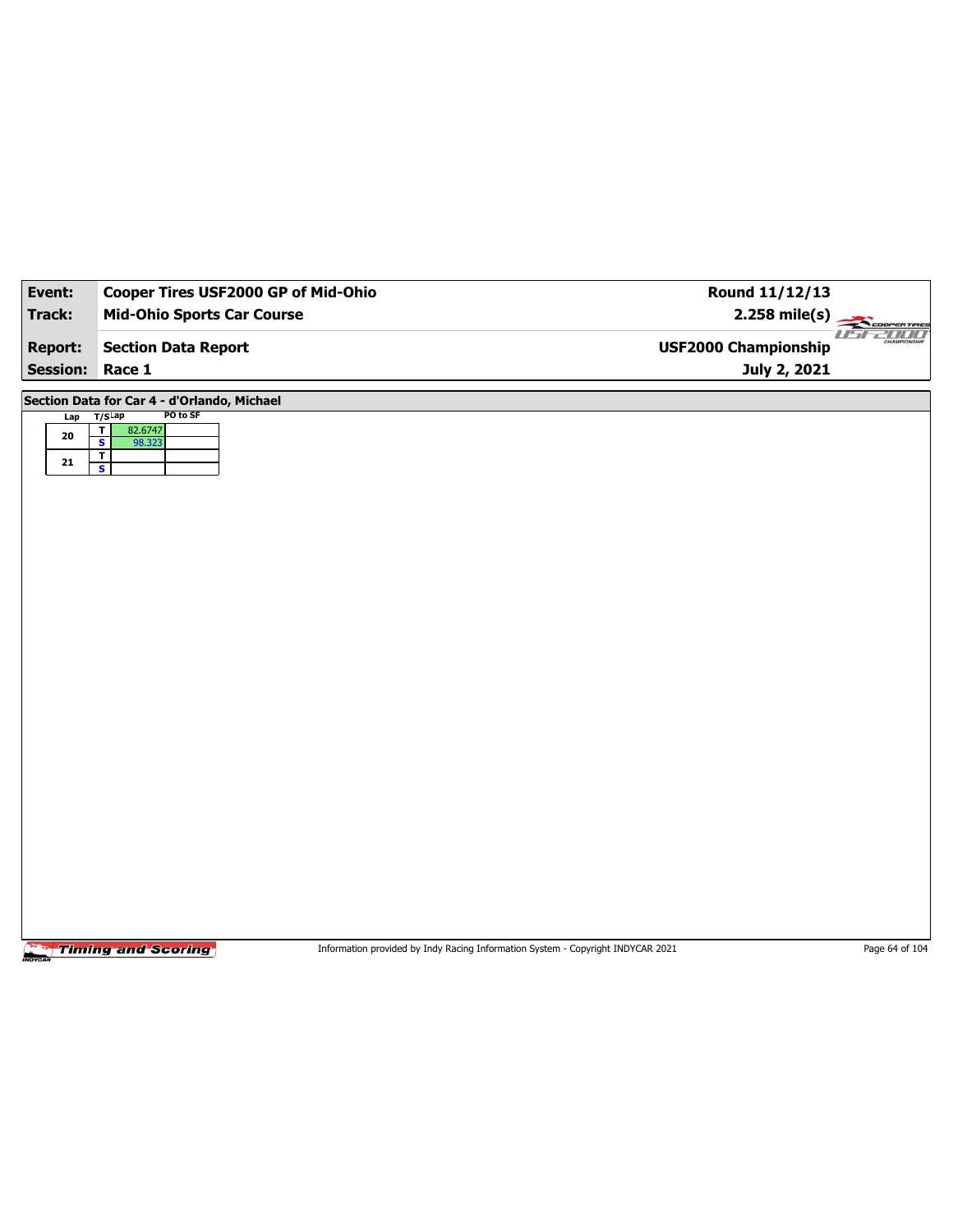| Event:          |              | Cooper Tires USF2000 GP of Mid-Ohio      |                     |                     |                     |                     |                           |                      |                                |                  |                            |                     |                            | Round 11/12/13              |                  |                         |
|-----------------|--------------|------------------------------------------|---------------------|---------------------|---------------------|---------------------|---------------------------|----------------------|--------------------------------|------------------|----------------------------|---------------------|----------------------------|-----------------------------|------------------|-------------------------|
| Track:          |              | <b>Mid-Ohio Sports Car Course</b>        |                     |                     |                     |                     |                           |                      |                                |                  |                            |                     |                            |                             |                  | $2.258 \text{ mile(s)}$ |
| <b>Report:</b>  |              | <b>Section Data Report</b>               |                     |                     |                     |                     |                           |                      |                                |                  |                            |                     |                            | <b>USF2000 Championship</b> |                  | CHAMPIONSHIP            |
| <b>Session:</b> |              | Race 1                                   |                     |                     |                     |                     |                           |                      |                                |                  |                            |                     |                            | July 2, 2021                |                  |                         |
|                 |              | Section Data for Car 42 - Myers, Michael |                     |                     |                     |                     |                           |                      |                                |                  |                            |                     |                            |                             | <b>I7 to I8</b>  |                         |
| Lap             | T            | $T/S$ SF to $I1$<br>5.6346               | I1 to I2A<br>9.0716 | I2A to I2<br>4.9936 | I2 to I3A<br>8.9398 | I3A to I3<br>8.9490 | <b>I3 to I4</b><br>4.1020 | I4 to I5A<br>13.5935 | I5A to I5B I5B to I5<br>7.7324 | 6.6416           | <b>I5 to I6A</b><br>7.4469 | I6A to I6<br>7.9344 | <b>I6 to I7A</b><br>5.2246 | I7A to I7<br>6.5695         | 6.1905           | I8 to SF<br>5.0113      |
| 1               | <b>S</b>     | 91.480                                   | 88.313              | 115.375             | 69.327              | 108.189             | 93.413                    | 51.512               | 49.644                         | 51.432           | 68.485                     | 69.949              | 72.820                     | 81.368                      | 66.744           | 89.117                  |
|                 | T            | 6.3242                                   | 17.5259             | 15.3391             | 11.5880             | 19.7598             | 9.3349                    | 17.9243              | 6.3545                         | 5.1619           | 9.1456                     | 12.4719             | 6.2607                     | 13.6734                     | 8.5223           | 8.5276                  |
| $\mathbf{z}$    | s            | 81.505                                   | 45.712              | 37.560              | 53.484              | 48.998              | 41.048                    | 39.066               | 60.408                         | 66.175           | 55.765                     | 44.500              | 60.769                     | 39.094                      | 48.482           | 52.370                  |
| 3               | $\mathbf{T}$ | 15.2295                                  | 19,2090             | 10.0236             | 14.1192             | 16.2441             | 7.8213                    | 21.3417              | 6.3282                         | 5.0096           | 10.5677                    | 10.4918             | 7.5728                     | 13.6652                     | 7.6044           | 9.9941                  |
|                 | s            | 33.846                                   | 41.706              | 57.478              | 43.896              | 59.602              | 48.992                    | 32,810               | 60.659                         | 68.187           | 48.260                     | 52.898              | 50.240                     | 39.117                      | 54.335           | 44.685                  |
| 4               | T            | 13.1766                                  | 18,4954             | 10.0616             | 13.2381             | 18.2197             | 6.7754                    | 14.1878              | 5.5996                         | 4.8193           | 8.1963                     | 8.0293              | 7.5492                     | 10.0989                     | 6.9146           | 4.9822                  |
|                 | <b>S</b>     | 39.119                                   | 43.315              | 57.261              | 46.817              | 53.139              | 56.555                    | 49.354               | 68.552                         | 70,880           | 62.223                     | 69.122              | 50.397                     | 52.931                      | 59.755           | 89.637                  |
| 5.              | т            | 4.6765                                   | 8.1077              | 4.9025              | 8.9611              | 8.2314              | 2.7579                    | 7.5816               | 5.4036                         | 4.6149           | 5.3331                     | 6.4941              | 3.4456                     | 5.5015                      | 5.6588           | 4.8017                  |
|                 | $\mathbf{s}$ | 110.222                                  | 98.812              | 117.519             | 69.163              | 117.621             | 138.940                   | 92.359               | 71.038                         | 74.019           | 95.629                     | 85.462              | 110.418                    | 97.164                      | 73.016           | 93.007                  |
| 6               | T            | 4.5972                                   | 7.6783              | 4.8527              | 8.6020              | 8.3120              | 2.8197                    | 7.5543               | 5.3166                         | 4.5639           | 5.2669                     | 6.4204              | 3.4474                     | 5.3928                      | 5.4866           | 4.8439                  |
|                 | <b>S</b>     | 112.124                                  | 104.338             | 118.725             | 72.050              | 116.480             | 135.895                   | 92.693               | 72.201                         | 74.846           | 96.831                     | 86.443              | 110.360                    | 99.122                      | 75.307           | 92.197                  |
| 7               | T<br>s       | 4.6036<br>111.968                        | 7.3538<br>108.942   | 4.7013<br>122.548   | 8.4074<br>73.718    | 8.2525<br>117.320   | 2.7724<br>138.213         | 7.0972<br>98.662     | 5.2219<br>73.510               | 4.4904<br>76.071 | 5.2711<br>96.754           | 6.4661<br>85.832    | 3.4639<br>109.834          | 5.4185<br>98.652            | 5.5869<br>73.955 | 4.7805<br>93.419        |
|                 | $\mathbf{T}$ | 4.5800                                   | 7.3870              | 4.7466              | 8.4474              | 8.2202              | 2.7615                    | 7.2474               | 5.2728                         | 4.4522           | 5.2358                     | 6.3847              | 3.4358                     | 5.3750                      | 5.4605           | 4.7986                  |
| 8               | <b>S</b>     | 112.545                                  | 108.452             | 121.379             | 73.368              | 117.781             | 138.759                   | 96.618               | 72.801                         | 76.724           | 97.406                     | 86.927              | 110.732                    | 99.450                      | 75.667           | 93.067                  |
|                 | $\mathbf{T}$ | 4.5861                                   | 7.2980              | 4.6669              | 8.3667              | 8.2732              | 2.7855                    | 7.0445               | 5.0964                         | 4.4238           | 5.2268                     | 6.3589              | 3.4325                     | 5.3763                      | 5.5009           | 4.7712                  |
| 9               | <b>S</b>     | 112.395                                  | 109.775             | 123.452             | 74.076              | 117.026             | 137.563                   | 99.401               | 75.321                         | 77.217           | 97.574                     | 87.279              | 110.839                    | 99.426                      | 75.112           | 93.601                  |
|                 | T            | 4.5544                                   | 7.3253              | 4.6616              | 8.3350              | 8.2565              | 2.7711                    | 7.0125               | 5.1624                         | 4.3655           | 5.2355                     | 6.3343              | 3.4427                     | 5.4538                      | 5.5219           | 4.7907                  |
| 10              | <b>S</b>     | 113.177                                  | 109.366             | 123.592             | 74.358              | 117.263             | 138.278                   | 99.854               | 74.358                         | 78.248           | 97.412                     | 87.618              | 110.511                    | 98.013                      | 74.826           | 93.220                  |
|                 | T            | 4.5736                                   | 7.3987              | 4.7343              | 8.4894              | 8.2724              | 2.7699                    | 7.2174               | 13,3020                        | 9.5702           | 8.3014                     | 8.2033              | 4.7288                     | 8.0037                      |                  |                         |
| 11              | s            | 112.702                                  | 108.281             | 121.694             | 73.005              | 117.038             | 138.338                   | 97.019               | 28.858                         | 35.693           | 61.435                     | 67.656              | 80.455                     | 66.787                      |                  |                         |

Information provided by Indy Racing Information System - Copyright INDYCAR 2021 Page 65 of 104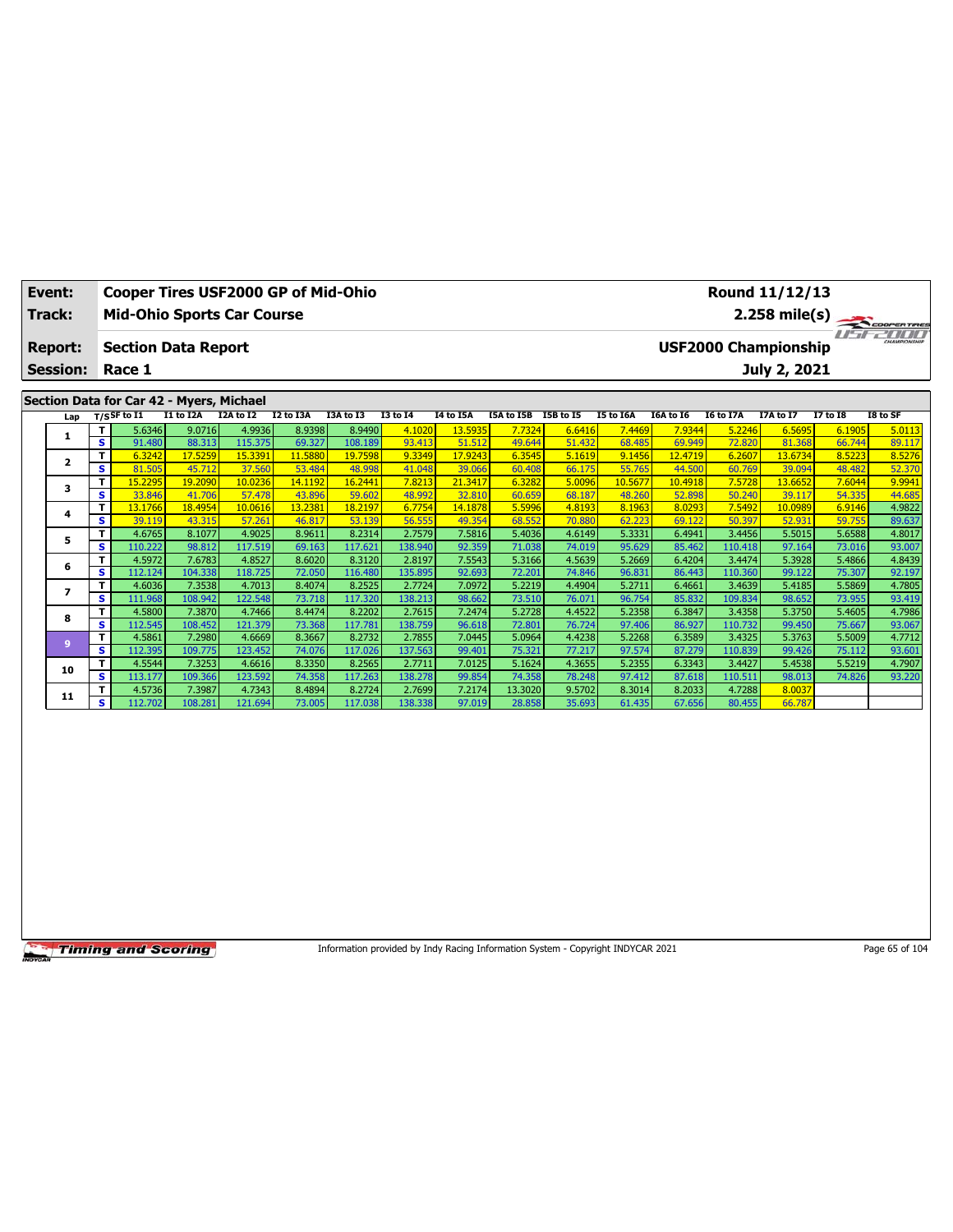| Event:                   | Cooper Tires USF2000 GP of Mid-Ohio                                                  |                    | Round 11/12/13                                 |
|--------------------------|--------------------------------------------------------------------------------------|--------------------|------------------------------------------------|
| <b>Track:</b>            | <b>Mid-Ohio Sports Car Course</b>                                                    |                    | $2.258$ mile(s)<br>COOPERTIRES                 |
| <b>Report:</b>           | <b>Section Data Report</b>                                                           |                    | <b>USE ZOOD</b><br><b>USF2000 Championship</b> |
| <b>Session:</b>          | Race 1                                                                               |                    | July 2, 2021                                   |
|                          |                                                                                      |                    |                                                |
| Lap                      | Section Data for Car 42 - Myers, Michael<br>PO to SF<br><b>SF to PI</b><br>$T/S$ Lap |                    |                                                |
| $\mathbf 1$              | $\mathbf{T}$<br>108.0353 142.8094                                                    |                    |                                                |
|                          | $\overline{\mathbf{s}}$<br>75.242<br>53.315<br>167.9141<br>$\mathbf{I}$              |                    |                                                |
| $\mathbf{2}$             | S<br>48.410                                                                          |                    |                                                |
| $\mathbf{3}$             | 175.2222<br>$\mathbf T$<br>$\overline{\mathbf{s}}$<br>46.391                         |                    |                                                |
| 4                        | Н<br>150.3440                                                                        |                    |                                                |
|                          | S<br>54.068                                                                          |                    |                                                |
| 5                        | 86.4720<br>$\mathbf{T}$<br>$\overline{\mathbf{s}}$<br>94.005                         |                    |                                                |
| $\bf{6}$                 | 85.1547<br>T                                                                         |                    |                                                |
|                          | S<br>95.459<br>83.8875<br>$\mathbf T$                                                |                    |                                                |
| $\overline{\phantom{a}}$ | $\overline{\mathbf{s}}$<br>96.901                                                    |                    |                                                |
| 8                        | T<br>83.8055<br>s<br>96.996                                                          |                    |                                                |
| $9\,$                    | $\overline{\mathbf{r}}$<br>83.2077                                                   |                    |                                                |
|                          | $\overline{\mathbf{s}}$<br>97.693<br>83.2232<br>T                                    |                    |                                                |
| 10                       | S<br>97.675                                                                          |                    |                                                |
| 11                       | 482.2933<br>T.<br>$\overline{\mathbf{s}}$<br>16.854                                  | 104.8782<br>73.254 |                                                |
|                          |                                                                                      |                    |                                                |
|                          |                                                                                      |                    |                                                |
|                          |                                                                                      |                    |                                                |
|                          |                                                                                      |                    |                                                |
|                          |                                                                                      |                    |                                                |
|                          |                                                                                      |                    |                                                |
|                          |                                                                                      |                    |                                                |
|                          |                                                                                      |                    |                                                |
|                          |                                                                                      |                    |                                                |
|                          |                                                                                      |                    |                                                |
|                          |                                                                                      |                    |                                                |

Information provided by Indy Racing Information System - Copyright INDYCAR 2021 Page 66 of 104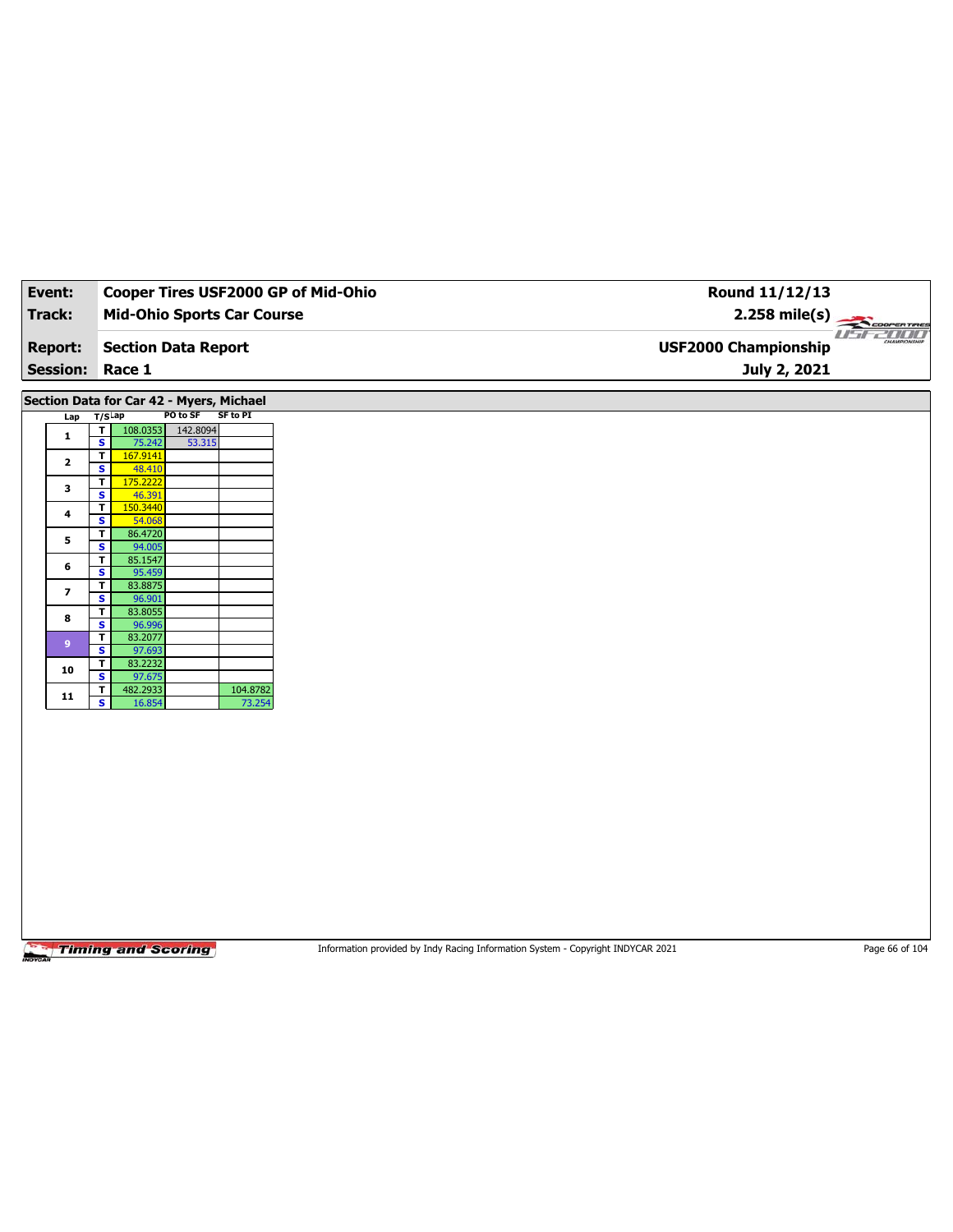| <b>Event:</b>   |                                                      | Round 11/12/13<br>Cooper Tires USF2000 GP of Mid-Ohio |                   |                   |                   |                   |                   |                   |                    |                  |                   |                   |                             |                   |                  |                   |
|-----------------|------------------------------------------------------|-------------------------------------------------------|-------------------|-------------------|-------------------|-------------------|-------------------|-------------------|--------------------|------------------|-------------------|-------------------|-----------------------------|-------------------|------------------|-------------------|
| Track:          | $2.258$ mile(s)<br><b>Mid-Ohio Sports Car Course</b> |                                                       |                   |                   |                   |                   |                   |                   | <b>TECOGRETING</b> |                  |                   |                   |                             |                   |                  |                   |
| <b>Report:</b>  |                                                      | <b>Section Data Report</b>                            |                   |                   |                   |                   |                   |                   |                    |                  |                   |                   | <b>USF2000 Championship</b> |                   |                  |                   |
| <b>Session:</b> |                                                      | Race 1                                                |                   |                   |                   |                   |                   |                   |                    |                  |                   |                   |                             | July 2, 2021      |                  |                   |
|                 |                                                      |                                                       |                   |                   |                   |                   |                   |                   |                    |                  |                   |                   |                             |                   |                  |                   |
|                 |                                                      | Section Data for Car 44 - Brooks, Christian           |                   |                   |                   |                   |                   |                   |                    |                  |                   |                   |                             |                   |                  |                   |
| Lap             |                                                      | $T/S$ SF to I1                                        | I1 to I2A         | I2A to I2         | I2 to I3A         | I3A to I3         | <b>I3 to 14</b>   | I4 to I5A         | I5A to I5B         | I5B to I5        | I5 to I6A         | I6A to I6         | I6 to I7A                   | <b>I7A to I7</b>  | 17 to 18         | I8 to SF          |
| 1               | T                                                    | 5.6519                                                | 8.3437            | 4.8766            | 9.0782            | 8.4185            | 3.5146            | 12,6067           | 8.0665             | 6.5100           | 6.7781            | 8.3010            | 4.3833                      | 7.0382            | 6.2004           | 5.2291            |
|                 | $\overline{\mathbf{s}}$                              | 91.200                                                | 96.017            | 118.143           | 68.270            | 115.006           | 109.026           | 55.544            | 47.587             | 52.472           | 75.242            | 66.859            | 86.796                      | 75.949            | 66.638           | 85.405            |
| $\mathbf{z}$    | T<br>$\overline{\mathbf{s}}$                         | 5.6951<br>90.508                                      | 18.0069           | 13.8136           | 11.5329           | 21.6503<br>44.719 | 8.6255            | 18.0353           | 5.9477             | 6.1272           | 9.3061            | 12.1477           | 6.9304                      | 12.6581           | 9.2777           | 7.9111            |
|                 | T                                                    | 13,7511                                               | 44.491<br>19.1046 | 41.708<br>10.8496 | 53.740<br>13.9208 | 17.6434           | 44.424<br>7.7383  | 38.825<br>20.8454 | 64.540<br>5.7909   | 55.750<br>4.6484 | 54.803<br>11.5705 | 45.688<br>11.2894 | 54.896<br>7.1449            | 42.230<br>13.6365 | 44.535<br>7.3628 | 56.451<br>10.0574 |
| з               | $\overline{\mathbf{s}}$                              | 37,485                                                | 41.934            | 53.102            | 44.521            | 54.875            | 49.518            | 33.591            | 66.287             | 73.486           | 44.078            | 49.161            | 53.248                      | 39,200            | 56.117           | 44.404            |
|                 | T                                                    | 12.5555                                               | 16,7786           | 11,4987           | 13.7261           | 19.2591           | 6.7087            | 13.9059           | 5.3542             | 5.0523           | 8.9706            | 8.5167            | 7.8475                      | 10.1160           | 7.6493           | 4.8677            |
| 4               | S                                                    | 41.054                                                | 47.748            | 50.104            | 45.153            | 50.271            | 57.117            | 50.355            | 71.694             | 67.611           | 56.852            | 65.166            | 48.481                      | 52.842            | 54.016           | 91.746            |
|                 | T                                                    | 4.6141                                                | 7.6329            | 4.7353            | 8.5016            | 8.2175            | 2.7448            | 7.3929            | 5.2993             | 4.7055           | 5.2965            | 6.7853            | 3.5766                      | 5.6740            | 5.6626           | 4.8390            |
| 5               | $\overline{\mathbf{s}}$                              | 111.713                                               | 104.958           | 121.668           | 72.901            | 117.820           | 139.603           | 94.716            | 72.437             | 72.594           | 96.290            | 81.794            | 106.373                     | 94.210            | 72.967           | 92.290            |
| 6               | T                                                    | 4.5982                                                | 7.5396            | 4.7334            | 8.5809            | 8.2580            | 2.7794            | 7.1226            | 5.2172             | 4.5147           | 5.2848            | 6.5172            | 3.4469                      | 5.5028            | 5.6311           | 4.8151            |
|                 | S                                                    | 112.099                                               | 106.257           | 121.717           | 72.227            | 117.242           | 137.865           | 98.311            | 73.577             | 75.662           | 96.503            | 85.159            | 110.376                     | 97.141            | 73.375           | 92.748            |
| $\overline{ }$  | T                                                    | 4.5714                                                | 7.3772            | 4.6526            | 8.4818            | 8.2881            | 2.7847            | 7.0491            | 5.1206             | 4.4752           | 5.2215            | 6.3749            | 3.4234                      | 5.3054            | 5.5335           | 4.7988            |
|                 | $\overline{\mathbf{s}}$                              | 112.756                                               | 108.596           | 123.831           | 73.071            | 116.816           | 137.603           | 99.336            | 74.965             | 76.330           | 97.673            | 87.060            | 111.134                     | 100.755           | 74.669           | 93.063            |
| 8               | т                                                    | 4.5565                                                | 7.3676            | 4.6424            | 8.4367            | 8.2412            | 2.7635            | 7.1028            | 5.0930             | 4.3933           | 5.1702            | 6.4128            | 3.4471                      | 5.2480            | 5.4683           | 4.7995            |
|                 | S                                                    | 113.125                                               | 108.738           | 124.103           | 73.462            | 117.481           | 138.658           | 98.585            | 75.371             | 77.753           | 98.642            | 86.546            | 110.369                     | 101.857           | 75.559           | 93.049            |
| 9               | T                                                    | 4.5469                                                | 7.3097            | 4.6400            | 8.3865            | 8.2275            | 2.7543            | 7.1170            | 5.1328             | 4.4395           | 5.2031            | 6.4320            | 3.4544                      | 5.2356            | 5.4717           | 4.8171            |
|                 | $\overline{\mathbf{s}}$                              | 113.364                                               | 109.599           | 124.167           | 73.901            | 117.676           | 139.121           | 98.388            | 74.786             | 76.944           | 98.018            | 86.287            | 110.136                     | 102.098           | 75.513           | 92.709            |
| 10              | т<br>S                                               | 4.5608<br>113.018                                     | 7.2702<br>110.195 | 4.6430<br>124.087 | 8.3903<br>73.868  | 8.2469<br>117.399 | 2.7690<br>138.383 | 7.0764<br>98.952  | 5.0705<br>75.705   | 4.3653<br>78.251 | 5.1748<br>98.555  | 6.3642<br>87.207  | 3.4389<br>110.633           | 5.1796<br>103.202 | 5.4829<br>75.358 | 4.7999<br>93.042  |
|                 | T                                                    | 4.5468                                                | 7.2500            | 4.6514            | 8.3135            | 8.2896            | 2.7833            | 6.9191            | 5.1241             | 4.3858           | 5.1816            | 6.3148            | 3.4495                      | 5.2282            | 5.4333           | 4.8394            |
| 11              | s                                                    | 113.366                                               | 110.502           | 123.863           | 74.550            | 116.795           | 137.672           | 101.202           | 74.913             | 77.886           | 98.425            | 87.889            | 110.293                     | 102.243           | 76.046           | 92.282            |
|                 | T                                                    | 4.5571                                                | 7.2093            | 5.5537            | 10.4697           | 11.0171           | 4.2701            | 10.8657           | 6.4262             | 6.9396           | 7.8419            | 8.3199            | 4.3409                      | 6.6737            | 5.7366           | 5.4070            |
| 12              | $\overline{\mathbf{s}}$                              | 113.110                                               | 111.125           | 103.739           | 59.197            | 87.880            | 89.736            | 64.444            | 59.734             | 49.223           | 65.035            | 66.708            | 87.644                      | 80.097            | 72.026           | 82.595            |
|                 | T                                                    | 5.6283                                                | 14.6521           | 14.9827           | 13.1452           | 19.9575           | 8.6283            | 20.1369           | 7.3478             | 6.3002           | 9.6789            | 11.3648           | 5.6505                      | 7.7322            | 6.5108           | 4.8316            |
| 13              | s                                                    | 91.583                                                | 54.677            | 38.453            | 47.148            | 48.512            | 44.410            | 34,773            | 52.242             | 54.219           | 52.692            | 48.835            | 67.331                      | 69.132            | 63.461           | 92.431            |
| 14              | T                                                    | 4.5764                                                | 7.3991            | 4.6539            | 8.4173            | 8.2223            | 2.7536            | 7.1281            | 5.2278             | 4.6293           | 5.2859            | 6.5821            | 3.4711                      | 5.8033            | 5.6212           | 4.8083            |
|                 | S                                                    | 112.633                                               | 108.275           | 123.796           | 73.631            | 117.751           | 139.157           | 98.235            | 73.427             | 73.789           | 96.483            | 84.320            | 109.606                     | 92.111            | 73.504           | 92.879            |
| 15              | T                                                    | 4.5538                                                | 7.3774            | 4.6394            | 8.3395            | 8.2396            | 2.7845            | 6.9571            | 5.1313             | 4.5746           | 5.3187            | 6.3654            | 3.4367                      | 5.3956            | 5.6185           | 4.7925            |
|                 | s                                                    | 113.192                                               | 108.593           | 124.183           | 74.318            | 117.503           | 137.612           | 100.649           | 74.808             | 74.671           | 95.888            | 87.190            | 110.703                     | 99.071            | 73.540           | 93.185            |
| 16              | T                                                    | 4.5325                                                | 7.3533            | 4.6299            | 8.3563            | 8.2170            | 2.7612            | 6.9897            | 5.1443             | 4.5209           | 5.2130            | 6.4922            | 3.4679                      | 5.2964            | 5.5771           | 4.7767            |
|                 | $\overline{\mathbf{s}}$                              | 113.724                                               | 108.949           | 124.438           | 74.168            | 117.827           | 138.774           | 100.180           | 74.619             | 75.558           | 97.832            | 85.487            | 109.707                     | 100.926           | 74.085           | 93.494            |
| 17              | T<br>s                                               | 4.5253<br>113.905                                     | 7.2784<br>110.070 | 4.6149<br>124.843 | 8.3497<br>74.227  | 8.2253<br>117.708 | 2.7610<br>138.784 | 7.0320<br>99.577  | 5.0894<br>75.424   | 4.4763<br>76.311 | 5.2089<br>97.909  | 6.3964<br>86.768  | 3.4408<br>110.572           | 5.2412<br>101.989 | 5.5236<br>74.803 | 4.8101<br>92.844  |
|                 | T                                                    | 4.5324                                                | 7.2542            | 4.6197            | 8.3565            | 8.2435            | 2.7799            | 6.9934            | 5.1401             | 4.4568           | 5.2119            | 6.3538            | 3.4370                      | 5.2540            | 5.5507           | 4.7222            |
| 18              | s                                                    | 113.727                                               | 110.438           | 124.713           | 74.167            | 117.448           | 137.840           | 100.127           | 74.680             | 76.645           | 97.853            | 87.349            | 110.694                     | 101.741           | 74.438           | 94.573            |
|                 | T                                                    | 4.5237                                                | 7.1893            | 4.5920            | 8.2976            | 8.2745            | 2.7958            | 6.9915            | 5.0670             | 4.4350           | 5.2012            | 6.3811            | 3.4418                      | 5.2445            | 5.4893           | 4.7554            |
| 19              | s                                                    | 113.945                                               | 111.435           | 125.465           | 74.693            | 117,008           | 137.056           | 100.154           | 75.758             | 77.022           | 98.054            | 86.976            | 110.539                     | 101.925           | 75.270           | 93.912            |

Information provided by Indy Racing Information System - Copyright INDYCAR 2021 Page 67 of 104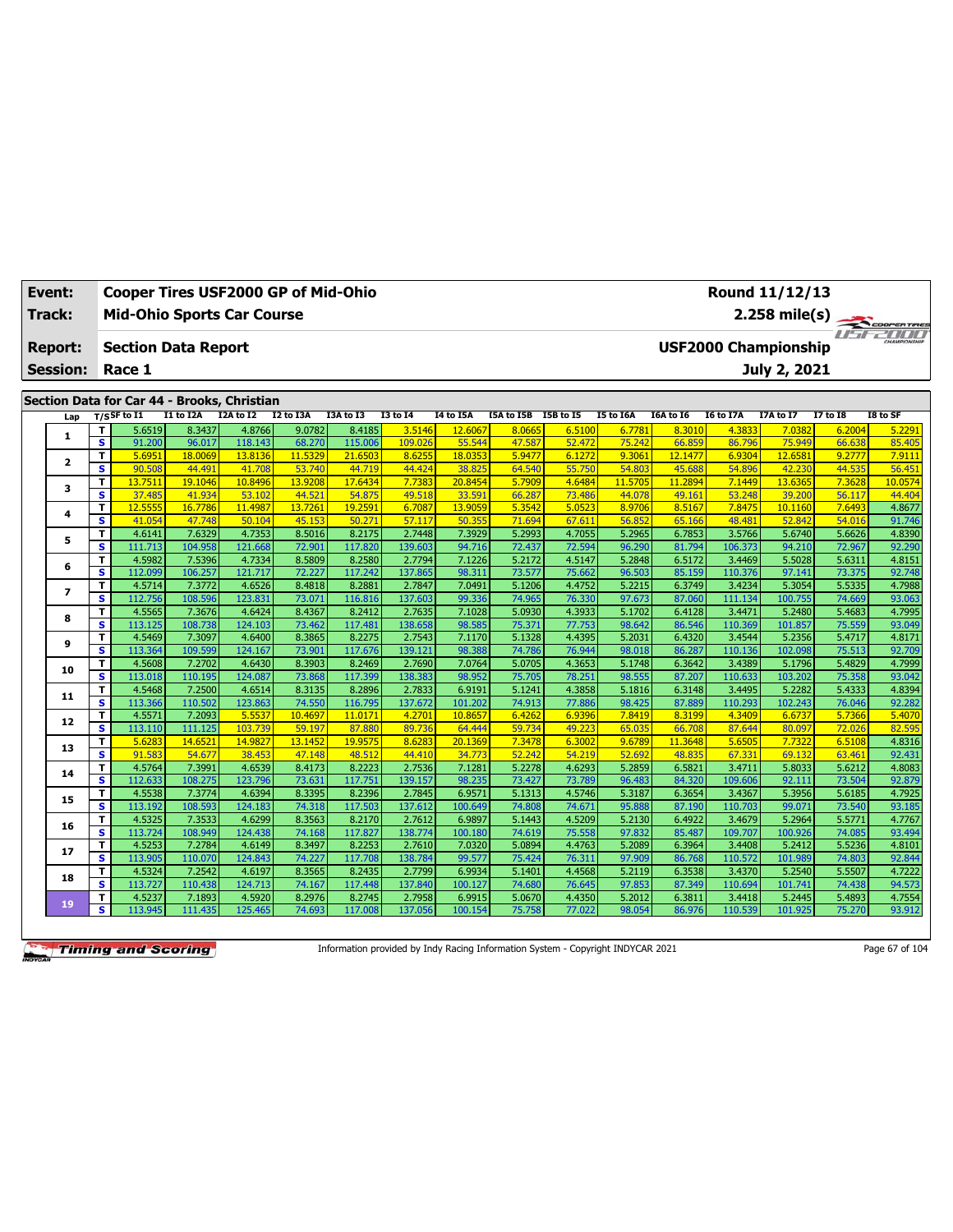| Event:                   | Cooper Tires USF2000 GP of Mid-Ohio                                                            | Round 11/12/13              |                                |  |
|--------------------------|------------------------------------------------------------------------------------------------|-----------------------------|--------------------------------|--|
| Track:                   | <b>Mid-Ohio Sports Car Course</b>                                                              | $2.258 \text{ mile(s)}$     |                                |  |
| <b>Report:</b>           | <b>Section Data Report</b>                                                                     | <b>USF2000 Championship</b> | <b>USE2000</b><br>CHAMPSONSHIP |  |
|                          |                                                                                                |                             |                                |  |
|                          | Session: Race 1                                                                                | July 2, 2021                |                                |  |
|                          | Section Data for Car 44 - Brooks, Christian                                                    |                             |                                |  |
| Lap                      | PO to SF<br>$T/S$ Lap                                                                          |                             |                                |  |
| $\mathbf{1}$             | $\overline{\mathbf{r}}$<br>104.9968<br>151.1069<br>$\overline{\mathbf{s}}$<br>50.387<br>77.420 |                             |                                |  |
| $\mathbf{2}$             | 167.6656<br>T<br>$\mathbf{s}$<br>48.482                                                        |                             |                                |  |
| 3                        | 175.3540<br>$\mathbf T$                                                                        |                             |                                |  |
| 4                        | $\overline{\mathbf{s}}$<br>46.357<br>$\overline{\mathbf{r}}$<br>152.8069                       |                             |                                |  |
| 5                        | $\mathbf{s}$<br>53.197<br>85.6779<br>$\mathbf T$                                               |                             |                                |  |
|                          | $\overline{\mathbf{s}}$<br>94.876<br>T<br>84.5419                                              |                             |                                |  |
| 6                        | $\mathbf{s}$<br>96.151<br>83.4582<br>$\mathbf{T}$                                              |                             |                                |  |
| $\overline{\phantom{a}}$ | $\overline{\mathbf{s}}$<br>97.400                                                              |                             |                                |  |
| 8                        | 83.1429<br>T<br>$\overline{\mathbf{s}}$<br>97.769                                              |                             |                                |  |
| 9                        | 83.1681<br>T<br>$\overline{\mathbf{s}}$<br>97.739                                              |                             |                                |  |
| 10                       | 82.8327<br>T                                                                                   |                             |                                |  |
|                          | $\mathbf{s}$<br>98.135                                                                         |                             |                                |  |
| 11                       | 82.7104<br>$\mathbf{T}$<br>$\overline{\mathbf{s}}$<br>98.280                                   |                             |                                |  |
| 12                       | 105.6285<br>T<br>$\mathbf{s}$<br>76.957                                                        |                             |                                |  |
| 13                       | 156.5478<br>$\overline{\mathbf{r}}$                                                            |                             |                                |  |
|                          | $\overline{\mathbf{s}}$<br>51.925                                                              |                             |                                |  |
| 14                       | $\overline{\mathbf{r}}$<br>84.5797<br>$\overline{\mathbf{s}}$<br>96.108                        |                             |                                |  |
| 15                       | 83.5246<br>$\overline{\mathbf{r}}$<br>$\overline{\mathbf{s}}$<br>97.322                        |                             |                                |  |
| 16                       | 83.3284<br>T                                                                                   |                             |                                |  |
| 17                       | $\overline{\mathbf{s}}$<br>97.551<br>$\overline{\mathbf{r}}$<br>82.9733                        |                             |                                |  |
|                          | $\overline{\mathbf{s}}$<br>97.969<br>82.9061<br>T.                                             |                             |                                |  |
| 18                       | $\mathbf{s}$<br>98.048                                                                         |                             |                                |  |
| 19                       | 82.6797<br>$\mathbf{T}$<br>s<br>98.317                                                         |                             |                                |  |
|                          |                                                                                                |                             |                                |  |

Information provided by Indy Racing Information System - Copyright INDYCAR 2021 Page 68 of 104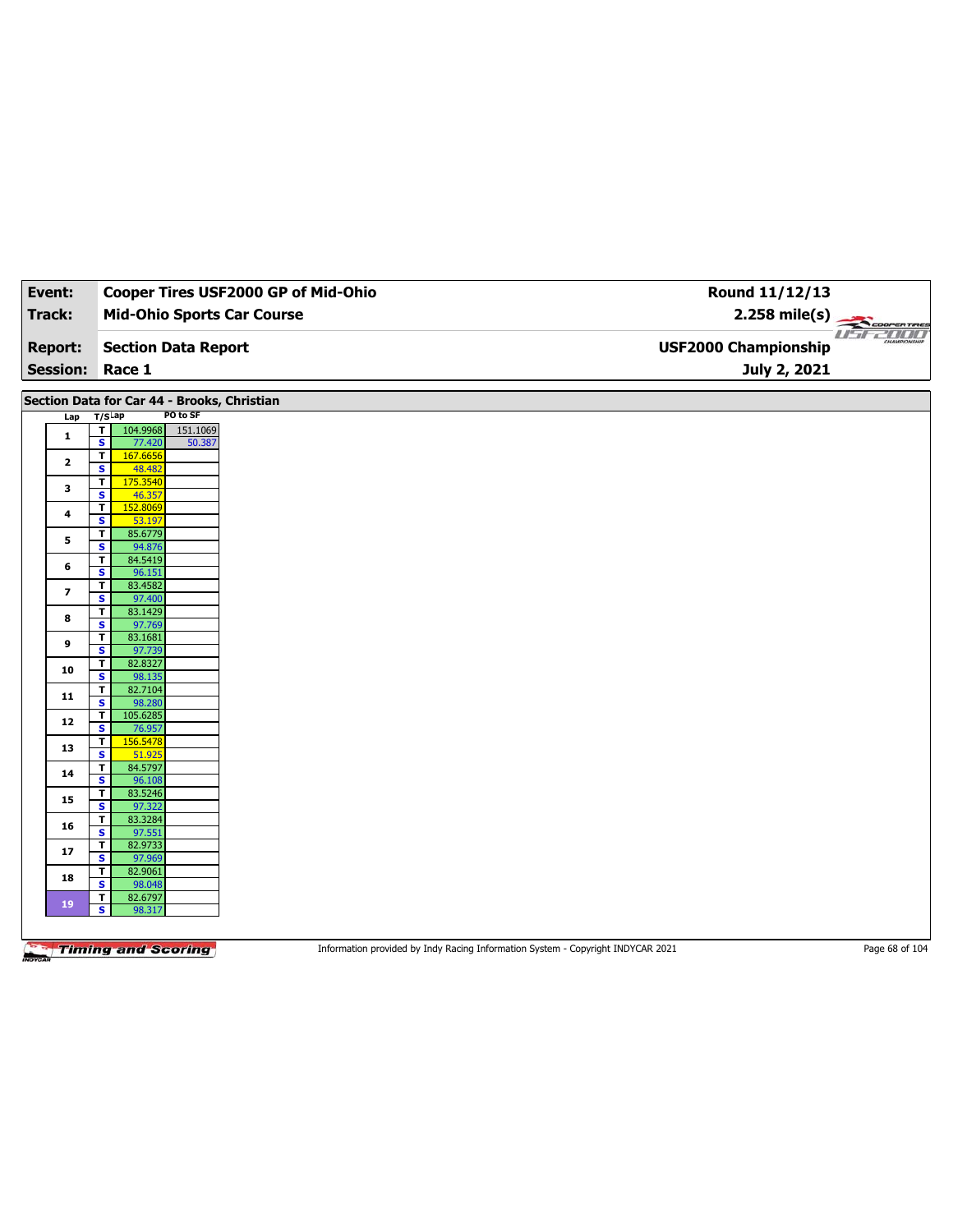| Event:                 | Cooper Tires USF2000 GP of Mid-Ohio | Round 11/12/13                                         |
|------------------------|-------------------------------------|--------------------------------------------------------|
| Track:                 | <b>Mid-Ohio Sports Car Course</b>   | $2.258 \text{ mile(s)}$                                |
| <b>Report:</b>         | Section Data Report                 | -777777<br>CHAMPIONSHIP<br><b>USF2000 Championship</b> |
| <b>Session: Race 1</b> |                                     | July 2, 2021                                           |

**Section Data for Car 44 - Brooks, Christian**

| Lap | T/SSF to I1 | I1 to I2A | I2A to I2 | I2 to I3A | I3A to I3 | <b>I3 to I4</b> | I4 to I5A | I5A to I5B | I5B to I5 | I5 to I6A | I6A to I6 | I6 to I7A | <b>I7A to I7</b> | <b>I7 to I8</b> | I8 to SF |
|-----|-------------|-----------|-----------|-----------|-----------|-----------------|-----------|------------|-----------|-----------|-----------|-----------|------------------|-----------------|----------|
| 20  | 1.5259 l    | 7.1602    | 4.5583    | 8.3879    | 8.2899    | 2.7927          | 6.9329    | 5.1240     | 4.3852    | 5.2285    | 6.4094    | 3.4445    | 5.2716           | 5.5862          | 4.7720   |
|     | $-13.890$   | 111.887   | 126.393   | ו מפפי כי | 16.791    | 137.208         | 101.001   | 74.915     | 77.896    | 97.542    | 86.592    | 110.453   | 101.401          | 73.965          | 93.586   |
| 21  | 6.2171      | 1.6185    | 7.8493    |           |           |                 |           |            |           |           |           |           |                  |                 |          |
|     |             | 58.954    | 73.400    |           |           |                 |           |            |           |           |           |           |                  |                 |          |

Timing and Scoring

Information provided by Indy Racing Information System - Copyright INDYCAR 2021 Page 69 of 104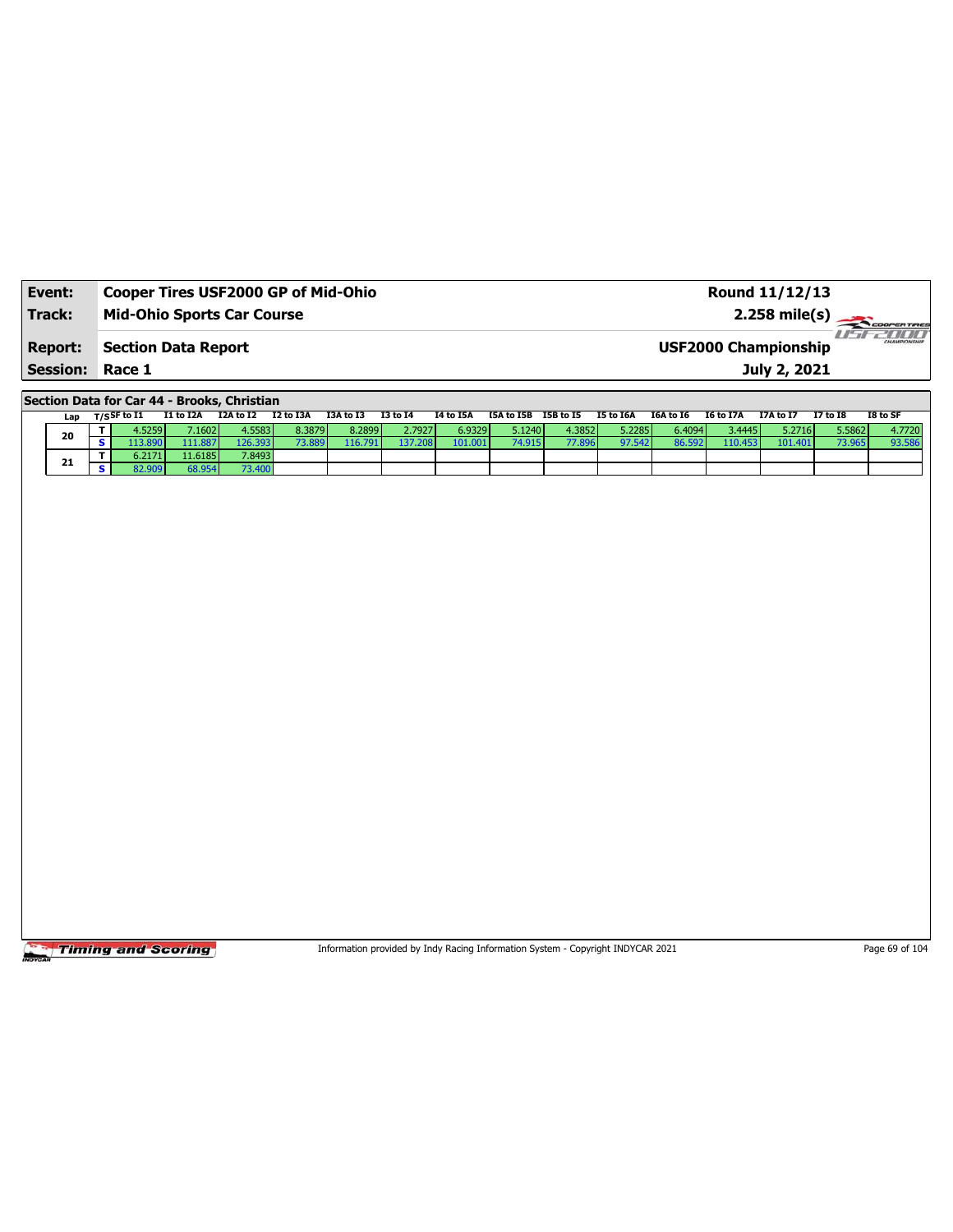| Event:          | Cooper Tires USF2000 GP of Mid-Ohio         | Round 11/12/13                  |  |
|-----------------|---------------------------------------------|---------------------------------|--|
| <b>Track:</b>   | <b>Mid-Ohio Sports Car Course</b>           | $2.258$ mile(s)<br>TELECOPENING |  |
| <b>Report:</b>  | <b>Section Data Report</b>                  | <b>USF2000 Championship</b>     |  |
| <b>Session:</b> | Race 1                                      | July 2, 2021                    |  |
|                 | Section Data for Car 44 - Brooks, Christian |                                 |  |
| Lap             | PO to SF<br>$T/S$ Lap<br>T<br>82.8692       |                                 |  |
| 20              | $\overline{\mathbf{s}}$<br>98.092           |                                 |  |
| 21              | Τ<br>$\overline{\mathbf{s}}$                |                                 |  |
|                 |                                             |                                 |  |
|                 |                                             |                                 |  |
|                 |                                             |                                 |  |
|                 |                                             |                                 |  |
|                 |                                             |                                 |  |
|                 |                                             |                                 |  |
|                 |                                             |                                 |  |
|                 |                                             |                                 |  |
|                 |                                             |                                 |  |
|                 |                                             |                                 |  |
|                 |                                             |                                 |  |
|                 |                                             |                                 |  |
|                 |                                             |                                 |  |
|                 |                                             |                                 |  |
|                 |                                             |                                 |  |
|                 |                                             |                                 |  |
|                 |                                             |                                 |  |
|                 |                                             |                                 |  |
|                 |                                             |                                 |  |
|                 |                                             |                                 |  |
|                 |                                             |                                 |  |
|                 |                                             |                                 |  |

Information provided by Indy Racing Information System - Copyright INDYCAR 2021 Page 70 of 104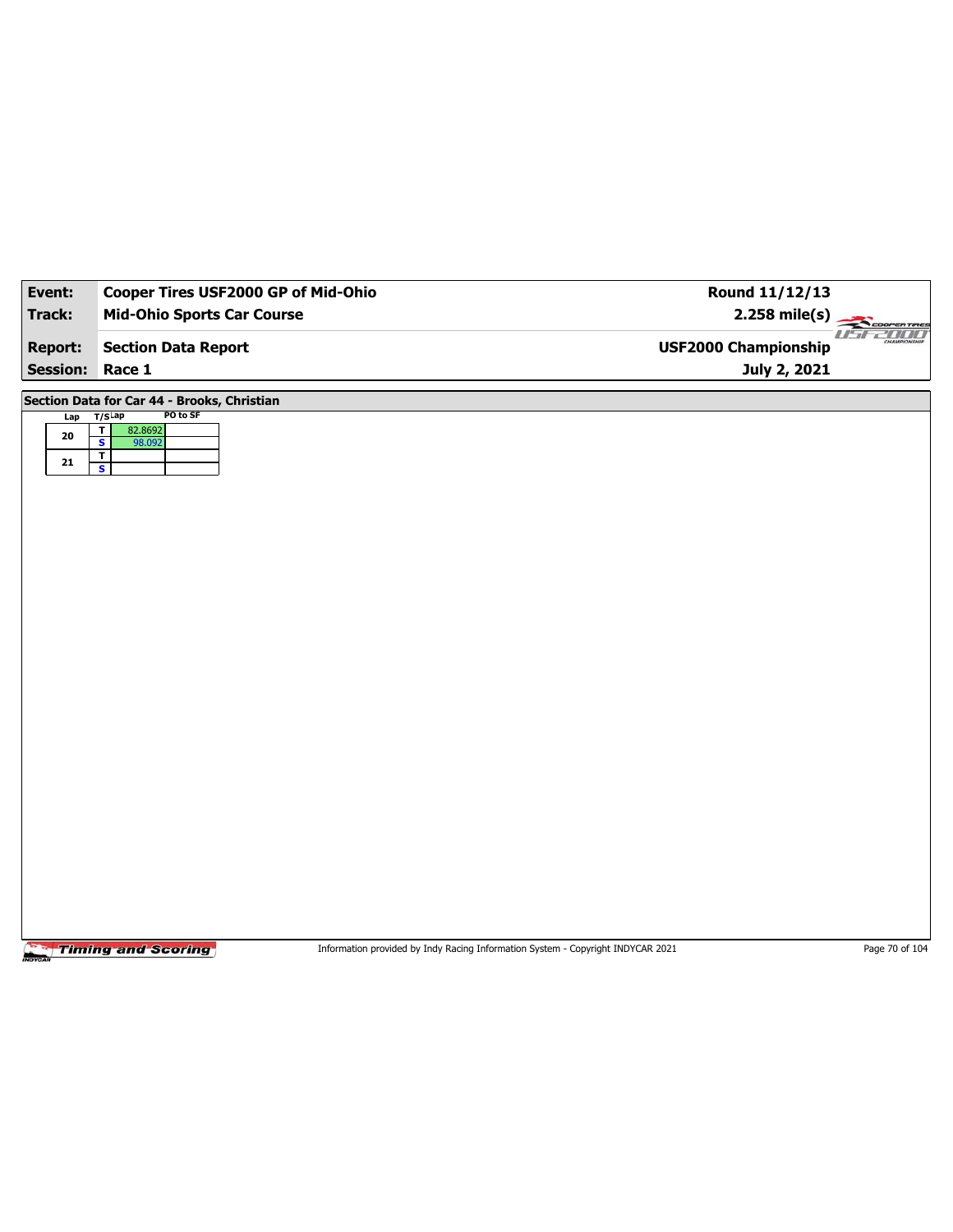| Track:<br><b>Mid-Ohio Sports Car Course</b><br><b>Section Data Report</b><br><b>Report:</b><br><b>Session:</b><br>Race 1<br>Section Data for Car 5 - Kohlbecker, Spike (R)                                                                                 | $2.258$ mile(s)<br><b>USF2000 Championship</b><br>July 2, 2021<br>I7A to I7<br><b>I6 to I7A</b><br>4.8382<br>7.0571<br>78.636<br>75.746<br>7.0016<br>12.9308<br>54.338<br>41.339<br>7.0217<br>13,5878 | COOPERTIRES<br>use and<br><b>I7 to I8</b><br>I8 to SF<br>6.0512<br>4.9402<br>90.399<br>68.281<br>7.4207<br>10.0510 |
|------------------------------------------------------------------------------------------------------------------------------------------------------------------------------------------------------------------------------------------------------------|-------------------------------------------------------------------------------------------------------------------------------------------------------------------------------------------------------|--------------------------------------------------------------------------------------------------------------------|
|                                                                                                                                                                                                                                                            |                                                                                                                                                                                                       |                                                                                                                    |
|                                                                                                                                                                                                                                                            |                                                                                                                                                                                                       |                                                                                                                    |
|                                                                                                                                                                                                                                                            |                                                                                                                                                                                                       |                                                                                                                    |
|                                                                                                                                                                                                                                                            |                                                                                                                                                                                                       |                                                                                                                    |
|                                                                                                                                                                                                                                                            |                                                                                                                                                                                                       |                                                                                                                    |
| $T/S$ SF to I1<br>I1 to I2A<br>I2A to I2<br>I2 to I3A<br>I3A to I3<br><b>I3 to I4</b><br><b>I4 to I5A</b><br>I5A to I5B I5B to I5<br>I5 to I6A<br>I6A to I6<br>Lap                                                                                         |                                                                                                                                                                                                       |                                                                                                                    |
| 5.7216<br>8.3610<br>4.9751<br>8.9123<br>8.3143<br>7.1801<br>3.0694<br>12.3110<br>7.7228<br>5.5413<br>8.3866<br>T<br>1                                                                                                                                      |                                                                                                                                                                                                       |                                                                                                                    |
| $\overline{\mathbf{s}}$<br>90.089<br>95.818<br>115.804<br>69.541<br>116.448<br>124.839<br>56.878<br>49.705<br>61.645<br>71.030<br>66.177                                                                                                                   |                                                                                                                                                                                                       |                                                                                                                    |
| 18.1565<br>12.6692<br>16.9304<br>6.7931<br>9.6213<br>11.7289<br>T<br>6.1052<br>12.1722<br>20.7359<br>9.5549<br>6.2807<br>$\overline{2}$                                                                                                                    |                                                                                                                                                                                                       |                                                                                                                    |
| s<br>47.332<br>47.319<br>84.429<br>44.124<br>48.920<br>46.691<br>40.103<br>41.359<br>61.118<br>50.285<br>53.007                                                                                                                                            |                                                                                                                                                                                                       | 60.182<br>41.109                                                                                                   |
| 19.3919<br>T<br>13.3363<br>11.1063<br>13.0943<br>18.3697<br>7.7777<br>19.4261<br>6.1056<br>5.7345<br>11.2157<br>11.6845<br>3<br>$\mathbf{s}$<br>41.313<br>51.875<br>47.331<br>49.267<br>59.568<br>45,472<br>47.499<br>38.650<br>52.705<br>36.046<br>62.871 | 54.183<br>39.340                                                                                                                                                                                      | 8.1246<br>9.2218<br>48.428<br>50.856                                                                               |
| 11.5034<br>6.6997<br>13.5035<br>5.0999<br>9.0064<br>T<br>12.4597<br>16.8676<br>13.8479<br>19.1737<br>6.0731<br>8.7924                                                                                                                                      | 7.9784<br>10.4436                                                                                                                                                                                     | 7.6615<br>4.8663                                                                                                   |
| 4<br>S<br>41.370<br>47.496<br>50.084<br>44.756<br>50,495<br>57.194<br>51.855<br>63.207<br>66.980<br>58.005<br>61.623                                                                                                                                       | 47.686<br>51.184                                                                                                                                                                                      | 53.930<br>91.772                                                                                                   |
| 4.8435<br>T<br>4.6394<br>7.6938<br>8.5388<br>8.3827<br>2.7785<br>7.4008<br>5.4262<br>4.8116<br>5.4331<br>6.6251                                                                                                                                            | 3.5567<br>5.8457                                                                                                                                                                                      | 5.6610<br>4.8000                                                                                                   |
| 5<br>s<br>104.128<br>118.950<br>72.583<br>115.498<br>137.910<br>94.615<br>70.743<br>93.869<br>83.772<br>111.104<br>70.993                                                                                                                                  | 106.968<br>91.443                                                                                                                                                                                     | 72.987<br>93.040                                                                                                   |
| 7.5288<br>7.0994<br>5.2623<br>4.6172<br>4.7362<br>8.6121<br>8.2314<br>2.7600<br>4.5644<br>5.2795<br>6.4740<br>T                                                                                                                                            | 3.4358<br>5.5171                                                                                                                                                                                      | 4.8276<br>5.6445                                                                                                   |
| 6<br>s<br>106.410<br>121.645<br>71.965<br>117.621<br>138.834<br>98.632<br>72.946<br>74.838<br>96.600<br>85.728<br>111.638                                                                                                                                  | 110.732<br>96.889                                                                                                                                                                                     | 92.508<br>73.201                                                                                                   |
| T<br>7.3884<br>4.6575<br>7.0977<br>5.1884<br>5.2222<br>6.4388<br>4.5743<br>8.4633<br>8.2510<br>2.7604<br>4.4690<br>$\overline{ }$                                                                                                                          | 3.4269<br>5.3273                                                                                                                                                                                      | 5.5189<br>4.7714                                                                                                   |
| 108.432<br>123.701<br>73.231<br>138.814<br>98.656<br>73.985<br>s<br>112.685<br>117.341<br>76.436<br>97.660<br>86.196                                                                                                                                       | 111.020<br>100.341                                                                                                                                                                                    | 93.597<br>74.867                                                                                                   |
| 7.2861<br>4.6420<br>8.5185<br>8.2884<br>2.7735<br>6.9967<br>5.1533<br>4.4161<br>5.2016<br>6.3028<br>T<br>4.5480<br>8                                                                                                                                       | 3.4095<br>5.3287                                                                                                                                                                                      | 5.5101<br>4.7791                                                                                                   |
| s<br>113.337<br>109.954<br>72.756<br>138.158<br>100.080<br>77.351<br>124.114<br>116.812<br>74.489<br>98.047<br>88.056                                                                                                                                      | 111.587<br>100.314                                                                                                                                                                                    | 93.447<br>74.986                                                                                                   |
| 7.3238<br>5.2153<br>T<br>4.5604<br>4.6574<br>8.3829<br>8.2548<br>2.7715<br>7.0101<br>4.4025<br>5.2015<br>6.3368<br>9                                                                                                                                       | 3.4180<br>5.2874                                                                                                                                                                                      | 5.5138<br>4.7718                                                                                                   |
| S<br>113.028<br>109.388<br>123.703<br>73.933<br>117.287<br>138.258<br>99.888<br>73.603<br>77.590<br>98.049<br>87.584<br>7.2869<br>8.3719<br>6.9841<br>6.3835<br>T<br>4.5669<br>4.6270<br>8.2302<br>2.7573<br>5.1498<br>4.4779<br>5.2156                    | 111.309<br>101.098<br>3.4255<br>5.2705                                                                                                                                                                | 74.936<br>93.590<br>4.7761                                                                                         |
| 10<br>74.540<br>s<br>112.867<br>109.942<br>124.516<br>74.030<br>117.638<br>138.970<br>100.260<br>76.284<br>97.784<br>86.943                                                                                                                                | 111.065<br>101.422                                                                                                                                                                                    | 5.4719<br>75.510<br>93.505                                                                                         |
| 4.5547<br>7.2490<br>4.6329<br>8.3110<br>8.2544<br>2.7746<br>6.9207<br>5.1420<br>4.4253<br>5.2041<br>6.3184<br>T                                                                                                                                            | 3.4298<br>5.2698                                                                                                                                                                                      | 5.5051<br>4.7661                                                                                                   |
| 11<br>$\overline{\mathbf{s}}$<br>110.517<br>124.358<br>74.573<br>138.103<br>74.653<br>113.170<br>117.293<br>101.179<br>77.190<br>98.000<br>87.839                                                                                                          | 110.926<br>101.436                                                                                                                                                                                    | 75.054<br>93.702                                                                                                   |
| 4.5533<br>7.2708<br>5.3436<br>T<br>10.4648<br>11.4403<br>4.1163<br>10.7837<br>6.8241<br>6.7619<br>7.6964<br>8.1767                                                                                                                                         | 4.4910<br>6.8909                                                                                                                                                                                      | 5.5839<br>6.1437                                                                                                   |
| 12<br>s<br>113.205<br>110.185<br>107.818<br>59.225<br>84.629<br>93.089<br>64.934<br>56.251<br>50.517<br>67.876<br>66.265                                                                                                                                   | 84.715<br>77.573                                                                                                                                                                                      | 67.253<br>79.978                                                                                                   |
| 15.5008<br>9.9426<br>T<br>5.6267<br>13.7572<br>12,8090<br>19.9371<br>8.7597<br>19.9425<br>7.4862<br>5.9899<br>11.1206                                                                                                                                      | 5.7627<br>7.4605                                                                                                                                                                                      | 6.4596<br>4.8495                                                                                                   |
| 13<br>$\overline{\mathbf{s}}$<br>91.609<br>58.234<br>37.168<br>48.386<br>48.562<br>43.744<br>35.112<br>57.028<br>51.294<br>49.907<br>51.276                                                                                                                | 66.020<br>71.650                                                                                                                                                                                      | 92.090<br>63.964                                                                                                   |
| 7.5829<br>4.6038<br>4.7006<br>8.4199<br>8.3062<br>2.7894<br>7.0401<br>5.2456<br>4.5641<br>5.2909<br>6.5187<br>T.<br>14                                                                                                                                     | 3.4239<br>5.5288                                                                                                                                                                                      | 5.6950<br>4.8269                                                                                                   |
| s<br>105.650<br>122.567<br>73.608<br>137.371<br>99.463<br>73.178<br>74.843<br>111.963<br>116.561<br>96.392<br>85.140                                                                                                                                       | 111.117<br>96.684                                                                                                                                                                                     | 72.552<br>92.521                                                                                                   |
| 4.6570<br>7.0363<br>5.1927<br>6.7489<br>4.5716<br>7.4170<br>8.4041<br>8.2410<br>2.7769<br>4.5557<br>5.2725<br>T<br>15                                                                                                                                      | 3.4454<br>5.4718                                                                                                                                                                                      | 5.5475<br>4.8052                                                                                                   |
| s<br>112.751<br>108.014<br>123.714<br>73.746<br>117.484<br>137.989<br>99.516<br>73.924<br>74.98<br>96.728<br>82.236                                                                                                                                        | 110.424<br>97.691                                                                                                                                                                                     | 74.481<br>92.939                                                                                                   |
| 7.3525<br>4.6533<br>6.9852<br>5.1471<br>4.5706<br>8.3582<br>8.2193<br>2.7696<br>4.4118<br>5.2186<br>6.4576<br>т<br>16<br>S<br>123.812<br>112.776<br>108.961<br>74.151<br>117.794<br>138.353<br>100.244<br>74.579<br>77.427<br>97.727<br>85.945             | 5.3358<br>3.4405<br>110.581<br>100.181                                                                                                                                                                | 4.7875<br>5.5171<br>93.283<br>74.891                                                                               |
| 4.5342<br>7.3632<br>4.6357<br>8.4071<br>8.2343<br>2.7722<br>6.9672<br>5.1188<br>4.4218<br>5.2038<br>6.3779<br>T                                                                                                                                            | 3.4155<br>5.2733                                                                                                                                                                                      | 5.5659<br>4.7624                                                                                                   |
| 17<br>$\overline{\mathbf{s}}$<br>124.282<br>117.579<br>138.223<br>74.991<br>77.252<br>113.681<br>108.803<br>73.720<br>100.503<br>98.005<br>87.019                                                                                                          | 101.368<br>111.391                                                                                                                                                                                    | 93.774<br>74.235                                                                                                   |
| 4.5721<br>4.5405<br>7.3020<br>4.6196<br>8.4014<br>8.2452<br>2.7716<br>6.9843<br>5.1519<br>5.1985<br>6.4473<br>т                                                                                                                                            | 3.4251<br>5.3430                                                                                                                                                                                      | 5.4470<br>4.7629                                                                                                   |
| 18<br>s<br>109.715<br>117.424<br>138.253<br>74.712<br>113.524<br>124.716<br>73.770<br>100.257<br>74.509<br>98.105<br>86.083                                                                                                                                | 100.046<br>111.078                                                                                                                                                                                    | 93.764<br>75.855                                                                                                   |
| 7.2933<br>4.6138<br>8.3188<br>6.9542<br>5.1494<br>4.4163<br>4.5432<br>8.3043<br>2.7973<br>5.1916<br>6.3551<br>T                                                                                                                                            | 3.4291<br>5.2578                                                                                                                                                                                      | 5.4517<br>4.7986                                                                                                   |
| 19<br>$\overline{\mathbf{s}}$<br>113.456<br>109.846<br>124.872<br>74.503<br>116.588<br>136.983<br>100.691<br>74.545<br>77.348<br>98.236<br>87.331                                                                                                          | 110.949<br>101.667                                                                                                                                                                                    | 93.067<br>75.790                                                                                                   |

Information provided by Indy Racing Information System - Copyright INDYCAR 2021 Page 71 of 104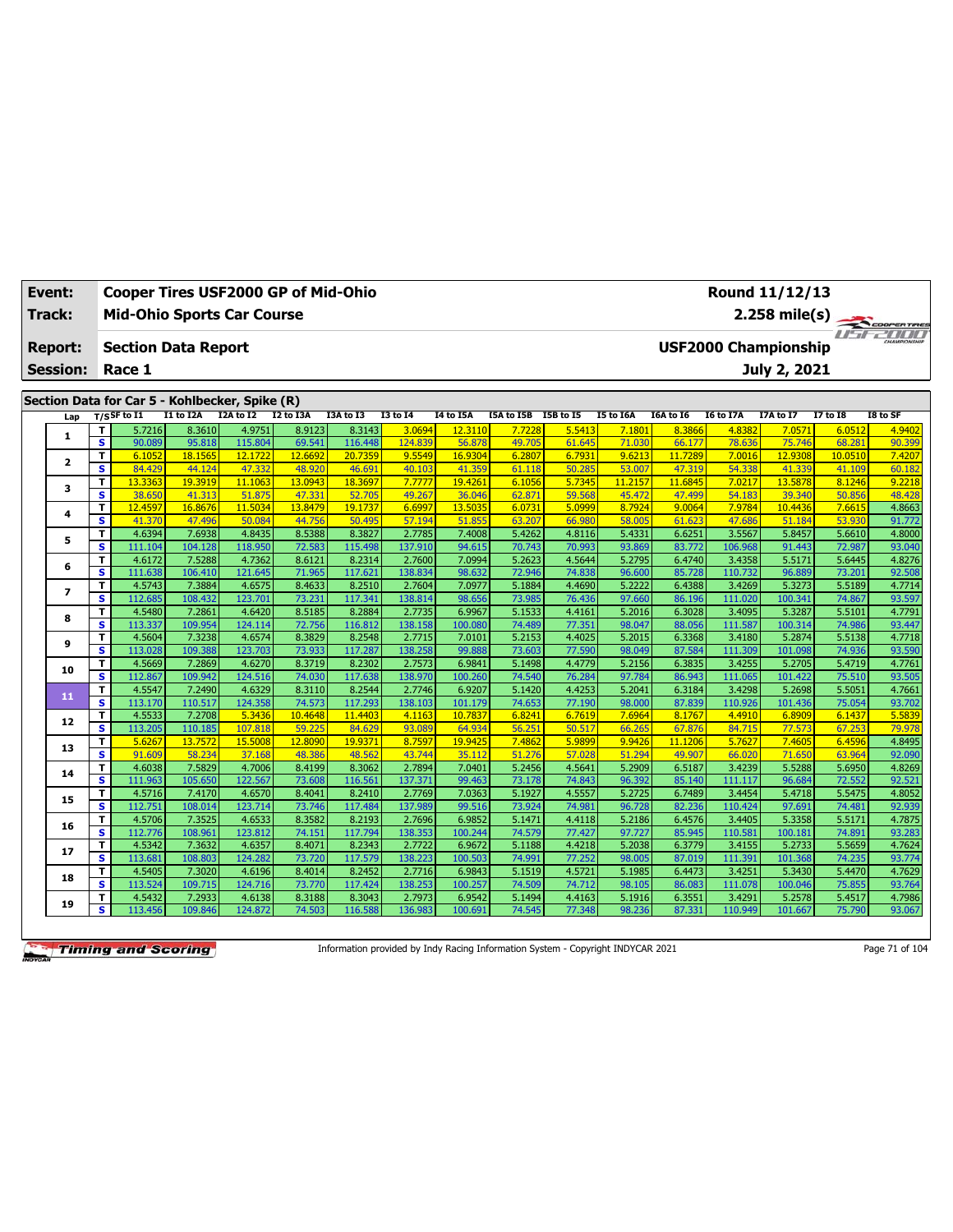| Event:                  | Cooper Tires USF2000 GP of Mid-Ohio                                                            | Round 11/12/13              |  |  |  |  |  |
|-------------------------|------------------------------------------------------------------------------------------------|-----------------------------|--|--|--|--|--|
| <b>Track:</b>           | <b>Mid-Ohio Sports Car Course</b>                                                              | $2.258$ mile(s)             |  |  |  |  |  |
|                         |                                                                                                | COOPERTIRES<br>usrzum       |  |  |  |  |  |
| <b>Report:</b>          | <b>Section Data Report</b>                                                                     | <b>USF2000 Championship</b> |  |  |  |  |  |
| <b>Session:</b>         | Race 1                                                                                         | July 2, 2021                |  |  |  |  |  |
|                         |                                                                                                |                             |  |  |  |  |  |
|                         | Section Data for Car 5 - Kohlbecker, Spike (R)                                                 |                             |  |  |  |  |  |
| Lap                     | PO to SF<br>T/SLap                                                                             |                             |  |  |  |  |  |
| $\mathbf{1}$            | $\overline{\mathbf{r}}$<br>161.7823<br>103.3822<br>$\overline{\mathbf{s}}$<br>78.629<br>47.062 |                             |  |  |  |  |  |
|                         | $\overline{\mathsf{r}}$<br>168.1524                                                            |                             |  |  |  |  |  |
| $\mathbf{2}$            | S<br>48.342                                                                                    |                             |  |  |  |  |  |
| 3                       | 175.1985<br>$\overline{\mathbf{r}}$                                                            |                             |  |  |  |  |  |
|                         | $\overline{\mathbf{s}}$<br>46.398<br>$\overline{\mathsf{r}}$<br>153.9771                       |                             |  |  |  |  |  |
| 4                       | S<br>52.792                                                                                    |                             |  |  |  |  |  |
| 5                       | 86.4369<br>T                                                                                   |                             |  |  |  |  |  |
|                         | $\overline{\mathbf{s}}$<br>94.043<br>84.5903<br>T                                              |                             |  |  |  |  |  |
| 6                       | s<br>96.096                                                                                    |                             |  |  |  |  |  |
| $\overline{\mathbf{z}}$ | 83.5555<br>$\mathbf{T}$                                                                        |                             |  |  |  |  |  |
|                         | $\overline{\mathbf{s}}$<br>97.286<br>83.1544<br>T                                              |                             |  |  |  |  |  |
| 8                       | S<br>97.756                                                                                    |                             |  |  |  |  |  |
| 9                       | $\mathbf{T}$<br>83.1080                                                                        |                             |  |  |  |  |  |
|                         | $\overline{\mathbf{s}}$<br>97.810<br>82.9951                                                   |                             |  |  |  |  |  |
| 10                      | T<br>S<br>97.943                                                                               |                             |  |  |  |  |  |
| 11                      | $\mathbf{T}$<br>82.7579                                                                        |                             |  |  |  |  |  |
|                         | $\overline{\mathbf{s}}$<br>98.224                                                              |                             |  |  |  |  |  |
| 12                      | 106.5414<br>T<br>S<br>76.297                                                                   |                             |  |  |  |  |  |
|                         | 155.4046<br>T                                                                                  |                             |  |  |  |  |  |
| 13                      | $\overline{\mathbf{s}}$<br>52.307                                                              |                             |  |  |  |  |  |
| 14                      | 84.5368<br>T<br>96.157<br>S                                                                    |                             |  |  |  |  |  |
|                         | 84.1436<br>T                                                                                   |                             |  |  |  |  |  |
| 15                      | $\overline{\mathbf{s}}$<br>96.606                                                              |                             |  |  |  |  |  |
| 16                      | 83.2247<br>т<br>S<br>97.673                                                                    |                             |  |  |  |  |  |
|                         | 83.0533<br>T                                                                                   |                             |  |  |  |  |  |
| 17                      | $\overline{\mathbf{s}}$<br>97.874                                                              |                             |  |  |  |  |  |
| 18                      | 83.2124<br>T                                                                                   |                             |  |  |  |  |  |
|                         | 97.687<br>s<br>82.8745<br>T                                                                    |                             |  |  |  |  |  |
| 19                      | $\overline{\mathbf{s}}$<br>98.086                                                              |                             |  |  |  |  |  |
|                         |                                                                                                |                             |  |  |  |  |  |

Information provided by Indy Racing Information System - Copyright INDYCAR 2021 Page 72 of 104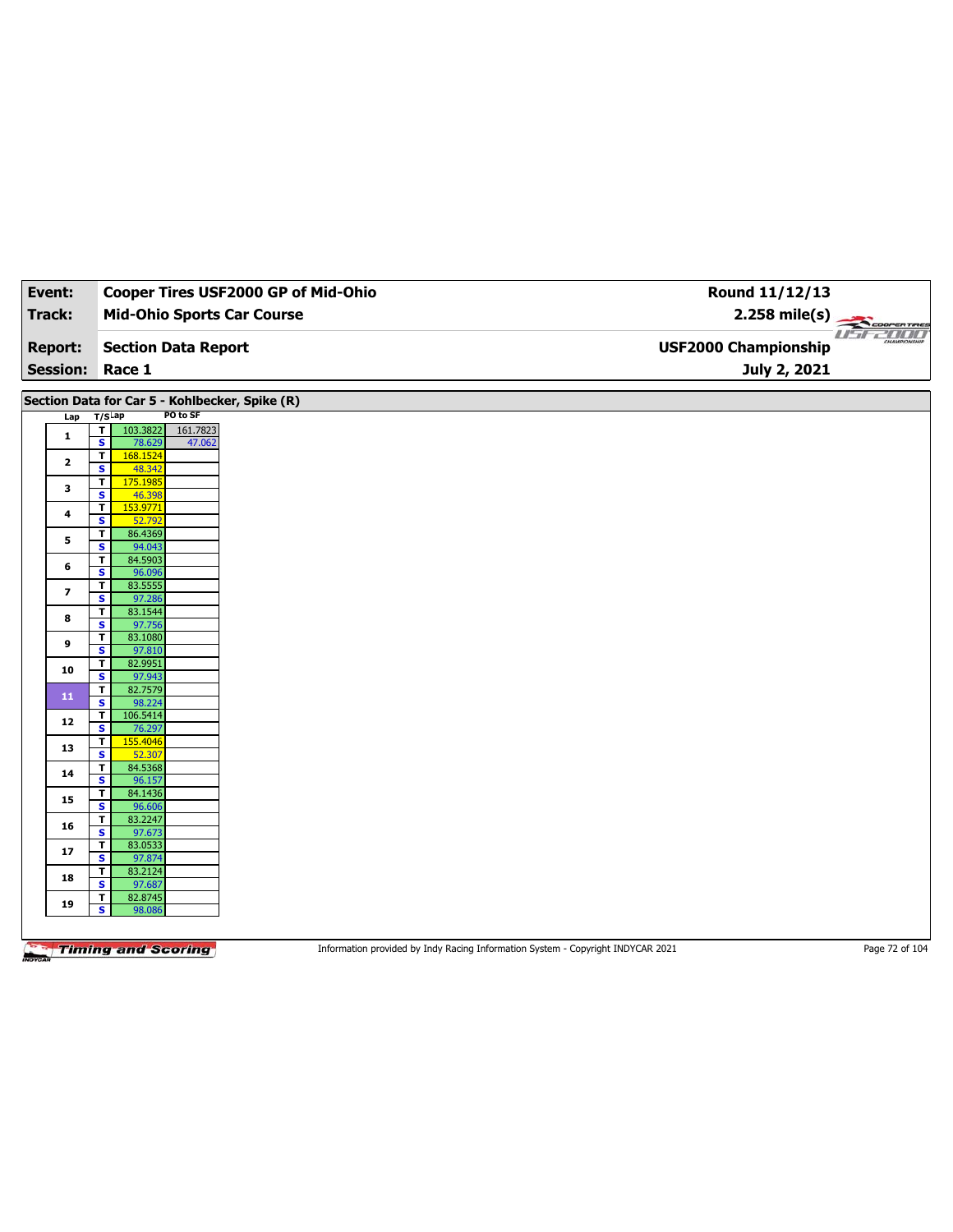| Event:                 | Cooper Tires USF2000 GP of Mid-Ohio | Round 11/12/13              |                             |
|------------------------|-------------------------------------|-----------------------------|-----------------------------|
| Track:                 | <b>Mid-Ohio Sports Car Course</b>   | $2.258 \text{ mile(s)}$     |                             |
| <b>Report:</b>         | Section Data Report                 | <b>USF2000 Championship</b> | <b>HILL</b><br>CHAMPSONSHIP |
| <b>Session: Race 1</b> |                                     | July 2, 2021                |                             |

**Section Data for Car 5 - Kohlbecker, Spike (R)**

| Lap | T/S <sup>SF to I1</sup> | I1 to I2A        | I2A to I2 | I2 to I3A | I3A to I3 | <b>I3 to I4</b> | I4 to I5A | I5A to I5B | I5B to I5 | I5 to I6A | I6A to I6 | I6 to I7A | I7A to I7 | <b>I7 to I8</b> | I8 to SF |
|-----|-------------------------|------------------|-----------|-----------|-----------|-----------------|-----------|------------|-----------|-----------|-----------|-----------|-----------|-----------------|----------|
|     |                         |                  |           |           |           |                 |           |            |           |           |           |           |           |                 |          |
| 20  | 1.5666 l                | 7.2065           | 4.5915    | 8.3043    | 8.2561    | 2.7819          | 6.9688    | 5.1395     | 4.3872    | 5.2169    | 6.3703    | 3.4310    | 5.2850    | 5.5487          | 4.8338   |
|     |                         | 111.169          | 125.479   |           | 17.269    | 137.741         | 100.480   | 74.689     | 77.861    | 97.759    | 87.1231   | 110.887   | 101.144   | 74.465          | 92.389   |
| 21  | ا 5622.                 | 11.6072 <b>I</b> | 8.5807    |           |           |                 |           |            |           |           |           |           |           |                 |          |
|     | 32.671                  | 69.021           | 67.143    |           |           |                 |           |            |           |           |           |           |           |                 |          |

Timing and Scoring

Information provided by Indy Racing Information System - Copyright INDYCAR 2021 Page 73 of 104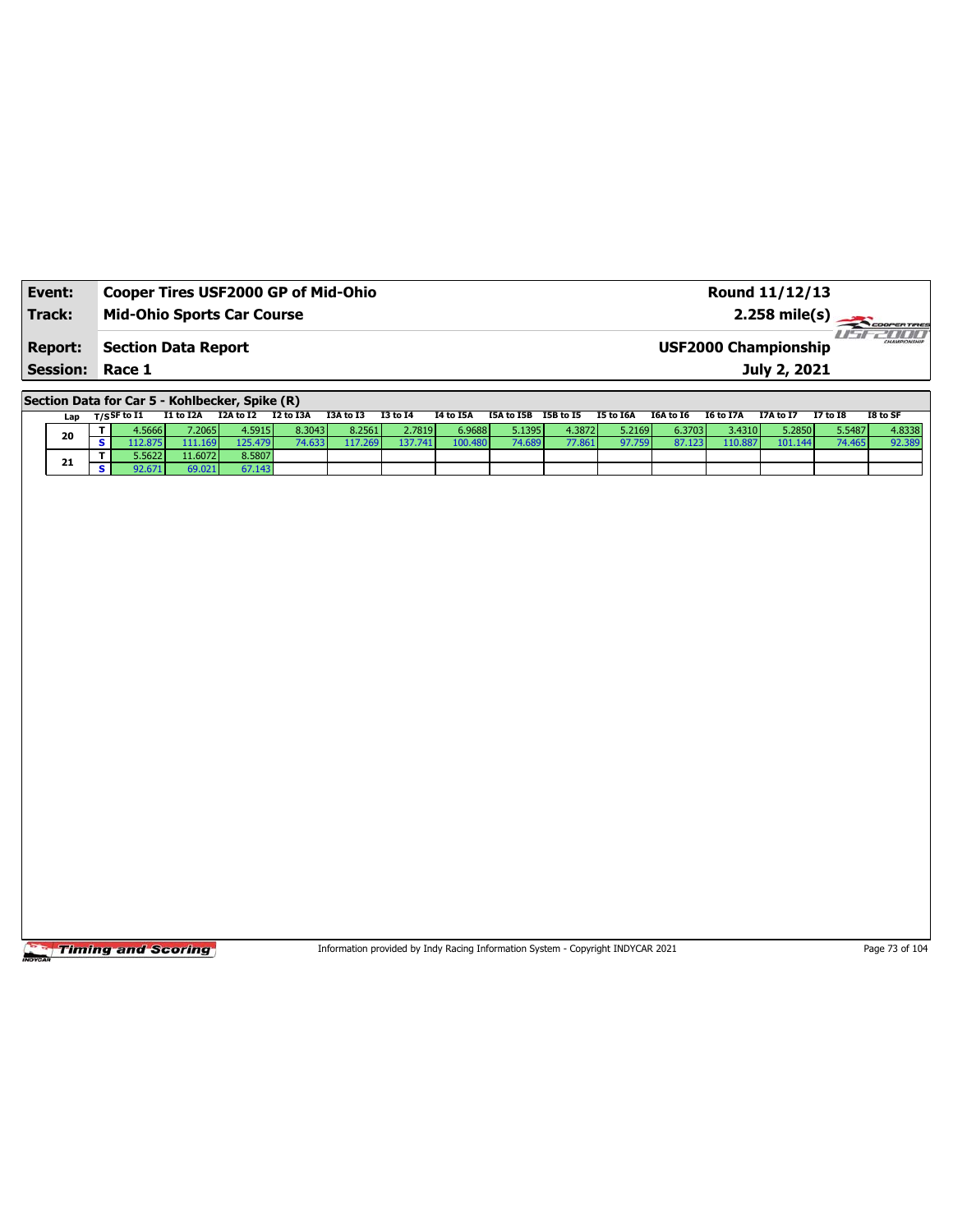| Event:          | Cooper Tires USF2000 GP of Mid-Ohio            | Round 11/12/13                                         |
|-----------------|------------------------------------------------|--------------------------------------------------------|
| <b>Track:</b>   | <b>Mid-Ohio Sports Car Course</b>              | $2.258$ mile(s)<br>COOPERTIRES                         |
| <b>Report:</b>  | <b>Section Data Report</b>                     | $II - I$<br><b>2000</b><br><b>USF2000 Championship</b> |
| Session: Race 1 |                                                | July 2, 2021                                           |
|                 | Section Data for Car 5 - Kohlbecker, Spike (R) |                                                        |
| Lap $T/S$ Lap   | PO to SF<br>$\overline{\mathbf{r}}$<br>82.8881 |                                                        |
| ${\bf 20}$      | $\overline{\mathbf{s}}$<br>98.070              |                                                        |
| 21              | $rac{1}{s}$                                    |                                                        |
|                 |                                                |                                                        |
|                 |                                                |                                                        |
|                 |                                                |                                                        |
|                 |                                                |                                                        |
|                 |                                                |                                                        |
|                 |                                                |                                                        |
|                 |                                                |                                                        |
|                 |                                                |                                                        |
|                 |                                                |                                                        |
|                 |                                                |                                                        |
|                 |                                                |                                                        |
|                 |                                                |                                                        |
|                 |                                                |                                                        |
|                 |                                                |                                                        |
|                 |                                                |                                                        |
|                 |                                                |                                                        |
|                 |                                                |                                                        |
|                 |                                                |                                                        |
|                 |                                                |                                                        |
|                 |                                                |                                                        |

Information provided by Indy Racing Information System - Copyright INDYCAR 2021 Page 74 of 104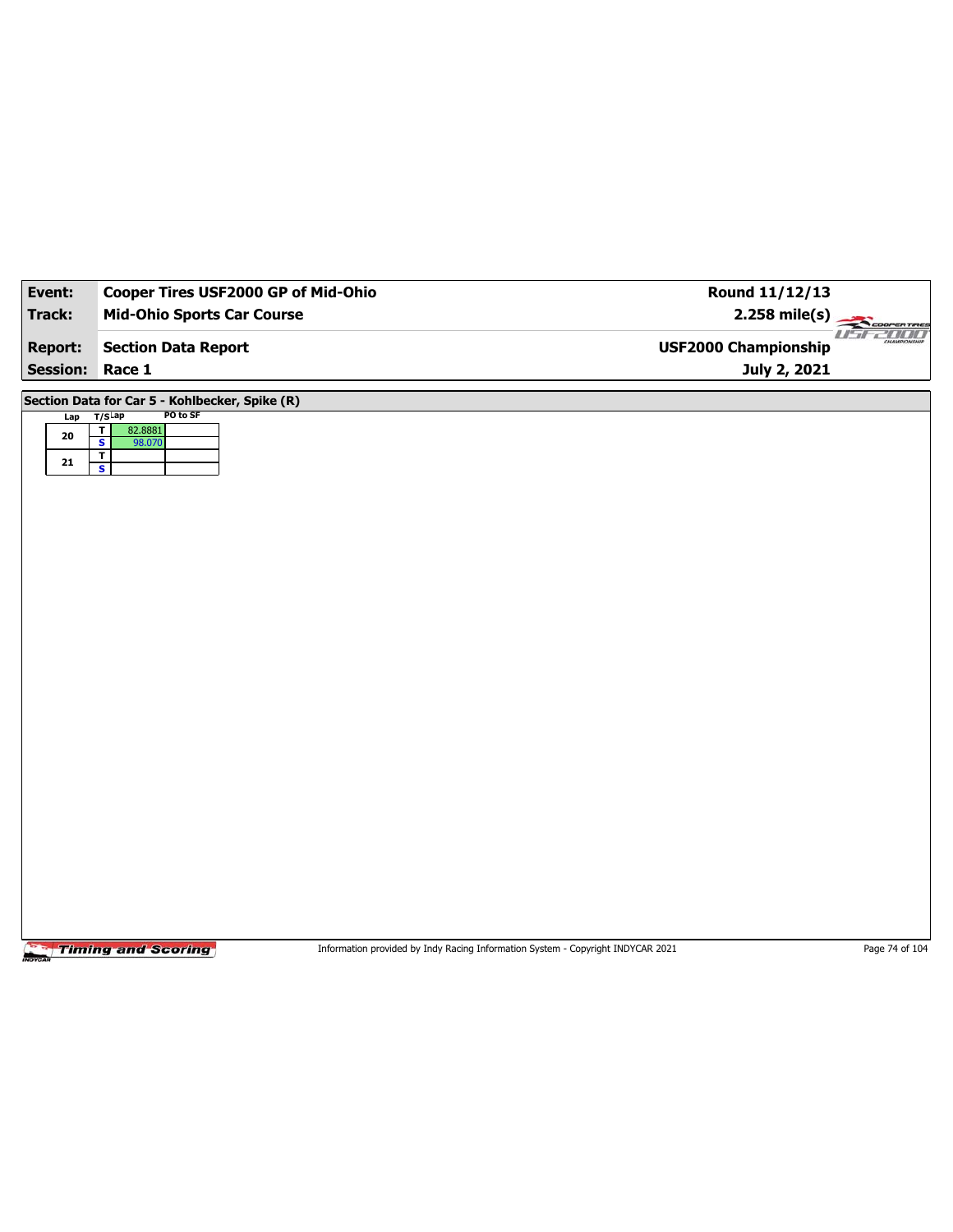| Event:          |                              |                                      |                   | Cooper Tires USF2000 GP of Mid-Ohio |                   |                   |                   |                  |                      |                  |                  |                   |                   | Round 11/12/13              |                  |                  |
|-----------------|------------------------------|--------------------------------------|-------------------|-------------------------------------|-------------------|-------------------|-------------------|------------------|----------------------|------------------|------------------|-------------------|-------------------|-----------------------------|------------------|------------------|
| Track:          |                              |                                      |                   | <b>Mid-Ohio Sports Car Course</b>   |                   |                   |                   |                  |                      |                  |                  |                   |                   | 2.258 mile(s)               |                  | COOPER TIRES     |
| <b>Report:</b>  |                              | <b>Section Data Report</b>           |                   |                                     |                   |                   |                   |                  |                      |                  |                  |                   |                   | <b>USF2000 Championship</b> |                  | <b>FF-POOL</b>   |
| <b>Session:</b> |                              | Race 1                               |                   |                                     |                   |                   |                   |                  |                      |                  |                  |                   |                   | July 2, 2021                |                  |                  |
|                 |                              |                                      |                   |                                     |                   |                   |                   |                  |                      |                  |                  |                   |                   |                             |                  |                  |
|                 |                              | Section Data for Car 6 - Garg, Bijoy |                   |                                     |                   |                   |                   |                  |                      |                  |                  |                   |                   |                             |                  |                  |
| Lap             |                              | $T/S$ SF to I1                       | I1 to I2A         | I2A to I2                           | I2 to I3A         | I3A to I3         | <b>I3 to I4</b>   | <b>I4 to I5A</b> | I5A to I5B I5B to I5 |                  | I5 to I6A        | I6A to I6         | <b>I6 to I7A</b>  | <b>I7A to I7</b>            | <b>I7 to I8</b>  | I8 to SF         |
| $\mathbf{1}$    | т                            | 5.7284                               | 7.9774            | 4.8474                              | 8.9720            | 8.3262            | 3.0197            | 10.2980          | 6.4936               | 5.2256           | 7.2535           | 7.7627            | 4.0746            | 6.0084                      | 5.8954           | 5.3046           |
|                 | s                            | 89.982                               | 100.426           | 118.855                             | 69.079            | 116.281           | 126.894           | 67.996           | 59.114               | 65.369           | 70.311           | 71.496            | 93.372            | 88.966                      | 70.085           | 84.189           |
| 2               | T                            | 7.1678                               | 17,6318           | 13.5752                             | 12.2255           | 20.6718           | 9.2687            | 15,762           | 6.2098               | 8.4192           | 9.9871           | 11.2899           | 7.6551            | 12.6780                     | 8.1641           | 9.1646           |
|                 | s                            | 71.913                               | 45.437            | 42.440                              | 50.695            | 46.836            | 41.341            | 44.425           | 61.816               | 40.573           | 51.066           | 49.159            | 49.699            | 42.163                      | 50.610           | 48.730           |
| з               | т                            | 12.5291                              | 17.6652           | 12.9978                             | 12.3163           | 19.9948           | 8.1871            | 15.4904          | 8.2465               | 6.6727           | 11.3858          | 11.2932           | 7.7307            | 13.2541                     | 7.9584           | 8.5093           |
|                 | $\overline{\mathbf{s}}$      | 41.141                               | 45.351            | 44.326                              | 50.321            | 48.422            | 46.803            | 45.204           | 46.549               | 51.192           | 44.793           | 49.145            | 49.213            | 40.331                      | 51.918           | 52.483           |
| 4               | T<br>S                       | 13.0980<br>39.354                    | 16.0023<br>50.064 | 13.0049<br>44.301                   | 12.9166<br>47.983 | 19.1658<br>50.516 | 6.6054<br>58.010  | 13.463<br>52.009 | 5.7059<br>67.275     | 6.8429<br>49.919 | 9.0056<br>56.631 | 10.2256<br>54.276 | 8.3124<br>45.770  | 11.2424<br>47.547           | 7.8249<br>52.80  | 4.9607<br>90.026 |
|                 | т                            | 4.6213                               | 7.7043            | 4.7312                              | 8.5446            | 8.2465            | 2.7773            | 7.4778           | 5.3749               | 4.7521           | 5.3238           | 6.5726            | 3.4853            | 5.4236                      | 5.5625           | 4.7818           |
| 5               | $\overline{\mathbf{s}}$      | 111.539                              | 103.986           | 121.774                             | 72.534            | 117.405           | 137.969           | 93.641           | 71.418               | 71.882           | 95.796           | 84.441            | 109.160           | 98.559                      | 74.280           | 93.394           |
|                 | т                            | 4.5611                               | 7.2281            | 4.7154                              | 8.6543            | 8.2440            | 2.7839            | 7.1758           | 5.2393               | 4.4494           | 5.2411           | 6.4439            | 3.4557            | 5.3644                      | 5.5583           | 4.7907           |
| 6               | $\overline{\mathbf{s}}$      | 113.011                              | 110.836           | 122.182                             | 71.614            | 117.441           | 137.642           | 97.582           | 73.266               | 76.772           | 97.308           | 86.128            | 110.095           | 99.647                      | 74.336           | 93.220           |
|                 | т                            | 4.5733                               | 7.2783            | 4.7762                              | 8.4198            | 8.3048            | 2.8068            | 7.0931           | 5.1662               | 4.4334           | 5.2343           | 6.3310            | 3.4405            | 5.2705                      | 5.5007           | 4.7532           |
| 7               | $\overline{\mathbf{s}}$      | 112.710                              | 110.072           | 120.627                             | 73.609            | 116.581           | 136.519           | 98.719           | 74.303               | 77.049           | 97.434           | 87.664            | 110.581           | 101.422                     | 75.114           | 93.956           |
|                 | т                            | 4.5564                               | 7.2039            | 4.6485                              | 8.4560            | 8.2849            | 2.8006            | 7.0890           | 5.1150               | 4.4797           | 5.2219           | 6.4134            | 3.4425            | 5.2729                      | 5.4637           | 4.7704           |
| 8               | $\overline{\mathbf{s}}$      | 113.128                              | 111.209           | 123.940                             | 73.294            | 116.861           | 136.821           | 98.777           | 75.047               | 76.253           | 97.666           | 86.538            | 110.517           | 101.376                     | 75.623           | 93.617           |
|                 | т                            | 4.5573                               | 7.1516            | 4.6579                              | 8.4058            | 8.2589            | 2.7896            | 7.0148           | 5.1310               | 4.4305           | 5.2320           | 6.3829            | 3.4527            | 5.2607                      | 5.4291           | 4.7472           |
| 9               | $\overline{\mathbf{s}}$      | 113.105                              | 112.022           | 123.690                             | 73.732            | 117.229           | 137.361           | 99.821           | 74.813               | 77.100           | 97.477           | 86.951            | 110.190           | 101.611                     | 76.105           | 94.075           |
|                 | T                            | 4.5507                               | 7.1603            | 4.6585                              | 8.3879            | 8.2879            | 2.7852            | 6.9586           | 5.1195               | 4.4006           | 5.1897           | 6.3693            | 3.4442            | 5.2577                      | 5.4259           | 4.7815           |
| 10              | $\overline{\mathbf{s}}$      | 113.269                              | 111.886           | 123.674                             | 73.889            | 116.819           | 137.578           | 100.628          | 74.981               | 77.624           | 98.272           | 87.137            | 110.462           | 101.669                     | 76.150           | 93.400           |
| 11              | T                            | 4.5690                               | 7.1206            | 4.6162                              | 8.3893            | 8.3293            | 2.8083            | 6.9765           | 5.0596               | 4.4019           | 5.1813           | 6.4246            | 3.4720            | 5.2212                      | 5.4039           | 4.7353           |
|                 | $\overline{\mathbf{s}}$      | 112.816                              | 112.510           | 124.807                             | 73.877            | 116.238           | 136.446           | 100.369          | 75.868               | 77.601           | 98.431           | 86.387            | 109.578           | 102.380                     | 76.460           | 94.311           |
| 12              | т                            | 4.5387                               | 7.1760            | 5.0164                              | 9.1014            | 9.9064            | 3.3738            | 9.8856           | 8.4313               | 5.5007           | 6.9718           | 8.3760            | 5.7371            | 6.9224                      | 6.2312           | 4.9711           |
|                 | $\overline{\mathbf{s}}$      | 113.569                              | 111.641           | 114.851                             | 68.096            | 97.733            | 113.576           | 70.833           | 45.528               | 62.100           | 73.152           | 66.261            | 66.315            | 77.220                      | 66.309           | 89.837           |
| 13              | T                            | 5.6446                               | 14.3273           | 14.0251                             | 14.1897           | 20.5934           | 7.8563            | 18.095           | 9.4471               | 7.6318           | 9.7765           | 10.8484           | 7.2520            | 9.5617                      | 7.0314           | 4.8077           |
|                 | $\overline{\mathbf{s}}$      | 91.318                               | 55.917            | 41.079                              | 43.678            | 47.014            | 48.774            | 38.697           | 40.633               | 44.759           | 52.166           | 51.160            | 52.462            | 55.905                      | 58.762           | 92.891           |
| 14              | т                            | 4.5692                               | 7.3763            | 4.7205                              | 8.4766            | 8.2198            | 2.7523            | 7.3039           | 5.3316               | 4.5494           | 5.3023           | 6.4486            | 3.4590            | 5.3938                      | 5.5185           | 4.7858           |
|                 | $\overline{\mathbf{s}}$      | 112.811                              | 108.610           | 122.050                             | 73.116            | 117.787           | 139.222           | 95.870           | 71.998               | 75.085           | 96.185           | 86.065            | 109.990           | 99.104                      | 74.872           | 93.316           |
| 15              | T                            | 4.5756                               | 7.1911            | 4.6481                              | 8.3550            | 8.2838            | 2.8011            | 7.0363           | 5.1396               | 4.4680           | 5.2432           | 6.3822            | 3.4573            | 5.3357                      | 5.5321           | 4.8276           |
|                 | $\overline{\mathbf{s}}$      | 112.653                              | 111.407           | 123.951                             | 74.180            | 116.877           | 136.797           | 99.516           | 74.687               | 76.453           | 97.269           | 86.961            | 110.044           | 100.183                     | 74.688           | 92.508           |
| 16              | т<br>$\overline{\mathbf{s}}$ | 4.5633<br>112.957                    | 7.1580            | 4.6076<br>125.040                   | 8.4312<br>73.509  | 8.2714<br>117.052 | 2.7970<br>136.997 | 7.1261<br>98.262 | 5.1387<br>74.701     | 4.5910           | 5.2455           | 6.3903<br>86.850  | 3.4422<br>110.527 | 5.3250<br>100.384           | 5.5115<br>74.967 | 4.7402<br>94.214 |
|                 | T                            | 4.5406                               | 111.922<br>7.1571 | 4.6349                              | 8.3812            | 8.2690            | 2.7866            | 6.9684           | 5.0914               | 74.404<br>4.4650 | 97.226<br>5.2478 | 6.3828            | 3.4193            | 5.2336                      | 5.4817           | 4.7413           |
| 17              | s                            | 113.521                              | 111.936           | 124.304                             | 73.948            | 117.086           | 137.509           | 100.486          | 75.395               | 76.504           | 97.184           | 86.952            | 111.267           | 102.137                     | 75.375           | 94.192           |
|                 | T                            | 4.5423                               | 7.1846            | 4.6575                              | 8.3972            | 8.2827            | 2.7899            | 7.0213           | 5.1210               | 4.4145           | 5.2080           | 6.3455            | 3.4238            | 5.2974                      | 5.5228           | 4.7706           |
| 18              | s                            | 113.479                              | 111.507           | 123.701                             | 73.807            | 116.892           | 137.346           | 99.729           | 74.959               | 77.379           | 97.926           | 87.464            | 111.121           | 100.907                     | 74.814           | 93.613           |
|                 | T                            | 4.5555                               | 7.1109            | 4.6039                              | 8.2809            | 8.2768            | 2.8072            | 7.0343           | 5.1431               | 4.4350           | 5.1884           | 6.3717            | 3.4525            | 5.2744                      | 5.4901           | 4.7802           |
| 19              | s                            | 113.150                              | 112.663           | 125.141                             | 74.844            | 116.975           | 136.500           | 99.545           | 74.637               | 77.022           | 98.296           | 87.104            | 110.197           | 101.347                     | 75.259           | 93.425           |
|                 |                              |                                      |                   |                                     |                   |                   |                   |                  |                      |                  |                  |                   |                   |                             |                  |                  |

Information provided by Indy Racing Information System - Copyright INDYCAR 2021 Page 75 of 104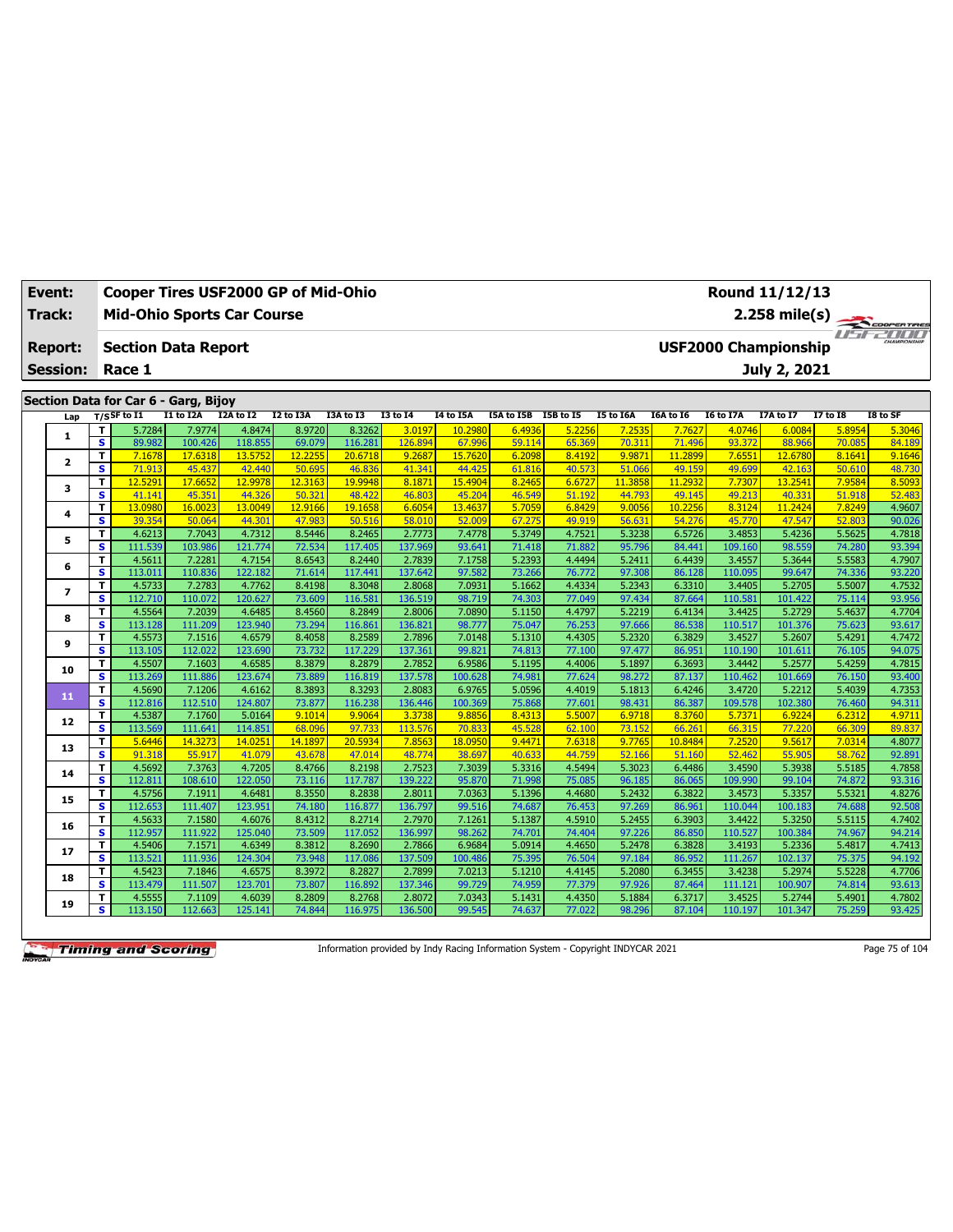| Event:                  |                                                    |                                      | Cooper Tires USF2000 GP of Mid-Ohio | Round 11/12/13              |                               |
|-------------------------|----------------------------------------------------|--------------------------------------|-------------------------------------|-----------------------------|-------------------------------|
| Track:                  |                                                    | <b>Mid-Ohio Sports Car Course</b>    |                                     | $2.258$ mile(s)             |                               |
|                         |                                                    |                                      |                                     |                             | COOPERTIRES<br><b>USF2000</b> |
| <b>Report:</b>          |                                                    | <b>Section Data Report</b>           |                                     | <b>USF2000 Championship</b> |                               |
| <b>Session:</b>         |                                                    | Race 1                               |                                     | July 2, 2021                |                               |
|                         |                                                    |                                      |                                     |                             |                               |
|                         |                                                    | Section Data for Car 6 - Garg, Bijoy |                                     |                             |                               |
|                         | $T/S$ Lap<br>Lap<br>T                              | PO to SF<br>97.1875<br>165.7613      |                                     |                             |                               |
| $\mathbf{1}$            | $\overline{\mathbf{s}}$                            | 83.640<br>45.933                     |                                     |                             |                               |
| $\mathbf{2}$            | $\overline{\mathsf{r}}$                            | 169.8706                             |                                     |                             |                               |
|                         | S<br>$\overline{\mathbf{r}}$                       | 47.853<br>174.2314                   |                                     |                             |                               |
| 3                       | $\overline{\mathbf{s}}$                            | 46.655                               |                                     |                             |                               |
| 4                       | T                                                  | 158.3771                             |                                     |                             |                               |
|                         | $\overline{\mathbf{s}}$                            | 51.326                               |                                     |                             |                               |
| 5                       | T.<br>$\overline{\mathbf{s}}$                      | 85.3796<br>95.208                    |                                     |                             |                               |
|                         | T                                                  | 83.9054                              |                                     |                             |                               |
| 6                       | S.                                                 | 96.881                               |                                     |                             |                               |
| $\overline{\mathbf{z}}$ | T                                                  | 83.3821                              |                                     |                             |                               |
|                         | S.                                                 | 97.489                               |                                     |                             |                               |
| 8                       | T<br>S                                             | 83.2188<br>97.680                    |                                     |                             |                               |
|                         | T.                                                 | 82.9020                              |                                     |                             |                               |
| 9                       | $\overline{\mathbf{s}}$                            | 98.053                               |                                     |                             |                               |
| 10                      | $\overline{\mathbf{r}}$                            | 82.7775                              |                                     |                             |                               |
|                         | S<br>$\overline{\mathbf{r}}$                       | 98.201<br>82.7090                    |                                     |                             |                               |
| 11                      | $\overline{\mathbf{s}}$                            | 98.282                               |                                     |                             |                               |
| 12                      | $\overline{1}$                                     | 102.1399                             |                                     |                             |                               |
|                         | $\overline{\mathbf{s}}$                            | 79.585                               |                                     |                             |                               |
| 13                      | $\overline{\mathbf{r}}$<br>$\overline{\mathbf{s}}$ | 161.0880<br>50.462                   |                                     |                             |                               |
|                         | T.                                                 | 84.2076                              |                                     |                             |                               |
| 14                      | $\overline{\mathbf{s}}$                            | 96.533                               |                                     |                             |                               |
| 15                      | $\mathbf{T}$                                       | 83.2767                              |                                     |                             |                               |
|                         | $\overline{\mathbf{s}}$                            | 97.612                               |                                     |                             |                               |
| 16                      | T.<br>$\overline{\mathbf{s}}$                      | 83.3390<br>97.539                    |                                     |                             |                               |
|                         | $\mathbf{T}$                                       | 82.8007                              |                                     |                             |                               |
| 17                      | $\overline{\mathbf{s}}$                            | 98.173                               |                                     |                             |                               |
| 18                      | T                                                  | 82.9791                              |                                     |                             |                               |
|                         | $\overline{\mathbf{s}}$<br>$\mathbf T$             | 97.962<br>82.8049                    |                                     |                             |                               |
| 19                      | $\overline{\mathbf{s}}$                            | 98.168                               |                                     |                             |                               |
|                         |                                                    |                                      |                                     |                             |                               |

Information provided by Indy Racing Information System - Copyright INDYCAR 2021 Page 76 of 104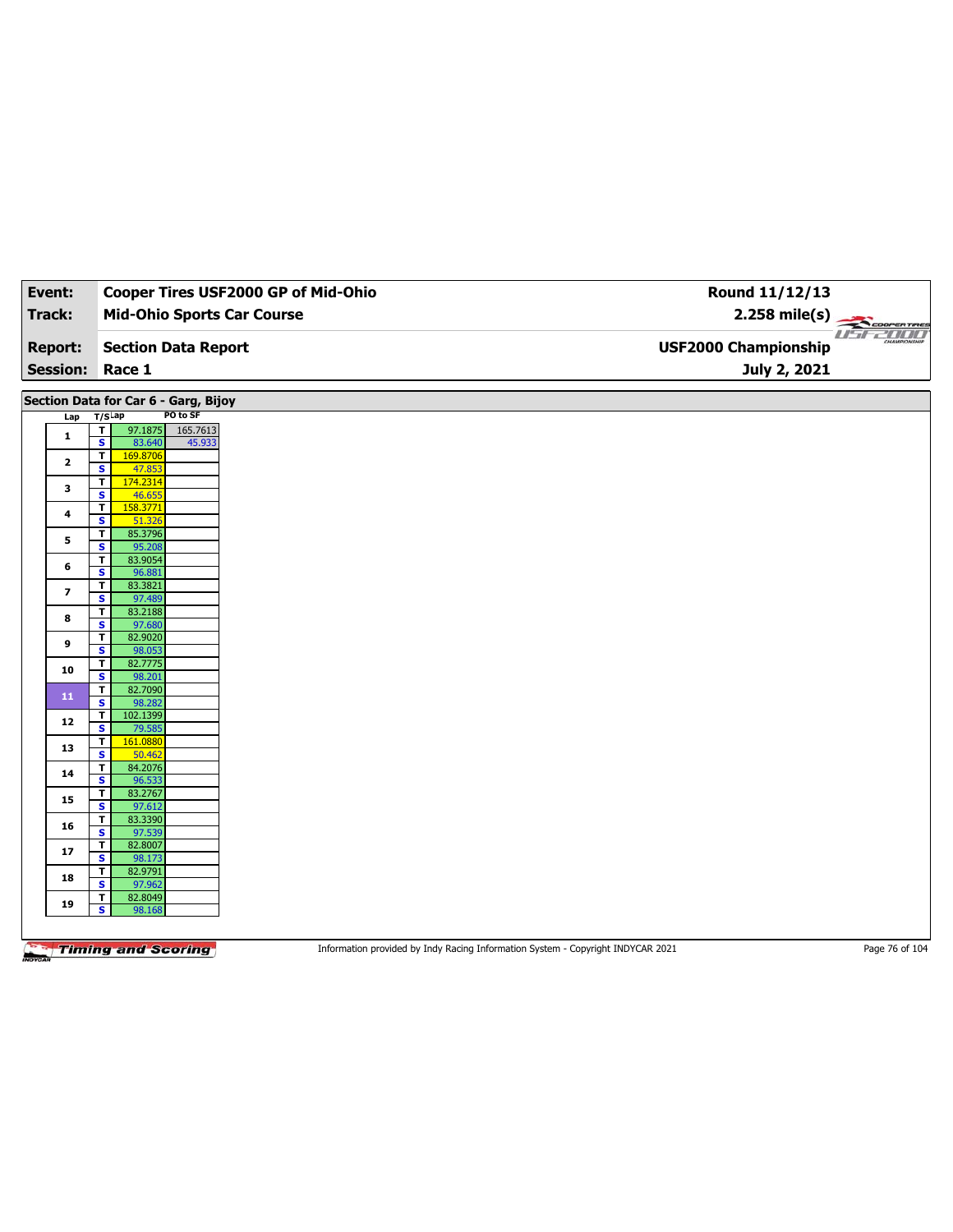| Event:                 | <b>Cooper Tires USF2000 GP of Mid-Ohio</b> | Round 11/12/13              |              |
|------------------------|--------------------------------------------|-----------------------------|--------------|
| Track:                 | <b>Mid-Ohio Sports Car Course</b>          | $2.258 \text{ mile(s)}$     |              |
| <b>Report:</b>         | Section Data Report                        | <b>USF2000 Championship</b> | 711111       |
| <b>Session: Race 1</b> |                                            | July 2, 2021                | CHAMPSONSHIP |

**Section Data for Car 6 - Garg, Bijoy**

| Lan | $T/S$ SF to I1 | I1 to I2A | I2A to I2       | I2 to I3A | I3A to I3 | I3 to I4 | I4 to I5A | I5A to I5B | I5B to I5 | <b>I5 to I6A</b> | I6A to I6 | I6 to I7A | I7A to I7 | <b>I7 to I8</b> | I8 to SF |
|-----|----------------|-----------|-----------------|-----------|-----------|----------|-----------|------------|-----------|------------------|-----------|-----------|-----------|-----------------|----------|
| 20  | .55951         | .1490     | 4.5701 <b>l</b> | 8.2842    | 8.2706    | 2.7947   | 6.9918    | 5.0843     | 4.4576    | 5.2172           | 6.3775    | 3.4493    | 5.3426    | 5.4547          | 4.7772   |
|     |                | 12.063    | 126.066         | .814      | 17.063    | 137.110  | 00.150    | 75.500     | 76.631    | 97.754           | 87.025    | 110.299   | 100.053   | 75.748          | 93.484   |
| 54  | 1.9874         | 9.0050    | 8.3973          |           |           |          |           |            |           |                  |           |           |           |                 |          |
| 41  | .351           | 88.966    | 68.610          |           |           |          |           |            |           |                  |           |           |           |                 |          |

**Timing and Scoring** 

Information provided by Indy Racing Information System - Copyright INDYCAR 2021 Page 77 of 104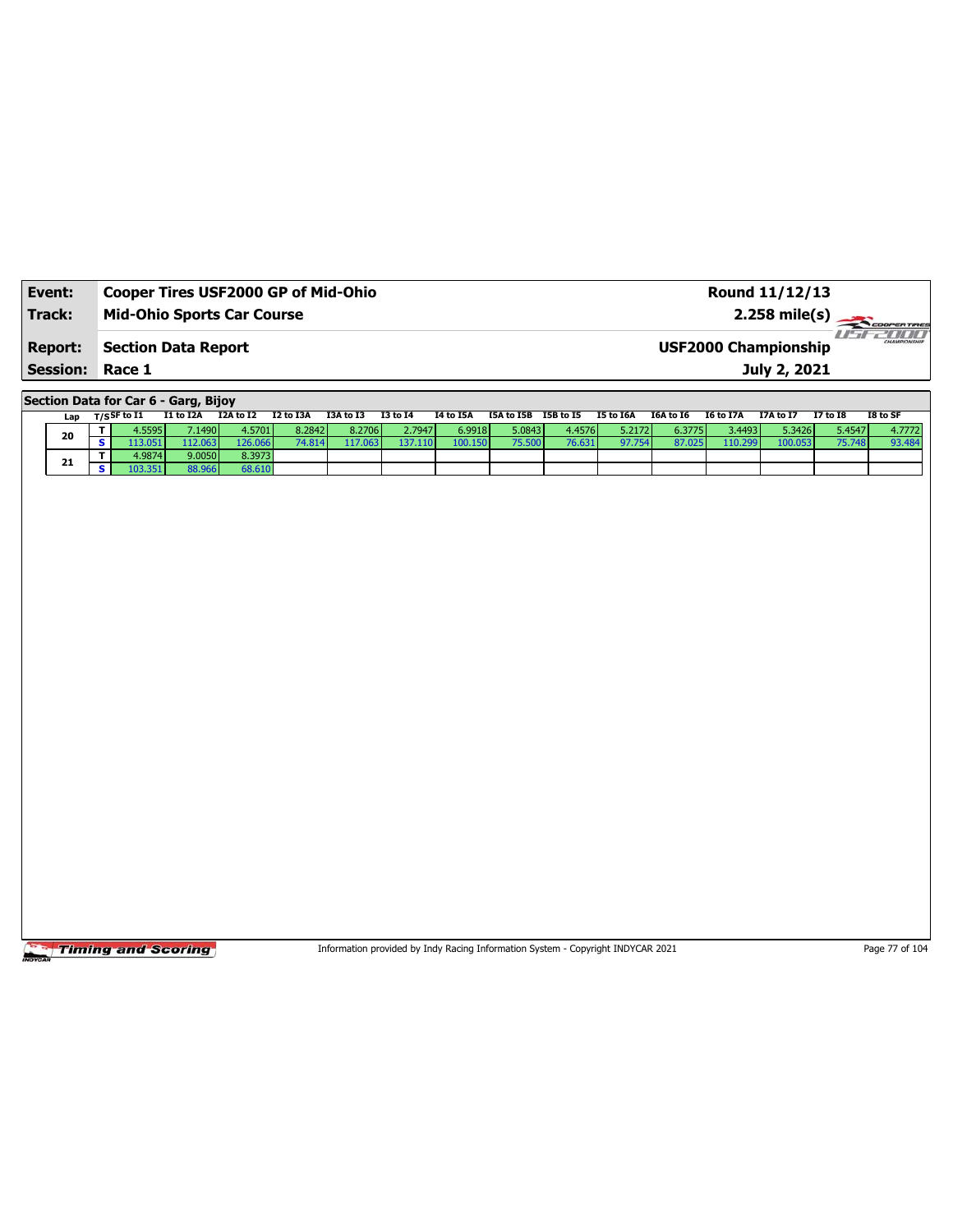| Event:                            | Cooper Tires USF2000 GP of Mid-Ohio                           | Round 11/12/13                              |                              |
|-----------------------------------|---------------------------------------------------------------|---------------------------------------------|------------------------------|
| <b>Track:</b>                     | <b>Mid-Ohio Sports Car Course</b>                             | $2.258$ mile(s)                             | COOPERTIRES                  |
| <b>Report:</b><br><b>Session:</b> | <b>Section Data Report</b><br>Race 1                          | <b>USF2000 Championship</b><br>July 2, 2021 | <b>USEZOOL</b><br>CHAMPIONSH |
|                                   |                                                               |                                             |                              |
| Lap                               | Section Data for Car 6 - Garg, Bijoy<br>PO to SF<br>$T/S$ Lap |                                             |                              |
| ${\bf 20}$                        | $\overline{\mathbf{r}}$<br>82.7803                            |                                             |                              |
|                                   | $\overline{\mathbf{s}}$<br>98.197                             |                                             |                              |
| ${\bf 21}$                        | $rac{1}{s}$                                                   |                                             |                              |
|                                   |                                                               |                                             |                              |
|                                   |                                                               |                                             |                              |
|                                   |                                                               |                                             |                              |
|                                   |                                                               |                                             |                              |
|                                   |                                                               |                                             |                              |
|                                   |                                                               |                                             |                              |
|                                   |                                                               |                                             |                              |
|                                   |                                                               |                                             |                              |
|                                   |                                                               |                                             |                              |
|                                   |                                                               |                                             |                              |
|                                   |                                                               |                                             |                              |
|                                   |                                                               |                                             |                              |
|                                   |                                                               |                                             |                              |
|                                   |                                                               |                                             |                              |
|                                   |                                                               |                                             |                              |
|                                   |                                                               |                                             |                              |
|                                   |                                                               |                                             |                              |
|                                   |                                                               |                                             |                              |
|                                   |                                                               |                                             |                              |
|                                   |                                                               |                                             |                              |
|                                   |                                                               |                                             |                              |
|                                   |                                                               |                                             |                              |

Information provided by Indy Racing Information System - Copyright INDYCAR 2021 Page 78 of 104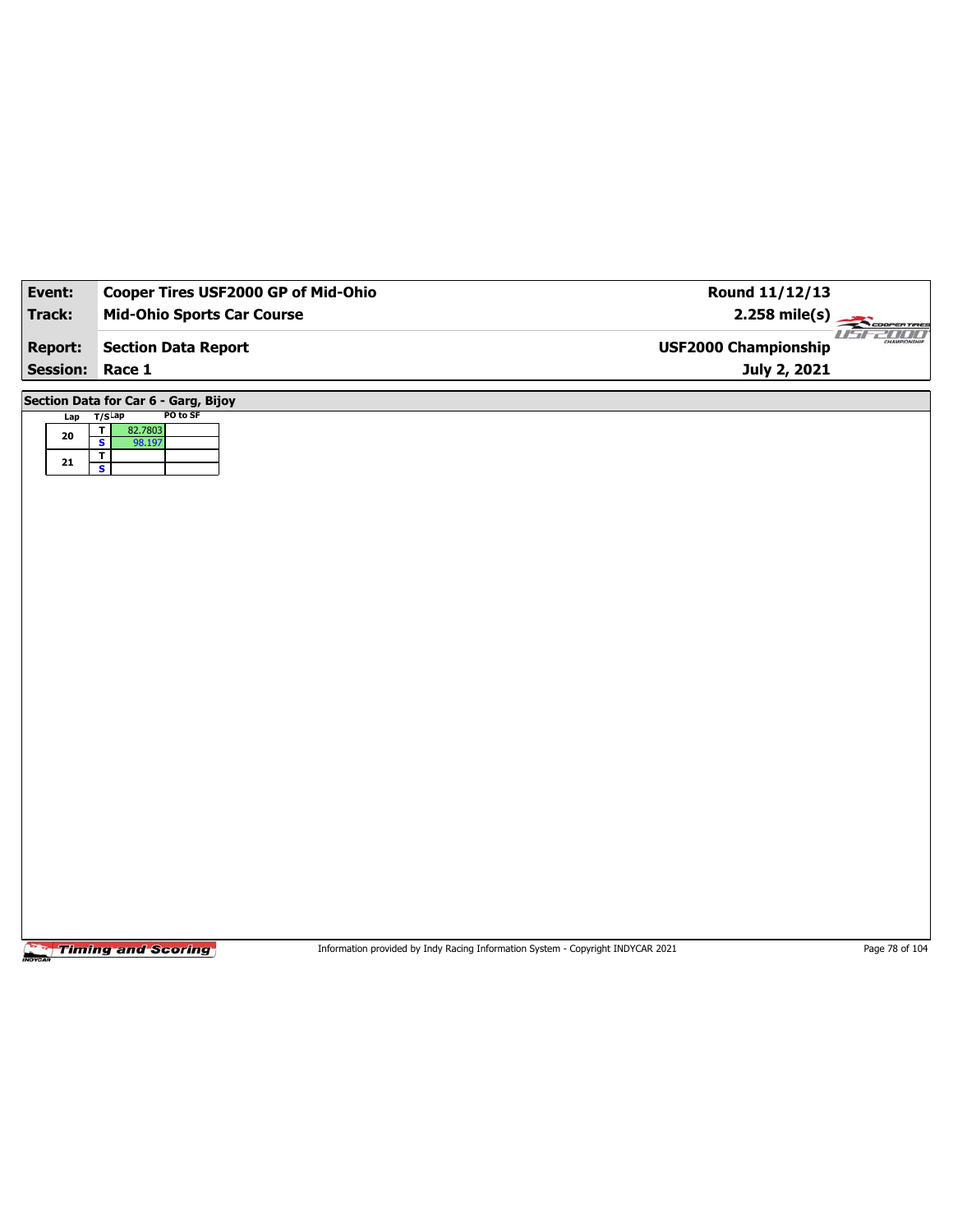| Event:          |                              | Cooper Tires USF2000 GP of Mid-Ohio       |                   |                    |                  |                   |                   |                   |                  |                  |                  |                   |                   | Round 11/12/13              |                  |                  |
|-----------------|------------------------------|-------------------------------------------|-------------------|--------------------|------------------|-------------------|-------------------|-------------------|------------------|------------------|------------------|-------------------|-------------------|-----------------------------|------------------|------------------|
| Track:          |                              | <b>Mid-Ohio Sports Car Course</b>         |                   |                    |                  |                   |                   |                   |                  |                  |                  |                   |                   | 2.258 mile(s)               |                  | COOPERTIRES      |
| <b>Report:</b>  |                              | <b>Section Data Report</b>                |                   |                    |                  |                   |                   |                   |                  |                  |                  |                   |                   | <b>USF2000 Championship</b> |                  | usean a          |
|                 |                              |                                           |                   |                    |                  |                   |                   |                   |                  |                  |                  |                   |                   |                             |                  |                  |
| <b>Session:</b> |                              | Race 1                                    |                   |                    |                  |                   |                   |                   |                  |                  |                  |                   |                   | July 2, 2021                |                  |                  |
|                 |                              |                                           |                   |                    |                  |                   |                   |                   |                  |                  |                  |                   |                   |                             |                  |                  |
|                 |                              | Section Data for Car 63 - Burke, Trey (R) |                   |                    |                  |                   |                   |                   |                  |                  |                  |                   |                   |                             |                  |                  |
| Lap             |                              | $T/S$ SF to I1                            | I1 to I2A         | I2A to I2          | I2 to I3A        | I3A to I3         | <b>I3 to 14</b>   | <b>I4 to I5A</b>  | I5A to I5B       | I5B to I5        | I5 to I6A        | I6A to I6         | <b>I6 to I7A</b>  | I7A to I7                   | <b>I7 to I8</b>  | I8 to SF         |
| 1               | т<br>$\overline{\mathbf{s}}$ | 5.6643                                    | 9.8169            | 5.0336             | 9.0022<br>68.847 | 8.8808<br>109.020 | 4.1388<br>92.583  | 14.8294<br>47.219 | 7.6918           | 6.489<br>52.641  | 7.4267           | 8.1386            | 5.1431            | 6.9665<br>76.731            | 5.9361           | 5.1040<br>87.498 |
|                 | T                            | 91.001<br>6.5722                          | 81.608<br>17.5626 | 114.458<br>15.8233 | 11.9372          | 19.6799           | 8.3409            | 18.1478           | 49.906<br>6.5483 | 5.0294           | 68.671<br>8.4886 | 68.194<br>12.7476 | 73.974<br>5.9343  | 14.6005                     | 69.605<br>8.4163 | 7.3501           |
| 2               | s                            | 78.430                                    | 45.616            | 36.411             | 51.919           | 49.196            | 45.940            | 38.585            | 58.620           | 67.919           | 60.081           | 43.538            | 64.111            | 36.611                      | 49.093           | 60.760           |
|                 | T                            | 17.2734                                   | 17.9596           | 10.4390            | 14.7365          | 15.6044           | 7.5129            | 21,5158           | 6.8273           | 4.9776           | 9.6135           | 10.6877           | 7.5561            | 14.2076                     | 7.3822           | 9.8805           |
| 3               | s                            | 29.841                                    | 44.608            | 55.191             | 42.057           | 62.045            | 51.003            | 32.545            | 56.225           | 68.626           | 53.050           | 51.929            | 50.351            | 37.624                      | 55,970           | 45.199           |
|                 | т                            | 13.4617                                   | 18.6535           | 9.5841             | 13.5558          | 17.4925           | 7.4590            | 14.1756           | 5.6355           | 5.0085           | 7.5893           | 7.9219            | 6.8670            | 10.1695                     | 6.3955           | 4.9925           |
| 4               | $\overline{\mathbf{s}}$      | 38.290                                    | 42.948            | 60.114             | 45.720           | 55.348            | 51.372            | 49.397            | 68.115           | 68.202           | 67.200           | 70.059            | 55,403            | 52.564                      | 64.605           | 89.452           |
| 5               | T                            | 4.6935                                    | 7.8609            | 4.8653             | 8.8443           | 8.2850            | 2.7775            | 7.4047            | 5.4343           | 4.7703           | 5.4284           | 6.6345            | 3.4956            | 5.4927                      | 5.6616           | 4.7680           |
|                 | s                            | 109.823                                   | 101.914           | 118,417            | 70.076           | 116.860           | 137.959           | 94.565            | 70.637           | 71.608           | 93.950           | 83.654            | 108.838           | 97.319                      | 72,980           | 93.664           |
| 6               | т                            | 4.6007                                    | 7.3515            | 4.7680             | 8.5227           | 8.2065            | 2.7702            | 7.4764            | 5.3427           | 4.6644           | 5.2867           | 6.5751            | 3.4925            | 5.3627                      | 5.4672           | 4.8435           |
|                 | $\overline{\mathbf{s}}$      | 112.038                                   | 108.976           | 120.834            | 72.720           | 117.977           | 138.323           | 93.658            | 71.848           | 73.234           | 96.468           | 84.409            | 108.935           | 99.678                      | 75.575           | 92.204           |
| 7               | T                            | 4.5871                                    | 7.5038            | 4.7458             | 8.3317           | 8.2760            | 2.7936            | 7.0947            | 5.1890           | 4.4835           | 5.2306           | 6.4194            | 3.4361            | 5.3720                      | 5.5433           | 4.7994           |
|                 | s<br>T                       | 112.370<br>4.5884                         | 106.764<br>7.4057 | 121.399<br>4.7407  | 74.387<br>8.6054 | 116.987<br>8.2815 | 137.164<br>2.7960 | 98.697<br>7.3778  | 73.976<br>5.4073 | 76.188<br>4.7280 | 97.503<br>5.2881 | 86.457<br>6.4541  | 110.723<br>3.4490 | 99.506<br>5.3468            | 74.537<br>5.4371 | 93.051<br>4.7896 |
| 8               | s                            | 112.339                                   | 108.178           | 121.530            | 72.021           | 116.909           | 137.046           | 94.910            | 70.990           | 72.249           | 96.443           | 85.992            | 110.309           | 99.975                      | 75.993           | 93.242           |
|                 | T                            | 4.5892                                    | 7.2369            | 4.6852             | 8.4657           | 8.3343            | 2.8188            | 7.0988            | 5.1294           | 4.4033           | 5.1961           | 6.3929            | 3.4397            | 5.2983                      | 5.4788           | 4.8949           |
| 9               | s                            | 112.319                                   | 110.702           | 122.969            | 73.210           | 116.168           | 135.938           | 98.640            | 74.836           | 77.576           | 98.151           | 86.815            | 110.607           | 100.890                     | 75.415           | 91.236           |
|                 | T                            | 4.6351                                    | 7.2030            | 4.6955             | 8.3481           | 8.3290            | 2.8047            | 6.9980            | 5.0624           | 4.3436           | 5.1603           | 6.4049            | 3.4533            | 5.2016                      | 5.3758           | 4.8200           |
| 10              | $\overline{\mathbf{s}}$      | 111.207                                   | 111.223           | 122.700            | 74.241           | 116.242           | 136.621           | 100.061           | 75.826           | 78.642           | 98.831           | 86.652            | 110.171           | 102.766                     | 76.860           | 92.654           |
|                 | т                            | 4.6061                                    | 7.1947            | 4.6814             | 8.4354           | 8.3311            | 2.8027            | 7.0041            | 6.2327           | 4.9960           | 5.2919           | 6.3532            | 3.4540            | 5.3285                      | 5.4232           | 4.8216           |
| 11              | $\overline{\mathbf{s}}$      | 111.907                                   | 111.351           | 123.069            | 73.473           | 116.213           | 136.719           | 99.974            | 61.589           | 68.373           | 96.374           | 87.358            | 110.149           | 100.318                     | 76.188           | 92.623           |
| 12              | T                            | 4.7130                                    | 7.6533            | 5.3533             | 8.8128           | 11.1550           | 4.2828            | 9.4709            | 7.3758           | 5.5739           | 7.7684           | 7.8472            | 4.6100            | 6.7538                      | 6.3007           | 5.5097           |
|                 | s                            | 109.369                                   | 104.679           | 107.623            | 70.326           | 86.794            | 89.470            | 73.935            | 52.044           | 61.284           | 65.651           | 70.726            | 82.528            | 79.147                      | 65.577           | 81.055           |
| 13              | T                            | 5.7294                                    | 14.9962           | 16.0872            | 10.7788          | 21.9195           | 8.1437            | 19.5134           | 8.0205           | 4.8173           | 9.2092           | 10.5721           | 5.4001            | 7.1655                      | 6.057            | 4.9000           |
|                 | s                            | 89.967                                    | 53.423            | 35.813             | 57,499           | 44.170            | 47.05             | 35.884            | 47,860           | 70.909           | 55.379           | 52.497            | 70.453            | 74,600                      | 68.208           | 91.141           |
| 14              | т<br>$\overline{\mathbf{s}}$ | 4.5961                                    | 7.4680            | 4.7434<br>121.461  | 8.6306           | 8.2422            | 2.7690            | 7.3975            | 5.3399           | 4.7654           | 5.5295           | 6.5872            | 3.4762            | 5.7049                      | 5.4615           | 4.8981           |
|                 | T                            | 112.150<br>4.6362                         | 107.276<br>7.2727 | 4.6788             | 71.811<br>8.3875 | 117.466<br>8.2968 | 138.383<br>2.8035 | 94.657<br>7.0388  | 71.886<br>5.1905 | 71.681<br>4.4000 | 92.233<br>5.2389 | 84.254<br>6.4725  | 109.446<br>3.4732 | 93.699<br>5.7743            | 75.654<br>6.0603 | 91.176<br>4.9732 |
| 15              | $\overline{\mathbf{s}}$      | 111.180                                   | 110.157           | 123.138            | 73.892           | 116.693           | 136.680           | 99.481            | 73.955           | 77.634           | 97.349           | 85.747            | 109.540           | 92.573                      | 68.178           | 89.800           |
|                 | т                            | 4.6421                                    | 7.2677            | 4.6674             | 8.4445           | 8.3166            | 2.8171            | 7.0183            | 5.2608           | 4.4097           | 5.1649           | 6.3802            | 3.4386            | 5.2886                      | 5.6346           | 4.7575           |
| 16              | $\overline{\mathbf{s}}$      | 111.039                                   | 110.232           | 123.438            | 73.394           | 116.416           | 136.020           | 99.772            | 72.967           | 77.464           | 98.743           | 86.988            | 110.642           | 101.075                     | 73.329           | 93.871           |
|                 | T                            | 4.5685                                    | 7.2343            | 4.7053             | 8.4067           | 8.3304            | 2.8222            | 7.0361            | 5.1746           | 4.3622           | 5.1849           | 6.3744            | 3.4273            | 5.2738                      | 5.5299           | 4.7843           |
| 17              | $\overline{\mathbf{s}}$      | 112.828                                   | 110.741           | 122.444            | 73.724           | 116.223           | 135.774           | 99.519            | 74.182           | 78.307           | 98.363           | 87.067            | 111.007           | 101.359                     | 74.718           | 93.345           |
|                 | T                            | 4.5824                                    | 7.2111            | 4.6777             | 8.4110           | 8.3133            | 2.8147            | 7.1310            | 5.2280           | 4.5723           | 5.2192           | 6.3903            | 3.4132            | 5.3403                      | 5.4905           | 4.7840           |
| 18              | s                            | 112.486                                   | 111.098           | 123.167            | 73.686           | 116.462           | 136.136           | 98.195            | 73.425           | 74.709           | 97.716           | 86.850            | 111.466           | 100.097                     | 75.254           | 93.351           |
| 19              | т                            | 4.5593                                    | 7.2806            | 4.6576             | 8.5673           | 8.2572            | 2.8308            | 7.2224            | 5.2365           | 5.0608           | 5.3371           | 6.4839            | 3.4626            | 5.2320                      | 5.5625           | 4.7663           |
|                 | s                            | 113.056                                   | 110.037           | 123.698            | 72.342           | 117.253           | 135.362           | 96.952            | 73.305           | 67.497           | 95.558           | 85.597            | 109.875           | 102.168                     | 74.280           | 93.698           |

Information provided by Indy Racing Information System - Copyright INDYCAR 2021 Page 79 of 104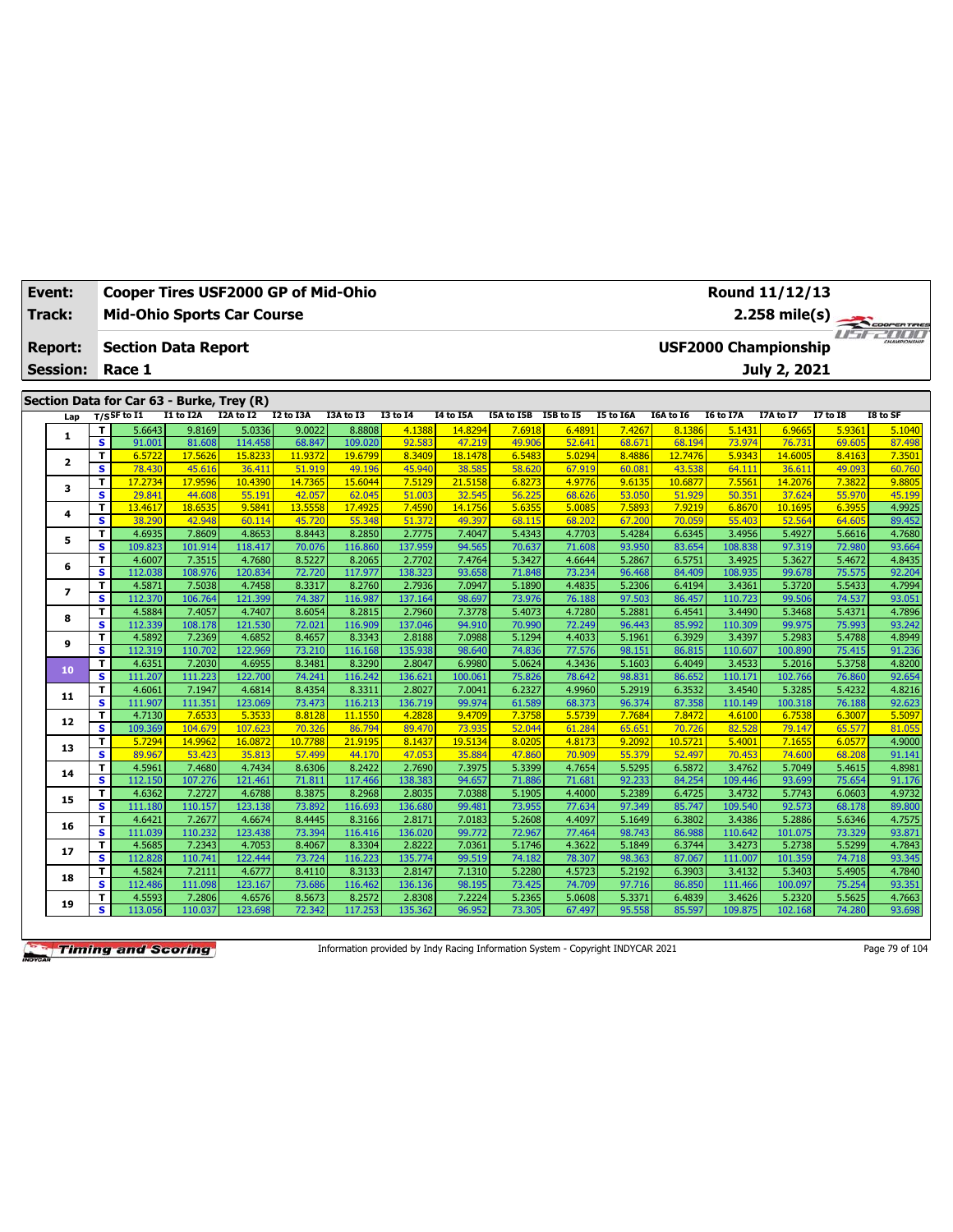| Event:        |                          |                                                                                       | <b>Cooper Tires USF2000 GP of Mid-Ohio</b> | Round 11/12/13              |          |
|---------------|--------------------------|---------------------------------------------------------------------------------------|--------------------------------------------|-----------------------------|----------|
| <b>Track:</b> |                          | <b>Mid-Ohio Sports Car Course</b>                                                     |                                            | $2.258 \text{ mile(s)}$     |          |
|               |                          |                                                                                       |                                            |                             | USE ZOOD |
|               | <b>Report:</b>           | <b>Section Data Report</b>                                                            |                                            | <b>USF2000 Championship</b> |          |
|               |                          | Session: Race 1                                                                       |                                            | July 2, 2021                |          |
|               |                          |                                                                                       |                                            |                             |          |
|               |                          | Section Data for Car 63 - Burke, Trey (R)                                             |                                            |                             |          |
|               | Lap                      | PO to SF<br>T/SLap                                                                    |                                            |                             |          |
|               | $\mathbf{1}$             | $\overline{r}$<br>110.2619<br>144.9662<br>$\overline{\mathbf{s}}$<br>73.723<br>52.522 |                                            |                             |          |
|               |                          | $\overline{\mathbf{r}}$<br>167.1790                                                   |                                            |                             |          |
|               | $\mathbf{2}$             | $\mathbf{s}$<br>48.623                                                                |                                            |                             |          |
|               | 3                        | $\overline{\mathbf{r}}$<br>176.1741<br>$\overline{\mathbf{s}}$<br>46.141              |                                            |                             |          |
|               | 4                        | $\overline{\mathsf{r}}$<br>148.9619                                                   |                                            |                             |          |
|               |                          | $\overline{\mathbf{s}}$<br>54.570                                                     |                                            |                             |          |
|               | 5                        | 86.4166<br>$\overline{\mathbf{r}}$<br>$\overline{\mathbf{s}}$<br>94.065               |                                            |                             |          |
|               |                          | 84.7308<br>T                                                                          |                                            |                             |          |
|               | 6                        | $\overline{\mathbf{s}}$<br>95.937                                                     |                                            |                             |          |
|               | $\overline{\phantom{a}}$ | $\mathbf{T}$<br>83.8060                                                               |                                            |                             |          |
|               |                          | $\overline{\mathbf{s}}$<br>96.995                                                     |                                            |                             |          |
|               | 8                        | 84.6955<br>T<br>$\mathbf{s}$<br>95.977                                                |                                            |                             |          |
|               |                          | T<br>83.4623                                                                          |                                            |                             |          |
|               | 9                        | $\overline{\mathbf{s}}$<br>97.395                                                     |                                            |                             |          |
|               | 10                       | $\overline{\mathsf{r}}$<br>82.8353                                                    |                                            |                             |          |
|               |                          | $\overline{\mathbf{s}}$<br>98.132<br>84.9566<br>$\mathbf{T}$                          |                                            |                             |          |
|               | 11                       | $\overline{\mathbf{s}}$<br>95.682                                                     |                                            |                             |          |
|               | 12                       | T<br>103.1806                                                                         |                                            |                             |          |
|               |                          | $\mathbf{s}$<br>78.782                                                                |                                            |                             |          |
|               | 13                       | 153.3106<br>T<br>53.022                                                               |                                            |                             |          |
|               |                          | $\overline{\mathbf{s}}$<br>T<br>85.6095                                               |                                            |                             |          |
|               | 14                       | $\mathbf{s}$<br>94.952                                                                |                                            |                             |          |
|               | 15                       | 84.6972<br>T                                                                          |                                            |                             |          |
|               |                          | $\overline{\mathbf{s}}$<br>95.975                                                     |                                            |                             |          |
|               | 16                       | T<br>83.5086<br>S<br>97.341                                                           |                                            |                             |          |
|               |                          | 83.2149<br>$\mathbf{T}$                                                               |                                            |                             |          |
|               | 17                       | $\overline{\mathbf{s}}$<br>97.684                                                     |                                            |                             |          |
|               | 18                       | 83.5790<br>T                                                                          |                                            |                             |          |
|               |                          | 97.259<br>s                                                                           |                                            |                             |          |
|               | 19                       | 84.5169<br>Τ<br>s<br>96.180                                                           |                                            |                             |          |
|               |                          |                                                                                       |                                            |                             |          |

Information provided by Indy Racing Information System - Copyright INDYCAR 2021 Page 80 of 104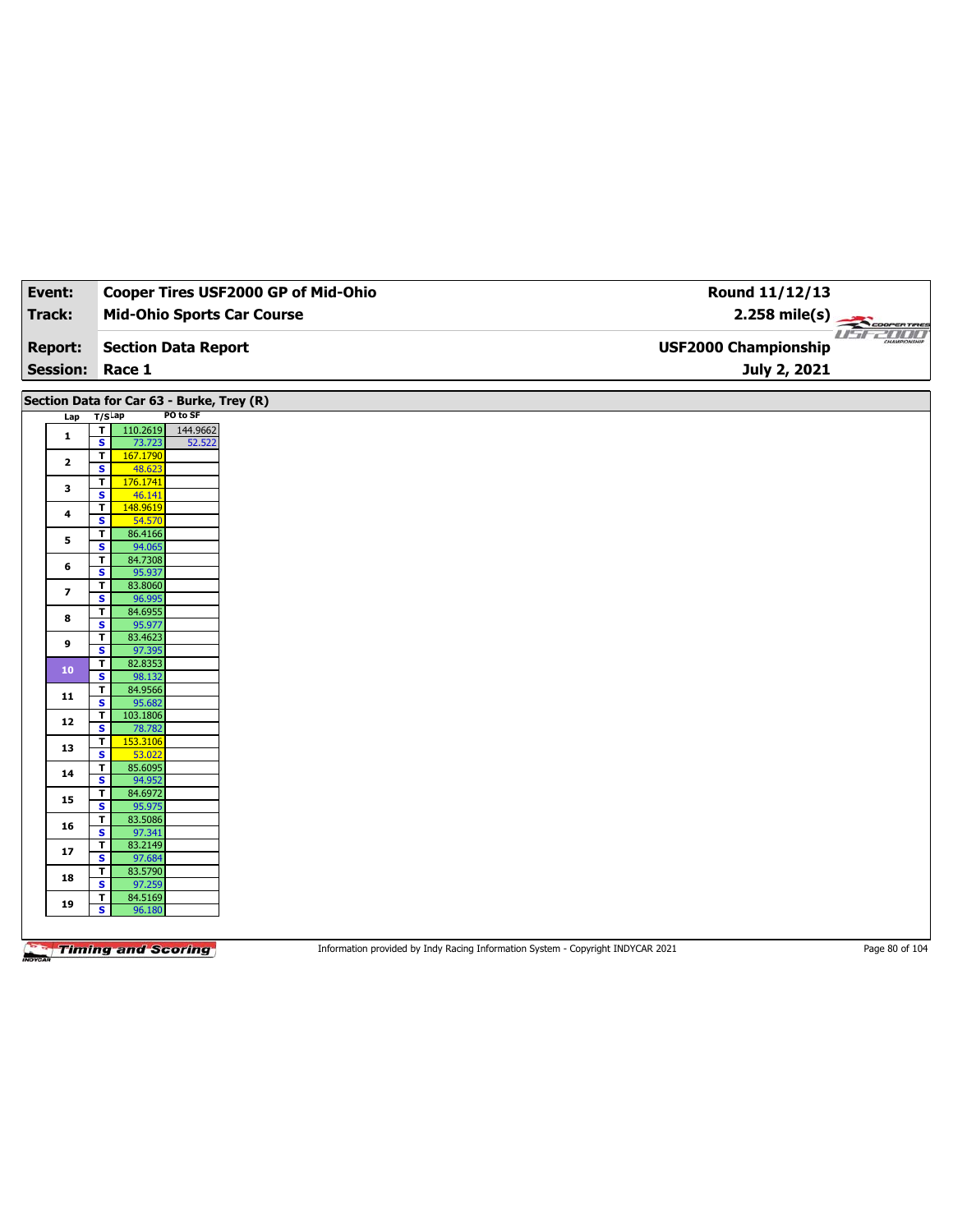| Event:                 | Cooper Tires USF2000 GP of Mid-Ohio | Round 11/12/13              |                                |
|------------------------|-------------------------------------|-----------------------------|--------------------------------|
| Track:                 | <b>Mid-Ohio Sports Car Course</b>   |                             |                                |
| <b>Report:</b>         | Section Data Report                 | <b>USF2000 Championship</b> | <b>HI HI H</b><br>CHAMPSONSHIP |
| <b>Session: Race 1</b> |                                     | July 2, 2021                |                                |

**Section Data for Car 63 - Burke, Trey (R)**

| Lan | $T/S$ SF to I1 | I1 to I2A | I2A to I2 | I2 to I3A | I3A to I3 | I3 to I4 | I4 to I5A | I5A to I5B | I5B to I5 | I5 to I6A | I6A to I6 | I6 to I7A | I7A to I7 | <b>I7 to I8</b> | I8 to SF |
|-----|----------------|-----------|-----------|-----------|-----------|----------|-----------|------------|-----------|-----------|-----------|-----------|-----------|-----------------|----------|
| 20  | .57111         | .1705     | 4.6127    | 8.4071    | 8.2905    | 2.7938   | 7.0093    | 5.1719 l   | 4.3922    | 5.2149    | 6.5095    | 3.4777    | 5.3006    | 5.6049          | 4.8691   |
|     |                |           | '24.902   | '3.720    | 16.782    | 137.154  | 99.900    | 74.221     | 77.772    | 97.797    | 85 260    | 109.398   | 100.846   |                 | 91.719   |
|     | .6564          | 10.8061   |           |           |           |          |           |            |           |           |           |           |           |                 |          |
| -4  | 10.698         | 4.137     |           |           |           |          |           |            |           |           |           |           |           |                 |          |

Timing and Scoring

Information provided by Indy Racing Information System - Copyright INDYCAR 2021 Page 81 of 104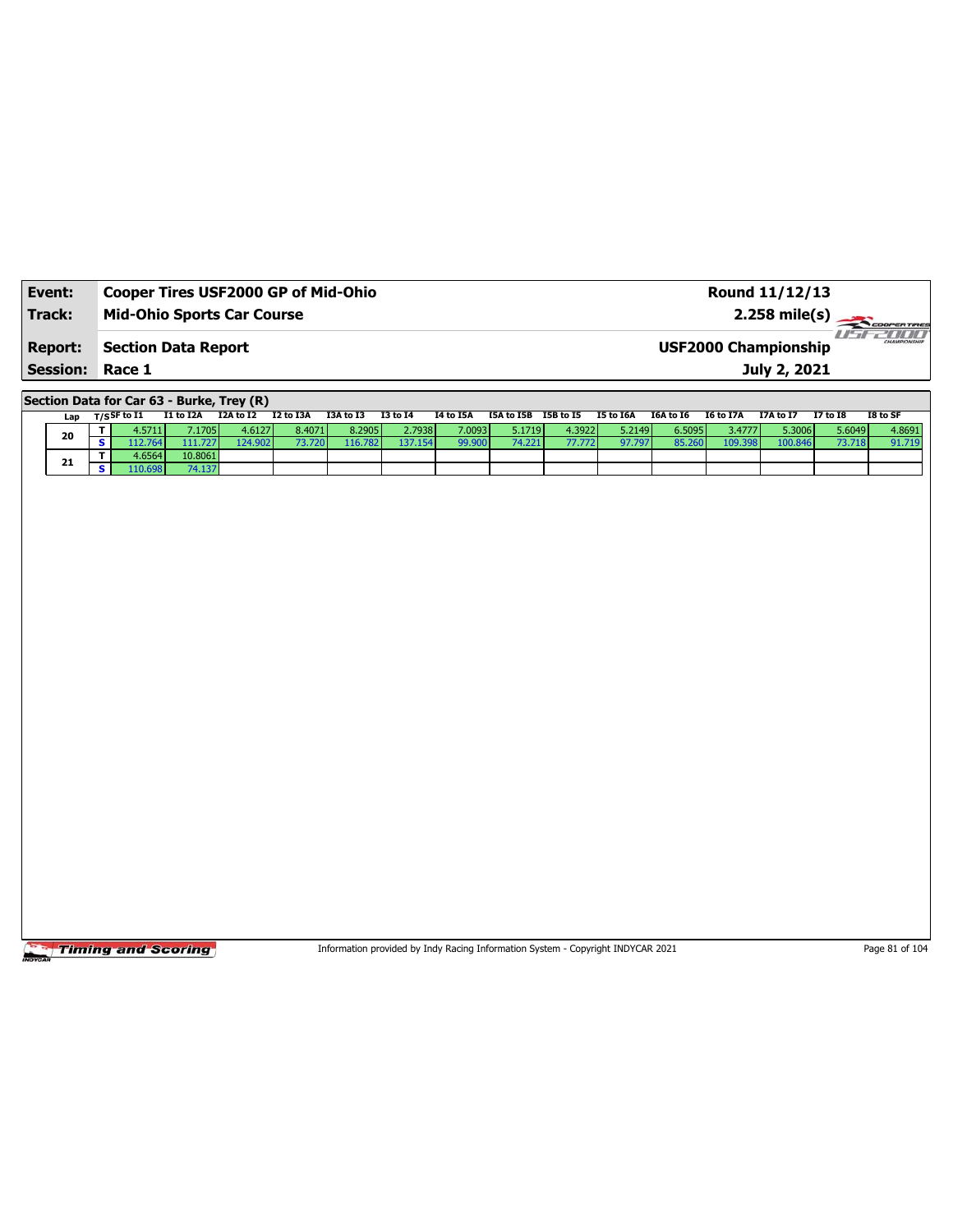| Event:                  | Cooper Tires USF2000 GP of Mid-Ohio                                                                                                                                                     | Round 11/12/13              |                                                                                                                                   |
|-------------------------|-----------------------------------------------------------------------------------------------------------------------------------------------------------------------------------------|-----------------------------|-----------------------------------------------------------------------------------------------------------------------------------|
| <b>Track:</b>           | <b>Mid-Ohio Sports Car Course</b>                                                                                                                                                       | $2.258$ mile(s)             | COOPERTIRES                                                                                                                       |
| <b>Report:</b>          | <b>Section Data Report</b>                                                                                                                                                              | <b>USF2000 Championship</b> | $II - I$<br><u>2000 - 2000 - 2000 - 2000 - 2000 - 2000 - 2000 - 2000 - 2000 - 2000 - 2000 - 2000 - 2000 - 2000 - 2000 - 2000 </u> |
| <b>Session:</b>         | Race 1                                                                                                                                                                                  | July 2, 2021                |                                                                                                                                   |
| Lap<br>20<br>${\bf 21}$ | Section Data for Car 63 - Burke, Trey (R)<br>PO to SF<br>$T/S$ Lap<br>83.3958<br>$\mathbf T$<br>$\overline{\mathbf{s}}$<br>97.473<br>$\overline{\mathsf{r}}$<br>$\overline{\mathbf{s}}$ |                             |                                                                                                                                   |
|                         |                                                                                                                                                                                         |                             |                                                                                                                                   |
|                         |                                                                                                                                                                                         |                             |                                                                                                                                   |
|                         |                                                                                                                                                                                         |                             |                                                                                                                                   |

Information provided by Indy Racing Information System - Copyright INDYCAR 2021 Page 82 of 104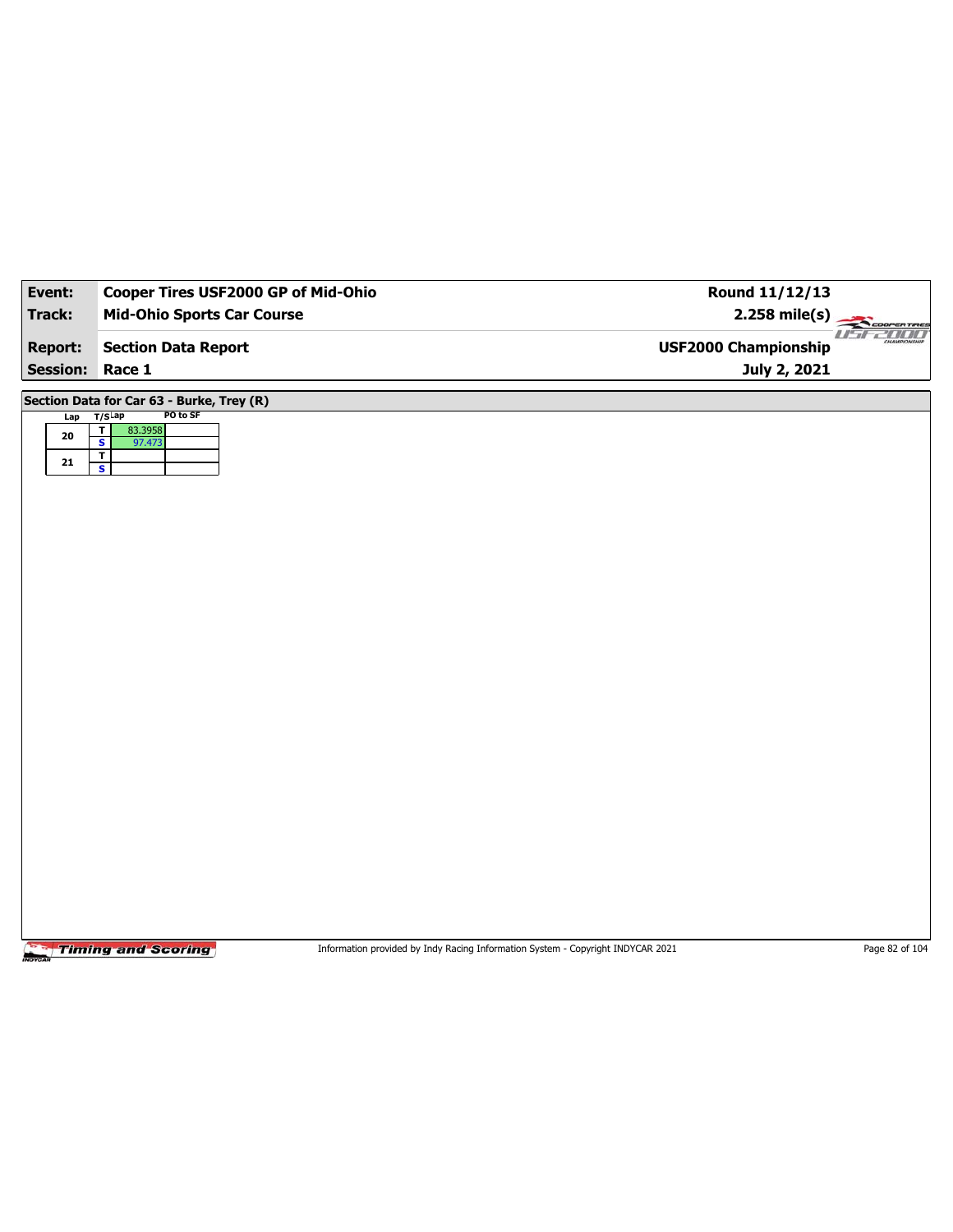| Track:<br><b>Report:</b> | <b>Mid-Ohio Sports Car Course</b><br>Section Data Report | $2.258 \text{ mile(s)}$<br>-777777<br>CHAMPSONSHIP<br><b>USF2000 Championship</b> |  |
|--------------------------|----------------------------------------------------------|-----------------------------------------------------------------------------------|--|
| <b>Session: Race 1</b>   |                                                          | July 2, 2021                                                                      |  |

**Section Data for Car 7 - Hyland, Chase (R)**

| Lap | $T/S$ SF to I1   | I1 to I2A | I2A to I2 | I2 to I3A | I3A to I3        | <b>I3 to 14</b> | I4 to I5A | I5A to I5B | I5B to I5 | I5 to I6A | I6A to I6 | I6 to I7A | <b>I7A to I7</b> | <b>I7 to I8</b> | I8 to SF |
|-----|------------------|-----------|-----------|-----------|------------------|-----------------|-----------|------------|-----------|-----------|-----------|-----------|------------------|-----------------|----------|
|     | 5.5439V          | 9.4514    | 5.1150    | 9.5577    | 8.8832           | 4.0006          | 16.2176   | 7.7663     | 6.4398    | 7.4632    | 8.1978    | 5.3175    | 7.5678           | 6.1637          | 4.9937   |
|     | 92.977           | 84.764    | 112.637   | 64.845    | 108.990          | 95.781          | 43.177    | 49.427     | 53.044    | 68.335    | 67.701    | 71.548    | 70.634           | 67.035          | 89.431   |
|     | 5.7234           | 17.3204   | 15.6798   | 11.77511  | 19.6826 <b> </b> | 9.0181          | 17.3111   |            |           | 8.4798    | 12.9932   | 6.1910    | 14.2277          | 8.5270          | 7.7202   |
|     | 90.061           | 46.254    | 36.744    | 52.634    | 49.190           | 42,490          | 40.450    |            |           | 60.143    | 42.715    | 61.453    | 37.57            | 48.456          | 57.847   |
|     | 17.6704          |           |           |           |                  |                 |           |            |           |           |           |           |                  |                 |          |
|     | 20.474<br>29.171 |           |           |           |                  |                 |           |            |           |           |           |           |                  |                 |          |

Timing and Scoring

Information provided by Indy Racing Information System - Copyright INDYCAR 2021 Page 83 of 104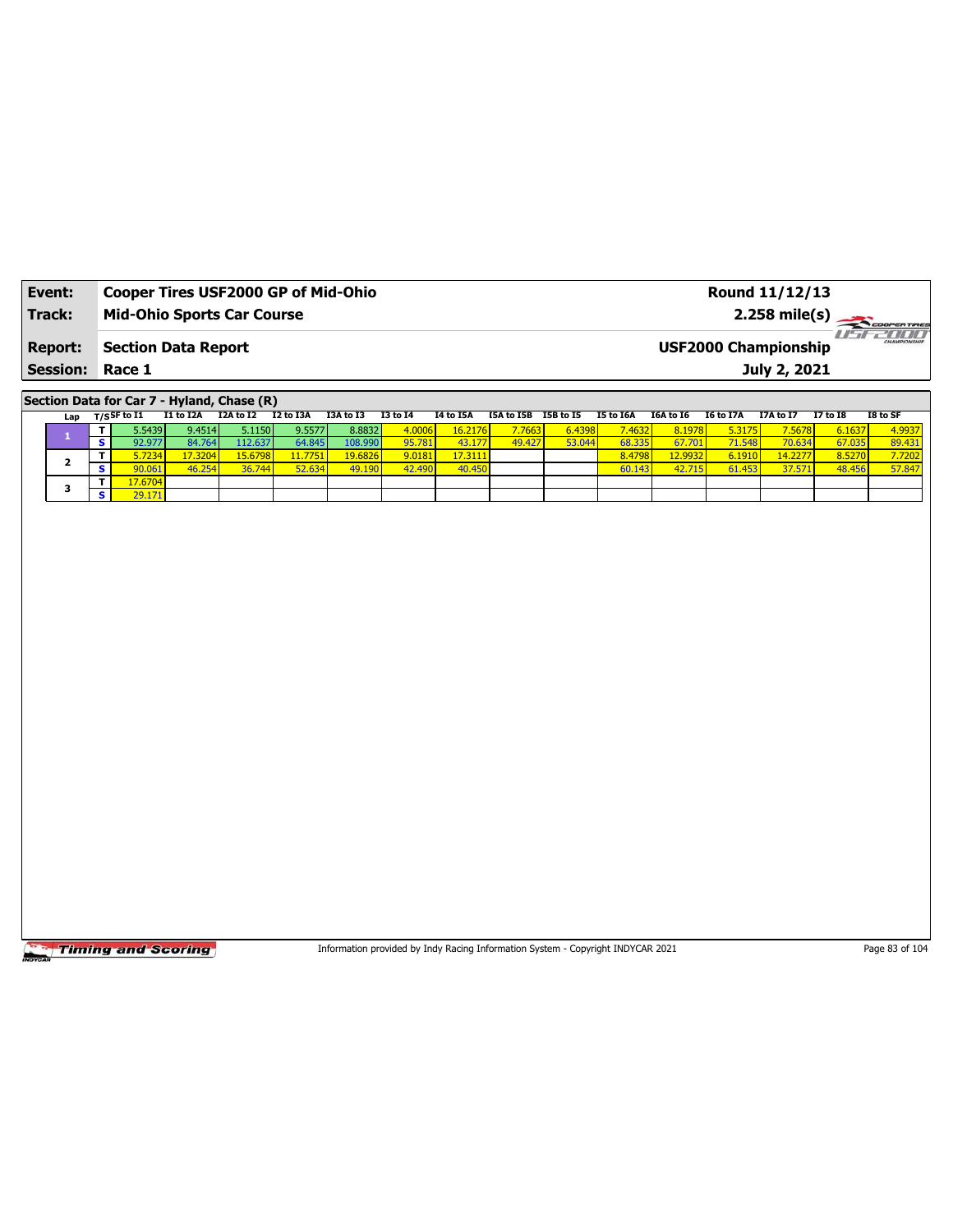| Event:                                                     | Cooper Tires USF2000 GP of Mid-Ohio                                                                                                                                                                                                                                                                  | Round 11/12/13              |                   |
|------------------------------------------------------------|------------------------------------------------------------------------------------------------------------------------------------------------------------------------------------------------------------------------------------------------------------------------------------------------------|-----------------------------|-------------------|
| <b>Track:</b>                                              | <b>Mid-Ohio Sports Car Course</b>                                                                                                                                                                                                                                                                    | $2.258$ mile(s)             | COOPERTIRES       |
| <b>Report:</b>                                             | <b>Section Data Report</b>                                                                                                                                                                                                                                                                           | <b>USF2000 Championship</b> | 7 II II<br>1 I al |
| <b>Session:</b>                                            | Race 1                                                                                                                                                                                                                                                                                               | July 2, 2021                |                   |
| Lap T/SLap<br>$\mathbf{1}$<br>$\mathbf{2}$<br>$\mathbf{3}$ | Section Data for Car 7 - Hyland, Chase (R)<br>PO to SF<br>$\overline{\mathbf{r}}$<br>135.4177<br>112.6792<br>$\overline{\mathbf{s}}$<br>56.225<br>72.141<br>$\overline{\mathbf{r}}$<br>166.0743<br>$\overline{\mathbf{s}}$<br>48.947<br>207.1130<br>$\mathbf T$<br>$\overline{\mathbf{s}}$<br>39.248 |                             |                   |
|                                                            |                                                                                                                                                                                                                                                                                                      |                             |                   |
|                                                            |                                                                                                                                                                                                                                                                                                      |                             |                   |
|                                                            |                                                                                                                                                                                                                                                                                                      |                             |                   |

Information provided by Indy Racing Information System - Copyright INDYCAR 2021 Page 84 of 104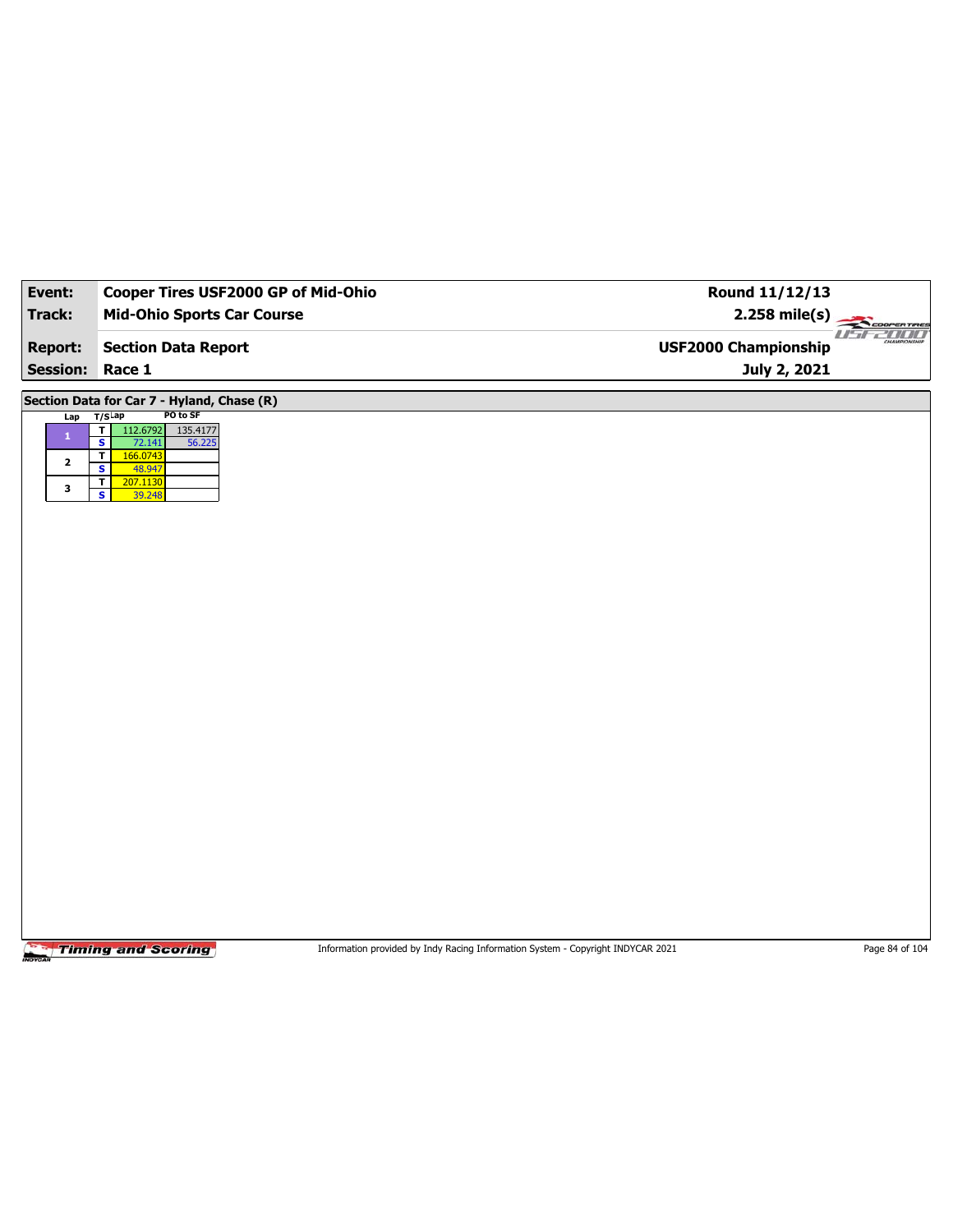| <b>Event:</b>   |                               | Cooper Tires USF2000 GP of Mid-Ohio<br>Round 11/12/13<br><b>Mid-Ohio Sports Car Course</b><br>$2.258$ mile(s) |                                           |                   |                   |                    |                   |                   |                      |                  |                  |                   |                             |                   |                  |                  |
|-----------------|-------------------------------|---------------------------------------------------------------------------------------------------------------|-------------------------------------------|-------------------|-------------------|--------------------|-------------------|-------------------|----------------------|------------------|------------------|-------------------|-----------------------------|-------------------|------------------|------------------|
| Track:          |                               |                                                                                                               |                                           |                   |                   |                    |                   |                   |                      |                  |                  |                   |                             |                   |                  | COOPER TIRES     |
| <b>Report:</b>  |                               |                                                                                                               | <b>Section Data Report</b>                |                   |                   |                    |                   |                   |                      |                  |                  |                   | <b>USF2000 Championship</b> |                   |                  | <b>FF-POOL</b>   |
| <b>Session:</b> |                               | Race 1                                                                                                        |                                           |                   |                   |                    |                   |                   |                      |                  |                  |                   |                             | July 2, 2021      |                  |                  |
|                 |                               |                                                                                                               |                                           |                   |                   |                    |                   |                   |                      |                  |                  |                   |                             |                   |                  |                  |
|                 |                               |                                                                                                               | Section Data for Car 8 - Lee, Jackson (R) |                   |                   |                    |                   |                   |                      |                  |                  |                   |                             |                   |                  |                  |
| Lap             | T/SSF to I1                   |                                                                                                               | I1 to I2A                                 | I2A to I2         | <b>I2 to I3A</b>  | I3A to I3          | <b>I3 to I4</b>   | <b>I4 to I5A</b>  | I5A to I5B I5B to I5 |                  | I5 to I6A        | I6A to I6         | <b>I6 to I7A</b>            | I7A to I7         | <b>I7 to I8</b>  | I8 to SF         |
| $\mathbf{1}$    | т                             | 5.6699                                                                                                        | 9.8974                                    | 5.0827            | 8.8553            | 8.8209             | 4.1013            | 14.2298           | 7.6605               | 6.4632           | 7.4574           | 8.0091            | 5.0593                      | 6.8999            | 5.9372           | 5.0067           |
|                 | $\overline{\mathbf{s}}$<br>T. | 90.911                                                                                                        | 80.944                                    | 113.352           | 69.989            | 109.760            | 93.429            | 49.209            | 50.109               | 52.852           | 68.388           | 69.296            | 75.199<br>5.8429            | 77.471            | 69.592           | 89.199<br>7.9971 |
| $\mathbf{2}$    | $\overline{\mathbf{s}}$       | 6.5296<br>78.941                                                                                              | 17.3067<br>46.291                         | 16.4263<br>35.074 | 11,4237<br>54.253 | 19.1276<br>50.617  | 9.1247<br>41.994  | 18.2410<br>38.388 | 6.6379<br>57.829     | 4.8628<br>70.246 | 8.8121<br>57.875 | 12.7076<br>43.675 | 65.114                      | 14.2032<br>37.636 | 8.6140<br>47.966 | 55.844           |
|                 | T                             | 15,8758                                                                                                       | 18.5528                                   | 10.3648           | 14.1855           | 15,8213            | 7.8350            | 21,4867           | 6.8335               | 4.6875           | 10.3522          | 10.4080           | 7.7090                      | 13.8163           | 7.7857           | 9.7366           |
| з               | $\overline{\mathbf{s}}$       | 32.468                                                                                                        | 43.181                                    | 55.586            | 43.691            | 61.195             | 48.906            | 32.589            | 56.174               | 72.873           | 49.265           | 53.324            | 49.352                      | 38.689            | 53.069           | 45.867           |
|                 | T                             | 13.2784                                                                                                       | 18.6057                                   | 9.5672            | 13.7327           | 17.7458            | 7.1454            | 14.1666           | 5.4991               | 4.6125           | 8.4609           | 7.6635            | 7.5529                      | 10.0699           | 6.882            | 4.9893           |
| 4               | S                             | 38.819                                                                                                        | 43.059                                    | 60.220            | 45.131            | 54.558             | 53.626            | 49.428            | 69.805               | 74.058           | 60.277           | 72.421            | 50.372                      | 53.083            | 60.037           | 89.510           |
|                 | T                             | 4.7017                                                                                                        | 7.9755                                    | 4.8128            | 8.9904            | 8.2358             | 2.7526            | 7.5453            | 5.4870               | 4.6533           | 5.3588           | 6.5114            | 3.4581                      | 5.4641            | 5.6382           | 4.8255           |
| 5               | s                             | 109.632                                                                                                       | 100.450                                   | 119.709           | 68.937            | 117.558            | 139.207           | 92.803            | 69.959               | 73.408           | 95.171           | 85.235            | 110.018                     | 97.829            | 73.283           | 92.548           |
| 6               | T                             | 4.5626                                                                                                        | 7.5200                                    | 4.6803            | 8.7742            | 8.2311             | 2.8058            | 7.3103            | 5.1787               | 4.4504           | 5.2469           | 6.3835            | 3.4298                      | 5.3631            | 5.5624           | 4.7940           |
|                 | S                             | 112.974                                                                                                       | 106.534                                   | 123.098           | 70.636            | 117.625            | 136.568           | 95.786            | 74.124               | 76.755           | 97.200           | 86.943            | 110.926                     | 99.671            | 74.281           | 93.156           |
| $\overline{ }$  | T                             | 4.5477                                                                                                        | 7.4022                                    | 4.6865            | 8.4855            | 8.2191             | 2.7597            | 7.2102            | 5.1715               | 4.5843           | 5.2230           | 6.3775            | 3.4268                      | 5.5041            | 5.5743           | 4.8327           |
|                 | $\overline{\mathbf{s}}$       | 113.344                                                                                                       | 108.229                                   | 122.935           | 73.039            | 117.797            | 138.849           | 97.116            | 74.227               | 74.513           | 97.645           | 87.025            | 111.023                     | 97.118            | 74.123           | 92.410           |
| 8               | т                             | 4.5577                                                                                                        | 7.4752                                    | 4.6822            | 8.4484            | 8.2620             | 2.7741            | 7.3148            | 5.1644               | 4.5064           | 5.2059           | 6.3410            | 3.4361                      | 5.2932            | 5.4571           | 4.7736           |
|                 | S                             | 113.095                                                                                                       | 107.173                                   | 123.048           | 73.360            | 117.185            | 138.128           | 95.727            | 74.329               | 75.80            | 97.966           | 87.526            | 110.723                     | 100.987           | 75.715           | 93.554           |
| 9               | T                             | 4.5525                                                                                                        | 7.3703                                    | 4.6625            | 8.2257            | 8.1992             | 2.7602            | 7.3121            | 5.1339               | 4.4367           | 5.2100           | 6.3770            | 3.4329                      | 5.2991            | 5.3721           | 4.8033           |
|                 | s                             | 113.225                                                                                                       | 108.698                                   | 123.568           | 75.346            | 118.082            | 138.824           | 95.763            | 74.770               | 76.992           | 97.889           | 87.032            | 110.826                     | 100.875           | 76.913           | 92.976           |
| 10              | T                             | 4.5428                                                                                                        | 7.3545                                    | 4.6771            | 8.3179            | 8.2468             | 2.7608            | 7.0790            | 5.1155               | 4.4530           | 5.1980           | 6.3347            | 3.4284                      | 5.2759            | 5.4154           | 4.8286           |
|                 | $\overline{\mathbf{s}}$       | 113.466                                                                                                       | 108.931                                   | 123.182           | 74.511            | 117.401            | 138.794           | 98.916            | 75.039               | 76.710           | 98.115           | 87.613            | 110.971                     | 101.318           | 76.298           | 92.489           |
| 11              | T                             | 4.5911                                                                                                        | 7.6220                                    | 4.7447            | 8.5909            | 8.1911             | 2.7373            | 7.4039            | 5.2884               | 4.5042           | 5.1945           | 6.3834            | 3.4394                      | 5.2407            | 5.5167           | 4.7441           |
|                 | $\overline{\mathbf{s}}$       | 112.273<br>4.5329                                                                                             | 105.108<br>7.3946                         | 121.427<br>5.3304 | 72.143<br>9.0493  | 118.199<br>12.0641 | 139.985<br>3.9994 | 94.575<br>10.3909 | 72.586<br>7.3384     | 75.838<br>5.3649 | 98.181<br>7.9351 | 86.944<br>7.7269  | 110.617<br>4.5481           | 101.999           | 74.897<br>6.3790 | 94.136<br>5.3608 |
| 12              | T<br>$\overline{\mathbf{s}}$  | 113.714                                                                                                       | 108.341                                   | 108.085           | 68.488            | 80.253             | 95.810            | 67.389            | 52.309               | 63.671           | 64.271           | 71.827            | 83.651                      | 7.3101<br>73.124  | 64.772           | 83.307           |
|                 | T                             | 5.6575                                                                                                        | 14.8325                                   | 15.7915           | 11.3204           | 21.3476            | 8.1958            | 20.0412           | 7.3097               | 5.2209           | 9.5412           | 10.7313           | 5.4522                      | 7.3230            | 6.1544           | 4.9605           |
| 13              | $\overline{\mathbf{s}}$       | 91.110                                                                                                        | 54.012                                    | 36.484            | 54.748            | 45.353             | 46.75             | 34.939            | 52.514               | 65.428           | 53.452           | 51.718            | 69.780                      | 72.995            | 67.136           | 90.029           |
|                 | T                             | 4.6142                                                                                                        | 7.4353                                    | 4.7019            | 8.5591            | 8.2032             | 2.7402            | 7.3145            | 5.2767               | 4.5987           | 5.2951           | 6.5121            | 3.4385                      | 5.3303            | 5.5647           | 4.8335           |
| 14              | $\overline{\mathbf{s}}$       | 111.710                                                                                                       | 107.748                                   | 122.533           | 72.411            | 118.025            | 139.837           | 95.731            | 72.747               | 74.280           | 96.315           | 85.226            | 110.645                     | 100.284           | 74.251           | 92.395           |
|                 | T                             | 4.5769                                                                                                        | 7.3808                                    | 4.6578            | 8.5409            | 8.2089             | 2.7542            | 7.2016            | 5.1801               | 4.4930           | 5.2338           | 6.4523            | 3.4207                      | 5.3552            | 5.7694           | 4.8352           |
| 15              | $\overline{\mathbf{s}}$       | 112.621                                                                                                       | 108.543                                   | 123.693           | 72.565            | 117.943            | 139.126           | 97.232            | 74.104               | 76.027           | 97.444           | 86.016            | 111.221                     | 99.818            | 71.616           | 92.362           |
|                 | T                             | 4.5575                                                                                                        | 7.4014                                    | 4.6479            | 8.5654            | 8.2478             | 2.7700            | 7.4057            | 5.2323               | 4.5235           | 5.2128           | 6.4720            | 3.4611                      | 5.2001            | 5.5419           | 4.7726           |
| 16              | $\overline{\mathbf{s}}$       | 113.100                                                                                                       | 108.241                                   | 123.956           | 72.358            | 117.387            | 138.333           | 94.552            | 73.364               | 75.515           | 97.836           | 85.754            | 109.923                     | 102.795           | 74.556           | 93.574           |
| 17              | T                             | 4.5387                                                                                                        | 7.4459                                    | 4.6730            | 8.2887            | 8.2538             | 2.7909            | 7.1359            | 5.1873               | 4.4028           | 5.1706           | 6.3572            | 3.4384                      | 5.2576            | 5.6239           | 4.7682           |
|                 | s                             | 113.569                                                                                                       | 107.594                                   | 123.290           | 74.773            | 117.301            | 137.297           | 98.127            | 74.001               | 77.58            | 98.635           | 87.303            | 110.649                     | 101.671           | 73.469           | 93.660           |
| 18              | T                             | 4.5591                                                                                                        | 7.4150                                    | 4.6652            | 8.3785            | 8.2971             | 2.8039            | 6.9652            | 5.1342               | 4.4373           | 5.1517           | 6.3375            | 3.4197                      | 5.1751            | 5.4944           | 4.7850           |
|                 | s                             | 113.061                                                                                                       | 108.043                                   | 123.497           | 73.972            | 116,689            | 136.660           | 100.532           | 74.766               | 76.98            | 98.996           | 87.574            | 111.254                     | 103.292           | 75.201           | 93.331           |
| 19              | T.                            | 4.5616                                                                                                        | 7.3539                                    | 4.5972            | 8.4145            | 8.2013             | 2.7526            | 7.1493            | 5.2349               | 4.4183           | 5.1910           | 6.3597            | 3.4009                      | 5.4391            | 5.5416           | 4.7239           |
|                 | s                             | 112.999                                                                                                       | 108.940                                   | 125.323           | 73.655            | 118.052            | 139.207           | 97.943            | 73.328               | 77.313           | 98.247           | 87.268            | 111.869                     | 98.278            | 74.560           | 94.539           |

Information provided by Indy Racing Information System - Copyright INDYCAR 2021 Page 85 of 104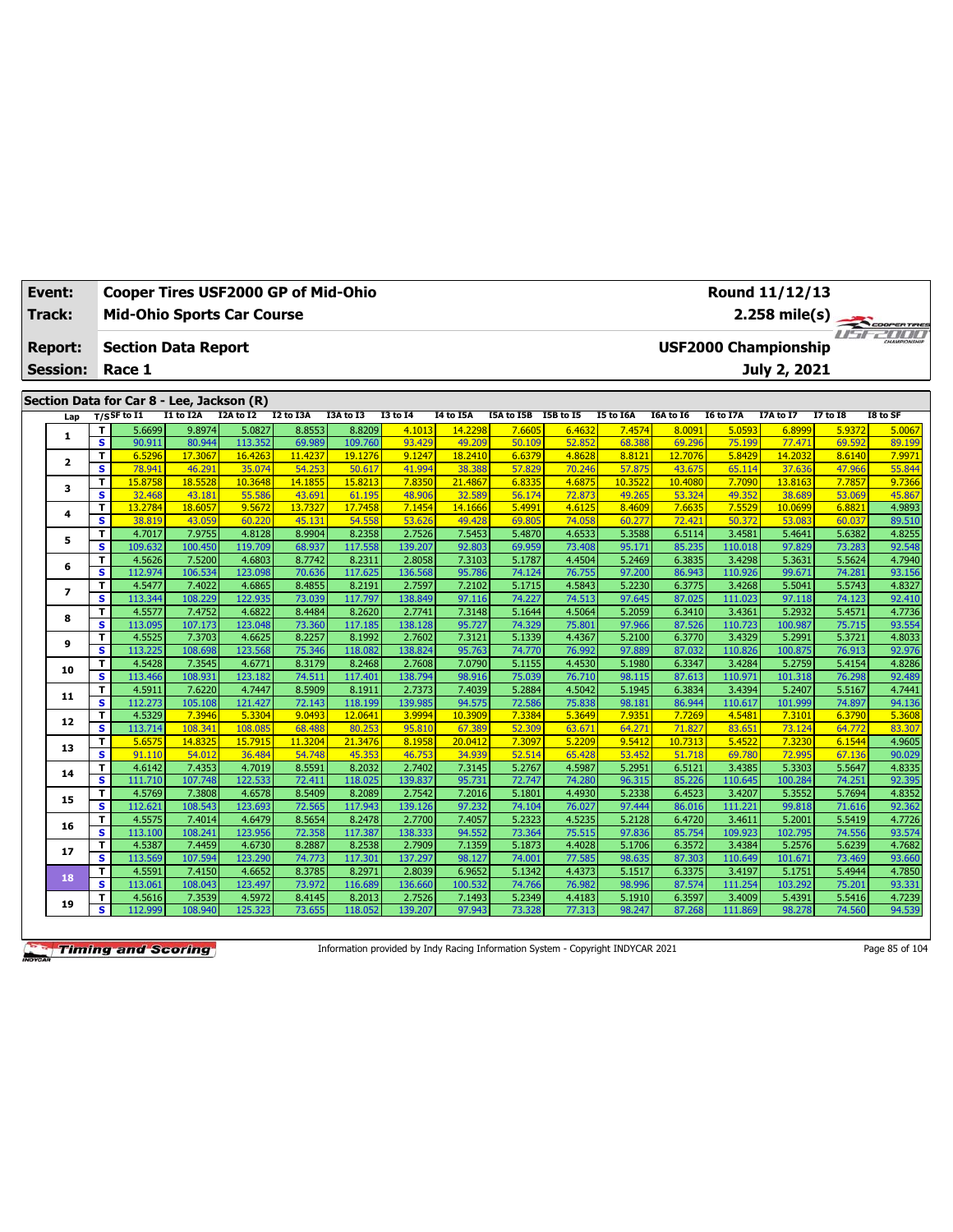| Event:                  | Cooper Tires USF2000 GP of Mid-Ohio                   | Round 11/12/13              |             |
|-------------------------|-------------------------------------------------------|-----------------------------|-------------|
| <b>Track:</b>           | <b>Mid-Ohio Sports Car Course</b>                     | $2.258$ mile(s)             | COOPERTIRES |
|                         |                                                       |                             | usrzum      |
| <b>Report:</b>          | <b>Section Data Report</b>                            | <b>USF2000 Championship</b> |             |
| <b>Session:</b>         | Race 1                                                | July 2, 2021                |             |
|                         |                                                       |                             |             |
|                         | Section Data for Car 8 - Lee, Jackson (R)<br>PO to SF |                             |             |
| Lap T/SLap              | $\overline{\mathbf{r}}$<br>109.1506<br>150.5262       |                             |             |
| $\mathbf{1}$            | $\overline{\mathbf{s}}$<br>74.473<br>50.582           |                             |             |
| $\mathbf{2}$            | 167.8572<br>T                                         |                             |             |
|                         | S<br>48.427<br>T.<br>175.4507                         |                             |             |
| 3                       | $\overline{\mathbf{s}}$<br>46.331                     |                             |             |
| 4                       | $\overline{\mathsf{r}}$<br>149.9720<br>S<br>54.202    |                             |             |
|                         | 86.4105<br>T                                          |                             |             |
| 5                       | $\overline{\mathbf{s}}$<br>94.072                     |                             |             |
| 6                       | T.<br>84.2931<br>s<br>96.435                          |                             |             |
|                         | 84.0051<br>T                                          |                             |             |
| $\overline{\mathbf{z}}$ | s<br>96.766                                           |                             |             |
| 8                       | 83.6921<br>T<br>s.<br>97.127                          |                             |             |
| 9                       | 83.1475<br>T                                          |                             |             |
|                         | $\overline{\mathbf{s}}$<br>97.764                     |                             |             |
| 10                      | 83.0284<br>T<br>$\overline{\mathbf{s}}$<br>97.904     |                             |             |
| 11                      | $\mathbf{T}$<br>84.1924                               |                             |             |
|                         | $\overline{\mathbf{s}}$<br>96.550<br>T<br>104.7249    |                             |             |
| 12                      | s<br>77.621                                           |                             |             |
| 13                      | 153.8797<br>T                                         |                             |             |
|                         | $\overline{\mathbf{s}}$<br>52.826<br>84.4180<br>T     |                             |             |
| 14                      | $\overline{\mathbf{s}}$<br>96.292                     |                             |             |
| 15                      | 84.0608<br>T                                          |                             |             |
|                         | $\overline{\mathbf{s}}$<br>96.701<br>84.0120<br>T     |                             |             |
| 16                      | S<br>96.758                                           |                             |             |
| 17                      | 83.3329<br>T<br>$\overline{\mathbf{s}}$<br>97.546     |                             |             |
|                         | 83.0189<br>T                                          |                             |             |
| 18                      | s<br>97.915                                           |                             |             |
| 19                      | 83.3398<br>T.<br>S.<br>97.538                         |                             |             |
|                         |                                                       |                             |             |
|                         |                                                       |                             |             |

Information provided by Indy Racing Information System - Copyright INDYCAR 2021 Page 86 of 104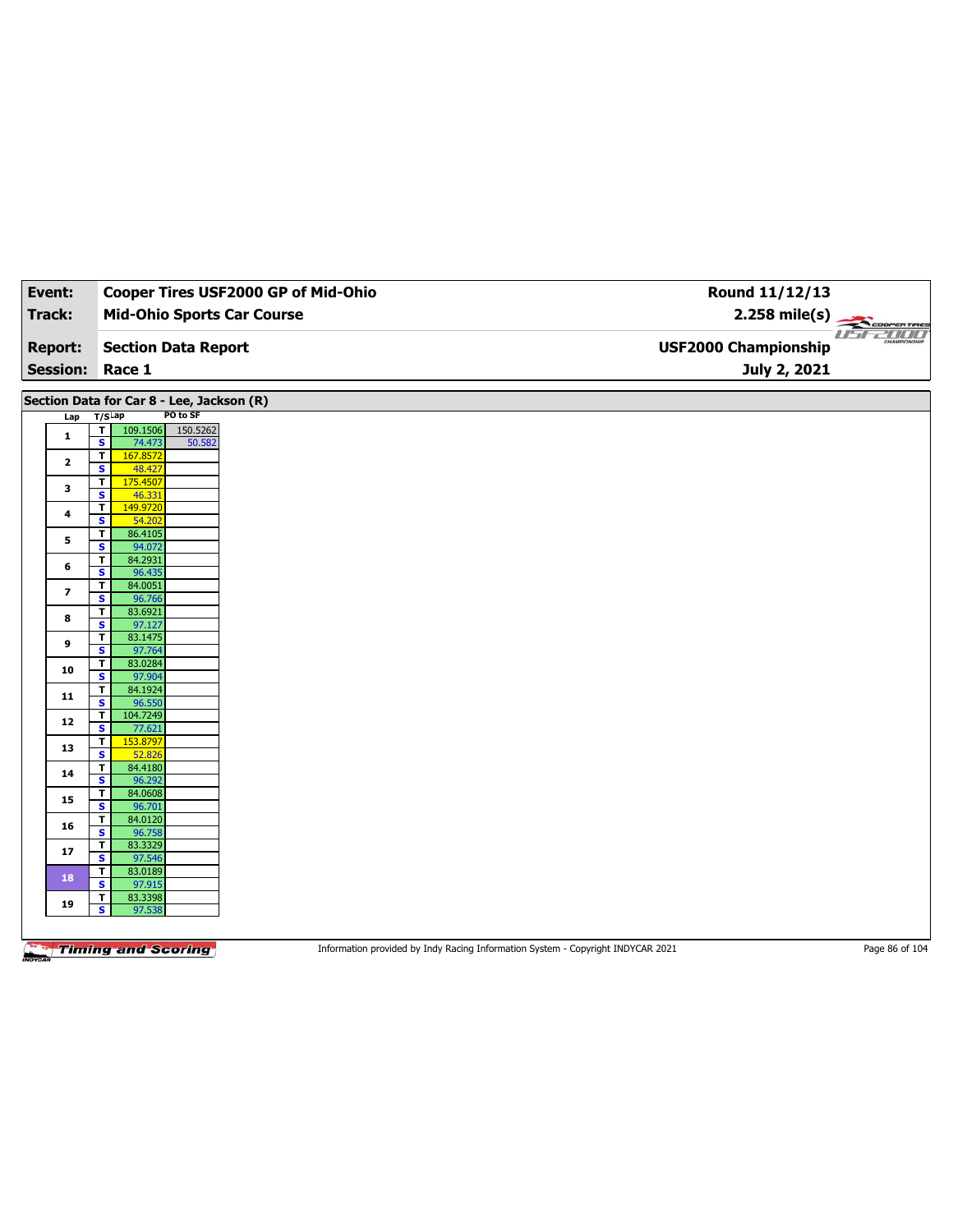| Event:                 | <b>Cooper Tires USF2000 GP of Mid-Ohio</b> | Round 11/12/13              |                             |
|------------------------|--------------------------------------------|-----------------------------|-----------------------------|
| Track:                 | <b>Mid-Ohio Sports Car Course</b>          | $2.258 \text{ mile(s)}$     |                             |
| <b>Report:</b>         | Section Data Report                        | <b>USF2000 Championship</b> | <b>HILL</b><br>CHAMPIONSHIP |
| <b>Session: Race 1</b> |                                            | July 2, 2021                |                             |

**Section Data for Car 8 - Lee, Jackson (R)**

| Lap | T/SSF to I1 | I1 to I2A | I2A to I2 | I2 to I3A | I3A to I3 | <b>I3 to I4</b> | I4 to I5A | I5A to I5B | I5B to I5 | I5 to I6A | I6A to I6 | I6 to I7A | <b>I7A to I7</b> | <b>I7 to I8</b> | I8 to SF |
|-----|-------------|-----------|-----------|-----------|-----------|-----------------|-----------|------------|-----------|-----------|-----------|-----------|------------------|-----------------|----------|
|     | $+5622V$    | 7.35961   | 4.6017    | 8.3451    | 8.1887    | 2.7564          | 7.2509    | 5.1640     | 4.4631    | 5.2301    | 6.4098    | 3.4342    | 5.3591           | 5.6189          | 4.8298   |
| 20  |             |           | '25.201   | 4.268     | 18 234    | 139.015         | 96.571    | 74.335     | 76.537    | 97.512    | 86.5861   | 110.784   | 99.745           | 73.534          | 92.466   |
| 21  | 5.0001 l    | 10.9352   |           |           |           |                 |           |            |           |           |           |           |                  |                 |          |
|     |             | 73.262    |           |           |           |                 |           |            |           |           |           |           |                  |                 |          |

Timing and Scoring

Information provided by Indy Racing Information System - Copyright INDYCAR 2021 Page 87 of 104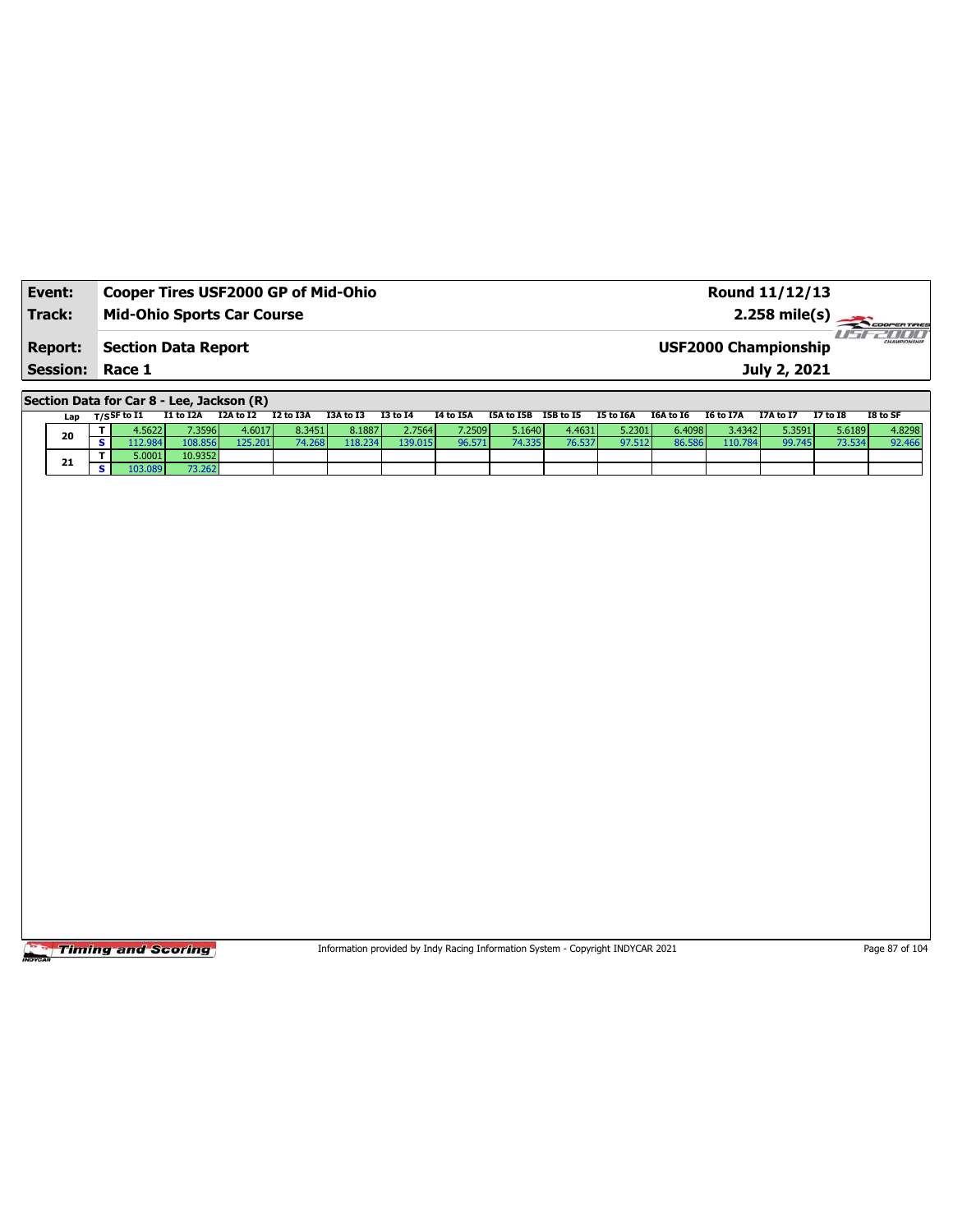| Event:          | Cooper Tires USF2000 GP of Mid-Ohio                          | Round 11/12/13              |                         |
|-----------------|--------------------------------------------------------------|-----------------------------|-------------------------|
| <b>Track:</b>   | <b>Mid-Ohio Sports Car Course</b>                            | $2.258$ mile(s)             | COOPERTIRES             |
| <b>Report:</b>  | <b>Section Data Report</b>                                   | <b>USF2000 Championship</b> | $II - I$<br><b>2000</b> |
| <b>Session:</b> | Race 1                                                       | July 2, 2021                |                         |
|                 | Section Data for Car 8 - Lee, Jackson (R)                    |                             |                         |
| Lap             | PO to SF<br>$T/S$ Lap<br>$\overline{\mathbf{r}}$<br>83.5736  |                             |                         |
| ${\bf 20}$      | $\overline{\mathbf{s}}$<br>97.265<br>$\overline{\mathbf{r}}$ |                             |                         |
| ${\bf 21}$      | $\overline{\mathbf{s}}$                                      |                             |                         |
|                 |                                                              |                             |                         |
|                 |                                                              |                             |                         |
|                 |                                                              |                             |                         |
|                 |                                                              |                             |                         |
|                 |                                                              |                             |                         |
|                 |                                                              |                             |                         |
|                 |                                                              |                             |                         |
|                 |                                                              |                             |                         |
|                 |                                                              |                             |                         |
|                 |                                                              |                             |                         |
|                 |                                                              |                             |                         |
|                 |                                                              |                             |                         |
|                 |                                                              |                             |                         |
|                 |                                                              |                             |                         |
|                 |                                                              |                             |                         |
|                 |                                                              |                             |                         |
|                 |                                                              |                             |                         |
|                 |                                                              |                             |                         |
|                 |                                                              |                             |                         |

Information provided by Indy Racing Information System - Copyright INDYCAR 2021 Page 88 of 104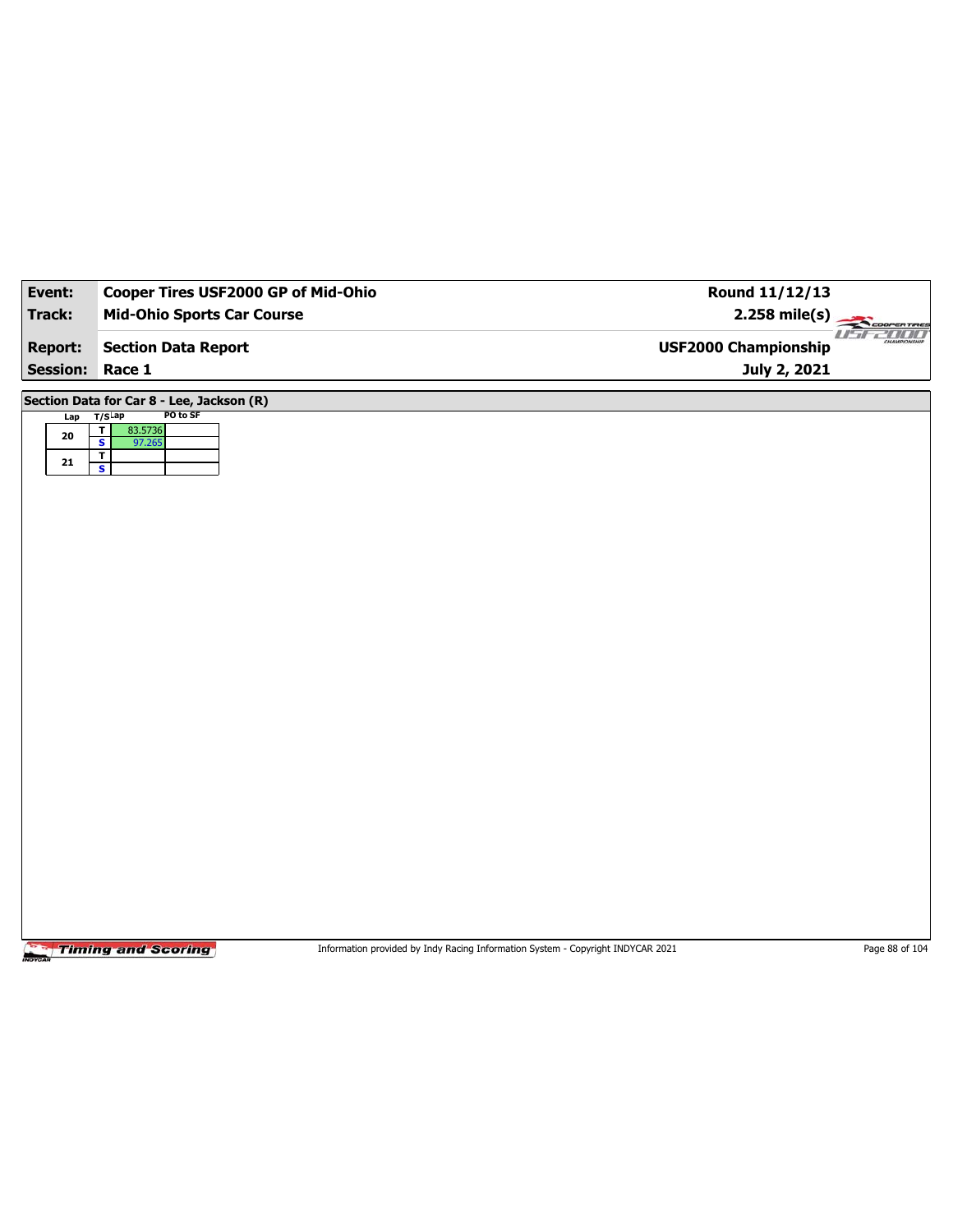| <b>Event:</b>   |                               |                   |                            | Cooper Tires USF2000 GP of Mid-Ohio            |                   |                   |                  |                   |                      |                  |                   |                   |                   | Round 11/12/13              |                  |                  |
|-----------------|-------------------------------|-------------------|----------------------------|------------------------------------------------|-------------------|-------------------|------------------|-------------------|----------------------|------------------|-------------------|-------------------|-------------------|-----------------------------|------------------|------------------|
| Track:          |                               |                   |                            | <b>Mid-Ohio Sports Car Course</b>              |                   |                   |                  |                   |                      |                  |                   |                   |                   | $2.258$ mile(s)             |                  | COOPERTIRES      |
| <b>Report:</b>  |                               |                   | <b>Section Data Report</b> |                                                |                   |                   |                  |                   |                      |                  |                   |                   |                   | <b>USF2000 Championship</b> |                  | <b>FF-POOL</b>   |
| <b>Session:</b> |                               | Race 1            |                            |                                                |                   |                   |                  |                   |                      |                  |                   |                   |                   | July 2, 2021                |                  |                  |
|                 |                               |                   |                            |                                                |                   |                   |                  |                   |                      |                  |                   |                   |                   |                             |                  |                  |
|                 |                               |                   |                            | Section Data for Car 9 - Vodanovich, Peter (R) |                   |                   |                  |                   |                      |                  |                   |                   |                   |                             |                  |                  |
| Lap             |                               | $T/S$ SF to $I1$  | I1 to I2A                  | I2A to I2                                      | <b>I2 to I3A</b>  | I3A to I3         | <b>I3 to I4</b>  | <b>I4 to I5A</b>  | I5A to I5B I5B to I5 |                  | I5 to I6A         | I6A to I6         | <b>I6 to I7A</b>  | I7A to I7                   | <b>I7 to I8</b>  | I8 to SF         |
| $\mathbf{1}$    | т                             | 5.4357            | 8.5484                     | 4.8917                                         | 8.7354            | 8.3282            | 3.2973           | 13.1279           | 8.0146               | 6.3707           | 7.0094            | 8.2106            | 4.6483            | 7.0652                      | 6.2199           | 5.1188           |
|                 | $\overline{\mathbf{s}}$       | 94.828            | 93.718                     | 117,778                                        | 70.950            | 116.253           | 116.211          | 53.339            | 47.896               | 53.619           | 72.759            | 67.596            | 81.848            | 75.659                      | 66.429           | 87.245           |
| $\mathbf{2}$    | T.<br>$\overline{\mathbf{s}}$ | 6.1180            | 17,4699<br>45.858          | 13.8425<br>41.621                              | 11.6861           | 21.4543           | 8.9204<br>42.956 | 17,6291           | 6.1352               | 6.0931           | 9.0976            | 12.1942<br>45.513 | 6.8575<br>55.480  | 12.8694                     | 9.0551           | 7.8951<br>56.566 |
|                 | T                             | 84.252<br>14.3338 | 18.5976                    | 11.2433                                        | 53.035<br>13.8878 | 45.128<br>17.3100 | 7.7419           | 39.720<br>20.9812 | 62.567<br>5.9443     | 56.062<br>4.8615 | 56.059<br>11.1009 | 11.2047           | 7.1291            | 41.536<br>13.8012           | 45.630<br>7.4484 | 9.9670           |
| з               | $\overline{\mathbf{s}}$       | 35.961            | 43.077                     | 51.243                                         | 44.627            | 55.932            | 49.495           | 33.374            | 64.577               | 70.265           | 45.942            | 49.533            | 53.366            | 38.732                      | 55.473           | 44.807           |
|                 | T                             | 12.7465           | 16.7906                    | 11.3304                                        | 13.6746           | 19.0716           | 6.7641           | 13.895            | 5.3293               | 5.1319           | 8.8745            | 8.4296            | 7.8325            | 10.0658                     | 7.684            | 4.9314           |
| 4               | S                             | 40.439            | 47.713                     | 50.849                                         | 45.323            | 50.766            | 56.649           | 50.394            | 72.029               | 66.562           | 57.468            | 65.839            | 48.574            | 53.105                      | 53.77            | 90.561           |
|                 | T                             | 4.6456            | 7.5759                     | 4.7902                                         | 8.5039            | 8.2527            | 2.7847           | 7.2657            | 5.1966               | 4.8978           | 5.3609            | 6.5961            | 3.4807            | 5.9059                      | 5.7276           | 4.8464           |
| 5               | s                             | 110.955           | 105.748                    | 120.274                                        | 72.881            | 117.317           | 137.603          | 96.374            | 73.868               | 69.744           | 95.133            | 84.141            | 109.304           | 90.510                      | 72.139           | 92.149           |
|                 | T                             | 4.6106            | 7.5374                     | 4.7469                                         | 8.5832            | 8.2945            | 2.7895           | 7.0940            | 5.1987               | 4.5883           | 5.2827            | 6.4270            | 3.4648            | 5.3748                      | 5.7078           | 4.8130           |
| 6               | S                             | 111.798           | 106.288                    | 121.371                                        | 72.208            | 116.726           | 137.366          | 98.707            | 73.838               | 74.448           | 96.542            | 86.354            | 109.806           | 99.454                      | 72.389           | 92.788           |
| $\overline{ }$  | T                             | 4.5778            | 7.4147                     | 4.6788                                         | 8.4669            | 8.2642            | 2.7762           | 7.0820            | 5.1813               | 4.5129           | 5.2665            | 6.3429            | 3.4316            | 5.2587                      | 5.5619           | 4.7731           |
|                 | $\overline{\mathbf{s}}$       | 112.599           | 108.047                    | 123.138                                        | 73.199            | 117.154           | 138.024          | 98.874            | 74.086               | 75.692           | 96.839            | 87.499            | 110.868           | 101.650                     | 74.288           | 93.564           |
| 8               | т                             | 4.5775            | 7.3344                     | 4.6573                                         | 8.4095            | 8.2878            | 2.7814           | 7.0436            | 5.1156               | 4.4274           | 5.2215            | 6.3061            | 3.4179            | 5.2559                      | 5.5159           | 4.7782           |
|                 | S                             | 112.606           | 109.230                    | 123.706                                        | 73.699            | 116.820           | 137.766          | 99.413            | 75.038               | 77.154           | 97.673            | 88.010            | 111.312           | 101.704                     | 74.907           | 93.464           |
| 9               | T                             | 4.5691            | 7.3351                     | 4.6593                                         | 8.4363            | 8.3052            | 2.7888           | 6.9912            | 5.1076               | 4.4613           | 5.2373            | 6.3039            | 3.4303            | 5.2161                      | 5.4980           | 4.7912           |
|                 | s                             | 112.813           | 109.220                    | 123.653                                        | 73.465            | 116.575           | 137.400          | 100.158           | 75.155               | 76.568           | 97.378            | 88.041            | 110.910           | 102.480                     | 75.151           | 93.211           |
| 10              | T                             | 4.5928            | 7.3695                     | 4.6968                                         | 8.3943            | 8.2920            | 2.7932           | 6.9562            | 5.0916               | 4.3910           | 5.2103            | 6.3029            | 3.4515            | 5.2253                      | 5.5543           | 4.7462           |
|                 | $\overline{\mathbf{s}}$       | 112.231           | 108.710                    | 122.666                                        | 73.833            | 116.761           | 137.184          | 100.662           | 75.392               | 77.793           | 97.883            | 88.055            | 110.229           | 102.299                     | 74.390           | 94.094           |
| 11              | T                             | 4.5601            | 7.2918                     | 4.6585                                         | 8.3234            | 8.2830            | 2.7892           | 6.9320            | 5.1010               | 4.4085           | 5.2356            | 6.2973            | 3.4521            | 5.2002                      | 5.3800           | 4.8274           |
|                 | s                             | 113.036           | 109.868                    | 123.674                                        | 74.461            | 116,888           | 137.381          | 101.014           | 75.253<br>6.9125     | 77.485           | 97.410            | 88.133            | 110.210<br>4.4995 | 102.793<br>6.9739           | 76.800<br>6.1134 | 92.512           |
| 12              | T<br>$\overline{\mathbf{s}}$  | 4.5904<br>112.290 | 7.3106<br>109.586          | 5.4873<br>104.995                              | 10.3600<br>59.824 | 11.4975<br>84.208 | 4.0394<br>94.861 | 10.9147<br>64.155 | 55.532               | 6.6122<br>51.661 | 7.7483<br>65.821  | 8.1416<br>68.168  | 84.555            | 76.649                      | 67.586           | 5.5016<br>81.175 |
|                 | T                             | 5.7013            | 14.3261                    | 14.9081                                        | 12.8434           | 20,2277           | 8.4786           | 20.1198           | 7.4455               | 5.7780           | 9.8398            | 11.1862           | 5.6840            | 7.3615                      | 6.5245           | 4.8173           |
| 13              | $\overline{\mathbf{s}}$       | 90.410            | 55.921                     | 38.646                                         | 48.256            | 47.864            | 45.194           | 34.803            | 51.556               | 59.119           | 51.830            | 49.615            | 66.934            | 72.614                      | 63.328           | 92.706           |
|                 | T                             | 4.6056            | 7.4699                     | 4.6925                                         | 8.5364            | 8.2669            | 2.7740           | 7.1025            | 5.2131               | 4.5744           | 5.2641            | 6.4784            | 3.4628            | 5.4955                      | 5.6345           | 4.8064           |
| 14              | $\overline{\mathbf{s}}$       | 111.919           | 107.249                    | 122.778                                        | 72.604            | 117.115           | 138.133          | 98.589            | 73.634               | 74.674           | 96.883            | 85.669            | 109.869           | 97.270                      | 73.331           | 92.916           |
|                 | T                             | 4.6113            | 7.4485                     | 4.6797                                         | 8.3749            | 8.2486            | 2.7810           | 7.0976            | 5.1383               | 4.5629           | 5.2888            | 6.5824            | 3.4579            | 5.5160                      | 5.6283           | 4.8652           |
| 15              | $\overline{\mathbf{s}}$       | 111.781           | 107.557                    | 123.114                                        | 74.004            | 117.375           | 137.786          | 98.657            | 74.706               | 74.863           | 96.430            | 84.316            | 110.025           | 96.908                      | 73.411           | 91.793           |
|                 | T                             | 4.5984            | 7.3768                     | 4.6764                                         | 8.3646            | 8.2750            | 2.7900           | 7.0361            | 5.1014               | 4.4303           | 5.1985            | 6.3017            | 3.4267            | 5.2808                      | 5.5447           | 4.7917           |
| 16              | $\overline{\mathbf{s}}$       | 112.094           | 108.602                    | 123.201                                        | 74.095            | 117.001           | 137.341          | 99.519            | 75.247               | 77.103           | 98.105            | 88.071            | 111.027           | 101.224                     | 74.518           | 93.201           |
| 17              | T                             | 4.5730            | 7.3434                     | 4.6306                                         | 8.3639            | 8.2608            | 2.7824           | 7.0374            | 5.1218               | 4.4137           | 5.2228            | 6.3291            | 3.4132            | 5.2426                      | 5.5579           | 4.7583           |
|                 | s                             | 112.717           | 109.096                    | 124.419                                        | 74.101            | 117.202           | 137.716          | 99.501            | 74.947               | 77.393           | 97.649            | 87.690            | 111.466           | 101.962                     | 74.341           | 93.855           |
| 18              | T                             | 4.5677            | 7.3581                     | 4.6693                                         | 8.3218            | 8.2706            | 2.7929           | 7.0917            | 5.1390               | 4.4080           | 5.2013            | 6.4482            | 3.4492            | 5.2671                      | 5.5564           | 4.8123           |
|                 | s                             | 112.848           | 108.878                    | 123.388                                        | 74.476            | 117.063           | 137.199          | 98.739            | 74.696               | 77,493           | 98.052            | 86.071            | 110.302           | 101.488                     | 74.361           | 92.802           |
| 19              | T.                            | 4.5946            | 7.3125                     | 4.6503                                         | 8.3463            | 8.3471            | 2.8242           | 7.0161            | 5.1818               | 4.3802           | 5.2272            | 6.2916            | 3.4263            | 5.2386                      | 5.3993           | 4.7746           |
|                 | s                             | 112.187           | 109.557                    | 123.892                                        | 74.257            | 115.990           | 135.678          | 99.803            | 74.079               | 77.985           | 97.567            | 88.213            | 111.039           | 102.040                     | 76.525           | 93.535           |

Information provided by Indy Racing Information System - Copyright INDYCAR 2021 Page 89 of 104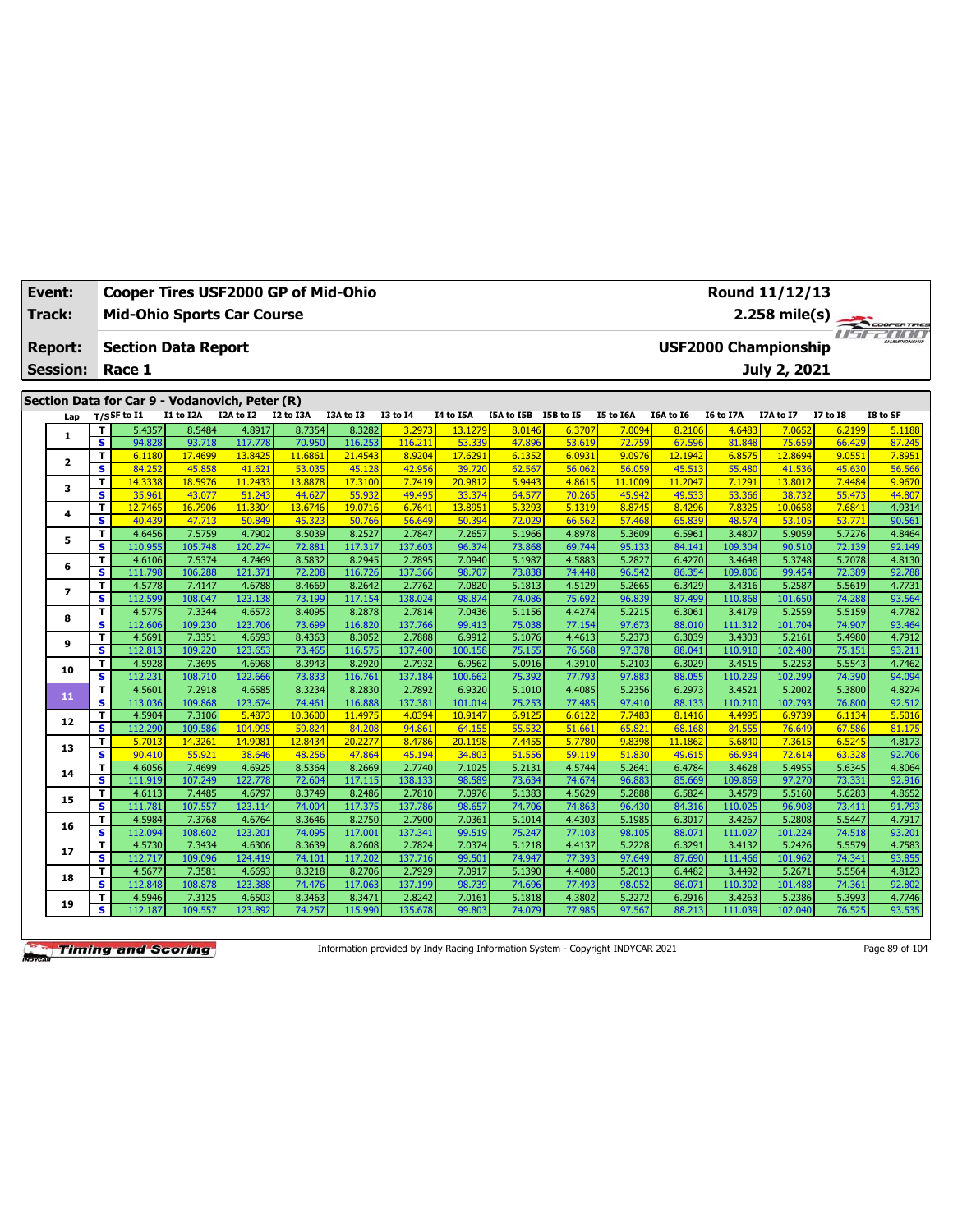| Event:                  | Cooper Tires USF2000 GP of Mid-Ohio                                                            | Round 11/12/13              |  |
|-------------------------|------------------------------------------------------------------------------------------------|-----------------------------|--|
| <b>Track:</b>           | <b>Mid-Ohio Sports Car Course</b>                                                              | $2.258$ mile(s)             |  |
|                         |                                                                                                | COOPERTIRES<br>usrzum       |  |
| <b>Report:</b>          | <b>Section Data Report</b>                                                                     | <b>USF2000 Championship</b> |  |
| <b>Session:</b>         | Race 1                                                                                         | July 2, 2021                |  |
|                         |                                                                                                |                             |  |
|                         | Section Data for Car 9 - Vodanovich, Peter (R)                                                 |                             |  |
| Lap                     | PO to SF<br>$T/S$ Lap                                                                          |                             |  |
| $\mathbf{1}$            | $\overline{\mathbf{r}}$<br>105.0221<br>141.5689<br>$\overline{\mathbf{s}}$<br>77.401<br>53.782 |                             |  |
|                         | $\overline{\mathsf{r}}$<br>167.3175                                                            |                             |  |
| $\mathbf{2}$            | S<br>48.583                                                                                    |                             |  |
| 3                       | 175.5527<br>$\overline{\mathbf{r}}$                                                            |                             |  |
|                         | $\overline{\mathbf{s}}$<br>46.304<br>$\overline{\mathbf{r}}$<br>152.5520                       |                             |  |
| 4                       | S<br>53.285                                                                                    |                             |  |
| 5                       | 85.8307<br>T                                                                                   |                             |  |
|                         | $\overline{\mathbf{s}}$<br>94.707<br>84.5132<br>T                                              |                             |  |
| 6                       | s<br>96.184                                                                                    |                             |  |
| $\overline{\mathbf{z}}$ | 83.5895<br>$\mathbf{T}$                                                                        |                             |  |
|                         | $\overline{\mathbf{s}}$<br>97.247<br>83.1300<br>T                                              |                             |  |
| 8                       | S<br>97.784                                                                                    |                             |  |
| 9                       | 83.1307<br>$\mathbf{T}$                                                                        |                             |  |
|                         | $\overline{\mathbf{s}}$<br>97.783<br>83.0679                                                   |                             |  |
| 10                      | T<br>S<br>97.857                                                                               |                             |  |
| 11                      | 82.7401<br>$\mathbf{T}$                                                                        |                             |  |
|                         | $\overline{\mathbf{s}}$<br>98.245                                                              |                             |  |
| 12                      | 106.7029<br>T<br>S<br>76.182                                                                   |                             |  |
|                         | 155.2418<br>T                                                                                  |                             |  |
| 13                      | $\overline{\mathbf{s}}$<br>52.362                                                              |                             |  |
| 14                      | 84.3770<br>т<br>96.339<br>S                                                                    |                             |  |
|                         | 84.2814<br>T                                                                                   |                             |  |
| 15                      | $\overline{\mathbf{s}}$<br>96.448                                                              |                             |  |
| 16                      | 83.1931<br>т<br>S<br>97.710                                                                    |                             |  |
|                         | T<br>83.0509                                                                                   |                             |  |
| 17                      | $\overline{\mathbf{s}}$<br>97.877                                                              |                             |  |
| 18                      | 83.3536<br>T                                                                                   |                             |  |
|                         | 97.522<br>s<br>83.0107<br>T                                                                    |                             |  |
| 19                      | $\overline{\mathbf{s}}$<br>97.925                                                              |                             |  |
|                         |                                                                                                |                             |  |

Information provided by Indy Racing Information System - Copyright INDYCAR 2021 Page 90 of 104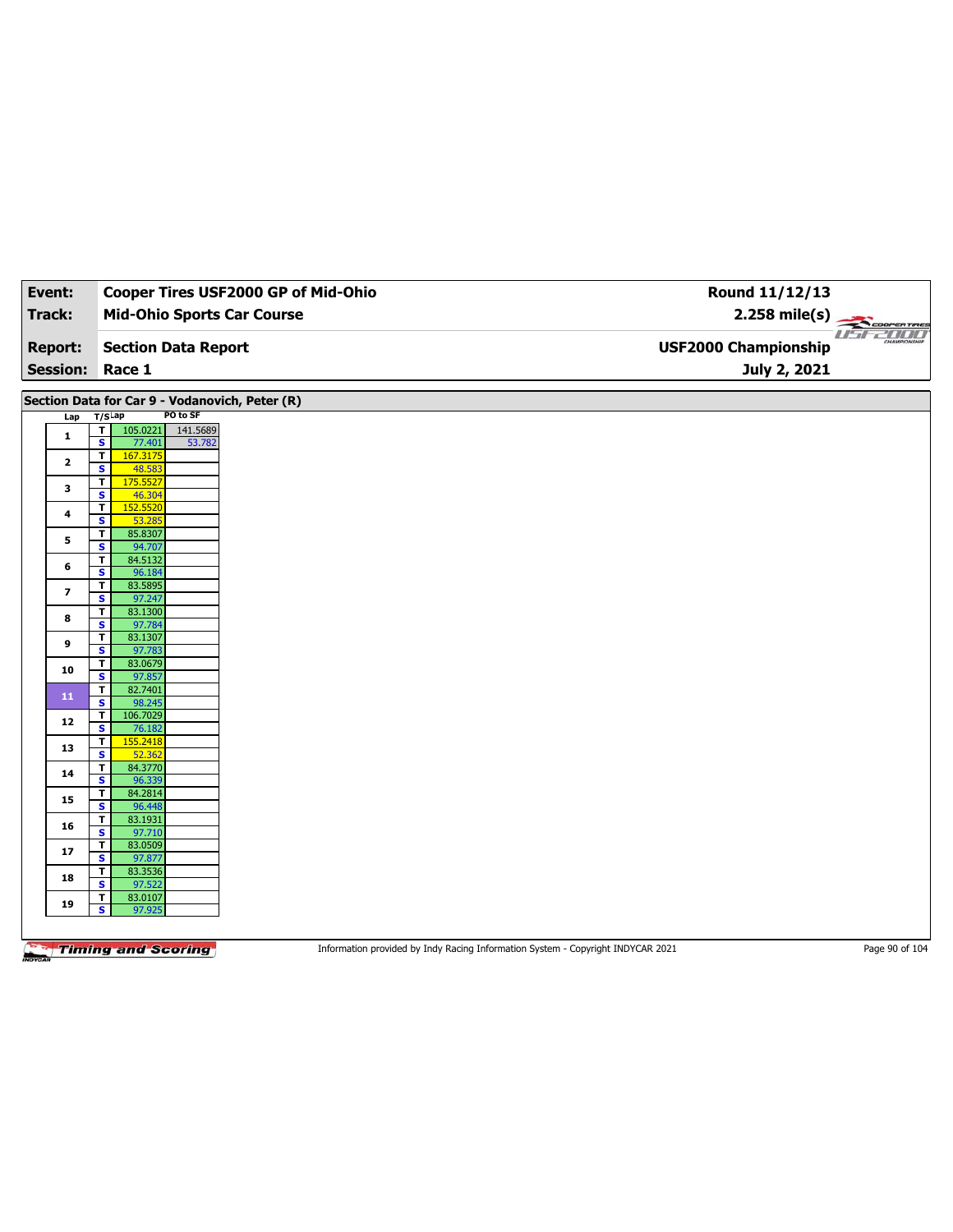| Event:                 | Cooper Tires USF2000 GP of Mid-Ohio | Round 11/12/13              |                              |
|------------------------|-------------------------------------|-----------------------------|------------------------------|
| Track:                 | <b>Mid-Ohio Sports Car Course</b>   | $2.258 \text{ mile(s)}$     |                              |
| <b>Report:</b>         | Section Data Report                 | <b>USF2000 Championship</b> | <b>HIMIN</b><br>CHAMPIONSHIP |
| <b>Session: Race 1</b> |                                     | July 2, 2021                |                              |

**Section Data for Car 9 - Vodanovich, Peter (R)**

| Lap | T/SSF to I1 | I1 to I2A | I2A to I2 | I2 to I3A | I3A to I3 | <b>I3 to 14</b> | I4 to I5A | I5A to I5B | I5B to I5 | I5 to I6A | I6A to I6 | I6 to I7A | <b>I7A to I7</b> | <b>I7 to I8</b> | I8 to SF |
|-----|-------------|-----------|-----------|-----------|-----------|-----------------|-----------|------------|-----------|-----------|-----------|-----------|------------------|-----------------|----------|
| 20  | .5886       | 7.1986    | 4.6042    | 8.2604    | 8.2949    | 2.8054          | 6.9599    | 5.1043     | 4.3953    | 5.1982    | 6.3518    | 3.4542    | 5.3074           | 5.4832          | 4.8129   |
|     | .2.334      | 111.291   | '25.133   | 75.029    | 16.720    | 136.587         | 100.609   | 75.204     | 77.717    | 98.111    | 87.377    | 110.143   | 100.717          |                 | 92.790   |
| 21  | 57591.ز     | 11.6282   | 8.6542    |           |           |                 |           |            |           |           |           |           |                  |                 |          |
|     | 92.443      | 68.896    | 66.573    |           |           |                 |           |            |           |           |           |           |                  |                 |          |

Timing and Scoring

Information provided by Indy Racing Information System - Copyright INDYCAR 2021 Page 91 of 104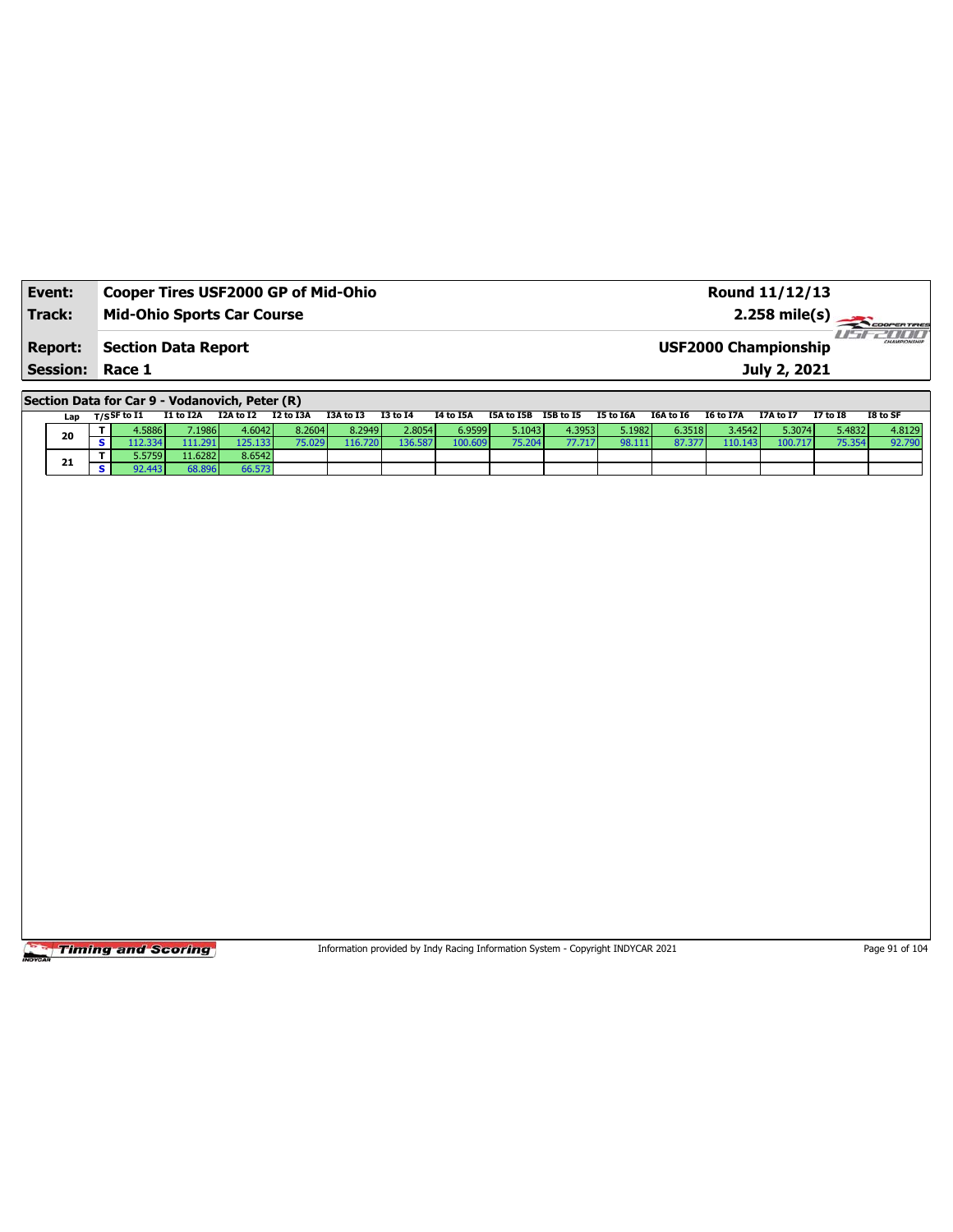| Event:          | Cooper Tires USF2000 GP of Mid-Ohio                         | Round 11/12/13                                         |
|-----------------|-------------------------------------------------------------|--------------------------------------------------------|
| <b>Track:</b>   | <b>Mid-Ohio Sports Car Course</b>                           | $2.258$ mile(s)<br>COOPERTIRES                         |
| <b>Report:</b>  | <b>Section Data Report</b>                                  | USF2000<br>CHAMPSONSHIL<br><b>USF2000 Championship</b> |
| <b>Session:</b> | Race 1                                                      | July 2, 2021                                           |
|                 | Section Data for Car 9 - Vodanovich, Peter (R)              |                                                        |
| Lap             | PO to SF<br>$T/S$ Lap<br>$\overline{\mathbf{r}}$<br>82.8193 |                                                        |
| 20              | $\overline{\mathbf{s}}$<br>98.151<br>$\mathbf{T}$           |                                                        |
| 21              | $\mathbf{s}$                                                |                                                        |
|                 |                                                             |                                                        |
|                 |                                                             |                                                        |
|                 |                                                             |                                                        |
|                 |                                                             |                                                        |
|                 |                                                             |                                                        |
|                 |                                                             |                                                        |
|                 |                                                             |                                                        |
|                 |                                                             |                                                        |
|                 |                                                             |                                                        |
|                 |                                                             |                                                        |
|                 |                                                             |                                                        |
|                 |                                                             |                                                        |
|                 |                                                             |                                                        |
|                 |                                                             |                                                        |
|                 |                                                             |                                                        |
|                 |                                                             |                                                        |
|                 |                                                             |                                                        |
|                 |                                                             |                                                        |
|                 |                                                             |                                                        |
|                 |                                                             |                                                        |

Information provided by Indy Racing Information System - Copyright INDYCAR 2021 Page 92 of 104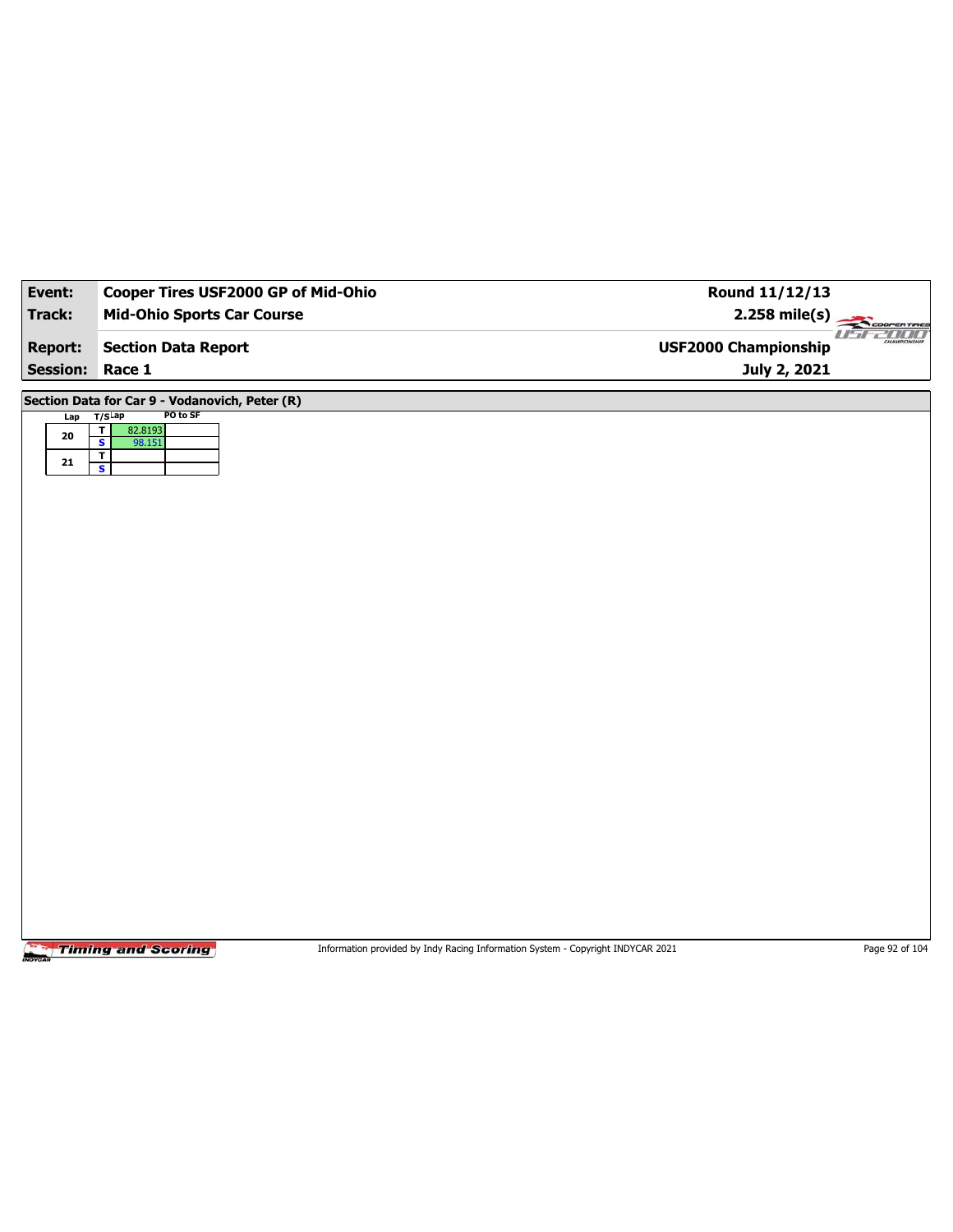| <b>Event:</b>   | Cooper Tires USF2000 GP of Mid-Ohio<br>Round 11/12/13 |                   |                                             |                                   |                   |                   |                  |                   |                      |                  |                   |                   |                             |                   |                  |                  |
|-----------------|-------------------------------------------------------|-------------------|---------------------------------------------|-----------------------------------|-------------------|-------------------|------------------|-------------------|----------------------|------------------|-------------------|-------------------|-----------------------------|-------------------|------------------|------------------|
| Track:          |                                                       |                   |                                             | <b>Mid-Ohio Sports Car Course</b> |                   |                   |                  |                   |                      |                  |                   |                   |                             | $2.258$ mile(s)   |                  | COOPER TIRES     |
| <b>Report:</b>  |                                                       |                   | <b>Section Data Report</b>                  |                                   |                   |                   |                  |                   |                      |                  |                   |                   | <b>USF2000 Championship</b> |                   |                  | <b>FF-POOL</b>   |
| <b>Session:</b> |                                                       | Race 1            |                                             |                                   |                   |                   |                  |                   |                      |                  |                   |                   |                             | July 2, 2021      |                  |                  |
|                 |                                                       |                   |                                             |                                   |                   |                   |                  |                   |                      |                  |                   |                   |                             |                   |                  |                  |
|                 |                                                       |                   | Section Data for Car 91 - Frazer, Billy (R) |                                   |                   |                   |                  |                   |                      |                  |                   |                   |                             |                   |                  |                  |
| Lap             |                                                       | $T/S$ SF to $I1$  | I1 to I2A                                   | I2A to I2                         | <b>I2 to I3A</b>  | I3A to I3         | <b>I3 to I4</b>  | <b>I4 to I5A</b>  | I5A to I5B I5B to I5 |                  | I5 to I6A         | I6A to I6         | <b>I6 to I7A</b>            | I7A to I7         | <b>I7 to I8</b>  | I8 to SF         |
| $\mathbf{1}$    | т                                                     | 5.7499            | 8.0189                                      | 4.8105                            | 8.6979            | 8.2534            | 2.9704           | 9.6850            | 6.9230               | 5.2153           | 7.2052            | 7.8028            | 4.1404                      | 5.5858            | 6.1194           | 5.1556           |
|                 | $\overline{\mathbf{s}}$                               | 89.646            | 99.906                                      | 119.766                           | 71.255            | 117.307           | 129.000          | 72,300            | 55,448               | 65.498           | 70.782            | 71.128            | 91.888                      | 95.697            | 67.520           | 86.622           |
| $\mathbf{2}$    | T.<br>$\overline{\mathbf{s}}$                         | 7.0226<br>73.399  | 17.9146<br>44.720                           | 13.4894<br>42.710                 | 12.3548           | 20.8577           | 9.0638           | 15,5832<br>44.935 | 6.2311               | 8.353            | 10.0652           | 11.3759           | 7.7966<br>48.797            | 12.3798           | 8.1755           | 9.1169           |
|                 | T                                                     | 12.5305           | 17,9002                                     | 12.8955                           | 50.165<br>12.2767 | 46.418<br>20.1225 | 42.276<br>8.0726 | 15,2641           | 61.604<br>8.4299     | 40.892<br>6.5013 | 50.670<br>11,4787 | 48.787<br>11,3210 | 7.9703                      | 43.179<br>13.1712 | 50.539<br>7.6413 | 48.985<br>8.9153 |
| з               | $\overline{\mathbf{s}}$                               | 41.136            | 44.756                                      | 44.677                            | 50.484            | 48.114            | 47.467           | 45.874            | 45.536               | 52.542           | 44.430            | 49.024            | 47.734                      | 40.584            | 54.072           | 50.093           |
|                 | T                                                     | 12.5486           | 16.4418                                     | 12.9432                           | 12.8228           | 19.4023           | 6.7363           | 12.980            | 5.9411               | 6.7012           | 8.9247            | 10.6644           | 8.4533                      | 11.3711           | 7.8116           | 4.8782           |
| 4               | S                                                     | 41.077            | 48.726                                      | 44.513                            | 48.334            | 49.900            | 56.883           | 53.946            | 64.612               | 50.975           | 57.145            | 52.042            | 45.007                      | 47,009            | 52.89            | 91.548           |
|                 | T                                                     | 4.6397            | 7.5522                                      | 4.7119                            | 8.5961            | 8.3755            | 2.8252           | 7.4073            | 5.2698               | 4.6212           | 5.2274            | 6.5854            | 3.4864                      | 5.3842            | 5.5899           | 4.8135           |
| 5               | s                                                     | 111.097           | 106.080                                     | 122.273                           | 72.099            | 115.597           | 135.630          | 94.532            | 72.842               | 73.918           | 97.563            | 84.277            | 109.125                     | 99.280            | 73.916           | 92.779           |
|                 | T                                                     | 4.5730            | 7.2910                                      | 4.7015                            | 8.3829            | 8.3255            | 2.8188           | 7.0390            | 5.1901               | 4.4704           | 5.2136            | 6.5214            | 3.4901                      | 5.2846            | 5.5465           | 4.7939           |
| 6               | S                                                     | 112.717           | 109.880                                     | 122.543                           | 73.933            | 116.291           | 135.938          | 99.478            | 73.961               | 76.412           | 97.821            | 85.104            | 109.010                     | 101.152           | 74.494           | 93.158           |
| $\overline{ }$  | т                                                     | 4.5626            | 7.1652                                      | 4.6490                            | 8.4187            | 8.3328            | 2.8151           | 6.9832            | 5.1076               | 4.4818           | 5.1858            | 6.4956            | 3.4566                      | 5.4462            | 5.5702           | 4.8468           |
|                 | $\overline{\mathbf{s}}$                               | 112.974           | 111.809                                     | 123.927                           | 73.619            | 116.189           | 136.117          | 100.273           | 75.155               | 76.217           | 98.345            | 85.442            | 110.066                     | 98.150            | 74.177           | 92.141           |
| 8               | т                                                     | 4.5662            | 7.2686                                      | 4.6817                            | 8.4550            | 8.3290            | 2.8115           | 7.0492            | 5.1302               | 4.4399           | 5.1707            | 6.4266            | 3.4614                      | 5.2218            | 5.4405           | 4.7858           |
|                 | S                                                     | 112.885           | 110.219                                     | 123.061                           | 73.303            | 116.242           | 136.291          | 99.334            | 74.824               | 76.937           | 98.633            | 86.360            | 109.913                     | 102.368           | 75.946           | 93.316           |
| 9               | T                                                     | 4.5580            | 7.1760                                      | 4.6393                            | 8.3236            | 8.3039            | 2.8052           | 7.0214            | 5.1066               | 4.4194           | 5.1587            | 6.4609            | 3.4686                      | 5.1545            | 5.4247           | 4.7772           |
|                 | s                                                     | 113.088           | 111.641                                     | 124.186                           | 74.460            | 116.594           | 136.597          | 99.728            | 75.170               | 77.294           | 98.862            | 85.901            | 109.685                     | 103.705           | 76.167           | 93.484           |
| 10              | T                                                     | 4.5576            | 7.1844                                      | 4.6426                            | 8.3791            | 8.3231            | 2.8042           | 6.8733            | 5.1615               | 4.3597           | 5.1468            | 6.3496            | 3.4492                      | 5.1828            | 5.4472           | 4.8068           |
|                 | $\overline{\mathbf{s}}$                               | 113.098           | 111.511                                     | 124.098                           | 73.967            | 116.325           | 136.646          | 101.876           | 74.371               | 78.352           | 99.091            | 87.407            | 110.302                     | 103.138           | 75.852           | 92.908           |
| 11              | T                                                     | 4.5678            | 7.2115                                      | 4.6590                            | 8.3738            | 8.3476            | 2.8156           | 6.9442            | 5.0825               | 4.3546           | 5.1518            | 6.3720            | 3.4520                      | 5.1551            | 5.4467           | 4.7762           |
|                 | $\overline{\mathbf{s}}$                               | 112.845           | 111.092                                     | 123.661                           | 74.013            | 115.983           | 136.092          | 100.836           | 75.527               | 78.444           | 98.995            | 87.100            | 110.213                     | 103.693           | 75.859           | 93.503           |
| 12              | T<br>$\overline{\mathbf{s}}$                          | 4.5565<br>113.125 | 7.1598<br>111.894                           | 4.8539<br>118.696                 | 8.6956<br>71.274  | 9.2747<br>104.390 | 3.922<br>97.696  | 9.4606<br>74.015  | 8.6428<br>44.414     | 5.5187<br>61.897 | 7.1735<br>71.095  | 8.5836<br>64.658  | 5.6884<br>66.883            | 6.7516<br>79.173  | 6.1807<br>66.850 | 5.2104<br>85.711 |
|                 | T                                                     | 5.5766            | 14.1730                                     | 13.6064                           | 14.7779           | 20.5477           | 8.5880           | 16.9177           | 10.0565              | 7.2428           | 10.0287           | 11.3468           | 7.4368                      | 9.7005            | 7.1961           | 4.8186           |
| 13              | $\overline{\mathbf{s}}$                               | 92.432            | 56.526                                      | 42.343                            | 41.939            | 47.119            | 44.618           | 41.390            | 38.171               | 47.163           | 50.854            | 48.912            | 51.158                      | 55.105            | 57.417           | 92.681           |
|                 | T                                                     | 4.5853            | 7.3889                                      | 4.6914                            | 8.4750            | 8.3344            | 2.7965           | 7.0459            | 5.1667               | 4.4874           | 5.2196            | 6.5372            | 3.4707                      | 5.3966            | 5.5539           | 4.7825           |
| 14              | $\overline{\mathbf{s}}$                               | 112.415           | 108.424                                     | 122.807                           | 73.130            | 116.167           | 137.022          | 99.381            | 74.296               | 76.122           | 97.709            | 84.899            | 109.619                     | 99.052            | 74.395           | 93.380           |
|                 | T                                                     | 4.5690            | 7.1779                                      | 4.6112                            | 8.4257            | 8.3253            | 2.8202           | 6.9719            | 5.1885               | 4.4445           | 5.1815            | 6.4136            | 3.4641                      | 5.3935            | 5.5552           | 4.8884           |
| 15              | $\overline{\mathbf{s}}$                               | 112.816           | 111.612                                     | 124.943                           | 73.557            | 116.294           | 135.870          | 100.436           | 73.984               | 76.857           | 98.427            | 86.535            | 109.828                     | 99.109            | 74.377           | 91.357           |
|                 | T                                                     | 4.6016            | 7.1807                                      | 4.6266                            | 8.3746            | 8.3340            | 2.8381           | 7.0780            | 5.2272               | 4.4480           | 5.1639            | 6.3853            | 3.4657                      | 5.2253            | 5.4932           | 4.7628           |
| 16              | $\overline{\mathbf{s}}$                               | 112.016           | 111.568                                     | 124.527                           | 74.006            | 116.173           | 135.014          | 98.930            | 73.436               | 76.797           | 98.763            | 86.918            | 109.777                     | 102.299           | 75.217           | 93.766           |
|                 | T                                                     | 4.5485            | 7.1942                                      | 4.6453                            | 8.3156            | 8.3161            | 2.8203           | 6.8660            | 5.1699               | 4.4099           | 5.1944            | 6.4289            | 3.4560                      | 5.2177            | 5.5208           | 4.8030           |
| 17              | s                                                     | 113.324           | 111.359                                     | 124.026                           | 74.531            | 116.423           | 135.866          | 101.985           | 74.250               | 77,460           | 98.183            | 86.329            | 110.085                     | 102.448           | 74.841           | 92.982           |
| 18              | T                                                     | 4.5623            | 7.1485                                      | 4.6391                            | 8.3748            | 8.3668            | 2.8403           | 6.9617            | 5.1608               | 4.3930           | 5.1212            | 6.3171            | 3.4574                      | 5.1587            | 5.4895           | 4.7637           |
|                 | s                                                     | 112.981           | 112.071                                     | 124.191                           | 74.004            | 115.717           | 134.909          | 100.583           | 74.381               | 77.758           | 99.586            | 87.857            | 110.041                     | 103.620           | 75.268           | 93.749           |
| 19              | T.                                                    | 4.5538            | 7.1127                                      | 4.6144                            | 8.3172            | 8.3636            | 2.8512           | 6.9381            | 5.1180               | 4.3795           | 5.1552            | 6.3811            | 3.4559                      | 5.1857            | 5.4568           | 4.7935           |
|                 | s                                                     | 113.192           | 112.635                                     | 124.856                           | 74.517            | 115.761           | 134.393          | 100.925           | 75.003               | 77.998           | 98.929            | 86.976            | 110.088                     | 103.081           | 75.719           | 93.166           |

Information provided by Indy Racing Information System - Copyright INDYCAR 2021 Page 93 of 104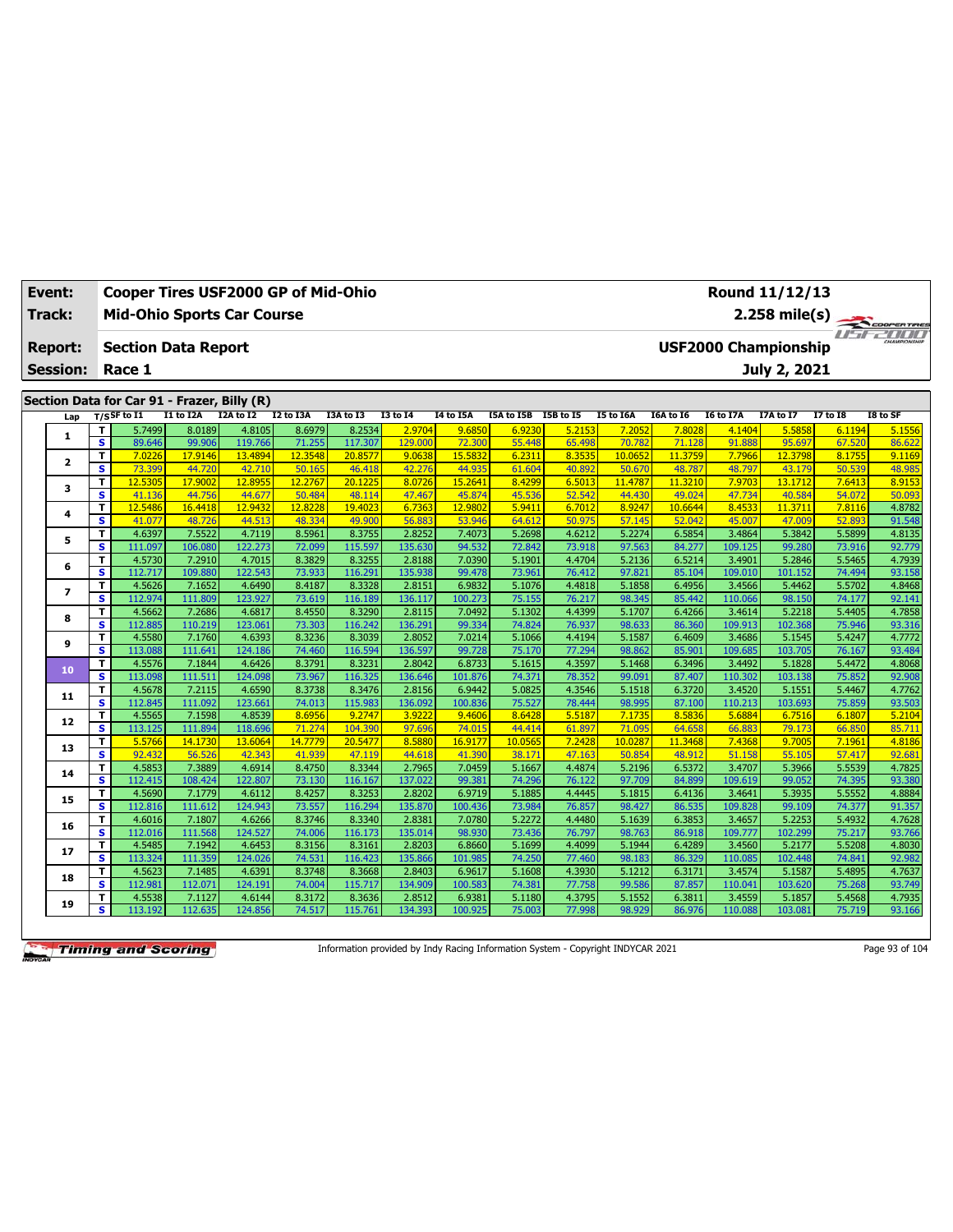| Event:                  | Cooper Tires USF2000 GP of Mid-Ohio                     | Round 11/12/13              |          |
|-------------------------|---------------------------------------------------------|-----------------------------|----------|
| <b>Track:</b>           | <b>Mid-Ohio Sports Car Course</b>                       | $2.258 \text{ mile(s)}$     |          |
| <b>Report:</b>          | <b>Section Data Report</b>                              | <b>USF2000 Championship</b> | USE ZOOD |
| <b>Session:</b>         | Race 1                                                  | July 2, 2021                |          |
|                         |                                                         |                             |          |
| Lap T/SLap              | Section Data for Car 91 - Frazer, Billy (R)<br>PO to SF |                             |          |
| $\mathbf{1}$            | $\overline{\mathbf{r}}$<br>96.3335<br>166.8595          |                             |          |
|                         | $\overline{\mathbf{s}}$<br>84.382<br>45.630             |                             |          |
| $\mathbf{2}$            | 169.7806<br>T<br>S<br>47.878                            |                             |          |
| 3                       | 174.4911<br>T.                                          |                             |          |
|                         | $\overline{\mathbf{s}}$<br>46.586<br>T<br>158.6208      |                             |          |
| 4                       | S<br>51.247                                             |                             |          |
| 5                       | 85.0857<br>T<br>$\overline{\mathbf{s}}$<br>95.537       |                             |          |
| 6                       | 83.6423<br>T                                            |                             |          |
|                         | s<br>97.185<br>83.5172<br>T                             |                             |          |
| $\overline{\mathbf{z}}$ | 97.331<br>$\overline{\mathbf{s}}$                       |                             |          |
| 8                       | 83.2381<br>T.                                           |                             |          |
|                         | S<br>97.657<br>82.7980<br>T                             |                             |          |
| 9                       | $\overline{\mathbf{s}}$<br>98.176                       |                             |          |
| 10                      | 82.6679<br>T<br>S<br>98.331                             |                             |          |
| 11                      | T<br>82.7104                                            |                             |          |
|                         | $\overline{\mathbf{s}}$<br>98.280<br>101.6730<br>T      |                             |          |
| 12                      | S<br>79.950                                             |                             |          |
| 13                      | 162.0141<br>T                                           |                             |          |
|                         | $\overline{\mathbf{s}}$<br>50.173<br>83.9320<br>T       |                             |          |
| 14                      | s<br>96.850                                             |                             |          |
| 15                      | 83.4305<br>T<br>$\overline{\mathbf{s}}$<br>97.432       |                             |          |
| 16                      | 83.2050<br>T                                            |                             |          |
|                         | s<br>97.696<br>82.9066<br>T                             |                             |          |
| 17                      | $\overline{\mathbf{s}}$<br>98.048                       |                             |          |
| 18                      | 82.7549<br>T.<br>98.227                                 |                             |          |
|                         | s<br>82.6767<br>T.                                      |                             |          |
| 19                      | s<br>98.320                                             |                             |          |
|                         |                                                         |                             |          |

Information provided by Indy Racing Information System - Copyright INDYCAR 2021 Page 94 of 104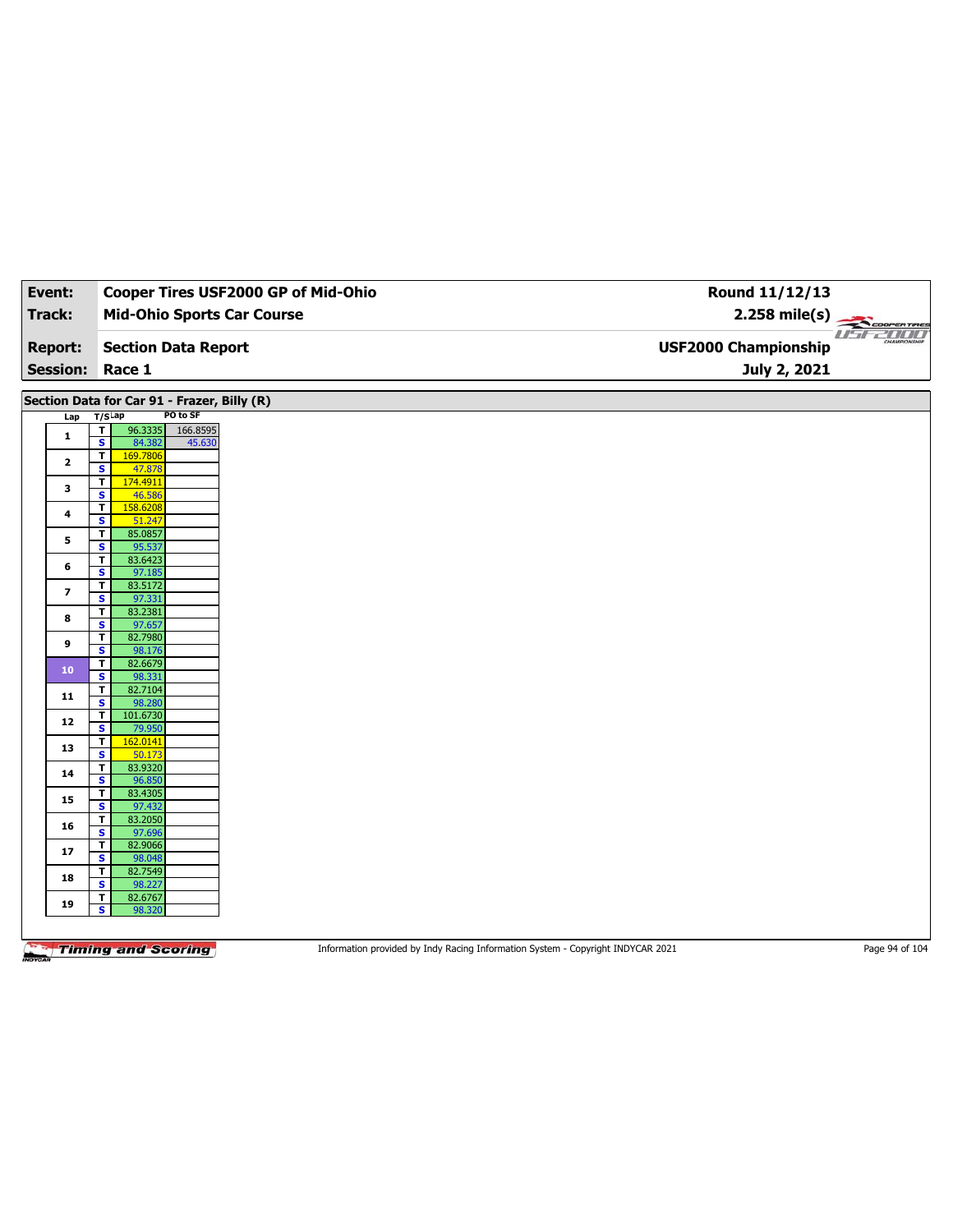| Event:                 | Cooper Tires USF2000 GP of Mid-Ohio | Round 11/12/13              |                         |
|------------------------|-------------------------------------|-----------------------------|-------------------------|
| Track:                 | <b>Mid-Ohio Sports Car Course</b>   | $2.258 \text{ mile(s)}$     |                         |
| <b>Report:</b>         | Section Data Report                 | <b>USF2000 Championship</b> | 7711717<br>CHAMPIONSHIP |
| <b>Session: Race 1</b> |                                     | July 2, 2021                |                         |

**Section Data for Car 91 - Frazer, Billy (R)**

| Lan | T/SSF to I1 | I1 to I2A I2A to I2 |         | I2 to I3A | I3A to I3 | I3 to I4 | I4 to I5A | [5A to I5B I5B to I5 |        | I5 to I6A | I6A to I6 | I6 to I7A | I7A to I7 | I7 to I8 | I8 to SF |
|-----|-------------|---------------------|---------|-----------|-----------|----------|-----------|----------------------|--------|-----------|-----------|-----------|-----------|----------|----------|
| 20  | 1.56421     | 7.1436              | 4.6034  | 8.3476 l  | 8.3263    | 2.8261   | 6.9408    | 5.1584               | 4.4230 | 5.1713    | 6.3415    | 3.4479    | 5.2707    | 5.5199   | 4.7924   |
|     |             |                     | 125.155 | 74.246    | 116.280   | 135.587  | 100.886   | 74.415               | 77.231 | 98.621    | 87.519    | 110.344   | 101.418   |          | 93.187   |
| 21  | 5.0583 l    | 9.4111              | 8.0537  | 10.1617   |           |          |           |                      |        |           |           |           |           |          |          |
|     |             | 85.127              | 71.537  | 60.991    |           |          |           |                      |        |           |           |           |           |          |          |

**Timing and Scoring** 

Information provided by Indy Racing Information System - Copyright INDYCAR 2021 Page 95 of 104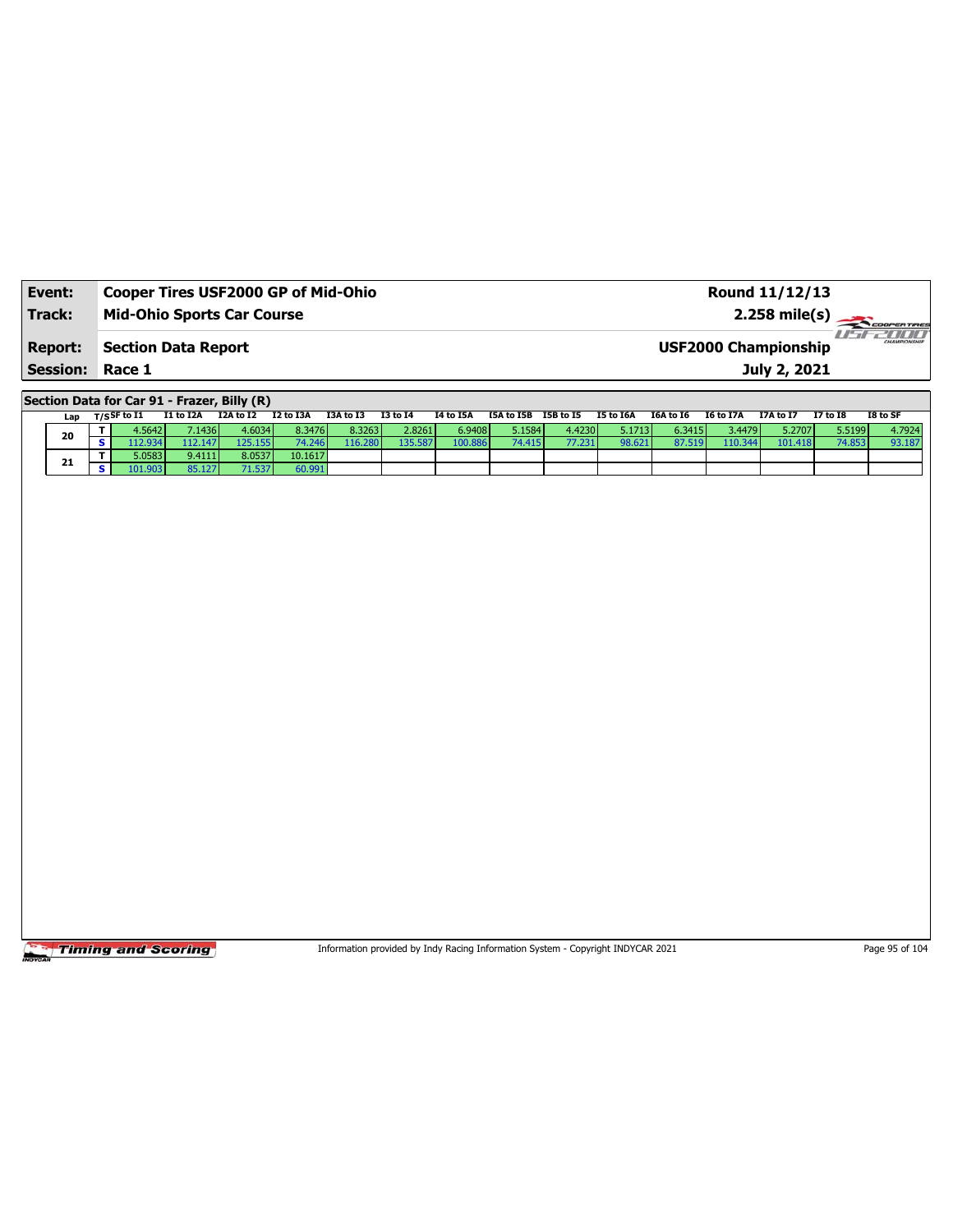| Event:          | Cooper Tires USF2000 GP of Mid-Ohio                         | Round 11/12/13              |                                       |
|-----------------|-------------------------------------------------------------|-----------------------------|---------------------------------------|
| <b>Track:</b>   | <b>Mid-Ohio Sports Car Course</b>                           | $2.258$ mile(s)             | COOPERTIRES                           |
| <b>Report:</b>  | <b>Section Data Report</b>                                  | <b>USF2000 Championship</b> | $II^{\prime\prime}$<br><u>2000 - </u> |
| <b>Session:</b> | Race 1                                                      | July 2, 2021                |                                       |
|                 | Section Data for Car 91 - Frazer, Billy (R)                 |                             |                                       |
| Lap             | PO to SF<br>$T/S$ Lap<br>$\overline{\mathbf{r}}$<br>82.8771 |                             |                                       |
| ${\bf 20}$      | $\overline{\mathbf{s}}$<br>98.083                           |                             |                                       |
| ${\bf 21}$      | $\overline{\mathbf{r}}$<br>$\overline{\mathbf{s}}$          |                             |                                       |
|                 |                                                             |                             |                                       |
|                 |                                                             |                             |                                       |
|                 |                                                             |                             |                                       |
|                 |                                                             |                             |                                       |
|                 |                                                             |                             |                                       |
|                 |                                                             |                             |                                       |
|                 |                                                             |                             |                                       |
|                 |                                                             |                             |                                       |
|                 |                                                             |                             |                                       |
|                 |                                                             |                             |                                       |
|                 |                                                             |                             |                                       |
|                 |                                                             |                             |                                       |
|                 |                                                             |                             |                                       |
|                 |                                                             |                             |                                       |
|                 |                                                             |                             |                                       |
|                 |                                                             |                             |                                       |
|                 |                                                             |                             |                                       |
|                 |                                                             |                             |                                       |
|                 |                                                             |                             |                                       |
|                 |                                                             |                             |                                       |

Information provided by Indy Racing Information System - Copyright INDYCAR 2021 Page 96 of 104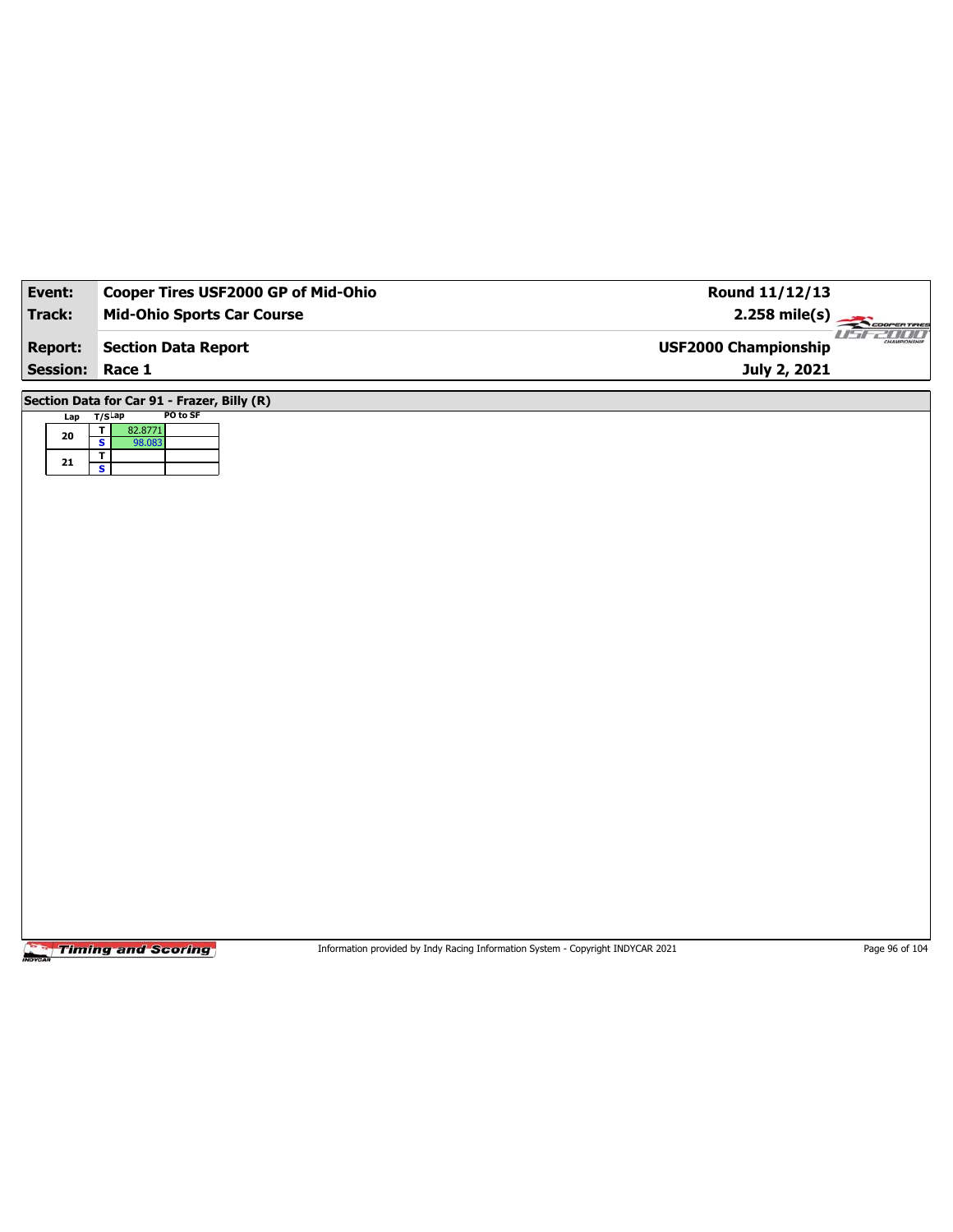| <b>Event:</b>   | Cooper Tires USF2000 GP of Mid-Ohio<br>Round 11/12/13 |                   |                            |                                               |                   |                   |                  |                   |                      |                  |                  |                   |                             |                   |                  |                  |
|-----------------|-------------------------------------------------------|-------------------|----------------------------|-----------------------------------------------|-------------------|-------------------|------------------|-------------------|----------------------|------------------|------------------|-------------------|-----------------------------|-------------------|------------------|------------------|
| Track:          |                                                       |                   |                            | <b>Mid-Ohio Sports Car Course</b>             |                   |                   |                  |                   |                      |                  |                  |                   |                             | 2.258 mile(s)     |                  | COOPER TIRES     |
| <b>Report:</b>  |                                                       |                   | <b>Section Data Report</b> |                                               |                   |                   |                  |                   |                      |                  |                  |                   | <b>USF2000 Championship</b> |                   |                  | <b>FF-POOL</b>   |
| <b>Session:</b> |                                                       | Race 1            |                            |                                               |                   |                   |                  |                   |                      |                  |                  |                   |                             | July 2, 2021      |                  |                  |
|                 |                                                       |                   |                            |                                               |                   |                   |                  |                   |                      |                  |                  |                   |                             |                   |                  |                  |
|                 |                                                       |                   |                            | Section Data for Car 92 - Round-Garrido, Matt |                   |                   |                  |                   |                      |                  |                  |                   |                             |                   |                  |                  |
| Lap             | T/SSF to I1                                           |                   | I1 to I2A                  | I2A to I2                                     | <b>I2 to I3A</b>  | I3A to I3         | <b>I3 to I4</b>  | <b>I4 to I5A</b>  | I5A to I5B I5B to I5 |                  | I5 to I6A        | I6A to I6         | <b>I6 to I7A</b>            | I7A to I7         | <b>I7 to I8</b>  | I8 to SF         |
| $\mathbf{1}$    | т                                                     | 5.6206            | 8.0045                     | 4.8609                                        | 8.7946            | 8.2561            | 2.9131           | 11.9747           | 7.3501               | 5.7504           | 6.8979           | 8.5870            | 4.9285                      | 6.3734            | 5.9116           | 5.0960           |
|                 | $\overline{\mathbf{s}}$                               | 91.708            | 100.086                    | 118.525                                       | 70.472            | 117.269           | 131.537          | 58.476            | 52.226               | 59.403           | 73.936           | 64.633            | 77.195                      | 83.871            | 69.893           | 87.636           |
| $\mathbf{2}$    | T.<br>$\overline{\mathbf{s}}$                         | 6.0597            | 18.5187                    | 12.5875<br>45.771                             | 12.6001           | 20.2681           | 9.5772           | 16,4182<br>42.649 | 5.8714               | 7.4283<br>45.985 | 9.6363<br>52.925 | 11.8959<br>46.655 | 7.2028<br>52.820            | 12.9177           | 9.4187           | 8.0160<br>55.712 |
|                 | T                                                     | 85.063<br>12.7505 | 43.261<br>19.2286          | 11.5740                                       | 49.188<br>13,2022 | 47.769<br>18.9501 | 40.010<br>7.586  | 17,6846           | 65.379<br>5.9591     | 7.1300           | 11.3712          | 11.5283           | 6.8496                      | 41.381<br>14.1337 | 43.868<br>7.945  | 8.8066           |
| з               | $\overline{\mathbf{s}}$                               | 40.426            | 41.664                     | 49.779                                        | 46.945            | 51.091            | 50.510           | 39.595            | 64.416               | 47.909           | 44.850           | 48.142            | 55.544                      | 37.821            | 52.005           | 50.711           |
|                 | T                                                     | 12.8700           | 16.9258                    | 11.7505                                       | 13.9024           | 18.7941           | 7.1666           | 12.9727           | 6.0709               | 5.525            | 9.0265           | 9.2582            | 7.7645                      | 10.8268           | 7.7196           | 4.8598           |
| 4               | S                                                     | 40.051            | 47.332                     | 49.031                                        | 44.580            | 51.515            | 53.468           | 53.977            | 63.230               | 61.819           | 56.500           | 59.947            | 48.999                      | 49.372            | 53.524           | 91.895           |
|                 | T                                                     | 4.5995            | 7.5419                     | 4.6904                                        | 8.6112            | 8.2383            | 2.7314           | 7.5129            | 5.3577               | 4.8223           | 5.3513           | 6.6730            | 3.4748                      | 5.6167            | 5.7162           | 4.8087           |
| 5               | s                                                     | 112.068           | 106.225                    | 122.833                                       | 71.973            | 117.522           | 140.288          | 93.203            | 71.647               | 70.836           | 95.304           | 83.171            | 109.490                     | 95.171            | 72.283           | 92.871           |
|                 | T                                                     | 4.5727            | 7.3742                     | 4.7087                                        | 8.5212            | 8.2535            | 2.7755           | 7.1674            | 5.2471               | 4.6388           | 5.3693           | 7.0091            | 3.5555                      | 5.3541            | 5.6430           | 4.7373           |
| 6               | S                                                     | 112.724           | 108.640                    | 122.356                                       | 72.733            | 117.306           | 138.059          | 97.696            | 73.157               | 73.638           | 94.984           | 79.183            | 107.005                     | 99.839            | 73.220           | 94.271           |
| $\overline{ }$  | T                                                     | 4.5480            | 7.2546                     | 4.6852                                        | 8.4483            | 8.2891            | 2.7893           | 7.0743            | 5.1448               | 4.3770           | 5.2268           | 6.4048            | 3.4462                      | 5.3245            | 5.5437           | 4.7446           |
|                 | $\overline{\mathbf{s}}$                               | 113.337           | 110.432                    | 122.969                                       | 73.361            | 116.802           | 137.376          | 98.982            | 74.612               | 78.042           | 97.574           | 86.654            | 110.398                     | 100.394           | 74.532           | 94.126           |
| 8               | т                                                     | 4.5401            | 7.3013                     | 4.6845                                        | 8.4251            | 8.2849            | 2.7981           | 7.0118            | 5.0980               | 4.4022           | 5.2256           | 6.3867            | 3.4476                      | 5.2957            | 5.4999           | 4.7585           |
|                 | S                                                     | 113.534           | 109.725                    | 122.988                                       | 73.563            | 116.861           | 136.944          | 99.864            | 75.297               | 77.595           | 97.596           | 86.899            | 110.353                     | 100.940           | 75.125           | 93.851           |
| 9               | T                                                     | 4.5480            | 7.2392                     | 4.7070                                        | 8.3362            | 8.2726            | 2.7961           | 7.0005            | 5.0951               | 4.4322           | 5.2135           | 6.3501            | 3.4452                      | 5.2561            | 5.4541           | 4.7379           |
|                 | s                                                     | 113.337           | 110.666                    | 122.400                                       | 74.347            | 117.035           | 137.042          | 100.025           | 75.340               | 77.070           | 97.823           | 87.400            | 110.430                     | 101.700           | 75.756           | 94.259           |
| 10              | T                                                     | 4.5588            | 7.2807                     | 4.6873                                        | 8.3187            | 8.2784            | 2.7970           | 6.9691            | 5.0727               | 4.3483           | 5.1921           | 6.3231            | 3.4446                      | 5.2035            | 5.4712           | 4.7448           |
|                 | $\overline{\mathbf{s}}$                               | 113.068           | 110.036                    | 122.914                                       | 74.504            | 116.953           | 136.997          | 100.476           | 75.672               | 78.557           | 98.226           | 87.773            | 110.450                     | 102.728           | 75.519           | 94.122           |
| 11              | T                                                     | 4.5451            | 7.1402                     | 4.6529                                        | 8.3917            | 8.2637            | 2.7814           | 6.9841            | 5.0886               | 4.3911           | 5.1805           | 6.3771            | 3.4470                      | 5.3291            | 5.5136           | 4.7361           |
|                 | $\overline{\mathbf{s}}$                               | 113,409           | 112.201<br>7.2005          | 123.823<br>5.1322                             | 73.855            | 117.161           | 137.766          | 100.260           | 75.436<br>7.0331     | 77.792           | 98.446           | 87.030            | 110.373<br>4.7353           | 100.307           | 74.939           | 94.295           |
| 12              | T<br>$\overline{\mathbf{s}}$                          | 4.5292<br>113.807 | 111.261                    | 112,259                                       | 9.7204<br>63.760  | 10.3549<br>93.500 | 4.4969<br>85.210 | 10.1455<br>69.019 | 54.580               | 7.3227<br>46.648 | 6.8892<br>74.029 | 7.5337<br>73.669  | 80.344                      | 7.1529<br>74.731  | 6.0082<br>68,770 | 5.0161<br>89.032 |
|                 | T                                                     | 6.0017            | 15.2345                    | 14.7376                                       | 12.7847           | 20.5026           | 8.6381           | 17.8571           | 9.1912               | 7.2102           | 10.3518          | 11.6239           | 5.7447                      | 8.0810            | 6.6100           | 4.7758           |
| 13              | $\overline{\mathbf{s}}$                               | 85.885            | 52.587                     | 39.093                                        | 48.478            | 47.222            | 44.360           | 39.213            | 41.764               | 47.376           | 49.267           | 47.746            | 66.227                      | 66.148            | 62.509           | 93.511           |
|                 | T                                                     | 4.5593            | 7.3880                     | 4.6841                                        | 8.5008            | 8.2308            | 2.7705           | 7.2224            | 5.1692               | 4.6905           | 5.3196           | 6.6155            | 3.4798                      | 5.4063            | 5.5847           | 4.7747           |
| 14              | $\overline{\mathbf{s}}$                               | 113.056           | 108.438                    | 122.998                                       | 72.908            | 117.629           | 138.308          | 96.952            | 74.260               | 72.826           | 95.872           | 83.894            | 109.332                     | 98.875            | 73.985           | 93.533           |
|                 | T                                                     | 4.5550            | 7.2610                     | 4.6863                                        | 8.3597            | 8.2587            | 2.7885           | 7.0787            | 5.1013               | 4.5455           | 5.3140           | 6.8659            | 3.5103                      | 5.3764            | 5.5938           | 4.7807           |
| 15              | $\overline{\mathbf{s}}$                               | 113.162           | 110.334                    | 122.941                                       | 74.138            | 117.232           | 137.415          | 98.920            | 75.248               | 75.149           | 95.973           | 80.834            | 108.382                     | 99.424            | 73.864           | 93.415           |
|                 | T                                                     | 4.5382            | 7.2877                     | 4.6652                                        | 8.3749            | 8.2318            | 2.7730           | 7.0612            | 5.0492               | 4.5939           | 5.2186           | 6.4669            | 3.4417                      | 5.3345            | 5.5270           | 4.7542           |
| 16              | $\overline{\mathbf{s}}$                               | 113.581           | 109.930                    | 123.497                                       | 74.004            | 117.615           | 138.183          | 99.165            | 76.025               | 74.357           | 97.727           | 85.822            | 110.543                     | 100.205           | 74.757           | 93.936           |
| 17              | T                                                     | 4.5271            | 7.2347                     | 4.6440                                        | 8.3990            | 8.2539            | 2.7818           | 7.0419            | 5.0959               | 4.4055           | 5.2223           | 6.3345            | 3.4352                      | 5.2479            | 5.5668           | 4.7342           |
|                 | s                                                     | 113,860           | 110.735                    | 124.060                                       | 73.791            | 117.300           | 137.746          | 99.437            | 75.328               | 77.537           | 97.658           | 87.615            | 110.752                     | 101.859           | 74.223           | 94.333           |
| 18              | T                                                     | 4.5214            | 7.2669                     | 4.6635                                        | 8.3530            | 8.2502            | 2.7935           | 6.9723            | 5.1258               | 4.4205           | 5.2246           | 6.3748            | 3.4445                      | 5.2365            | 5.4881           | 4.7260           |
|                 | s                                                     | 114.003           | 110.245                    | 123.542                                       | 74.198            | 117.353           | 137.169          | 100.430           | 74.889               | 77.274           | 97.615           | 87.062            | 110.453                     | 102.081           | 75.287           | 94.497           |
| 19              | T.                                                    | 4.5228            | 7.1560                     | 4.6252                                        | 8.3566            | 8.3114            | 2.8131           | 6.9928            | 5.1039               | 4.3884           | 5.2061           | 6.3679            | 3.4468                      | 5.2057            | 5.4700           | 4.7305           |
|                 | s                                                     | 113.968           | 111.953                    | 124.565                                       | 74.166            | 116.488           | 136.213          | 100.135           | 75.210               | 77.840           | 97.962           | 87.156            | 110.379                     | 102.685           | 75.536           | 94.407           |

Information provided by Indy Racing Information System - Copyright INDYCAR 2021 Page 97 of 104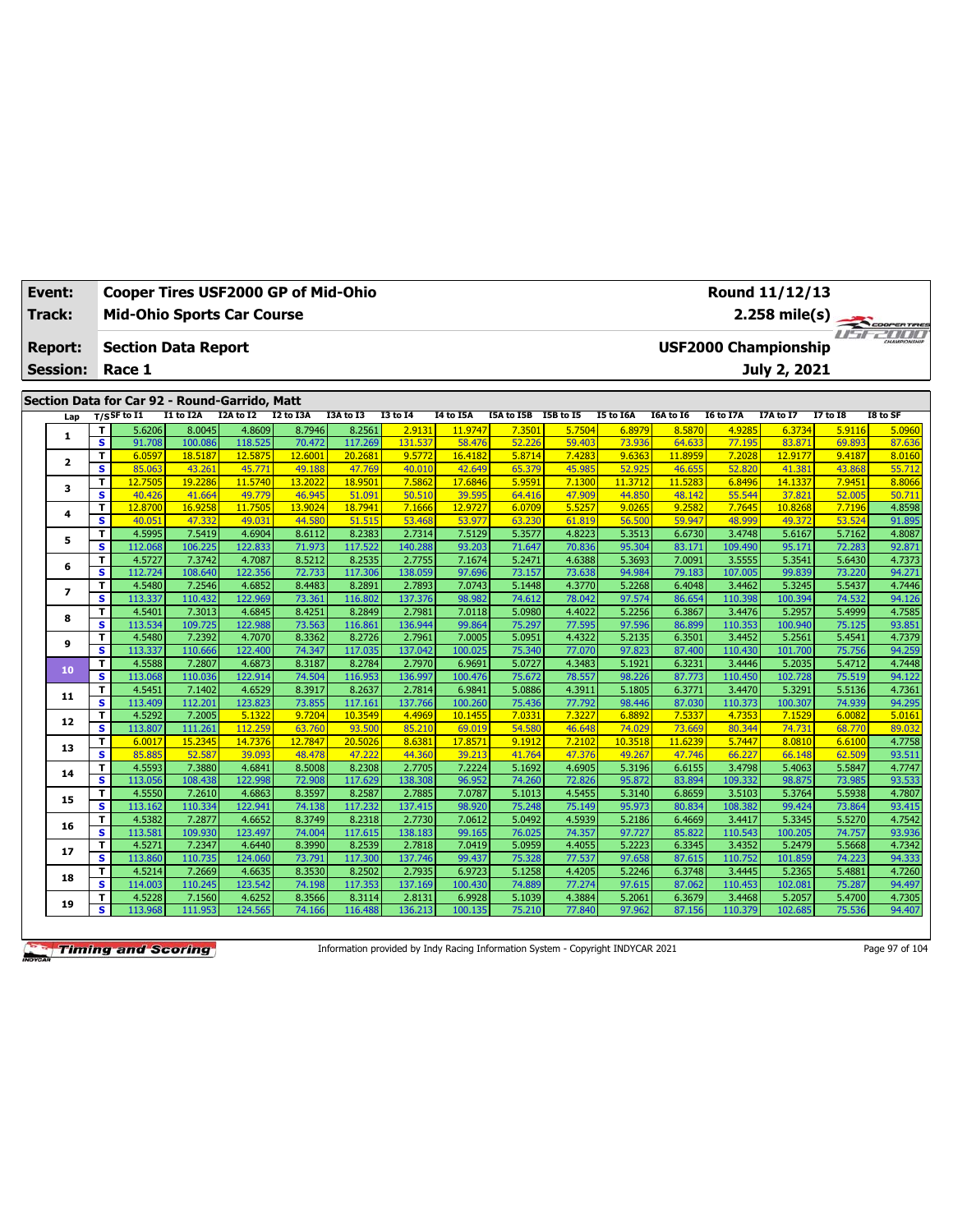| Event:                   | Cooper Tires USF2000 GP of Mid-Ohio                          | Round 11/12/13              |                         |
|--------------------------|--------------------------------------------------------------|-----------------------------|-------------------------|
| <b>Track:</b>            | <b>Mid-Ohio Sports Car Course</b>                            | $2.258 \text{ mile(s)}$     |                         |
| <b>Report:</b>           | <b>Section Data Report</b>                                   | <b>USF2000 Championship</b> | usr2000<br>CHAMPSONSHIP |
| <b>Session:</b>          | Race 1                                                       | July 2, 2021                |                         |
|                          |                                                              |                             |                         |
|                          | Section Data for Car 92 - Round-Garrido, Matt                |                             |                         |
| Lap                      | PO to SF<br>T/SLap                                           |                             |                         |
| $\mathbf{1}$             | $\overline{\mathbf{r}}$<br>101.3194<br>156.3005              |                             |                         |
|                          | $\overline{\mathbf{s}}$<br>80.229<br>48.713<br>168.4166<br>T |                             |                         |
| $\mathbf{2}$             | S<br>48.266                                                  |                             |                         |
| 3                        | T.<br>174.6998<br>$\overline{\mathbf{s}}$<br>46.530          |                             |                         |
|                          | 155.4341<br>T                                                |                             |                         |
| 4                        | S<br>52.297                                                  |                             |                         |
| 5                        | T.<br>85.7463<br>$\overline{\mathbf{s}}$<br>94.801           |                             |                         |
|                          | 84.9274<br>T.                                                |                             |                         |
| 6                        | 95.715<br>s                                                  |                             |                         |
| $\overline{\phantom{a}}$ | 83.3012<br>T                                                 |                             |                         |
|                          | $\overline{\mathbf{s}}$<br>97.583                            |                             |                         |
| 8                        | 83.1600<br>T.<br>97.749<br>s                                 |                             |                         |
|                          | 82.8838<br>T                                                 |                             |                         |
| 9                        | $\overline{\mathbf{s}}$<br>98.075                            |                             |                         |
| 10                       | T<br>82.6903                                                 |                             |                         |
|                          | S<br>98.304                                                  |                             |                         |
| 11                       | 82.8222<br>T<br>$\overline{\mathbf{s}}$<br>98.148            |                             |                         |
|                          | 103.2708<br>T                                                |                             |                         |
| 12                       | S<br>78.713                                                  |                             |                         |
| 13                       | T<br>159.3449                                                |                             |                         |
|                          | $\overline{\mathbf{s}}$<br>51.014                            |                             |                         |
| 14                       | T.<br>84.3962<br>S<br>96.317                                 |                             |                         |
|                          | 84.0758<br>T                                                 |                             |                         |
| 15                       | 96.684<br>$\overline{\mathbf{s}}$                            |                             |                         |
| 16                       | T<br>83.3180                                                 |                             |                         |
|                          | S<br>97.564<br>82.9247<br>T                                  |                             |                         |
| 17                       | s<br>98.026                                                  |                             |                         |
| 18                       | 82.8616<br>T                                                 |                             |                         |
|                          | 98.101<br>s                                                  |                             |                         |
| 19                       | 82.6972<br>T<br>s.<br>98.296                                 |                             |                         |
|                          |                                                              |                             |                         |

Information provided by Indy Racing Information System - Copyright INDYCAR 2021 Page 98 of 104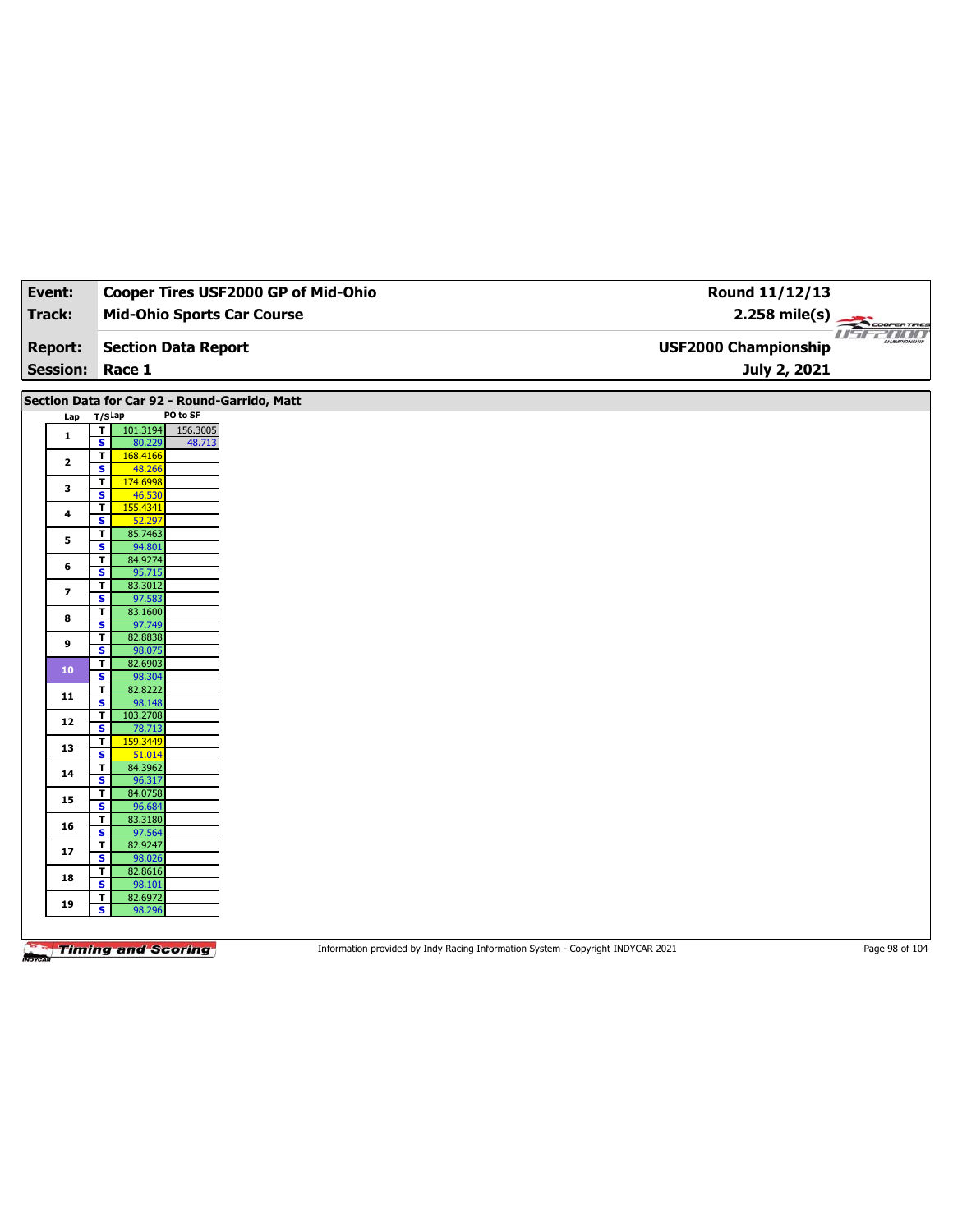| Event:                 | <b>Cooper Tires USF2000 GP of Mid-Ohio</b> | Round 11/12/13              |                             |
|------------------------|--------------------------------------------|-----------------------------|-----------------------------|
| Track:                 | <b>Mid-Ohio Sports Car Course</b>          | $2.258 \text{ mile(s)}$     |                             |
| <b>Report:</b>         | Section Data Report                        | <b>USF2000 Championship</b> | <b>HILL</b><br>CHAMPIONSHIP |
| <b>Session: Race 1</b> |                                            | July 2, 2021                |                             |

**Section Data for Car 92 - Round-Garrido, Matt**

| Lap | T/SSF to I1 | I1 to I2A        | I2A to I2 | I2 to I3A | I3A to I3 | <b>I3 to I4</b> | I4 to I5A | I5A to I5B | I5B to I5 | I5 to I6A | I6A to I6 | I6 to I7A | <b>I7A to I7</b> | <b>I7 to I8</b> | I8 to SF |
|-----|-------------|------------------|-----------|-----------|-----------|-----------------|-----------|------------|-----------|-----------|-----------|-----------|------------------|-----------------|----------|
|     | 4.5354      | 7.1663           | 4.5978    | 8.3305    | 8.2759    | 2.8041          | 6.9717    | 5.1093     | 4.4454    | 5.2165    | 6.3461    | 3.4386    | 5.3631           | 5.6280          | 5.4053   |
| 20  |             | 111.792          | 125.307   | 74.398 l  | 16.988    | 136.651         | 100.439   | 75.130     | 76.841    | 97.767    | 87.455    | 110.642   | 99.671           | 73.415          | 82.621   |
|     | 5.7555 l    | 11.6383 <b>I</b> | 8.4225    |           |           |                 |           |            |           |           |           |           |                  |                 |          |
| 21  | 39.559      | 68.836           | 68.404    |           |           |                 |           |            |           |           |           |           |                  |                 |          |

Timing and Scoring

Information provided by Indy Racing Information System - Copyright INDYCAR 2021 Page 99 of 104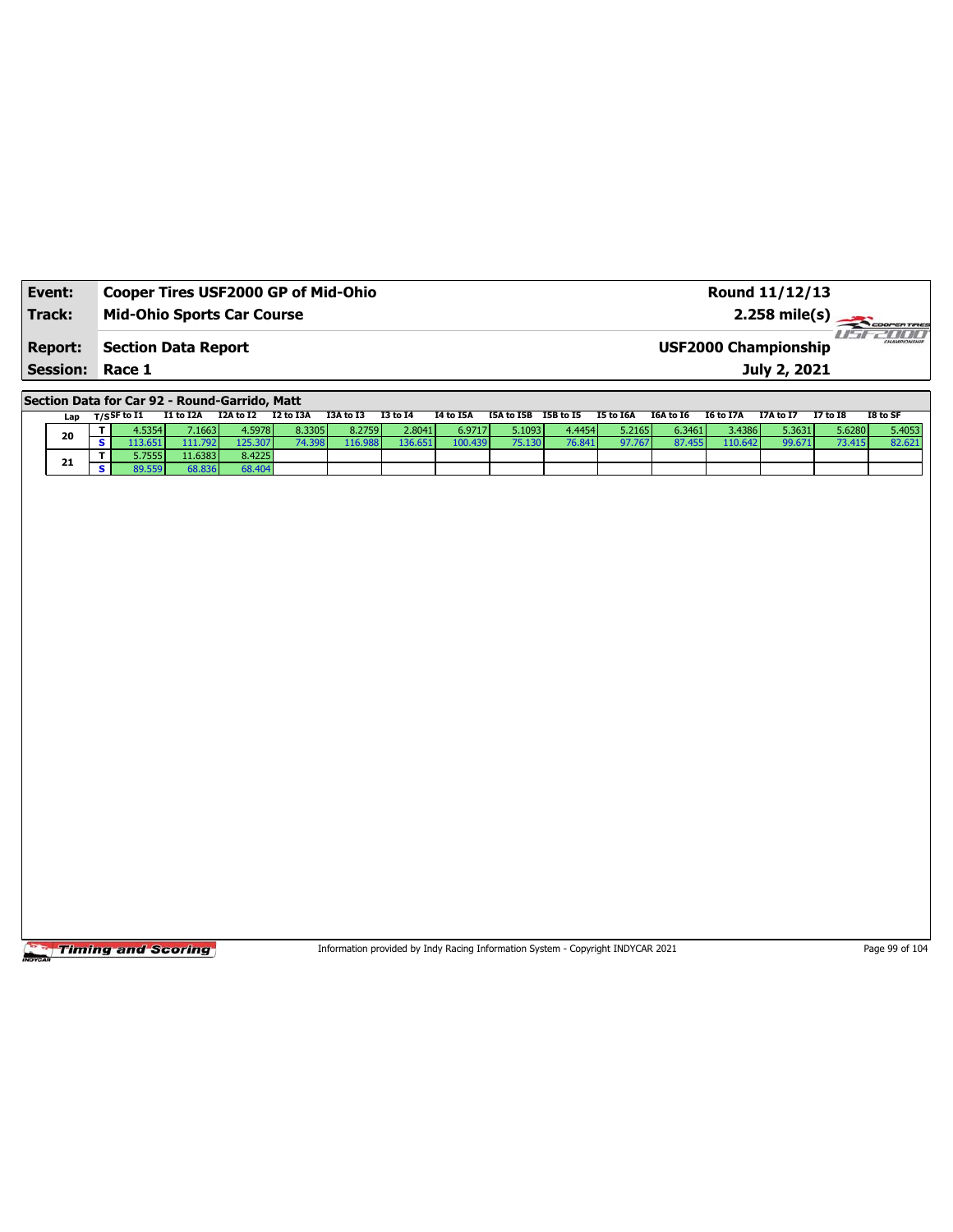| Event:          | Cooper Tires USF2000 GP of Mid-Ohio            | Round 11/12/13                                         |
|-----------------|------------------------------------------------|--------------------------------------------------------|
| <b>Track:</b>   | <b>Mid-Ohio Sports Car Course</b>              | $2.258$ mile(s)<br>COOPERTIRES                         |
| <b>Report:</b>  | <b>Section Data Report</b>                     | $II - I$<br><b>2000</b><br><b>USF2000 Championship</b> |
| Session: Race 1 |                                                | July 2, 2021                                           |
|                 | Section Data for Car 92 - Round-Garrido, Matt  |                                                        |
| Lap $T/S$ Lap   | PO to SF<br>$\overline{\mathbf{r}}$<br>83.6340 |                                                        |
| ${\bf 20}$      | $\overline{\mathbf{s}}$<br>97.195              |                                                        |
| 21              | $rac{1}{s}$                                    |                                                        |
|                 |                                                |                                                        |
|                 |                                                |                                                        |
|                 |                                                |                                                        |
|                 |                                                |                                                        |
|                 |                                                |                                                        |
|                 |                                                |                                                        |
|                 |                                                |                                                        |
|                 |                                                |                                                        |
|                 |                                                |                                                        |
|                 |                                                |                                                        |
|                 |                                                |                                                        |
|                 |                                                |                                                        |
|                 |                                                |                                                        |
|                 |                                                |                                                        |
|                 |                                                |                                                        |
|                 |                                                |                                                        |
|                 |                                                |                                                        |
|                 |                                                |                                                        |
|                 |                                                |                                                        |

Information provided by Indy Racing Information System - Copyright INDYCAR 2021 Page 100 of 104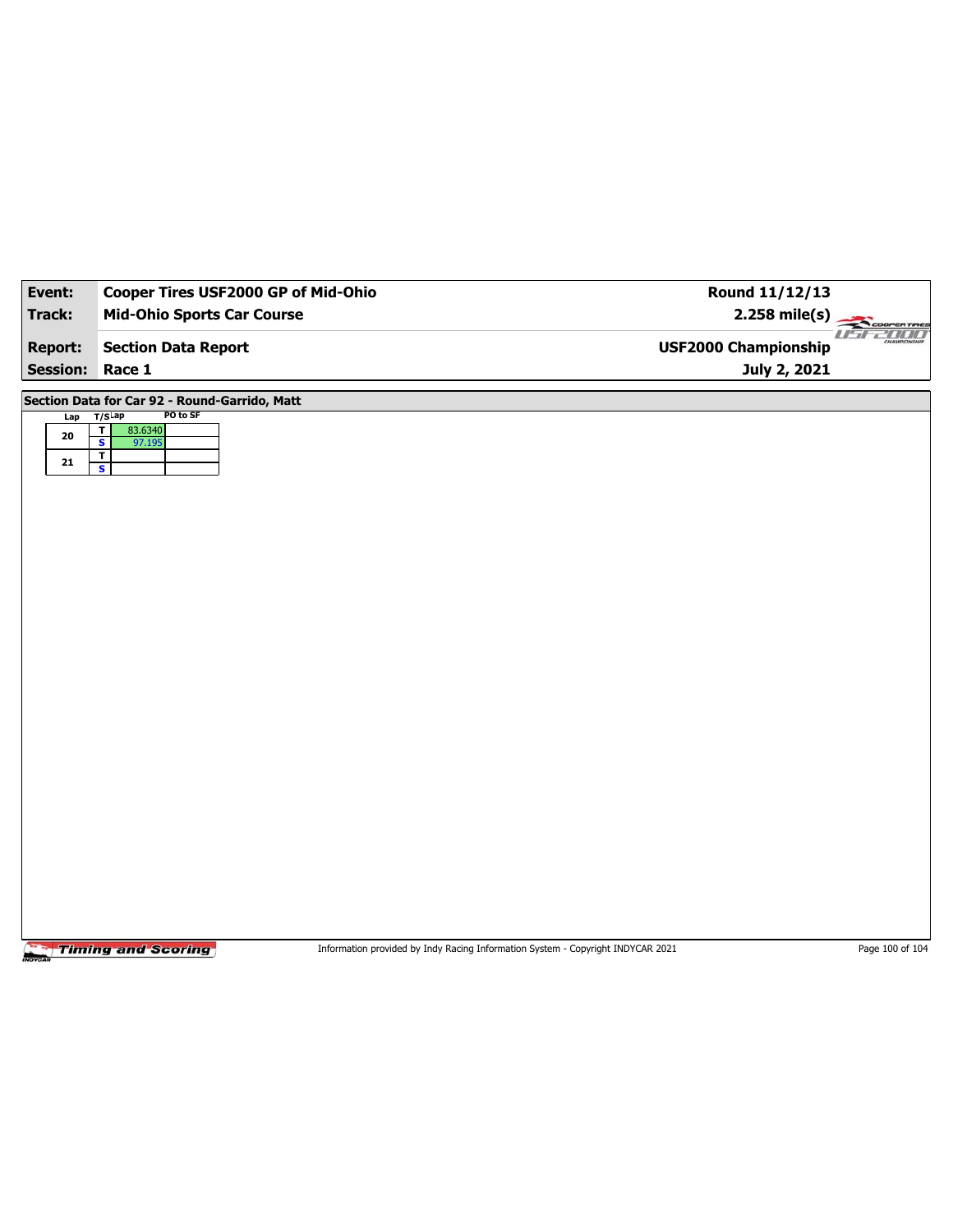| Event:          |                                           | Cooper Tires USF2000 GP of Mid-Ohio              |                            |                     |                   |                   |                  |                   |                                 | Round 11/12/13              |                  |                   |                  |                  |                  |                  |
|-----------------|-------------------------------------------|--------------------------------------------------|----------------------------|---------------------|-------------------|-------------------|------------------|-------------------|---------------------------------|-----------------------------|------------------|-------------------|------------------|------------------|------------------|------------------|
| Track:          |                                           | <b>Mid-Ohio Sports Car Course</b>                |                            |                     |                   |                   |                  |                   | $2.258$ mile(s)<br>COOPER TIRES |                             |                  |                   |                  |                  |                  |                  |
| <b>Report:</b>  |                                           |                                                  | <b>Section Data Report</b> |                     |                   |                   |                  |                   |                                 | <b>USF2000 Championship</b> |                  |                   |                  |                  |                  |                  |
| <b>Session:</b> |                                           | Race 1                                           |                            |                     |                   |                   |                  |                   | July 2, 2021                    |                             |                  |                   |                  |                  |                  |                  |
|                 |                                           |                                                  |                            |                     |                   |                   |                  |                   |                                 |                             |                  |                   |                  |                  |                  |                  |
|                 | Section Data for Car 99 - Rowe, Myles (R) |                                                  |                            |                     |                   |                   |                  |                   |                                 |                             |                  |                   |                  |                  |                  |                  |
|                 | Lap                                       | $T/S$ SF to I1                                   | I1 to I2A                  | I2A to I2 I2 to I3A |                   | I3A to I3         | <b>I3 to I4</b>  | <b>I4 to I5A</b>  | I5A to I5B I5B to I5            |                             | <b>I5 to I6A</b> | I6A to I6         | <b>I6 to I7A</b> | I7A to I7        | <b>I7 to 18</b>  | I8 to SF         |
|                 | 1                                         | 5.6242<br>т<br>$\overline{\mathbf{s}}$<br>91.649 | 313.5833<br>2.555          | 16.9590<br>33.972   | 10.7902<br>57.438 | 19.6204<br>49.346 | 8.8539<br>43.278 | 17.1183<br>40.905 | 6.4265<br>59.731                | 5.2074<br>65.597            | 8.9503<br>56.981 | 10.5779<br>52.468 | 5.8114<br>65.467 | 8.5397<br>62.595 | 9.1468<br>45.172 | 8.8920<br>50.224 |
|                 |                                           |                                                  |                            |                     |                   |                   |                  |                   |                                 |                             |                  |                   |                  |                  |                  |                  |
|                 |                                           |                                                  |                            |                     |                   |                   |                  |                   |                                 |                             |                  |                   |                  |                  |                  |                  |
|                 |                                           |                                                  |                            |                     |                   |                   |                  |                   |                                 |                             |                  |                   |                  |                  |                  |                  |
|                 |                                           |                                                  |                            |                     |                   |                   |                  |                   |                                 |                             |                  |                   |                  |                  |                  |                  |
|                 |                                           |                                                  |                            |                     |                   |                   |                  |                   |                                 |                             |                  |                   |                  |                  |                  |                  |
|                 |                                           |                                                  |                            |                     |                   |                   |                  |                   |                                 |                             |                  |                   |                  |                  |                  |                  |
|                 |                                           |                                                  |                            |                     |                   |                   |                  |                   |                                 |                             |                  |                   |                  |                  |                  |                  |
|                 |                                           |                                                  |                            |                     |                   |                   |                  |                   |                                 |                             |                  |                   |                  |                  |                  |                  |
|                 |                                           |                                                  |                            |                     |                   |                   |                  |                   |                                 |                             |                  |                   |                  |                  |                  |                  |
|                 |                                           |                                                  |                            |                     |                   |                   |                  |                   |                                 |                             |                  |                   |                  |                  |                  |                  |
|                 |                                           |                                                  |                            |                     |                   |                   |                  |                   |                                 |                             |                  |                   |                  |                  |                  |                  |
|                 |                                           |                                                  |                            |                     |                   |                   |                  |                   |                                 |                             |                  |                   |                  |                  |                  |                  |
|                 |                                           |                                                  |                            |                     |                   |                   |                  |                   |                                 |                             |                  |                   |                  |                  |                  |                  |
|                 |                                           |                                                  |                            |                     |                   |                   |                  |                   |                                 |                             |                  |                   |                  |                  |                  |                  |
|                 |                                           |                                                  |                            |                     |                   |                   |                  |                   |                                 |                             |                  |                   |                  |                  |                  |                  |
|                 |                                           |                                                  |                            |                     |                   |                   |                  |                   |                                 |                             |                  |                   |                  |                  |                  |                  |
|                 |                                           |                                                  |                            |                     |                   |                   |                  |                   |                                 |                             |                  |                   |                  |                  |                  |                  |
|                 |                                           |                                                  |                            |                     |                   |                   |                  |                   |                                 |                             |                  |                   |                  |                  |                  |                  |
|                 |                                           |                                                  |                            |                     |                   |                   |                  |                   |                                 |                             |                  |                   |                  |                  |                  |                  |
|                 |                                           |                                                  |                            |                     |                   |                   |                  |                   |                                 |                             |                  |                   |                  |                  |                  |                  |
|                 |                                           |                                                  |                            |                     |                   |                   |                  |                   |                                 |                             |                  |                   |                  |                  |                  |                  |
|                 |                                           |                                                  |                            |                     |                   |                   |                  |                   |                                 |                             |                  |                   |                  |                  |                  |                  |
|                 |                                           |                                                  |                            |                     |                   |                   |                  |                   |                                 |                             |                  |                   |                  |                  |                  |                  |
|                 |                                           |                                                  |                            |                     |                   |                   |                  |                   |                                 |                             |                  |                   |                  |                  |                  |                  |
|                 |                                           |                                                  |                            |                     |                   |                   |                  |                   |                                 |                             |                  |                   |                  |                  |                  |                  |

Information provided by Indy Racing Information System - Copyright INDYCAR 2021 Page 101 of 104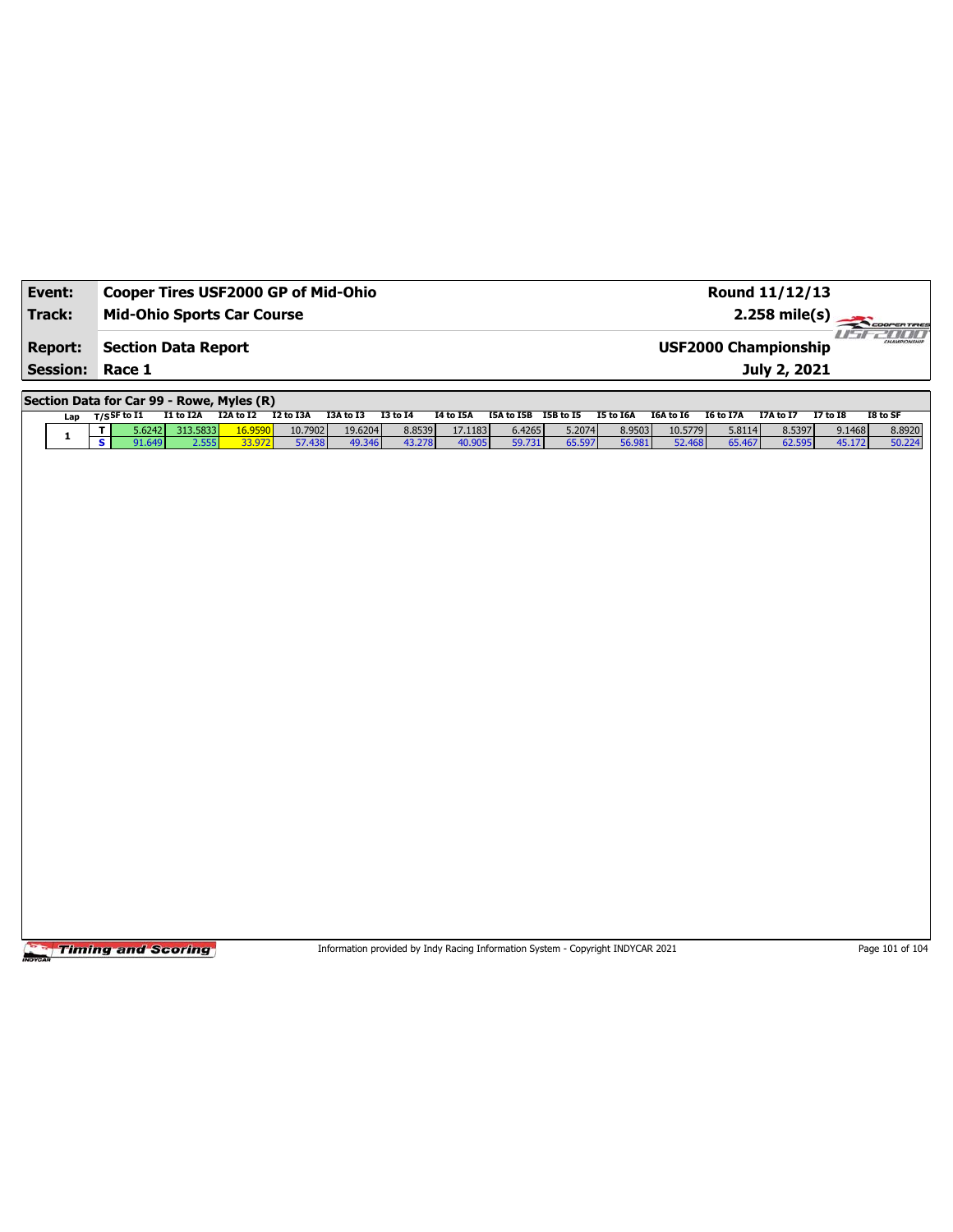| Event:                                                     | Cooper Tires USF2000 GP of Mid-Ohio | Round 11/12/13                                                   |  |  |  |  |  |  |  |
|------------------------------------------------------------|-------------------------------------|------------------------------------------------------------------|--|--|--|--|--|--|--|
| <b>Track:</b>                                              | <b>Mid-Ohio Sports Car Course</b>   | 2.258 mile(s)                                                    |  |  |  |  |  |  |  |
| <b>Report:</b>                                             | <b>Section Data Report</b>          | <b>COOPERTIRES</b><br>CHAMPSONSHI<br><b>USF2000 Championship</b> |  |  |  |  |  |  |  |
| <b>Session:</b>                                            | Race 1                              | July 2, 2021                                                     |  |  |  |  |  |  |  |
|                                                            |                                     |                                                                  |  |  |  |  |  |  |  |
| Section Data for Car 99 - Rowe, Myles (R)<br>$T/SPO$ to SF |                                     |                                                                  |  |  |  |  |  |  |  |
| Lap<br>$\overline{\mathbf{r}}$<br>149.2003<br>$\mathbf{1}$ |                                     |                                                                  |  |  |  |  |  |  |  |
|                                                            | 51.031<br>$\overline{\mathbf{s}}$   |                                                                  |  |  |  |  |  |  |  |
|                                                            |                                     |                                                                  |  |  |  |  |  |  |  |
|                                                            |                                     |                                                                  |  |  |  |  |  |  |  |
|                                                            |                                     |                                                                  |  |  |  |  |  |  |  |
|                                                            |                                     |                                                                  |  |  |  |  |  |  |  |
|                                                            |                                     |                                                                  |  |  |  |  |  |  |  |
|                                                            |                                     |                                                                  |  |  |  |  |  |  |  |
|                                                            |                                     |                                                                  |  |  |  |  |  |  |  |
|                                                            |                                     |                                                                  |  |  |  |  |  |  |  |
|                                                            |                                     |                                                                  |  |  |  |  |  |  |  |
|                                                            |                                     |                                                                  |  |  |  |  |  |  |  |
|                                                            |                                     |                                                                  |  |  |  |  |  |  |  |
|                                                            |                                     |                                                                  |  |  |  |  |  |  |  |
|                                                            |                                     |                                                                  |  |  |  |  |  |  |  |
|                                                            |                                     |                                                                  |  |  |  |  |  |  |  |
|                                                            |                                     |                                                                  |  |  |  |  |  |  |  |
|                                                            |                                     |                                                                  |  |  |  |  |  |  |  |
|                                                            |                                     |                                                                  |  |  |  |  |  |  |  |
|                                                            |                                     |                                                                  |  |  |  |  |  |  |  |
|                                                            |                                     |                                                                  |  |  |  |  |  |  |  |
|                                                            |                                     |                                                                  |  |  |  |  |  |  |  |
|                                                            |                                     |                                                                  |  |  |  |  |  |  |  |

Information provided by Indy Racing Information System - Copyright INDYCAR 2021 Page 102 of 104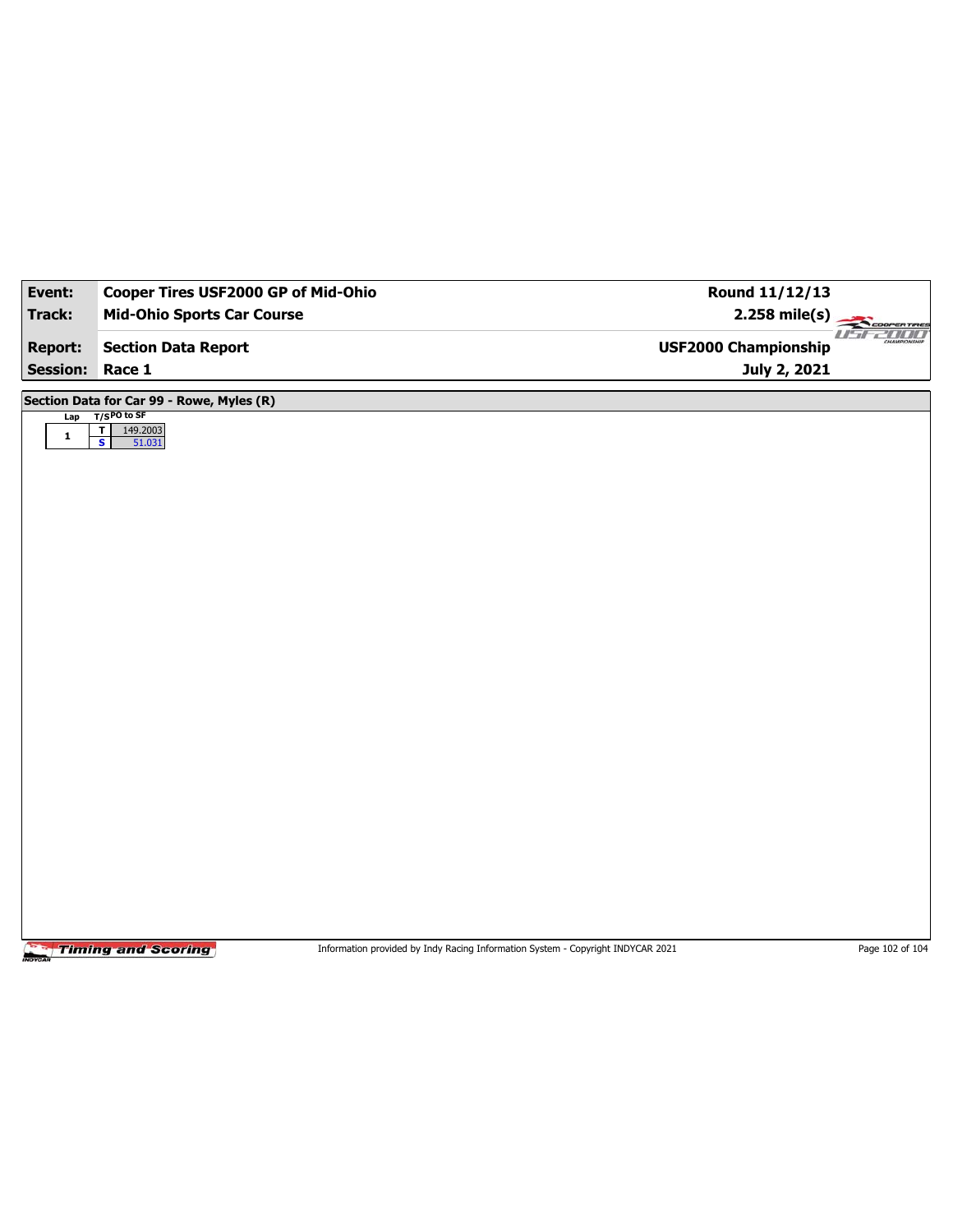